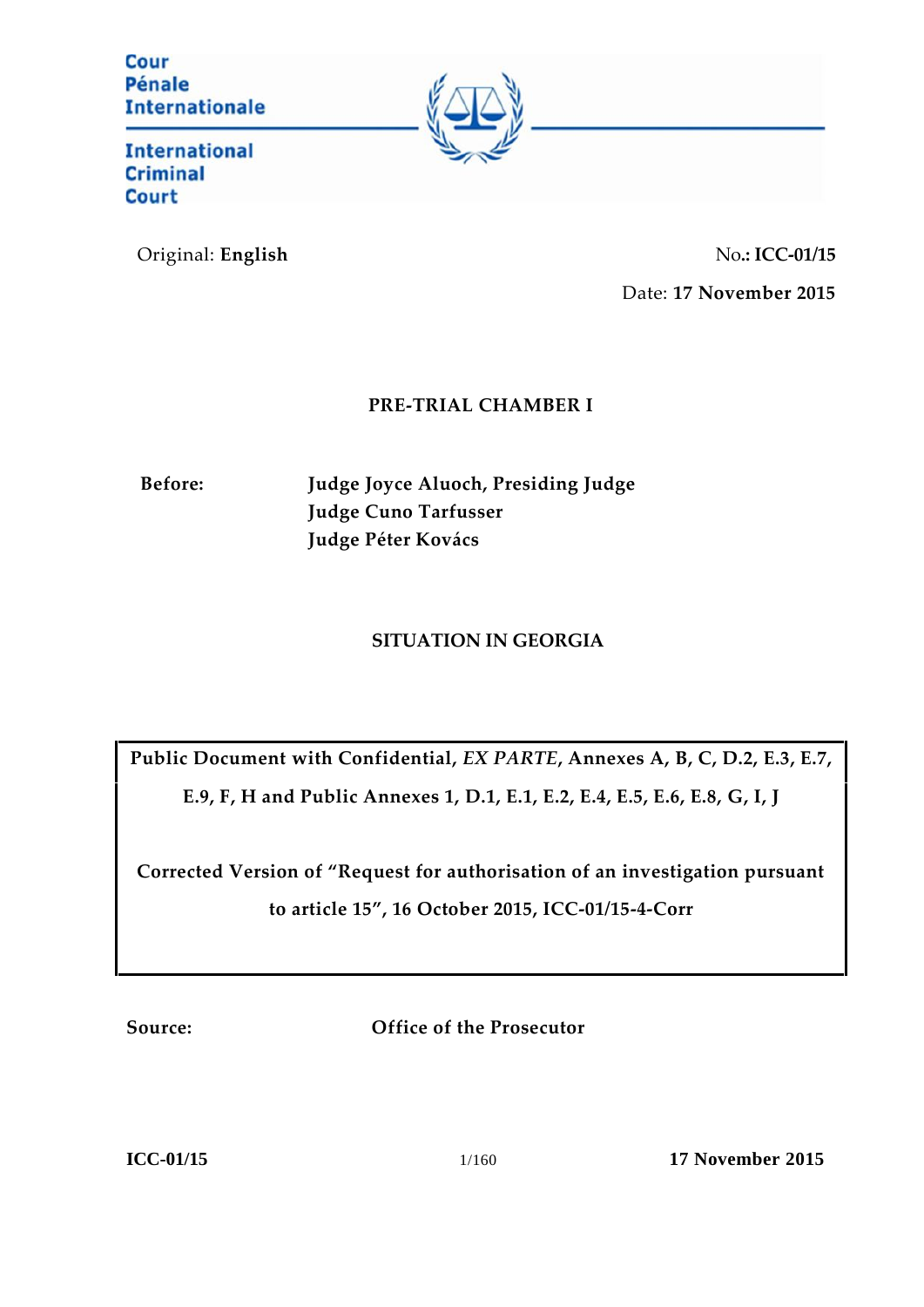**Document to be notified in accordance with regulation 31 of the** *Regulations of the Court* **to: The Office of the Prosecutor** Ms Fatou Bensouda Mr James Stewart **Counsel for the Defence Legal Representatives of the Victims Legal Representatives of the Applicants Unrepresented Victims Unrepresented Applicants The Office of Public Counsel for The Office of Public Counsel for the Victims Defence States' Representatives REGISTRY Amicus Curiae Registrar** Mr Herman von Hebel **Counsel Support Section**

**Victims and Witnesses Unit Detention Section**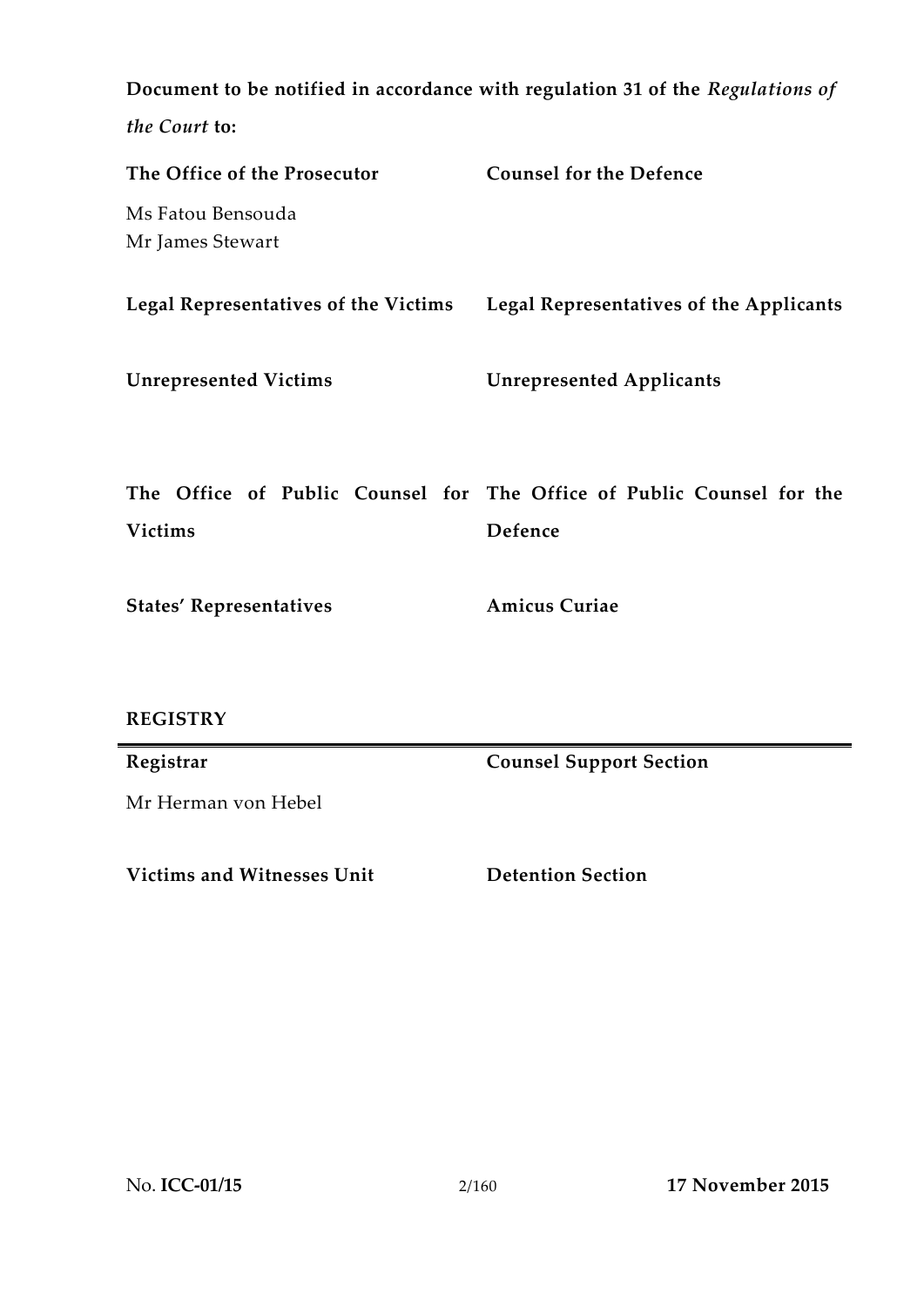## **Table of Contents**

|       |                                                                                               | with Confidential, EX PARTE, Annexes C, D,E.3, E.7,E.9 H and Public Annexes, A, B,D,  |  |  |
|-------|-----------------------------------------------------------------------------------------------|---------------------------------------------------------------------------------------|--|--|
|       |                                                                                               |                                                                                       |  |  |
| I.    |                                                                                               |                                                                                       |  |  |
| II.   |                                                                                               |                                                                                       |  |  |
| III.  |                                                                                               |                                                                                       |  |  |
| А.    |                                                                                               |                                                                                       |  |  |
| B.    |                                                                                               |                                                                                       |  |  |
| IV.   |                                                                                               |                                                                                       |  |  |
| V.    |                                                                                               |                                                                                       |  |  |
| А.    |                                                                                               |                                                                                       |  |  |
| 1.    |                                                                                               |                                                                                       |  |  |
| 2.    |                                                                                               |                                                                                       |  |  |
| 3.    |                                                                                               |                                                                                       |  |  |
| В.    | Legal characterisation and reasons that the listed crimes fall within the jurisdiction of the |                                                                                       |  |  |
| Court |                                                                                               |                                                                                       |  |  |
| 1.    |                                                                                               |                                                                                       |  |  |
|       | (a)                                                                                           |                                                                                       |  |  |
|       | i.                                                                                            |                                                                                       |  |  |
|       | ii.                                                                                           |                                                                                       |  |  |
|       | (b)                                                                                           |                                                                                       |  |  |
|       | i.                                                                                            | Wilful killing pursuant to article $8(2)(a)(i)$ or murder pursuant to article         |  |  |
|       |                                                                                               |                                                                                       |  |  |
|       | ii.                                                                                           | Destruction of property pursuant to article $8(2)(b)(xiii)$ or article $8(2)(e)(xii)$ |  |  |
|       |                                                                                               |                                                                                       |  |  |
|       | iii.                                                                                          | Alleged involvement of Russian armed forces in the commission of crimes               |  |  |
|       |                                                                                               |                                                                                       |  |  |
|       | (c)                                                                                           |                                                                                       |  |  |
|       | i.                                                                                            |                                                                                       |  |  |
|       | ii.                                                                                           |                                                                                       |  |  |
|       | iii.                                                                                          |                                                                                       |  |  |
|       | (d)                                                                                           |                                                                                       |  |  |
|       | i.                                                                                            | Alleged Indiscriminate and Disproportionate Attacks by Georgian armed forces          |  |  |
|       |                                                                                               |                                                                                       |  |  |
|       | ii.                                                                                           | Alleged Indiscriminate and Disproportionate Attacks by Russian armed forces 98        |  |  |
|       | (e)                                                                                           | Nexus between the individual acts and the armed conflict  103                         |  |  |
| 2.    |                                                                                               |                                                                                       |  |  |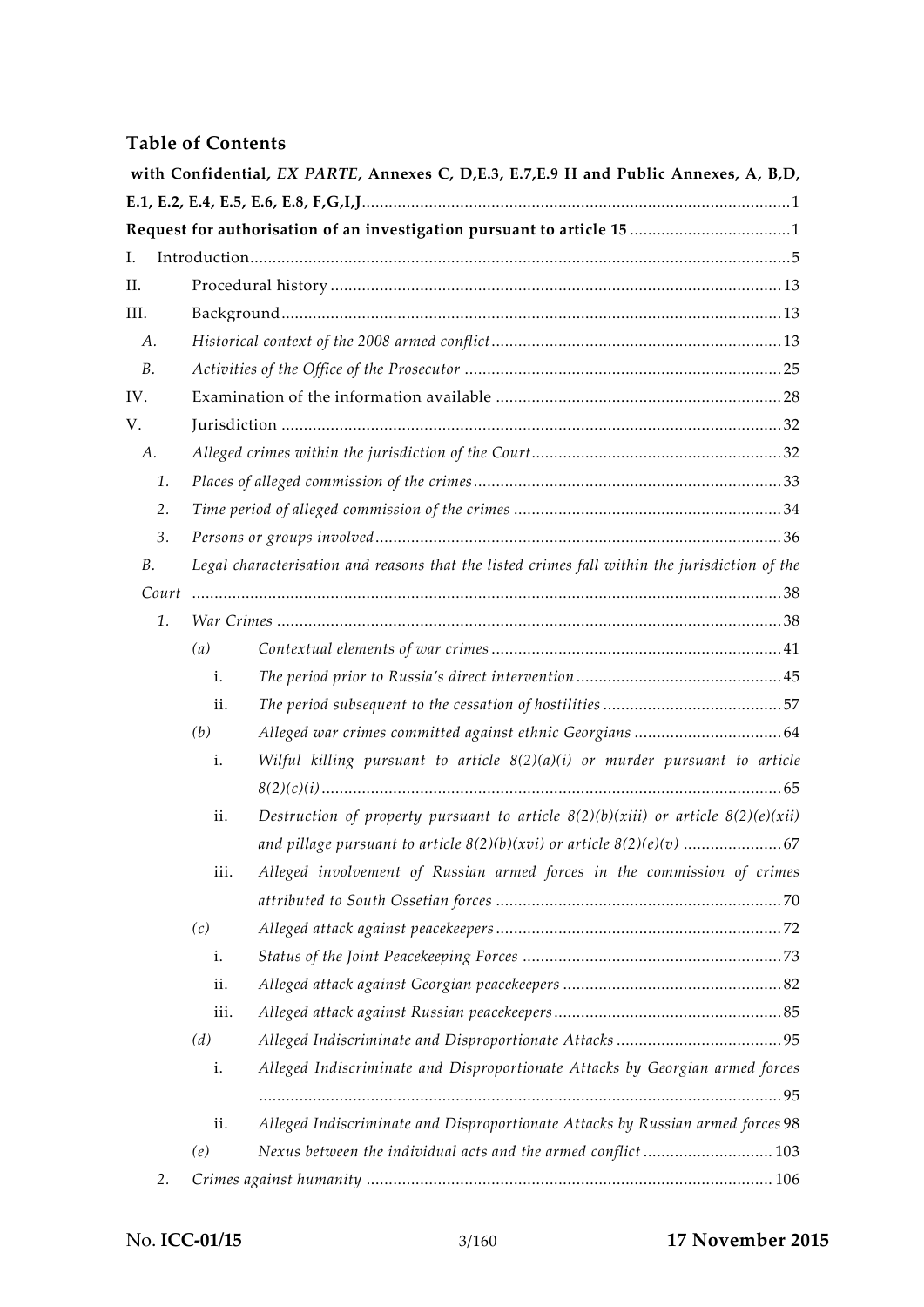|                | (a)                                                                                          |  |  |  |
|----------------|----------------------------------------------------------------------------------------------|--|--|--|
|                | (b)                                                                                          |  |  |  |
|                | i.                                                                                           |  |  |  |
|                | ii.                                                                                          |  |  |  |
|                | iii.                                                                                         |  |  |  |
|                | (c)                                                                                          |  |  |  |
|                | i.                                                                                           |  |  |  |
|                | ii.                                                                                          |  |  |  |
|                | iii.                                                                                         |  |  |  |
| VI.            |                                                                                              |  |  |  |
| А.             |                                                                                              |  |  |  |
| 1.             |                                                                                              |  |  |  |
| 2.             |                                                                                              |  |  |  |
|                | (a) National proceedings in relation to the alleged forcible displacement campaign           |  |  |  |
|                |                                                                                              |  |  |  |
|                | (b) National proceedings in relation to the alleged attack against Russian peacekeepers. 146 |  |  |  |
|                |                                                                                              |  |  |  |
|                |                                                                                              |  |  |  |
| B <sub>1</sub> |                                                                                              |  |  |  |
| VII.           |                                                                                              |  |  |  |
| VIII.          |                                                                                              |  |  |  |
| IX.            |                                                                                              |  |  |  |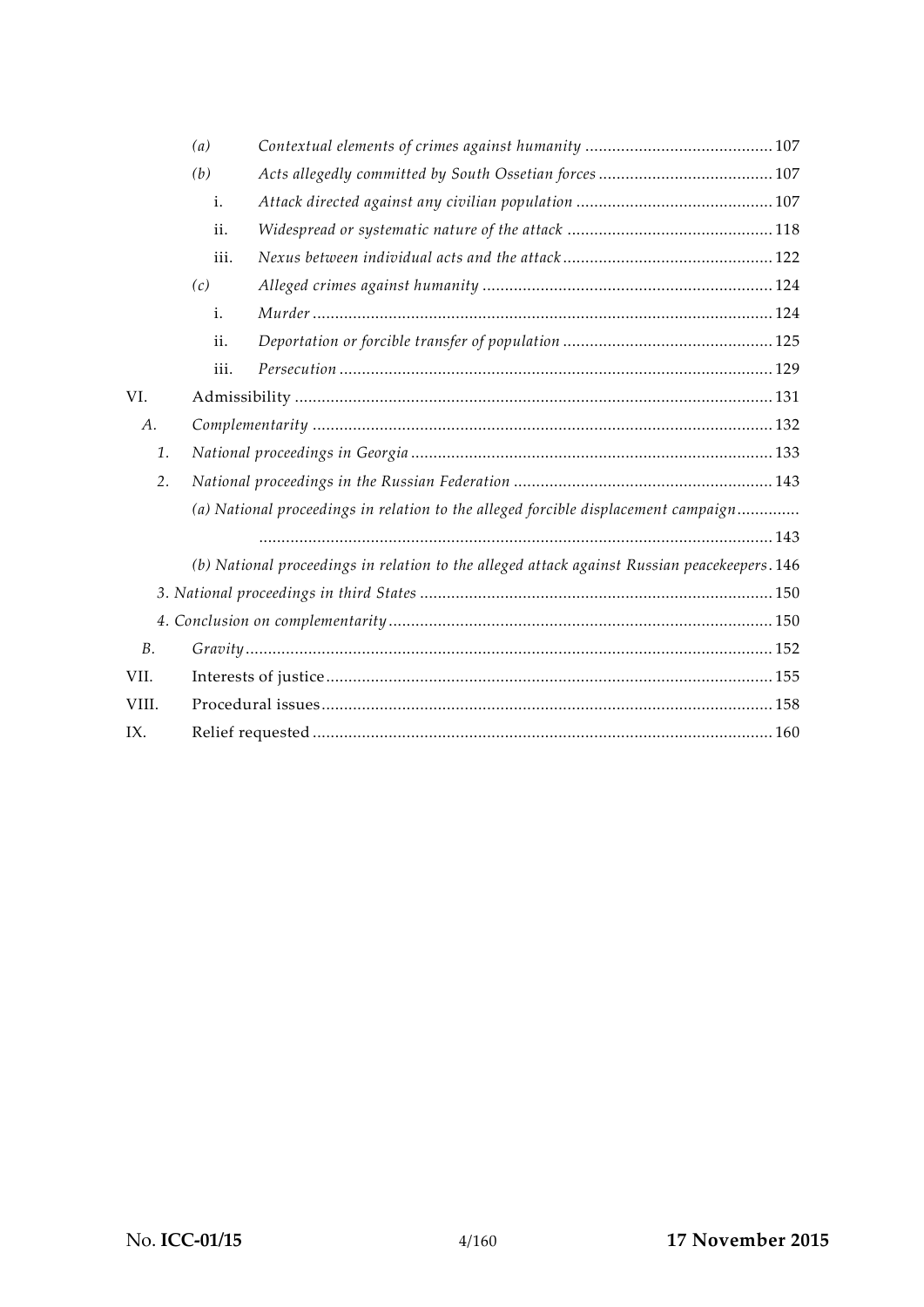#### **I. Introduction**

- 1. The Prosecutor hereby requests authorisation from the Pre-Trial Chamber I, pursuant to article 15(3) of the Rome Statute, to proceed with an investigation into the Situation in Georgia covering the period from 1 July 2008 to 10 October 2008, for war crimes and crimes against humanity allegedly committed in and around South Ossetia.
- 2. The Prosecution has been conducting a preliminary examination into the Situation in Georgia since August 2008, in the course of which it has gathered information on alleged crimes attributed to the three parties involved in the armed conflict — the Georgian armed forces, the South Ossetian forces, and the Russian armed forces. As a result of its examination based on the information available, the Prosecution has identified the following war crimes and crimes against humanity which it reasonably believes fall within the jurisdiction of the International Criminal Court (ICC, or the Court), thus triggering its request to the Pre-Trial Chamber I to authorise its investigation:
	- Killings, forcible displacements and persecution of ethnic Georgian civilians, and destruction and pillaging of their property, by South Ossetian forces (with possible participation by Russian forces); and
	- Intentionally directing attacks against Georgian peacekeepers by South Ossetian forces; and against Russian peacekeepers by Georgian forces.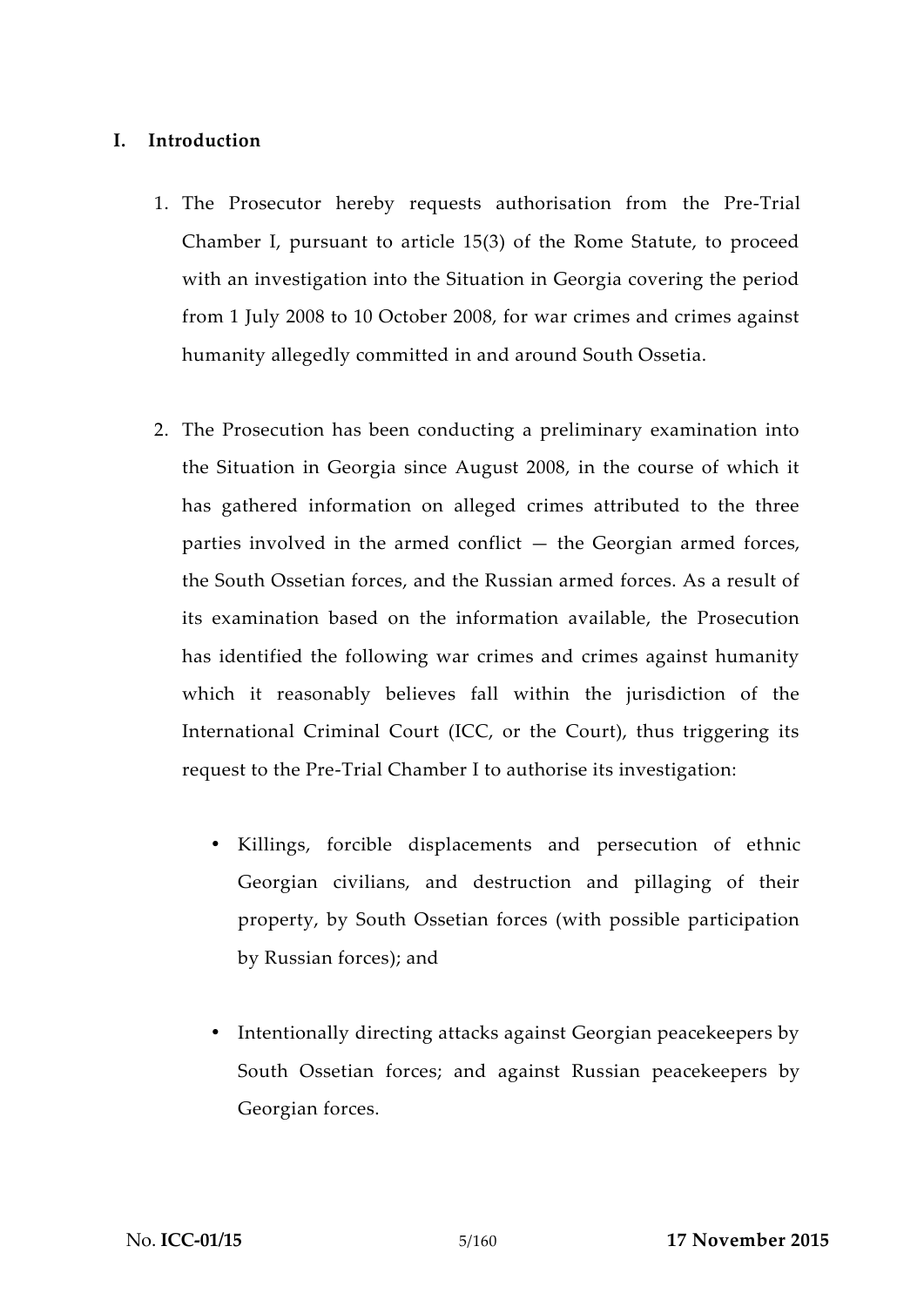- 3. Information on other crimes allegedly committed by persons associated with the parties to the conflict is also set out in this Application, including on indiscriminate and disproportionate attacks against civilian targets by both Georgian and Russian armed forces. Given the inherent difficulties with determining issues related to the conduct of hostilities in the absence of an investigation, the limited information available has not yet enabled the Prosecution to reach a determination on the requisite standard as to whether war crimes within the jurisdiction of the Court may have been committed. Nonetheless, if the Pre-Trial Chamber authorises an investigation into the Situation, these allegations can be investigated further.
- 4. Likewise, the Prosecution has gathered information on a limited number of reports of sexual and gender-based violence including rape, although at this stage no clear information has emerged on the alleged perpetrators or the link between these crimes and the armed conflict or wider context. Such allegations could also be investigated in the context of any authorised investigation.
- 5. The Prosecution also sets out in further detail in this Application its admissibility analysis in relation to the identified potential cases. Since it first opened its preliminary examination, the Prosecution has engaged closely with the national authorities of both Georgia and Russia, and followed the progress of their national investigations into crimes arising from this situation.
- 6. Until recently, it appeared that progress was being made. However, in 2015, national proceedings in Georgia have stalled, with the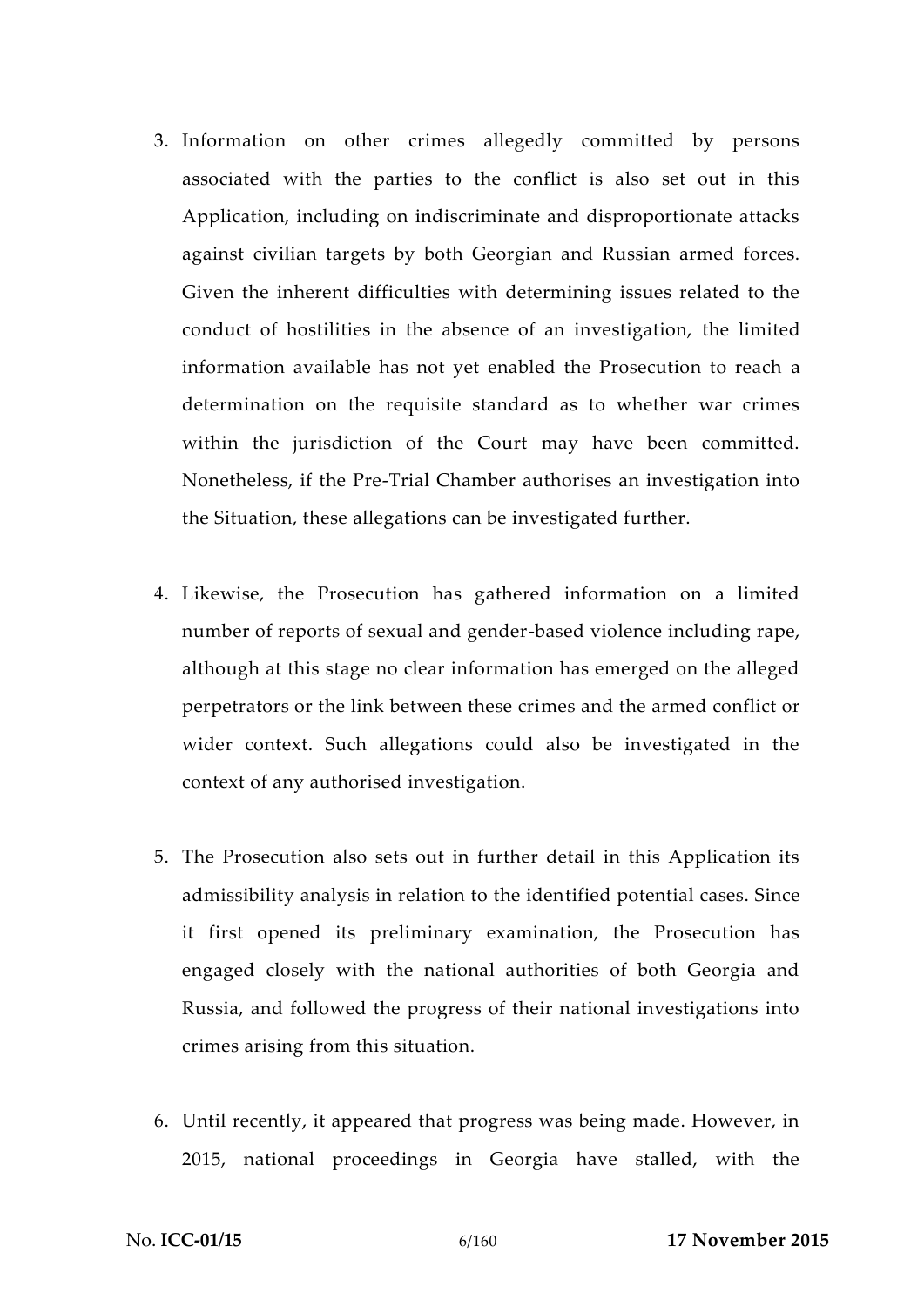Government confirming to the Prosecution that domestic proceedings for the alleged displacement of ethnic Georgians from South Ossetia have been indefinitely suspended. The same is true for its domestic proceedings into allegations of intentional directing attacks against Georgian peacekeepers. On the other hand, in relation to the attack against Russian peacekeepers, Russian domestic investigations appear to be progressing—a matter which will be kept under review should an investigation be authorised.

7. As set out further in this Application, ongoing tensions and sporadic armed clashes between the Georgian army and separatist forces of South Ossetia, a semi-autonomous region within Georgia governed by a breakaway South Ossetian *de facto* administration escalated during July to early August 2008 with a series of explosions targeting, among others, both local South Ossetian and Georgian military and political leaders in South Ossetia. On 7 August 2008, the Georgian military launched an offensive to retake control of South Ossetia. The armed forces of the Russian Federation intervened on the side of South Ossetia, taking control on 10 August 2008 of localities in South Ossetia and extending control thereafter over a 20 km "buffer zone" established within parts of Georgian territory beyond the boundary of the South Ossetian administrative zone. Although a cease-fire agreement was brokered on 12 August 2008, crimes continued to be committed. In accordance with a subsequent agreement concluded on 8 September 2008, Russian troops withdrew behind the administrative boundary line of South Ossetia by 10 October 2008 at the latest.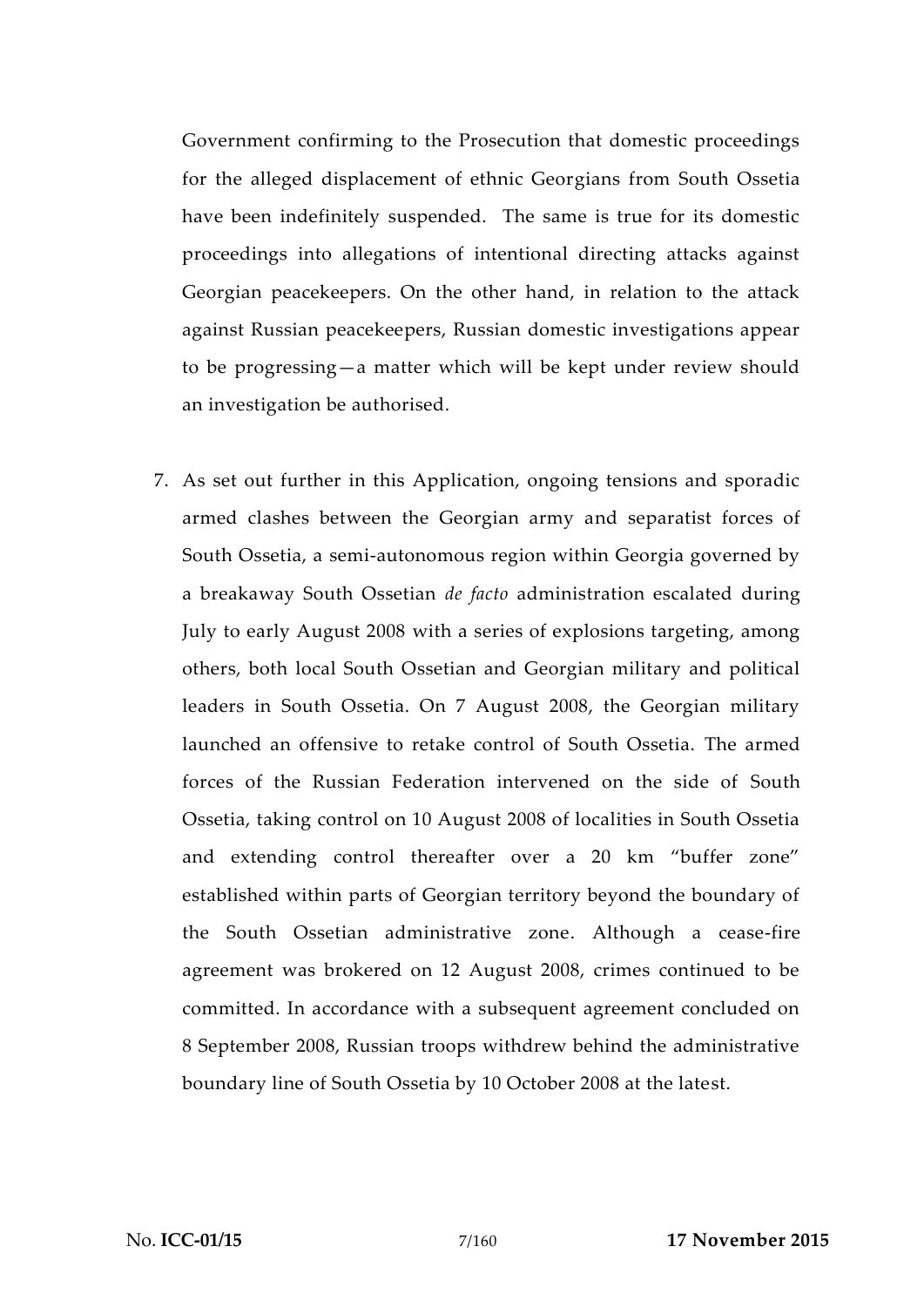- 8. The Independent International Fact-Finding Mission on the Conflict in Georgia (IIFFMCG), established by the Council of the European Union, reported that about 850 persons died as a result of the armed conflict while more than 100,000 civilians fled their homes. The Government of Georgia claimed that 412 persons lost their lives, out of which 228 were civilians, 170 military and 14 policemen, while 1747 persons were wounded, and 10 military and 14 policemen were reported missing. The Russian Federation provided information stipulating that 162 ethnic Ossetian civilians had died and 255 were injured, and that 48 Russian servicemen were killed and a further 162 were injured. The South Ossetian *de facto* authorities reported a total of 365 deaths of both civilians and members of South Ossetian forces.
- 9. The Prosecution has gathered information on alleged crimes attributed to all three parties to the conflict: the Georgian armed forces, the Russian armed forces and South Ossetian forces. The crimes are alleged to have taken place in South Ossetia and areas within the "buffer zone" at least in the period from 7 August until 10 October 2008. The Prosecution requests authorisation to investigate the situation from 1 July 2008 so that it may be in a position to also investigate precursor events that immediately preceded the formal commencement of hostilities and which led to the escalation of violence. This will enable it to determine, in the context of any authorised investigation, whether a sufficient nexus exists between such acts and the required contextual elements for war crimes or crimes against humanity. The end date specified for any authorised investigation is 10 October 2008, the date by which, at the latest,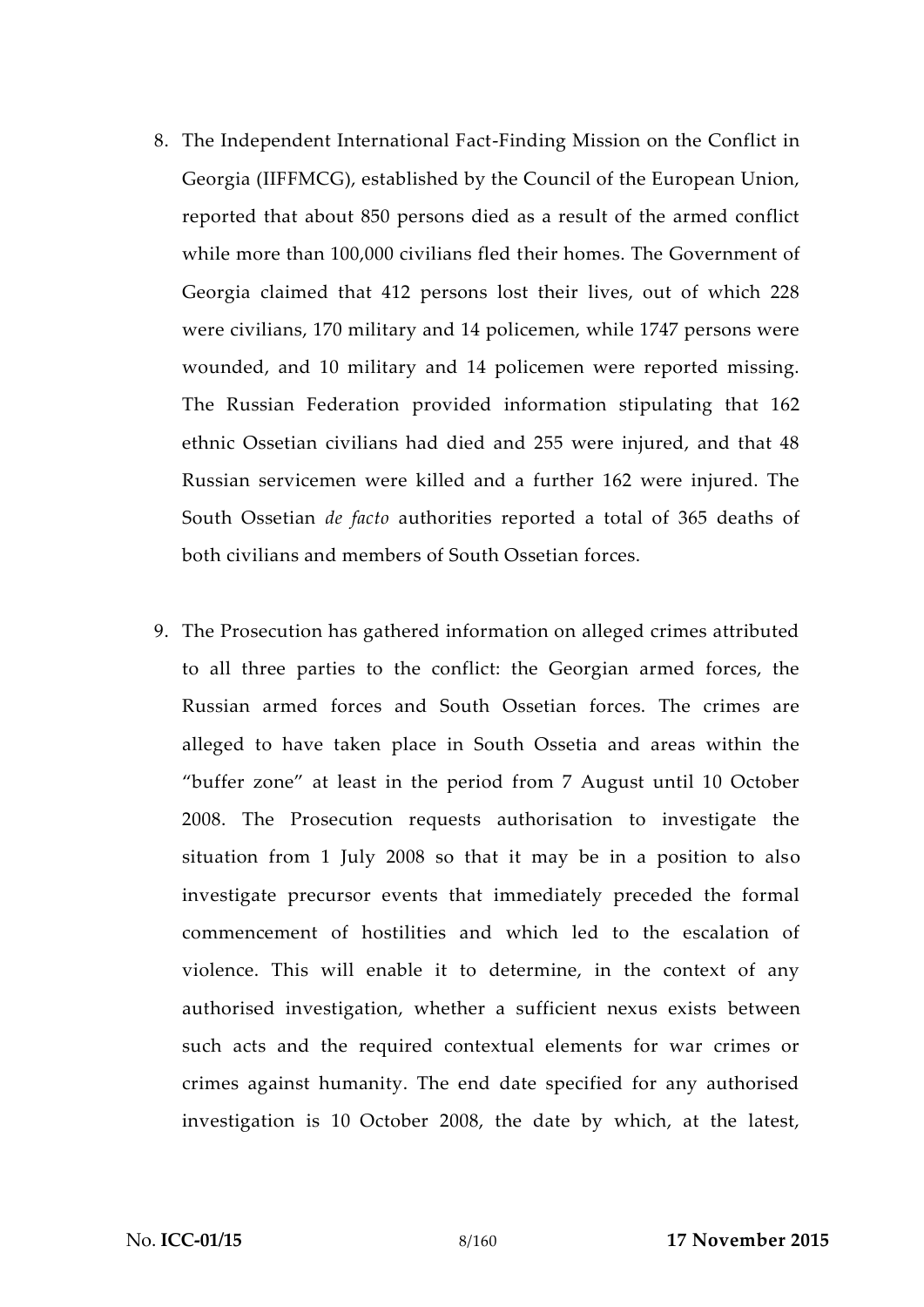Russian armed forces are reported to have withdrawn behind the administrative boundary line of South Ossetia.

- 10. In relation to the crimes which are the focus of this Application, the information available to the Prosecution indicates that between 51 to 113 ethnic Georgian civilians were killed in the context of a forcible displacement campaign conducted by South Ossetian forces. A further estimated 13,400 to 18,500 ethnic Georgians were forcibly displaced from South Ossetia and "buffer zone" in areas previously under Georgian administered control, while over 5,000 dwellings belonging to ethnic Georgians were reportedly destroyed. There is a reasonable basis to believe that the war crimes of wilful killing, pillage and destruction of enemy's property, as well as crimes against humanity consisting of acts of murder, forcible transfer of population and persecution were committed against the ethnic Georgian population of South Ossetia and the "buffer zone" by South Ossetian forces. There is conflicting information on the involvement by the Russian armed forces in these crimes, with credible reports indicating that at least some members of the Russian armed forces participated, while in others instances they stood by passively, while in other incidents they intervened to prevent such crimes.
- 11. There is also a reasonable basis to believe that members of the Joint Peacekeeping Force Headquarters (JPKF HQ), including the Georgian and Russian contingents, were at separate times the subject of intentional attacks constituting war crimes within the jurisdiction of the Court. In particular, on 7 August 2008 members of the Georgian peacekeeping contingent at the Avnevi checkpoint reportedly came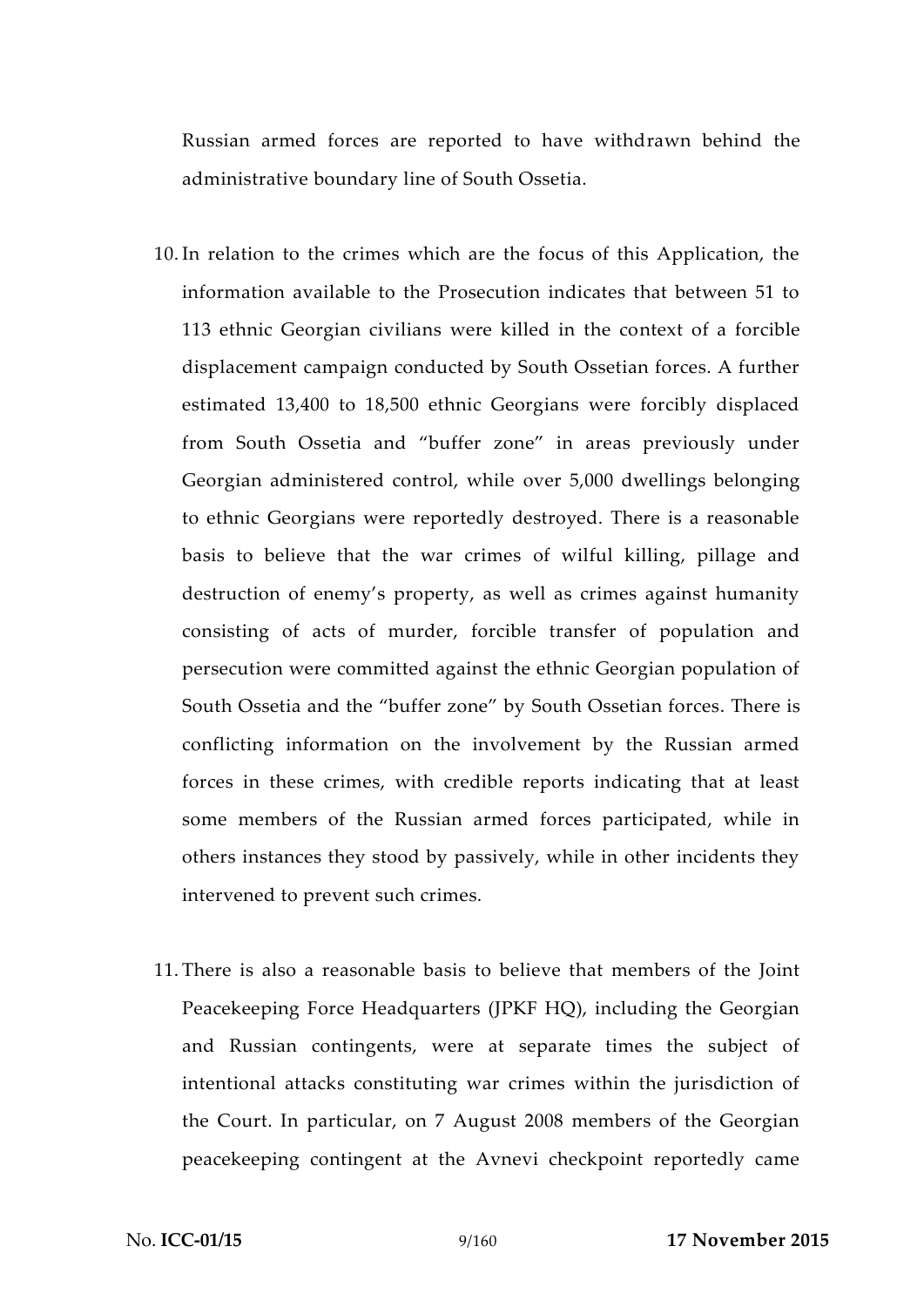under heavy shelling from South Ossetian positions, resulting in two deaths and five injuries and the subsequent withdrawal of the Georgian contingent from the JPKF HQ. During the night from 7 to 8 August 2008 the Georgian armed forces conducted a military operation against JPKF HQ and the base of the Russian Peacekeeping Forces Battalion (RUPKFB) claiming that it had lost its protected status. According to the Russian authorities, 10 peacekeepers belonging to the Russian peacekeeping contingent were killed and a further 30 were wounded as a result. There are conflicting allegations from the parties to the conflict that the Georgian and/or Russian peacekeepers had lost their entitlement to the protection given to civilians and civilian objects at the moment of each respective attack. However, bearing in mind the low threshold applicable at this stage of the procedure, and the presumption of civilian character that governs the application of the law in case of doubt, the Prosecution has concluded that there is a reasonable basis, at this stage, to believe that the war crime of intentionally directing an attack against personnel and objects involved in a peacekeeping mission has been committed with respect to the intentional directing of attacks by South Ossetian forces against Georgian peacekeepers as well as the intentional directing of attacks by the Georgian armed forces against Russian peacekeepers.

12. The Prosecution recalls that crimes identified at the article 15 stage as meeting the reasonable basis standard should be considered as examples of relevant criminality within the situation, in the light of the threshold requirement of determining whether one or more crimes within the jurisdiction of the Court has been committed.<sup>1</sup> Once that threshold is met,

<sup>1</sup> ICC-01/09-19-Corr, paras. 14-15; ICC-02/11-15, para. 32.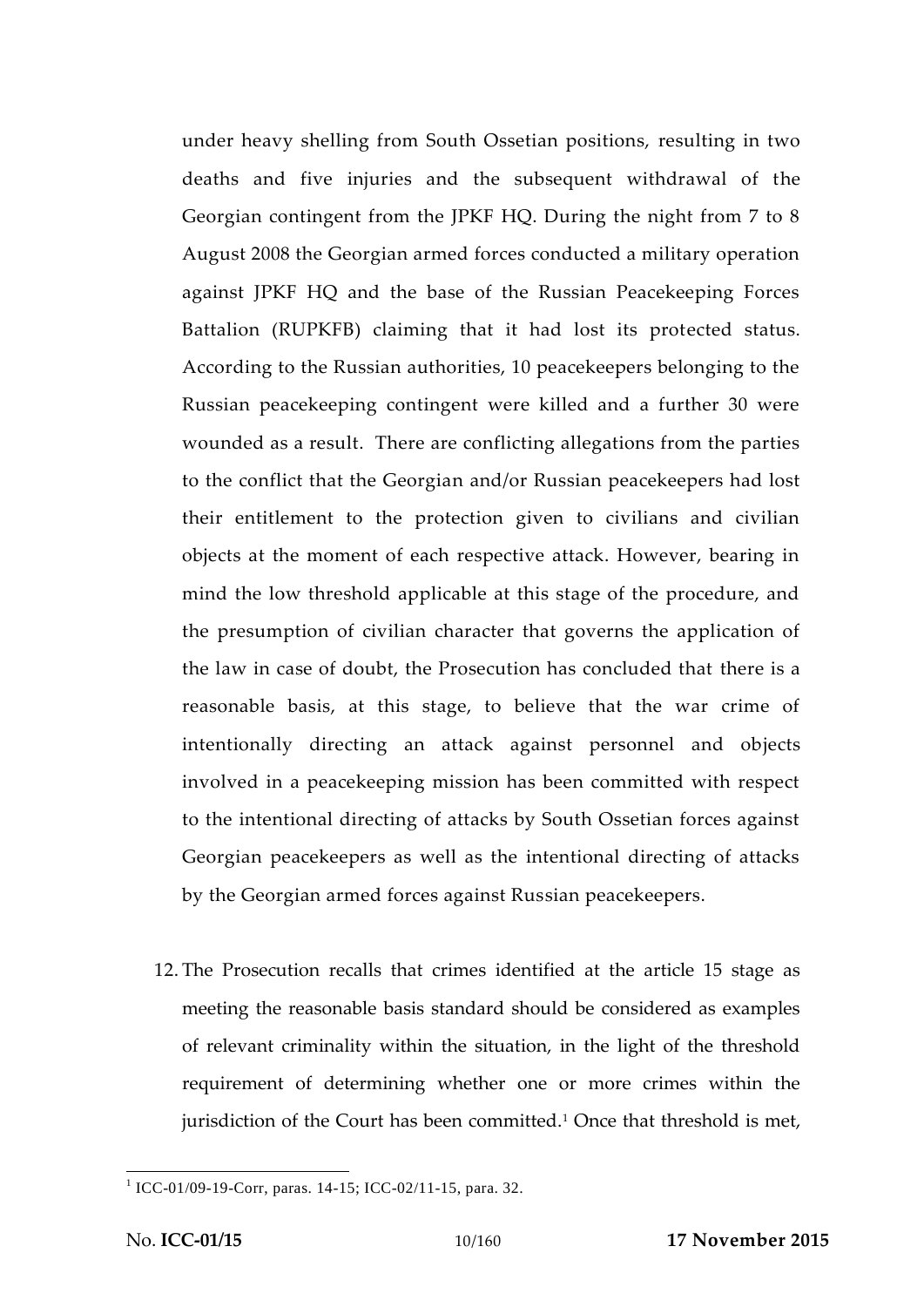the Chamber should authorise an investigation into the situation as a whole and not just the particular acts or incidents brought forward to substantiate that threshold.<sup>2</sup> Accordingly, should an investigation be authorised, the Prosecution should be permitted to expand or modify its investigation with respect to these or other alleged acts, incidents, groups or persons and/or adopt different legal qualifications, so long as the cases brought forward for prosecution are sufficiently linked to the authorised situation.<sup>3</sup> In this vein, the Prosecution would also be able to investigate allegations relating to indiscriminate and disproportionate attacks against civilians and sexual and gender-based crimes.

- 13. As noted above, the timing of this Application has been determined largely by issues of admissibility as they relate to the progress of national proceedings. Until recently, the competent national authorities of both Russia and Georgia were engaged in conducting investigations against those who appeared to be most responsible for crimes which are the subject of this Application. These investigative measures, despite some attendant challenges and delays, appeared to be advancing through the taking of concrete and progressive steps to ascertain the criminal responsibility of those involved in the alleged crimes.
- 14. However, in March of this year, pursuant to requests for information from the Prosecution, the Government of Georgia officially conveyed

<sup>&</sup>lt;sup>2</sup> ICC-01/09-19-Corr, paras. 74-75.<br><sup>3</sup> Pre-Trial Chamber II, "Decision Pursuant to Article 15 of the Rome Statute on the Authorization of an Investigation into the Situation in the Republic of Kenya", ICC-01/09-19-Corr, 31 March 2010 ("ICC-01/09-19-Corr"), paras. 74-75; Pre-Trial Chamber I, "Decision on the Defence Challenge to the Jurisdiction of the Court", ICC-01/04-01/10-451, 26 October 2011 ("ICC-01/04-01/10-451"), paras. 21, 27.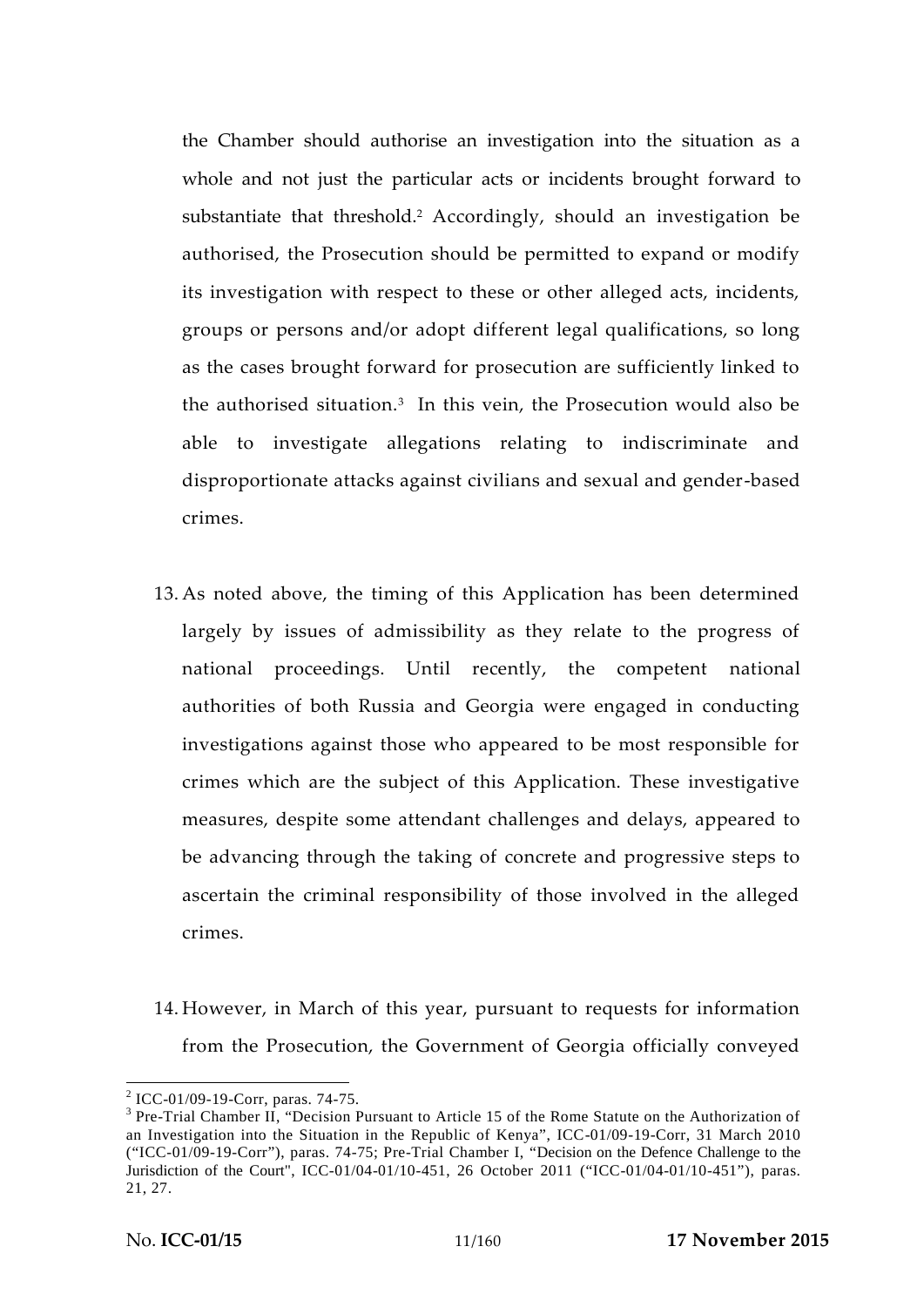in writing that national proceedings in relation to the alleged crimes occurring in the context of the August 2008 armed conflict had been indefinitely suspended. With no foreseeable resumption apparent, and no other investigations in relation to the relevant conduct underway in other State, the Prosecution has assessed that the potential case relating to the forcible transfer of ethnic Georgians as identified in this Application would be admissible, due to State inaction. This potential case would also meet the gravity threshold in light of the nature, scale, manner of commission and impact of the crimes.

- 15. The potential case relating to the intentional directing of attacks against peacekeepers and peacekeeping facilities would be partially admissible at this stage. Both the attacks against Georgian peacekeepers and Russian peacekeepers would meet the gravity threshold. In relation to the attack against Georgian peacekeepers, domestic criminal proceedings in Georgia into this incident have similarly been suspended. In relation to the attack against Russian peacekeepers, despite the pace of proceedings, the competent Russian authorities are continuing to progress with their domestic investigations and these investigations do not appear vitiated at this stage by a lack of willingness or inability to do so genuinely. This assessment will be kept under review should an investigation be authorised.
- 16. Despite the political tensions that continue to strain relations between Russia and Georgia and the heightened security environment, there are no substantial reasons to believe that the opening of an investigation would not serve the interests of justice, taking into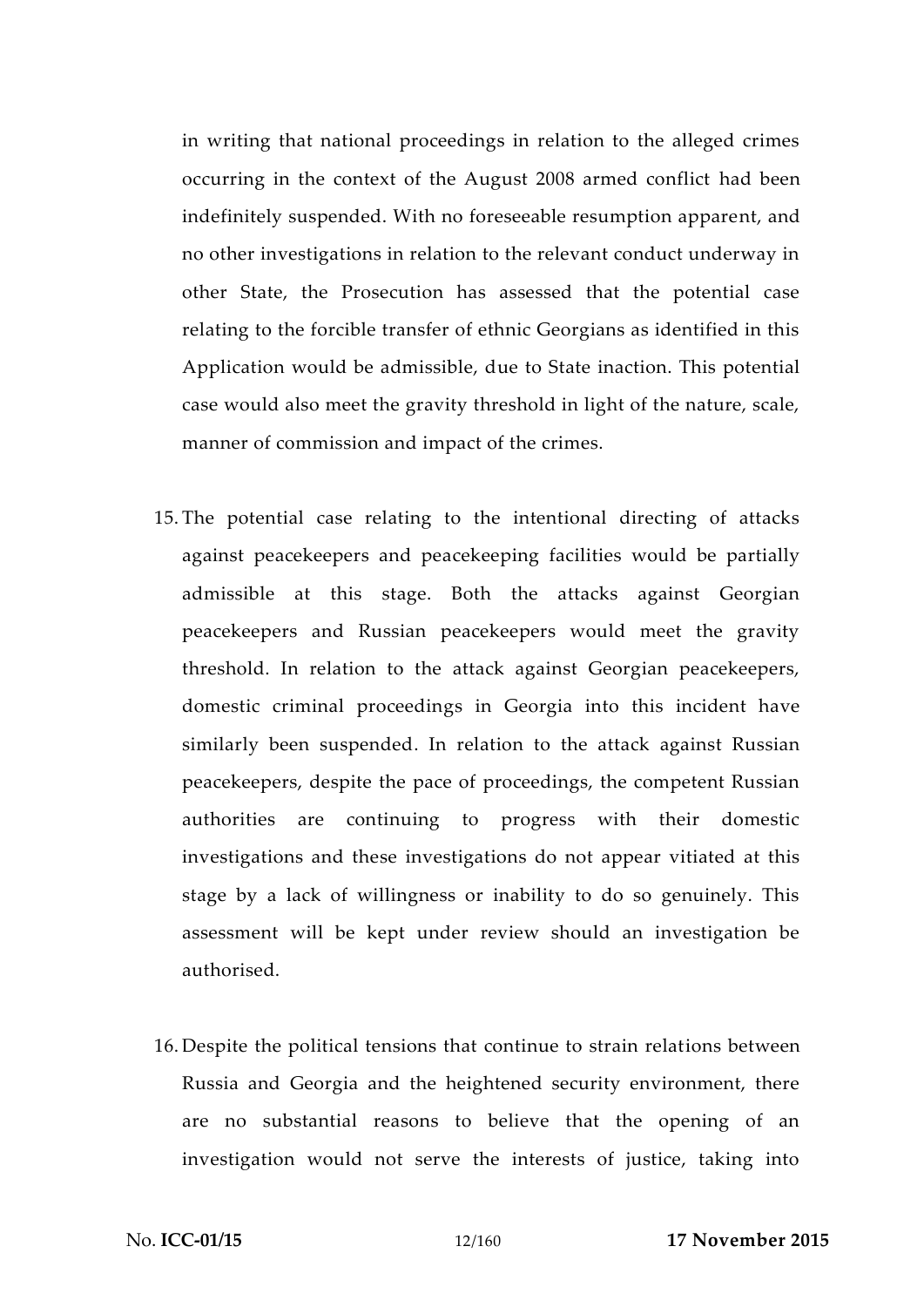account the gravity of the crimes and the interests of victims. Indeed, victims continue to call for justice in relation to these events.

### **I. Procedural history**

- 17. By letter of 5 October 2015, the Prosecutor notified the President of the Court, in accordance with regulation 45 of the Regulations of the Court, of her intention to submit a request for authorisation of an investigation into the situation pursuant to article 15(3) of the Statute.
- 18. On 8 October 2015, the Presidency of the Court assigned the Situation in Georgia to Pre-Trial Chamber I.
- 19. On 8 October 2015, the Prosecutor submitted a request for extension of the applicable page limit under regulation 38 of the Regulations of the Court. The Pre-Trial Chamber granted the request on 9 October 2015.

#### **II. Background**

- *A. Historical context of the 2008 armed conflict*
	- 20. The August 2008 armed conflict in Georgia has its roots in the dismantling of the Soviet Union. During the process of gaining its independence from the Soviet Union between 1989 and 1991, Georgia faced internal division from the self-ruling aspirations of South Ossetia, Abkhazia and Adjara, which had gained autonomous status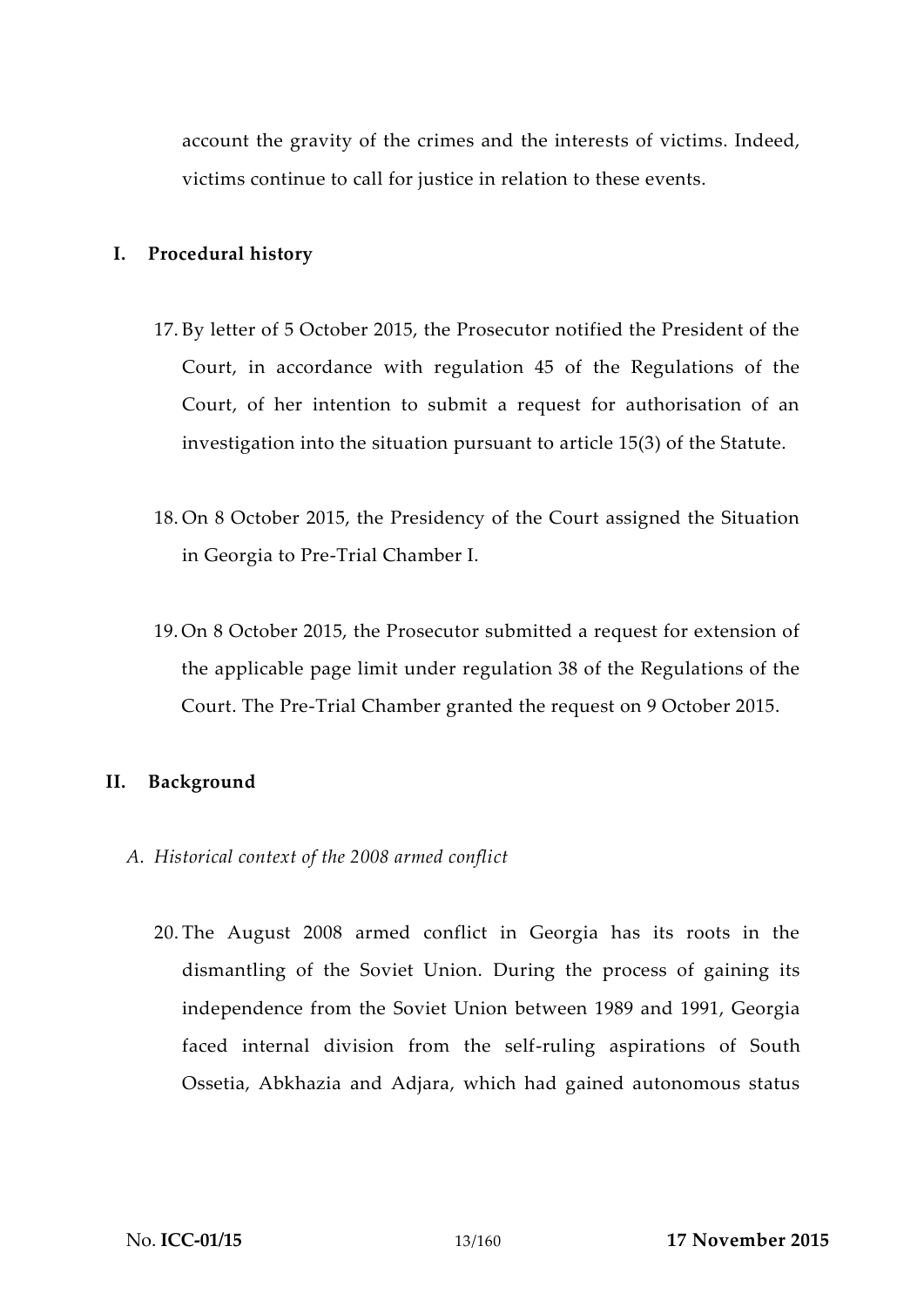while Georgia was part of the Soviet Union.<sup>4</sup> According to the last census in South Ossetia conducted in 1989, the population was composed of 98,527 inhabitants, including 28,544 (30%) ethnic Georgians and 65,270 (66%) ethnic Ossetians.<sup>5</sup> Estimates on the ethnic composition of South Ossetia prior to the conflict suggest that the overall number of inhabitants decreased, but the ratio stayed approximately the same, with 22,000-24,000 ethnic Georgians living in South Ossetia in the time prior to the conflict.<sup> $6$ </sup> While both groups are in the majority Orthodox Christians, Ossetians have their own language and alphabet, differing from the Georgian language spoken in the rest of the country. The geographical area of today's *de facto* territory of South Ossetia corresponds with the historic boundaries of the former South Ossetian Autonomous District and borders North

<sup>4</sup> Georgians considered independence as a viable perspective for the country since April 1989 when Soviet troops violently broke up peaceful protests in Tbilisi. On 9 April 1991, the Georgian Parliament formally proclaimed independence, Annex E.2.35: Independent International Fact- Finding Mission on the Conflict in Georgia, Report, Volume I, September 2009, GEO-OTP-0002- 7757 at 7769-7770 ("Volume I"); Annex E.2.36: Independent International Fact-Finding Mission on the Conflict in Georgia, Report, Volume II, September 2009, GEO-OTP-0002-7801 at 7813-7814

<sup>(&</sup>quot;Volume II").  $\frac{1}{5}$  In total, over 80 ethnic groups live in Georgia, the largest, and politically most significant, ones being Georgians, Armenians, Russians and Azeris, followed by the Ossetians. See Cornell, S. E., *Small Nations and Great Powers: A Study of Ethnopolitical Conflict in the Caucasus* (Routledge Curzon: London 2001), p. 129. For information on the 1989 census see Annex E.4.15: International Crisis Group, "South Ossetia: The Burden of Recognition", 7 June 2010, GEO-OTP-0001-1242 at 1247 ("The Burden of Recognition"); and Annex E.2.36: IIFFMCG, Volume II, GEO-OTP-0002- 7801 at 7873.<br><sup>6</sup> Based on different estimates provided by Human Rights Watch and International Crisis Group

including by relevant actors at the time, as well as information received from the Georgian Government, the Prosecution approximately estimates that out of a total population of around 70,000 persons living in South Ossetia at the time shortly prior to the August 2008 conflict, one third or between 22,000 and 24,000 were ethnic Georgians. Around 4,000 lived in Akhalgori district at the time. Annex E.4.10: HRW, "Up in Flames: Humanitarian Law Violations and Civilian Victims in the Conflict over South Ossetia", January 2009, GEO-OTP-0001-0336 at 0357 ("Up in Flames"); E.4.13: International Crisis Group, "Georgia's South Ossetia Conflict: Make Haste Slowly", 7 June 2007, GEO-OTP-0001-1276 at 1282 ("Make Haste Slowly"); Annex E.4.12: International Crisis Group, "Georgia: Avoiding War in South Ossetia", 26 November 2004, GEO-OTP-0008-0615 at 0625-0626 ("Avoiding War in South Ossetia"); Annex E.7.9: Government of Georgia, Response of the Republic of Georgia to Preliminary Questions from the Office of the Prosecutor of the International Criminal Court, 10 May 2010, GEO-OTP-0006-0003 at 0039 ("10 May 2010 Report"); Annex E.7.4: Government of Georgia, "Short Report on the State of the National Criminal Proceedings of Georgia in Light of the Nine-Point Request of OTP ICC", 13 March 2015, GEO- OTP-0003-1172 at 1177 ("13 March 2015 Report").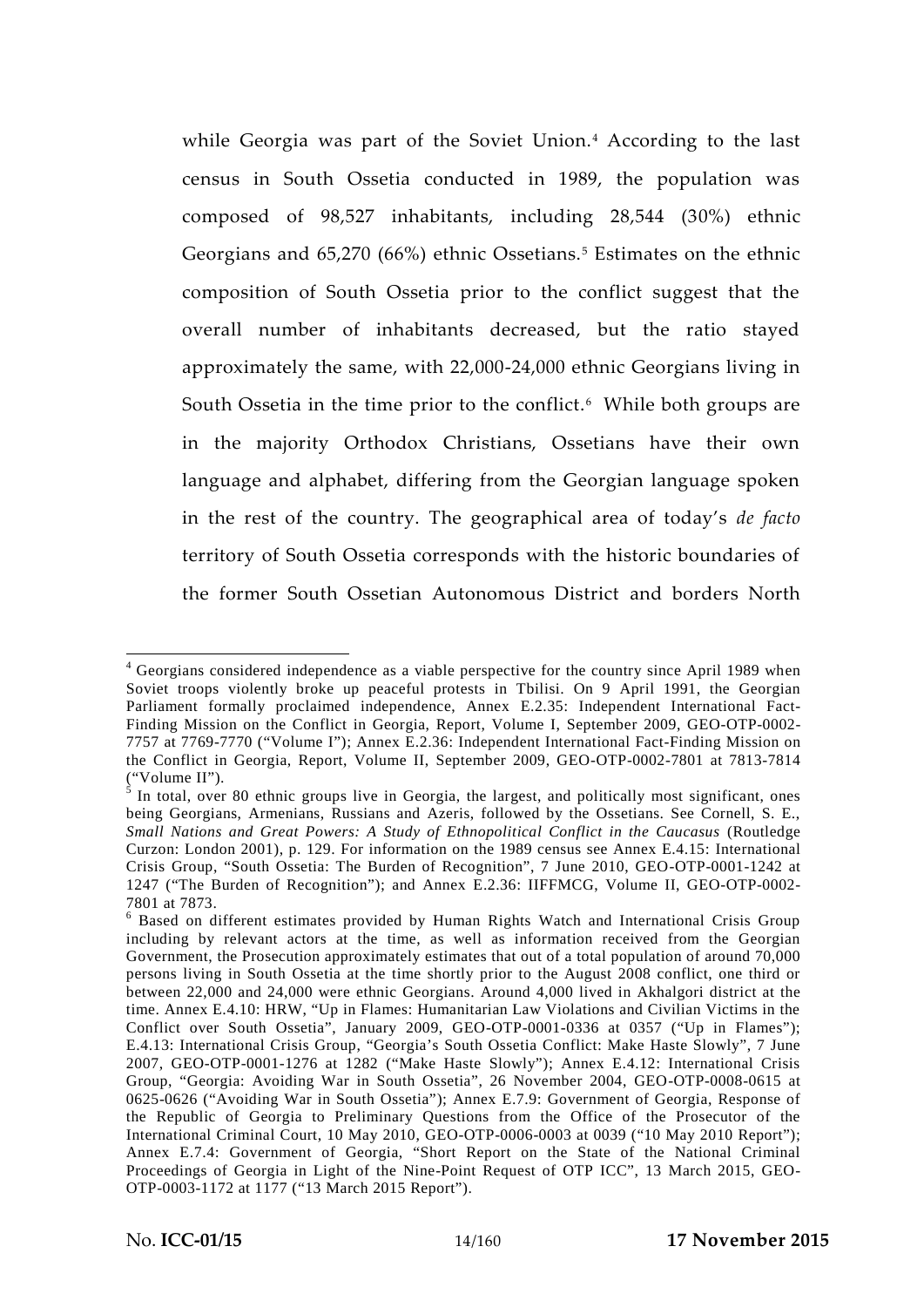Ossetia, an autonomous Republic of the Russian Federation.<sup>7</sup> It covers the northern part of Georgia's Shida Kartli region and small parts of the neighbouring regions of Racha-Lechkhumi and Kvemo Svaneti, Imereti and Mtskheta-Mtianeti.<sup>8</sup>

21. Clashes broke out between Ossetians and Georgians at the end of 1989 in Tskhinvali, capital of South Ossetia following a march on the city organised by Georgian nationalists purportedly to protect the Georgian population. In September 1990, South Ossetia declared its sovereignty as a Soviet Democratic Republic within the USSR, which was followed by the election of a nationalist government in Georgia in October 1990 that formally abolished the autonomy of South Ossetia and set up a blockade of the territory that lasted until June 1992.<sup>9</sup> Rising tensions and further clashes between Ossetians and Georgians escalated into a non-international armed conflict between 1990 and 1992.<sup>10</sup> During this conflict, the government in Georgia was ousted in January 1992 by a *coup d'état* and South Ossetia declared its independence from Georgia on 29 May 1992.<sup>11</sup>

<sup>7</sup> See Annex E.7.10: Georgia, The Law of Georgia on Occupied Territories, 23 October 2008, Article 2, GEO-OTP-0008-0675.<br><sup>8</sup> Georgia is administratively divided into two autonomous republics (Abkhazia and Adjara), nine

regions and 76 municipalities. During a reform of the administrative division of Georgia in 2006, former administrative units of "rayons" or "districts" were transformed into municipalities, including the Akhalgori district (now Akhalgori municipality) in the Region of Mtskheta-Mtianeti and the Gori district (now Gori municipality and the City of Gori) and Kareli district (now Kareli municipality) both in the Region of Shida Kartli. The communities in South Ossetia under Georgian control at the time and relevant for this Application - Eredvi and Kurta (located in the former Gori district) and Tighva (or Tighvi, located in the former Kareli district) – also received the status of municipalities. The parts of South Ossetia that were not under Georgia's jurisdiction at the time were not considered by the reform. The districts relevant for this Application, i.e. the districts of Tskhinvali, Java and Znauri (also referred to as Kornisi), thus retained their status of "district" and are referred to as such. See Annex E.7.13: Georgia, "The Organic Law of Georgia on Local Self-Government", 16 December 2005, GEO-OTP-0008-0720 at 0720, 0737-0738.

<sup>&</sup>lt;sup>9</sup> Annex E.2.36: IIFFMCG, Volume II, GEO-OTP-0002-7801 at 7879.<br><sup>10</sup> Annex E.2.36: IIFFMCG, Volume II, GEO-OTP-0002-7801 at 7879-7880. A non-international armed conflict also raged in Abkhazia from 1992 to 1994; Annex E.2.36: IIFFMCG, Volume II,

 $^{11}$  Annex E.2.36: IIFFMCG, Volume II, GEO-OTP-0002-7801 at 7879-7880.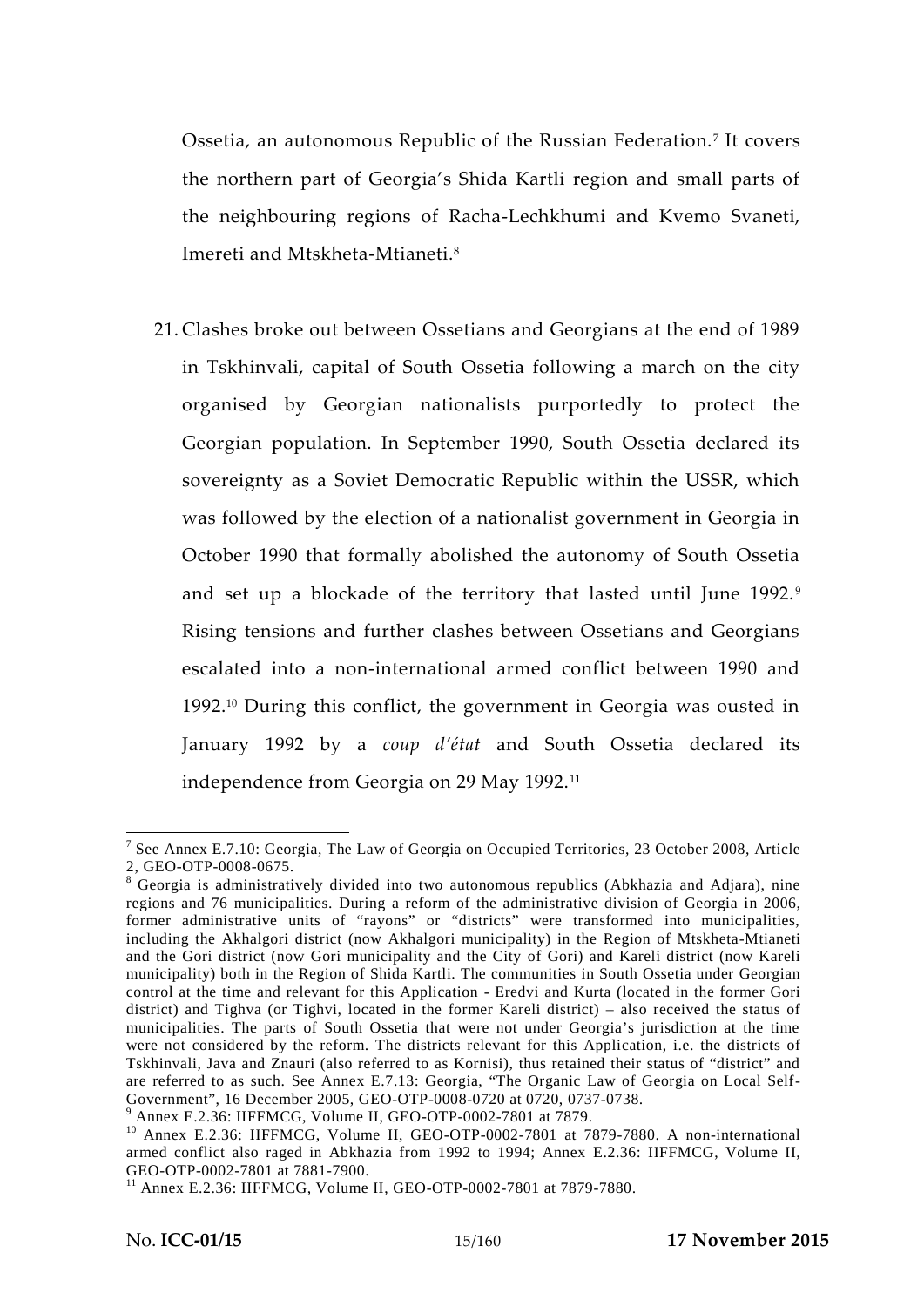- 22. The two-year conflict with South Ossetia ended on 24 June 1992 with the signing in Sochi of the Agreement on Principles of Settlement of the Georgian-Ossetian Conflict by the Presidents of Georgia and the Russian Federation.<sup>12</sup> The Sochi agreement established a civilian commission, a Joint Control Commission (JCC) and a Joint Peacekeeping Force (JPKF) for South Ossetia. The JPKF was to be commanded by a Russian officer and consisted of three battalions of 500 servicemen each provided by Russia, Georgia and North Ossetia. The Conference for Security and Cooperation in Europe (CSCE)<sup>13</sup> established an observation mission in November 1992 in the context of the South Ossetian conflict, mandated to assist conflicting parties in reaching a peaceful political settlement.<sup>14</sup>
- 23. At the time, South Ossetia became a semi-autonomous area governed by a South Ossetian *de facto* administration, which was not recognized by the Georgian Government. The post of "President" was created in 1996 and first held by Lyudvig Chibirov, who was regarded as conciliatory and considered a re-integration of South Ossetia into Georgia.<sup>15</sup> In the subsequent 2001 elections in South Ossetia, Eduard Kokoity was elected "President" of South Ossetia and instead

<sup>&</sup>lt;sup>12</sup> Annex E.2.37: IIFFMCG, Volume II, GEO-OTP-0002-7801 at 7901.<br><sup>13</sup> In 1993, the CSCE was renamed the Organization for Security and Cooperation in Europe (OSCE), an inter-governmental organisation that encompasses politico-military, economic and environmental, and human aspects. All 57 participating States (including from North America, Europe and Asia) enjoy equal status, and decisions are taken by consensus on a politically, but not legally binding basis. Both Georgia and the Russian Federation are OSCE member states. See Annex E.2.39: OSCE, Factsheet: What is the OSCE?, 29 April 2013, GEO-OTP-0008-0669.

 $14$  For the modalities establishing the CSCE mission see: Annex E.2.40: OSCE, "Establishment of the Personal Representative of the Chairman-in-Office for Georgia", 6 November 1992, GEO-OTP- 0008-0673. <sup>15</sup> Tanayev, K. (ed.), Ossetian Tragedy, The White Book of Crimes against South Ossetia August

<sup>2008, (</sup>Europe Publishing House: Moscow, 2009), GEO-OTP-0009-4398 at 4426; Annex E.4.12: ICG, "Avoiding War in South Ossetia", GEO-OTP-0008-0615 at 0627-0628.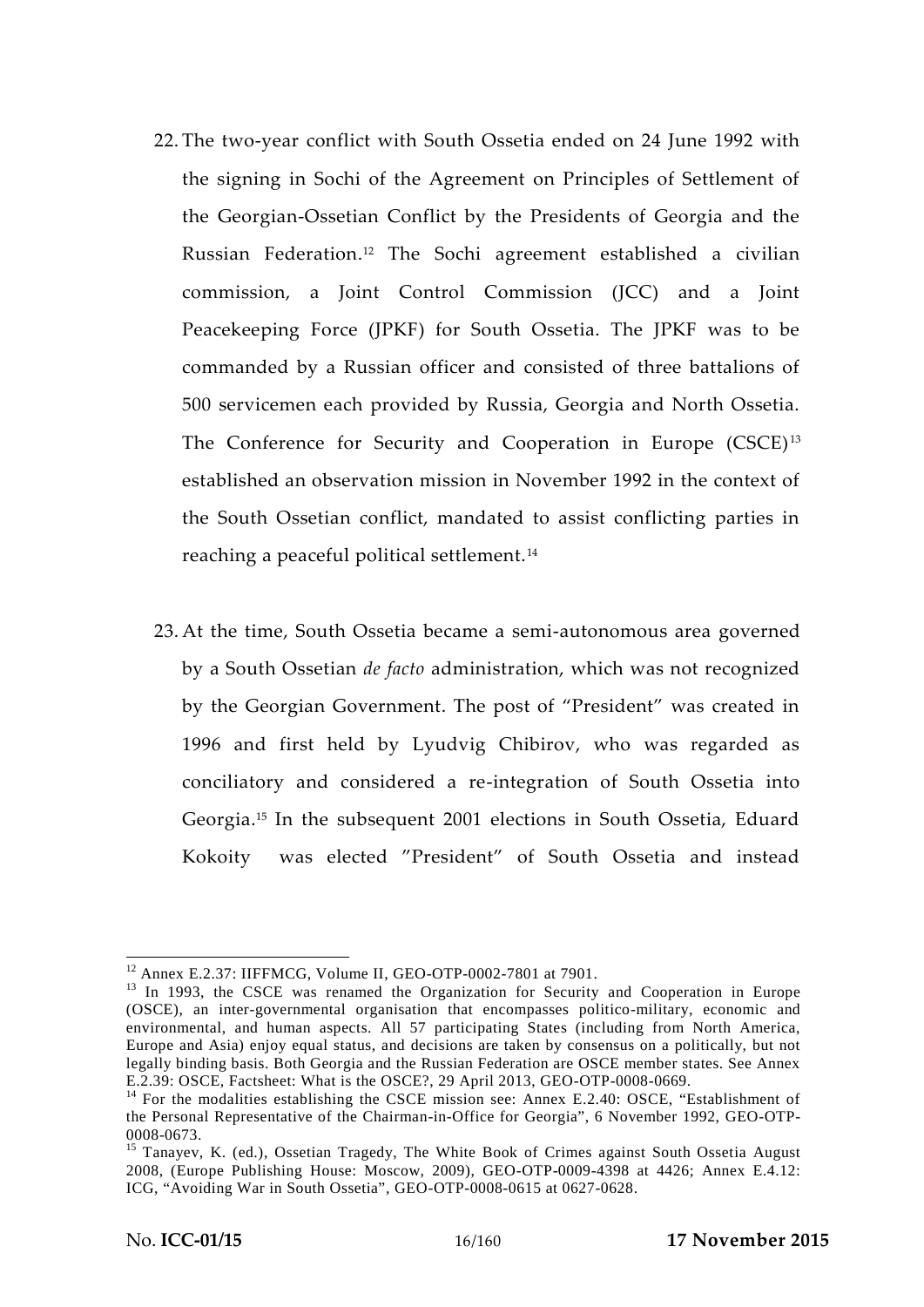advocated for the integration of South Ossetia into the Russian Federation.<sup>16</sup>

- 24. From the late 1990s onwards, the Russian Federation conferred citizenship and passports to the vast majority of residents of South Ossetia, thereby also granting them pension, medical and social benefits.<sup>17</sup> This policy ultimately resulted in a visa-free regime for South Ossetian residents following the enforcement of a visa regime between Russia and Georgia in 2000.<sup>18</sup> In 2006, the South Ossetia *de facto* authorities further consolidated this process by adopting their own 'Citizens Act' under which all South Ossetians were entitled to acquire Russian citizenship in addition to their domestic South Ossetian citizenship.<sup>19</sup> Many Russian passport-holders in South Ossetia are understood to have taken part in the 2004 and 2008 Russian Presidential elections as well as in the 2007 Russian Duma election.<sup>20</sup>
- 25. In 2003, following contested elections in Georgia, the sitting Government of Georgia was ousted in the "Rose Revolution", led by opposition leader Mikheil Saakashvili who won subsequent presidential elections in 2004. President Saakashvili made the

<sup>&</sup>lt;sup>16</sup> Eduard Kokoity was elected twice "President of South Ossetia", in 2001 and re-elected on 12<br>November 2006, Annex E.2.36: IIFFMCG, Volume II, GEO-OTP-0002-7801 at 7910 and 7923.

 $17$  Annex E.2.35: IIFFMCG, Volume I, GEO-OTP-0002-7757, at 7787; Annex E.2.36: IIFFMCG, Volume II, GEO-OTP-0002-7801 at 7955 and 7976; Annex E.2.31: Parliamentary Assembly of the Council of Europe, "Situation in Georgia and the consequences for the stability of the Caucasus region", 24 September 2002, GEO-OTP-0010-0042 at 0050.

Annex E.2.36: IIFFMCG, Volume II, GEO-OTP-0002-7801 at 7975; Annex E.7.11: Parliament of Georgia, "Statement on the introduction of visa regime between Russia and Georgia", 24 November 2000, GEO-OTP-0008-0686.

<sup>&</sup>lt;sup>19</sup> Annex E.8.37: Ru Novosti, "South Ossetia Began to Issue Its Own Passports [

 $\vert$ ", 15 August 2006, GEO-OTP-0008-0777 at 0778 (for English translation, see E.9.3: Solemn Declaration II, 13 November 2015).

 $20$  Annex E.6.1: US Congress, Congressional Research Service, "Russia-Georgia Conflict in South Ossetia -Context and Implications for U.S. Interests", 13 August 2008, GEO-OTP-0008-0687 at 0692.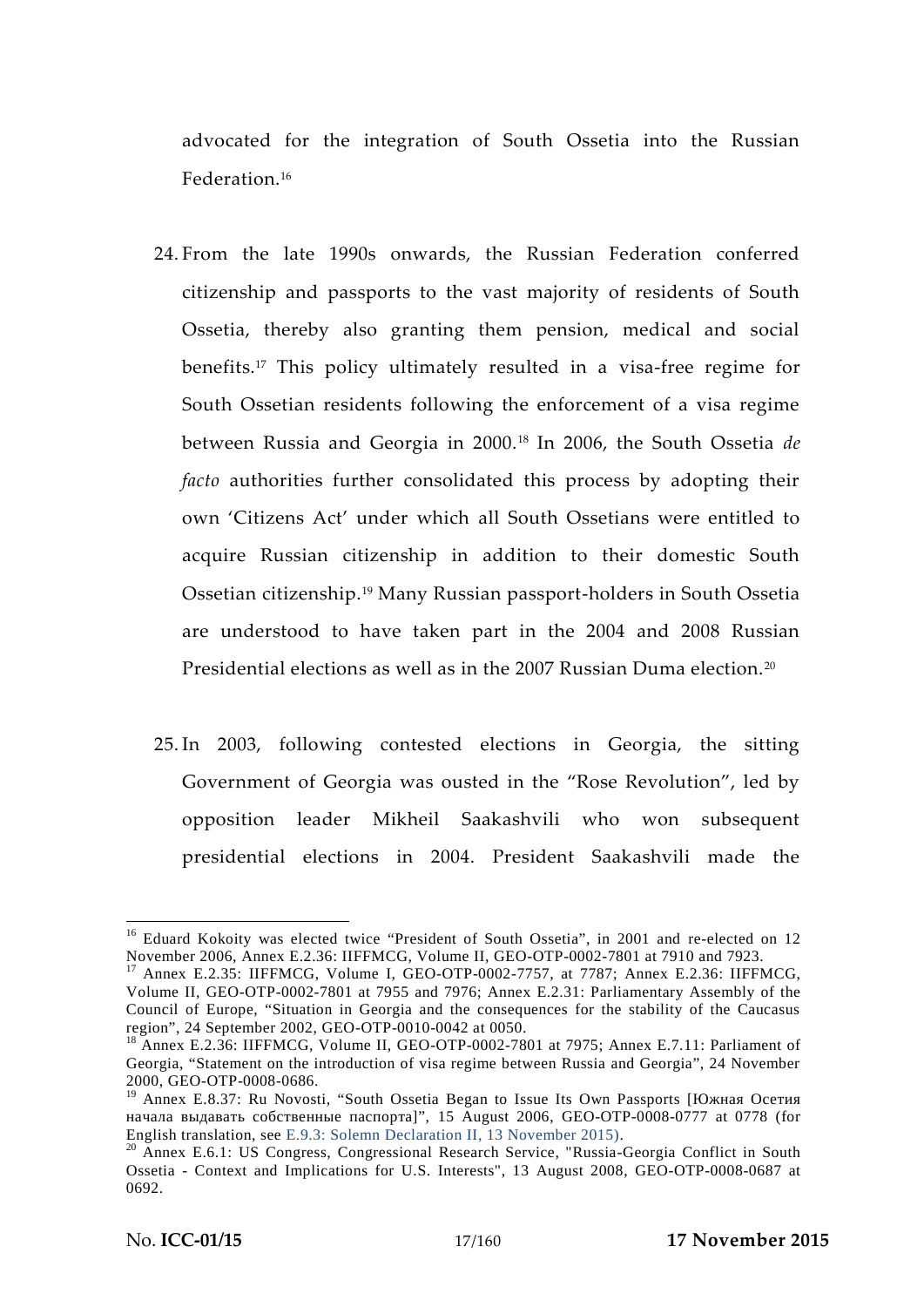restoration of Georgia's territorial integrity a priority and successfully re-established Georgian control over Adjara, another autonomous region.<sup>21</sup> Following armed clashes between Georgian armed forces and South Ossetian forces in August 2004, the Government of Georgia sought to introduce a new peace plan for South Ossetia that offered substantial autonomy.<sup>22</sup> However, South Ossetia's *de facto* President Kokoity rejected the plan in October 2005.<sup>23</sup>

26. The first half of 2006 was marked by a number of steps by *de facto* President Kokoity with a view to advancing the integration of South Ossetia into the Russian Federation, including announcing an application with the Russian Constitutional Court<sup>24</sup> and signing a cooperation agreement with Russia.<sup>25</sup> In parallel, a number of statements by Russian officials suggested a possible unification of South and North Ossetia with the support of Russia.<sup>26</sup>

<sup>&</sup>lt;sup>21</sup> Annex E.2.36: IIFFMCG, Volume II, GEO-OTP-0002-7801, at 7820-7821.<br>
<sup>22</sup> Annex E.2.36: IIFFMCG, Volume II, GEO-OTP-0002-7801 at 7914-7918.<br>
<sup>23</sup> Annex E.2.36: IIFFMCG, Volume II, GEO-OTP-0002-7801 at 7918-7919.<br>
<sup>24</sup> *2008*, (Europe Publishing House: Moscow, 2009), GEO-OTP-0009-4398 at 4432. Reportedly Kokoity maintained that the republic had always been part of Russia and that there was not a single

legal document proving its withdrawal from Russia.<br><sup>25</sup> In an interview on 2 June 2006, Kokoity stated: "I wish to emphasise that South Ossetia is already *de facto* an entity of the Russian Federation, because 90% of the citizens of South Ossetia are Russian nationals … Russian laws apply in the Republic of South Ossetia; the currency is the Russian rouble; the RF Criminal Code is in force. South Ossetia is *de facto* an entity of the Russian Federation. We simply have to consolidate this legally". See Annex E.8.42: BBC, "Kokoity: South Ossetia is already de-facto in Russia" ["  $\qquad \qquad$ :

<sup>2006,</sup> GEO-OTP-0010-0115 at 0115 (for English translation, see E.9.3: Solemn Declaration II, 13 November 2015). <sup>26</sup> For instance, on 22 March 2006 Russian Prime Minister Mikhail Fradkov's aide, Gennady

Bukayev, reportedly stated at a joint session of North Ossetia's and South Ossetia's leaderships in Vladikavkaz that Moscow has "decided in principle" to merge the two entities into a single one within Russia. Russian Minister of Foreign Affairs' spokesman Mikhail Kamynin subsequently stated that Vladikavkaz meeting only discussed a reconstruction program for the "conflict zone" with no implication for the South Ossetia status. Annex E.8.34: Vladimir, S. "Moscow hints it may formalize incorporation of South Ossetia", *Eurasia Daily Monitor*, Vol. 3, Issue 59, (2006), GEO- OTP-0008-0708 at 0708.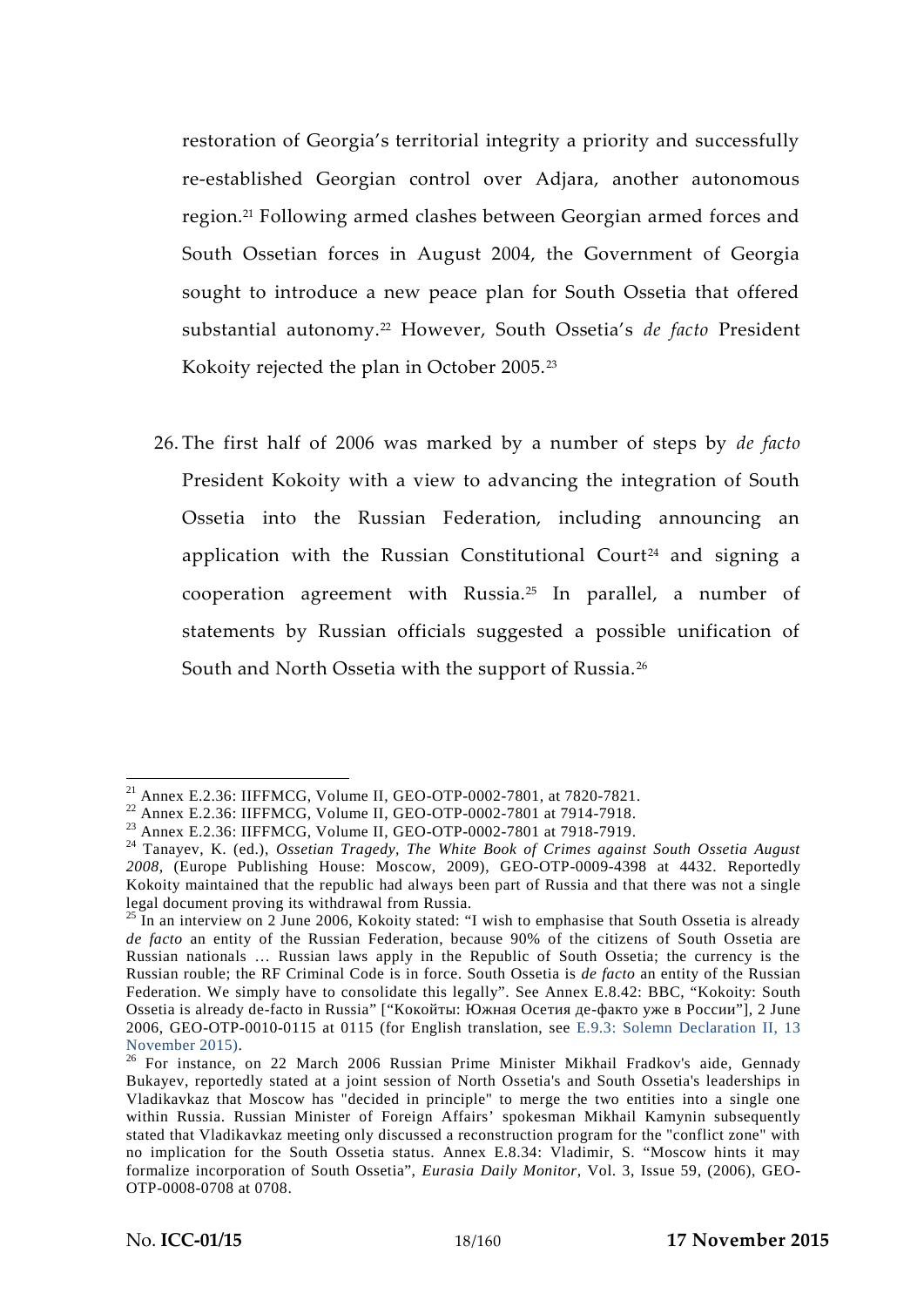27. In November 2006, coinciding with the re-election of Kokoity for a second term, a referendum was held in areas controlled by the *de facto* authorities in South Ossetia, in which nearly 100% of the voters reportedly supported full "independence" of South Ossetia. In parallel, alternative presidential elections and a referendum were organised in the Georgian-controlled areas of South Ossetia by the newly established political movement "Salvation Union of Ossetia". <sup>27</sup> Dimitri Sanakoev, an ethnic Ossetian and former *de facto* prime minister under the pre-Kokoity South Ossetian administration was elected with a majority of 94% of the ballots. In the referendum, 96% of the voters reportedly voted in support of a federal arrangement for South Ossetia and thus Georgia's territorial integrity.<sup>28</sup> On 10 May 2007, Saakashvili signed a decree creating a temporary territorial administration within South Ossetia and appointed Sanakoev as Head of the Administration. The Georgian Parliament subsequently approved the decree and provided funds to the Administration from Georgia's state budget.<sup>29</sup> The area controlled by the Sanakoev Administration included predominantly ethnic Georgian villages in Kurta, Eredvi and Tighva municipalities.<sup>30</sup>

<sup>&</sup>lt;sup>27</sup> Annex E.4.13: ICG, Make Haste Slowly, GEO-OTP-0001-1276 at 1282.<br><sup>28</sup> Annex E.2.36: IIFFMCG, Volume II, GEO-OTP-0002-7801 at 7824, 7923; E.4.13: ICG, Make Haste Slowly, GEO-OTP-0001-1276 at 1280-1283.

 $29$  Annex E.7.15: Government of Georgia, "Report by the Government of Georgia on the Aggression by the Russian Federation against Georgia", January 2010, GEO-OTP-0008-1040 at 1304; Annex E.8.36: Civil Georgia, "Sanakoev appointed as Head of S. Ossetia Administration", 10 May 2007, GEO-OTP-0008-0739; E.4.13: ICG, Make Haste Slowly, GEO-OTP-0001-1276 at 1283.

Maps of Georgian controlled areas drawn by the Government of Georgia as well as the Joint Peacekeeping Force show that the Georgian villages administered by Sanakoev were principally located in and around three valleys: Didi Liakhvi valley in Kurta municipality (north of Tskhinvali, including the villages of Kekhvi, Kurta, Zemo Achabeti, Kvemo Achabeti, and Tamarasheni and the surrounding villages of Kemerti, Dzartsemi and Kheti); Patara Liakhvi valley in Eredvi municipality (northeast of Tskhinvali and including the villages Eredvi, Vanati, Beloti, Prisi, Satskheneti, Atsriskhevi, Argvitsi, Berula, and Disevi as well as the surrounding village of Ksuisi); and Froni valley in Tighva municipality (west of Tskhinvali and including Avnevi, Nuli, and Tighva). See Annex E.7.9: Government of Georgia, 10 May 2010 Report, "Evidence of ethnic cleansing of Georgians in South Ossetia and adjacent areas (Appendix 3)", GEO-OTP-0006-0975 at 0982;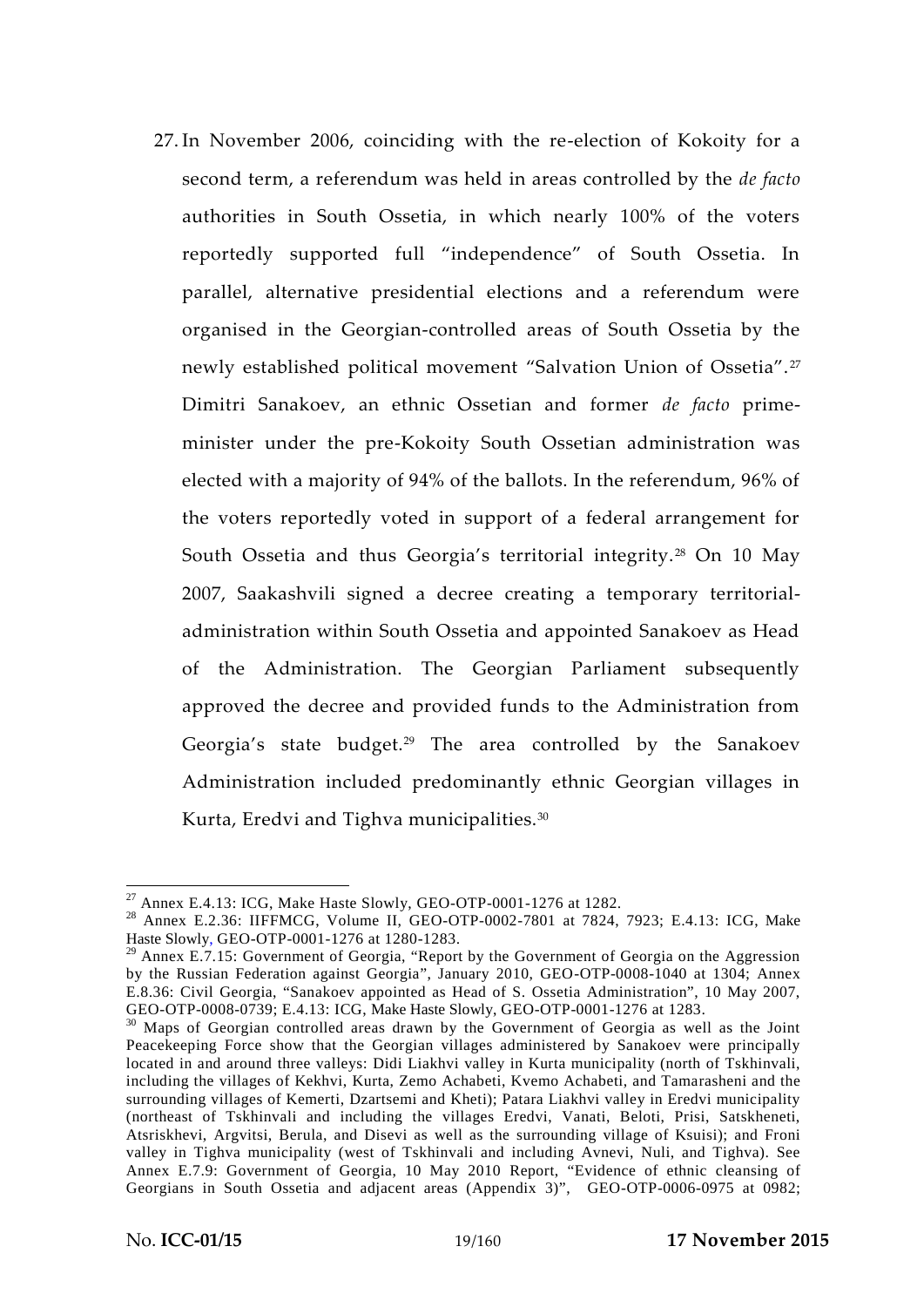- 28. On 16 April 2008, President Putin signed a decree authorising official ties and relations with Abkhazia and South Ossetia. Pursuant to the same decree, representative missions of the Russian Ministry of Foreign Affairs were opened up in Sokhumi and Tskhinvali. While this decision was criticised by the international community, South Ossetia took it as recognition of its independence.<sup>31</sup>
- 29. In the months leading up to the August 2008 armed conflict, both the Georgian and the South Ossetian sides built up forces in their respective areas of control, while armed clashes between them increased. The security situation further deteriorated in early July 2008 when a series of explosions occurred targeting, among others, both local South Ossetian and Georgian military and political leaders in South Ossetia.<sup>32</sup> These incidents triggered sporadic artillery attacks on each other's villages and checkpoints. During the night of 7-8 July 2008, four Georgian armed forces servicemen were detained by the South Ossetian *de facto* authorities and released on 8 July. On the same day, four Russian military aircraft entered Georgian airspace around the zone of the Georgian-Ossetian conflict.<sup>33</sup> From 24 to 28 July 2008, several explosions occurred in the southern environs of Tskhinvali and in the Georgian administered village of Avnevi, close to the post of the Georgian JPKF battalion.<sup>34</sup>

E.4.13: ICG, Make haste slowly, GEO-OTP-0001-1276 at 1307, 1308; see also Annex E.4.10: HRW, Up in Flames, GEO-OTP-0001-0336 at 0357.<br><sup>31</sup> Annex E.2.36: IIFFMCG, Volume II, GEO-OTP-0002-7801 at 7837; Annex E.5.1: Report of

Human Rights NGOs about the Violations, Committed during the August War of 2008, "August Ruins", 2009, GEO-OTP-0001-0999 at 1041 ("August Ruins").

<sup>&</sup>lt;sup>32</sup> Annex E.4.3: AI, "Civilians in the line of fire: The Georgia Russia Conflict", 18 November 2008, GEO-OTP-0001-0125 at 0133 ("Civilians in the Line of Fire").

 $^{33}$  Annex E.2.36: IIFFMCG, Volume II, GEO-OTP-0002-7801 at 8010-8011.<br><sup>34</sup> Annex E.2.36: IIFFMCG, Volume II, GEO-OTP-0002-7801 at 8012.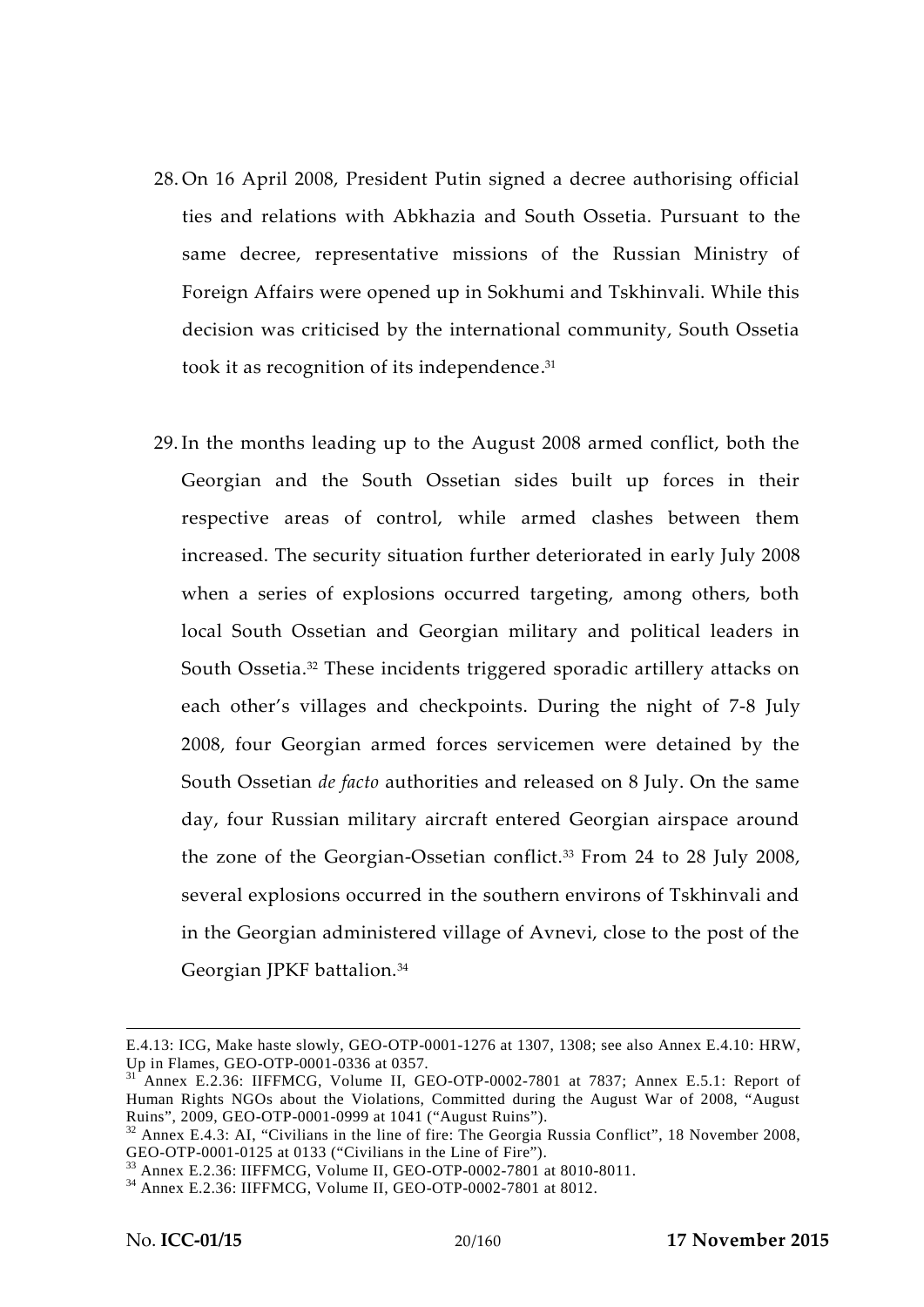- 30. Starting in early August 2008, the South Ossetian *de facto* authorities began to evacuate parts of the ethnic Ossetian population to North Ossetia.<sup>35</sup>
- 31. During the afternoon of 6 August 2008, there was exchange of fire along virtually the entire administrative boundary line, with particular hotspots in the Avnevi-Nuli-Khetagurovo area (west of Tskhinvali) and the Dmenisi-Prisi area (east of Tskhinvali).<sup>36</sup> At around 14h00 on 7 August 2008, the Georgian peacekeeping contingent stationed at Avnevi checkpoint came under heavy shelling from South Ossetian positions. Later that day, Georgian representatives left the JPKF HQ in Tskhinvali. At 19h00 (Tbilisi time), Georgian President Mikheil Saakashvili stated in a televised address that he had just ordered Georgian troops to unilaterally suspend military operations. The ceasefire was also observed by South Ossetian forces and held until 22h00 when the firing reportedly resumed.<sup>37</sup>
- 32. Shortly before midnight, at 23h50 on 7 August 2008, Georgian artillery units reportedly began firing at targets in South Ossetia, including in the city of Tskhinvali, marking the widely acknowledged beginning of the armed conflict.<sup>38</sup> The Georgian armed forces reportedly used heavy weaponry such as 122mm howitzers, 203mm self-propelled artillery system DANA, tank fire and Grad multiple launch rocket systems

<sup>&</sup>lt;sup>35</sup> Annex E.2.36: IIFFMCG, Volume II, GEO-OTP-0002-7801 at 8014.<br><sup>36</sup> Annex E.2.36: IIFFMCG, Volume II, GEO-OTP-0002-7801 at 8014.<br><sup>37</sup> Annex E.7.17: Government of Georgia, Witness statement, GEO-OTP-0008-1793 at 1800-18

<sup>&</sup>lt;sup>38</sup> Annex E.2.36: IIFFMCG, Volume II, GEO-OTP-0002-7801 at 8015.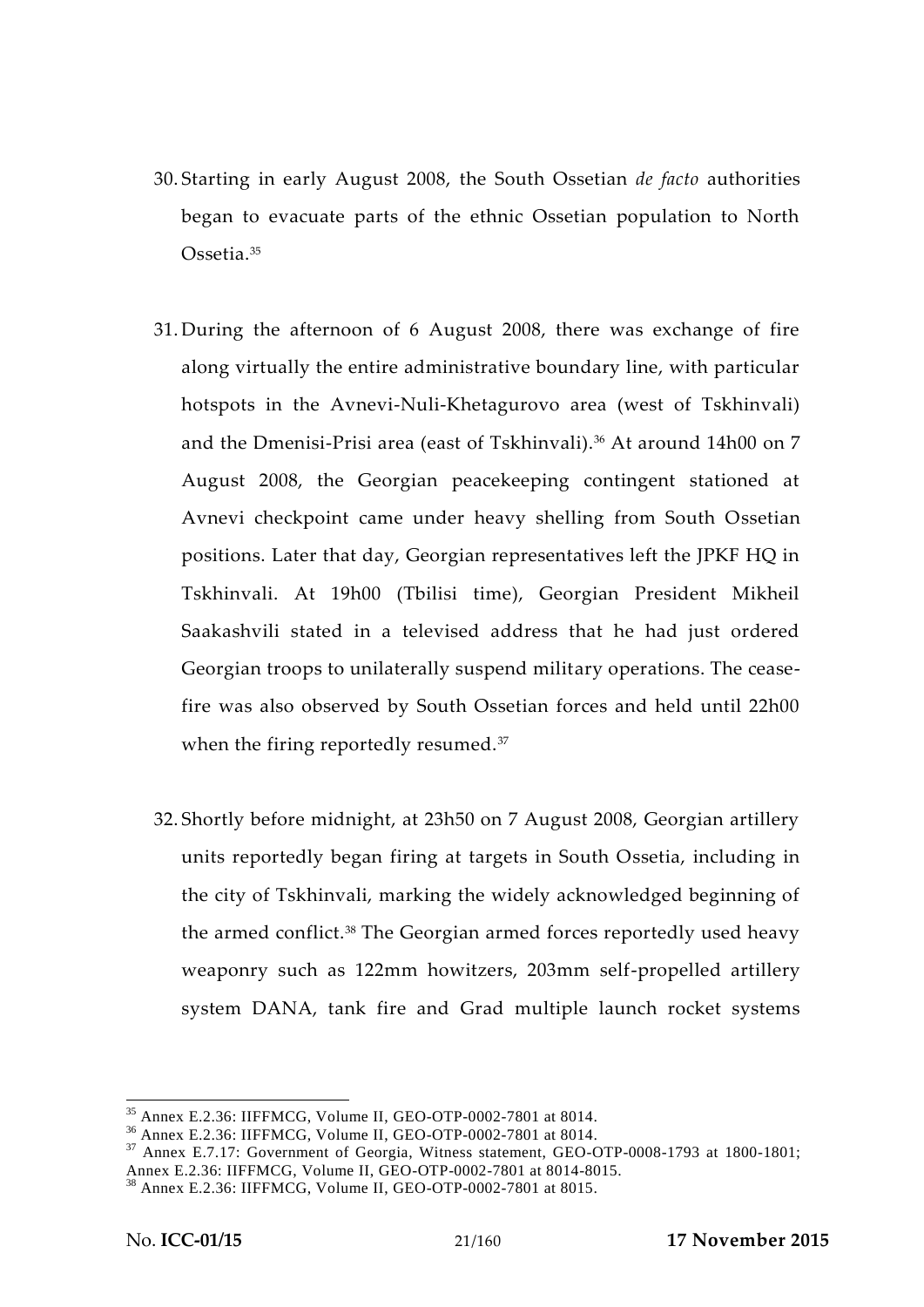(Grad MLRS) during this attack.<sup>39</sup> By the afternoon of 8 August 2008, the Georgian forces managed to seize control of a great part of Tskhinvali and several Ossetian villages. Georgian ground forces entering Tskhinvali met with armed confrontation from South Ossetian forces.<sup>40</sup>

- 33. Russia began its military response on either 7 or 8 August 2008, the exact date being disputed, when its ground forces moved through the Roki tunnel towards Tskhinvali.<sup>41</sup> On 8 August 2008, Russian artillery and air forces attacked Georgian ground forces in Tskhinvali and other places. On the evening of 8 August 2008, Georgian armed forces withdrew from the centre of Tskhinvali, but maintained their positions in the southern parts of the city. The following afternoon, Georgian armed forces attempted to regain control of their positions in Tskhinvali, but were met with resistance and withdrew. <sup>42</sup>
- 34. On 10 August 2008, the Government of Georgia declared a unilateral ceasefire and its intention to withdraw its forces from South Ossetia. Russian armed forces and South Ossetian forces however continued their military operations. Most of the Georgian armed forces had withdrawn from South Ossetia by 11 August 2008.<sup>43</sup> They were

<sup>&</sup>lt;sup>39</sup> Annex E.4.3: AI, Civilians in the line of fire, GEO-OTP-0001-0125 at 0151; Annex E.4.10: HRW, Up in Flames, GEO-OTP-0001-0336 at 0386-0388. See also Annex E.2.36: IIFFMCG, Volume II,

<sup>&</sup>lt;sup>40</sup> Annex E.2.36: IIFFMCG, Volume II, GEO-OTP-0002-7801 at 8015-8016.<br><sup>41</sup> According to Russia, Russian troops deployed to South Ossetia through the Roki tunnel on 8 August 2008 at 14:30. Georgia claims that Russian troops and armour illegally entered South Ossetia prior to 8 August 2008 and that the build-up of Russian forces in South Ossetia intensified in the night of 6-7 August 2008 and the late evening of 7 August 2008. Georgia states that the Russian ground offensive through the Roki tunnel commenced on 7 August 2008 at 23:35. None of the contradictory claims could be independently verified. See Annex E.2.36: IIFFMCG, Volume II, GEO-OTP-0002-7801 at 8021, 8026-8027 and 8059.

<sup>&</sup>lt;sup>42</sup> Annex E.2.36: IIFFMCG, Volume II, GEO-OTP-0002-7801 at 8016.<br><sup>43</sup> Annex E.2.36: IIFFMCG, Volume II, GEO-OTP-0002-7801 at 8017.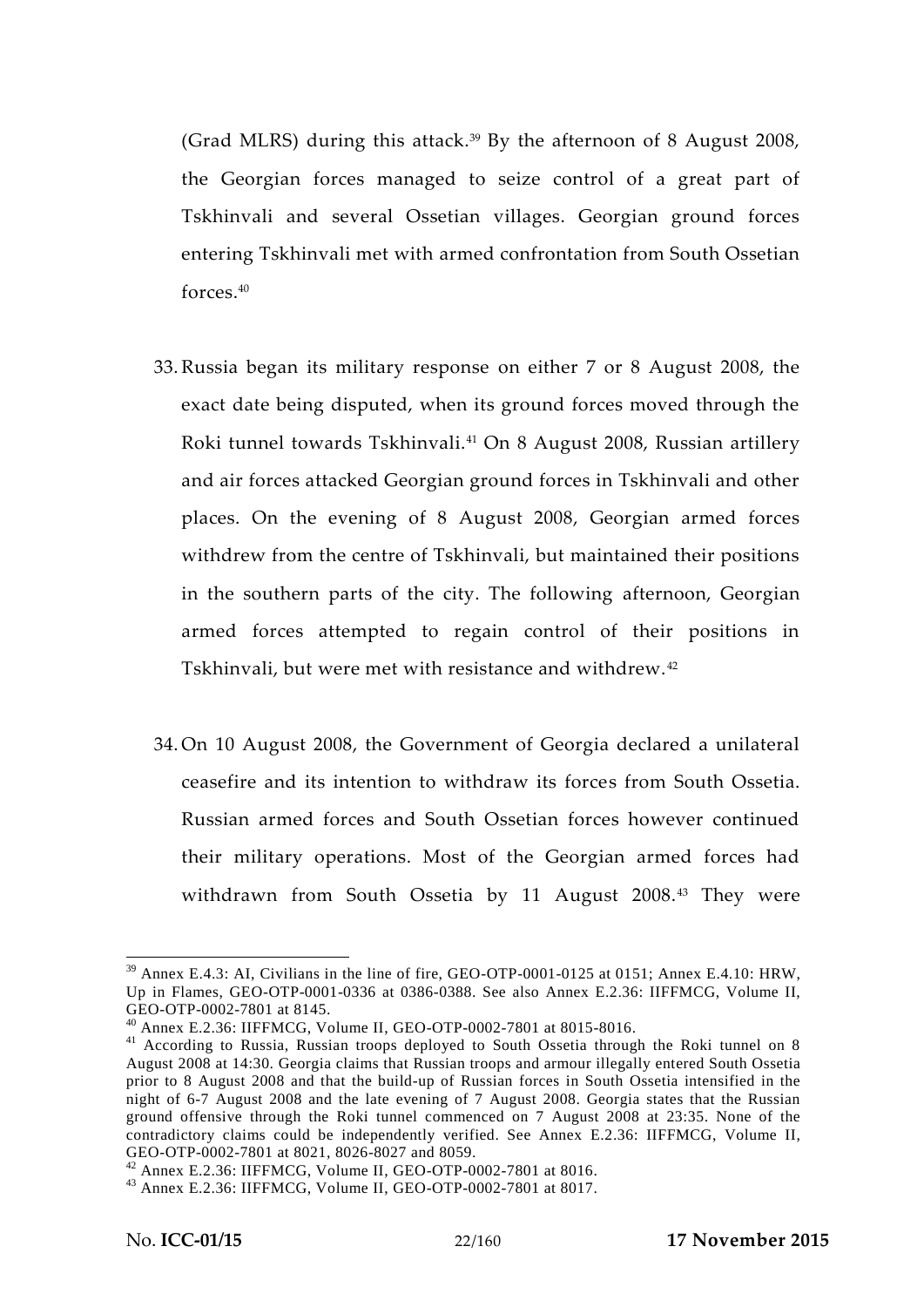pursued by Russian troops, who crossed the administrative boundary lines of both South Ossetia and Abkhazia to set up military positions in a number of Georgian administered towns, including Gori, Zugdidi, Senaki and Poti.<sup>44</sup> During the final phase of the hostilities, Abkhaz units supported by Russian forces attacked Georgian positions in the upper Kodori Valley and seized territory which had been abandoned by most of the local ethnic Georgian population and the Georgian armed forces.<sup>45</sup>

35. On 12 August 2008, Russian President Dmitry Medvedev and French President Nicolas Sarkozy, the latter acting on behalf of the European Union (EU), agreed in Moscow on a six-point peace plan providing, inter alia, for the cessation of hostilities and the withdrawal of forces to their positions prior to the armed conflict.<sup>46</sup> Later that day, the plan was approved by Georgian President Saakashvili.<sup>47</sup> Presidents Saakashvili and Medvedev signed the agreement on 15 and 16 August

<sup>&</sup>lt;sup>44</sup> Annex E.2.35: IIFFMCG, Volume I, GEO-OTP-0002-7757 at 7778.<br><sup>45</sup> Annex E.2.35: IIFFMCG, Volume I, GEO-OTP-0002-7757 at 7779.<br><sup>46</sup> The six-point plan included: "(1) no resort to the use of force; (2) cessation of mili good; (3) free access to humanitarian aid; (4) return of Georgian military forces to their places of permanent deployment; (5) return of Russian military forces to their pre-conflict positions; awaiting an international mechanism, Russian peacekeeping forces will undertake additional security measures; and (6) opening of international discussion on the modalities of security and stability in Abkhazia and South Ossetia", Annex E.4.14: ICG, "Russia vs Georgia: The Fallout", 22 August 2008, GEO-OTP-0001-0953 at 0962; Annex E.2.36: IIFFMCG, Volume II, GEO-OTP-0002-7801 at

<sup>8025.&</sup>lt;br><sup>47</sup> President Sarkozy signed a French version of the six-point plan and President Medvedev signed a Russian version. President Saakashvili signed a French version of the plan that also bears the signature of President Sarkozy. There is no document that bears both, the signature of President Medvedev and President Saakashvili. There is furthermore a Russian version of the six-point plan that is signed by the *de facto* leaders of Abkhazia and South Ossetia, Mr Bagapsh and Mr Kokoity. Copies of the different documents, which are all undated, are provided in Annex E.2.37: Independent International Fact-Finding Mission on the Conflict in Georgia, Report, Volume III, September 2009, GEO-OTP-0002-8247 at 8811, 8812, 8815, and 8816 ("Volume III"). In a letter signed sent to President Saakashvili on 14 August 2008, President Sarkozy refers to President Saakashvili's approval of the six-point plan on 12 August 2008, provides further clarifications as to point 5 of the plan and requests him to sign the plan. See Annex E.2.37: IIFFMCG, Volume III, GEO-OTP-0002- 8247 at 8813-8814. President Saakashvili finally signed the plan on 15 August 2008.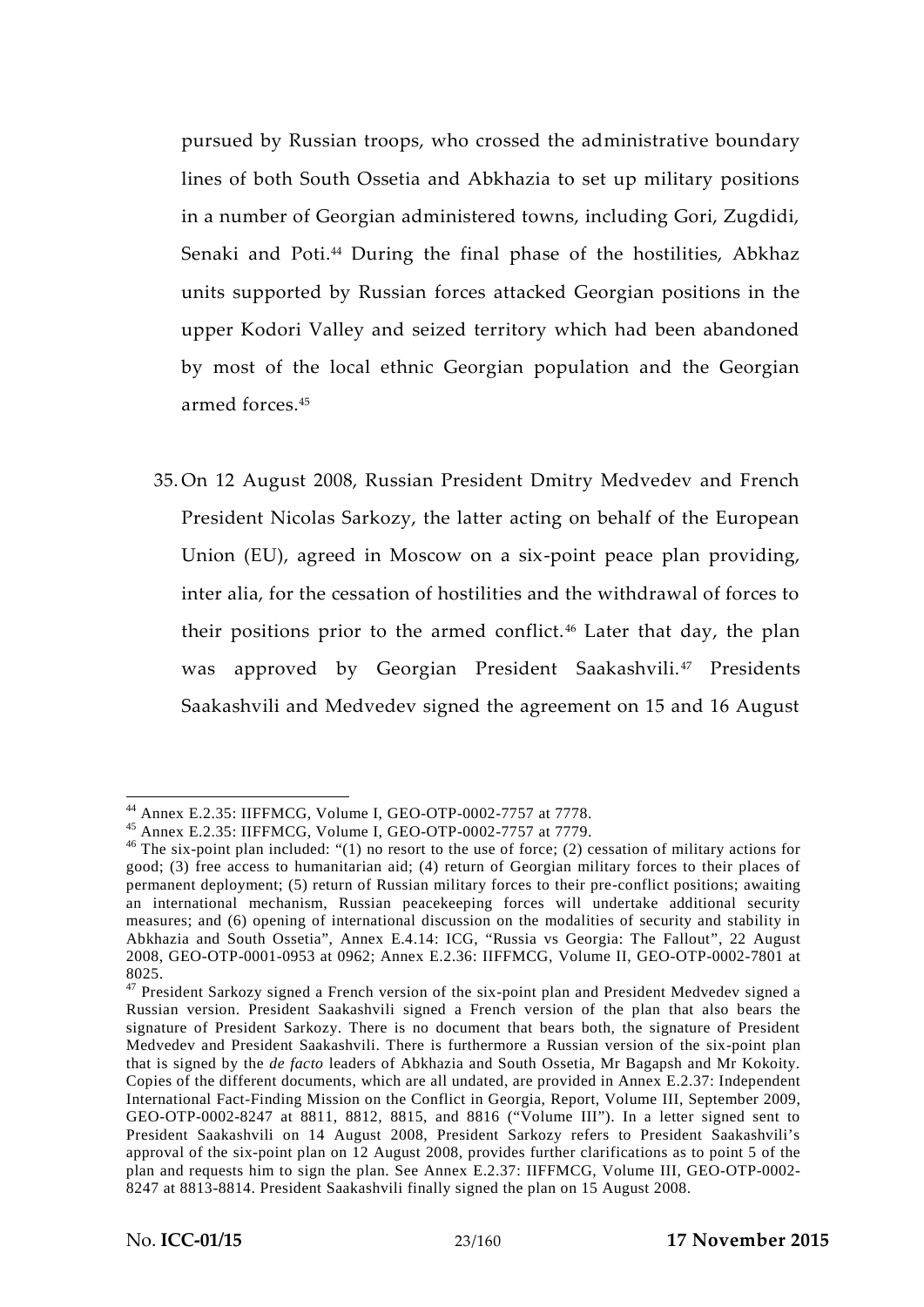respectively.<sup>48</sup> Despite the public confirmation of a ceasefire agreement by President Medvedev, Russian and South Ossetian forces reportedly continued their advances for some time after the 12 August 2008 ceasefire agreement.<sup>49</sup>

36. From 15 August 2008 onwards, Russian troops began to withdraw from undisputed Georgian territory but created a 20km wide "buffer zone" in the area adjoining the administrative boundary line of South Ossetia inside Georgian administered territory.<sup>50</sup> The "buffer zone" was established purportedly with the aim of keeping peace and order. Entry and exit of civilians into the zone was regulated by the use of Russian military checkpoints. Georgian security forces were denied access.<sup>51</sup> While most of the Russian troops withdrew from their positions beyond the administrative boundaries of South Ossetia and Abkhazia after 22 August 2008, some of them remained in the "buffer zone" and only withdrew when an implementation agreement was reached on 8 September 2008 in Moscow. According to the agreement, at least 200 EU observers were to be deployed to the conflict zone while Russian armed forces were supposed to withdraw from areas adjacent to the administrative boundary lines of Abkhazia and South Ossetia by midnight on 10 October 2008.<sup>52</sup> On 9 October 2008, the Russian Foreign Ministry officially confirmed the completion of the withdrawal of the Russian forces from the "zones adjacent to South

 $48$  Annex E.8.25: Traynor, I., Harding L. and Womack, H., "Georgia and Russia declare ceasefire", *The Guardian*, 16 August 2008, GEO-OTP-0003-1747 at 1747.

<sup>&</sup>lt;sup>49</sup> Annex E.2.36: IIFFMCG, Volume II, GEO-OTP-0002-7801 at 8025.<br><sup>50</sup> See Annex D.2: Map of Military Operations.<br><sup>51</sup> Leach, P., "South Ossetia (2008)", in Wilmshurst (ed.), *International Law and the Classification for Conflicts* (Oxford University Press, 2012), GEO-OTP-0003-1496 at 1502.<br><sup>52</sup> "Mise en œuvre du Plan du 12 août 2008", in Annex E.2.37: IIFFMCG, Volume III, GEO-OTP-

<sup>0002-8247</sup> at 8817-8818.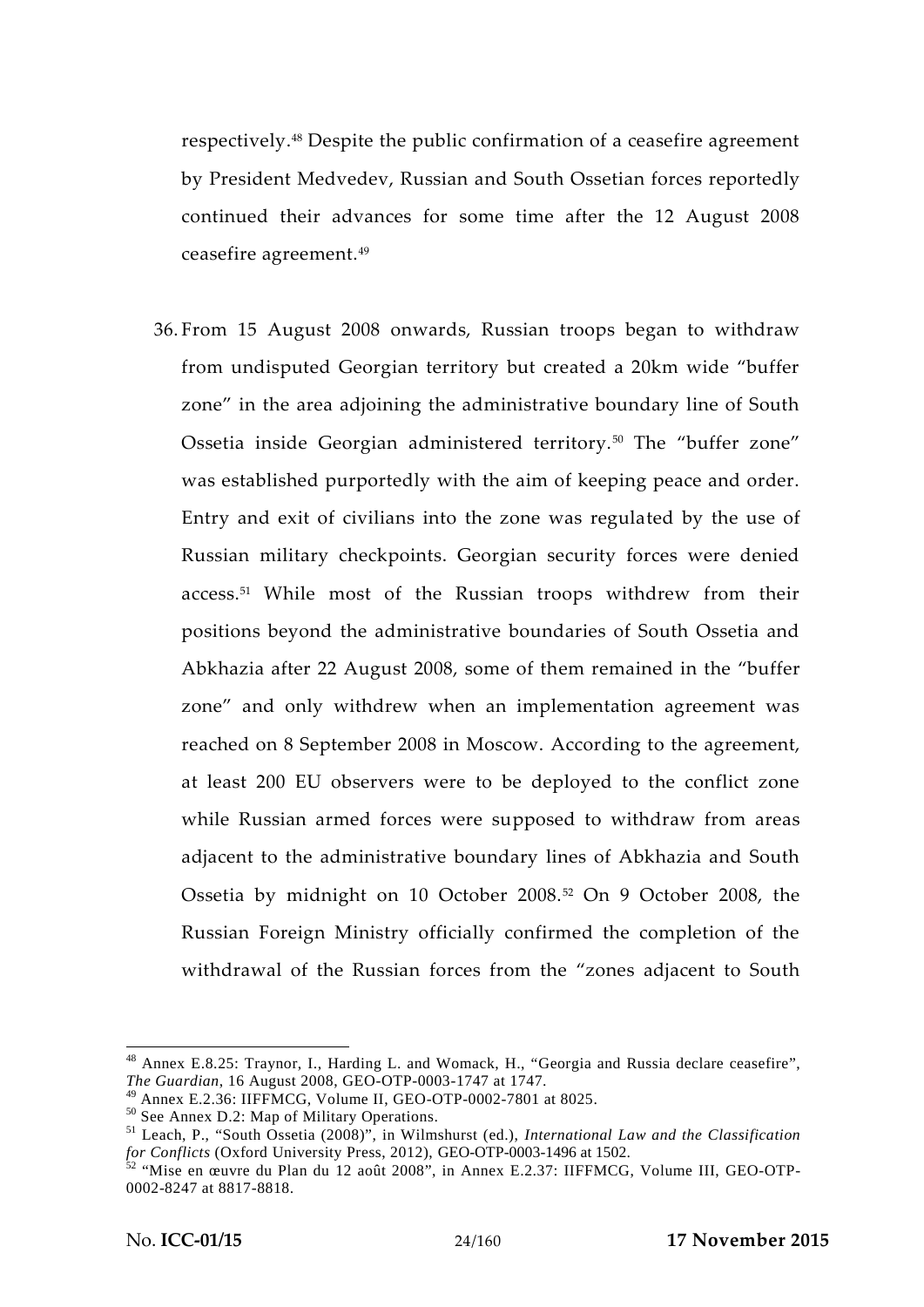Ossetia and Abkhazia".<sup>53</sup> However, according to Georgia, four Russian checkpoints were still to be closed by 10 October 2008, the official date of withdrawal agreed to in the implementation agreement. <sup>54</sup>

- 37. On 26 August 2008, upon a motion of the State Duma, Russian President Dimitri Medvedev issued a decree recognising South Ossetia as a sovereign and independent State.<sup>55</sup> To date, South Ossetia has been recognised by four United Nations (UN) Member States, namely: Russia, Nicaragua, Venezuela, and the Pacific Island of Nauru.<sup>56</sup>
- *B. Activities of the Office of the Prosecutor*
	- 38. The Situation in Georgia has been under preliminary examination since 14 August 2008.<sup>57</sup> The Prosecution has been in regular contact with relevant actors, including the Governments of Georgia and of the Russian Federation, in order to gather and verify information on alleged crimes committed and the existence and genuineness of relevant national proceedings. This has included formal requests for information pursuant to article 15(2) of the Rome Statute, the conduct of missions, routine contacts with focal points, and ongoing interaction with relevant organisations and experts.
	- 39. A total of 14 formal requests for information have been made, six to the Government of Georgia, four to the Government of the Russian

<sup>&</sup>lt;sup>53</sup> Annex E.2.36: IIFFMCG, Volume II, GEO-OTP-0002-7801 at 8025.<br><sup>54</sup> Annex E.7.12: Ministry of Foreign Affairs of Georgia, "Breaches by Russia of the Ceasefire<br>Agreement: Checkpoints", 10 October 2008, GEO-OTP-0008-0710.

<sup>&</sup>lt;sup>55</sup> Annex E.8.35: *Ria Novosti*, "Russia recognizes Georgia's breakaway republics", 26 August 2008, GEO-OTP-0008-0712 at 0712; Annex E.2.36: IIFFMCG, Volume II, GEO-OTP-0002-7801 at 8245.

<sup>&</sup>lt;sup>56</sup> Annex E.4.15: ICG, The Burden of recognition, GEO-OTP-0001-1242 at 1254.<br><sup>57</sup> Office of the Prosecutor, "Prosecutor's Statement on Georgia", 14 August 2008.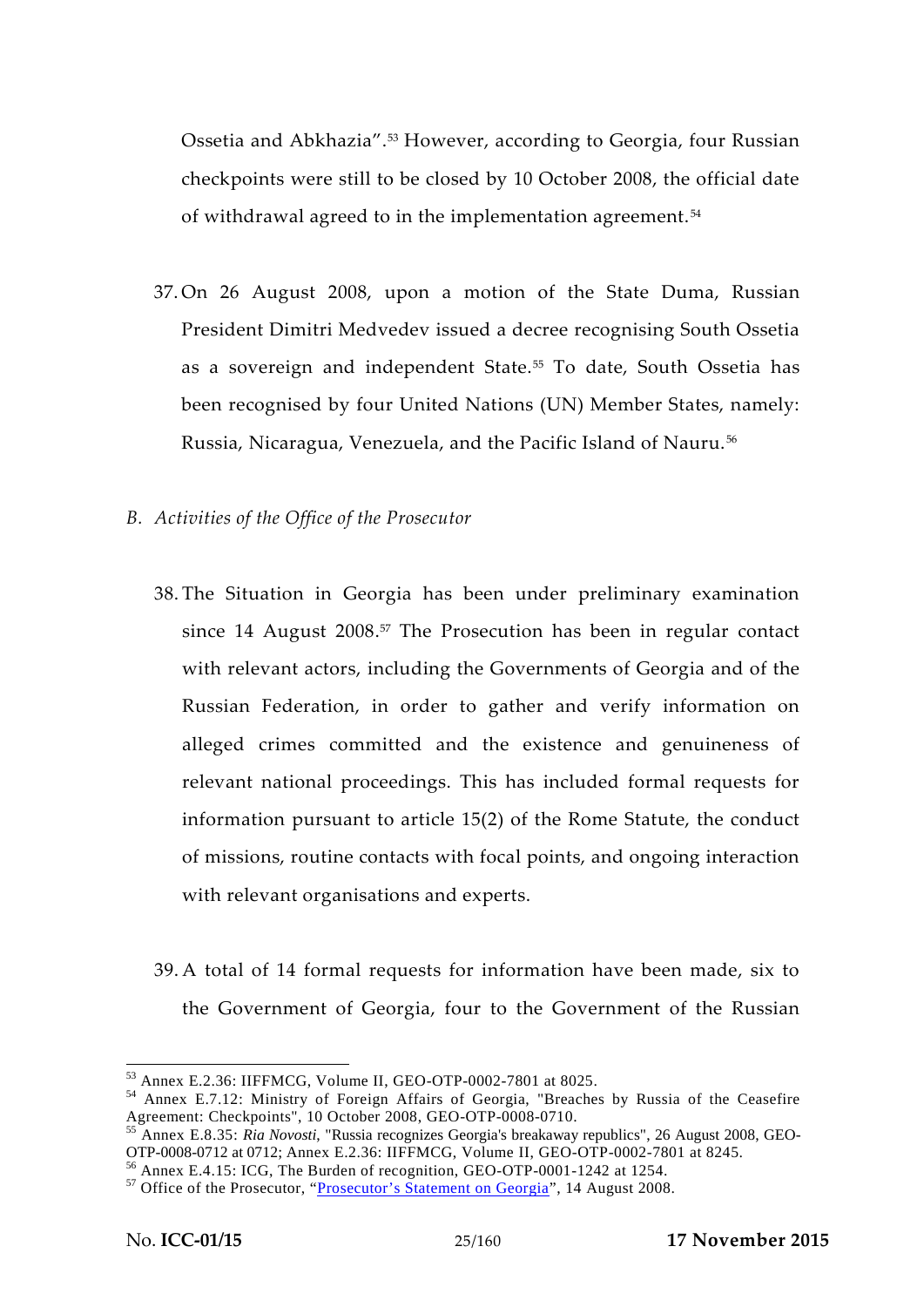Federation, three to the Organization for Security and Cooperation in Europe (OSCE) and one to the European Court of Human Rights (ECtHR), each of which has involved multiple lines of inquiry and required extensive follow-up and coordination. A number of missions have also been conducted, including six to Tbilisi, Georgia and three to Moscow, Russia.

- 40. In 2011, the Prosecution confirmed that it had determined that there was a reasonable basis to believe crimes within the jurisdiction of the Court had been committed in the context of the Situation in Georgia. <sup>58</sup> Since 2011, the Office of the Prosecutor (OTP or the Office) has also issued public reports on its preliminary examination of the Situation in Georgia as part of its annual update on the status of all of its preliminary examinations.<sup>59</sup>
- 41. The main focus of the preliminary examination has been on the existence and genuineness of relevant national proceedings. Until recently, and as confirmed by the replies to the Office's ongoing requests for information and the missions to both Georgia and Russia, the competent national authorities of both States were engaged in conducting investigations against those who appeared to be most responsible for the most serious crimes alleged. As set out in more detail below, these investigative measures, despite some attendant challenges and delays, appeared to be progressing. This still appears to be the case with respect to the investigation conducted by the

<sup>&</sup>lt;sup>58</sup> Office of the Prosecutor, "OTP Report on Preliminary Examinations", 13 December 2011, para. 97.

<sup>&</sup>lt;sup>59</sup> See Office of the Prosecutor, "OTP Reports on Preliminary Examinations", 2011-2014.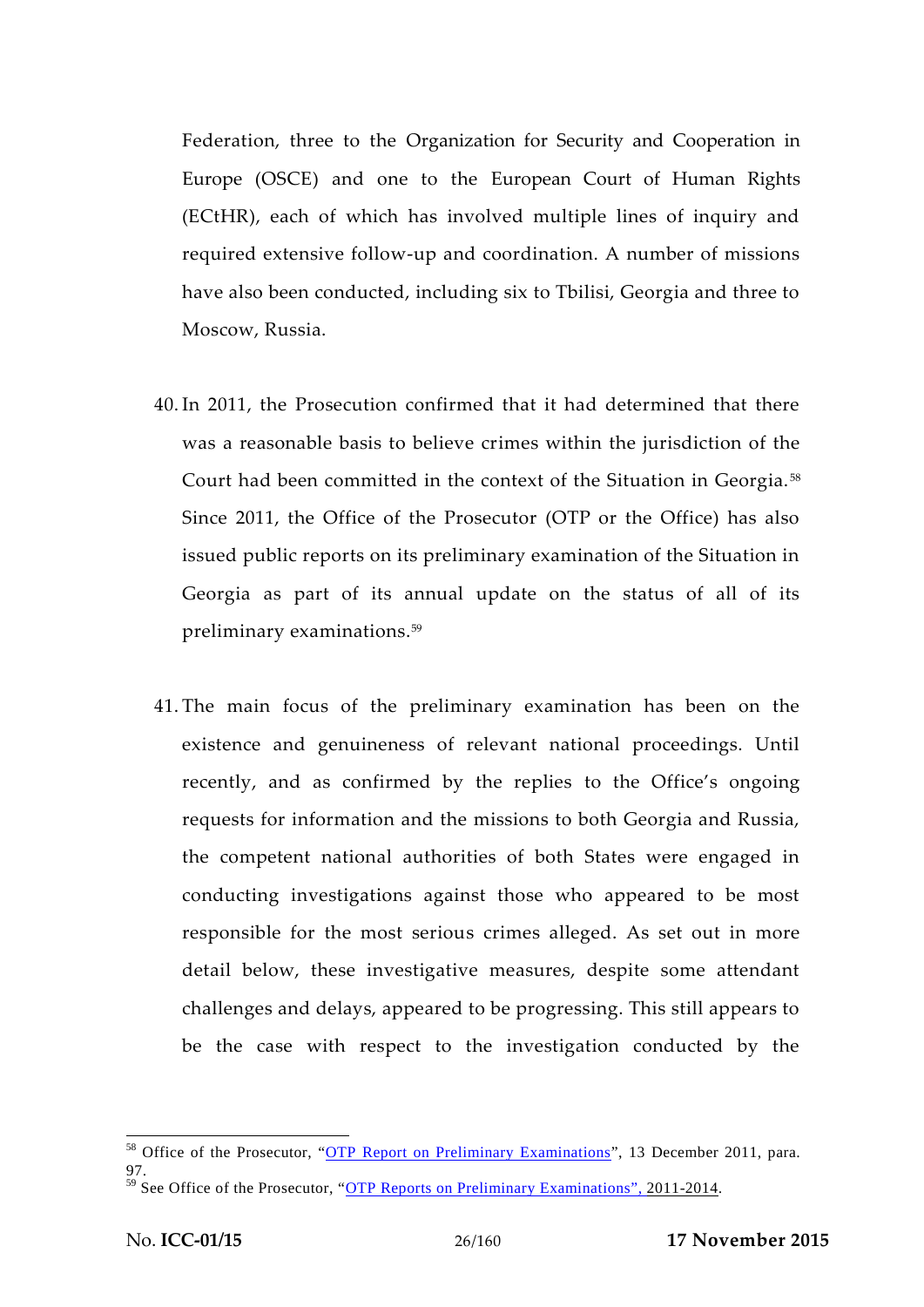competent authorities of the Russian Federation into the alleged attack against Russian peacekeepers.

42. Following an apparent lull in national proceedings in Georgia from the end of 2012 until mid-2014, the Prosecution requested on 30 April 2014 the national authorities to provide information on the concrete and progressive steps that are being taken, or are envisaged to be taken, domestically to ascertain the criminal responsibility of those involved in the alleged crimes. On 10 June 2014, the Prosecution further informed the Georgian authorities that short of this information, it would proceed in accordance with the Prosecutor's statutory obligations to submit an application to the Pre-Trial Chamber of the Court, seeking authorisation to open an investigation into the situation in Georgia due to an absence of relevant national proceedings. In its letter dated 17 March 2015, the Government of Georgia informed the Prosecution that national proceedings in relation to the potential case connected with the displacement of ethnic Georgians from South Ossetia, which had until recently significantly progressed, have been indefinitely suspended. With no foreseeable resumption apparent, and no other investigations in relation to such conduct underway in other States, the Prosecution assessed that the potential case of forcible transfer of ethnic Georgians identified in this Application would be admissible, due to State inaction.<sup>60</sup>

 $60$  As set out in paragraphs 304-320, although national proceedings in Russia continue, in particular in relation to the alleged attack against Russian peacekeepers, they are not related at this stage to the potential case of the forcible transfer of ethnic Georgians by South Ossetian forces identified in this application. Such national proceedings would, nonetheless, need to be kept under observation should an investigation establish other crimes committed in the context of the Situation.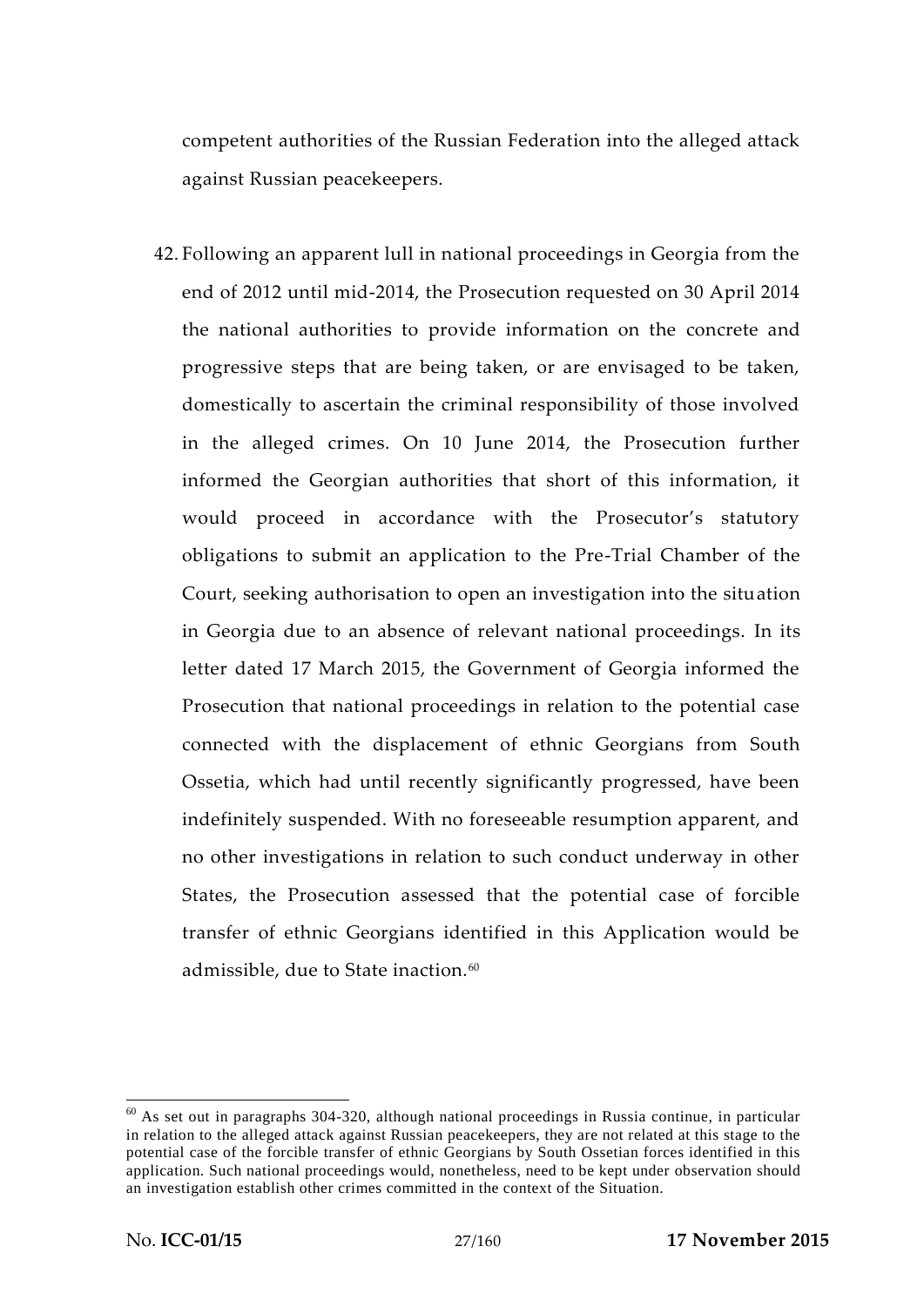43. Following a completion of its assessment on gravity and the interests of justice, the Prosecution has therefore been able to determine at this time, in the light of the factor set out in article  $53(1)(a)$ -(c), that there is a reasonable basis to proceed with an investigation.

#### **III. Examination of the information available**

- 44. The Prosecution has evaluated sources following a consistent methodology based on criteria such as relevance (usefulness of the information to determine the elements of a possible future case), reliability (trustworthiness of the provider of the information as such), credibility (quality of the information in itself, to be evaluated by criteria of *immediacy*, *internal consistency* and *external verification*), and completeness (the extent of the source's knowledge or coverage vis-à-vis the whole scope of relevant facts). Furthermore, it has endeavoured to corroborate the information provided with information available from open and other reliable sources. A comprehensive evaluation of sources used in this Application is provided in Annex J while full references of the sources used are provided in Annexe E.
- 45. In examining the information available, the Prosecution has borne in mind the nature of the proceedings under article 15, the low threshold applicable, as well as the object and purpose of the authorisation procedure decision.<sup>61</sup> Moreover, the limited powers of the Prosecution at the preliminary examination stage have constrained the scope of the findings set out in this Application. While the Prosecution has been able to determine whether there is a reasonable basis to believe crimes within the

<sup>&</sup>lt;sup>61</sup> ICC-01/09-19-Corr, paras. 73-75; Pre-Trial Chamber III, "Decision Pursuant to Article 15 of the Rome Statute on the Authorization of an Investigation into the Situation in the Republic of Côte d'Ivoire", ICC- 02/11-14-Corr, 3 October 2011, paras. 24-25.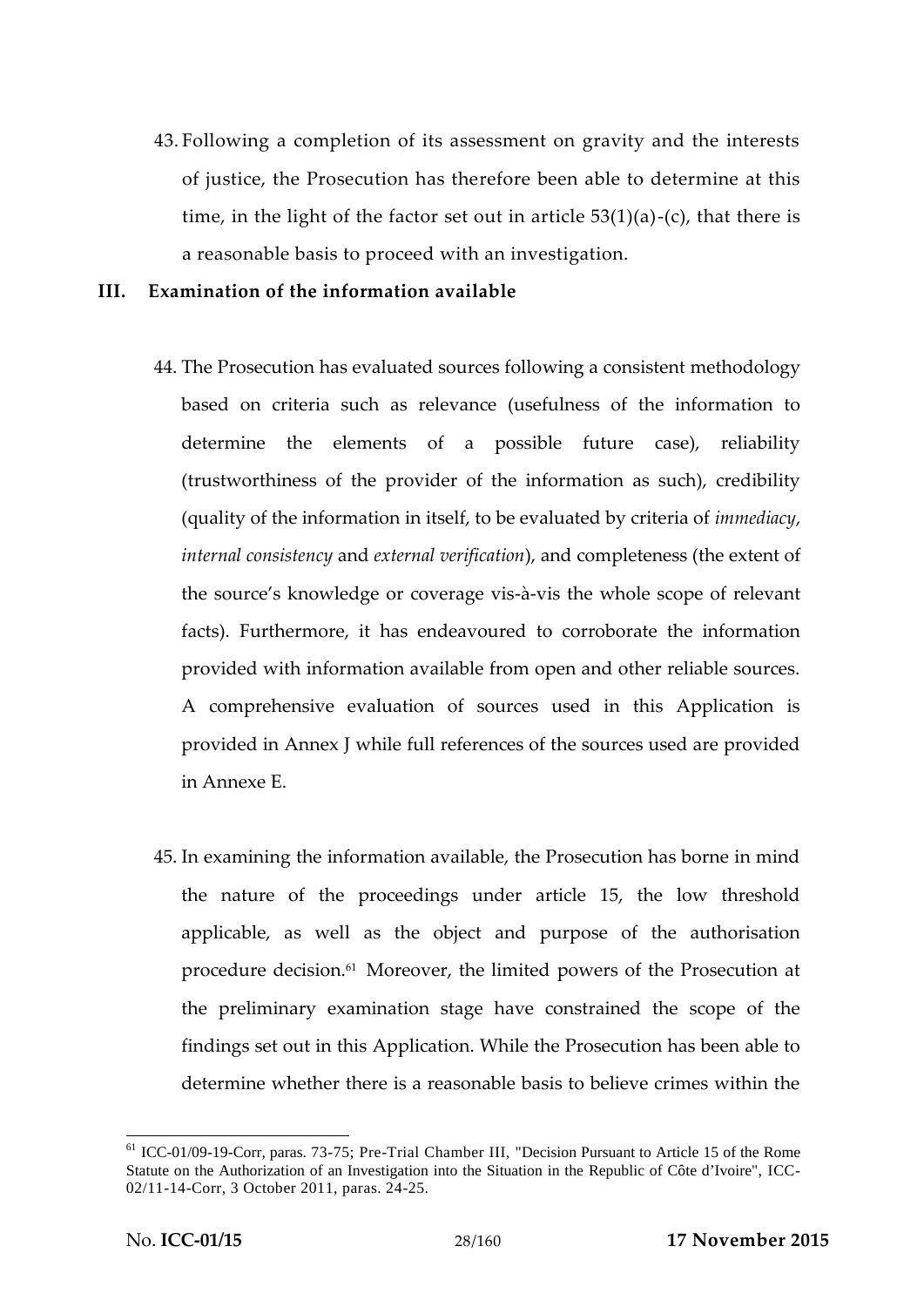jurisdiction of the Court have been committed in relation to certain alleged offences, in particular those relating to the alleged forcible displacement of ethnic Georgians by South Ossetian forces, and the alleged intentional directing of attacks against peacekeepers and peacekeeping facilities, the information available is insufficient to enable a determination in relation to other crimes allegedly committed by the parties to the conflict.

- 46. For example, there is information on other crimes allegedly committed, including by the Georgian and the Russian armed forces which for sake of completeness are also documented in this Application. This relates in particular to conduct of hostilities allegations relating to the launching of indiscriminate and disproportionate attacks. However, the supporting material provides only limited information in relation to the contextual elements and underlying acts of the alleged crimes, despite efforts undertaken by the Prosecution to obtain additional information. In many instances, the information available is derived solely from one party to the conflict, is contradicted by information provided by the other, and no third party has been able to provide corroboration or to come to a relevant determination on the matter. When assessing the information in its possession, the Prosecutor has also taken into account the possible bias and interests from parties to the conflict, and has therefore primarily focused its examination on allegations corroborated by credible third parties.
- 47. In this regard, the Prosecution observes that, in the circumstances described above, without additional information or evidence that may be gathered during the course of investigations, it is unable to justify at this stage why it would rely on one version of accounts from one party over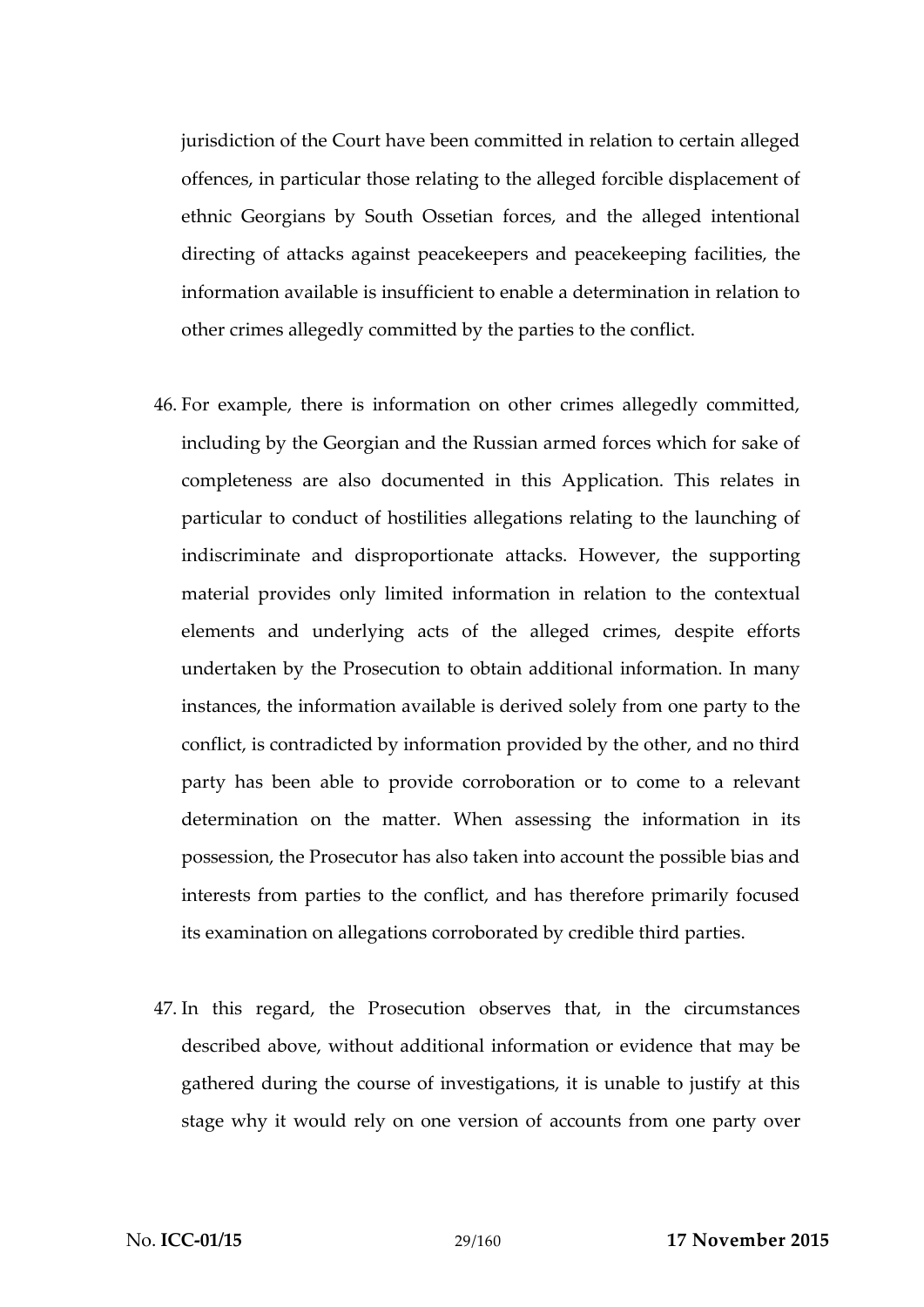another version from another party, considering each party's interest in promoting a particular narrative.

- 48. Indeed, other international fact-findings bodies have, for similar reasons, been unable to come to a determination on a number of such issues. $62$ Notwithstanding the low threshold that is applicable at this stage, neither the Prosecution nor the Chamber should rely on information that is not credible or reliable. This is clear from the statutory requirement of determining whether the information available establishes a reasonable basis to believe that one or more crimes within the jurisdiction of the Court have been committed. Similarly, the Prosecutor, and the Chamber, must analyse and evaluate the seriousness of the information and the reliability of the source. $63$  To hold otherwise would require the Court to take any allegation made by any source at face value.
- 49. The Prosecution further recalls that, in line with the case law before this Court, the information available at such an early stage is "neither expected to be 'comprehensive' nor 'conclusive'"<sup>64</sup> and need not necessarily "point towards only one conclusion"65. Nonetheless, a distinction should be drawn between conflicting information allowing two reasonable interpretations (which is resolved in favour of an investigation) and

<sup>62</sup> See for instance paragraphs 171 and 205 below. <sup>63</sup> *See* article 15(2) ("The Prosecution shall analyse the seriousness of the information received"), as well as article 15(4), and use of comparable terms in rule 104 (in relation to referrals). For this purpose, the Prosecution submits that it does not have to make a positive determination that information available is "manifestly false" for it not to be accepted for the purpose of a preliminary examination, but whether the Prosecution may reasonably rely on a given piece of information; see *a contrario* ICC-01/13-34, para.35.<br><sup>64</sup> ICC-01/09-19-Corr, paras. 27-35; ICC-02/11-14, para. 24; ICC-01/05-01/09 OA, para. 33 (regarding

the interpretation of reasonable believe under article 58), holding that the Prosecution does not need to prove that the conclusion reached on the facts is the only possible or reasonable one, nor does it need to disprove any other reasonable conclusion. Rather, it is sufficient to prove that there is a reasonable conclusion alongside others (not necessarily supporting the same finding), which can be supported on the basis of the evidence and information available. <sup>65</sup> ICC-01/09-19-Corr, para. 34.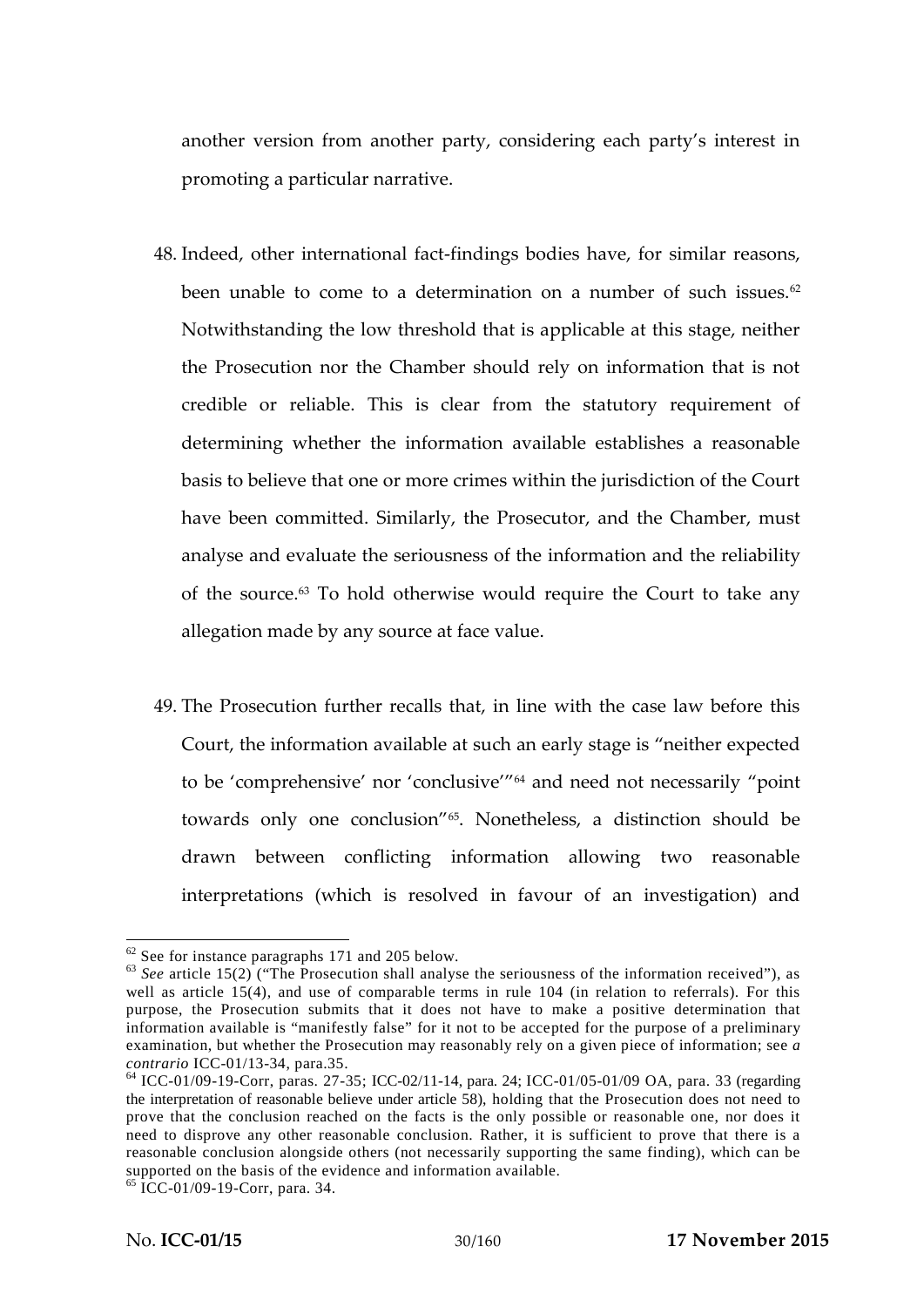information that, considered in context, does not in fact establish a particular interpretation as being reasonable at all, due to its insufficiency or lack of credibility. Accordingly, where the information available is so scant as to prevent a reasonable interpretation, the Prosecution has refrained from entering a determination in relation to those alleged acts. Since this has no bearing on the overall conclusion that an investigation into the situation is warranted, a determination on these alleged crimes may, in any event, be possible in the context of an investigation where additional information and evidence can be gathered.

- 50. The crimes identified in this Application as meeting the reasonable basis standard should therefore be considered as examples of relevant criminality within the situation,<sup>66</sup> and in the light of the threshold requirement of determining whether one or more crimes within the jurisdiction of the Court have been committed. Once that threshold has been met, the Chamber should authorise an investigation into the situation as a whole, and not just the particular acts or incidents brought forward to substantiate that threshold.<sup>67</sup> To do otherwise would be to pre-determine the direction and scope of future investigation based on the limited information available at the preliminary examination stage, and would convert the facts provisionally identified as meeting this threshold into binding parameters to regulate the scope of future case-specific investigative inquiries.
- 51. Should an investigation be authorised, the Prosecution should be permitted to expand or modify its investigation with respect to these or other alleged acts, incidents, groups or persons and/or adopt different

 $^{66}$  ICC-01/09-19-Corr, paras. 14-15; ICC-02/11-15, para. 32.<br><sup>67</sup> ICC-01/09-19-Corr, paras. 74-75.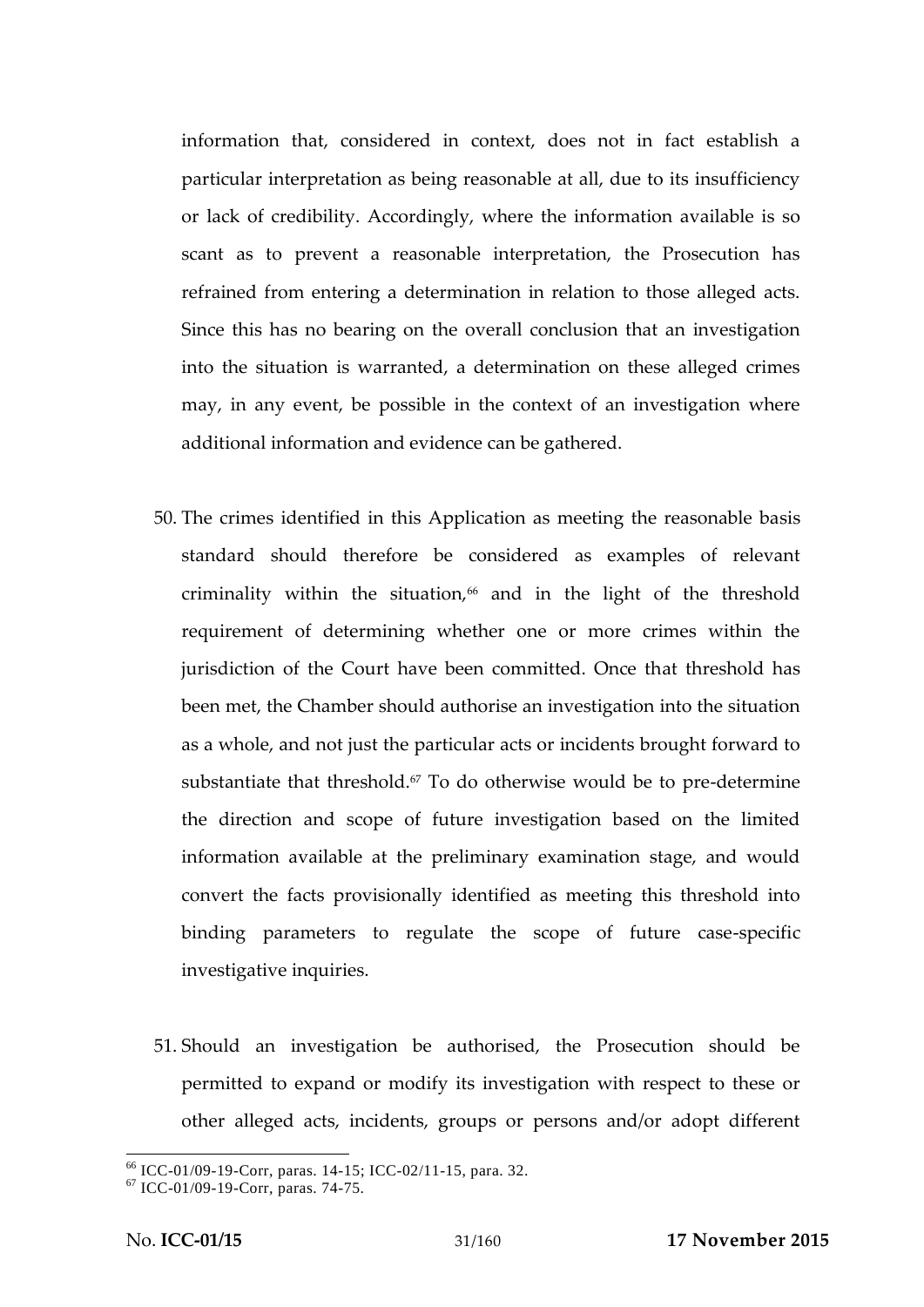legal qualifications, so long as the cases brought forward for prosecution are sufficiently linked to the authorised situation.<sup>68</sup>

### **IV. Jurisdiction**

52. Pursuant to regulation 49 of the Regulations of the Court, the Prosecution provides the following information setting out a reference to the crimes believed to have been committed and a statement of the facts being alleged to provide the reasonable basis to believe that those crimes have been committed, and a declaration with reasons that the listed crimes fall within the jurisdiction of the Court. Further details are provided in confidential annexes A (list of incidents) and B (list of individuals).

### *A. Alleged crimes within the jurisdiction of the Court*

53. On the basis of the available information, and without prejudice to other possible crimes within the jurisdiction of the Court which may be identified during the course of an investigation, the Prosecutor declares that there is a reasonable basis to believe that in the context of situation, including but not limited to the time period between 7 August 2008 to 10 October 2008, at a minimum the following conduct has been committed: wilful killing/murder (article 8(2)(a)(i)/8(2)(c)(i)), destroying the enemy's property/the property of an adversary (article  $8(2)(b)(xiii)/8(2)(e)(xii))$ ; pillage (article  $8(2)(b)(xvi)/8(2)(e)(v)$ ); and intentionally directing attacks against personnel or objects involved in a peacekeeping mission (article  $8(2)(b)(iii)/8(2)(e)(iii)$ ) as war crimes; and murder (article  $7(1)(a)$ ), deportation or forcible transfer of

<sup>68</sup> ICC-01/09-19-Corr, paras. 74-75 ; ICC-01/04-01/10-451, paras. 21, 27.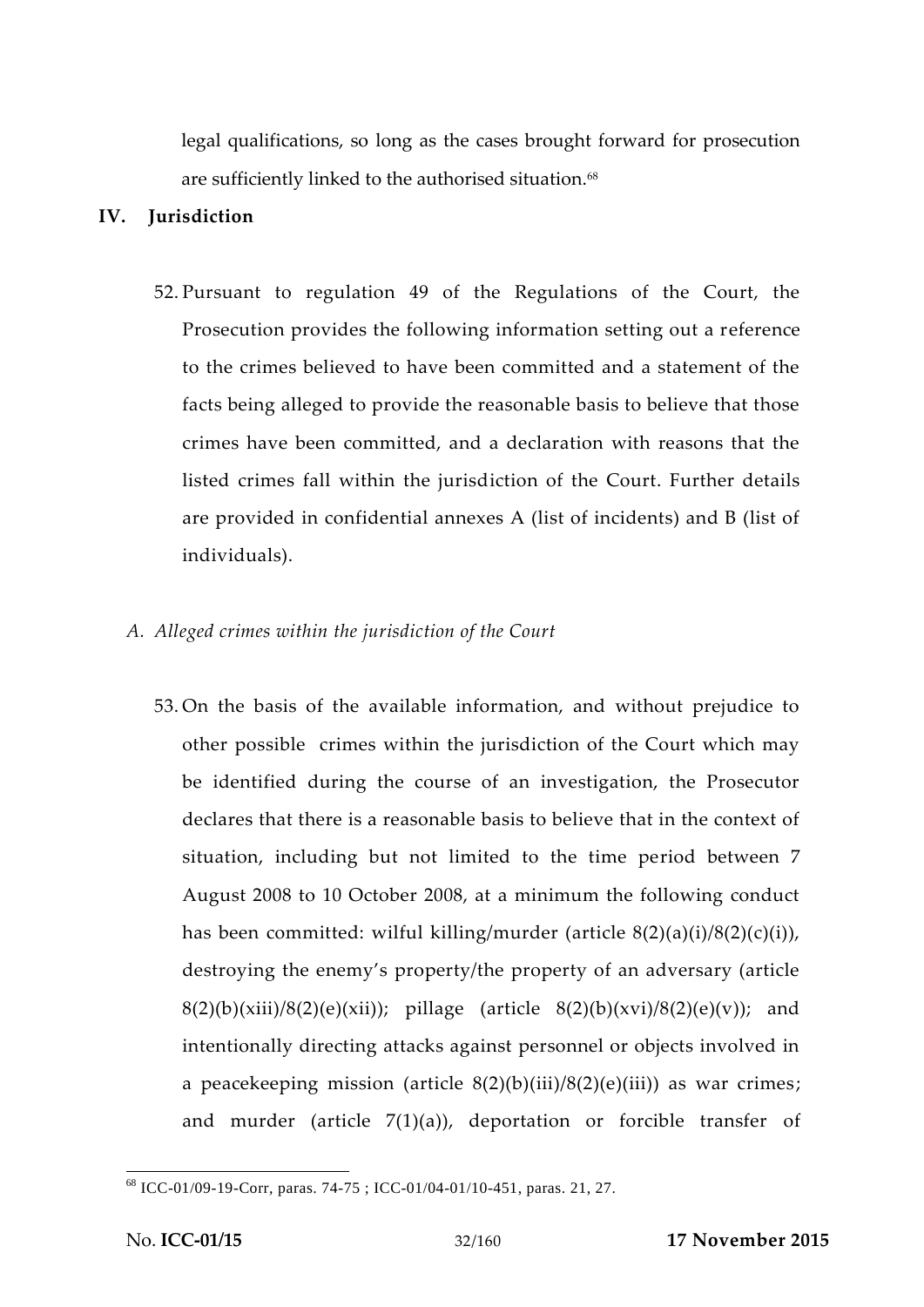population (article 7(1)(d)) and persecution against an identifiable group or collectivity on ethnic grounds (article 7(1)(h)) as crimes against humanity.

- *1. Places of alleged commission of the crimes*
	- 54. The above crimes are alleged to have been committed on Georgian territory. Despite the South Ossetian declaration of independence of 29 May 1992 and its subsequent recognition by four UN Member States in 2008 onwards, South Ossetia is generally not considered an independent State and is not a Member State of the United Nations. A number of resolutions adopted by the UN General Assembly (UNGA) since 2009 refer to South Ossetia as a part of Georgia.<sup>69</sup> For the purposes of this Application, the Prosecution considers that South Ossetia was a part of Georgia at the time of commission of the alleged crimes and occupied by Russia at least until 10 October 2008. As such, the Court may exercise jurisdiction over all alleged crimes committed on Georgian territory during the armed conflict period, irrespective of the nationality of the accused.
	- 55. The main areas where the crimes allegedly occurred include: (i) ethnic Georgian villages of the Kurta municipality located in the north of Tskhinvali; (ii) ethnic Georgian villages of the Eredvi municipality located in the north-east of Tskhinvali; (iii) ethnic Georgian villages in

<sup>&</sup>lt;sup>69</sup> The UN General Assembly passed different Resolutions on the "Status of internally displaced persons and refugees from Abkhazia, Georgia, and the Tskhinvali region/South Ossetia, Georgia" in which it recognizes "the right of return of all internally displaced persons and refugees and their descendants, regardless of ethnicity, to their homes *throughout Georgia, including in Abkhazia and the Tskhinvali region/South Ossetia*" (sometime only referred to as "South Ossetia", emphasis added). See Annex E.2.21: UNGA Resolution A/RES/63/307 (30 September 2009), Annex E.2.19: UNGA Resolution A/RES/64/296 (13 October 2010), Annex E.2.22: UNGA Resolution A/RES/65/287 (25 August 2011), Annex E.2.231: UNGA Resolution A/RES/66/283 (12 July 2012), Annex E.2.17: UNGA Resolution A/RES/67/268 (23 August 2013), Annex E.2.24: UNGA Resolution A/RES/68/274 (10 June 2014), Annex E.2.25: UNGA Resolution A/RES/69/286 (25 June 2015).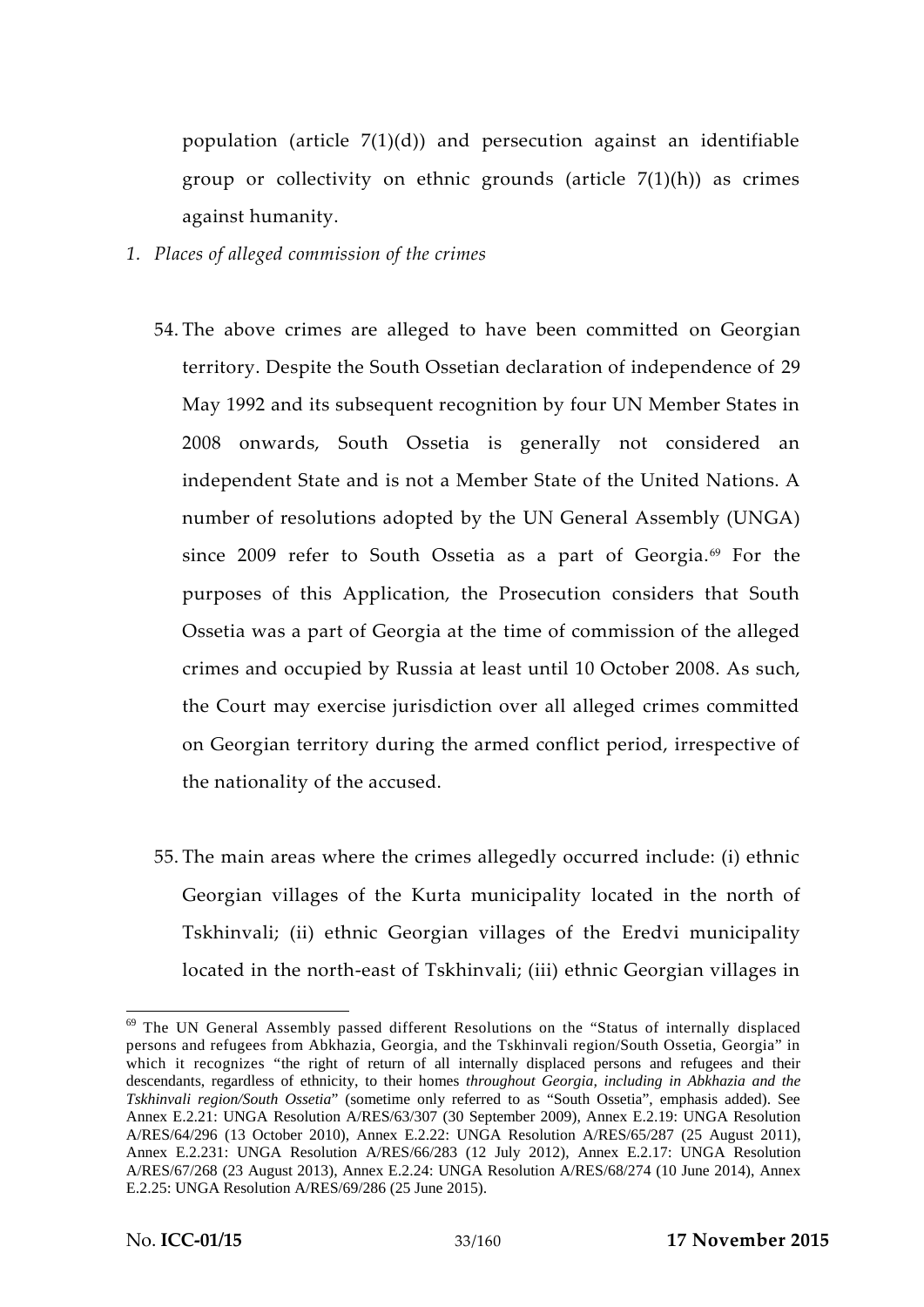the Tighva municipality located in the south-east of Tskhinvali; (iv) villages of the Gori and municipality located in the "buffer zone". These areas were under Georgian administrated control prior to the armed conflict. A map locating the main incidents is provided in Annex A.2.

- 56. In relation to the unlawful attacks against peacekeepers, the Georgian peacekeeping contingent stationed at Avnevi checkpoint came under heavy shelling from South Ossetian positions. The Georgian armed forces at a later date carried out an attack against the Russian peacekeepers and peacekeeping facilities at the JPKF HQ based in Nizhniy Gorodok in the central part of Tskhinvali and the RUPKFB headquarters located in Verkhniy Gorodok in the south-western part of Tskhinvali.
- *2. Time period of alleged commission of the crimes*
	- 57. The above alleged crimes fall within the Court's jurisdiction *ratione temporis*, since Georgia deposited its instrument of ratification of the Rome Statute on 5 September 2003 and the Statute entered into force for Georgia on 1 December 2003 in accordance with article 126(1) of the Statute. In this regard, the Prosecution has requested authorisation to open the situation from 1 July 2008 so that it may be to investigate also precursor events that immediately preceded the formal commencement of hostilities and which led to the escalation of violence. This will enable it to determine, in the context of any future investigation, whether a sufficient nexus exists between such acts and the required contextual elements for war crimes or crimes against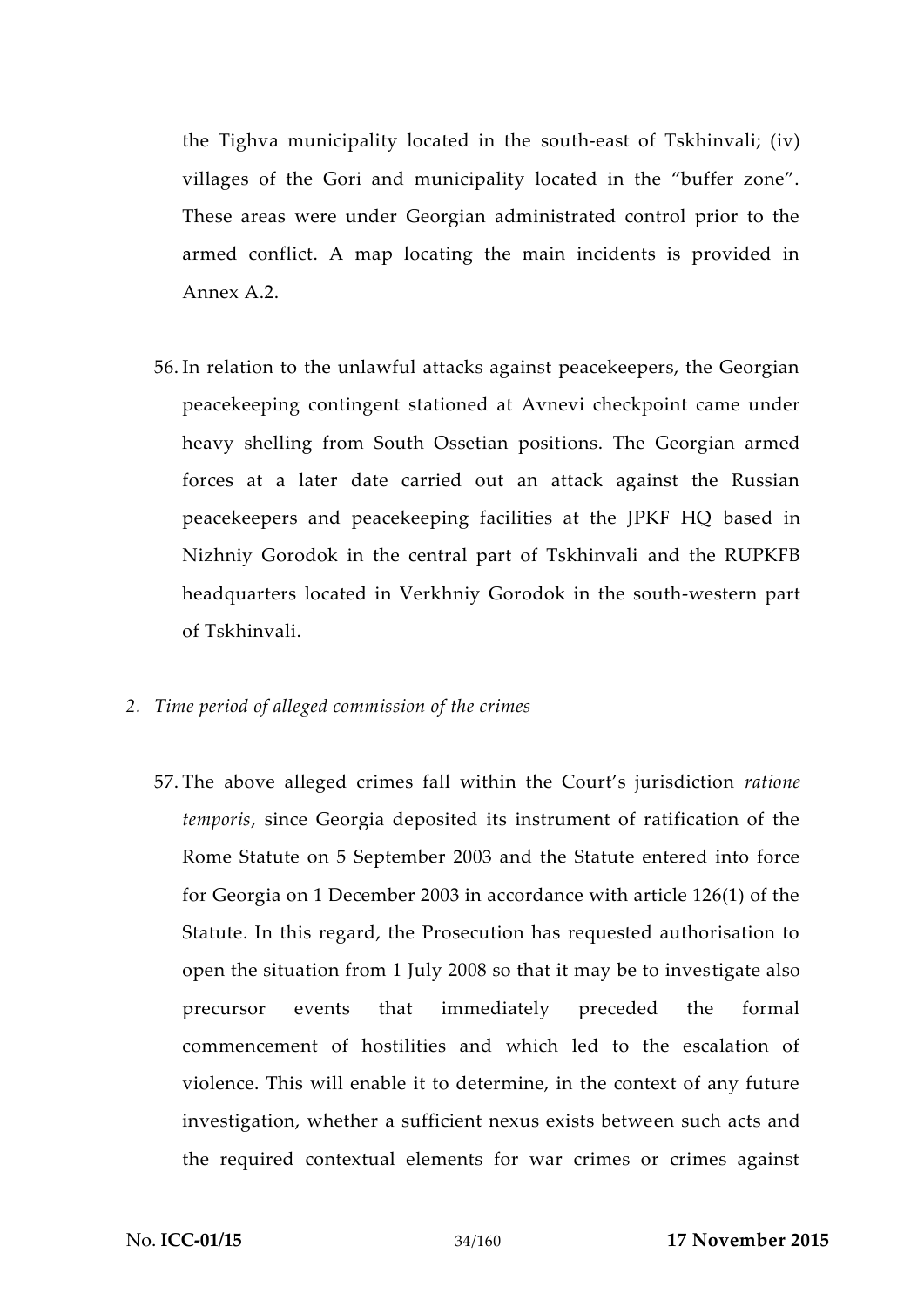humanity. The end date requested in this Application is 10 October 2008, the date by which, at the latest, Russian armed forces are reported to have withdrawn behind the administrative boundary line of South Ossetia.

- 58. The first wave of crimes relating to the forcible displacement of the ethnic Georgian population allegedly occurred during the active phase of hostilities on the territory of South Ossetia and along the administrative boundary line with the rest of Georgia, from 7 until 12 August.<sup>70</sup> A second wave of forcible displacement followed after the end of active hostilities, from 12 August 2008 until 10 October 2008, during the period of Russian occupation of Georgian territory in areas that lay beyond the administrative boundary of South Ossetia.
- 59. According to the IIFFMCG, although a certain number of both ethnic Georgians and ethnic Ossetians left South Ossetia prior to 7 August 2008 as part of the evacuation initiated by the South Ossetian *de facto* authorities,<sup>71</sup> most of ethnic Georgians remained in their villages in South Ossetia when the armed conflict started.<sup>72</sup>
- 60. On 8 August 2008, the Russian armed forces started aerial bombardments followed by a joint ground offensive carried out by Russian and South Ossetian forces, forcing Georgian military to withdraw from their positions in South Ossetia. Ethnic Georgians who remained in South Ossetia after the bombings started were forced out from

 $70$  Annex E.2.38: OSCE Office for Democratic Institutions and Human Rights, "Human Rights in the War-Affected Areas Following the Conflict in Georgia", 27 November 2008, GEO-OTP-0003-1921

<sup>&</sup>lt;sup>71</sup> Annex E.2.36: IIFFMCG, Volume II, GEO-OTP-0002-7801 at 8189. <sup>72</sup> Annex E.2.36: IIFFMCG, Volume II, GEO-OTP-0002-7801 at 8191.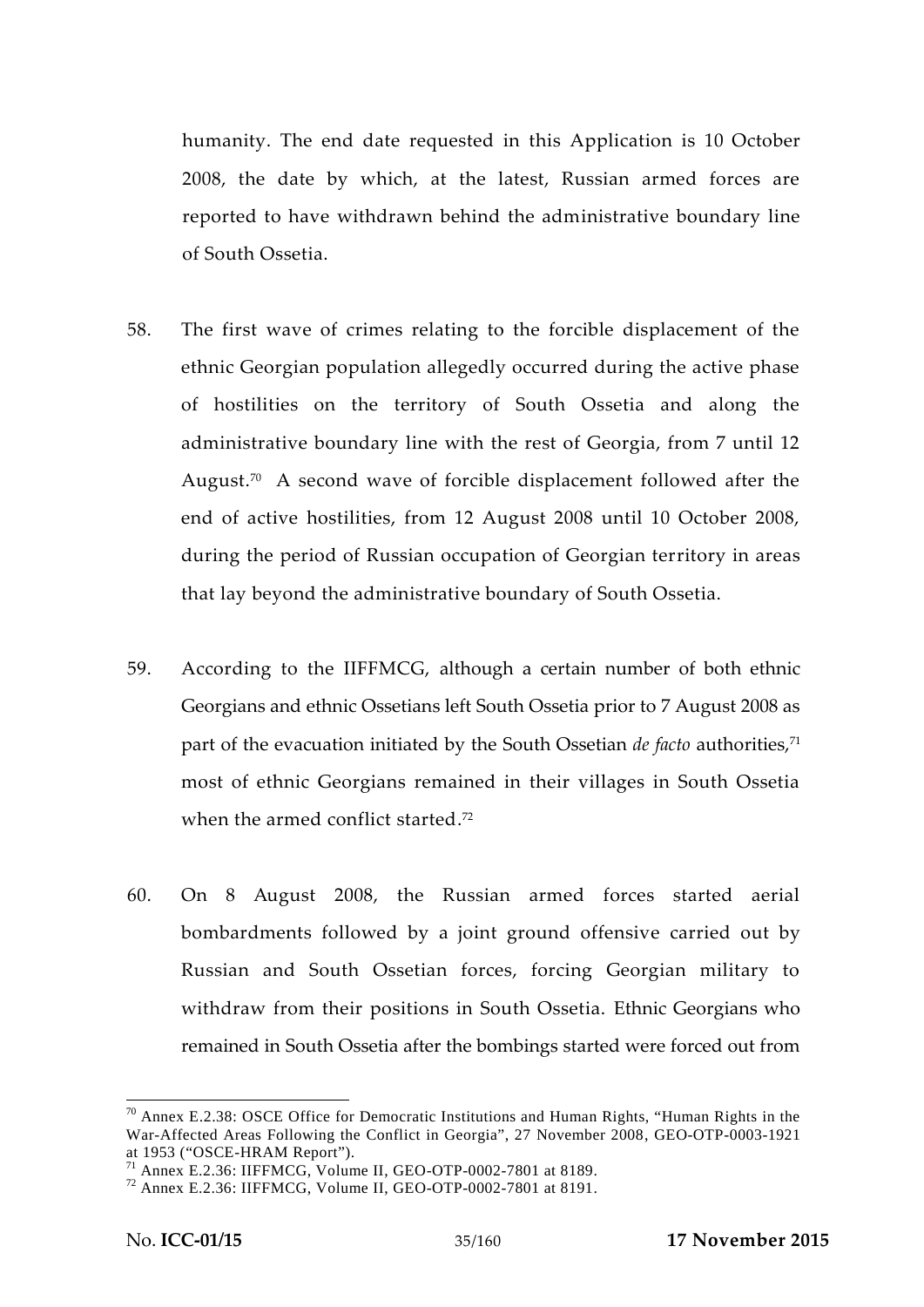their homes violently or under a threat of violence during the ground offensive by South Ossetian forces.

- 61. South Ossetian forces reportedly continued to pillage and burn houses of ethnic Georgians in South Ossetia after the active hostilities ended around 12 August 2008. This campaign of intimidating the population with the aim of forcibly expelling the remaining ethnic Georgians or to prevent them from returning to their homes lasted until 10 October 2008 when the Russian armed forces officially withdrew behind the administrative boundary line between South Ossetia and the rest of Georgia.<sup>73</sup>
- 62. The alleged attacks against both Georgian and Russian peacekeepers were carried out around 7-8 August 2008.
- *3. Persons or groups involved*
- 63. The information available indicates that the alleged crimes related to the forcible transfer of ethnic Georgians were committed by South Ossetian forces acting under the command of *de facto* President Eduard Kokoity.<sup>74</sup> These forces appear to have included military units under the South Ossetian *de facto* Ministry of Defence and Emergencies, as well as the Special Purpose Police Squad (OMON - *Otryad Militsii Osobogo Naznacheniya*), several police companies of the South Ossetian

<sup>73</sup> Annex E.3.16: OSCE, Material provided in response to the OTP Request for Information, 8 May 2013 ("OSCE Material"), GEO-OTP-0005-0937 at 0942; GEO-OTP-0005-0953 at 0959; GEO-OTP-0005-<br>0950 at 0952; GEO-OTP-0005-1003 at 1005; GEO-OTP-0005-1017 at 1021-1022.

 $74$  The powers of the President of the Republic are enshrined in the South Ossetian Constitution. According to Article 50 of the constitution, the President of the Republic is the exclusive holder of the executive power. He nominates and ends the function of the Prime Minister as well as the other members of the government. According to sections 30-33 of the article 50, the President is the supreme chief of the army who presides the Security Council and nominates persons at high military command posts. See Annex E.8.40: Constitution of South Ossetia,

*Республики Южная Осетия,* 8 April2001*,* GEO-OTP-0010-0016 at 0026-0027 (for English translation, see E.9.3: Solemn Declaration II, 13 November 2015).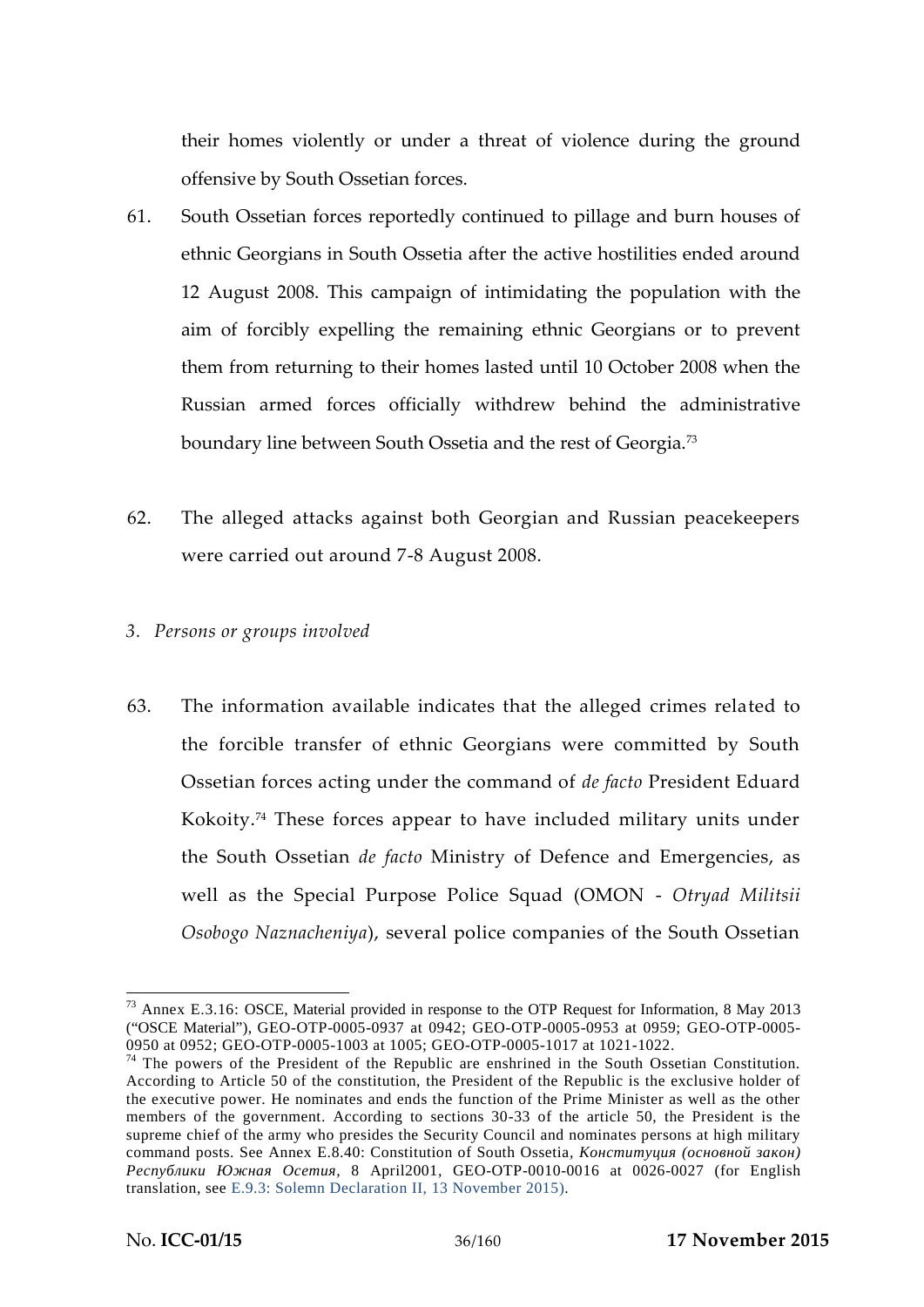*de facto* Ministry of Internal Affairs, and servicemen of the South Ossetian *de facto* Committee for State Security (KGB – *Komitet Gosudarstvennoy Bezopasnosti*).<sup>75</sup>

- 64. The South Ossetian forces appear to have been supported by irregular militias (*Opolchentsy<sup>76</sup>* in Russian, *Dajgupebebi* in Georgian). Militia groups were given names based on locations of their zone of responsibility. For example, the South Ossetian militia group Kokhatelebi operated in the area of Kokhati while Dmeniselebi were responsible for the village of Dmenisi.<sup>77</sup>
- 65. As set out below, the information available indicates that at least some members of the Russian armed forces participated in the commission of such crimes, while other members of the Russian armed forces acted passively in the face of such crimes, and still others acted to prevent and punish such crimes.
- 66. The information available also indicates that the South Ossetian forces were involved in carrying out an attack against Georgian peacekeepers.
- 67. The information available indicates that the Georgian armed forces consisted of nine light infantry and five tank battalions (including the 1st Infantry Brigade HQ Gori, and the Independent Tank Battalion HQ Gori), up to eight artillery battalions (including Artillery Regiment and

<sup>&</sup>lt;sup>75</sup> Annex E.4.10: HRW, Up in Flames, GEO-OTP-0001-0336 at 0469.<br><sup>76</sup> Annex E.4.10: HRW, Up in Flames, GEO-OTP-0001-0336 at 0469.<br><sup>77</sup> Meeting with Georgian authorities on 22 January 2015 in Tbilisi, Georgia. AI reports t majority of these groups answered, if only loosely, to a South Ossetian chain of command, which in turn operated in cooperation with the Russian army", Annex E.4.3: AI, Civilians in the line of fire, GEO-OTP-0001-0125 at 0164.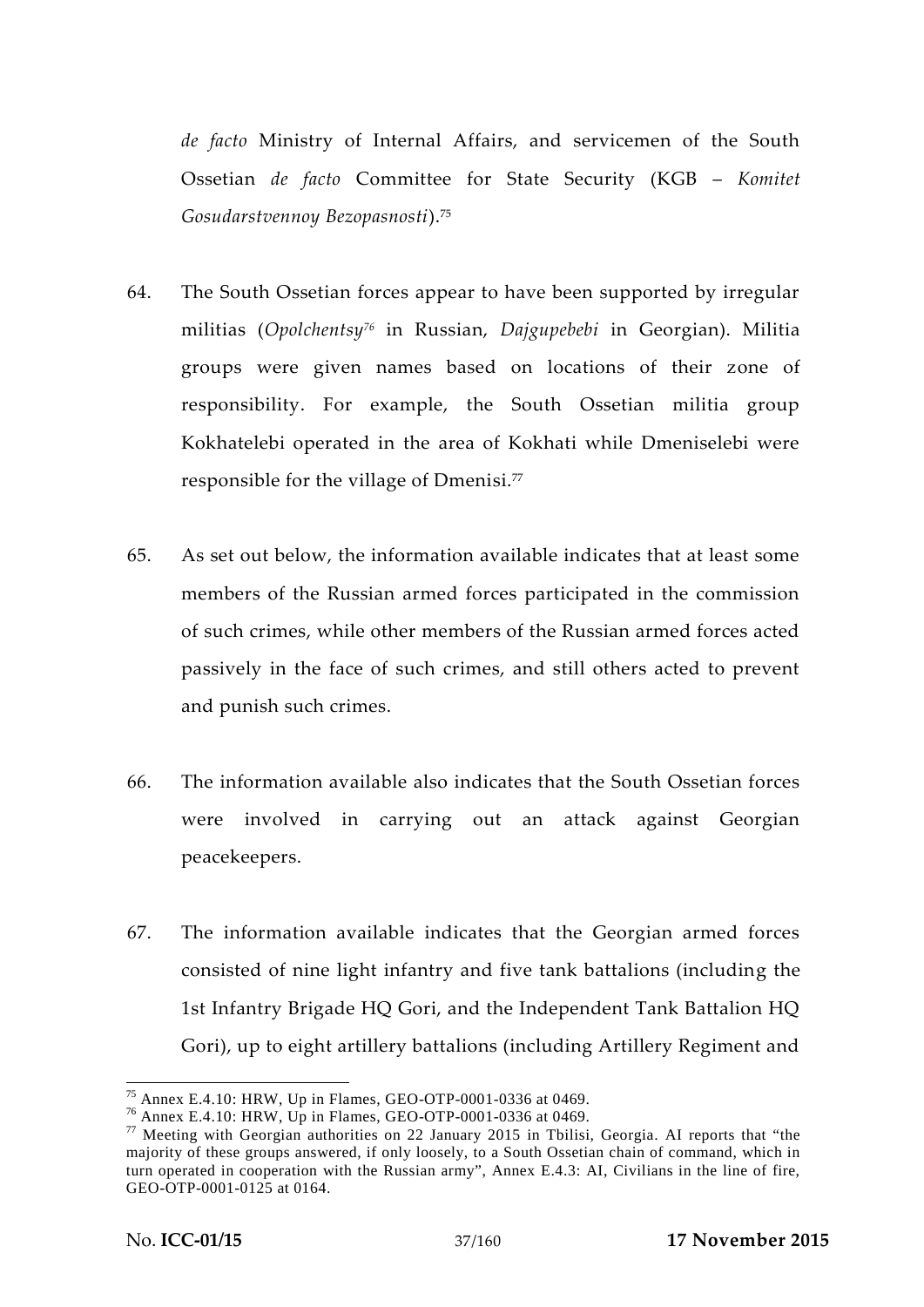Artillery Brigade HQ Gori), together with special forces and units of the Ministry of Interior.<sup>78</sup> Reportedly, the Central Front Command resorted to the Separate Light Infantry Battalion, the Tank Company of the Separate Armoured Battalion, the Independent Ballistic Tank Battalion, the  $1<sup>st</sup>$  and  $2<sup>nd</sup>$  Artillery Brigade supported by the special forces of the Ministry of Interior to carry out an attack against Russian peacekeepers.<sup>79</sup>

## *B. Legal characterisation and reasons that the listed crimes fall within the jurisdiction of the Court*

- 68. As set out below, the information available provides a reasonable basis to believe that war crimes and crimes against humanity have been committed in the context of the situation.
- *4. War Crimes*
- 69. An armed conflict occurred on the territory of Georgia from at least 7 August 2008 until at least 10 October 2008. The classification of the armed conflict will require careful analysis of the evidence available in the context of any authorised investigation in order to establish whether, despite the short period of direct military confrontation between the Georgian and Russian armed forces from 8 August through 12 August 2008, other time periods covered by this Application should be governed by the law applicable in international or non-international armed conflict.

<sup>&</sup>lt;sup>78</sup> Annex E.2.36: IIFFMCG, Volume II, GEO-OTP-0002-7801 at 8020.<br><sup>79</sup> Annex E.2.37: IIFFMCG, Volume III, GEO-OTP-0002-8247 at 8303; Meeting with the Russian authorities on 2 February 2011 in Moscow, Russian Federation.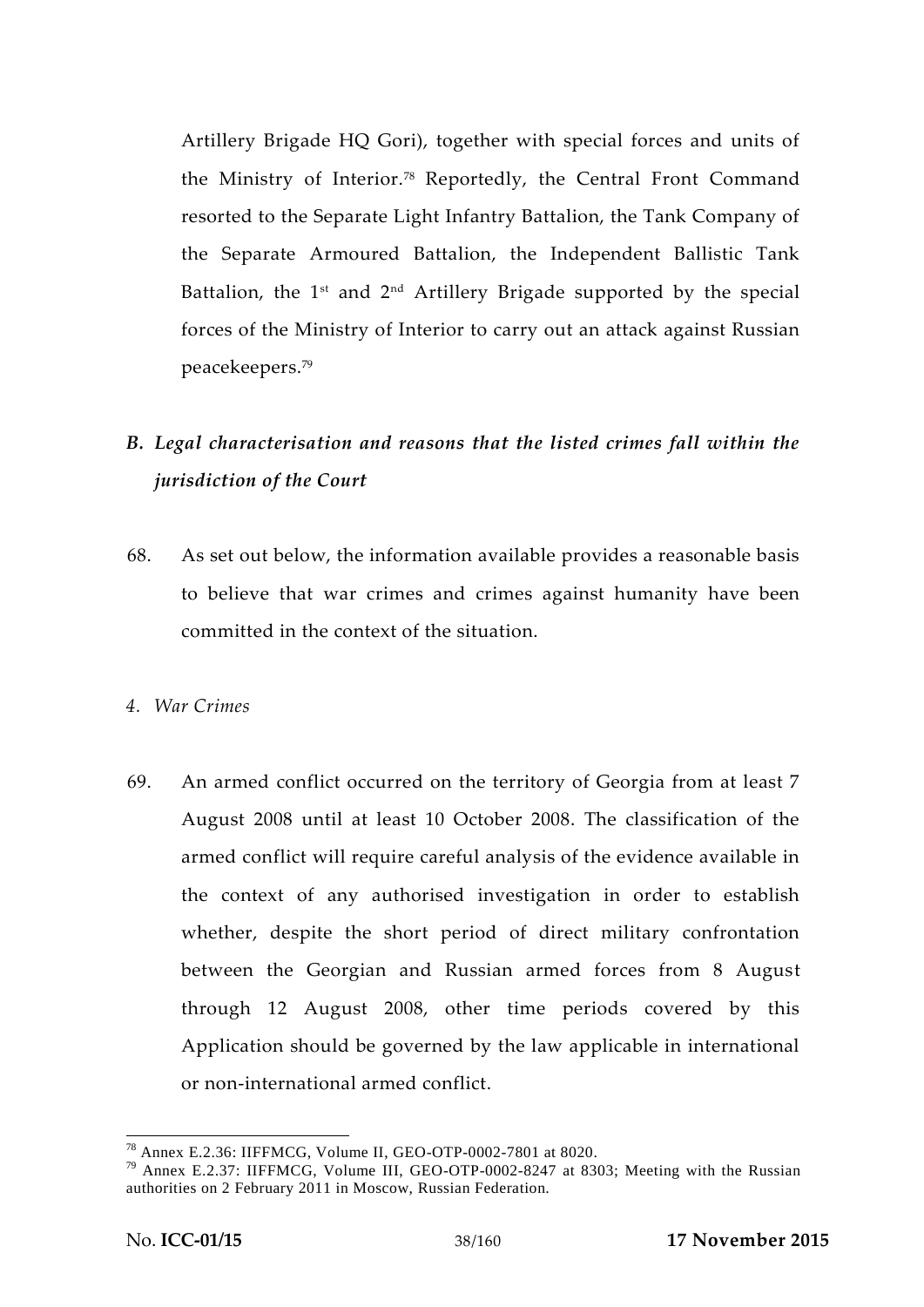- 70. As set out below, there is information indicating that the entire period from at least 7 August through to 10 October 2008 should be regulated by the international law applicable in situations of international armed conflict, as a result of Russia's overall control of South Ossetian forces.
- 71. In particular, with respect to the time period preceding Russia's direct military intervention in Georgia on 8 August, the information available suggests that the Russian authorities were already involved in organising, planning and coordinating South Ossetian forces with a sufficient level of overall control to render the armed conflict between Georgia and the South Ossetian *de facto* authorities international. This provisional finding should be distinguished from the question of effective control for the purpose of attributing individual criminal liability. For example, the information available does not, at this stage, suggest that there was effective control by the Russian authorities over specific military operations of the South Ossetian forces during this time. These hypotheses will need to be tested in the context of any authorised investigation.
- 72. In relation to the period after the cessation of hostilities, from 12 August until at least 10 October 2008, Russian armed forces continued to occupy portions of Georgian territory both inside South Ossetia and outside of it in the so-called "buffer zone" 20km beyond the administrative boundary of South Ossetia. In particular, the alleged crimes occurred in areas previously under Georgian administered control. The law applicable to the conduct of the South Ossetian forces as an organised armed group in the context of a military occupation is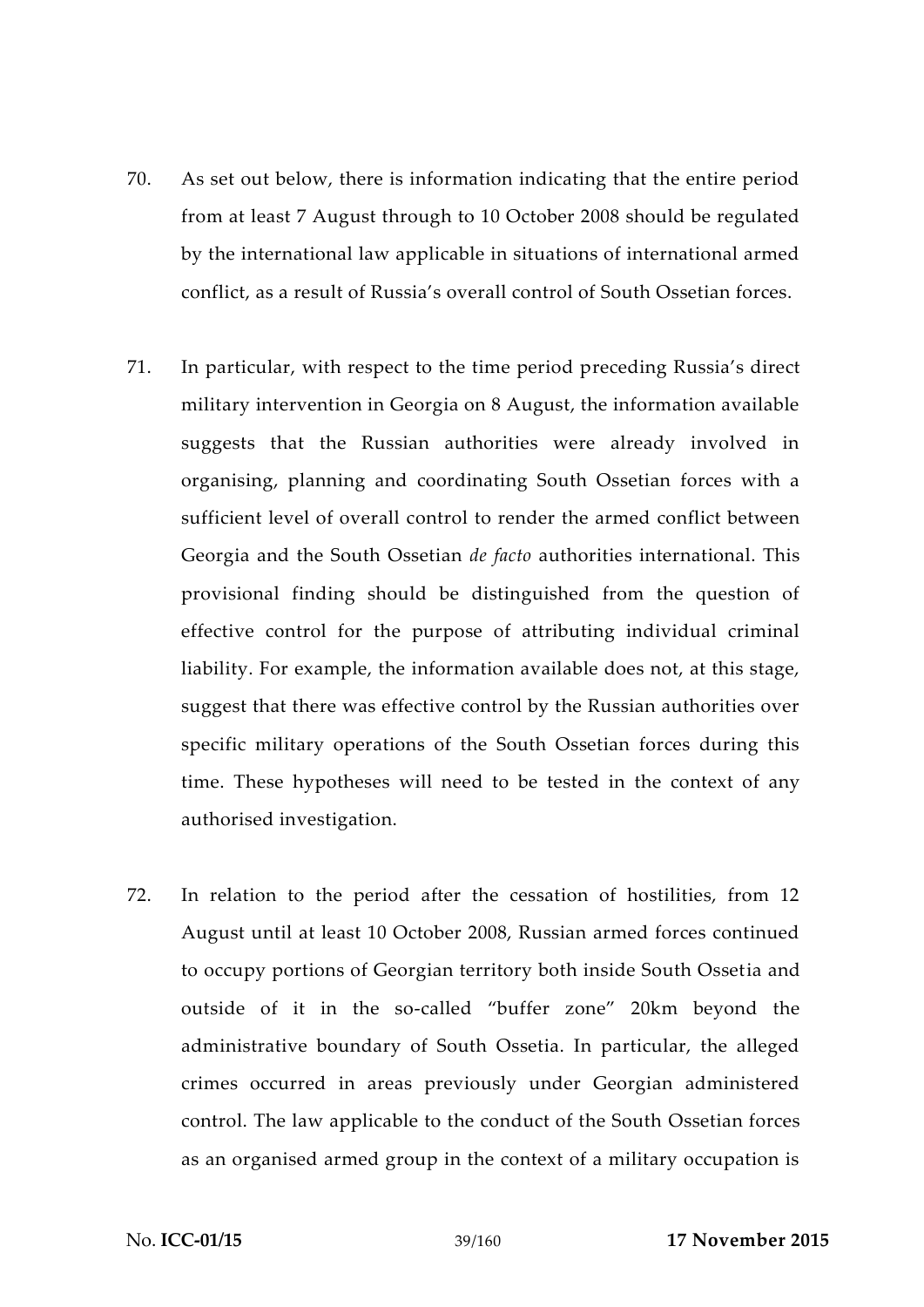determined by the relationship between the organised armed group and the occupying power and/or the nexus of that conduct to the armed conflict. As set out below, the information available suggests that Russia continued to exercise overall control over South Ossetian forces during this period, thereby rendering the framework applicable to South Ossetian forces the law of international armed conflict.

- 73. Alternatively, if it cannot be established that the Russian authorities exercised overall control over South Ossetian forces during the relevant time period, it would be more appropriate to adopt a fragmented approach to the classification of the armed conflict. This would suggest that a non-international armed conflict took place between Georgian armed forces and South Ossetian forces in the period from 7 through 12 August 2008, while a separate international armed conflict co-existed between Georgian and Russian armed forces in the period from 8 August through 10 October 2008. In relation to the occupation period after 12 August 2008, the alleged crimes attributed to South Ossetian forces would still be regulated by the law applicable to international armed conflict due to the linkage between such conduct and the occupation exercised by Russian armed forces over the portions of Georgian territory during this time period.
- 74. In relation to subject-matter jurisdiction over war crimes during the time period described above, there is a reasonable basis to believe that South Ossetian forces committed war crimes of wilful killing/murder (article  $8(2)(a)(i)$  or article  $8(2)(c)(i)$ ), destroying the enemy's property/the property of an adversary (article 8(2)(b)(xiii) or article  $8(2)(e)(xii)$ , and pillage (article  $8(2)(b)(xvi)$  or article  $8(2)(e)(v)$ ). There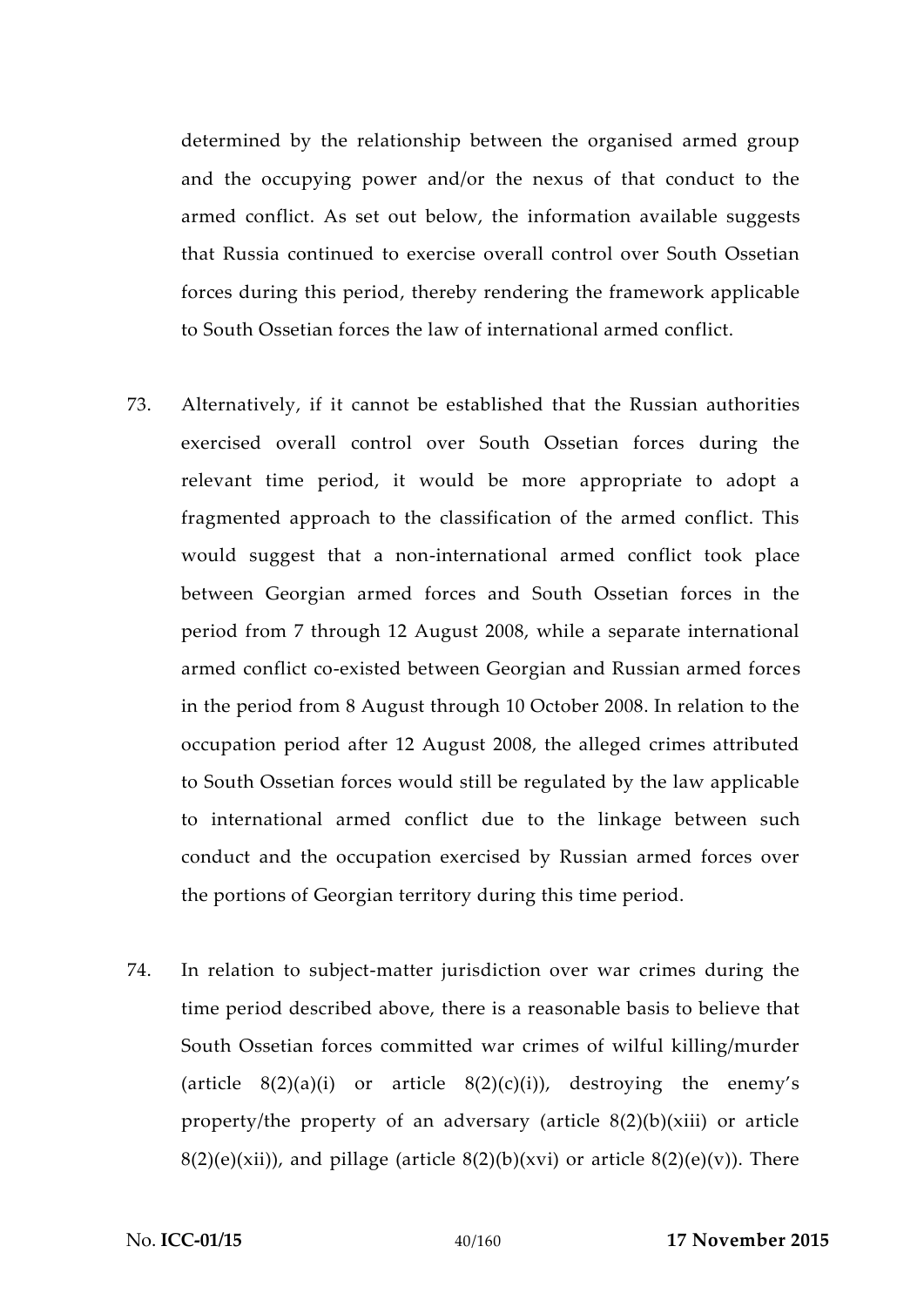is also a reasonable basis to believe that both South Ossetian and Georgian armed forces committed the war crime of attacking personnel or objects involved in a peacekeeping mission (article  $8(2)(b)(iii)$  or article  $8(2)(e)(iii)$ ). These crimes took place in the context of and were associated with the armed conflict.

- *(a) Contextual elements of war crimes*
- 75. The application of article 8 requires the existence of an armed conflict.<sup>80</sup> An armed conflict exists whenever there is a resort to armed force between States or protracted armed violence between government authorities and organised armed groups or between such groups within a State.<sup>81</sup>
- 76. A non-international armed conflict is characterised "by the outbreak of armed hostilities to a certain level of intensity, exceeding that of internal disturbances and tensions, such as riots, isolated and sporadic acts of violence or other acts of a similar nature, and which takes place within the confines of a State territory. The hostilities may break out (i) between government authorities and organized dissident armed groups or (ii) between such groups."<sup>82</sup>
- 77. In order to distinguish an armed conflict from less serious forms of violence, such as internal disturbances and tensions, riots or acts of

<sup>&</sup>lt;sup>80</sup> See Elements of Crimes, second last element of each crime under article 8.<br><sup>81</sup> ICC-01/04-01/06-2842, para. 533, ICC-01/04-01/06-2842 recalling International Criminal Tribunal for the former Yugoslavia (ICTY), *Prosecutor v. Tadi*, IT-94-1-AR72, Decision on the Defence Motion for Interlocutory Appeal on Jurisdiction, 2 October 1995, para. 70. See also ICC-

<sup>01/05-01/08-424,</sup> para. 229.<br><sup>82</sup> Lubanga Judgment pursuant to Article 74, para. 533. See also Bemba Confirmation of Charges Decision, para. 231; Côte D'Ivoire Article 15 Decision, para. 119.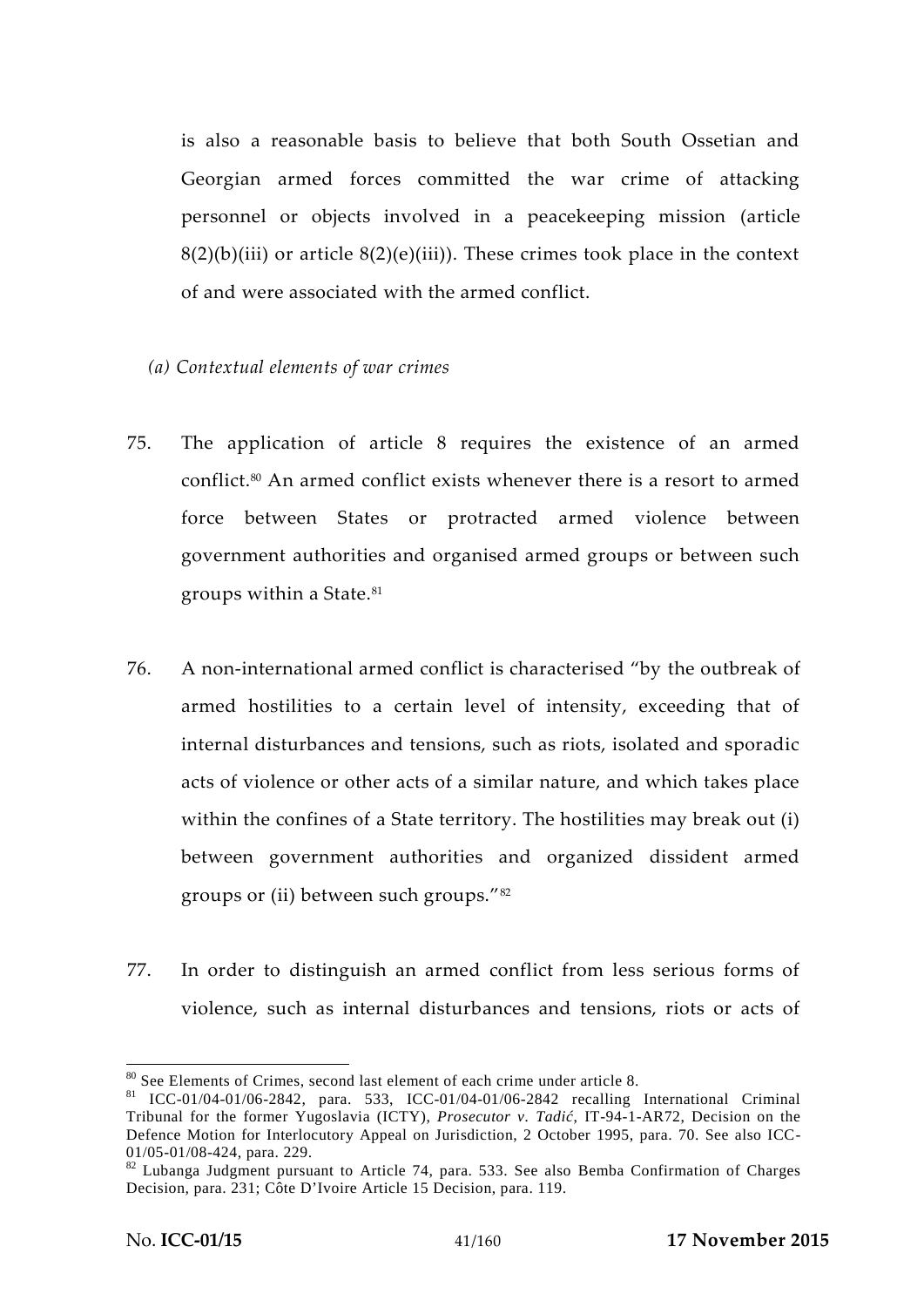banditry, the armed confrontation must reach a minimum level of intensity<sup>83</sup> and the parties involved in the conflict must show a minimum degree of organisation.<sup>84</sup>

- 78. Direct intervention by a State's governmental forces, or indirect intervention by a State operating through proxy non-State forces, may internationalise an otherwise non-international armed conflict as long as sovereign nation States are opposed to each other. Direct and indirect intervention, which does not result in two sovereign States opposing each other, will not render a non-international conflict international.<sup>85</sup>
- 79. As regards the necessary degree of control of another State over non- State forces necessary to establish whether an armed conflict not of an international character became internationalised, the Trial Chamber in the *Lubanga* case concluded that the "overall control" test is the correct approach: "A State may exercise the required degree of control when it has a role in organising, coordinating or planning the military actions of the military group, in addition to financing, training and equipping or providing operational support to that group".<sup>86</sup>

<sup>83</sup> The Pre-Trial Chamber in the *Bemba* case raised an issue of difference in wording of article 8(2)(f) of the Statute, "which requires the existence of a 'protracted armed conflict' and thus may be seen to require a higher or additional threshold to be met - a necessity which is not set out in article  $(8)(2)(d)$  of the Statute." The duration of any relevant confrontation is to be considered when assessing whether there was a protracted armed conflict, Bemba Confirmation of Charges Decision, para. 235. See also Côte D'Ivoire Article 15 Decision, para. 121 (indicating that the "duration of any relevant confrontation is to be considered when assessing whether there is a protracted armed conflict"). <sup>84</sup> See Situation in the Democratic Republic of Congo, *The Prosecutor v. Gemain Katanga*, Jugement

rendu en application de l'article 74 du Statut, ICC-01/04-01/07-3436, 7 March 2014, paras. 1183, 1185-1187 ("Katanga Jugement rendu en application de l'article 74"); Lubanga Judgment pursuant to Article 74, paras. 534-538.

<sup>&</sup>lt;sup>85</sup> See ICC-01/04-01/06-2842, para. 541 and ICC-01/04-01/07-3436, para. 1177, both citing ICC-01/04-01/06-803-tEN, para. 209.

<sup>&</sup>lt;sup>86</sup> ICC-01/04-01/06-2842, para. 541, recalling *Prosecutor v. Tadi*, IT-94-1-A, Judgement, 15 July 1999, para. 137.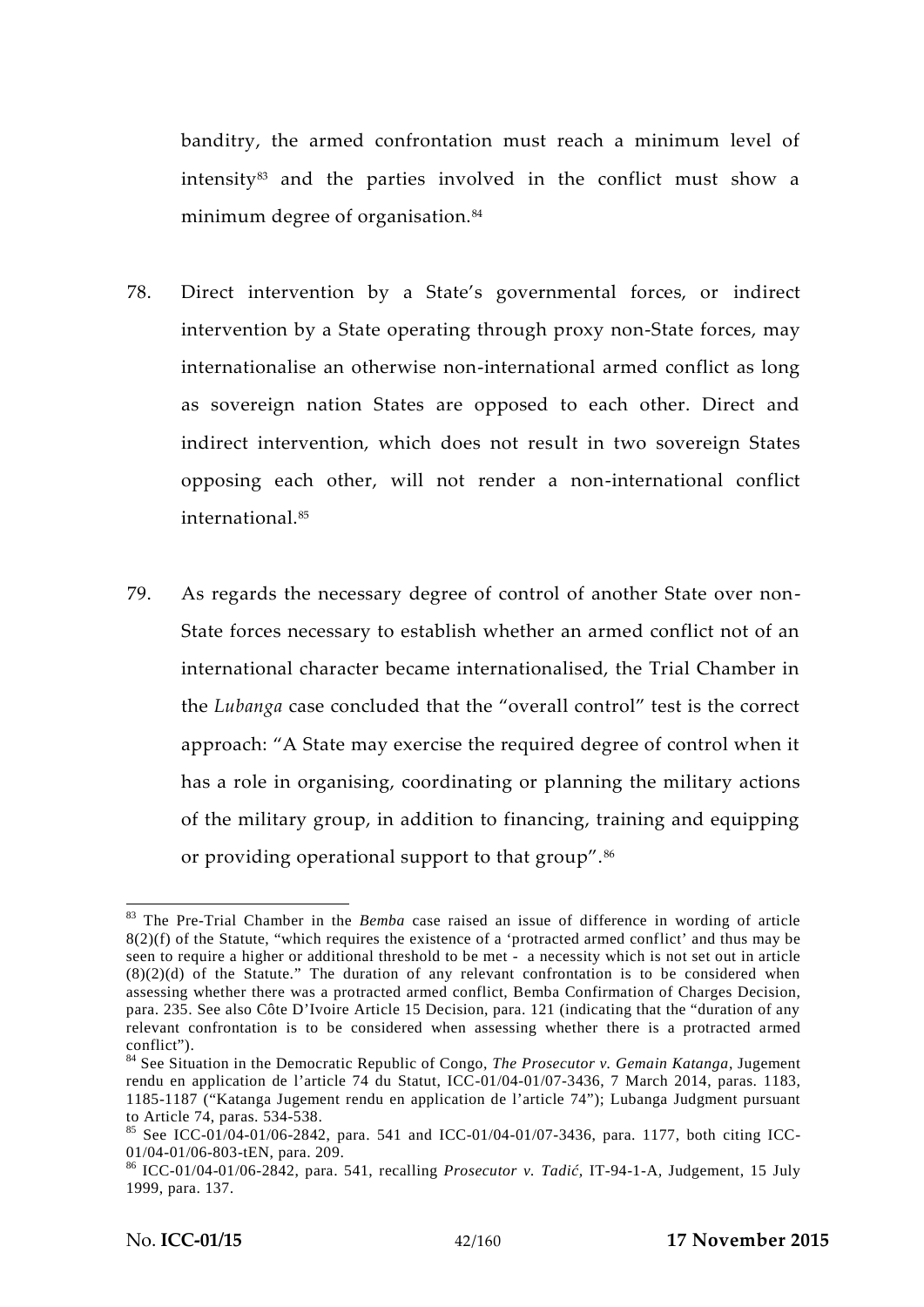- 80. In its judgment, Trial Chamber I also endorsed the view of the ICTY Appeals Chamber that, depending on the particular actors involved, conflicts taking place on a single territory at the same time may be of a different nature, meaning that international and non-international conflicts may co-exist.<sup>87</sup>
- 81. As noted above, bearing in mind the early stage of these proceedings, the facts available offer two alternative propositions as to the classification of the armed conflict, which will need to be tested in the context of any authorised investigation: (a) that at all relevant times the international law applicable in situations of international armed conflict is applicable; or (b) that a fragmented approach is warranted due to the co-existence of an international and non-international armed conflict. On either approach, there is a reasonable basis to believe that war crimes within the jurisdiction of the Court have been committed.
- 82. For this purpose, the relevant time period for the application of article 8 can be divided into three phases: (i) at least between 7 and 8 August 2008, concerning the exchange of hostilities between the Georgian armed forces and South Ossetia forces, prior to Russia's direct involvement as a party to the armed conflict; (ii) from 8 August 2008 until 12 August, concerning the exchange of hostilities between the armed forces of Georgia and Russia; and (iii) from 12 August until 10 October 2008, during which the Russian armed forces occupied portions of Georgian territory beyond the administrative boundary line of South Ossetia. As stated above, the Prosecution has requested

<sup>&</sup>lt;sup>87</sup> ICC-01/04-01/06-2842, para. 540, recalling *Prosecutor v. Tadi*, IT-94-1-A, Judgement, 15 July 1999, paras.72-77, 84.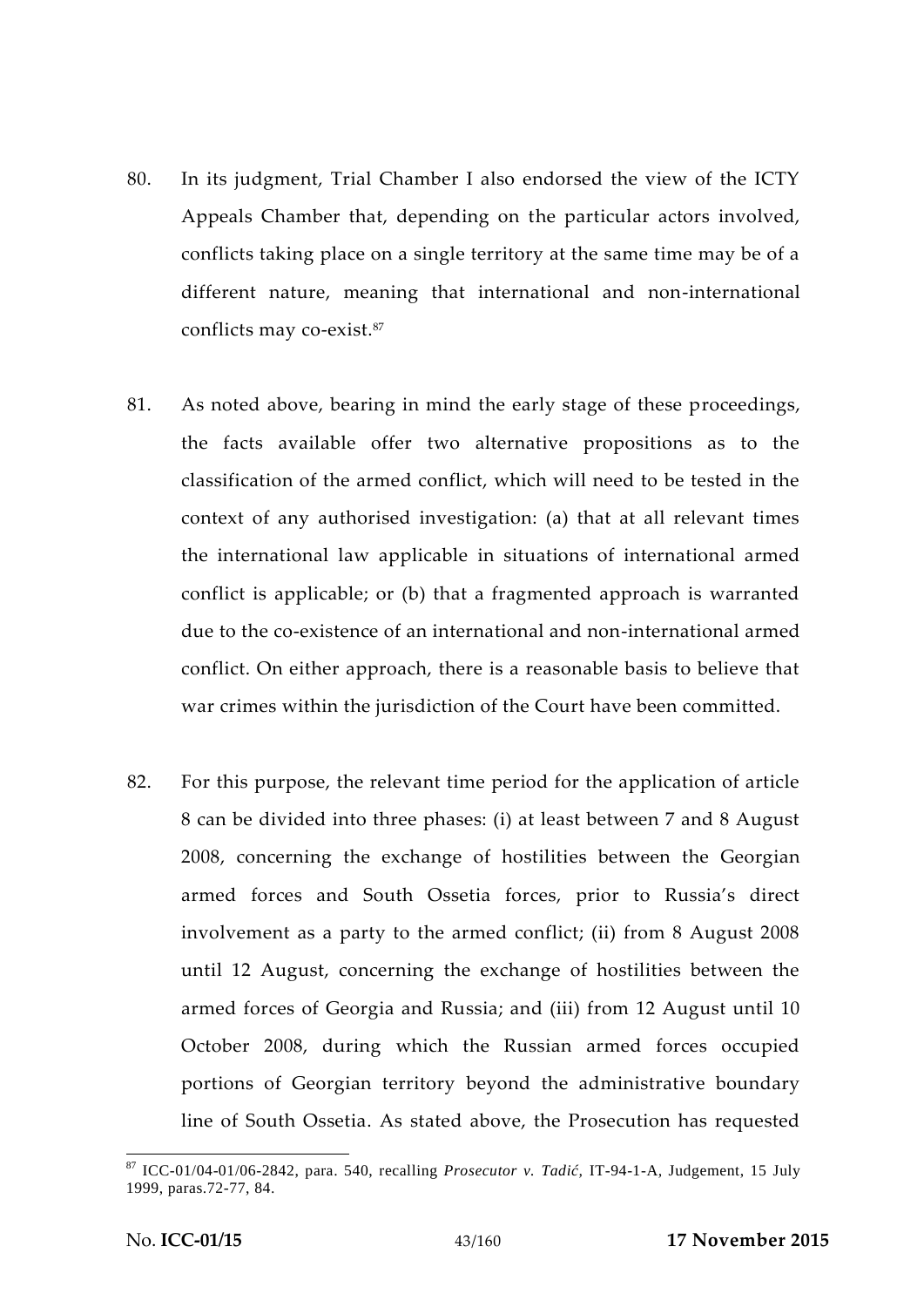authorisation to investigate the situation from 1 July 2008 so that it may be in a position to also investigate a number of precursor events that immediately preceded the formal commencement of the hostilities and which led to the escalation of violence, subject to a finding that they enjoy a sufficient nexus with the contextual elements for war crimes.

- 83. During this time period, depending on the classification of the armed conflict, there is a reasonable basis to believe that South Ossetian forces committed the war crimes of wilful killing/murder (article  $8(2)(a)(i)$  or article  $8(2)(c)(i)$ , destroying the enemy's property/the property of an adversary (article  $8(2)(b)(xiii)$  or article  $8(2)(e)(xii)$ ), pillage (article  $8(2)(b)(xvi)$  or article  $8(2)(e)(v)$ ), and intentionally directing an attack against personnel and objects involved in a peacekeeping mission (article  $8(2)(b)(iii)$  or article  $8(2)(e)(iii)$ . These crimes took place in the context of and were associated with the armed conflict.
- 84. While it is clear that an international armed conflict between Georgia and Russia occurred at least over the five days of 8-12 August 2008, the sub-sections below examine in more detail the period directly prior to Russia's military intervention on the territory of Georgia, and the period during which the Russian armed forces extended their occupation of Georgian territory beyond the administrative boundary line of South Ossetia, subsequent to the cessation of hostilities.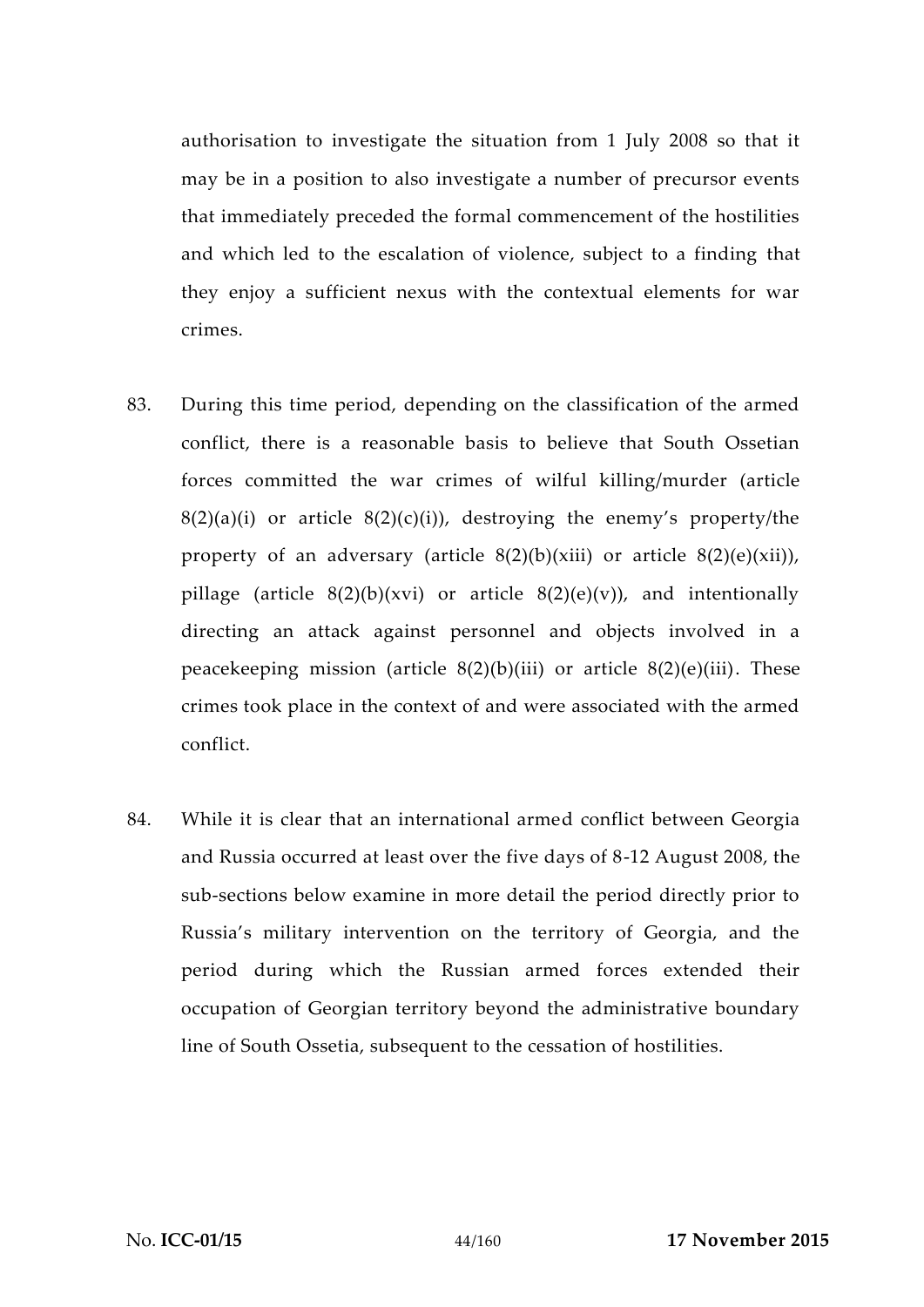## i. *The period prior to Russia's direct intervention*

- 85. The exchange of hostilities between the Georgian armed forces and South Ossetia forces between 7 and 8 August 2008, prior to Russia's direct involvement as a party to the armed conflict, may be classified as either an international or non-international armed conflict depending on whether Russia exercised overall control over the forces of South Ossetia at the relevant time. As this matter rests on finding of fact that can only be made in the course of investigations, the determinations below are provisional and entered in the alternative.
- 86. The Prosecution recalls that, in line with well-established case-law, *inter alia*, before this Court<sup>88</sup>, an armed conflict, which is otherwise internal, is internationalised if a foreign state exercises 'overall control' over the military forces of one of the parties to that conflict.
- 87. Under this criterion, 'overall control' by a foreign state must comprise more than the mere provision of financial assistance or military equipment or training. This requirement, however, does not go so far as to include the issuing of specific orders by the State<sup>89</sup>, or its direction

<sup>88</sup> ICC-01/04-01/06, para.541. See, *Prosecutor v. Tadi*, IT-94-1-A, Judgement, 15 July 1999, para.84: "It is indisputable that an armed conflict is international if it takes place between two or more States. In addition, in case of an internal armed conflict breaking out on the territory of a State, it may become international (or, depending upon the circumstances, be international in character alongside an internal armed conflict) if (i) another State intervenes in that conflict through its troops, or alternatively if (ii) some of the participants in the internal armed conflict act on behalf of that other State." The *Tadić* approach has been largely echoed in the subsequent jurisprudence of the ICTY. See, for instance, *Prosecutor v. Delali et al.*, IT-96-21-A, Judgement, 20 February 2001, para.26: "The 'overall control' test set forth in the Tadic Appeal Judgement is . . . the applicable criteria for determining the existence of an international armed conflict."

<sup>89</sup> *Prosecutor v. Aleksovski*, IT 95 14/1-A, Judgement, 24 March 2000, paras.143-146.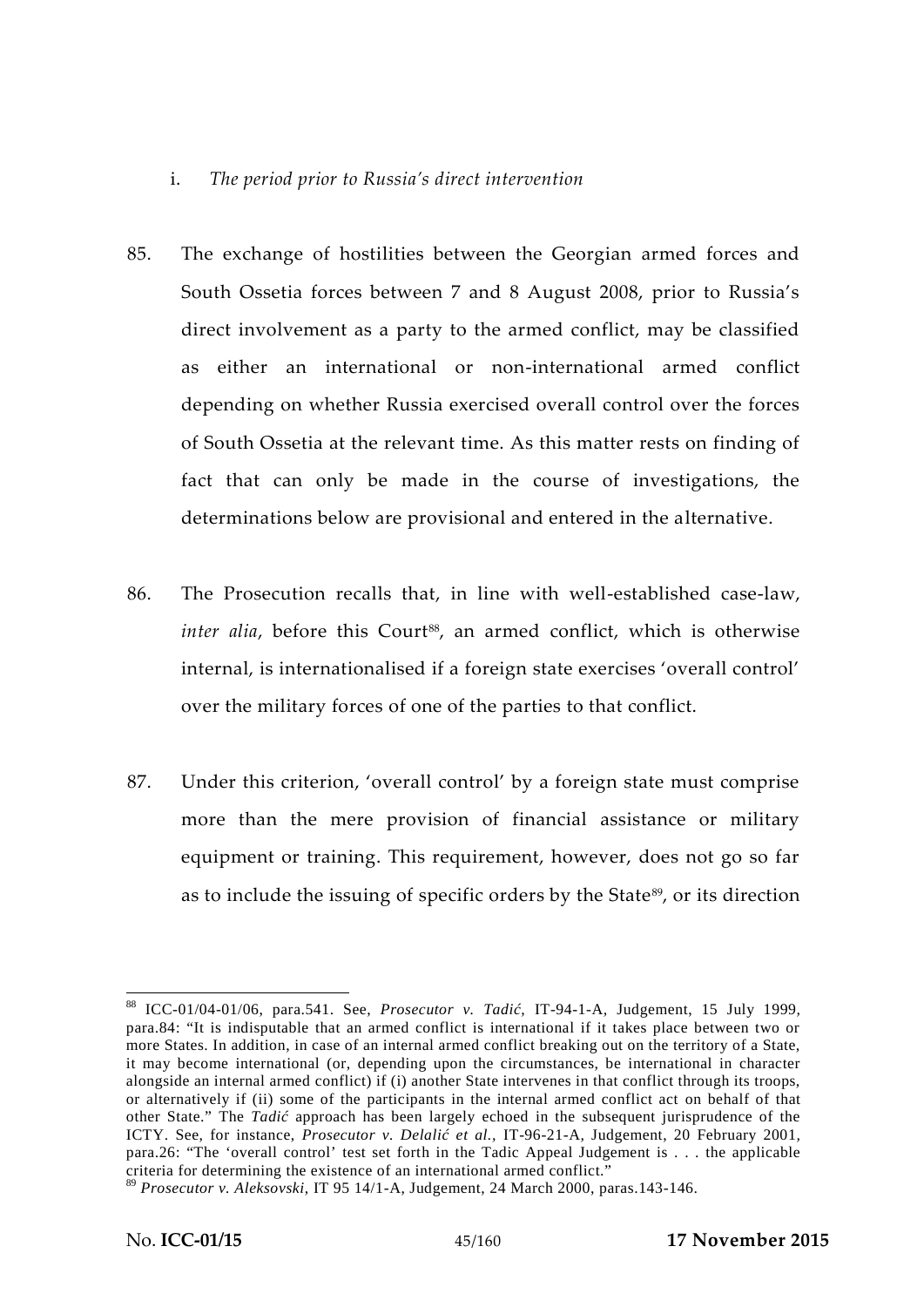of each individual operation<sup>90</sup>. It may be considered to be met "when a State (…) has a role in organising, coordinating or planning the military actions of the military group, in addition to financing, training and equipping or providing operational support to that group"<sup>91</sup>.

- 88. In *Tadic*, the Appeals Chamber held that the Army of the Federal Republic of Yugoslavia (FRY/VJ) had exercised overall control over the Bosnian Serb forces of the Republika Srpska (VRS) on the basis of the former participation "in the general direction, coordination and supervision of the activities and operations of the VRS". The appeal judges emphasised the existence of a chain of command between the FRY/VJ and the VRS, encompassing, in the first place, shared leadership, structures and ranks as well as the same sources of payment of officers and commanders<sup>92</sup>.
- 89. The "overall control" test serves a distinct purpose and has been developed by international courts for the purpose of determining of State control over another entity, and is subject to a lower threshold than the "effective control" test.<sup>93</sup> It is applied here solely for the

<sup>90</sup> *Prosecutor v. Gotovina,* IT-06-90-T, Judgement, 14 April 2011*,* paras.1675-1676: "Therefore, application of overall control test does not imply that the foreign state is directing everything done by the group".

 $^{91}$  ICC-01/04-01/06, para.541, citing *Prosecutor v. Tadi*, IT-94-1-A, Judgement, 15 July 1999, para.137.

<sup>&</sup>lt;sup>32</sup> *Prosecutor v. Tadi, IT-94-1-A, Judgement, 15 July 1999, para.146.* 

<sup>&</sup>lt;sup>93</sup> Assistance to non-State forces, including financing, organising, training, supplying and equipping them, is not sufficient for the attribution of responsibility for acts committed by such forces, unless there is effective control exercised by the assisting State. Thus, in the *Nicaragua* case, the International Court of Justice (ICJ) took the view that the extent of United States' involvement in the armed conflict in Nicaragua "even if preponderant or decisive, in the financing, organising, training, supplying and equipping of the contras, the selection of its military or paramilitary targets, and the planning of the whole of its operation" was per se not sufficient to for the attribution of the acts of the forces to the US, as it was not proved that the latter had effective control of the "military or paramilitary operations in the course of which" the alleged atrocities were committed; "Military and Paramilitary Activities in and against Nicaragua*" (Nicaragua v. United States of America)*, Judgement, 27 June 1986, I.C.J. Reports 1986, para.115.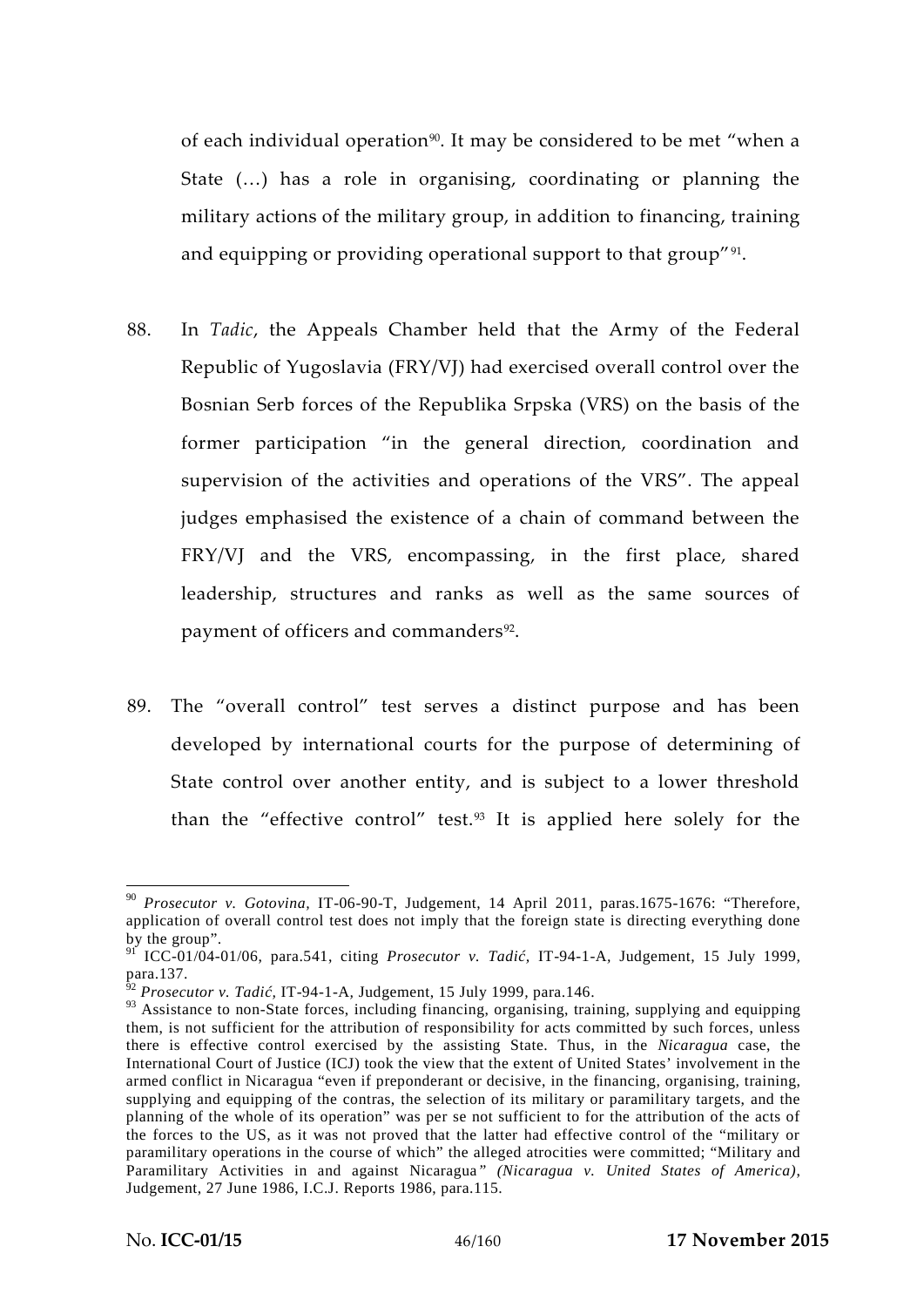purpose of assisting the classification of the armed conflict, and is without any prejudice to any attribution of individual criminal liability.

- 90. The information available indicates that already prior to the beginning of the armed conflict, Russia had a role in organising, coordinating or planning the military actions of South Ossetian forces, in addition to providing them with, at a minimum, training and operational support.
- 91. In particular, the information related to the temporal scope of the situation, $94$  including during the post-conflict stage, $95$  suggests that the Russian Federation exerted increasing control over the South Ossetian *de facto* authorities over time.
- 92. Russia has long exercised extensive foreign influence over South Ossetia, which involved a gradually increasing degree of control by Russian State organs over South Ossetia's *de facto* institutions and decision-making process.<sup>96</sup> The IIFFMCG defined Russia's indirect influence in the lead-up to the 2008 conflict as being "so decisive and

<sup>&</sup>lt;sup>94</sup> In accordance with well-settled case law, the "overall control" test calls for an "assessment of all the elements of control taken as a whole". See *Prosecutor v. Aleksovski*, IT-95-14/1-A, Judgement, 24 March 2000, paras.134, 145. It requires in particular a "nuanced analysis of the reality of the relationship" of the belligerents irrespective of their "ostensible structures and overt declarations". See *Prosecutor v. Tadi*, IT-94-1-A, Judgement, 15 July 1999, para.154.

<sup>&</sup>lt;sup>95</sup> Relevant facts and circumstances occurring after the conflict may provide retrospective information on the nature of the relationship between the concerned parties, i.e. foreign State and non-State group, during the hostilities. See, for example, *Prosecutor v. Tadi*, IT-94-1-A, Judgement, 15 July 1999. para. 157: "An ex post facto confirmation of the fact that over the years (and in any event between 1992 and 1995) the FRY wielded general control over the Republika Srpska in the political and military spheres can be found in the process of negotiation and conclusion of the Dayton-Paris Accord of 1995 (...)".

<sup>&</sup>lt;sup>96</sup> See above, Background, paragraphs 20-29. See also E.2.35: IIFFMCG, Volume I, GEO-OTP-0002-7757 at 7786: "This (…) process, more visible after 1999 and accelerated in the spring of 2008, appeared stronger than the first"; Annex E.2.36: IIFFMCG, Volume II, GEO-OTP-0002-7801 at 7941: "De facto control of South Ossetia was gradually built up by Moscow. Russian representatives were not as present within the South Ossetian leadership before summer 2004. Thus the process of State-building was not gradually stabilised after South Ossetia's declaration of independence in 1992, but suffered setbacks after 2004."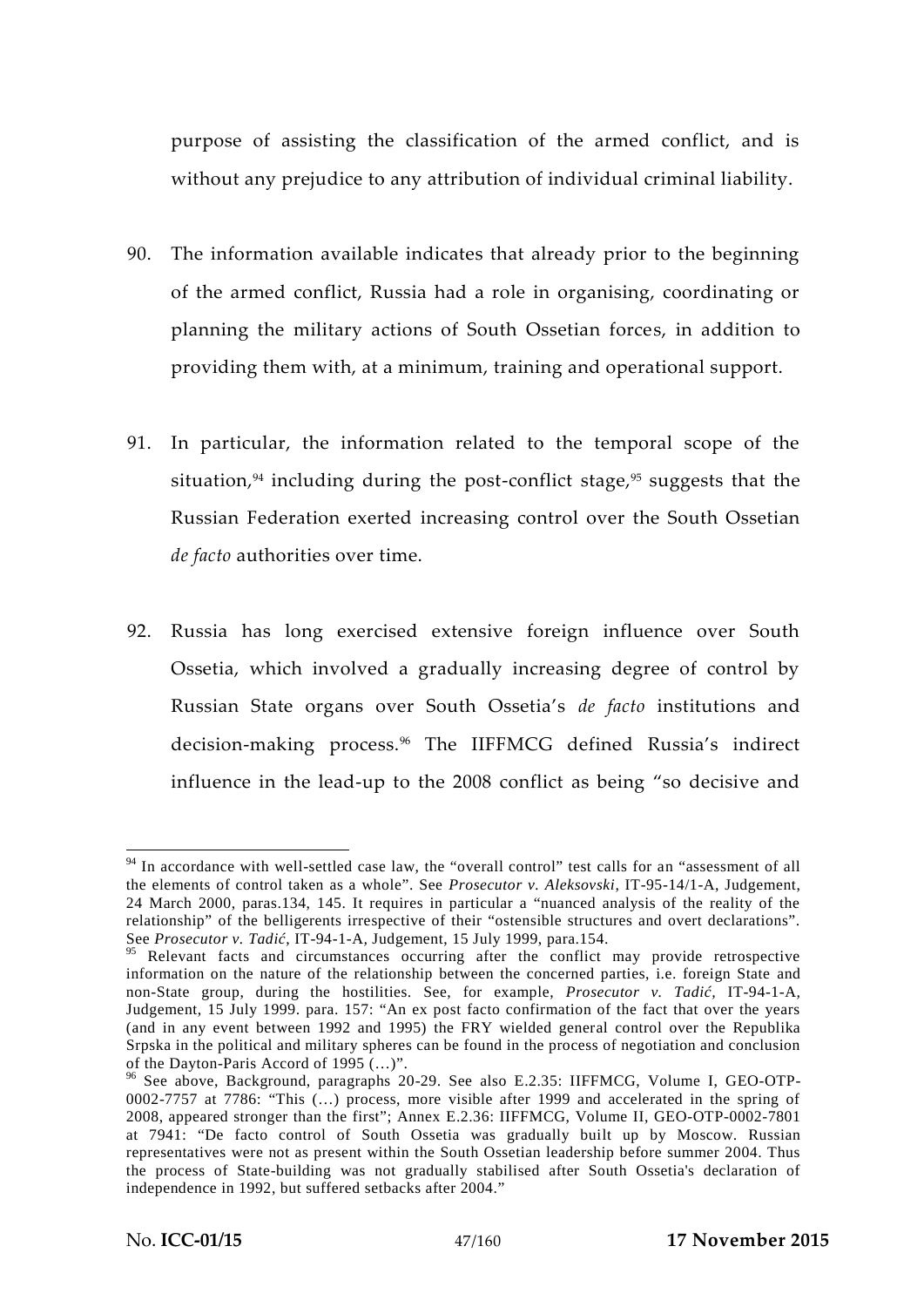exercised on systematic and permanent basis", that the South Ossetian leadership was not "effective" on its own.<sup>97</sup>

- 93. This level of control was reflected in the organisational links between the Russian armed forces and South Ossetian forces at the time. Already before the outbreak of the 2008 armed conflict, the core of the South Ossetian *de facto* military, security and intelligence apparatuses was composed of Russian representatives or ethnic Ossetians of Russian nationality who previously served in similar posts in Russia. <sup>98</sup> The information available indicates that some of these individuals returned and/or were appointed to high-ranking posts in the Russian administration after the conflict.<sup>99</sup>
- 94. During the actual exchange of hostilities, the key offices of Minister of Interior, Minister of Defence and Emergencies, Chairman of the Committee for State Security, and Secretary of the Security Council were all held by former senior officials of the Russian army. These were, respectively: Mikhail Mindzaev<sup>100</sup>, former Colonel of the Russian

 $^{97}$  Annex E.2.36: IIFFMCG, Volume II, GEO-OTP-0002-7801 at 7941.<br><sup>98</sup> Annex E.2.36: IIFFMCG, Volume II, GEO-OTP-0002-7801 at 7940.

 $99$  During the actual exchange of hostilities, the key offices of South Ossetian Minister of Interior, Minister of Defence and Emergencies, Chairman of the Committee for State Security, and Secretary of the Security Council were all held by former senior officials of the Russian army. For instance, V. Lunev, Minister of Defence and Emergencies of South Ossetia from March to October 2008, is understood to have resumed the post of military commissioner for the Russian region of Permsk that he had held prior to the conflict. See Annex E.8.6: Kommersant, "Perm – Former defender of Tskhinvali led military commission of Perm Krai" [Пермь - Бывший защитник Цхинвалия Джингалия и в ста

резил в Пермат Пермат Пермат Пермат Пермат 1429 (for English I translation, see E.9.3: Solemn Declaration II, 13 November 2015); Annex E.8.12: RSOnews, "Military Commissioner of Perm Krai Vasily Lunev – former Defense Minister of South Ossetia – to be promoted soon" [

<sup>1456</sup> at 1456 (for English translation, see E.9.3: Solemn Declaration II, 13 November 2015). 1456 at 1456 (for English translation, see E.9.3: Solemn Declaration II, 13 November 1915). 100 Mikhail Mindzaev was born on 28 September 1955 in North Ossetia, Russian Federation, Annex E.8.32: Ossetian Radio and Television, "Mikhail Mindzaev - Hero of Russia" [

<sup>], 27</sup> July 2010, GEO-OTP-0008-0665 at 0665. Mindzaev served as South Ossetian Minister of Interior between 26 April 2005 to 11 August 2008 (for English translation, see E.9.3: Solemn Declaration II, 13 November 2015). See Annex E.8.18: ("Mikhail Mindzaev"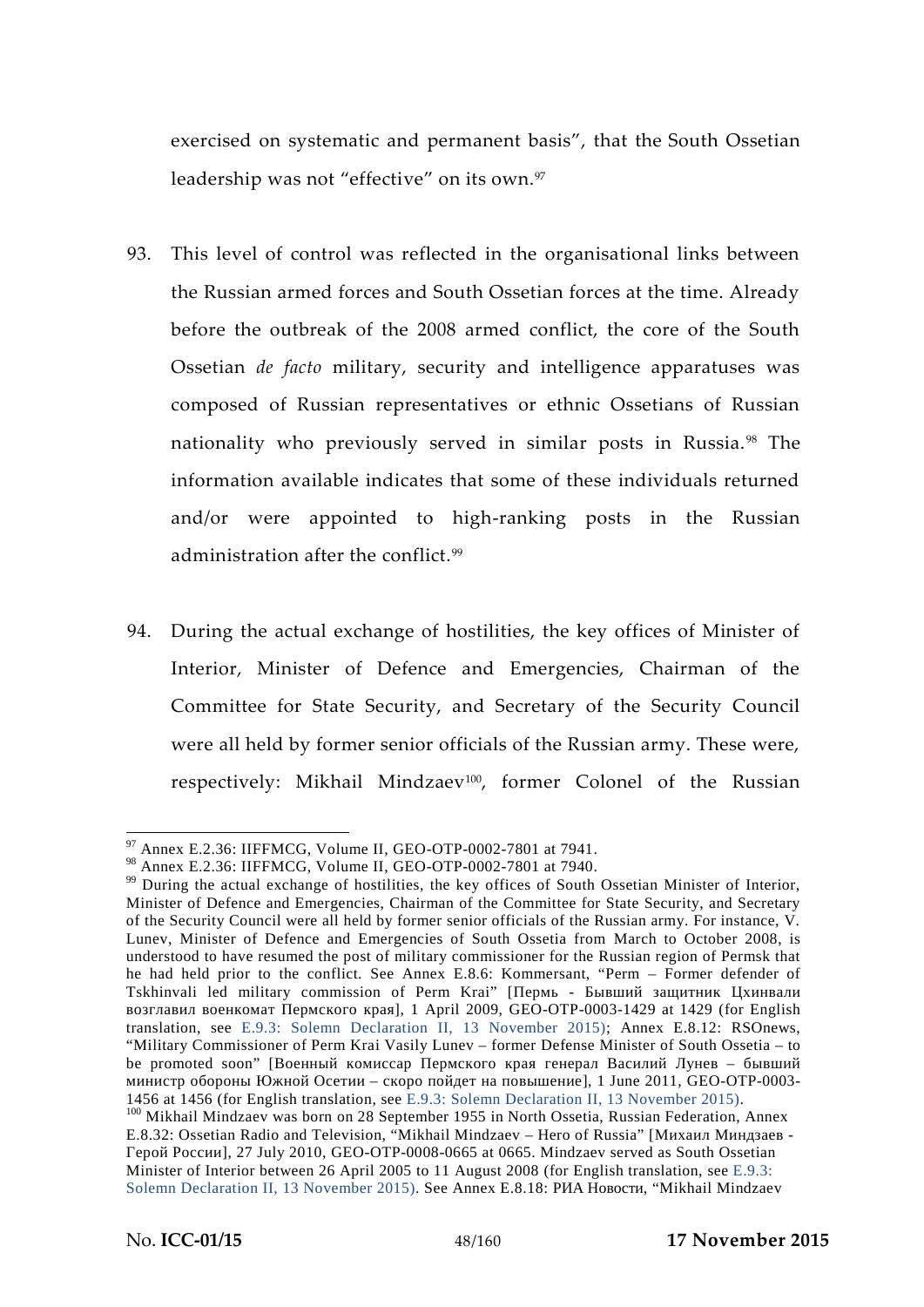Police<sup>101</sup> and Deputy Head of Russian Minister of Interior in North Ossetia<sup>102</sup>; Vasily Vasilevich Lunev<sup>103</sup>, former Deputy Commander for the military region of Siberia<sup>104</sup> and military commissioner for the [Russian] province of Permsk<sup>105</sup>; Boris Atoev<sup>106</sup>, previously employed at the Russian Federal Security Service (FSB, former KGB) in Kabardino- Balkaria, Moscow and Afghanistan<sup>107</sup>; and Anatoly Barankevich, former Colonel of the Russian Army who served in the Siberian military region and in the Chechenia war of mid-1990<sup>108</sup> .

appointed new minister of internal affairs" ["

 $106$  Boris Atoev served as a Chairman of the Committee for State Security (KGB) of South Ossetia from 11 December 2006 to April 2014. See Annex E.8.16: Kavkaz Uzel, "Replaced the Responsible of State Security in South Ossetia" [B  $\vert$ , 11

December 2006, GEO-OTP-0003-1478 at 1480 (for English translation, see E.9.3: Solemn Declaration II, 13 November 2015); Annex E.8.17: Information Agency, "Boris Attoev – KGB of South Ossetia is well formed special service, which realistically solves the issues before it" "

- КГБ ОСЕТИИ - состоявшаяся специалась от состоявшая стоящие перед ней задачи на состоящие перед ней задачи и<br>Состояние перед ней задачи на состоящие перед ней задачи на состоящие перед ней задачи на состоящие перед ней 13 June 2014, GEO-OTP-0003-1492 at 1492(for English translation, see E.9.3: Solemn Declaration II, 13 November 2015).<br><sup>107</sup> Annex E.8.11: Politkom.ru, Eduard Kokoity – Commander and President [

J, 20 August 2008, GEO-OTP-0003-1449 at 1453 (for English translation, see E.9.3: Solemn Declaration II, 13 November 2015).

<sup>&</sup>lt;sup>21</sup>], 26 April 2005, GEO-OTP-0003-1495 at 1495 (for English translation, see E.9.3: Solemn Declaration II, 13 November 2015).

<sup>&</sup>lt;sup>101</sup> Annex E.2.37: IIFFMCG, Volume III, GEO-OTP-0002-8247 at 8329.<br><sup>102</sup> Annex E.8.9: Lenta, "Mikhail Mindzaev" [(Musicaeur 1, 13 November 2015).<br>1442 at 1442(for English translation, see E.9.3: Solemn Declaration II, 13

 $103$  Annex E.7.30: Government of the Russian Federation, Submission of 28 Volumes of Affidavit, 24 April 2009, Affidavit of V. Lunev, GEO-OTP-0007-3658 (for English translation, see E.9.2: Solemn Declaration I, 13 November 2015).

 $104$  Annex E.8.6: Kommersant, "Perm – the former defender of Tskhinvali headed the military post in the Perm region  $[$   $]$   $]$   $]$   $[$   $]$ 

<sup>1</sup> April 2009, GEO-OTP-0003-1429 at 1429 (for English translation, see E.9.3: Solemn Declaration

II, 13 November 2015).<br><sup>105</sup> Annex E.8.6: Kommersant, "Perm – the former defender of Tskhinvali headed the military post in the Perm region  $[$   $]$   $]$ .

<sup>1</sup> April 2009, GEO-OTP-0003-1429 at 1429 (for English translation, see E.9.3: Solemn Declaration II, 13 November 2015); Annex E.8.12: RSOnews, "Military head of the Perm region, General Vasily Lunev – former Defense Minister of South Ossetia – will be promoted soon  $\lceil$ 

Пермского края генерал Василий Лунев – бывший министр обороны Южной Осетии – скоро  $1$ ", 1 June 2011, GEO-OTP-0003-1456 at 1456 (for English translation, see E.9.3: Solemn Declaration II, 13 November 2015). Prior to that, Lunev had served as first deputy head of army in Russian Siberian military region.

 $108$  Annex E.7.9: Government of Georgia, 10 May 2010 Report, Annex 24: Kommersant, "There is no place for this President in South Ossetia", 4 December 2008, GEO-OTP-0006-0181 at 0181 (English translation: GEO-OTP-0006-0173 at 0173-0174);; Annex E.2.37: IIFFMCG, Volume III, GEO-OTP- 0002-8247 at 8329.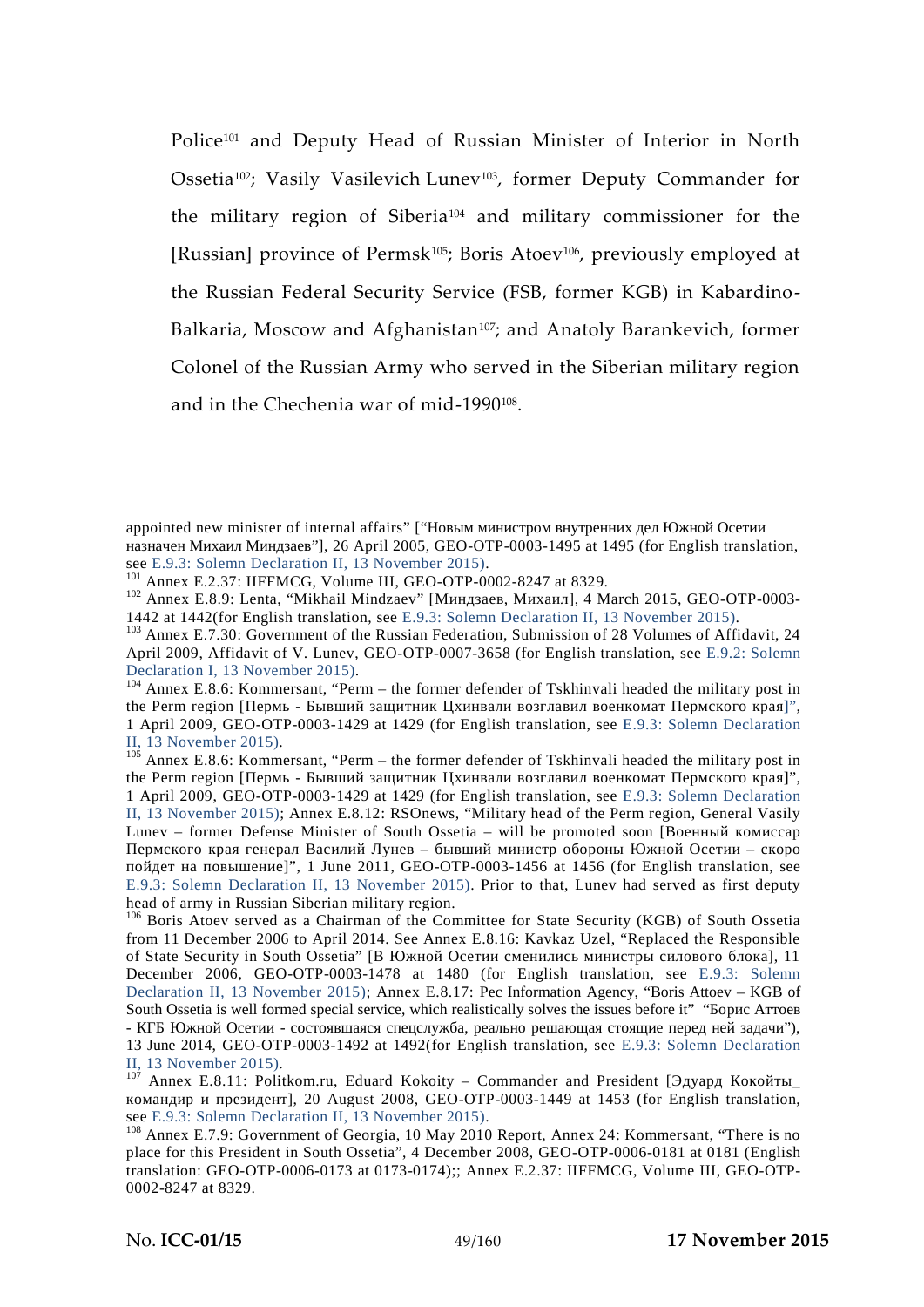95. Thus Russia's influence amounting to *de facto* control extended to the different bodies wielding authority over South Ossetia forces, the so called "High Command of the RSO [Republic of South Ossetia] Armed forces".<sup>109</sup> In his capacity as Minister of Defence, Vasily Vasilevich Lunev had full operational command over South Ossetian forces engaged in the hostilities, including the authority to deploy them to the combat zones.<sup>110</sup> Besides the military chain of command, the primary decision-making authority was vested in the South Ossetian *de facto* Security Council headed by Anatoly Barankevich.<sup>111</sup> Both Lunev<sup>112</sup> and Barankevich<sup>113</sup> are understood to have resumed their services as topranking officials within the Russian administration after the hostilities.

<sup>&</sup>lt;sup>109</sup> South Ossetia authorities submitted to the IIFFMCG that the units engaged in the hostilities responded to the "High Command of the RSO [Republic of South Ossetia] Armed forces". See

Annex E.2.37: IIFFMCG, Volume III, GEO-OTP-0002-8247 at 8750.<br><sup>110</sup> "Following the firing, by order of the President of South Ossetia I was directed to report to the command post, located under the building of the Parliament of South Ossetia. I arrived at the command post at about 23 hours and 50 minutes. My responsibilities under the circumstances of the fact included the coordination of armed forces of South Ossetia. Thereafter, upon my orders all units were deployed to the combat areas. Reports from the divisions to hold the line came to operational duty at the command post, the chief of staff and me. Upon assessment of the situation, I shall take adequate measures to repel the Georgian aggression" (unofficial translation provided by OTP). See Annex E.7.30: Affidavit of V. Lunev, GEO-OTP-0007-3658 at 3661 (for English translation, see E.9.2: Solemn Declaration I, 13 November 2015). In this respect, the IIFFMCG concluded that "the regular armed forces of the South Ossetian *de facto* authorities unquestionably constitute an organised and hierarchically structured group.", Annex E.2.36: IIFFMCG, Volume II, GEO-OTP- 0002-7801 at 8107. <sup>111</sup> Annex E.3.9: ECHR, *Storimans-Verhulst, Akkermans and Yecheskeli v. Russia,* Appl. no.

<sup>26302/10, 30</sup> August 2010, GEO-OTP-0002-3454 at 3468; Annex E.7.9: Government of Georgia, 10 May 2010 Report, Annex 24: Kommersant, "There is no place for this President in South Ossetia", 4 December 2008, GEO-OTP-0006-0181 at 0181 (English translation: GEO-OTP-0006-0173 at 0173- 0174). <sup>112</sup> Annex E.8.6: Kommersant, Perm – Former defender of Tskhinvali led military commission of

Perm Krai, [Пермь - Бывший защитник Цхинвали возглавил возглавил военность с продавать продавать при первой при<br>Перми возглавил военность при первой при первой при первой при первой при первой при первой при первой при пер

April 2009, GEO-OTP-0003-1429 at 1429 (for English translation, see E.9.3: Solemn Declaration II, 13 November 2015); Annex E.8.12: RSOnews, Military Commissioner of Perm Krai Vasily Lunev – former Defense Minister of South Ossetia – to be promoted soon [

края генерал Василий Лунев – бывший министр обороны Южной Осетии – скоро пойдет н I, 1 June 2011, GEO-OTP-0003-1456 at 1456 (for English translation, see E.9.3: Solemn Declaration II, 13 November 2015).

 $113$  Annex E.7.9: Government of Georgia, 10 May 2010 Report, Annex 24: Kommersant, "There is no place for this President in South Ossetia", 4 December 2008, GEO-OTP-0006-0181 at 0181 (English translation: GEO-OTP-0006-0173 at 0173-0174); Annex E.8.15: Kavkaz Uzel, "Barankevich Anatoly Konstantinovich" [Баранкевич Анатолий Анатолий Д. 1 December 2009, GEO-

OTP-0003-1464 at 1466 (for English translation, see E.9.3: Solemn Declaration II, 13 November 2015).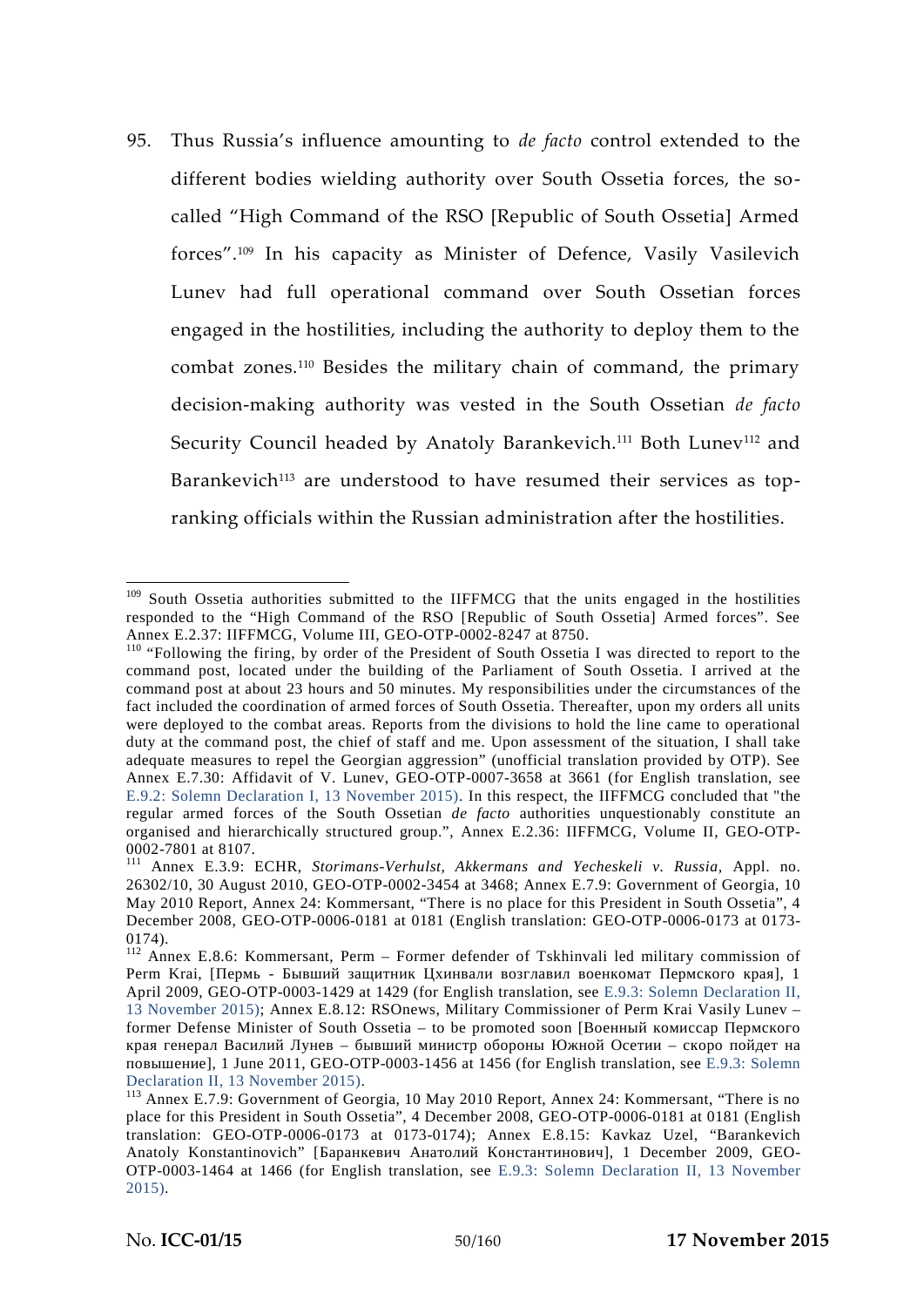- 96. The information available also indicates the existence of cooperation and/or coordination of military operations and activities between Russia and South Ossetian *de facto* authorities. For example, prior to the commencement of the 2008 armed conflict, in July 2008, the Russian armed forces helped to coordinate South Ossetian military operations after four Russian military jets entered Georgian airspace in order to prevent an alleged attempt by the Georgian authorities to liberate Georgian servicemen who were detained by the South Ossetian *de facto* authorities.<sup>114</sup>
- 97. Throughout the conflict and its aftermath, Russian forces were jointly present with South Ossetian forces in different conflict zones, including in the villages of Kekhvi, Kurta, Achabeti, Tamarasheni, Eredvi, Vanati, Avnevi, and Nuli.<sup>115</sup> The available information indicates numerous instances, mostly occurring between August and October 2008, demonstrating military coordination or operational links between Russian armed forces and South Ossetian forces, especially in the context of the attacks reportedly perpetrated by the latter against villages inhabited by ethnic Georgians.<sup>116</sup> Notably, the Russian armed

<sup>&</sup>lt;sup>114</sup> Annex E.2.36: IIFFMCG, Volume II, GEO-OTP-0002-7801 at 8011-8012.<br><sup>115</sup> See Annex D.2: Map of Military Operations.<br><sup>116</sup> Information on selected incidents is primary based on the accounts of victims and witnesses of the alleged abuses submitted to the ECHR as part of individual applications as well as collected by fact finding missions dispatched to the conflict-hit region, such as HRW, AI, and OSCE-HRAM. For example, on 9 and 10 August 2008, it is alleged that Russian and Ossetian looters entered together the village of Zemo-Koshka, in the Java district, moving in groups of 15, stealing from a number of houses before setting them alight: Annex E.4.10: HRW, Up in Flames, GEO-OTP-0001-0336 at 0463. Similarly, on 9 August 2008, it is alleged that Russian forces moved into Zemo Achabeti village, a settlement in the Tskhinvali district of South Ossetia, and were followed the next day by Ossetia militia, who acted under the cover of Russian soldiers with tanks who remained in the village: Annex E.4.10: HRW, Up in Flames, GEO-OTP-0001-0336 at 0474. It is also alleged that Ossetians fighters attacked the village of Disevi following Russian aerial bombardment, and proceeded to loot and burn houses, while Russian soldiers held their positions and observed: Annex E.4.3: AI, Civilians in the line of fire, GEO-OTP-0001-0125 at 0168.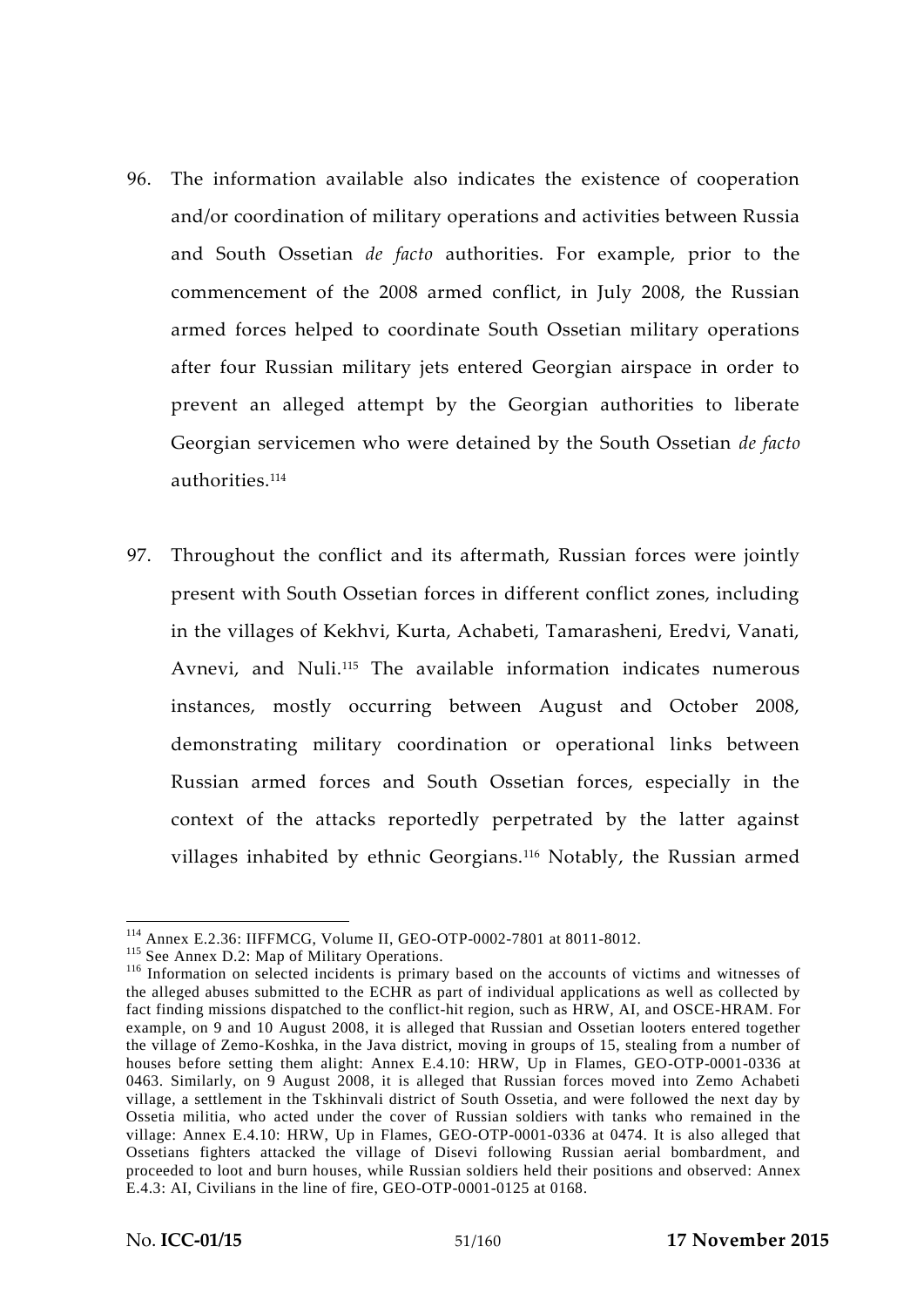forces appear to have provided operational and logistical support to South Ossetian forces, including by means of aerial bombardment in advance of South Ossetian military operations, as well as transportation.<sup>117</sup>

- 98. Nonetheless, the information available does not indicate that Russian forces were involved on a routine basis in the tactical and operational planning and/or the conduct of the specific military operations by South Ossetian forces operating village by village. Instead, it appears that in certain locations, including where alleged crimes occurred, the coordination was high, while in other locations Russian armed forces acted passively in the face of crimes, while in other locations they acted positively to prevent and punish the commission of crimes. <sup>118</sup>
- 99. Several sources indicate that the South Ossetian forces received weapons, such as Grad missiles and other military equipment from Russia, on various occasions, including during the armed conflict.<sup>119</sup> AI reported that Russian military equipment continued to pass through the village of Eredvi via checkpoints controlled by the Russian army as the village was being looted and pillaged seemingly by local militia.<sup>120</sup> In addition, the IIFFMCG referred to an influx of irregular forces from the territory of the Russian Federation to South Ossetia in early August

<sup>&</sup>lt;sup>117</sup> Annex E.4.10: HRW, Up in Flames, GEO-OTP-0001-0336 at 0504.<br><sup>118</sup> Annex E.4.10: HRW, Up in Flames, GEO-OTP-0001-0336, at 0428-0429; Annex E.4.3: AI, Civilians in the line of fire, GEO-OTP-0001-0125 at 0164.

<sup>&</sup>lt;sup>119</sup> Annex E.7.46: Evidence of non-neutrality of Russian Peacekeepers deployed in Abkhazia and South Ossetia, prior to August 2008, Appendix 4, GEO-OTP-0003-1202, Annex 17, GEO-OTP-0003-1372 at 1372-1373; Yury E. Federov, "The Sleep of Reason: The War on Georgia & Russia's Foreign Policy", *Association of International Affairs Research Paper*, 5/2008, GEO-OTP-0008-0795 at 0798; Annex E.8.23: Regnum, "Ministry of Foreign Affairs of Georgia officially accused Russia of 'supplying with arms of separatists'" [

<sup>&</sup>lt;sup>11</sup> (22 September 2005, GEO-OTP-0003-1738 at 1738-1739 (for English translation, see E.9.3: Solemn Declaration II, 13 November 2015).

 $t^{120}$  Annex E.4.3: AI, Civilians in the line of fire, GEO-OTP-0001-0125 at 0168.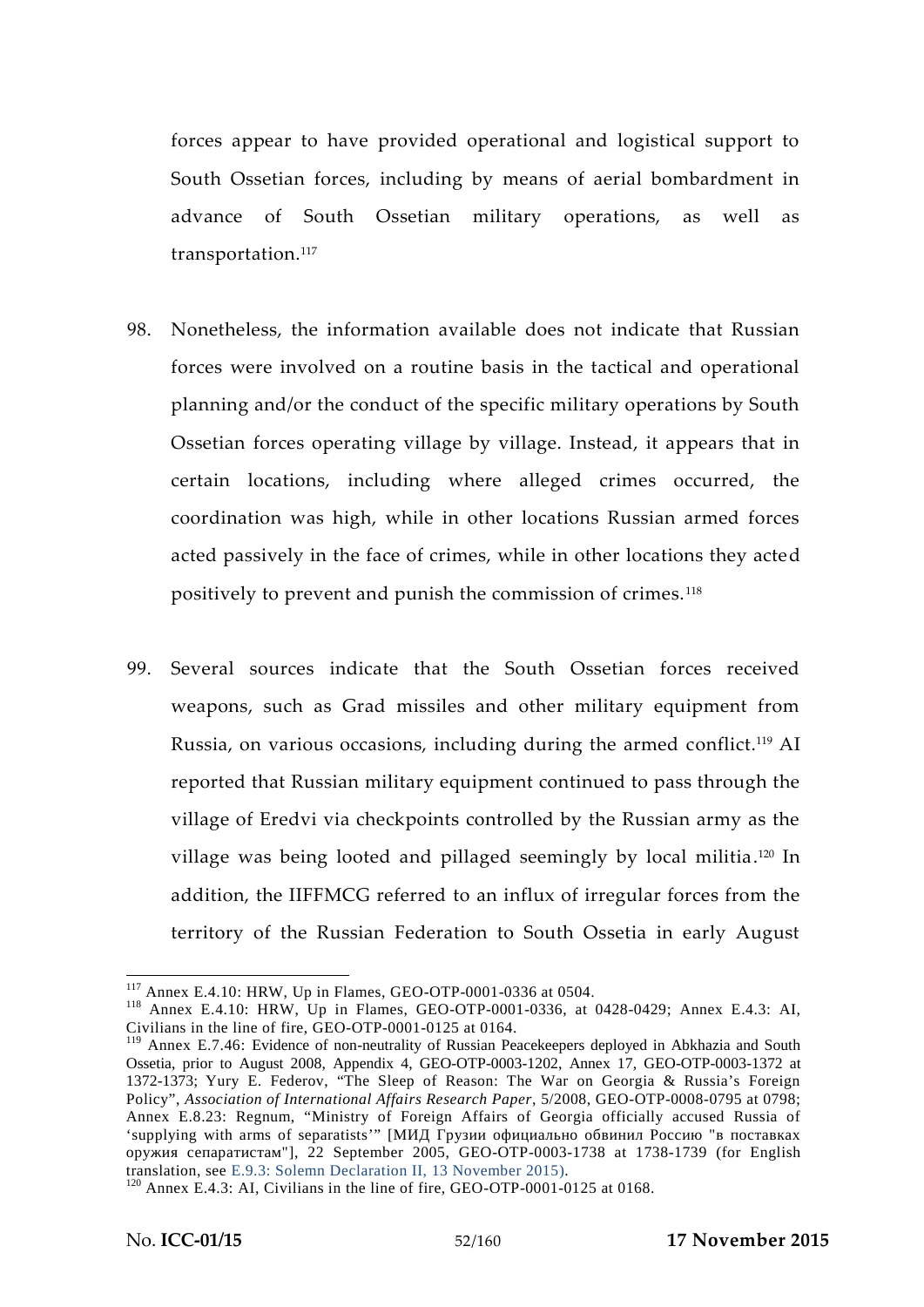2008 as well as the presence of some Russian armed forces in South Ossetia, apart from the Russian peacekeeping battalion, prior to 14h30 on 8 August 2008.<sup>121</sup>

- 100. The IIFFMCG concluded that Russia supported South Ossetian forces in numerous ways, including by training, arming and equipping them.<sup>122</sup> According to the Kremlin<sup>123</sup>, training of South Ossetian forces for the conflict, as well as mobilisation of Russian military equipment and weaponry, was conducted on the basis of a plan drawn up by the Russian Army's General Staff in 2006-2007, and subsequently approved by Russian President Vladimir Putin. Reportedly, the Russian Ministry of Interior was responsible for providing special training to South Ossetian police.<sup>124</sup>
- 101. Russia's influence in South Ossetia should also be set against the context of the broader spectrum of South Ossetia's political, economic and social affairs. For example, the policy of "passportisation", conferring Russian nationality to ethnic Ossetians since the late 1990

<sup>&</sup>lt;sup>121</sup> Annex E.2.36: IIFFMCG, Volume II, GEO-OTP-0002-7801 at 8027.<br><sup>122</sup> Annex E.2.36: IIFFMCG, Volume II, GEO-OTP-0002-7801 at 8068.<br><sup>123</sup> "Vladimir PUTIN: There was a plan in place, and I think it is no secret that Russ in accordance with this plan. I have spoken about this publicly before, and as I say, it is no secret. The General Staff drew up this plan somewhere in late 2006 or early 2007. I approved it. Furthermore, this plan was used as the basis for training South Ossetian volunteer forces. True, our military specialists, to be honest, did not place much hope in this work, given that resisting any country's regular armed forces, even those of a small country like Georgia, is impossible. But these volunteer forces nevertheless played a much-needed part in the end and courageously defended their homeland. Over the three days before the Russian armed forces arrived, it was essentially just they and our peacekeepers who were holding off the Georgian forces. So, they did play their part. We mobilised military equipment and arms and so on in accordance with the plan. There is no secret here. We have already discussed all of this". Annex E.8.19: Excerpt of: News Kremlin, President of Russia, Press statements and answers to journalists' questions following a meeting with President of

 $124$  Annex E.5.2: Human Rights Centre "Memorial" and Demos Centre, "Humanitarian consequences of the armed conflict in the South Caucasus", 31 October 2008, GEO-OTP-0001-1314 at 1320 ("Humanitarian consequences of the armed conflict in the South Caucasus").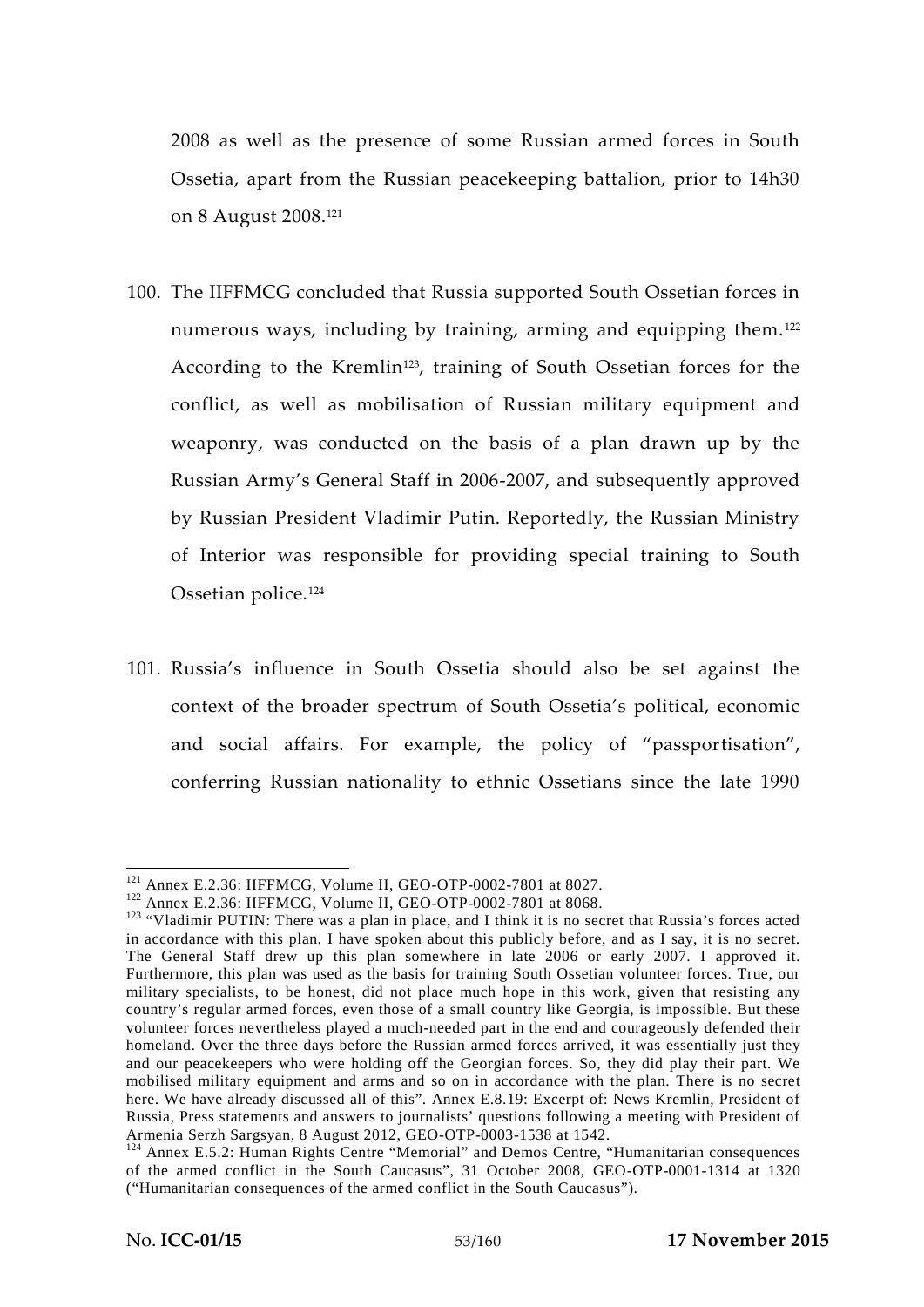onwards125, resulted in a visa-free regime for South Ossetia as well as in granting South Ossetians, including members of South Ossetian forces, entitlements to Russian pensions<sup>126</sup> and other social benefits.<sup>127</sup> The vast majority<sup>128</sup> of people living in South Ossetia at the time of the conflict were Russian nationals, and as a consequence were subjected, to varying degrees, to the laws of the Russian Federation  $-$  for example with respect to voting rights and military service.<sup>129</sup>

102. Russia has also provided substantial financial assistance to South Ossetian *de facto* institutions, subsidised goods and services to the population, and has undertaken major investments in the region's infrastructure.<sup>130</sup> According to the Kremlin, Russian financial aid to South Ossetia between 2008 and 2014 amounted to 43 billion roubles<sup>131</sup>, totalling at times over 90% of South Ossetia's budget.<sup>132</sup> The IIFFMCG indicated that in 2007, Russia had allocated 100 million rubles to South Ossetia.<sup>133</sup>

<sup>&</sup>lt;sup>125</sup> Annex E.2.36: IIFFMCG, Volume II, GEO-OTP-0002-7801 at 7955.<br><sup>126</sup> See, for example, Popescu, "'Outsourcing' de facto Statehood: Russia and the Secessionist<br>Entities in Georgia and Moldova", *CEPS*, 109/2006, GEO-OT

<sup>&</sup>lt;sup>127</sup> Annex E.2.35: IIFFMCG, Volume I, GEO-OTP-0002-7757 at 7787; See also Annex E.8.21: Associated Press, "Russia launches passport offensive", 22 February 2009, GEO-OTP-0003-1583 at 1583-1585; Annex E.8.24: Der Spiegel, "Russia Marches into South Ossetia", 8 August 2008, GEO-

 $128$  On 13 August 2008, Russian Ambassador to Azerbaijan Vasili Istratov stated that "80% residents of South Ossetia are Russian citizens and Russian citizenship was issued to them on the basis of Russia's legislation". See Annex E.8.26: Today.Az, "Vasili Istratov: 'Russian passports were issued to South Ossetian residents based on Russian legislation'", 13 August 2008, GEO-OTP-0003-1749 at

<sup>1749.&</sup>lt;br><sup>129</sup> Annex E.2.36: IIFFMCG, Volume II, GEO-OTP-0002-7801 at 7940.

<sup>&</sup>lt;sup>129</sup> Annex E.2.36: IIFFMCG, Volume II, GEO-OTP-0002-7801 at 7940.<br><sup>130</sup> See, for example, Popescu, "'Outsourcing' de facto Statehood: Russia and the Secessionist

Entities in Georgia and Moldova", *CEPS*, 109/2006, GEO-OTP-0003-1575 at 1580.<br><sup>131</sup> Annex E.8.20: News Kremlin, President of Russia, Press statement following talks with President of South Ossetia Leonid Tibilov, 18 March 2015, GEO-OTP-0003-1546 at 1547. <sup>132</sup> Annex E.8.28: Osinform, "The Prime Minister of South Ossetia, Vadim Brotsev, proposes to

adopt the budget after public discussions"  $\lceil$ 

Fig. 30 April 2010, GEO-OTP-0003-1754 at 1755 (for English translation, see E.9.3: Solemn Declaration II, 13 November 2015).  $133$  Annex E.2.36: IIFFMCG, Volume II, GEO-OTP-0002-7801 at 7828.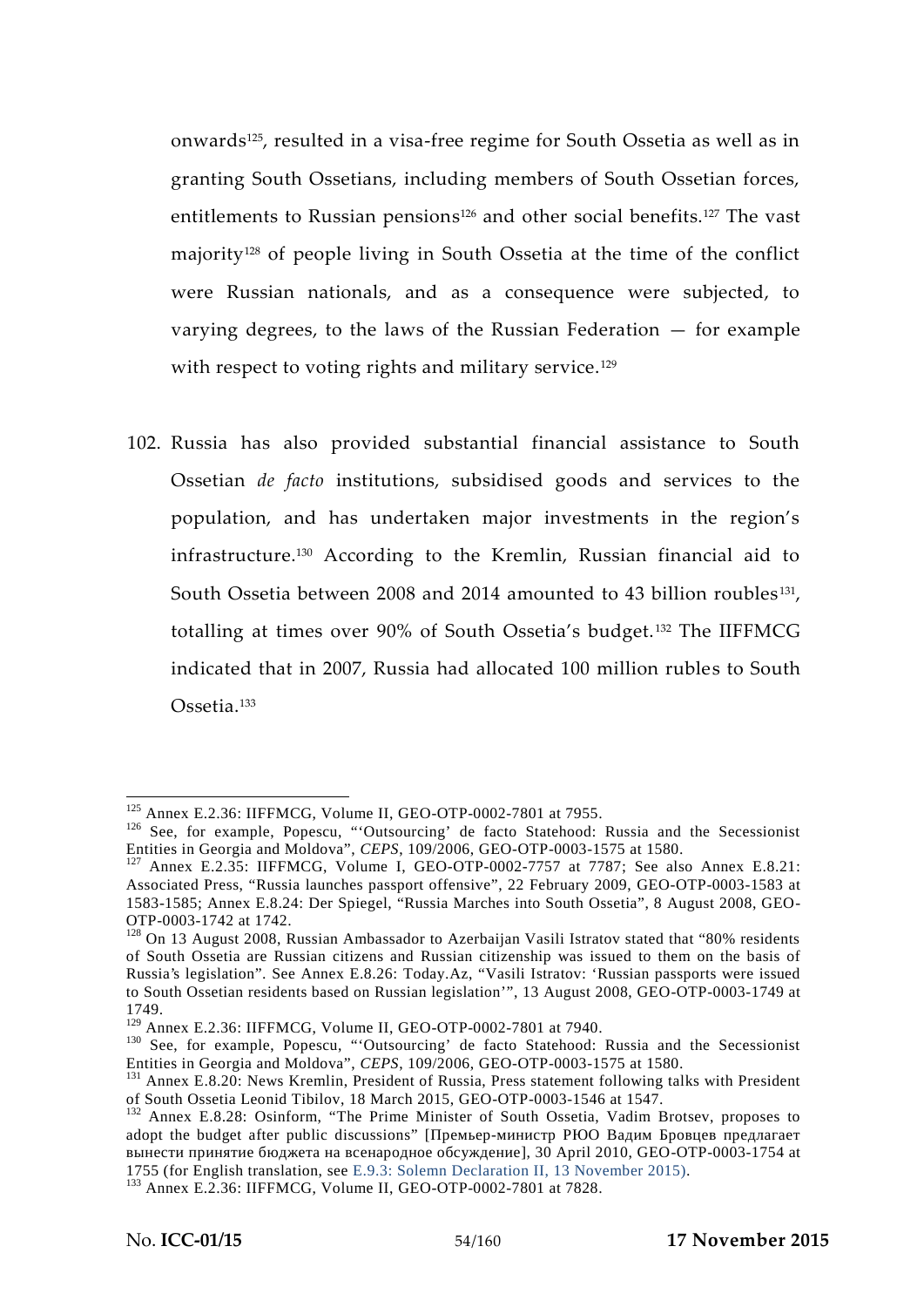- 103. Thus, the information available provides a reasonable basis to believe that at all times and locations relevant to this Application the Russian armed forces exercised overall control over South Ossetian forces sufficient to trigger the application of the law of international armed conflict.
- 104. As noted above, the above determination is provisional, bearing in mind the early stage of these proceedings, and can only be properly determined during the course of investigations. Should it emerge that the evidence does not support this determination, it may be more appropriate to adopt a fragmented approach to the classification of the armed conflict. This would suggest that a non-international armed conflict took place between Georgian armed forces and South Ossetian forces in the period from at least 7 through 12 August 2008, while a separate international armed conflict co-existed between Georgian and Russian armed forces in the period from 8 August through 10 October 2008.
- 105. As described in more detail in the "Background" section above, Georgia and the *de facto* authorities in South Ossetia built up forces in their respective areas of control, in the period leading to the August 2008 armed conflict. Armed clashes increased throughout July 2008, leading to a deterioration of the security situation.<sup>134</sup> A unilateral ceasefire announced by Georgian President Mikheil Saakashvili on 7 August 2008 held only three hours before fighting reportedly resumed at 22h00.<sup>135</sup> Shortly before midnight, at 23h50, Georgian artillery units reportedly

<sup>&</sup>lt;sup>134</sup> Annex E.4.3: AI, Civilians in the line of fire, GEO-OTP-0001-0125 at 0133; Annex E.2.36: IIFFMCG, Volume II, GEO-OTP-0002-7801 at 8010-8012.

<sup>&</sup>lt;sup>135</sup> Annex E.2.36: IIFFMCG, Volume II, GEO-OTP-0002-7801 at 8014-8015.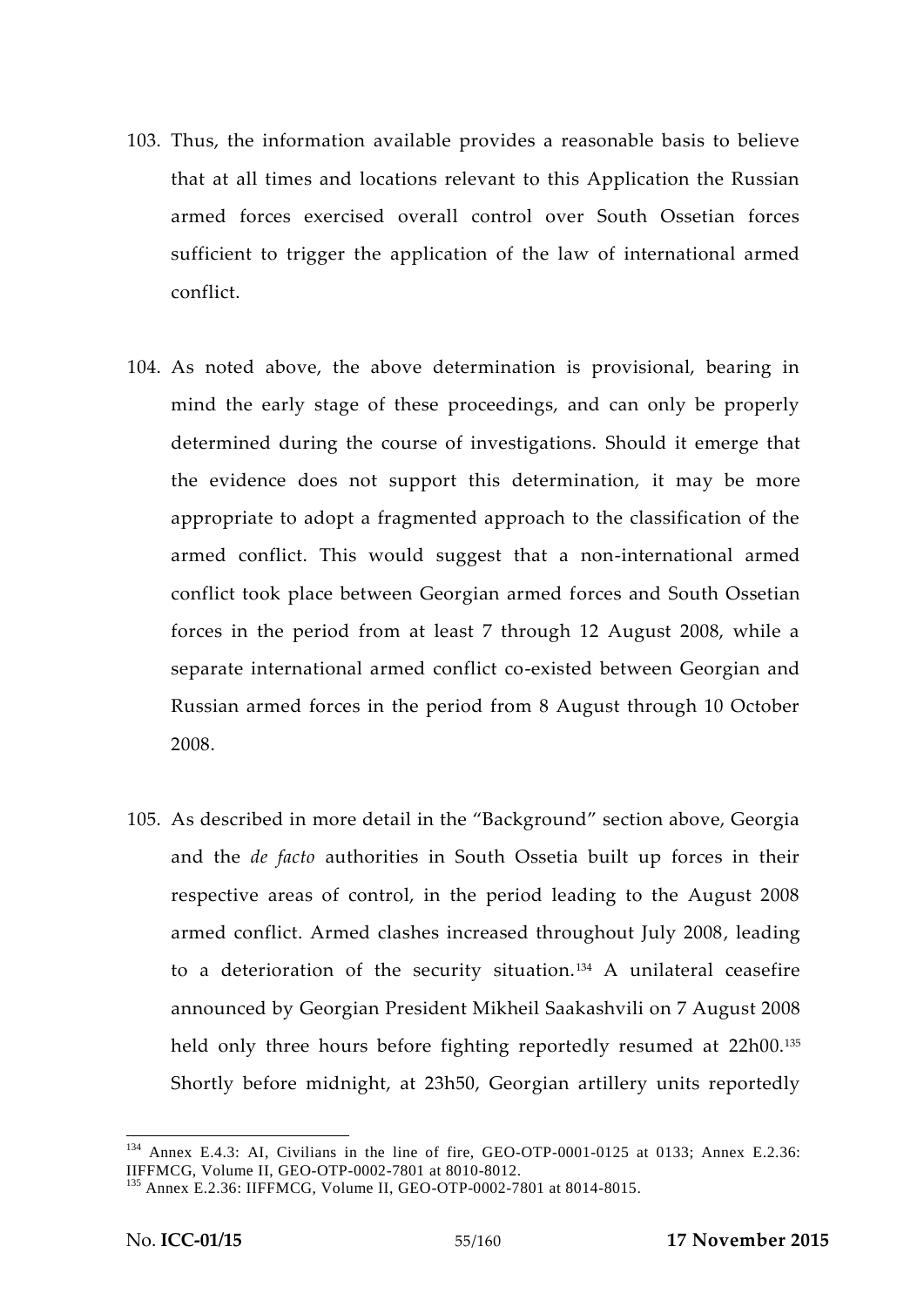began firing at targets in South Ossetia, marking a severe escalation in terms of intensity and the widely acknowledged beginning of the armed conflict.<sup>136</sup>

- 106. In terms of organisation, the South Ossetian forces acted under the command of the South Ossetian leadership. Eduard Kokoity was the Head of the *de facto* South Ossetian leadership and Commander-in-Chief of the South Ossetian security forces.<sup>137</sup> Next in the military chain of command was the Minister of Defence and Emergencies at the time Vasily Vasilevich Lunev, then the Chief of General Staff Sergey Sarmatov, and commanders of battalions.<sup>138</sup> The principle decision making body was the *de facto* South Ossetian Security Council headed by Anatoly Konstantinovich Barankevich.<sup>139</sup>
- 107. The South Ossetian forces consisted primarily of light rifle battalions with seconded artillery units and armoured vehicles. These forces were composed of members of the South Ossetian *de facto* Ministry of Interior, the Committee for State Security, the Board Guard Service, the Special Purpose Police Squad OMON, irregular militias and volunteers.<sup>140</sup> According to the available information, during the August 2008 events

<sup>&</sup>lt;sup>136</sup> Annex E.2.36: IIFFMCG, Volume II, GEO-OTP-0002-7801 at 8015.<br><sup>137</sup> See Annex E.8.40: Constitution of South Ossetia,  $($ 

<sup>, 8</sup> April 2001, Article 50, GEO-OTP-0010-0016 at 0026-0028 (for English translation, see E.9.3: Solemn Declaration II, 13 November 2015).

 $138$  For example: the 7th battalion (Commander Valeri KOKOEV; Deputy Commander Arsen KVEZEROV), Annex E.7.9: Government of Georgia, 10 May 2010 Report, GEO-OTP-0006-0003 at 0027-0028; the 9th battalion (Commander Tolik GOIAEV), Government of Georgia, 10 May 2010 Report, Annex 80, GEO-OTP-0006-0388 at 0388; the mountain battalion (Commander Bala BETSAUTI), Annex E.2.37: IIFFMCG, Volume III, GEO-OTP-0002-8247 at 8555.

<sup>139</sup> Annex E.3.9: ECHR, *Storimans-Verhulst, Akkermans and Yecheskeli v. Russia,* Appl. no. 26302/10, 30 August 2010, GEO-OTP-0002-3454 at 3468; Annex E.7.9: Government of Georgia, 10 May 2010 Report, Annex 24: Kommersant, "There is no place for this President in South Ossetia", 4 December 2008, GEO-OTP-0006-0181 at 0181 (English translation: GEO-OTP-0006-0173 at 0173-

<sup>0174).&</sup>lt;br><sup>140</sup> Annex E.2.37: IIFFMCG, Volume III, GEO-OTP-0002-8247 at 8750; Annex E.4.10: HRW, Up in Flames, GEO-OTP-0001-0336 at 0469.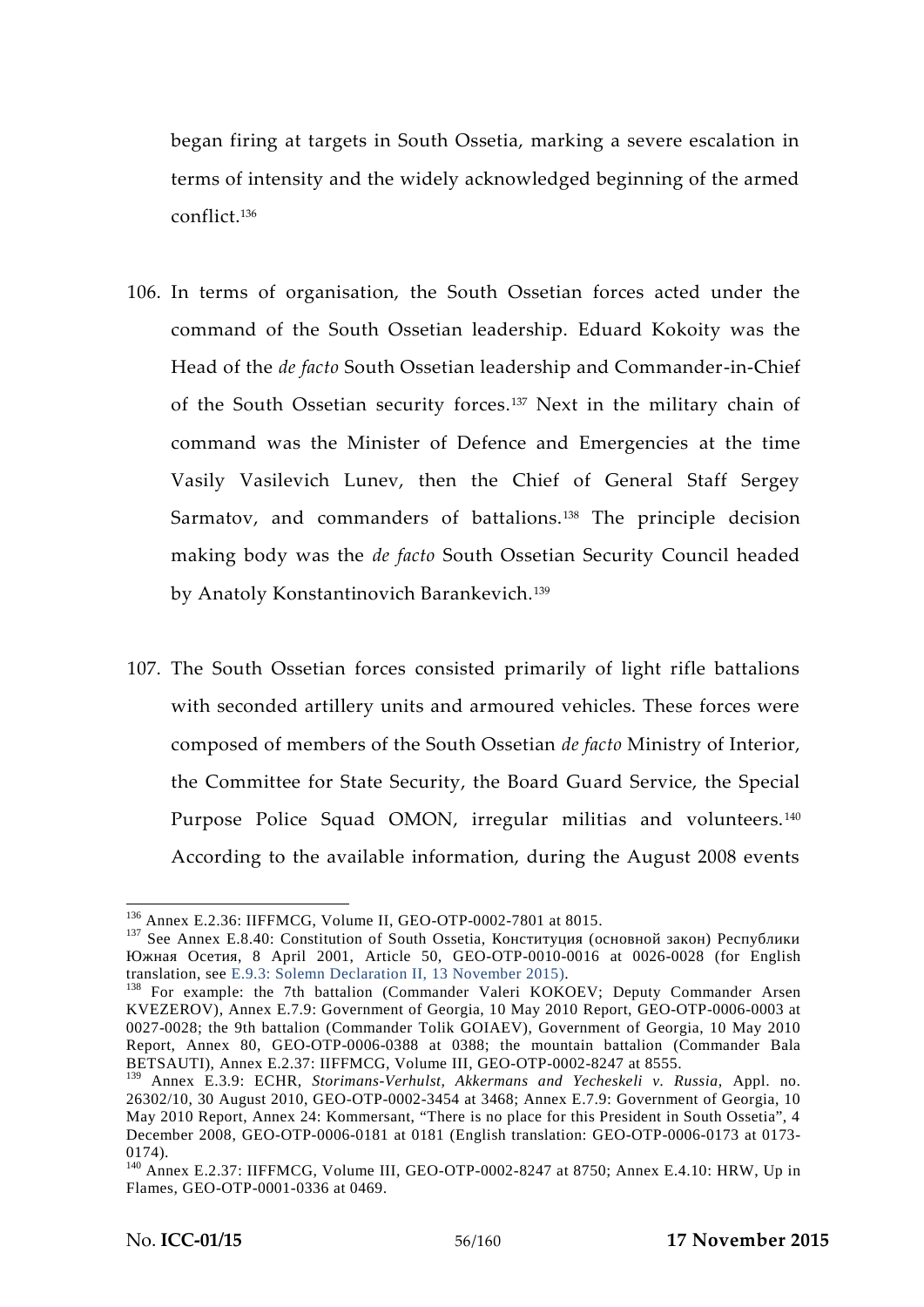the total number of South Ossetian personnel from law enforcement and military agencies did not exceed 3,500 persons.<sup>141</sup>

108. The composition and structure of the Georgian armed forces and South Ossetian forces under the command of the South Ossetian leadership, the prolonged nature and overall intensity of the fighting between these forces, especially in Tskhinvali, Avnevi-Nuli-Khetagurovo area (west of Tskhinvali), and the Dmenisi-Prisi area, the fact that heavy military arms were used, as well as the fact that the South Ossetian forces controlled parts of the territory of Georgia support the conclusion that an armed conflict existed between the Government of Georgia and the *de facto* South Ossetian authorities during the relevant period of time. <sup>142</sup> Thus, the armed confrontation between South Ossetian forces and the Georgian armed forces had, by 7 August at the latest, reached a sufficient the level of intensity, and occurred between parties showing the necessary degree of organisation, to trigger, at a minimum, the law applicable to non-international armed conflicts.

## ii. *The period subsequent to the cessation of hostilities*

109. The issue of the applicable law of armed conflict also arises with respect to the period subsequent to the cessation of hostilities, during which the Russian armed forces continued, from 12 August until 10 October 2008 at the latest, to occupy portions of Georgian territory both inside South Ossetia and outside of it in the so-called "buffer zone" 20km beyond the administrative boundary line of South Ossetia. As described below, during this period South Ossetian forces allegedly

<sup>&</sup>lt;sup>141</sup> Annex E.2.37: IIFFMCG, Volume III, GEO-OTP-0002-8247 at 8750.<br><sup>142</sup> See ICC-01/04-01/06-2842, paras. 537-538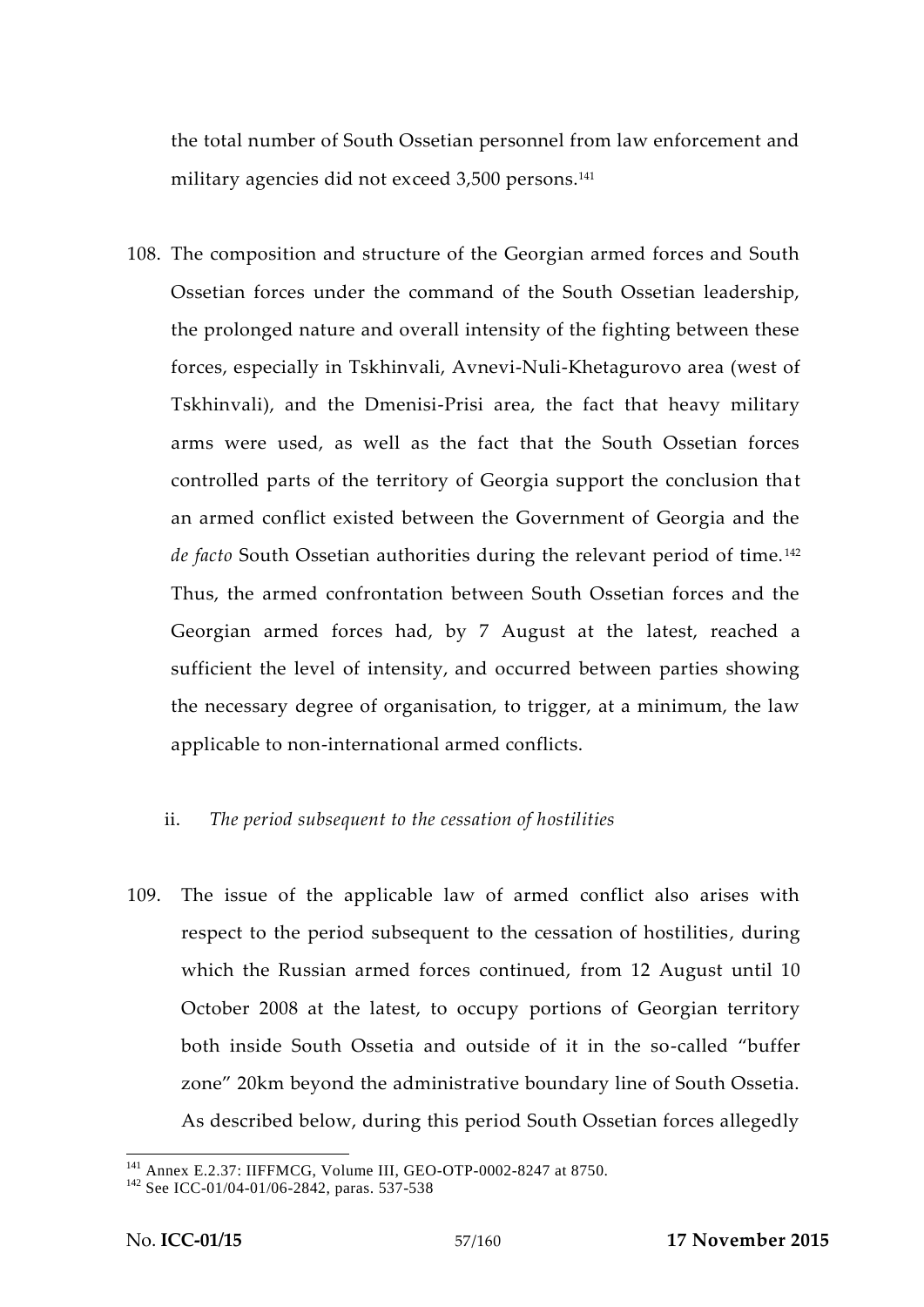continued to commit crimes within the jurisdiction of the Court, including wilful killing/murder, pillage, and destruction of property.

- 110. The law of international armed conflict applies in situations of military occupation.<sup>143</sup> A military occupation exists whenever the territory "is actually placed under the authority of the hostile army. The occupation extends only to the territory where such authority has been established and can be exercised", even if the occupation encountered no armed resistance.<sup>144</sup> Thus the occupation of a territory by hostile state forces would exist whenever that hostile state asserts effective control over the area in question.<sup>145</sup>
- 111. In its judgement in the *Naletilić & Martinović* case, the Trial Chamber of the International Criminal Tribunal for the former Yugoslavia (ICTY) provided the following guidelines to assist in the determination of whether the occupying power has effectively established its authority in the territory in question:

"(i) the occupying power must be in a position to substitute its own authority for that of the occupied authorities, which must have been rendered incapable of functioning publicly; (ii) the enemy's forces have surrendered, been defeated or withdrawn.

<sup>&</sup>lt;sup>143</sup> ICC-01/04-01/07-3436, para. 1179. See generally fn.34 Elements of Crimes; article 42-43, Hague Regulations (1907); Common Article 2, Geneva Conventions (1949); article 27, Geneva Convention IV (1949). <sup>144</sup> ICC-01/04-01/06-803-tEN, para. 212, cited with approval in ICC-01/04-01/06-2842, para. 542. <sup>145</sup> See ICJ, "Case Concerning Armed Activities on the Territory of the Congo" (*Democratic*

*Republic of the Congo v. Uganda*), Judgement, 19 December 2005, I.C.J. Reports 2005, paras. 172, 175-176; ECHR, *Cyprus v. Turkey*, Appl. no. 25781/94, "Judgement", 10 May 2001, paras. 76-77; *Prosecutor v. Tadi*, IT-94-1-T, Opinion and Judgement, 7 May 1997, para. 580. The term 'effective control' as used in this context refers to effective control of territory by an occupier, and should be distinguished from the 'effective control' test, as referred to elsewhere in this application, for the purpose of establishing state responsibility; see above fn.159.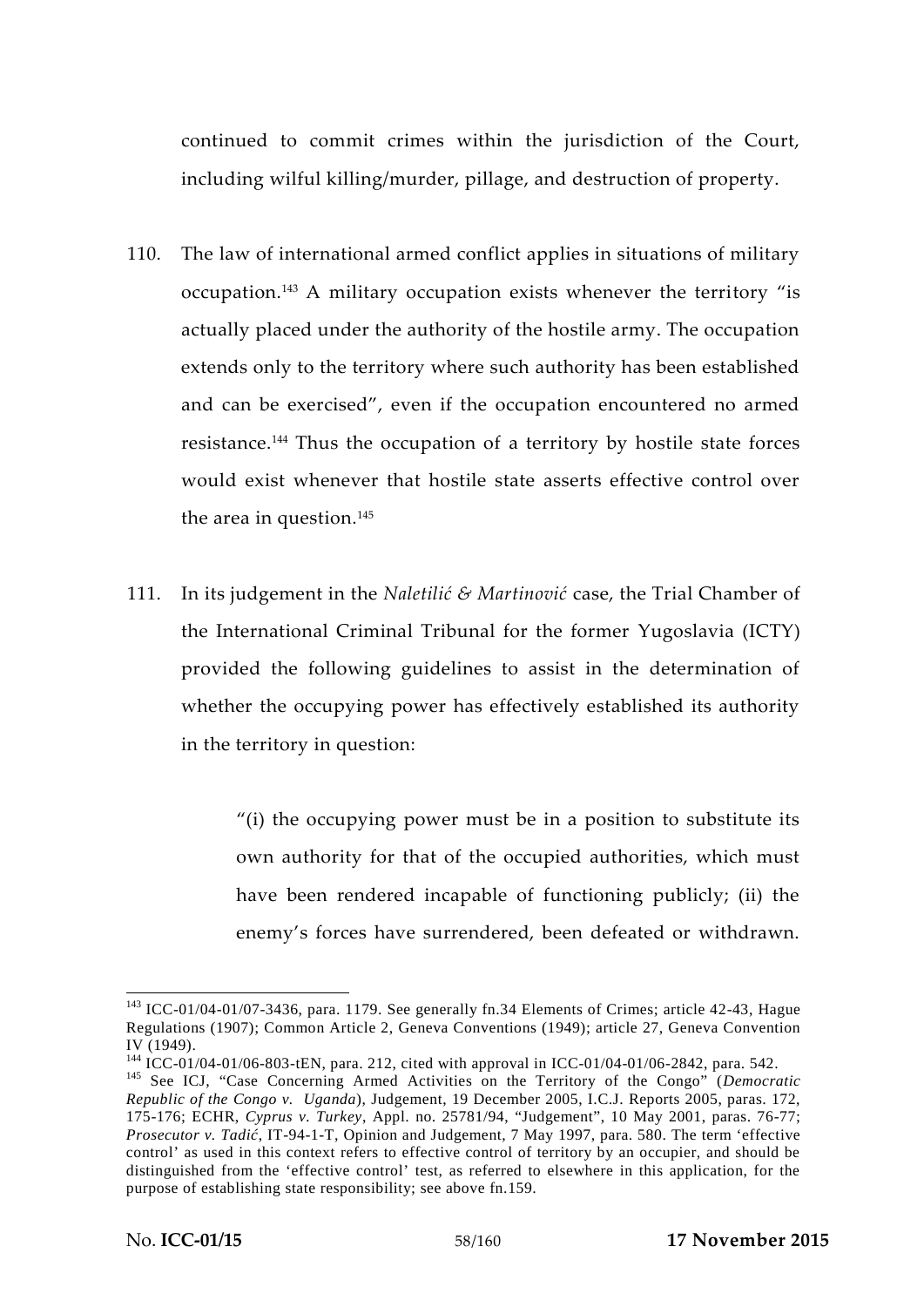In this respect battle areas may not be considered as occupied territory. However, sporadic local resistance, even successful, does not affect the reality of occupation; (iii) the occupying power has a sufficient force present, or the capacity to send troops within a reasonable time to make the authority of the occupying power felt; (iv) a temporary administration has been established over the territory; (v) the occupying power has issued and enforced directions to the civilian population."<sup>146</sup>

- 112. In the *Lubanga* judgment, the Trial Chamber further examined the issue of military occupation in situations where conflicts of a different nature take place on a single territory, in order to determine whether the criminal acts under consideration had a nexus with such an occupation. The Trial Chamber found that although the Ugandan Armed Forces were in occupation of Bunia Airport and the surrounding environs, the separate non-international armed conflict between the *Union des Patriotes Congolais* (UPC) and other non-State armed groups was occurring a long distance away from the occupied area and could not be said to be related to the Ugandan occupation.<sup>147</sup>
- 113. The information available indicates that Russian armed forces deployed in South Ossetia continued to advance beyond the

<sup>&</sup>lt;sup>146</sup> See *Prosecutor v. Naletili & Martinovi*, IT-98-34-T, Judgement, 31 March 2003, para. 217. The ICJ in the case of the *Armed Activities on the Territory of the Congo* clarified that "to reach a conclusion as to whether a State, the military forces of which are present on the territory of another State as a result of an intervention, is an "occupying power" in the meaning of the term as understood in the *jus in bello*, the Court must examine whether there is sufficient evidence to demonstrate that the said authority was in fact established and exercised by the intervening State in the areas in question." Thus the determining factor for the test of occupation is degree and extent of the control by the intervening troops, "Case Concerning Armed Activities on the Territory of the Congo" (*Democratic Republic of the Congo v. Uganda*), Judgement, 19 December 2005, I.C.J. Reports 2005, p. 168.<br><sup>147</sup> ICC-01/04-01/06-2842, paras.564-565.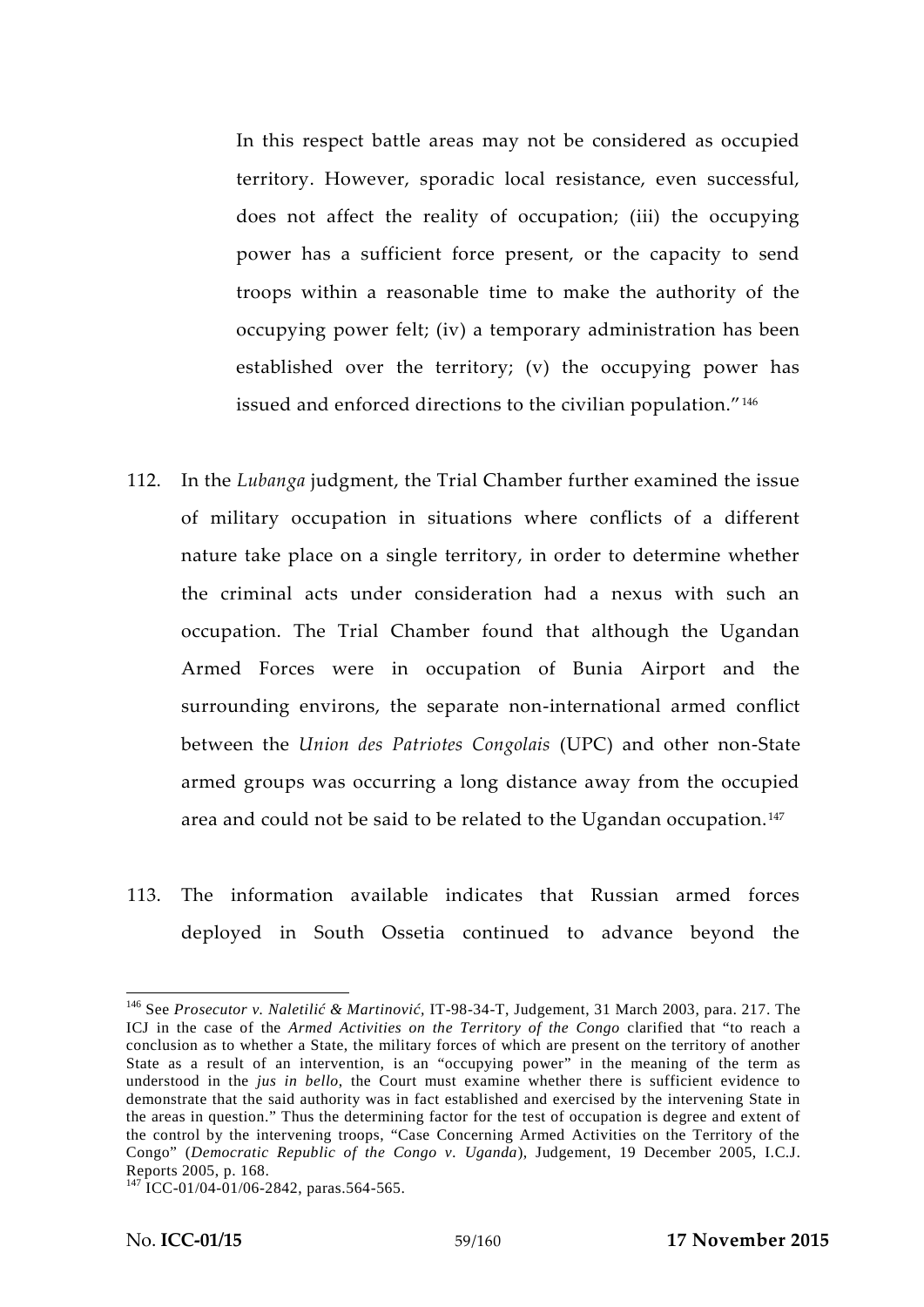administrative boundary line of South Ossetia into other parts of Georgia after 12 August 2008 and established 34 military posts, and only withdrew from the buffer zone by 10 October 2008, in particular into areas previously under Georgian administered control. According to OSCE reports, in the period from mid-August 2008 through October 2008, the Russian armed forces were able to control access to the cities of Gori, Karleti, Variani, Nabakhtevi, and the Akhalgori area through checkpoints established in the east and west of the village of Igoeti and Eastern Natsreti, Nabakhtevi village, Dzvari village, Kvenakotsa, Variani, Karaleti, Megvrekisi, Odzisi.<sup>148</sup> Russian troops therefore had control over the areas in which they were deployed in until at least 10 October 2008.

- 114. There is no question that the law of international armed conflict applied to the military occupation by Russian forces. The law applicable to the conduct of an organised armed group in the context of a military occupation is determined by the relationship between the organised armed group and the occupying power and/or the nexus of that conduct to the armed conflict.
- 115. If, for example, Russia exercised overall control over South Ossetian forces during the occupation period, this would render the framework applicable to South Ossetian forces the law of international armed conflict. If the requisite level of overall control by Russian forces is established, South Ossetian forces would effectively 'belong to a Party

<sup>148</sup> Annex E.3.16: OSCE Material, GEO-OTP-0005-0908 at 0909-0910; GEO-OTP-0005-0911 at 0912-0913; GEO-OTP-0005-0929 at 0930-0931; GEO-OTP-0005-1028 at 1029; GEO-OTP-0005- 1030 at 1031.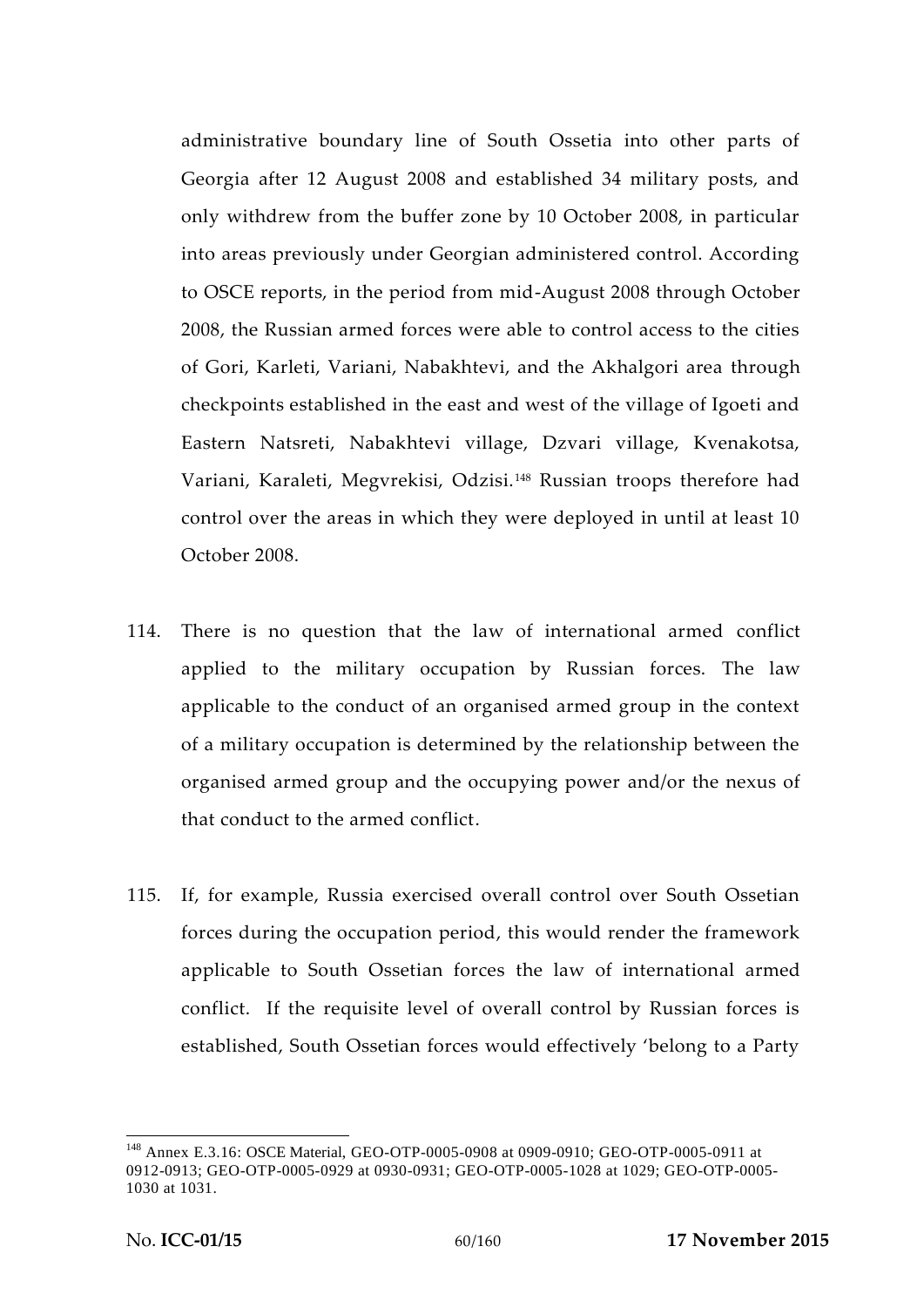to the conflict'<sup>149</sup> and so the conduct of the South Ossetians would be regulated by the law applicable to international armed conflict. As discussed above, the information available indicates that Russia continued to exert a high degree of influence over South Ossetian institutions and its military forces, as is evident from military coordination and operational links between Russian armed forces and South Ossetian forces<sup>150</sup>

- 116. Nonetheless, even if it cannot be established that Russian forces exercised overall control of South Ossetian forces, the alleged crimes attributed to South Ossetian forces would in any event be regulated by the law of international armed conflict if it can be demonstrated that there was a sufficient link between such conduct and the occupation.
- 117. The requirement of overall control by a foreign State of an organised armed group to 'internationalise' an otherwise non-international armed conflict is not the same test as that required to regulate the conduct of an organised armed group in the context of an existing international armed conflict. Rather, the requisite test is whether the crimes attributed to the South Ossetian forces had the necessary nexus to the international armed conflict – that is, whether they 'took place in the context of and [were] associated with<sup>'151</sup> the international armed conflict between Russia and Georgia.

<sup>&</sup>lt;sup>149</sup> *Prosecutor v. Tadi*, IT-94-1-A, Judgement, 15 July 1999, para. 92.<br><sup>150</sup> Annex E.4.10: HRW, Up in Flames, GEO-OTP-0001-0336 at 0463, 0474; Annex E.2.38: OSCE-HRAM Report, GEO-OTP-0003-1921 at 1965; Annex E.4.3: AI, Civilians in the line of fire, GEO-OTP-0001-0125 at 0168.

<sup>&</sup>lt;sup>151</sup> Elements of crimes. The ICTY held that the "Trial Chamber needs to be satisfied that each of the alleged acts was in fact closely related to the hostilities". See: *Prosecutor v. Tadi*, IT-94-1-T, Judgment, 7 May 1997, para. 573.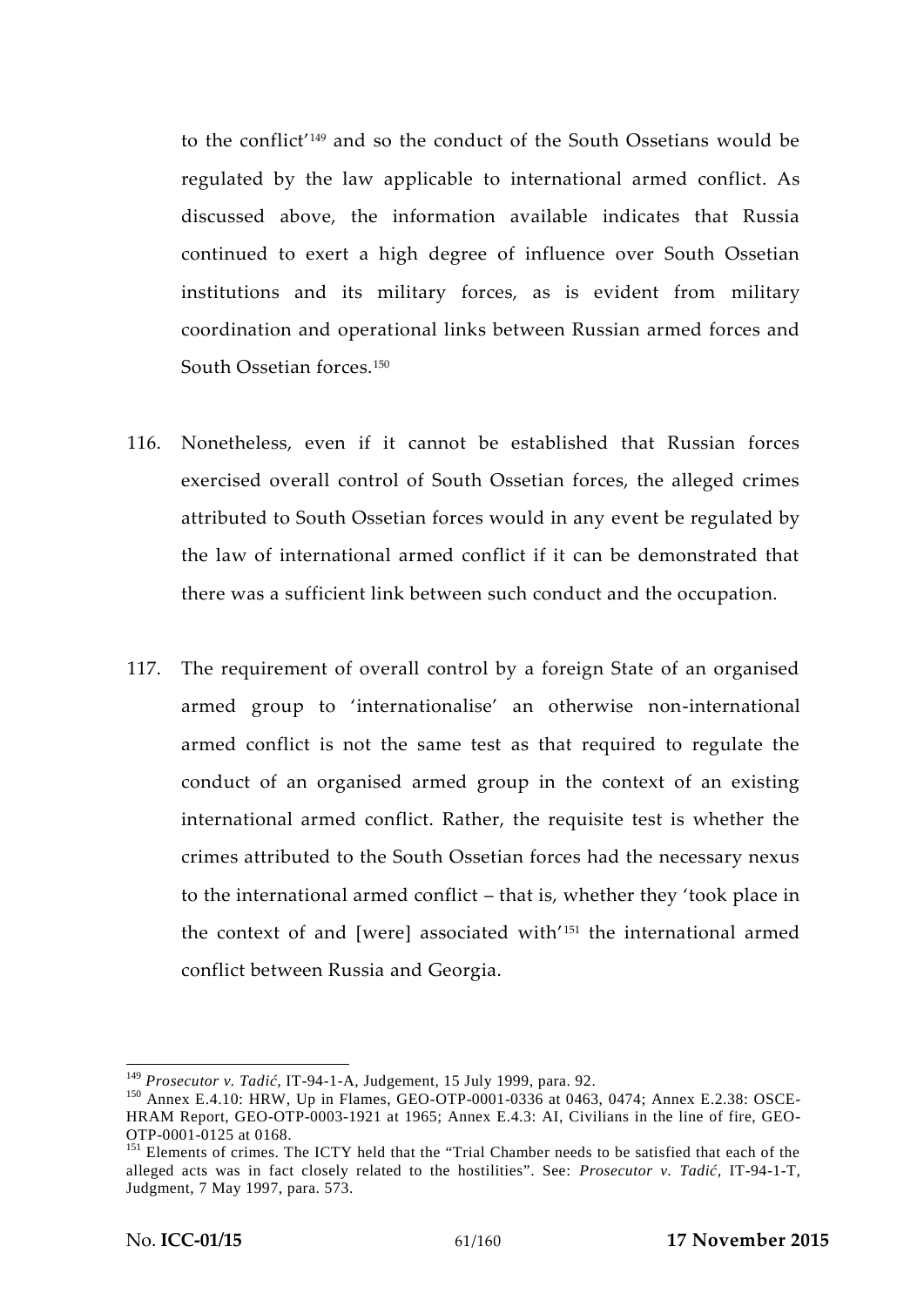118. The post-World War II case law relating to spoliation and plunder of private property in territories occupied by Germany, for example, demonstrates that conduct even by private persons or corporations can be sufficiently related to a military occupation to qualify as war crimes. In particular, the judgments in the so-called 'Industrialists Trials' – the *Flick Case*, the *IG Farben Case* and *the Krupp Case -* all support this proposition. In the *I.G. Farben Case*, the *United States Nuremberg Military Tribunal* stated that:

> [w]here *private individuals* [...] proceed to exploit the military occupancy by acquiring private property against the will and consent of the former owner, such action, not being expressly justified by any applicable provision of the Hague Regulations, is in violation of international law.<sup>152</sup>

- 119. In the *Krupp Case*, the acts of *private* persons "authorised and actively supported by certain German governmental and military agencies or persons"<sup>153</sup> constituted war crimes because they were sufficiently connected to the international armed conflict Germany was then waging against the Allies.
- 120. The standard applied in the post-World War II case law is reflective of customary international law and consistent with the nexus to the armed conflict requirement applied consistently by the ICC and all other contemporary international criminal courts and tribunals. It is not necessary to establish that the initiative to commit the crimes in

<sup>152</sup> *United States* v. *Krauch* et al. (*"I.G. Farben case"*), US Military Tribunal Nuremberg,

<sup>&</sup>lt;sup>153</sup> United States v. *Krupp* et al., US Military Tribunal Nuremberg, Judgement, 30 July 1948, 9 T.W.C. 1327, 1346.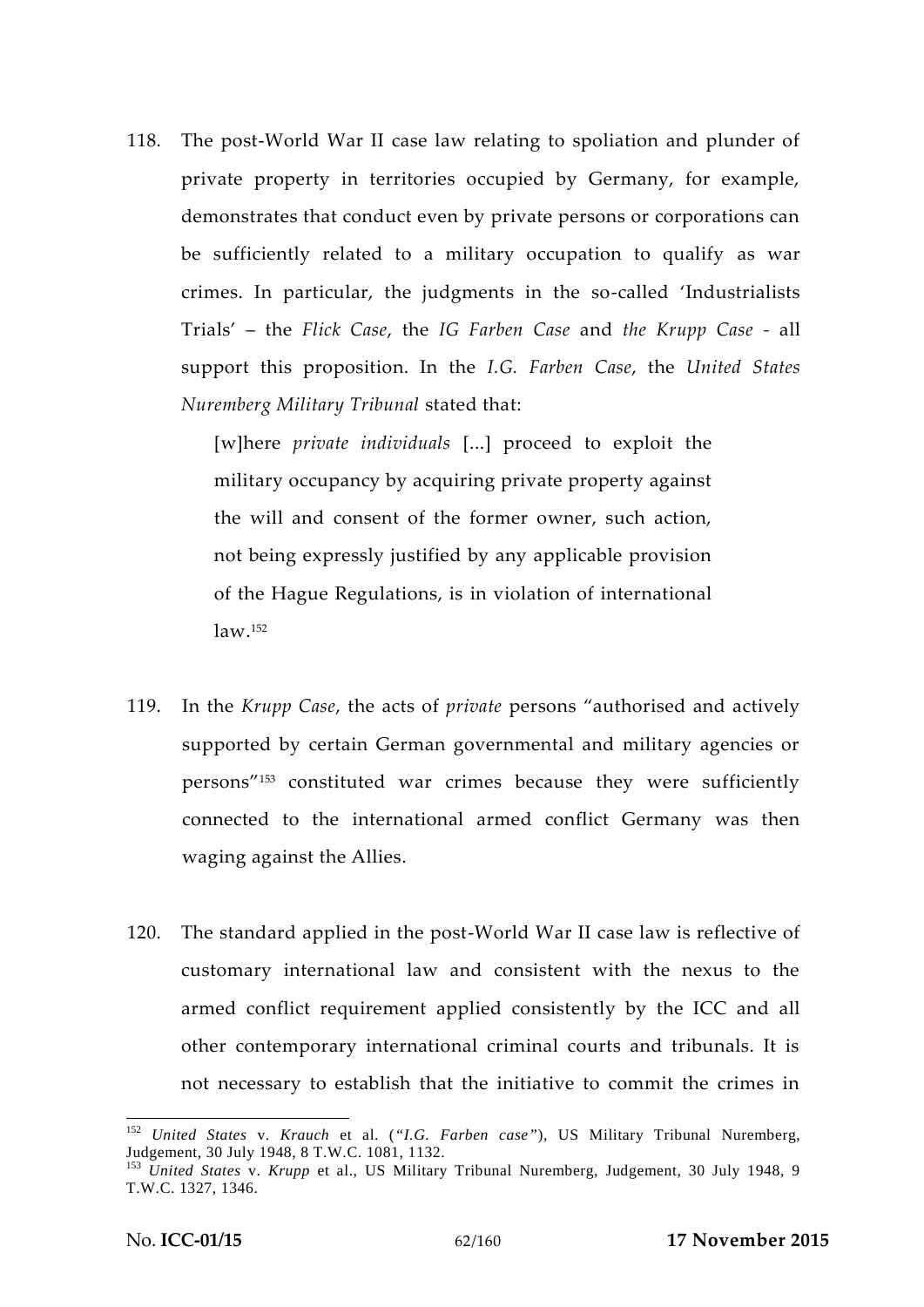question emanated solely from South Ossetian forces and even less is it necessary that the conduct reflected the overall policy of the Russian government or of the Russian military leadership to persecute the ethnic Georgian civilians living in South Ossetia and other areas under Russian occupation.

121. The information available at this stage indicates that South Ossetian forces would not have been able to carry out a campaign to forcibly expel the remaining ethnic Georgians civilian population inside South Ossetia and the "buffer zone" but for the occupation of Georgian territory by Russian armed forces and the military advances that preceded the occupation. Before the armed conflict, the expulsion of ethnic Georgians inside South Ossetia, particularly in areas under the protection of Georgian forces, could not have taken place without the threat of a significant military response from the Georgian authorities: a threat that was neutralised after the deployment and military advances of Russian armed forces throughout South Ossetia. The movement of South Ossetian forces and their military operations were also facilitated through the establishment of check points that were jointly manned by South Ossetian forces with Russian armed forces. South Ossetian forces and Russian armed forces were also jointly deployed in the villages of Kekhvi, Kurta, Achabeti, T'amarasheni, Eredvi, Vanati, Avnevi, and Nuli.<sup>154</sup> Similarly, the area inside the 20km "buffer zone" established by the Russian armed forces, which comprised areas previously under the control of the Georgian authorities, could not have been subject to attacks by South Ossetian forces against the ethnic Georgian civilian population

<sup>&</sup>lt;sup>154</sup> Annex E.4.10: HRW, Up in Flames, GEO-OTP-0001-0336 at 0469; Annex E.5.2: Memorial and Demos, Humanitarian consequences of the armed conflict in the South Caucasus, GEO-OTP-0001- 1314 at 1315; Annex E.4.3: AI, Civilians in the line of fire, GEO-OTP-0001-0125 at 0167-0168. See also Annex D.2: Map of Military Operations.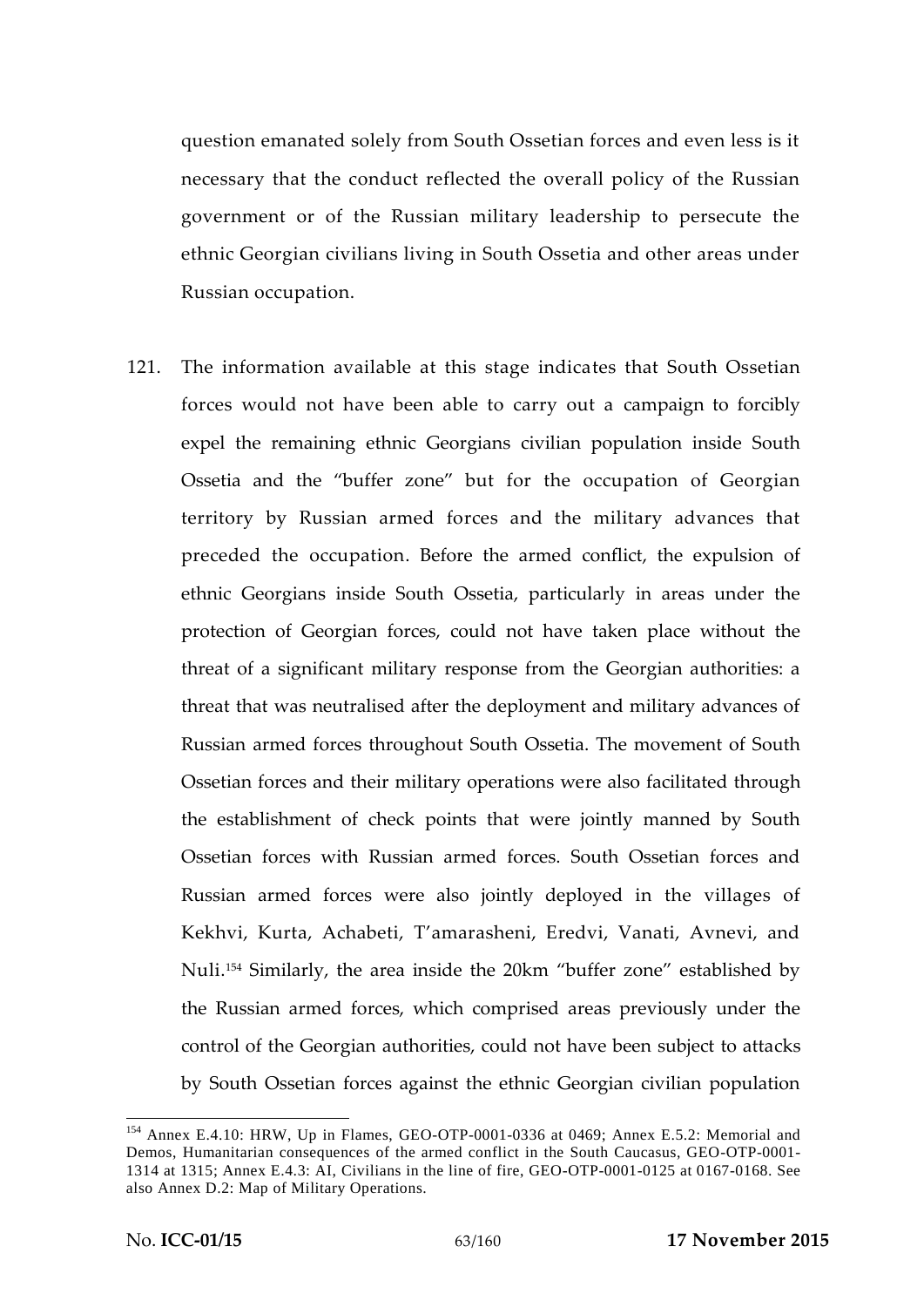but for the creation and existence of the zone of occupation by the Russian armed forces.

- 122. The information available further indicates a direct relation between the alleged conduct of South Ossetian forces and the situation of occupation by Russian armed forces. This is demonstrated from the fact that the commission of crimes against ethnic Georgians by South Ossetian forces decreased and eventually ceased as the Georgian authorities regained control over previously occupied areas inside the "buffer zone". In particular, 28,800 IDPs were ultimately able to return to the villages of the former "buffer zone".<sup>155</sup>
	- *(b) Alleged war crimes committed against ethnic Georgians*
- 123. The information available provides a reasonable basis to believe the South Ossetian forces forcibly displaced between 13,400 and 18,500 ethnic Georgians from South Ossetia and the "buffer zone". The information available further indicates that during this course of conduct, South Ossetian forces deliberately killed between 51 and 113 ethnic Georgian civilians and destroyed or heavily damaged over 5,000 dwellings belonging to ethnic Georgians.
- 124. Based on the information available at this stage, the Prosecution finds that there is a reasonable basis to believe that between at least 7 August and 10 October 2008, the South Ossetian forces have committed at the minimum the following war crimes in the context of an armed conflict: war crimes of wilful killing/murder (article 8(2)(a)(i) or article

Annex E.2.20: UNHCR, "Protection of Internally Displaced Persons in Georgia: A Gap Analysis", July 2009, GEO-OTP-0010-0055 at 0087.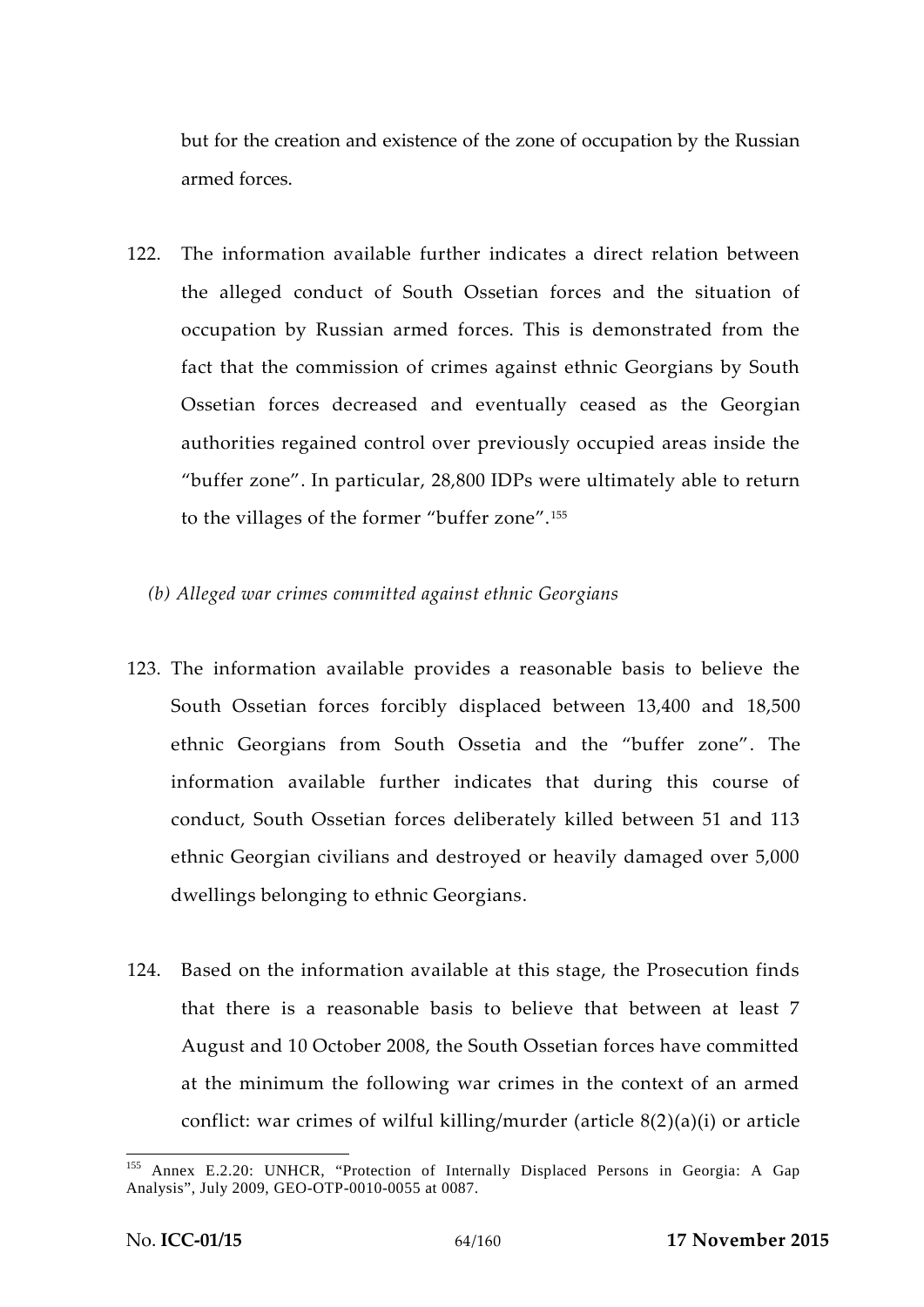$8(2)(c)(i)$ , destroying the enemy's property/the property of an adversary (article  $8(2)(b)(xiii)$  or article  $8(2)(e)(xiii)$ ), and pillage (article  $8(2)(b)(xvi)$  or article  $8(2)(e)(v)$ ).

- 125. While this section of the Application focuses on the alleged crimes that may constitute war crimes, section V (B.2. paragraphs 218-273) finds that there is a reasonable basis to believe that these alleged crimes also amounted to crimes against humanity under the Statute, namely murder under article 7(1)(a); deportation or forcible transfer of population under article  $7(1)(d)$ ; and persecution under article  $7(1)(h)$ .
	- i. *Wilful killing pursuant to article 8(2)(a)(i) or murder pursuant to article 8(2)(c)(i)*
- 126. The *actus reus* of the crime of wilful killing pursuant to article 8(2)(a)(i) consists of the fact that the perpetrator killed one or more persons, and such person or persons were protected under one or more of the Geneva Conventions of 1949.<sup>156</sup>
- 127. During the military operations launched against the Georgian armed forces to gain control over the Georgian administered areas in South Ossetia, the South Ossetian forces allegedly killed unarmed civilians with automatic weapons in particular in the city of Gori and in the villages of Megvrekisi, Tirdznisi, Ergneti, and Karaleti.<sup>157</sup> The South Ossetian forces would arrive in ethnic Georgian villages, by then inhabited mostly by women, children and elderly and ordered them to leave. Civilians who resisted these orders

<sup>&</sup>lt;sup>156</sup> Elements of crimes, Article 8(2)(c)(i)(1)-(2).<br><sup>157</sup> Annex E.2.38: OSCE-HRAM Report, GEO-OTP-0003-1921 at 1943.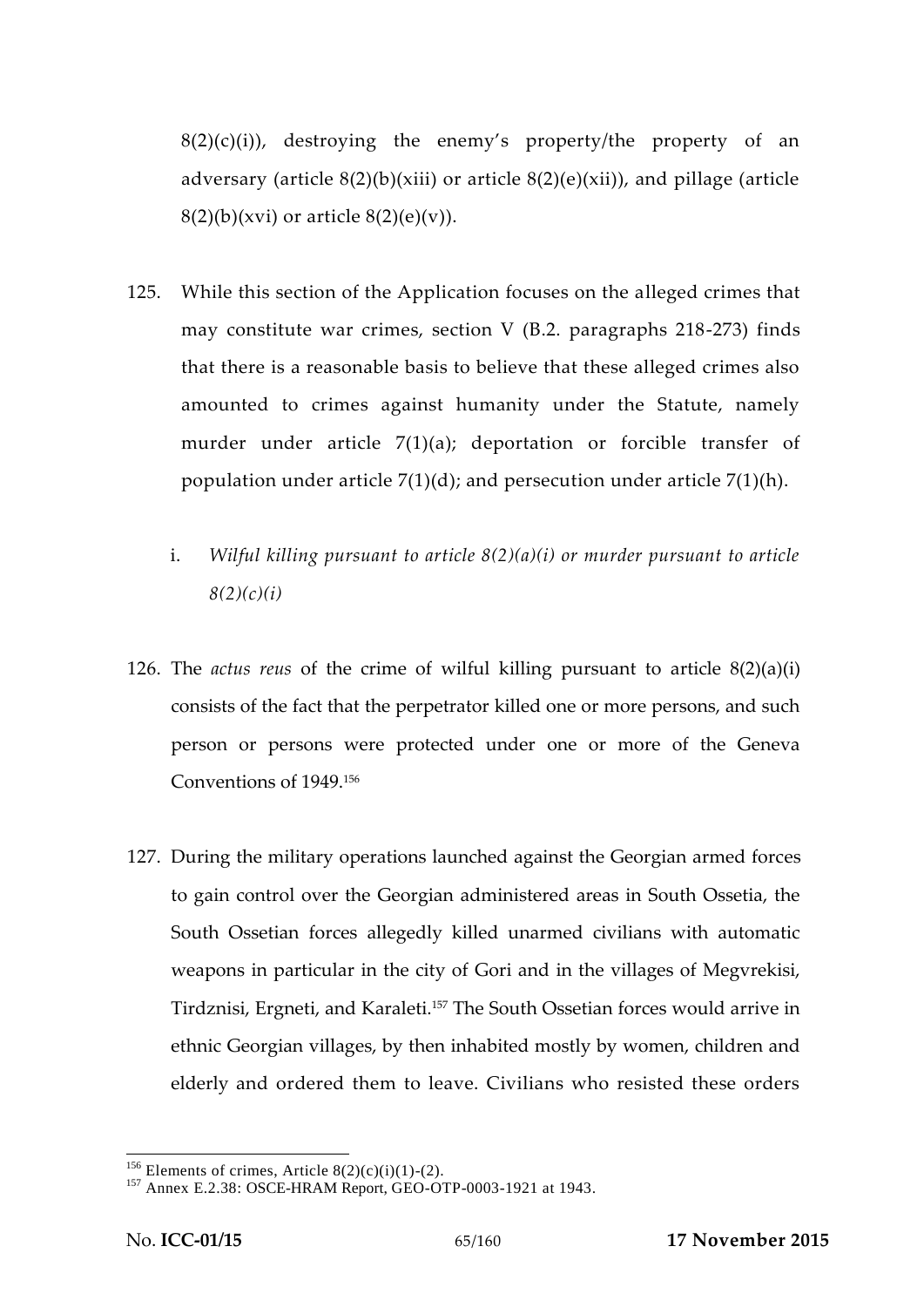were severely beaten and in a number of instances killed.<sup>158</sup> In some cases, persons were beaten and killed deliberately in front of the local population in order to instil fear and coerce the remaining population to leave the area.<sup>159</sup> Witnesses told Georgian NGOs that on 11 August 2008 South Ossetian forces killed an ethnic Georgian because he refused to kiss the South Ossetian flag and leave the village of Dvani.<sup>160</sup> This killing was confirmed by a witness in a statement given to the Georgian authorities in the course of the national investigation. These forces, according to this witness, threatened to kill all Georgians who would not leave South Ossetia.<sup>161</sup>

128. The Prosecution analysed the information on alleged killings gathered from available sources, including the Government of Georgia, OSCE, international and local NGOs, for the period from 7 August until 10 October 2008 for the purposes of establishing the scale of the alleged crime.<sup>162</sup> The examination of these multiple sources provides a reasonable basis to believe an estimated range of 51 to 113 ethnic Georgians were killed<sup>163</sup> , including 49 persons killed in the Eredvi

<sup>&</sup>lt;sup>158</sup> Annex E.5.2: Memorial and Demos, Humanitarian consequences of the armed conflict in the South Caucasus, GEO-OTP-0001-1314 at 1317.

<sup>&</sup>lt;sup>159</sup> Annex E.5.1: August Ruins, GEO-OTP-0001-0999 at 1059.<br><sup>160</sup> Annex E.5.1: August Ruins, GEO-OTP-0001-0999 at 1114.<br><sup>161</sup> Annex E.7.9: Government of Georgia, 10 May 2010 Report, Annex 78, Victim's Interrogation Record, 31 August 2008, GEO-OTP-0006-1511 at 1511; Annex 79, Protocol of a Victim Testimonial, 31 August 2008, GEO-OTP-0006-1515 at 1516.

<sup>&</sup>lt;sup>162</sup> Annex E.2.38: OSCE-HRAM Report, GEO-OTP-0003-1921; Annex E.3.16: OSCE Material, GEO-OTP-0005-0763 through GEO-OTP-0005-0774; International NGOs (Annex E.4.9: HRW, "Russia- Georgia: All Parties in August-South Ossetia Conflict Violated Laws of War", 23 January 2009,

GEO-OTP-0001-0558, Annex E.4.3: AI, Civilians in the line of fire, GEO-OTP-0001-0125); Annex E.7.9: Government of Georgia,10 May 2010 Report, GEO-OTP-0006-0003; Government of Georgia, Annex E.7.1: November 2014 Update Report, , GEO-OTP-0003-0003); Georgian NGOs (Annex E.5.3: Empathy, 93 Applications of the Victims of Russian-Georgian war 2008, GEO-OTP-0004-

<sup>&</sup>lt;sup>163</sup> An estimated number of 51 killings is a minimum number of killings allegedly committed during ground offensive; 113 killings include number of reportedly killed including during aerial bombardments.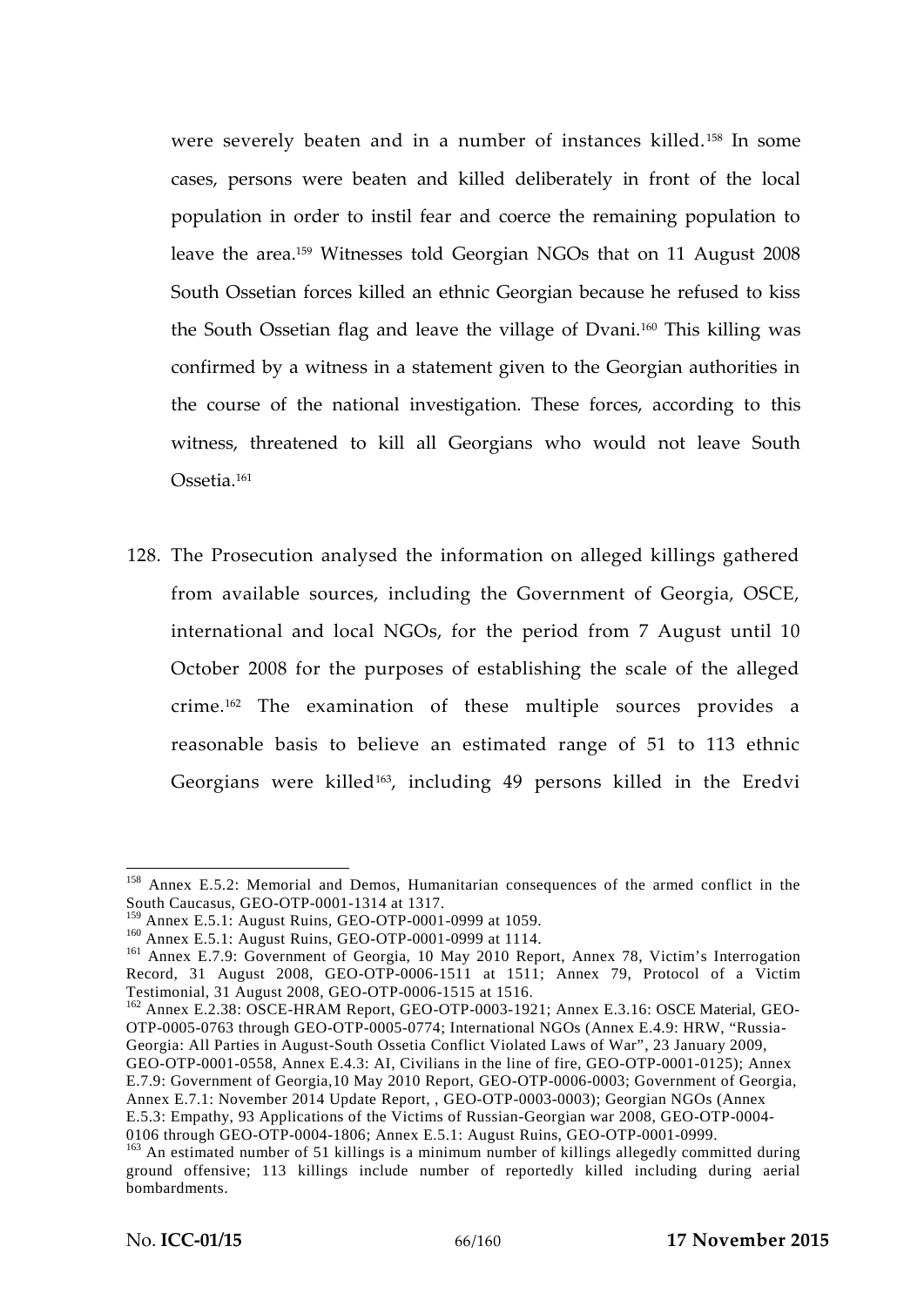municipality, 40 in the Gori municipality, 13 in the Kurta municipality, six in Tighva municipality, and five in Kareli municipality.

- ii. *Destruction of property pursuant to article 8(2)(b)(xiii) or article 8(2)(e)(xii) and pillage pursuant to article 8(2)(b)(xvi) or article 8(2)(e)(v)*
- 129. The *actus reus* of the crime of destroying or seizing the enemy's property pursuant to article  $(8)(2)(b)(xiii)$  or article  $(8)(2)(e)(xi)$  requires that the perpetrator destroyed or seized certain property of a hostile party that was protected from the destruction or seizure under the international law of armed conflict.<sup>164</sup>
- 130. The *actus reus* of the crime of pillaging pursuant to article 8(2)(b)(xvi) or article  $8(2)(e)(v)$  requires that the perpetrator appropriated certain property for private or personal use without the consent of the owner. <sup>165</sup>
- 131. Open source reports<sup>166</sup> as well as the material submitted by ethnic Georgian victims<sup>167</sup> and the Government of Georgia<sup>168</sup> indicate that the South Ossetian forces extensively and systematically pillaged and destroyed the property of ethnic Georgian civilians in several of the

<sup>&</sup>lt;sup>164</sup> Elements of Crimes, Article 8(2)(b)(xiii) and Article 8(2)(e)(xii).<br><sup>165</sup> Elements of Crimes, Article 8(2)(b)(xvi) and Article 8(2)(e)(v).<br><sup>166</sup> Annex E.2.36: IIFFMCG, Volume II, GEO-OTP-0002-7801; Annex E.2.4: OCHA Agency Humanitarian Assessment Mission to South Ossetia, "Mission Report", 16-20 September 2008, GEO-OTP-0001-0846 ("OCHA Mission Report"); Annex E.2.38: OSCE-HRAM Report, GEO- OTP-0003-1921; Annex E.4.10: HRW, Up in Flames, GEO-OTP-0001-0336; Annex E.4.3: AI, Civilians in the line of fire, GEO-OTP-0001-0125; Annex E.5.1: August Ruins, GEO-OTP-0001- 0999; Annex E.5.2: Memorial and Demos, Humanitarian consequences of the armed conflict in the

South Caucasus, GEO-OTP-0001-1314.<br><sup>167</sup> Annex E.5.3: 93 Applications of the Victims of the August 2008 armed conflict, GEO-OTP-0004-<br>0106 through GEO-OTP-0004-1806.

 $168$  Annex E.7.9: Government of Georgia, 10 May 2010 Report, GEO-OTP-0006-0003; "Evidence of ethnic cleansing of Georgians in South Ossetia and adjacent areas (Appendix 3)", GEO-OTP-0006- 0975 through GEO-OTP-0006-1051; Annexes to "Evidence of ethnic cleansing of Georgians in South Ossetia and adjacent areas (Appendix 3)": Volume 1, GEO-OTP-0006-1052 through GEO- OTP-0006-1306, Volume 2, GEO-OTP-0006-1307 through GEO OTP-0006-1574.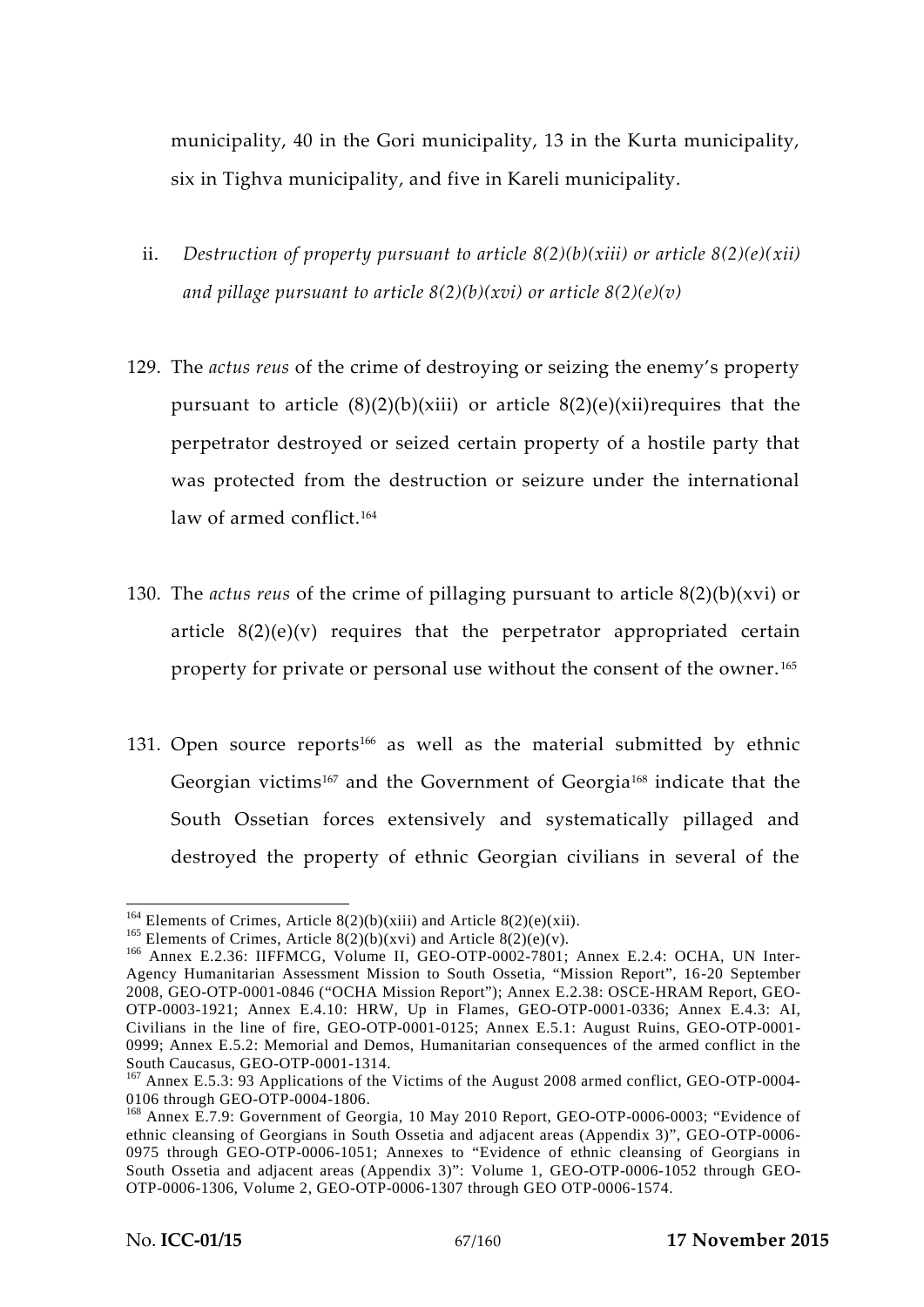settlements inhabited mostly by ethnic Georgians in South Ossetia and in the "buffer zone". There is no information available to suggest that the destruction and seizure of the protected property was justified by the military necessity at the time of the commission of the alleged crimes. Instead, the information available shows that the South Ossetian forces destroyed and seized the property protected under international law with the aim of forcibly removing ethnic Georgians from the territory of South Ossetia. These settlements included the villages of Argvitsi, Berula, Disevi, Eredvi, Beloti, Ksuisi, Satskheneti and Vanati in Eredvi municipality, Kekhvi, Kemerti, Kheiti, Kurta, Kvemo Achabeti, Zemo Achabeti, Tamarasheni and Dzartsemi in Kurta municipality, Avnevi and Nuli in Tighva municipality and the villages of Dvani, Ergneti, Karaleti, Megvrekisi, Tkviavi and Zemo Nikozi in the "buffer zone".<sup>169</sup>

132. The OSCE observed that the homes appeared to have been looted of valuable items prior to having been set on fire, as evidenced by the absence of remains of major items such as appliances or televisions.<sup>170</sup> Several witnesses told HRAM and HRW that South Ossetian forces used "a flammable red substance" or gasoline as fire accelerants. <sup>171</sup> NGOs that documented alleged crimes, including HRW, noted that forensic evidence points to the fact that houses were deliberately burnt and not destroyed during battles, shelling or other types of bombardments.<sup>172</sup>

<sup>&</sup>lt;sup>169</sup> See Annex A.1, List of Incidents.<br><sup>170</sup> Annex E.2.38: OSCE-HRAM Report, GEO-OTP-0003-1921 at 1937-1938, 1947-1949.<br><sup>171</sup> Annex E.2.38: OSCE-HRAM Report, GEO-OTP-0003-1921 at 1962; Annex E.4.10: HRW, Up in<br>Flames, GEO

 $F<sup>172</sup>$  Annex E.4.10: HRW, Up in Flames, GEO-OTP-0001-0336 at 0344.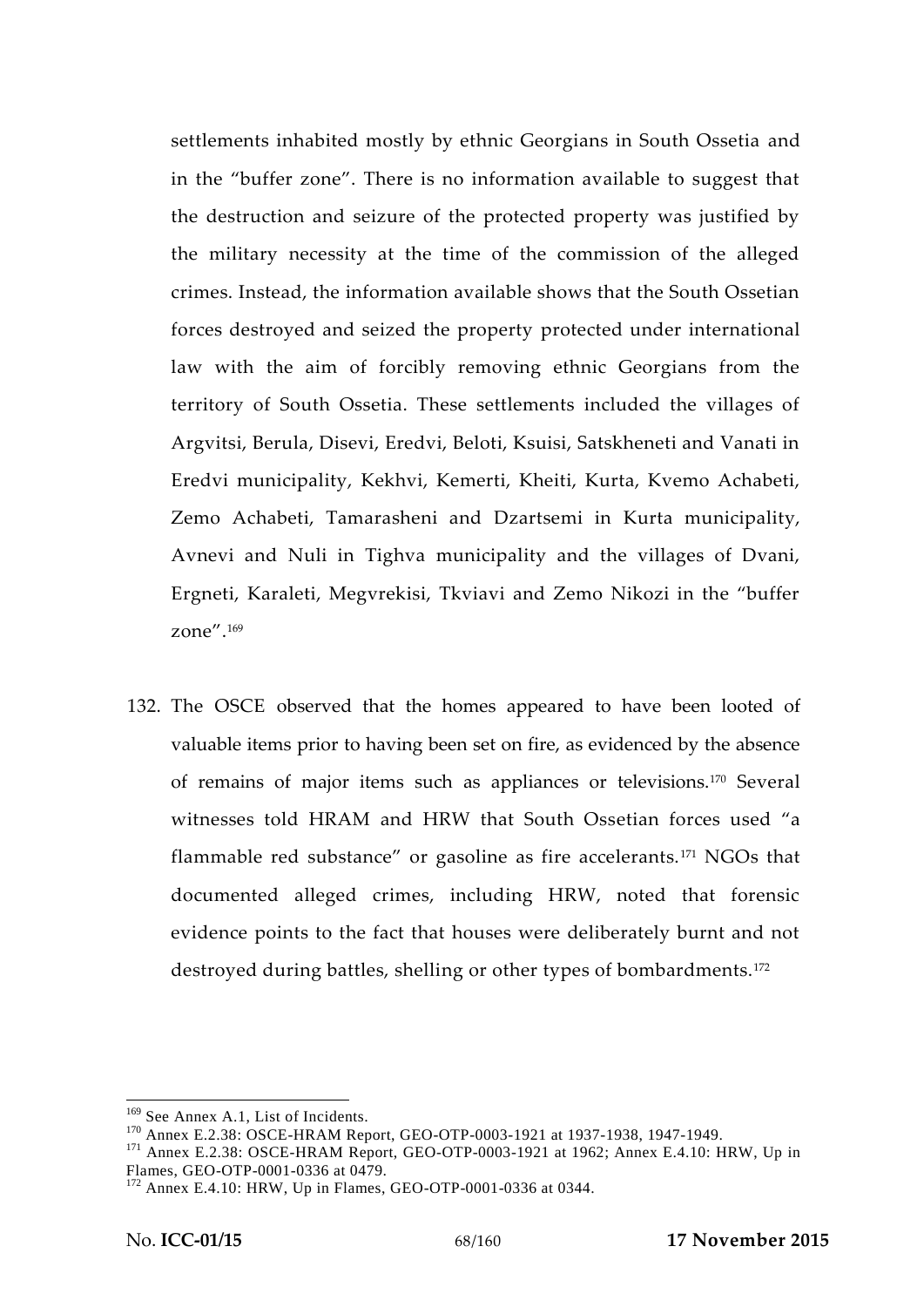- 133. An eye-witness, stated in his declaration to the Georgian investigators that on 8 and 9 August 2008 the South Ossetian forces burnt around 10 houses in the village of Vanati. These forces entered the village during the day and set ethnic Georgian houses on fire one by one.<sup>173</sup>
- 134. A victim of looting stated that on 9 and 10 August 2008 South Ossetian forces took all valuable belongings from her and neighbouring houses in the village of Beloti, including money and furniture and subsequently set the houses on fire.<sup>174</sup> An ethnic Georgian villager of Nuli, submitted in his witness statement to the Georgian investigative authorities, that he witnessed an extensive and organised destruction of ethnic Georgian houses in the village that took place for three days between 10 and 12 August 2008. According to the witness, houses were burnt on a selective basis, mainly those that belonged to authoritative people of the village.<sup>175</sup>
- 135. Also on 13 August 2008, OSCE observers reported that 45 houses were burnt in Tseronisi and in Avlevi as well as other houses in Karaleti and nearby villages.<sup>176</sup> The villagers of Koda told the OSCE mission that on the same day a group of South Ossetians entered the village and burnt down a house.<sup>177</sup> According to the same source, the villages of the

<sup>&</sup>lt;sup>173</sup> Annex E.7.9: Government of Georgia, 10 May 2010 Report, "Evidence of ethnic cleansing of Georgians in South Ossetia and adjacent areas (Appendix 3)": Annex 67, GEO-OTP-0006-0344 and Annex 68, GEO-OTP-0006-0345.<br><sup>174</sup> Annex E.5.3: 93 Applications of the Victims of the August 2008 armed conflict, GEO-OTP-0004-

<sup>0106</sup> through GEO-OTP-0004-1806, GEO-OTP-0004-0458 (GEO original), GEO-OTP-0004-0470 at

<sup>0473 (</sup>Engl. Translation).<br><sup>175</sup> Annex E.7.9: Government of Georgia, 10 May 2010 Report, "Evidence of ethnic cleansing of Georgians in South Ossetia and adjacent areas (Appendix 3)": Annex 71, GEO-OTP-0006-1478 at 1478-1479, and Annex 72, GEO-OTP-0006-1483 at 1483.

<sup>&</sup>lt;sup>176</sup> Annex E.3.16: OSCE Material, GEO-OTP-0005-0876 at 0876; GEO-OTP-0005-0937 at 0942; Annex E.3.7: ECHR, *Niniashvili v. Russia,* Appl. no. 8381/09, 12 February 2010, GEO-OTP-0002- 3174 at 3180. <sup>177</sup> Annex E.3.16: OSCE Material, GEO-OTP-0005-0953 at 0959.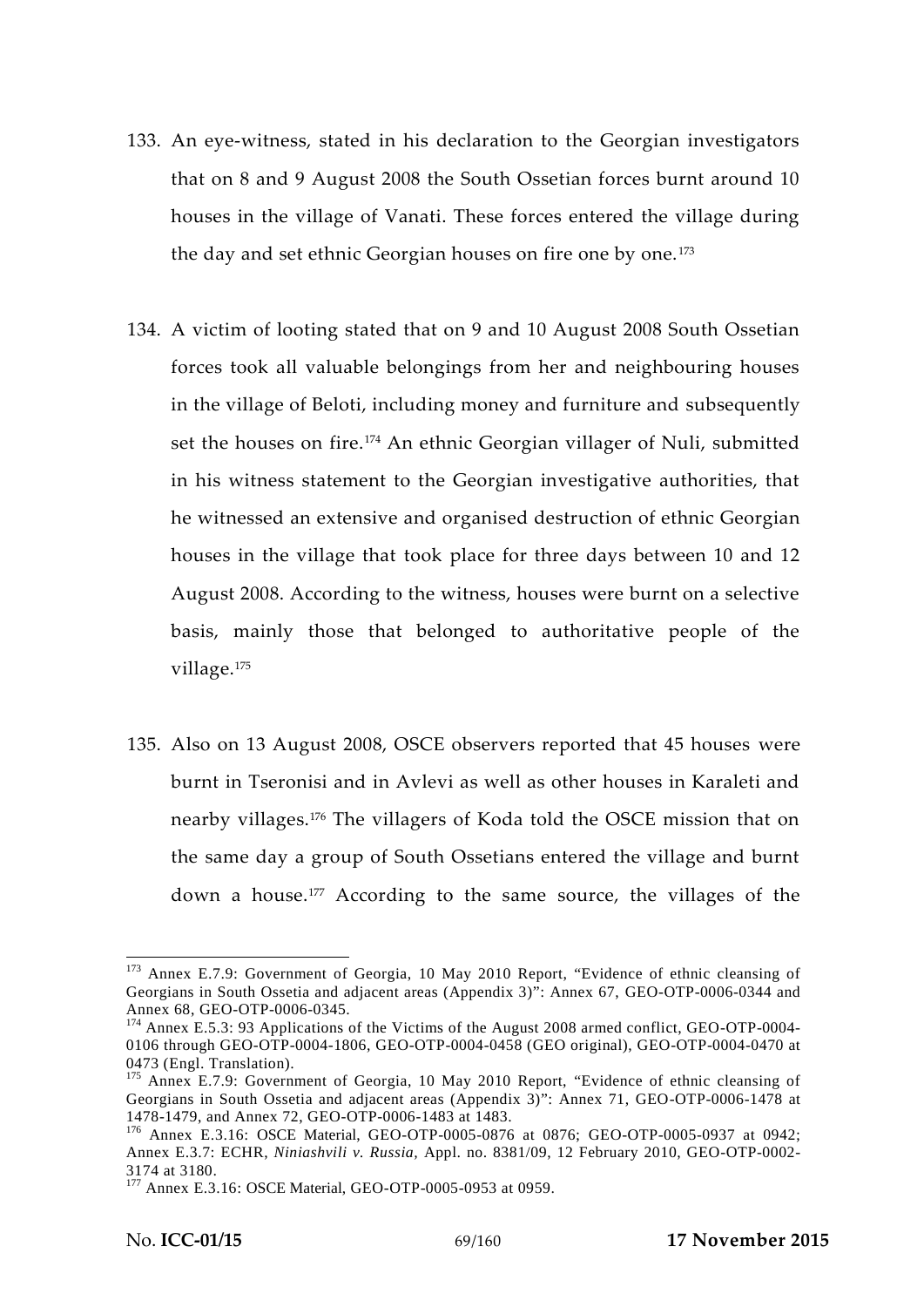"buffer zone" were also subject to extensive destruction and burning of houses.<sup>178</sup>

- 136. On 6 September 2008, HRW found that all houses in the village of Vanati were destroyed except the houses that belonged to ethnic Ossetians.<sup>179</sup> AI also reported that houses in the villages of Avnevi and Nuli that belonged to ethnic Ossetians were spared from the destruction that was meted out to the houses of ethnic Georgians.<sup>180</sup>
	- iii. *Alleged involvement of Russian armed forces in the commission of crimes attributed to South Ossetian forces*
- 137. The supporting material indicates that by 12 August the Russian troops had become an Occupying Power able to enforce Russian regulations and law enforcement measures on the territory in South Ossetia and beyond. HRW reported, for example, that on 13 August 2008, Russian troops established check points enabling them to control South Ossetian forces which resulted in a significant decrease in the acts of pillaging and torching of civilian property by those forces.<sup>181</sup> The OSCE-HRAM Report referred to some instances where Russian forces protected the civilian population from violence by the South Ossetian forces. <sup>182</sup> The OSCE further reported that the Russian military took immediate measures to prevent or investigate incidents of looting and destruction attributed to

<sup>&</sup>lt;sup>178</sup> 300 to 500 houses were burned and about 2000 were damaged, Annex E.2.38: OSCE-HRAM Report, GEO-OTP-0003-1921 at 1947.<br><sup>179</sup> Annex E.4.10: HRW, Up in Flames, GEO-OTP-0001-0336 at 0479.

<sup>&</sup>lt;sup>180</sup> Annex E.4.3: AI, Civilians in the line of fire, GEO-OTP-0001-0125 at 0168.<br><sup>181</sup> Annex E.4.10: HRW, Up in Flames, GEO-OTP-0001-0336 at 0465-0466.<br><sup>182</sup> Annex E.2.38: OSCE-HRAM Report, GEO-OTP-0003-1921 at 1956.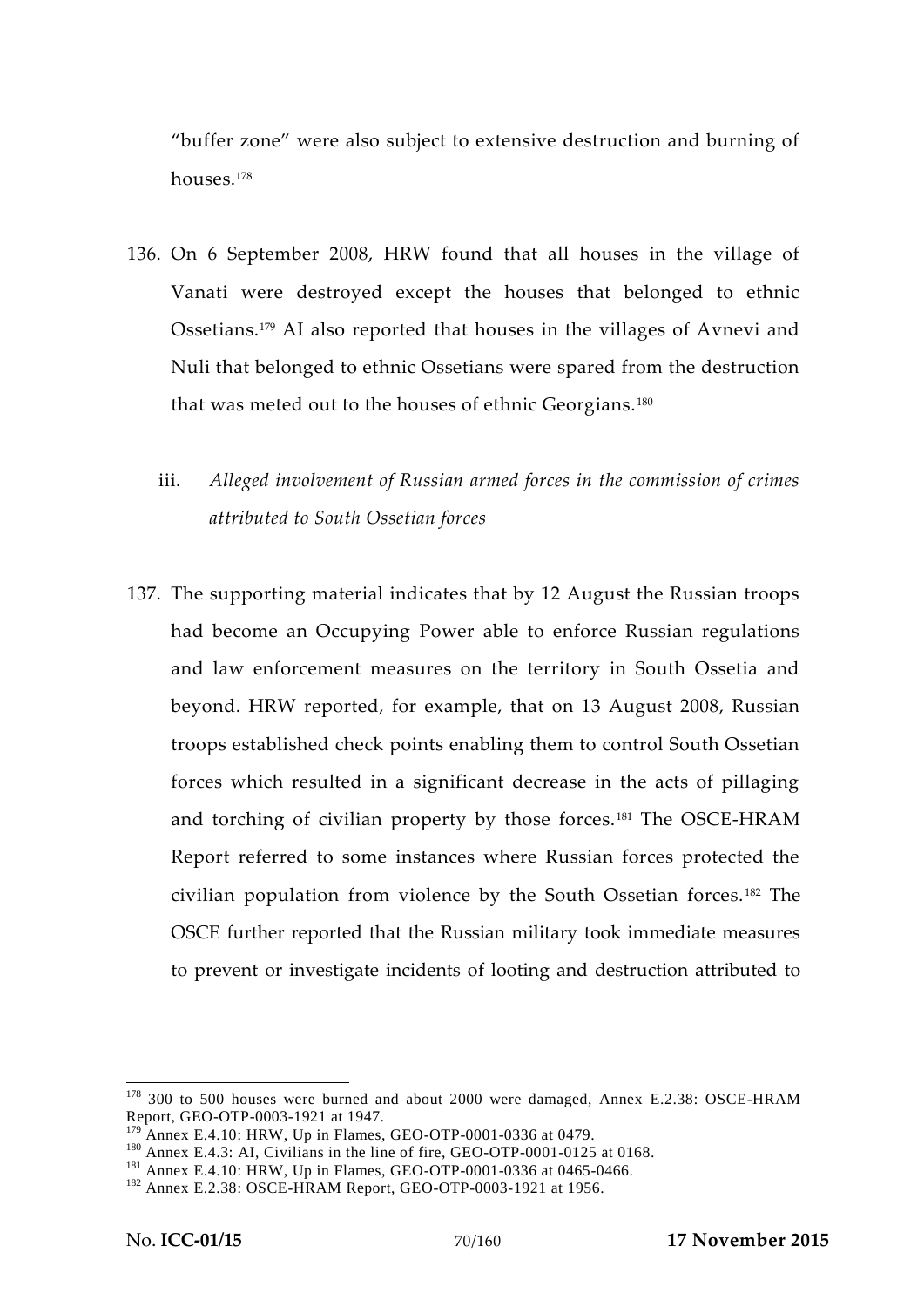South Ossetian forces by increasing patrols in targeted villages and arresting the suspects.<sup>183</sup>

- 138. Nonetheless, numerous witness accounts are consistent in portraying the Russian armed forces as bystanders to crimes committed by others, failing to take action to prevent attacks by South Ossetians or to protect ethnic Georgians.<sup>184</sup> The OSCE-HRAM also referred to repeated and consistent accounts of displaced persons from multiple ethnic Georgian villages recounting similar experiences of deliberate destruction by ethnic Ossetians following the arrival of the Russian armed forces. <sup>185</sup> In a number of cases, South Ossetian forces had entered villages together with Russian military personnel or in the wake of Russian ground forces or aerial attacks.<sup>186</sup>
- 139. The IIFFMCG conducted interviews that also provided different accounts "ranging from active intervention to stop violations, to passive observation, and even involvement."<sup>187</sup> The IIFFMCG stated that while it appeared difficult to conclude that Russian forces systematically participated in or tolerated the conduct of South Ossetian forces, there seemed to be "credible and converging reports" indicating that in a

<sup>&</sup>lt;sup>183</sup> Annex E.3.16: OSCE Material, GEO-OTP-0005-0919 at 0921.<br><sup>184</sup> Annex E.2.36: IIFFMCG, Volume II, GEO-OTP-0002-7801 at 8180.<br><sup>185</sup> According to a villager in Vanati, the Russian troops stood by while "Ossetians" set f houses in the village. Reportedly, the Nuli village was also systematically burned; one witness reported that Russians troops were accompanying Ossetians and helping to set the fires, Annex E.2.38: OSCE-HRAM Report, GEO-OTP-0003-1921 at 1962-1963.

 $186$  See, for instance: Annex E.4.3: AI, Civilians in the line of fire, GEO-OTP-0001-0125 at 0164, 0168; Annex E.2.38: OSCE-HRAM Report, GEO-OTP-0003-1921 at 1962; Annex E.5.2: Memorial and Demos, Humanitarian consequences of the armed conflict in the South Caucasus, 5 November 2008, GEO-OTP-0001-1314 at 1316; Annex E.4.10: HRW, Up in Flames, GEO-OTP-0001-0336 at 0461 to 0463; Annex E.2.36: IIFFMCG, Volume II, GEO-OTP-0002-7801 at 8017, 8157-8158.<br><sup>187</sup> Annex E.2.36: IIFFMCG, Volume II, GEO-OTP-0002-7801 at 8157-8158.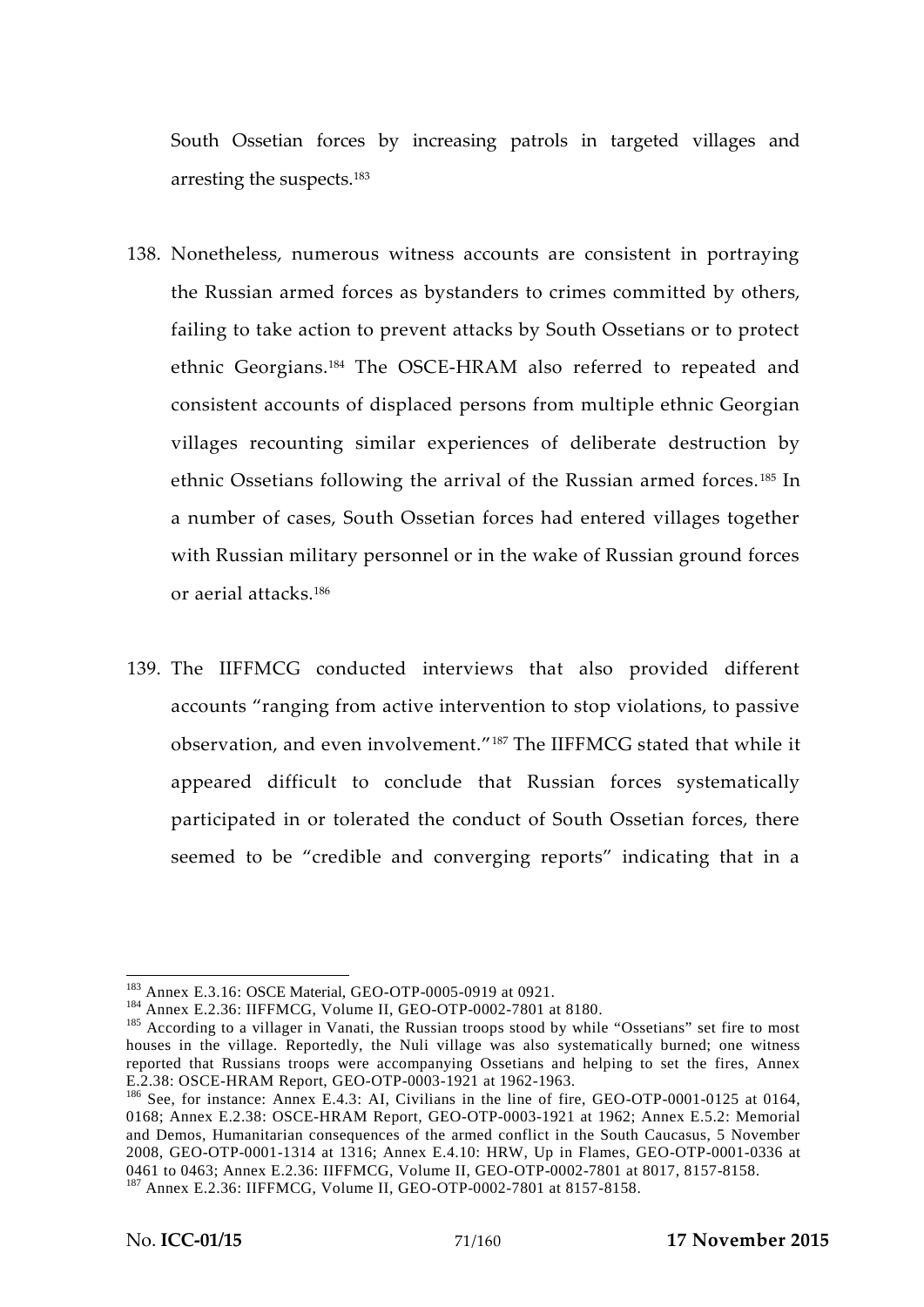number of instances Russian forces did not act to prevent or stop South Ossetian forces from committing crimes.<sup>188</sup>

- 140. With respect to the present case, the Prosecution notes that there are consistent and repeated accounts of the presence of Russian troops at, or in the vicinity of, a particular location where alleged crimes were reportedly committed by the South Ossetian forces. The information available indicates that at least some members of the Russian armed forces participated in the commission of the alleged crimes while other members acted passively, and still others acted to prevent and punish such crimes.
- 141. The question of overall control for the purpose of conflict classification has been discussed above. The issue of whether additionally individual criminal responsibility may be attached to members of the Russian armed forces for acts allegedly committed by South Ossetian forces will depend on the evidence collected during the course of any authorised investigation and an examination of the full range of forms of liability under the Statute. As described above, at least in some instances, the Russian armed forces appear to have been able to prevent and punish such acts consistent with the duties of an occupying power.
	- *(c) Alleged attack against peacekeepers*
- 142. The *actus reus* of the war crime of attacking personnel or objects involved in a humanitarian assistance or peacekeeping mission

<sup>188</sup> Annex E.2.36: IIFFMCG, Volume II, GEO-OTP-0002-7801 at 8157.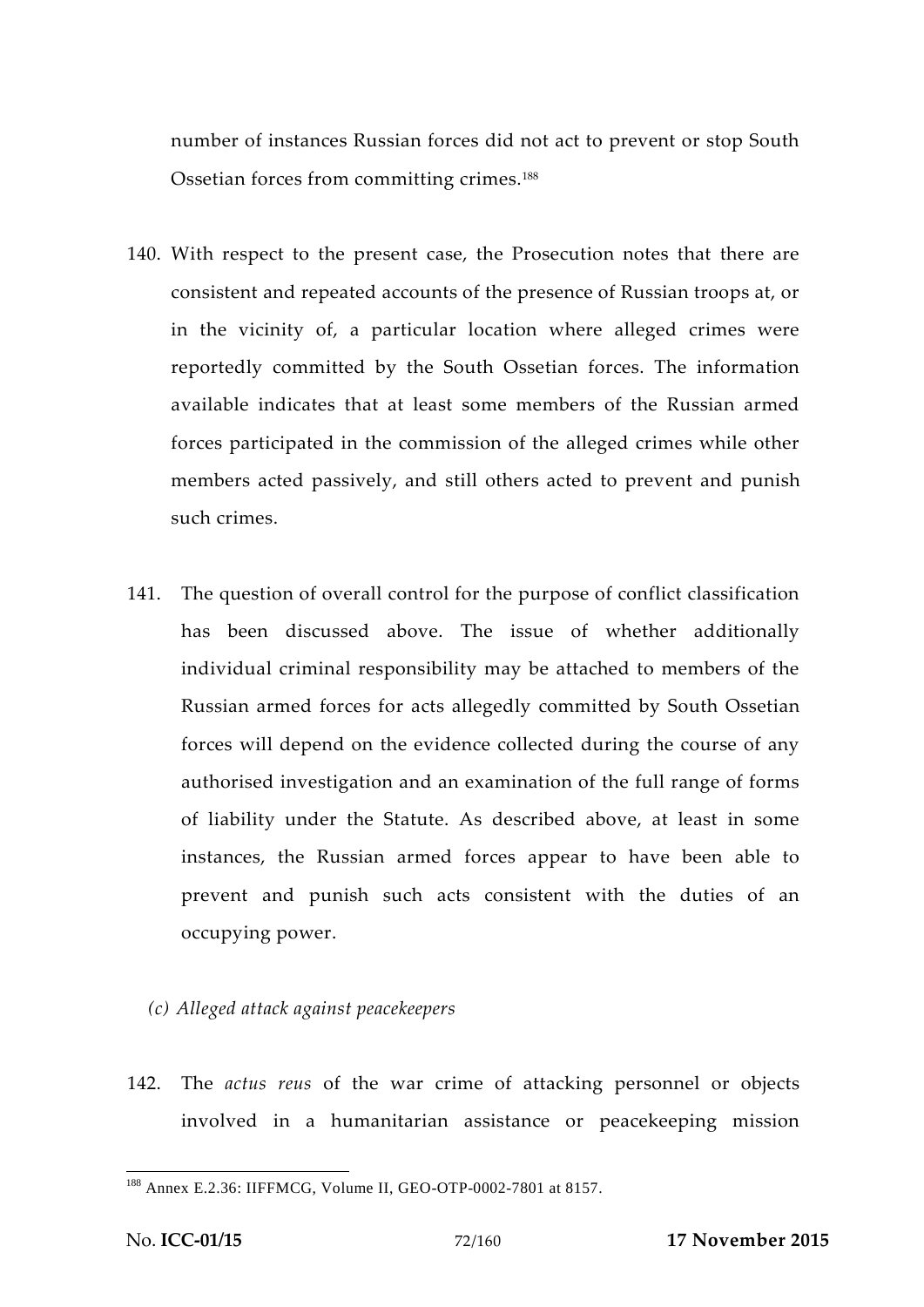requires that the perpetrator directed an attack of which the object was personnel, installations, material, units or vehicles involved in a humanitarian assistance or peacekeeping mission in accordance with the Charter of the UN, and that the perpetrator intended such personnel, installations, material, units or vehicles so involved to be the object of the attack. It is further required that such personnel, installations, material, units or vehicles were entitled to that protection given to civilians or civilian objects under the international law of armed conflict.<sup>189</sup>

143. Due to the lack of definition of "attack" in the Statute and the Elements of Crime, based on article 8(2)(e) and 21(1)(b) of the Statute, Pre-Trial Chamber I defines "attack" as "acts of violence against the adversary, whether in offence or in defence" in accordance with Article 49 of the Additional Protocol I to the Geneva Conventions of 12 August 1949 and article 13(2) of Additional Protocol II.<sup>190</sup> There is no requirement for material result or any harmful impact on the attacked personnel or objects in issue.<sup>191</sup> There has to be however a "causal connection between the perpetrator and the attack" which means "a causal link between the perpetrator's conduct and the consequence is necessary, so that the concrete consequence, the attack in this case, can be seen as having been caused by the perpetrator."<sup>192</sup>

### iv. *Status of the Joint Peacekeeping Forces*

<sup>&</sup>lt;sup>189</sup> Elements of Crimes, Article 8(2)(b)(iii) of the Statute. The equivalent elements of crime are required for the war crime of attacking personnel or objects involved in a humanitarian assistance or peacekeeping mission under article 8(2)(e)(iii) of the Statute.

<sup>190</sup> Situation in Darfur, Sudan, *The Prosecutor v. Bahar Idriss Abu Garda*, "Decision on the Confirmation of Charges", ICC-02/05-02/09-243-Red, 8 February 2010, para. 65.

<sup>&</sup>lt;sup>191</sup> ICC-02/05-02/09-243-Red, para. 65.

<sup>&</sup>lt;sup>192</sup> ICC-02/05-02/09-243-Red, para. 66.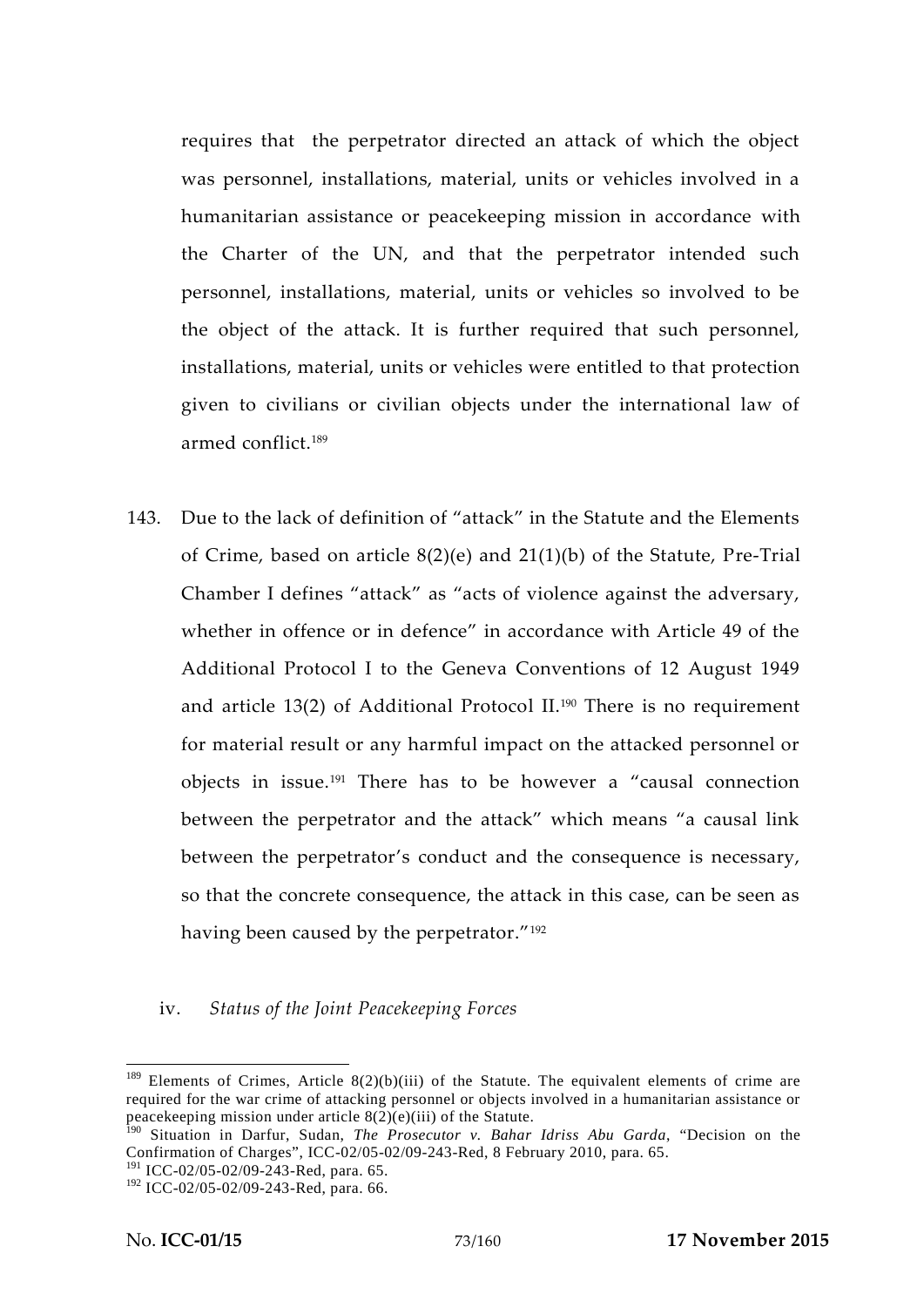- 144. In order to apply the elements of the war crime under article  $8(2)(b)(iii)$ to the peacekeeping forces mandate and operations in South Ossetia, two questions need to be answered:
	- a) First, whether the peacekeeping mission under the Sochi agreement was established "in accordance with the Charter of the UN"?
	- b) Second, whether the personnel, installations, materials, units and vehicles of the JPKF was entitled, at the time of the attack, to the protection afforded to civilians and civilian objects?

*Whether the peacekeeping mission under the Sochi agreement was a peacekeeping mission established in accordance with the UN Charter*

145. Pre-Trial Chamber I established that "peacekeeping" is derived from practical experience and not defined under the UN Charter. <sup>193</sup> Instead, "peacekeeping missions are not static and (…) their features may vary depending, *inter alia*, on the context in which they operate".<sup>194</sup> Three basic principles are relevant for determining the constitution of a peacekeeping mission: (i) consent of the parties; (ii) impartiality; and (iii) the non-use of force except in self-defence." 195

*Consent of the parties*

<sup>193</sup> ICC-02/05-02/09-243-Red, para. 69.

<sup>&</sup>lt;sup>194</sup> ICC-02/05-02/09-243-Red, para. 71.

<sup>195</sup> ICC-02/05-02/09-243-Red, para. 71.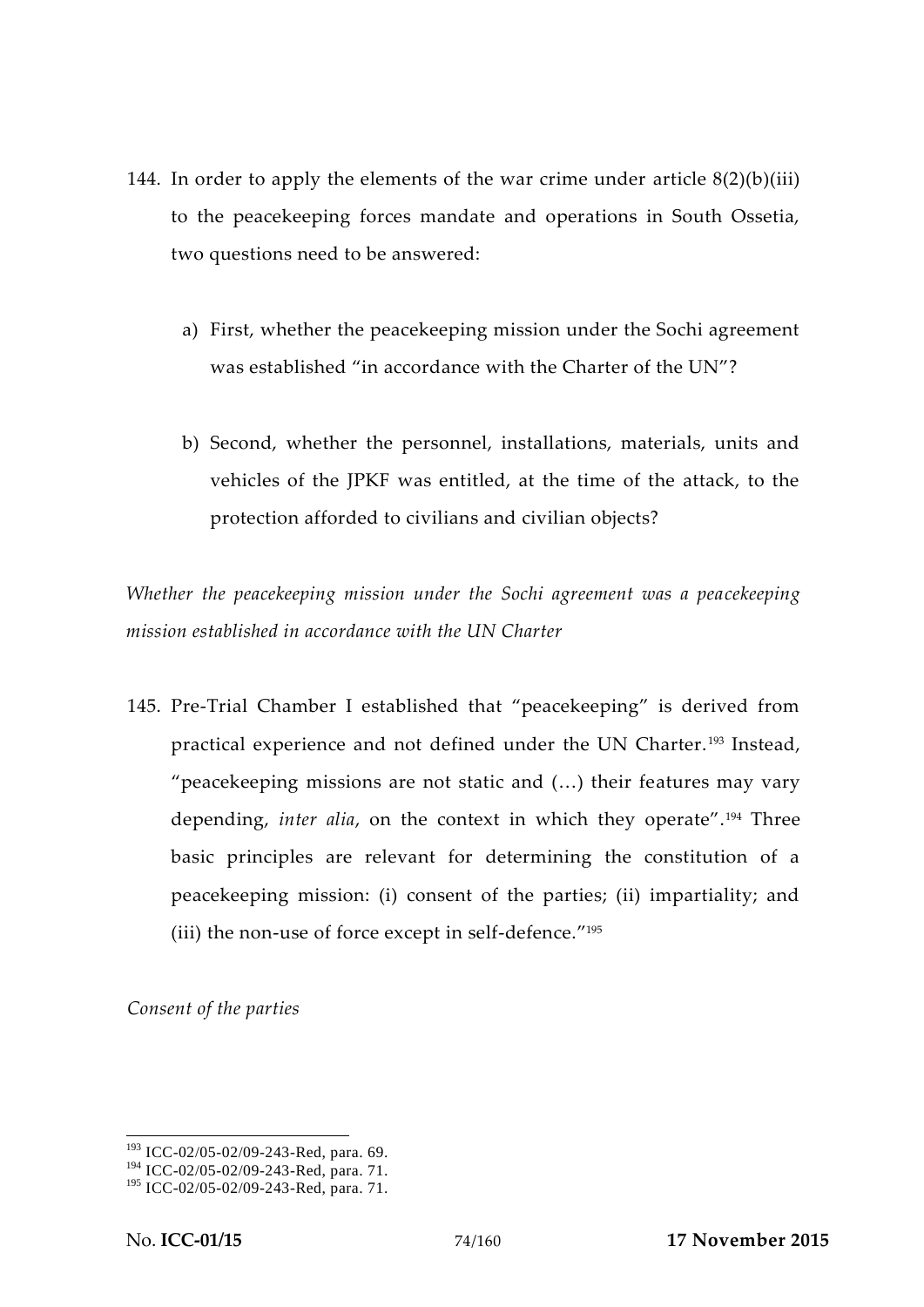- 146. Since a peacekeeping mission needs the consent of the host State to be stationed on the territory, such consent is necessary.<sup>196</sup> Regarding consent of the main parties to the conflict, Pre-Trial Chamber I referred to the Special Court for Sierra Leone's jurisprudence, that in noninternational armed conflicts "consent is obtained from the warring parties, not out of legal obligation, but rather to ensure the effectiveness of the peacekeeping operation."<sup>197</sup>
- 147. As described in the background section, following a two-year conflict, on 24 June 1992 the Sochi Agreement on Principles of Settlement of the Georgian-Ossetian Conflict by the Presidents of Georgia and the Russian Federation was signed.<sup>198</sup> As part of the agreement, the JPKF were deployed in the Georgian-Ossetian conflict zone, together with the JCC, a coordinating body composed of Georgian, Russian, South and North Ossetian representatives. The mandate of the JPKF and JCC was to supervise the implementation of the Sochi Agreement.<sup>199</sup>
- 148. The JPKF consisted of members of armed forces from the parties to the conflict organised in three peacekeeping battalions: a Russian battalion,

<sup>196</sup> ICC-02/05-02/09-243-Red, para.72.

<sup>197</sup> ICC-02/05-02/09-243-Red, para.72.

<sup>198</sup> Annex E.2.36: IIFFMCG, Volume II, GEO-OTP-0002-7801 at 7901.

<sup>&</sup>lt;sup>199</sup> Annex E.7.9: Government of Georgia, 10 May 2010 Report, GEO-OTP-0006-0003, Agreement on Principles of Settlement of the Georgian - Ossetian Conflict (Sochi agreement), 10 June 1992**,** GEO- OTP-0006-1598 at 1598, Article 3:

<sup>&</sup>quot;1. In order to exercise control over the implementation of cease-fire, withdrawal of armed formations, disband of forces of self-defence and to maintain the regime of security in the region, a Joint Control Commission composed of representatives of opposing parties shall be set up and this Commission shall carry out its functions in close cooperation with the joint group of military observers created in accordance with the agreements reached in Kazbegi.

<sup>2.</sup> Every Party participating in the work of Commission shall appoint its own representatives. Headquarters of the Control Commission shall be located in the town of Tskhinvali.

<sup>3.</sup> Until the aforementioned tasks are implemented, joint forces on coordination of activities aimed at establishment of peace and maintenance of order shall be created within the Control Commission. In addition, special mixed groups of observers, attached to the Control Commission, shall be deployed along the security perimeter."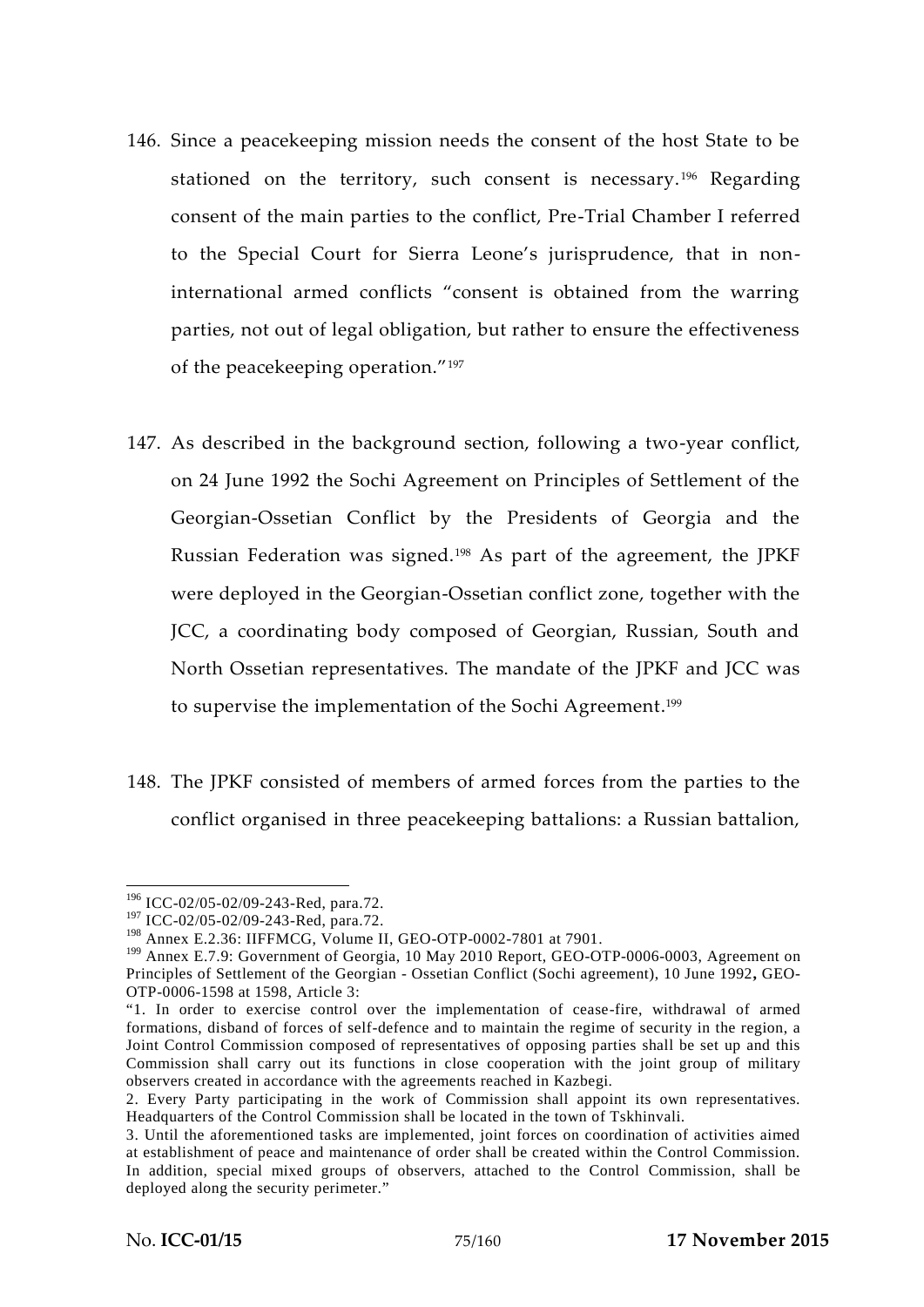a Georgian battalion and a battalion from North Ossetia. Each battalion was manned by approximately 500 soldiers.<sup>200</sup> Battalions operated under a joint command coordinated by the JPKF commander $201$  who was nominated by the Russian Defence Ministry and appointed by the JCC.<sup>202</sup>

- 149. The UN Security Council made multiple supportive references to the agreement, without formerly endorsing it.<sup>203</sup> The OSCE, a regional arrangement in the sense of Chapter VIII of the UN Charter, held observer status at the JCC.
- 150. The Government of Georgia informed the Prosecution that the Georgian authorities persistently objected to the presence of the Russian peacekeepers in the region during the couple of years prior to the 2008 armed conflict and demanded from the international community the replacement of the JPKF with an internationalised peacekeeping mission

<sup>&</sup>lt;sup>200</sup> Response of the Government of Georgia to the questionnaire of the IIFFMCG, Annex E.2.37: IIFFMCG, Volume III, GEO-OTP-0002-8247 at 8307.

<sup>&</sup>lt;sup>201</sup> The JPKF Commander had the following rights and obligations: "1. Coordination of the operations of the Joint Forces with the leadership of the sides, and organization of cooperation with local law enforcement organs; 2. The organization, through the senior military chiefs of the sides, of mutually agreed operations to carry out the tasks placed upon the Joint Forces; 3. Verification of the execution of the "Decision" by the service personnel of the peacekeeping forces of the sides; 4. Organization of methodical work with the command staff of the Joint Forces regarding the practical implementation of their functional obligations; 5. Through the senior military chiefs of the sides, the adoption of disciplinary measures to influence the servicemen of the Joint Forces in accordance with the "Decision"; 6. The adoption of decisive measures against the inadmissible taking of hostages by any one of the sides in conflict; 7. The combined use of the units of the Joint Forces in case of the threat of the outbreak of armed conflict in the zone of responsibility; 8. Systematic reporting to the JCC about the situation of affairs in the zone of the Georgian-Ossetian conflict, and preparation, together with the senior military chiefs of the sides, of proposals for improving the activity of the Joint Forces.", Annex E.8.33: Annex No. 1 to the Decision Concerning the Basic Principles of Operation of the Military Contingents and of the Military Observers Designated for the Normalization of the Situation in the Zone of the Georgian-Ossetian Conflict, 6 December 1994, GEO-OTP-0008-0683.

<sup>&</sup>lt;sup>202</sup> The JCC, a trilateral body with Georgian, Russian, and North Ossetian representatives, plus participation from the Organisation for Security and Cooperation in Europe (OSCE) was mandated to supervise the implementation of the *Sochi agreement* of 1992, Annex E.7.9: Government of Georgia, 10 May 2010 Report, "Evidence of non-neutrality of Russian peacekeepers deployed in Abkhazia and South Ossetia, prior to August 2008 (Appendix IV)", GEO-OTP-0006-1575 at 1583. <sup>203</sup> Annex E.2.18: UN Security Council Resolution 1781, SC/9142 (2007).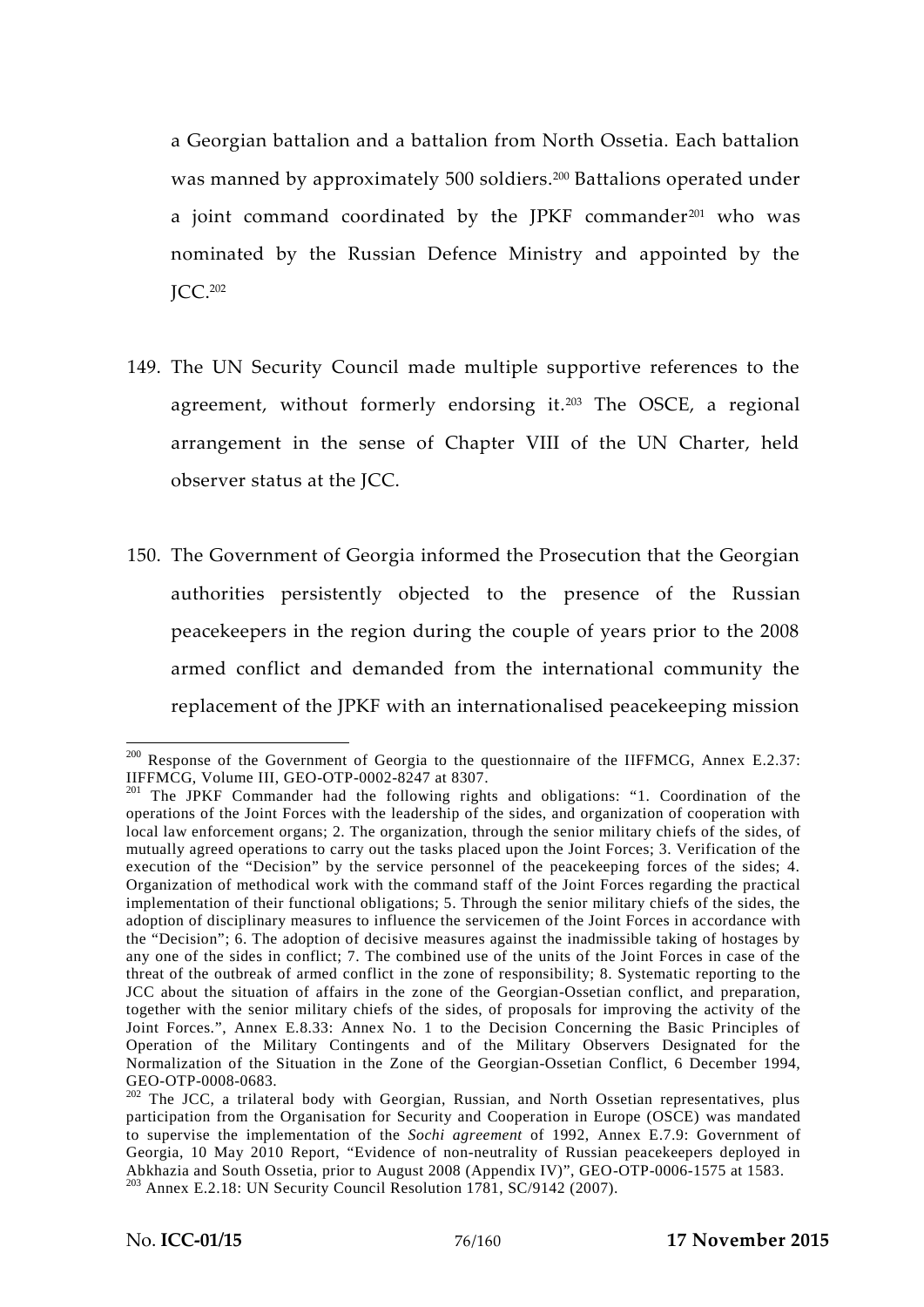instead.<sup>204</sup> According to Georgian authorities, Georgia undertook certain measures to address the problem before different international forums. In September 2006, in his speech before the UN General Assembly, the then Georgian President Saakashvili stated that the Russian Federation should withdraw its peacekeepers from South Ossetia.<sup>205</sup> The Georgian diplomatic mission also sent a number of *note verbales* to different countries objecting to the support of Russian peacekeeping forces for South Ossetian *de facto* authorities.<sup>206</sup> Yet, the Georgians authorities admitted that the Sochi Agreement "formally remained in force for Georgia until the official revocation was completed". Therefore at the time of the attack, the JPKF, including the RUPKFB, were deployed with the consent of the parties, even though "tainted consent" as far as Georgia was concerned.<sup>207</sup>

# *Impartiality*

151. The Pre-Trial Chamber I referred to the UN Peacekeeping Principles and Guidelines to establish that "impartiality is crucial to maintaining the consent and cooperation of the main parties, but should not be confused with neutrality or inactivity. UN peacekeepers should be impartial in their dealings with the parties to the conflict, but not neutral in their execution of their mandate."<sup>208</sup>

<sup>204</sup> Annex E.7.7: Government of Georgia, "Update Report of the Government of Georgia concerning the National Criminal Proceedings Related to August 2008 Armed Conflict", 12 December 2011, GEO-OTP-0003-1836 at 1853 ("December 2011 Update Report").

<sup>&</sup>lt;sup>205</sup> Annex E.7.7: Government of Georgia, December 2011 Update Report, GEO-OTP-0003-1836 at

<sup>1865.</sup> <sup>206</sup> Annex E.7.7: Government of Georgia, December 2011 Update Report, GEO-OTP-0003-1836 at 1865. <sup>207</sup> Annex E.7.7: Government of Georgia, December 2011 Update Report, GEO-OTP-0003-1836 at

<sup>1853</sup> and 1853. <sup>208</sup> ICC-02/05-02/09-243-Red, para.73.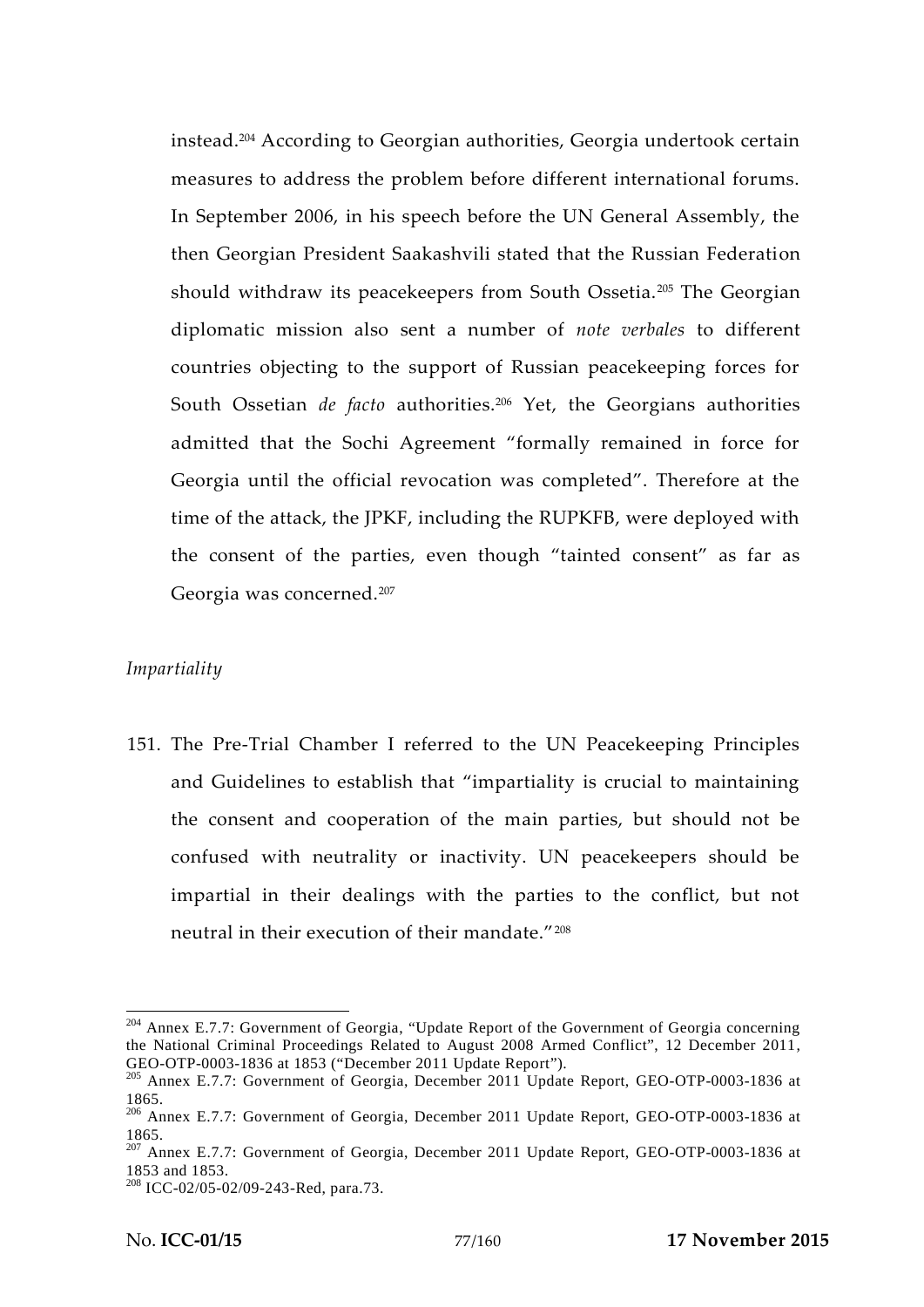- 152. The Government of Georgia cited several international sources to argue that Russia, including the Russian peacekeeping forces deployed in Georgia, were not impartial, but were constantly supporting the South Ossetian *de facto* authorities.<sup>209</sup> For instance, on 29 November 2007, referring to the situation in both Abkhazia and South Ossetia, the European Parliament adopted a resolution noting that "the Russian troops have lost their status of neutral, impartial peacekeepers" and that "the Moscow authorities' decision to grant Russian passports to the people living in those parts of Georgian territory is further destabilising the situation".<sup>210</sup>
- 153. The Georgian authorities further argued that the JPKF's impartiality was violated because the North Ossetian contingent of the JPKF was manned by South Ossetians contrary to the Sochi agreement that the JPKF should not have included South Ossetian forces.<sup>211</sup>
- 154. The OSCE mission reports however indicate that the JPKF regularly implemented its mandate on the ground, particularly through sending Joint Monitoring Teams together with the OSCE military observers to document and inquire about sporadic firing incidents and explosions in South Ossetia in the period prior to and during the armed conflict. For example, on 29 July 2008, the JPKF Commander ordered a Joint Monitoring Team to confirm information on firing which occurred in

<sup>209</sup> Annex E.7.7: Government of Georgia, December 2011 Update Report, GEO-OTP-0003-1836 at 1864-1866. The Government of Georgia also referred to a chapter in the IIFFMCG Report contributed by an expert whose views were not necessarily shared by the rest of the IIFFMCG and were related to the role of Russia in South Ossetia, but not to the role of the Russian peacekeeping

contingent specifically.<br><sup>210</sup> Annex E.7.7: Government of Georgia, December 2011 Update Report, GEO-OTP-0003-1836 at

<sup>1866.</sup> <sup>211</sup> Annex E.4.13: ICG, Make Haste Slowly, GEO-OTP-0001-1276 at 1296-1297.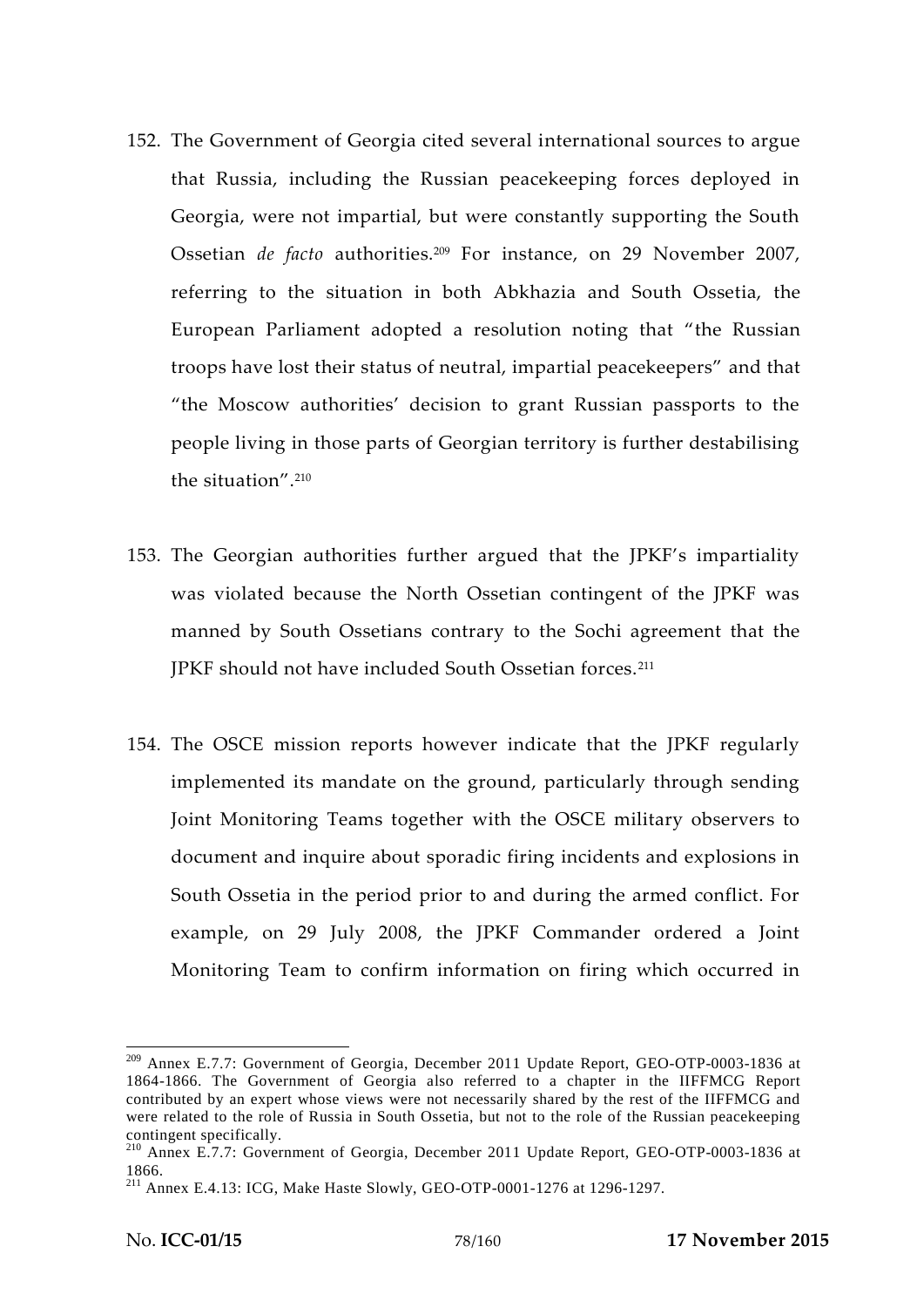the area close to the Georgia administered village Sveri. <sup>212</sup> On 8 August 2008, the JPKF and the OSCE military observers registered ceasefire violations and reported that the exchange of fire between Georgian and South Ossetian forces was initiated from the area of the South Ossetian positions.<sup>213</sup>

155. The information available at this stage indicates that sporadic incidents that might have jeopardized the impartiality of particular peacekeeping battalions did not necessarily affect the impartiality of the JPKF as a whole peacekeeping mission which was meant to stem from its very hybrid nature, and which in effect lasted for almost 16 years.

## *The non-use of force except in self-defence*

- 156. Peacekeeping missions which may only use force in self-defence are protected from attack under article 8 of the Rome Statute while peace enforcement missions established by the UN Security Council under Chapter VII of the UN Charter, which are permitted to use force beyond self-defence in order to achieve their objectives, are protected by international humanitarian law.<sup>214</sup>
- 157. The term "peacekeeping mission" includes both missions established by the UN and those foreseen by the UN Charter. According to articles 52(1) and 53(1) of the UN Charter, unions of States and international organisations with the goal of maintaining peace and security are allowed, provided that they are consistent with the Purposes and

<sup>&</sup>lt;sup>212</sup> Annex E.3.16: OSCE Material, GEO-OTP-0005-0809 at 0810.<br><sup>213</sup> Annex E.3.16: OSCE Material, GEO-OTP-0005-0840 at 0843-0844.<br><sup>214</sup> ICC-02/05-02/09-243-Red, para.74.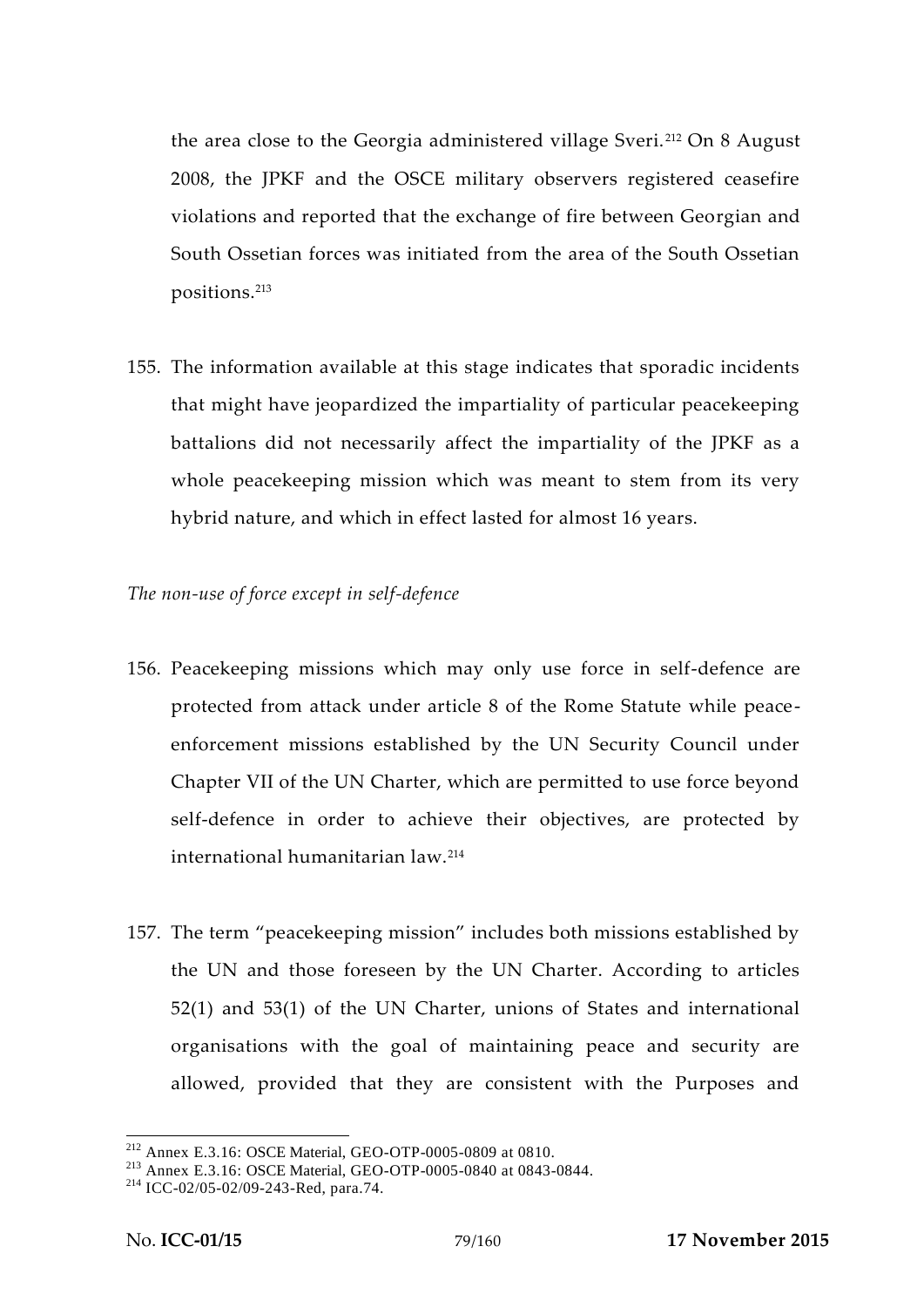Principles of the United Nations and their powers of enforcement are authorized by the Security Council.<sup>215</sup>

- 158. The JPKF were the only armed forces that were allowed to remain in the region of South Ossetia. Peacekeepers were allowed to fulfil duties that were listed in protocols adopted on the basis of the Sochi agreement: checking of persons, prohibition of import and export of military technology, prevention of clashes between different groups and activities of illegal armed units, barring the entry in the conflict zone of armed groups; impeding the transit in the conflict zone of weapons or armaments.<sup>216</sup> The activities of the Peacekeeping Forces were also governed by the Regulations on the Joint Forces to Establish Peace and Maintain Law and Order in the Conflict Zone, which were confirmed under Protocol No. 3 at the meeting of the JCC held on 12 July 1992.
- 159. Although some of its tasks amounted to robust peacekeeping, the JPFK was not allowed to use force except in self-defense; instead peacekeepers had to monitor violations of the ceasefire agreement and report them to the JCC. In return, the JCC was required to investigate such violations.

# *Conclusion*

160. Despite some ambiguities that increased over time, the information available indicates that the JPKF fulfilled the criteria of a peacekeeping

<sup>&</sup>lt;sup>215</sup> ICC-02/05-02/09-243-Red, paras.75-76.<br><sup>216</sup> Annex E.7.32: Annex no.1 to the JCC /Joint, Control Commission/ Decision of 6 December 1994, Regulations on the Basic Principles of Operation of Military Contingents and Military Observer Groups Designated for the Normalization of the Situation in the Zone of the Georgian-Ossetian Conflict, GEO-OTP-0008-0560 at 0560-0563.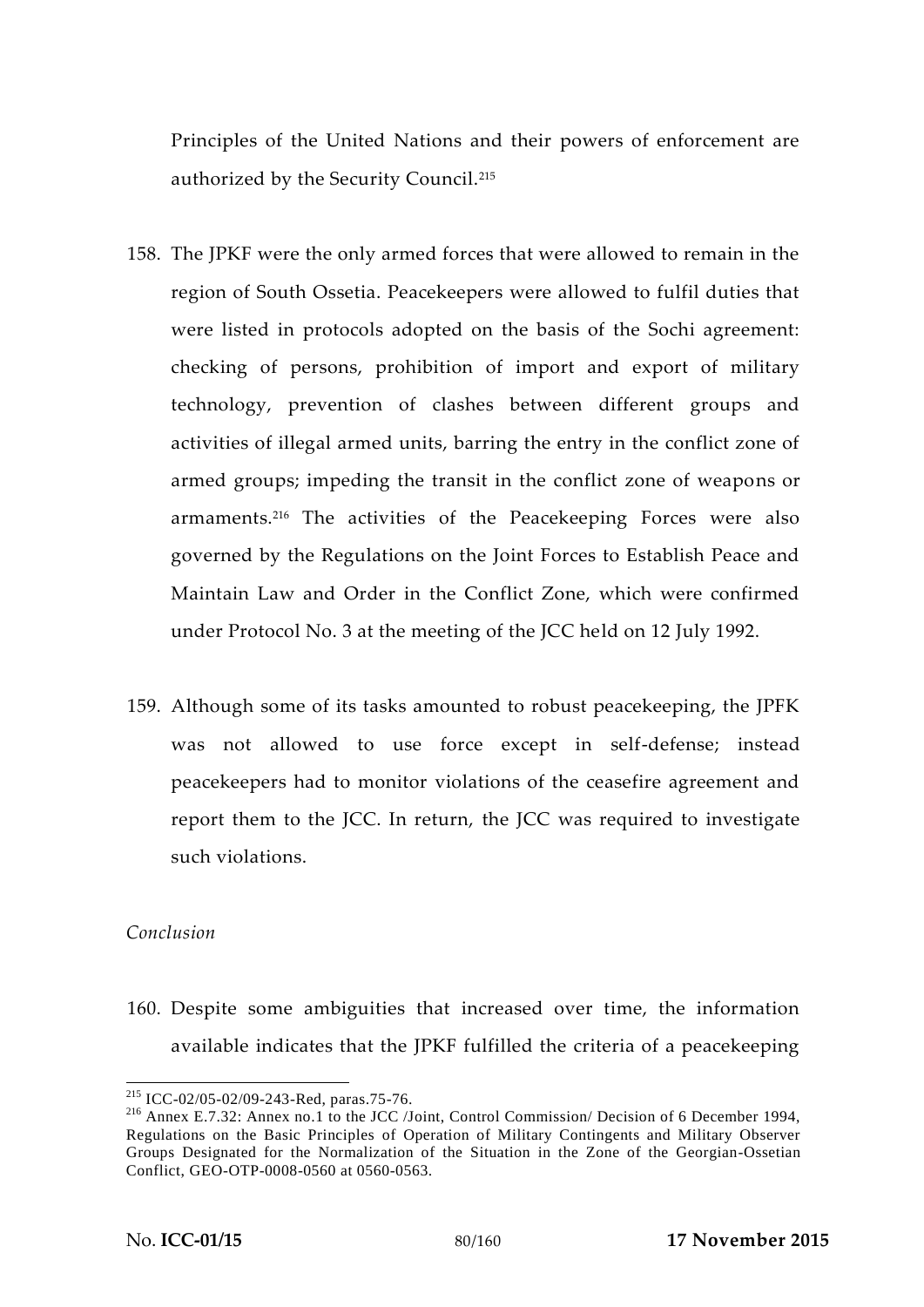mission in accordance with the UN Charter and so was entitled to protected civilian status.

*Status of protection of peacekeepers, installations, materials and vehicles involved in the peacekeeping mission at the time of the attack*

- 161. Peacekeeping forces are entitled to the protection afforded to civilians defined in the Additional Protocol I to the 1949 Geneva Conventions negatively, as "any person who does not belong to one of the categories of persons referred to in Article  $4A(1)$ ,  $(2)$ ,  $(3)$  and  $(6)$  of the Third Convention and in Article 43 of this Protocol. In case of doubt whether a person is a civilian, that person shall be considered to be a civilian."
- 162. Article 50 of Additional Protocol I and article 13(3) of Additional Protocol II establish that civilians are protected under IHL "unless and for such time as they take a direct part in hostilities". Thus, personnel involved in peacekeeping missions enjoy protection from attacks unless and for such time as they take a direct part in hostilities or in combat related activities. Examples of direct participation in hostilities include: "bearing, using or taking up arms, taking part in military or hostile acts, activities, conduct or operations, armed fighting or combat, participating in attacks against enemy personnel, property or equipment, transmitting military information for the immediate use of a belligerent, and transporting weapons in proximity to combat operations".<sup>217</sup> The requirement 'for such time' indicates that the timing

<sup>217</sup> ICC-02/05-02/09-243-Red.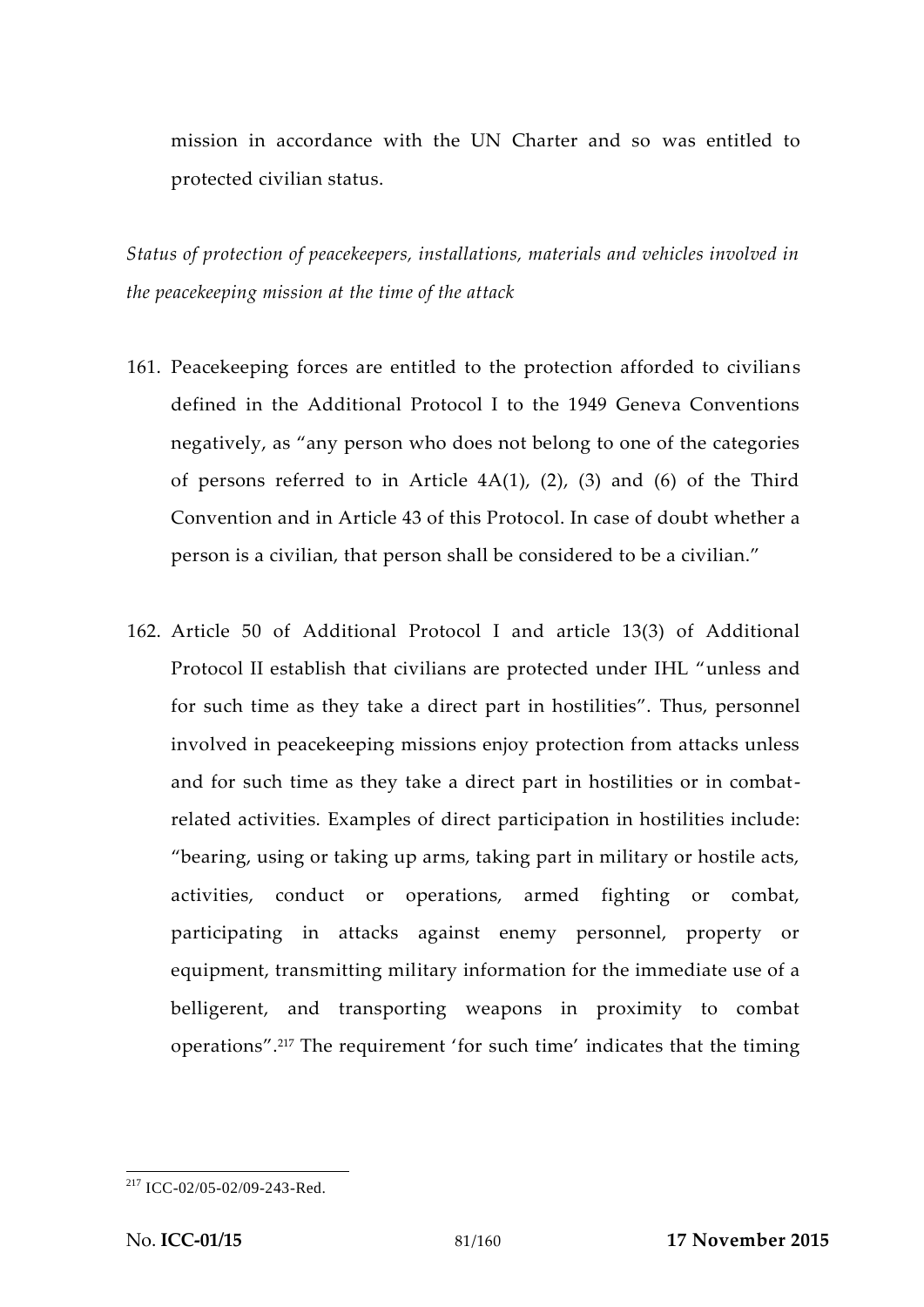of the attack is critical. Nevertheless, they do not lose such protection if they use armed force only for the purpose of self-defence.<sup>218</sup>

- 163. Installations, material, units or vehicles involved in a peacekeeping mission are also entitled to the protection given to civilian objects, unless and for such time as their nature, location, purpose or use make an effective contribution to the military action of a party to a conflict and insofar as their total or partial destruction, capture and neutralisation, in the circumstances ruling at the time, offers a definite military advantage.<sup>219</sup>
	- ii. *Alleged attack against Georgian peacekeepers*
- 164. According to Georgian authorities, South Ossetian Forces repeatedly attacked Georgian peacekeepers' positions prior to the active phase of hostilities. Georgian peacekeepers locations were reportedly shelled by South Ossetian forces in Andzisi<sup>220</sup> on 29 July 2008; in Sarabuki on 29 July<sup>221</sup>, 4 August<sup>222</sup>, 5 August (2 Georgian peacekeepers wounded)<sup>223</sup> and 6 August 2008<sup>224</sup> (3 Georgian peacekeepers wounded); in Nuli and Avnevi on 7 August 2008225, and Avnevi and Frone valley starting from 20h30 on 7 August 2008.<sup>226</sup>

<sup>&</sup>lt;sup>218</sup> ICC-02/05-02/09-243-Red, para.83.<br><sup>219</sup> ICC-02/05-02/09-243-Red, para.89.

<sup>&</sup>lt;sup>220</sup> Annex E.7.19: Government of Georgia, Witness Statement, GEO-OTP-0008-1812 at 1814.<br><sup>221</sup> Annex E.7.9: Government of Georgia, Chronology of the August 2008 events, Appendix 2; GEO-

OTP-0006-0539 at 0545; Annex E.3.16: OSCE Material, GEO-OTP-0005-0830 at 0831.<br><sup>222</sup> Annex E.7.9: Government of Georgia, Chronology of the August 2008 events, Appendix 2;<br>GEO-OTP-0006-0539 at 0546.

 $^{223}$  Annex E.7.9: Government of Georgia, Chronology of the August 2008 events, Appendix 2; GEO-OTP-0006-0539 at 0547.

<sup>&</sup>lt;sup>224</sup> Annex E.7.17: Government of Georgia, Witness statement, GEO-OTP-0008-1793 at 1798.<br><sup>225</sup> Meeting with Georgian authorities on 22-24 June 2010 in Tbilisi, Georgia.<br><sup>226</sup> Annex E.2.37: IIFFMCG, Volume III, GEO-OTP-000 of Georgia, Chronology of the August 2008 events, Appendix 2; GEO-OTP-0006-0539 at 0550; Annex E.7.19: Government of Georgia, Witness Statement, GEO-OTP-0008-1812 at 1815.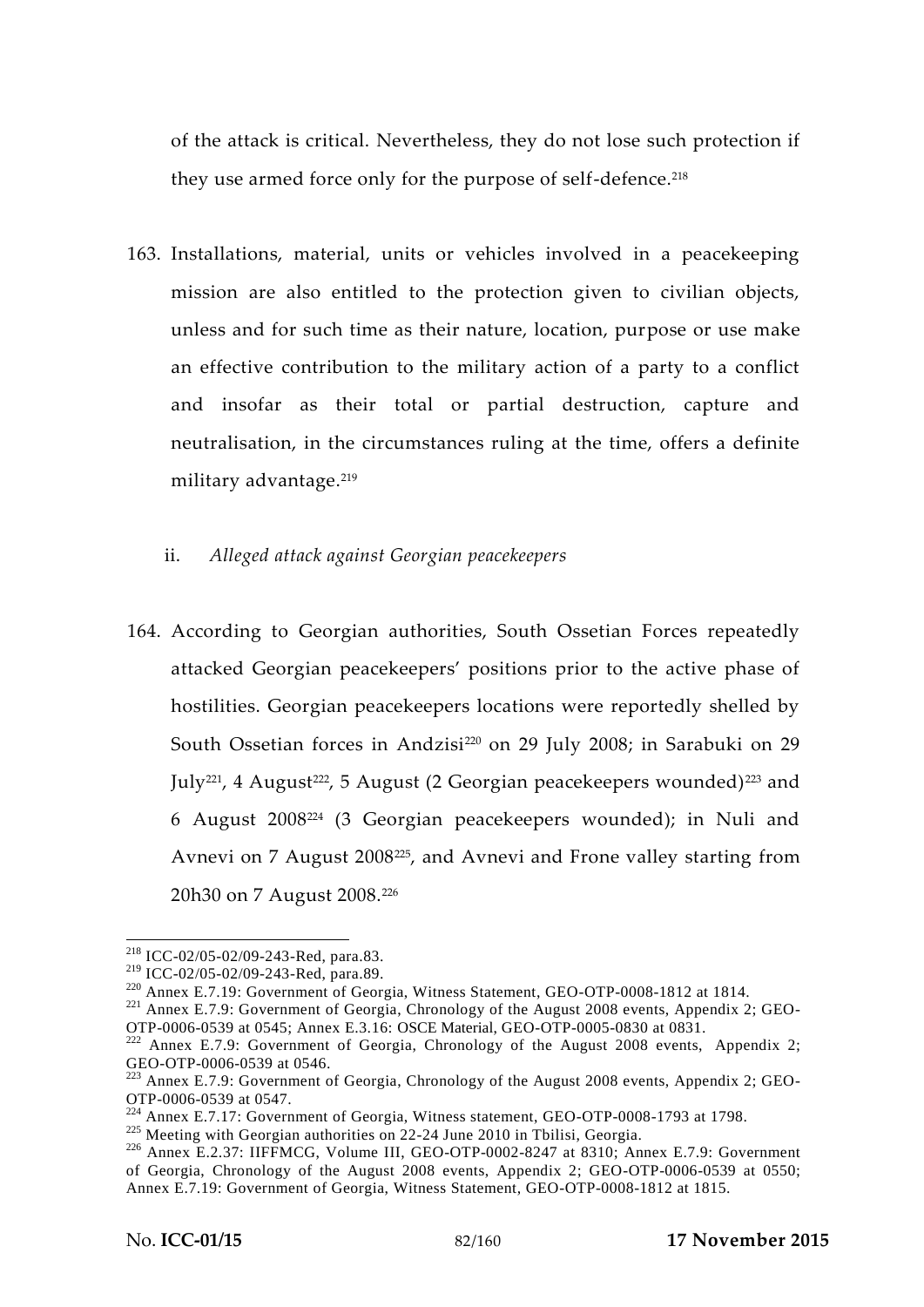- 165. The most serious incident allegedly happened at around 14h00 on 7 August 2008 in Avnevi where South Ossetian forces attacked Georgian peacekeepers who manned a checkpoint.<sup>227</sup> The checkpoint was reportedly heavily shelled with 100mm and 120mm artillery by South Ossetian forces unit located in the village of Khetagurovo. It is alleged that as a result of the attack, two Georgian peacekeepers were killed, five peacekeepers were wounded, and that the Georgian peacekeeping unit's armoured vehicle was destroyed, followed by the return of fire by the Georgian peacekeepers.<sup>228</sup>
- 166. According to the JPKF Commander at the time, General Kulahmetov, this attack occurred on 2 August 2008 and it was impossible to determine who started the attack at the time.<sup>229</sup>
- 167. The exact timing of this event and the precise circumstance surrounding the conduct alleged will require verification in the context of any authorised investigation. The event appears at the minimum to have preceded the formal commencement of the armed conflict at 23h50 on 7 August 2008. However, given the temporal proximity of the events and their close connections to a number of precursor acts which escalated the level of violence, any authorised investigation will need to establish on the basis of the evidence collected that there was a sufficient nexus between the killing of the Georgian peacekeepers and the contextual elements for war crimes or crimes against humanity. The available information at this stage suggests that such a nexus exists.

<sup>&</sup>lt;sup>227</sup> Annex E.7.17: Government of Georgia, Witness statement, GEO-OTP-0008-1793 at 1800-1801.<br><sup>228</sup> Annex E.2.37: IIFFMCG, Volume III, GEO-OTP-0002-8247 at 8309.

<sup>&</sup>lt;sup>229</sup> Meeting with the Russian authorities on 10 March 2010 in Moscow, Russian Federation.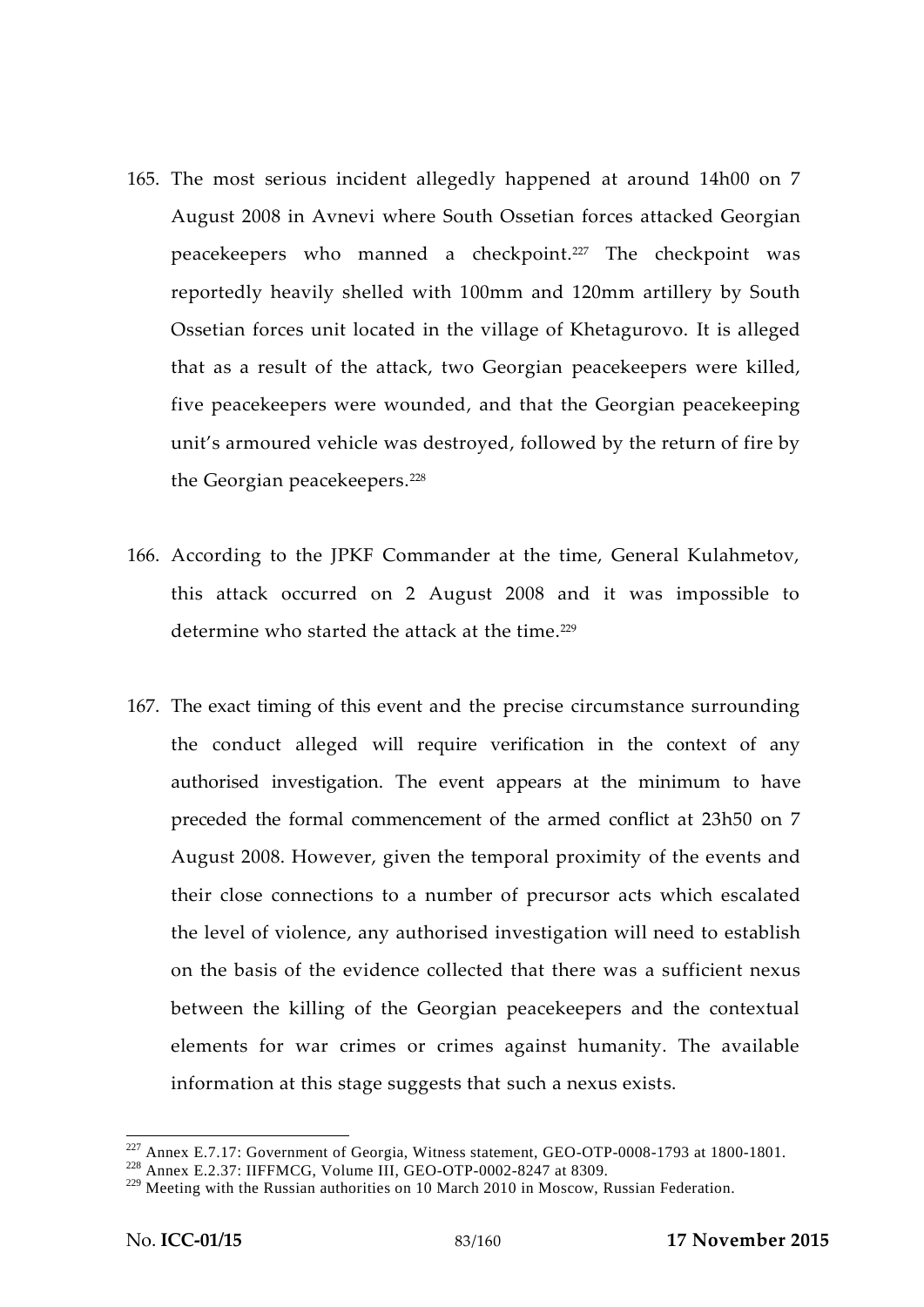- 168. In particular, the information available provides a reasonable basis to believe that, by the time of this incident at the latest, hostilities between Georgian armed forces and the highly organised South Ossetian forces were sufficiently intense to constitute a non-international armed conflict. Because the attack against the Georgian peacekeepers occurs in the context of this armed conflict it would, at a minimum, constitute a war crime pursuant to article  $8(2)(e)(iii)$ . Alternatively, if it can be established that the Russian armed forces in fact exercised overall control over South Ossetian forces at the time of this incident, the armed conflict would have been rendered international and the relevant conduct would give rise to the application of the law of international armed conflict, providing criminal jurisdiction pursuant to article  $8(2)(b)(iii)$ .
- 169. Despite the limited information available on the precise circumstances of the attack, the fact that peacekeepers were attacked is not disputed by any party. The allegation that the Georgian peacekeepers may have initiated the attack does bring into question whether at the time of the attack they had lost their entitlement to the protection given to civilians and civilian objects. However, bearing in mind the low threshold applicable at this stage of the procedure, and the presumption of civilian character that governs the application of the law in case of doubt,<sup>230</sup> the Prosecution has concluded that there is a reasonable basis to believe that South Ossetian forces committed the war crime of intentional directing an attack against personnel and objects involved in

 $230$  ICC-02/05-02/09-243-Red, para. 89, citing article 52(2) of Additional Protocol I to the Geneva Conventions of 12 August 1949 ("API") and ICTY, *The Prosecutor v. Stanislav Galic*, Trial Chamber Judgment, 5 December 2003, case No. IT-98-29-T, para. 51. See also article 52(3) of API.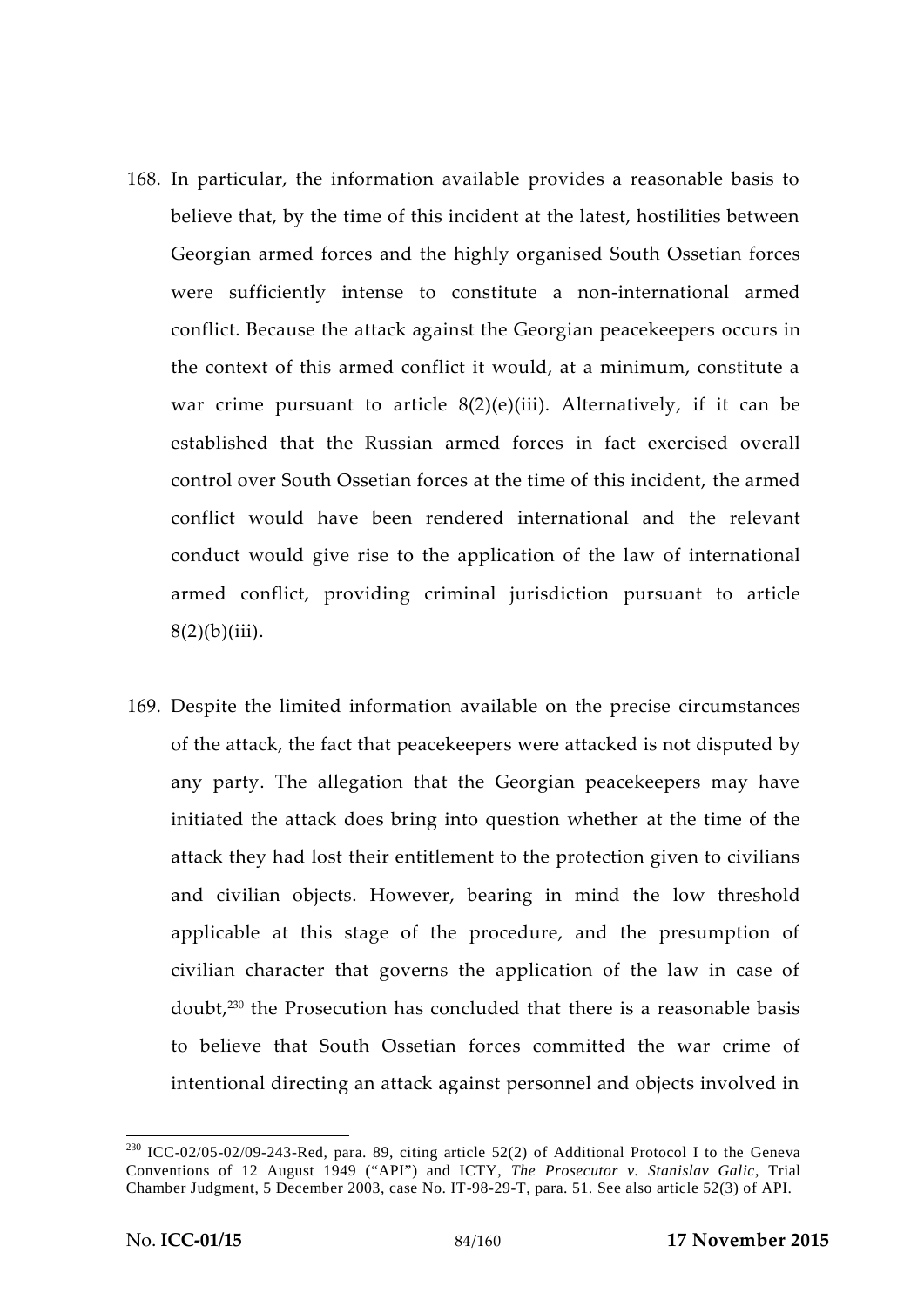a peacekeeping mission pursuant to article  $8(2)(b)(iii)$  or article  $8(2)(e)(iii)$ .

### iii. *Alleged attack against Russian peacekeepers*

- 170. The JPKF had two bases in Tskhinvali: the JPKF headquarters were based in Nizhniy Gorodok in the central part of Tskhinvali (JPKF HQ) and the Russian Peacekeeping Forces Battalion headquarters were located in Verkhniy Gorodok in the south-western part of Tskhinvali (RUPKFB HQ).<sup>231</sup> The RUPKFB HQ counted 528 servicemen of the Russian Federation's Peacekeeping Battalion from the JPKF under the command of Lt Col K.A. Timerman. At the time of the exchange of fire on 8 August 2008, the battalion had 296 servicemen at its immediate disposal at the RUPKFB HQ while the JPKF HQ was composed of 77 Russian peacekeepers under the command of Major General M.M. Kulakhmetov.<sup>232</sup> In addition, there were 162 Russian servicemen on duty at 12 peacekeeping observation posts.<sup>233</sup>
- 171. The material obtained from the two parties provides only limited information in relation to the contextual elements and underlying acts of the alleged crimes, despite efforts undertaken by the Prosecution to obtain additional information. In many instances, the information

<sup>&</sup>lt;sup>231</sup> Annex E.8.31: Order No. 27, GEO-OTP-0008-0584.<br><sup>232</sup> Officers of the Georgian peacekeeping battalion located at the premises of JPKF HQ reportedly left their post in the afternoon on 7 August 2008, prior to the alleged military offensive; Annex E.7.17: Government of Georgia, Witness interview, GEO-OTP-0008-1793 at 1801; Annex E.2.37: IIFFMCG, Volume III, GEO-OTP-0002-8247 at 8310.

<sup>&</sup>lt;sup>233</sup> Eredvi, Tamarasheni, Vanati, Kekhvi, Pauk, Prisi, Avnevi, Tsunaristba, Kverneti, Andzisi, Artsevi, and Megvrekisi, Annex E.8.31: Order No. 27, GEO-OTP-0008-0584.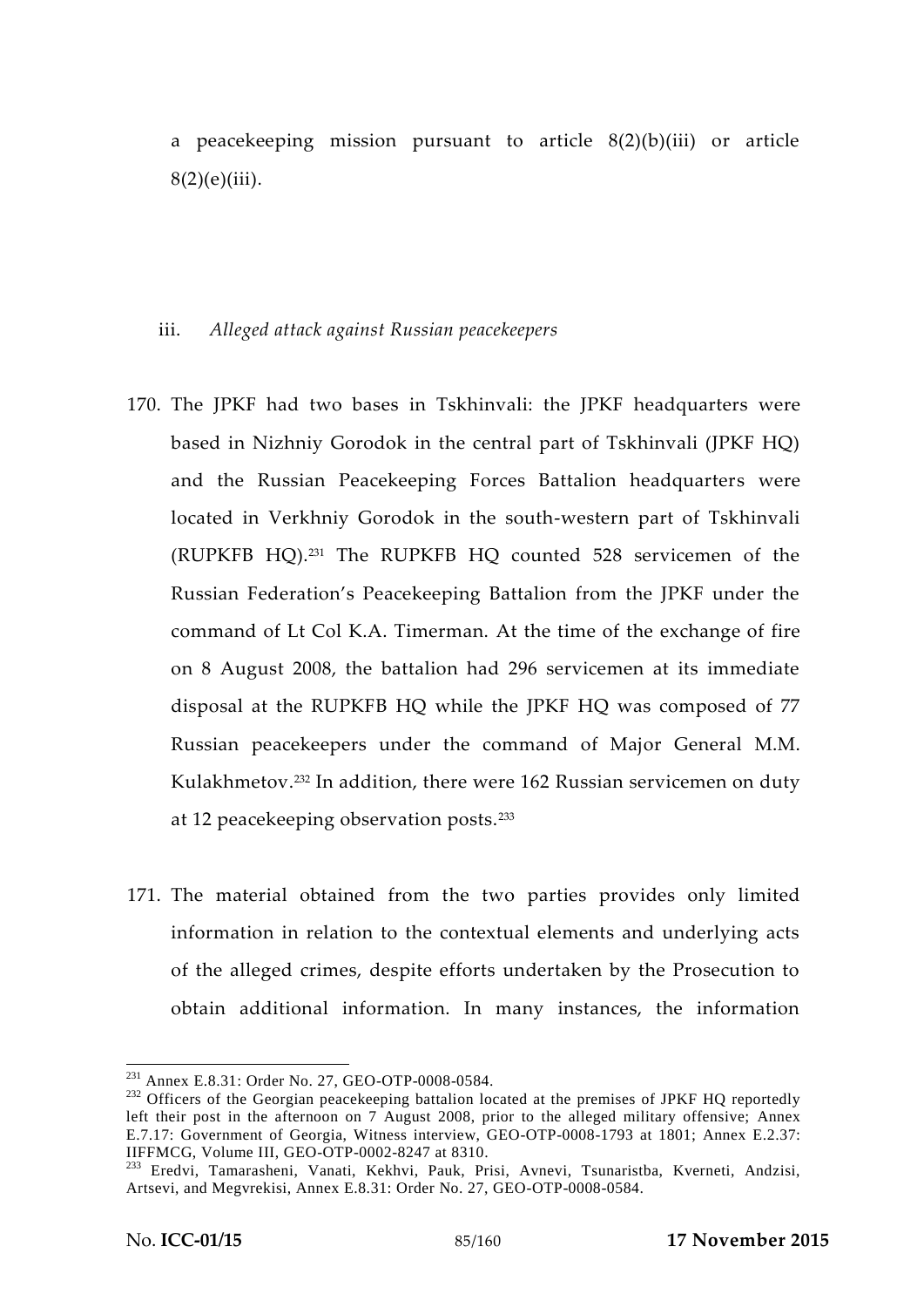available is derived solely from one party to the conflict, is contradicted by information provided by the other, and no third party has been able to provide corroboration or to come to a relevant determination on the matter. The IIFFMCG, AI and HRW were similarly unable to corroborate claims by either side as they could not assess whether, at the time of the offensive, the peacekeepers had lost their protection by virtue of having taken direct part in the hostilities.**<sup>234</sup>** The conclusions reached by the Prosecution are therefore provisional in nature.

- 172. While the fact that an exchange of fire in and around the RUPKFB HQ occurred on 8 August 2008 is not contested, the two main contentious issues that arise from the submitted accounts are: (i) whether the Russian peacekeeping contingent RUPKFB HQ were at the time directly participating in the hostilities and/or that their infrastructure was being used to make an effective contribution to the military action of a party to a conflict, and were thus rendered a legitimate military target; and (ii) whether the Georgian armed forces initiated the attack or instead responded to live fire coming from the direction of RUPKFB HQ. The attack on the RUPKFB HQ on 8 August 2008 resulted in the death of ten Russian peacekeepers<sup>235</sup> while 30 others were wounded.<sup>236</sup>
- 173. As noted above, on 18 June 2012, the Russian authorities submitted to the Prosecution 28 volumes of records and additional material from their own investigation, including witness statements and expert reports on weapons used by the Georgian armed forces during the alleged unlawful attack. This material was submitted in support of

<sup>&</sup>lt;sup>234</sup> Annex E.2.36: IIFFMCG, Volume II, GEO-OTP-0002-7801 at 8131.<br><sup>235</sup> Annex E.2.36: IIFFMCG, Volume II, GEO-OTP-0002-7801 at 8130.<br><sup>236</sup> Annex E.4.3: AI, Civilians in the line of fire, GEO-OTP-0001-0125 at 0151.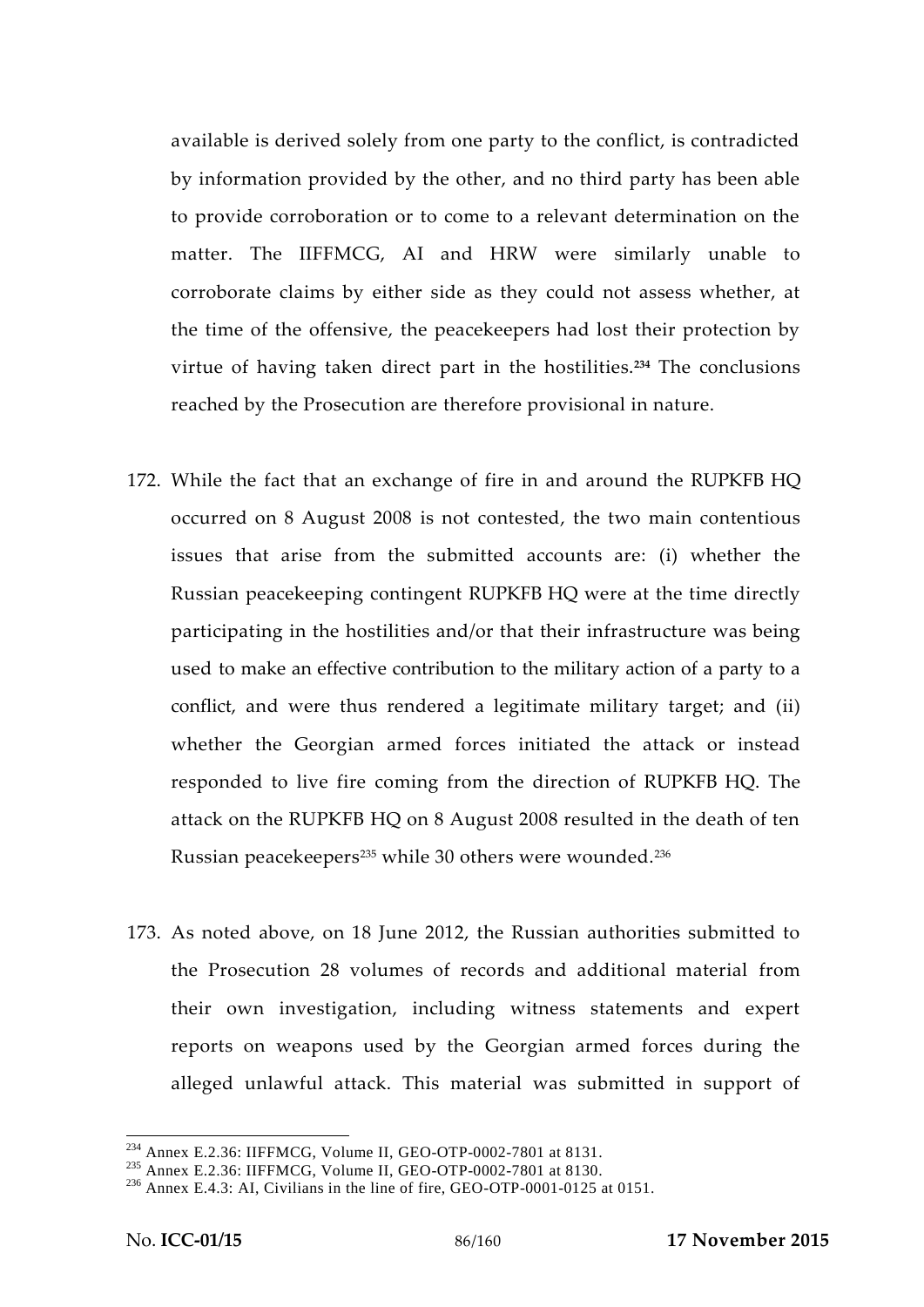allegations that the Georgian armed forces deliberately attacked the JPKF HQ in the centre of Tshkinvali and the RUPKFB HQ base "Verkhniy Gorodok" located on the south-western outskirts of Tshkinvali at a time when the Russian peacekeepers and their property were entitled to protected status.

- 174. The supporting material submitted by the Russian authorities indicates that the attack against the Russian peacekeeping forces started at 00h01<sup>237</sup> on 8 August 2008, when the Georgian armed forces opened fire at the Tamarasheni observation post of the RUPKFB using small arms, mortar, artillery, Grad rocket launchers, single-rockets, T-72 tanks, SU-25 airplanes, and BMP-2.<sup>238</sup> Two minutes later, at 00h03, the Georgian armed forces reportedly carried out a mortar attack against the JPKF HQ in Tshkinvali, followed by a second attack with Grad MLRS at 04h08. The JPKF HQ allegedly came under Georgian fire again at around 08h15-09h05 when the JPKF commander Major General Kulahmetov ordered the destruction of confidential documents and electronic data storage equipment.<sup>239</sup>
- 175. According to information provided by the Russian authorities, at around 06h35 on 8 August 2008 a Georgian tank, located on the road leading from Zemo-Nikozi to Tskhinvali, fired at the Glaz observation post, located on the roof of the RUPKFB HQ barracks, wounding Jun Sgt I.Ya. Lotfullin.<sup>240</sup> Following this attack on the RUPKFB HQ, Georgian armed forces carried out a larger attack on the RUPKFB HQ using small arms, mortars, artillery and tank guns. The attack lasted around 20

<sup>&</sup>lt;sup>237</sup> Russian authorities claimed that this attack occurred at 23h57on 7 August, Meeting with the Russian authorities on 10 March 2010 in Moscow, Russian Federation. <sup>238</sup> Annex E.8.31: Order No. 27, GEO-OTP-0008-0584.

<sup>&</sup>lt;sup>239</sup> Annex E.7.24: Government of the Russian Federation, Witness statement, GEO-OTP-0001-1354 at 1360 (for English translation, see E.9.2: Solemn Declaration I, 13 November 2015). <sup>240</sup> Annex E.8.31: Order No. 27, GEO-OTP-0008-0584.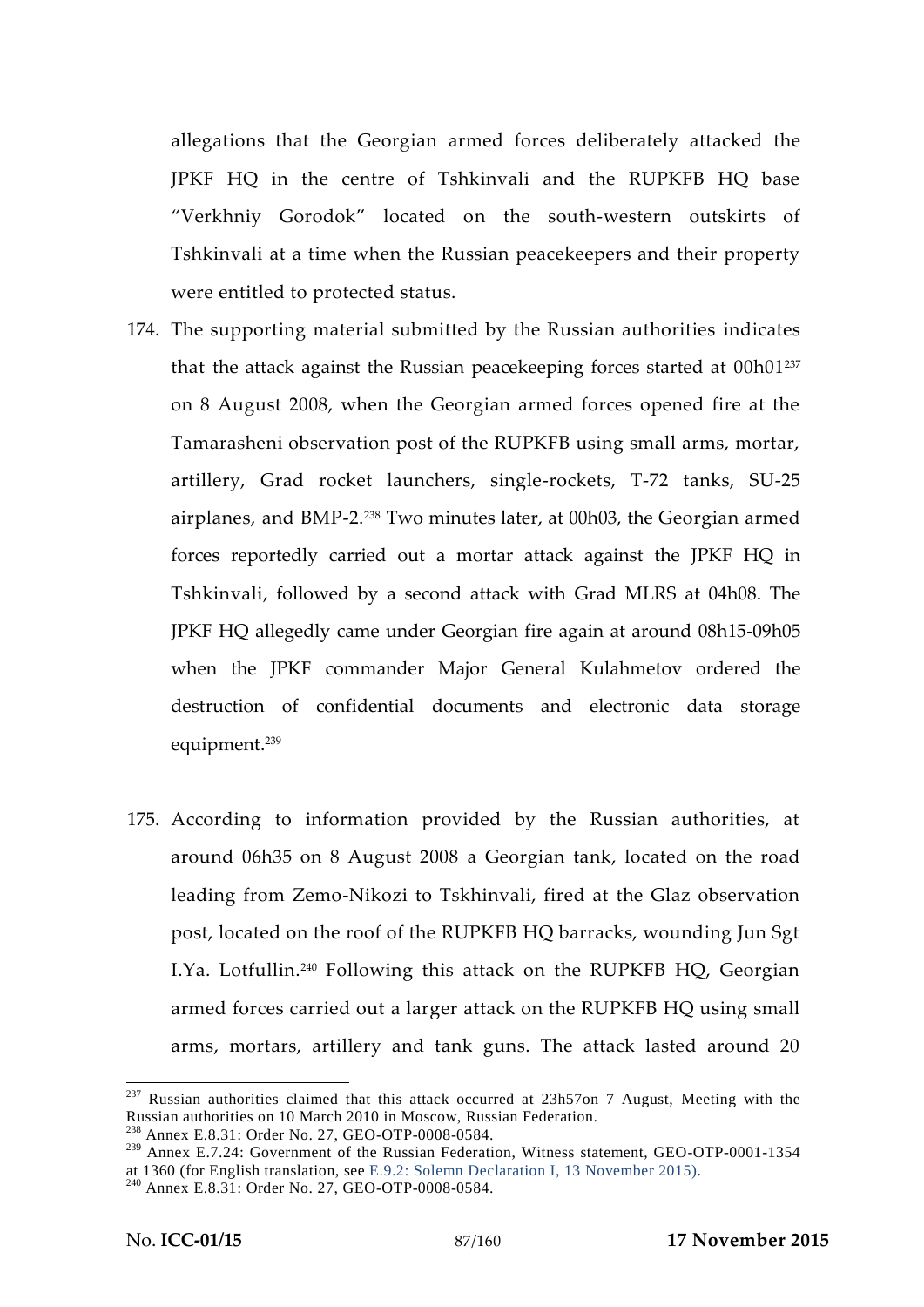minutes. At approximately 07h00, Georgian tanks moving towards Tskhinvali allegedly fired on and destroyed an infantry fighting vehicle (type BMP-1, hull number 619) and an armoured patrol car (type BRDM) that had been placed on the Tshkinvali road to separate the opposing sides. Two peacekeepers on duty are alleged to have been killed. The Georgian armed forces allegedly reopened fire on the RUPKFB HQ at 07h40 and 8h00, killing another two Russian peacekeepers. In the course of the attack on the RUPKFB HQ, the Georgian armed forces also allegedly targeted a medical aid post and ambulances which were located inside the compound and appropriately marked with Red Cross symbols.<sup>241</sup> The shelling of the RUPKFB HQ is said to have continued through the day until 9 August 2008.

- 176. In the period between 8 and 10 August 2008, the Georgian armed units allegedly attacked also other observation posts of the Russian Peacekeeping Battalions from the JPKF in Eredvi, Vanati, Kekhvi, Pauk, Prisi, Avnevi, Tsunaristba, Kverneti, Andzisi, Artsevi, and Megvrekisi.<sup>242</sup>
- 177. In support of its claim that the attack was premeditated and prepared well in advance, the Russian authorities submitted two CDs that were allegedly seized by Russians armed forces in South Ossetia after the withdrawal of Georgian armed forces. These two CDs were dated between 2005 and 2007 and are reported to contain targets for future military operations, including RUPKFB HQ.<sup>243</sup>

<sup>&</sup>lt;sup>241</sup> Annex E.8.31: Order No. 27, GEO-OTP-0008-0584.<br><sup>242</sup> Annex E.8.31: Order No. 27, GEO-OTP-0008-0584.<br><sup>243</sup> The Prosecution received the 2 CDs in question from Russian authorities on 11 October 2011. The Prosecution could however not verify the authenticity of the material nor come to a conclusion that the RUPKFB HQ was identified as a military target.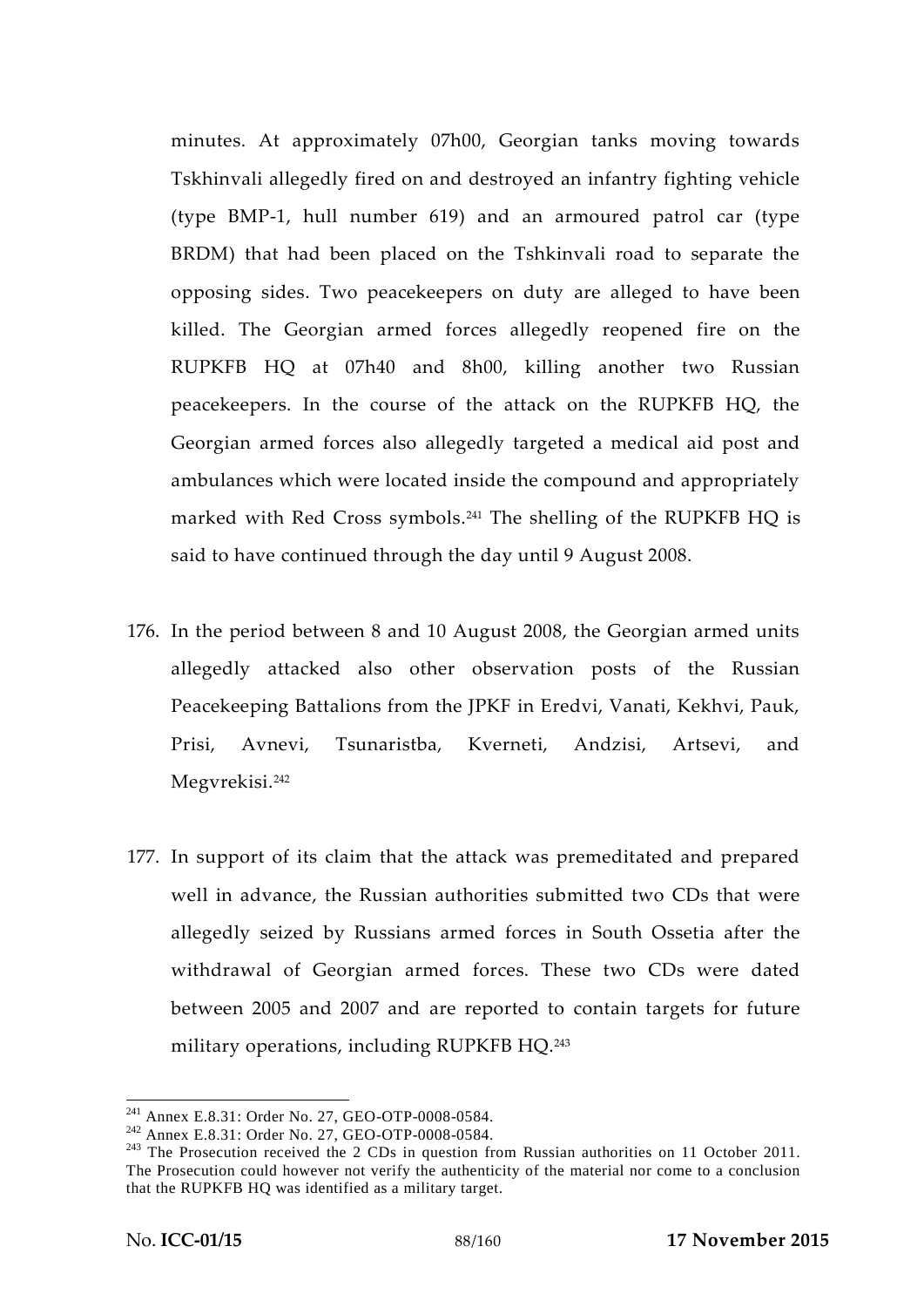- 178. Further, according to the Russian authorities, the Georgian JPKF contingent left JPKF HQ at 14h43 on 7 August 2008, indicating that these forces knew that the JPKF HQ was about to be attacked. It is alleged that shortly after their departure, the Georgian side started firing from the side of Avnevi in the direction of Khetaguro using artillery, tanks and armoured personnel carriers (APCs).<sup>244</sup> The commander of the Georgian peacekeeping battalion at the time, Mamuka Kurashvili, explained that he ordered officers of the Georgian peacekeeping battalion to leave the JPKF HQ in Tskhinvali at around 17h00 on 7 August after the JPKF Commander refused to give additional security guarantees to Georgian peacekeepers stationed in Tskhinvali.<sup>245</sup> These guarantees were sought after the earlier described incident in which the Georgian peacekeeping contingent stationed at Avnevi checkpoint came under heavy shelling from South Ossetian positions, which occurred at around 14h00 that same day.
- 179. Further, according to the narrative and timeline provided by the Georgian authorities, between 5h15 - 5h30 on 8 August 2008, the Georgian Central Front forces encountered heavy shelling in the northern area of Zemo Nikozi as they were about to move towards Tskhinvali. Georgian military servicemen deployed at the time gave statements to Georgian investigative organs stating that reconnaissance as well as other intelligence sources confirmed that the shelling originated from the outskirts of the RUPKFB HQ Verkhniy Gorodok.<sup>246</sup>

<sup>&</sup>lt;sup>244</sup> Annex E.8.31: Order No. 27, GEO-OTP-0008-0584.<br><sup>245</sup> Annex E.7.17: Government of Georgia, Witness statement, GEO-OTP-0008-1793 at 1801.<br><sup>246</sup> According to the testimony of the reconnaissance officer of the Batumi Ba Front forces, the mortars installed in the backyard of the JPKF HQ were being employed for shelling against the Georgian positions. However, this witness did not directly see the artillerists launching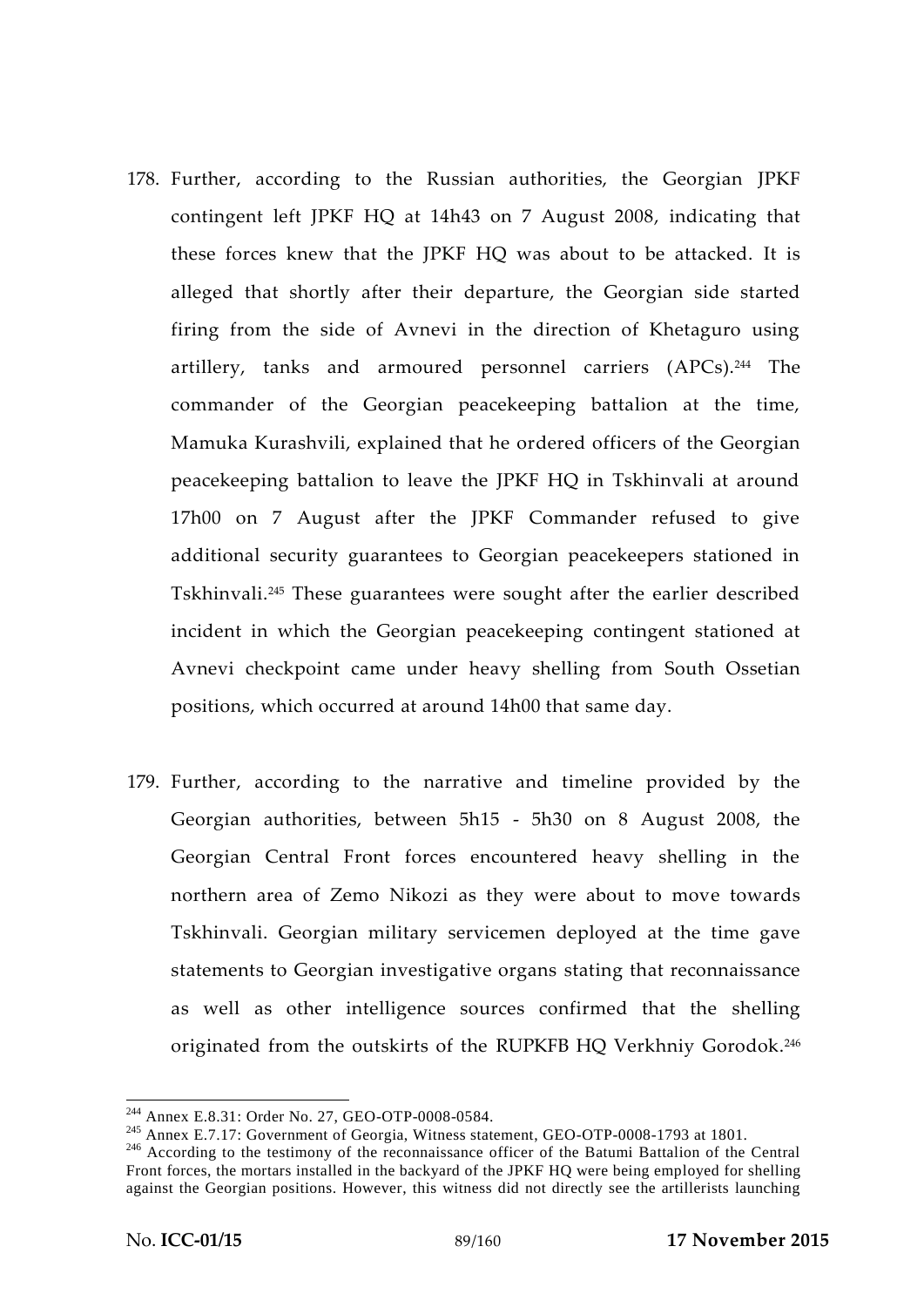Most of the hostile positions were identified as being located on the higher ground of RUPKFB HQ firing downwards towards the Georgian armed forces as they moved along the road to Tskhinvali.

180. The Georgian timeline indicates that at around 05h50-6h00 on 8 August 2008, Georgian armed forces located 300-400 meters away from the east side of the RUPKFB HQ on their way towards Tskhinvali came under fire from snipers, machine guns, rocket-propelled grenades and armoured vehicle guns from a direction of the RUPKFB HQ.<sup>247</sup> As a result, it is alleged that three Georgian soldiers were killed and one was injured, and several Georgian tanks damaged.<sup>248</sup> The Georgian armed forces are said to have refrained from returning fire for at least ten minutes while they waited for approval from their superiors. At 06h10, the Georgian armed forces apparently instructed the infantry forces to return fire and employ tank support for the first time.<sup>249</sup> The Georgian artillery of the First Infantry Brigade Artillery Battalion carried out the next attack on RUPKFB HQ at or about 6h30. According to the Georgian authorities, single-rockets, automatic rifles, and light artillery fire were used in the attack.<sup>250</sup>

the mortars as he could not see the peacekeeping compound buildings from the mortar fire, Annex E.7.7: Government of Georgia, December 2011 Update Report, GEO-OTP-0003-1836 at 1848, 1855- 1856. <sup>247</sup> Annex E.7.7: Government of Georgia, December 2011 Update Report, GEO-OTP-0003-1836 at

<sup>1847;</sup> Annex E.7.9: Government of Georgia, Chronology of the August 2008 events, GEO-OTP- 0006-0539 at 0551-0552; Annex E.7.9: Government of Georgia, 10 May 2010 Report, GEO-OTP-0006-0003 at 0029.

<sup>&</sup>lt;sup>248</sup> Annex E.7.7: Government of Georgia, December 2011 Update Report, GEO-OTP-0003-1836 at 1848.

<sup>&</sup>lt;sup>249</sup> Annex E.7.7: Government of Georgia, December 2011 Update Report, GEO-OTP-0003-1836 at 1848; Annex E.7.9: Government of Georgia, 10 May 2010 Report, GEO-OTP-0006-0003 at 0032.

 $^{250}$  Annex E.7.7: Government of Georgia, December 2011 Update Report, GEO-OTP-0003-1836 at 1848-1850.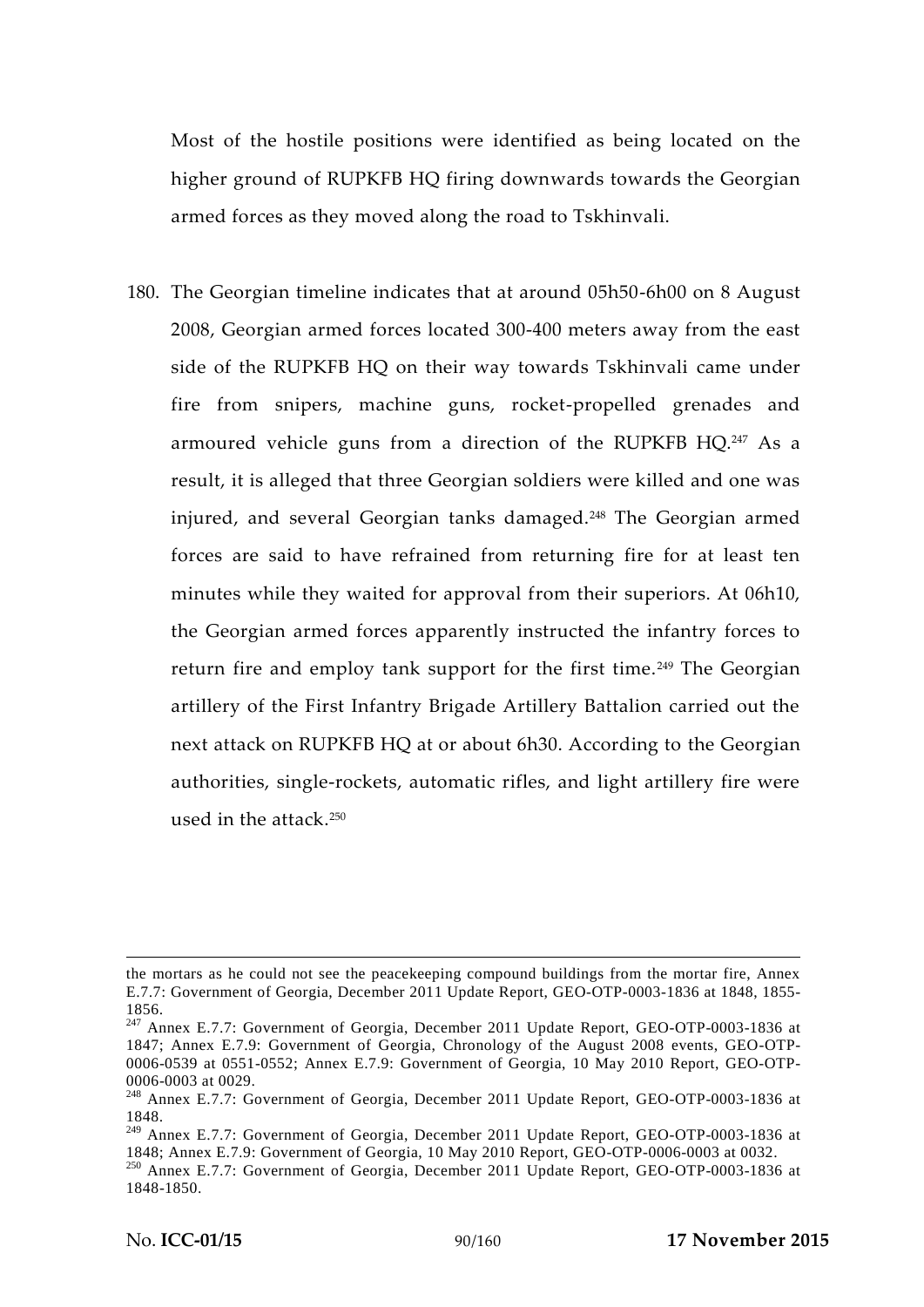- 181. In addition to the allegations that it was the Georgian troops that were first fired at from the RUPKFB HQ, the Georgian authorities have also alleged that the Russian peacekeepers had lost their protected status because they took direct part in hostilities as of 22h30 on 7 August 2008.<sup>251</sup> It is alleged that the Russian peacekeepers contributed to the military advantage of the South Ossetian forces by providing them with the coordinates of Georgian troops and by making the infrastructure of the RUPKFB HQ available for South Ossetian military positions.<sup>252</sup>
- 182. In support of the above, the Georgian authorities have submitted a transcript of a 23 second telephone conversation between the Commander of the JPKF, General Kulakhmetov and the Head of the Georgian peacekeeping contingent, General Kurashvili, at 00h23 on 8 August 2008 in which the former is said to have admitted that Russian peacekeepers were providing coordinates for artillery shelling to South Ossetian forces.<sup>253</sup>
- 183. According to the Russian authorities, this telephone conversation took place but added that its content was taken out of context.<sup>254</sup> In particular, it is claimed that the peacekeepers were constantly reporting on the movements of tanks and artillery firing on the ground as part of their mandate. The communication lines of the JPKF, including the

<sup>&</sup>lt;sup>251</sup> Annex E.2.37: IIFFMCG, Volume III, GEO-OTP-0002-8247 at 8310.<br><sup>252</sup> Annex E.7.7: Government of Georgia, December 2011 Update Report, GEO-OTP-0003-1836 at 1848; Annex E.7.9: Government of Georgia, 10 May 2010 Report, GEO-OTP-0006-0003 at 0029-

<sup>0031.</sup> <sup>253</sup> The translated transcript reads: "Kulakhmetov: Hello. Kurashvili: Miniurovich, your people are giving coordinates. Kulakhmetov: Of course they are giving [coordinates]. Why did you think that we would not? You are pounding here and you think that we should do nothing about this (swearing)?", Telephone intercept, 8 August 2008, Annex E.7.9: Government of Georgia, 10 May 2010 Report, Annex 39, GEO-OTP-0006-0220. The Prosecution also received an audio version of

the intercepted conversation from the Government of Georgia, GEO-OTP-0006-0219.<br><sup>254</sup> Meeting with the Russian authorities on 24 January 2014 in Moscow, Russian Federation.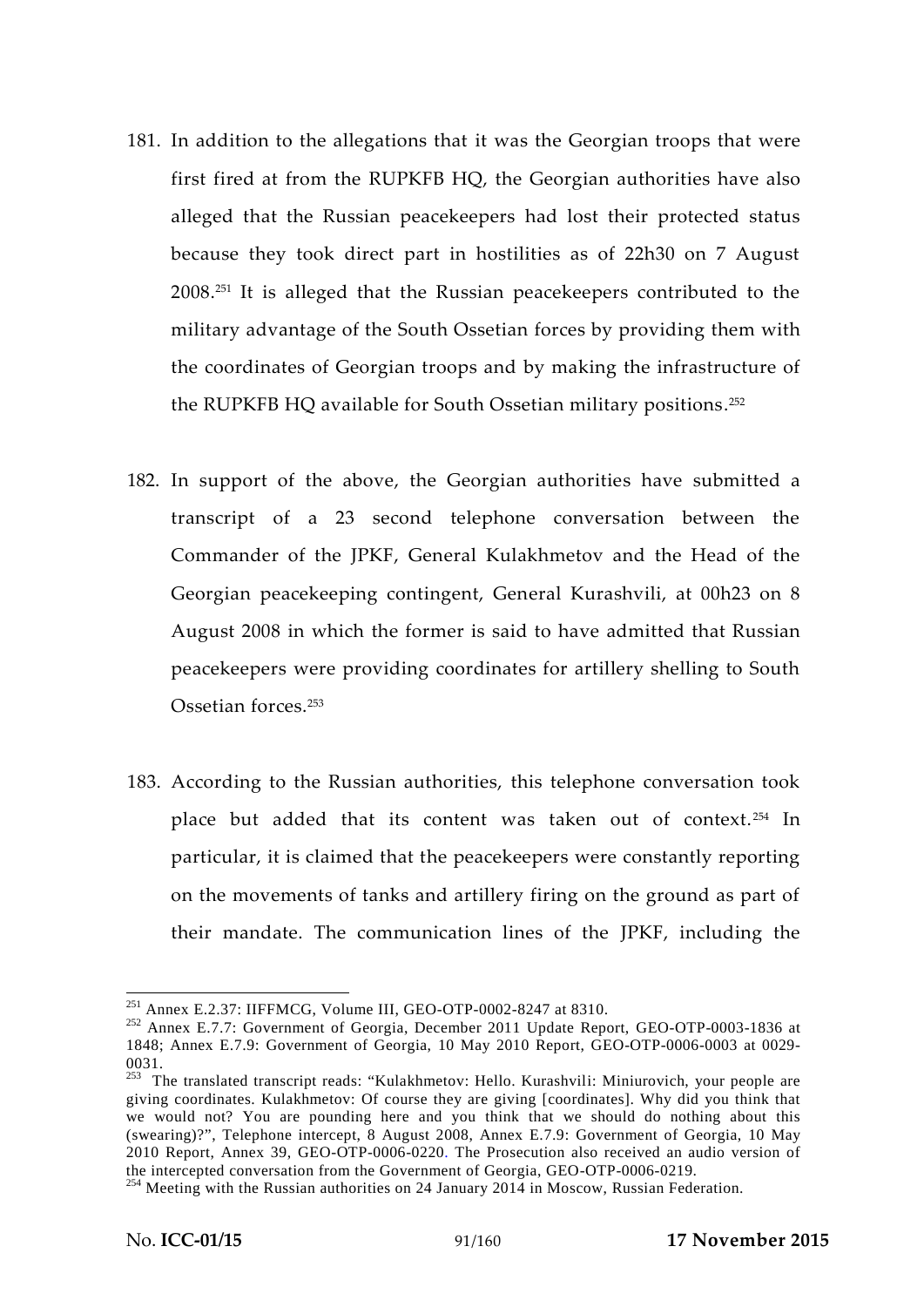Russian peacekeepers, were said to have been deliberately left open for transparency purposes. Under the Sochi agreement and applicable protocols, a degree of coordination between peacekeepers and parties to the conflict was allowed.<sup>255</sup> Whether the provision of coordinates was therefore permitted within the applicable legal framework remains contentious at this stage.

- 184. The Georgian authorities have further claimed that at the time of the attack a South Ossetian sniper, Oleg Galavanov, was on the roof of the main building of the RUPKFB HQ<sup>256</sup> to correct the South Ossetian artillery fire against Georgian units and to transmit Georgian coordinates.<sup>257</sup> By contrast, the Russian authorities claim that Galavanov was located on the roof of the university building next to the HQ when he was wounded by Georgian tank fire and that Russian peacekeepers transported him to the medical facility within the peacekeeping compound where he was killed due to the destruction of the facility by a subsequent Georgian attack.<sup>258</sup> According to the Georgian account, any transfer of Galavanov to the medical facility inside the base was highly unlikely given the state of hostilities at the time.<sup>259</sup>
- 185. In addition to the alleged presence of the South Ossetian sniper, the Georgian authorities have argued that the Russian peacekeeping forces

<sup>&</sup>lt;sup>255</sup> See Annex E.8.33: Annex No. 1 to the Decision Concerning the Basic Principles of Operation of the Military Contingents and of the Military Observers Designated for the Normalization of the Situation in the Zone of the Georgian-Ossetian Conflict, 6 December 1994, GEO-OTP-0008-0683.

For full text see above, footnote 201.<br><sup>256</sup> Annex E.2.37: IIFFMCG, Volume III, GEO-OTP-0002-8247 at 8346.<br><sup>257</sup> Annex E.7.7: Government of Georgia, December 2011 Update Report, GEO-OTP-0003-1836 at

<sup>1861-1862.&</sup>lt;br><sup>258</sup> Annex E.7.28: Response from the South Ossetian Ministry of Defence, addressed to the Investigative Committee of the Russian Federation, dated 27 January 2011, GEO-OTP-0005-0660

 $^{259}$  Annex E.7.7: Government of Georgia, December 2011 Update Report, GEO-OTP-0003-1836 at 1862-1863.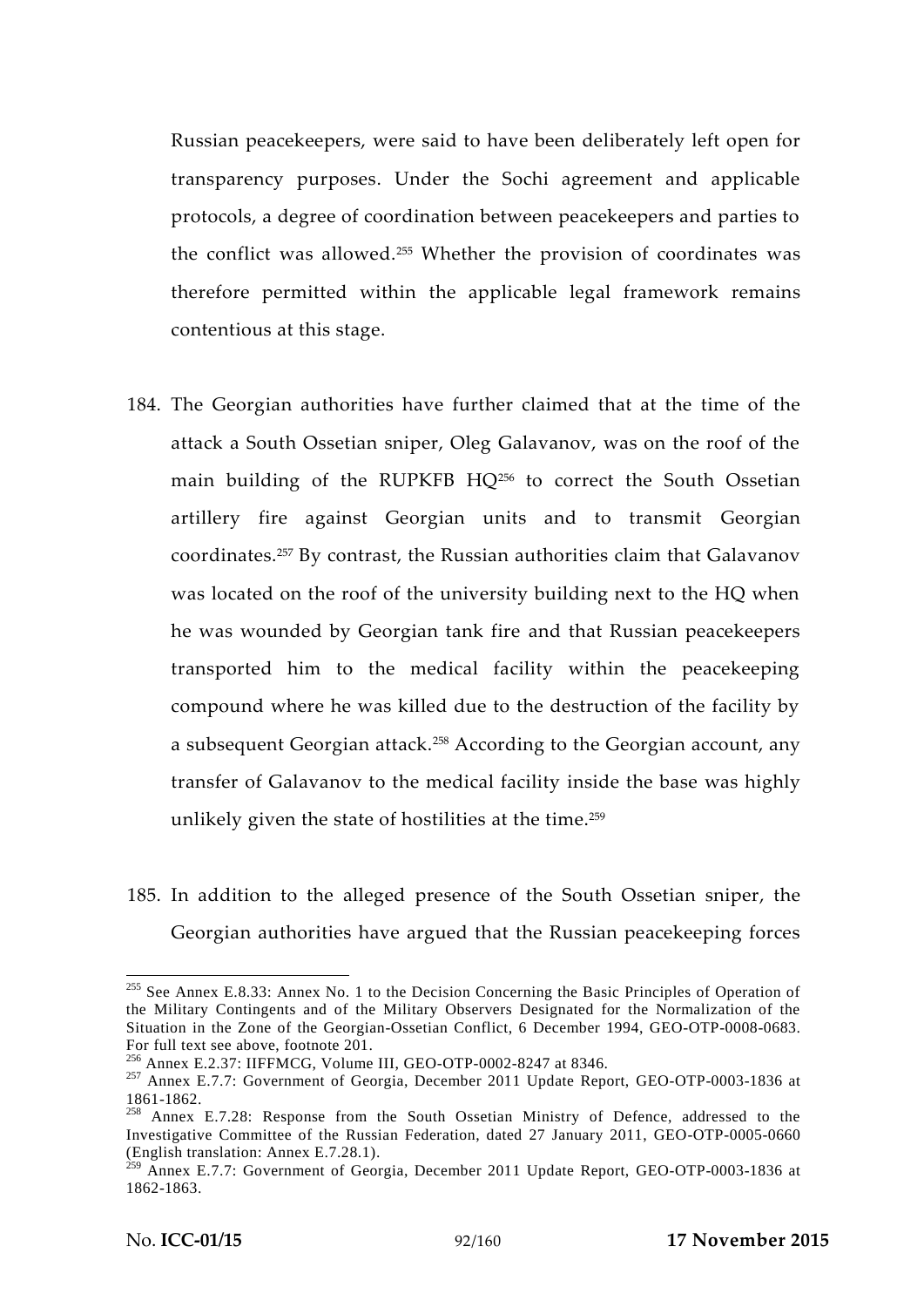actively contributed to the military advantage of both the Russian regular forces and South Ossetian forces by providing them access to the RUPKFB HO facilities and infrastructure.<sup>260</sup>

- 186. For instance, Anatoly Barankevich, the Security Council Chairman of the South Ossetian *de facto* authority, acknowledged in an interview that he decided to go towards the RUPKFB HQ in order to secure the roads leading to the JPKF HQ and, for that purpose, ordered the South Ossetian forces to occupy the surrounding houses and block the nearby crossroads. He stated that it was from those positions that South Ossetian forces ambushed and attacked Georgian police and military moving through the town.<sup>261</sup>
- 187. Reportedly, however, the peacekeeping mission was strictly forbidden to host members of the South Ossetian forces. South Ossetian citizens were also not allowed in the compound, except those who needed medical care and were admitted to the medical unit. Furthermore, the activities of the Russian peacekeepers were subject to the close scrutiny of relevant stakeholders and the presence of South Ossetian fighters at the RUPKFB HQ would have been easily known.<sup>262</sup>
- 188. The Prosecution recalls that the presence of a member of an adverse party would not, in and of itself, remove the protection owed to civilian persons or objects, assuming they were entitled to such protection. As such, examination of this particular allegation relates to the broader

<sup>260</sup> Annex E.7.7: Government of Georgia, December 2011 Update Report, GEO-OTP-0003-1836 at

<sup>1861.</sup> <sup>261</sup> Annex E.7.9: Government of Georgia, 10 May 2010 Report, Annex 24: Kommersant, "There is no place for this President in South Ossetia", 4 December 2008, GEO-OTP-0006-0181 at 0181 (English

translation: GEO-OTP-0006-0173).<br><sup>262</sup> Meeting with the Russian authorities on 24 January 2014 in Moscow, Russian Federation.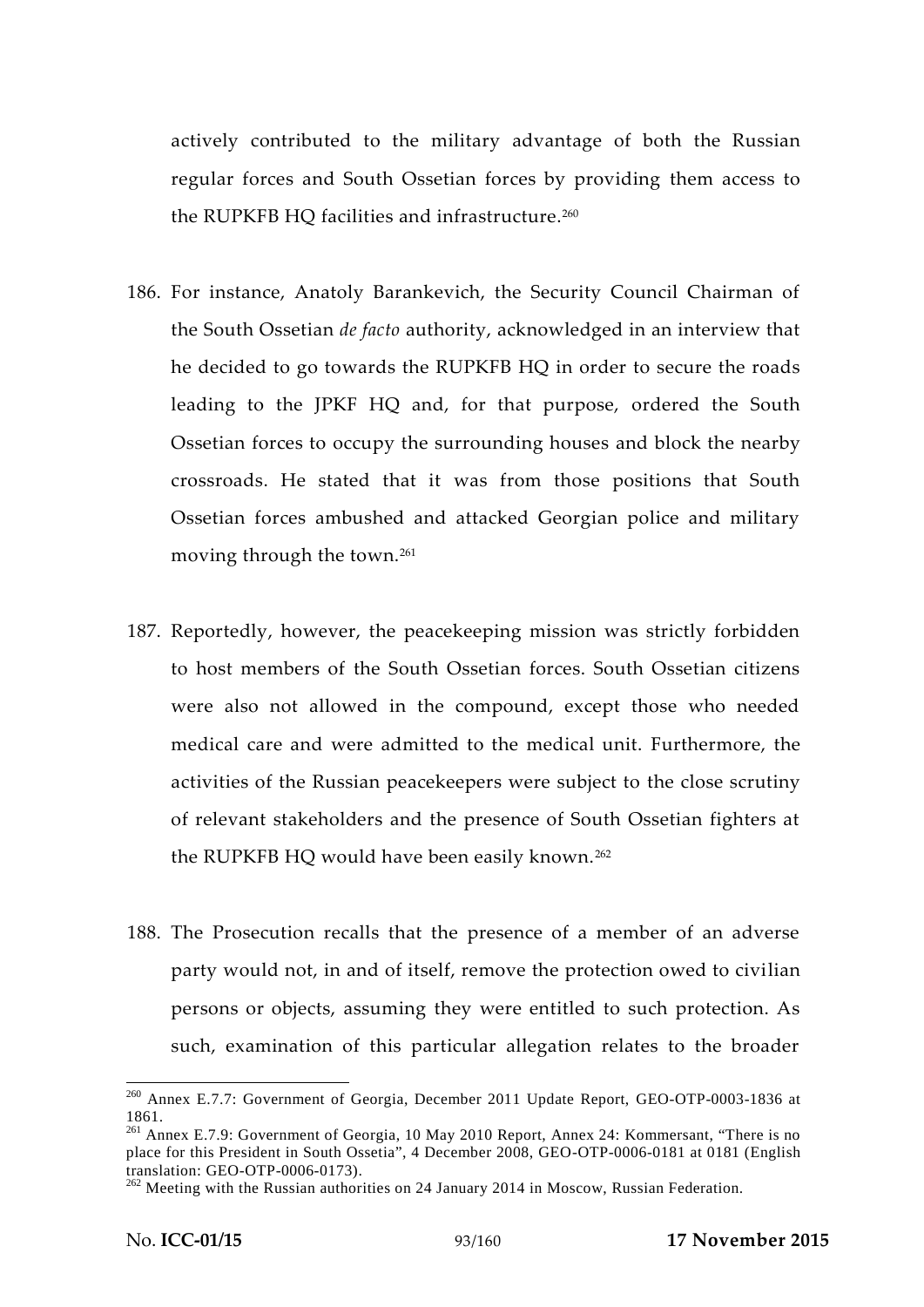question of whether the Russian peacekeepers at RUPKFB HQ were at the time directly participating in the hostilities. If they were not, the issue concerns consideration as to the proportionality of the Georgian fire in response to the activities of Oleg Galavanov, which appears to have been directed to other parts of the RUPKFB HQ compound and not just the building Galavanov was allegedly located at. Depending on the indiscriminate nature of such fire, such conduct may also constitute the crime of internationally directing of attacks against peacekeeping personnel and objects.

189. The information available remains indeterminate in relation to a number of issues related to whether the Russian peacekeeping contingent RUPKFB HQ had at the time of the attack lost their entitlement to the protection given to civilians and civilian objects. Included in this context is information on the location and role of Oleg Galavanov, and whether the Georgian armed forces initiated their attack in response to live fire coming from the direction of RUPKFB HQ. The precise chain of events and the conduct alleged will require verification in the context of any authorised investigation. However, bearing in mind the low threshold applicable at this stage of the procedure, and the presumption of civilian character that governs the application of the law in case of doubt, $263$  the Prosecution has concluded that there is a reasonable basis, at this stage, to believe that the war crime of intentionally directing an attack against personnel and objects involved in a peacekeeping mission has been committed with respect to the intentional directing of attacks by the Georgian armed forces against

<sup>263</sup> ICC-02/05-02/09-243-Red, para. 89, citing Article 52(2) of API and ICTY, *The Prosecutor v. Stanislav Galic*, Trial Chamber Judgment, 5 December 2003, case No. IT-98-29-T, para. 51. See also Article 52(3) of API.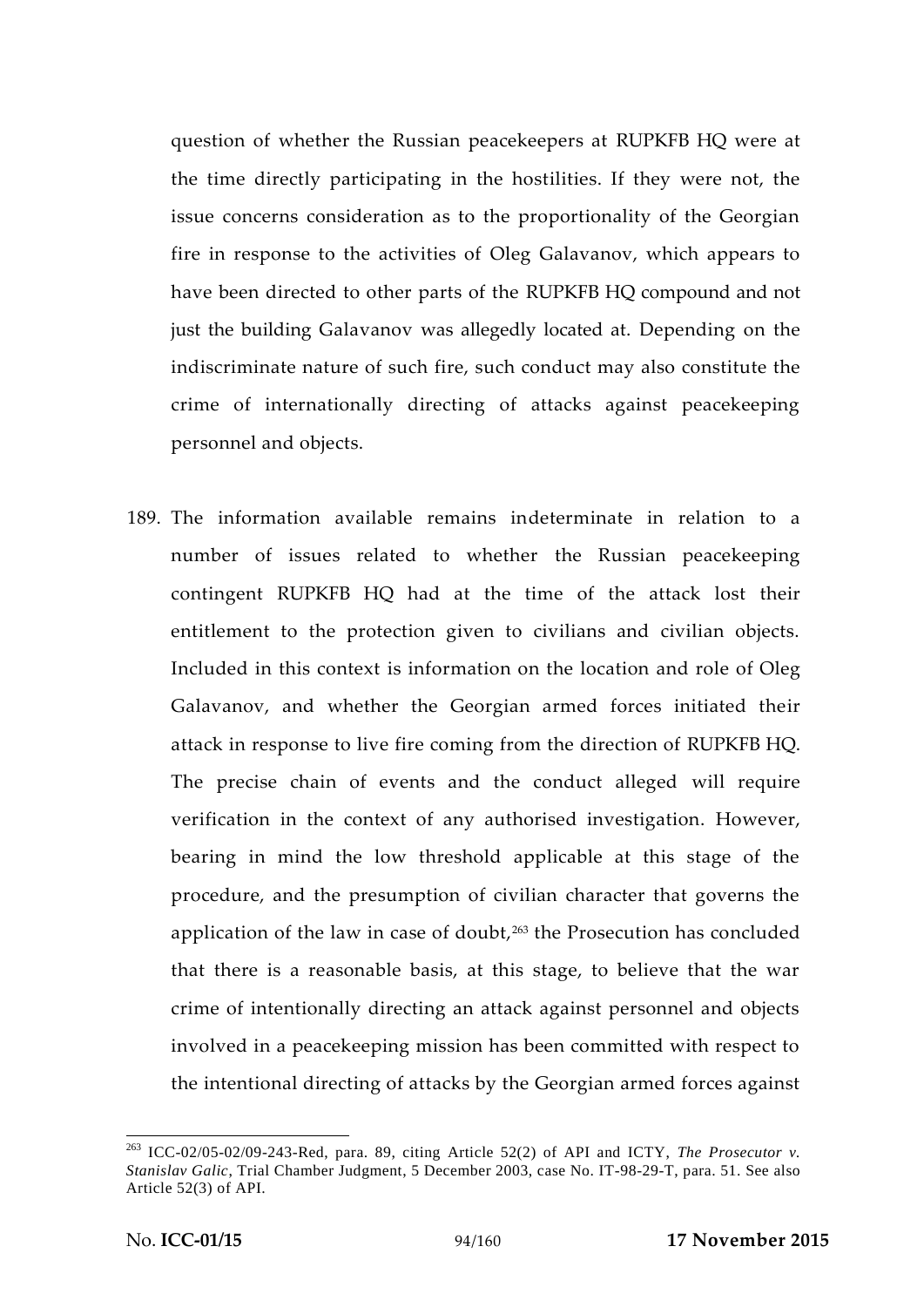Russian peacekeepers personnel and installation at the JPKF HQ and the RUPKFB base during the night of 7 to 8 August 2008, pursuant to article  $8(2)(b)(iii)$ .

*(d) Alleged Indiscriminate and Disproportionate Attacks*

- 190. The Prosecution has examined information available on other crimes allegedly committed by the parties to the conflict. In particular, both the Georgian and Russian armed forces are alleged to have launched indiscriminate and disproportionate attacks against civilian targets.
	- i. *Alleged Indiscriminate and Disproportionate Attacks by Georgian armed forces*
- 191. The Georgian armed forces deployed in South Ossetia consisted of nine light infantry brigades, five tank battalions, eight artillery battalions, Special Forces units, and members of the Ministry of Interior. The President of Georgia was Commander-in-Chief at the time.<sup>264</sup>
- 192. The Prosecution has examined allegations that the Georgian armed forces carried out indiscriminate and disproportionate attacks against civilians and civilian property during their air and ground military offensive against the city of Tskhinvali and surrounding villages that started on the night of 7 August 2008 until 12 August 2008. The article 15 communications received on behalf of victims through the Russian embassy in The Hague also contain allegations that in the course of the

<sup>264</sup> Annex E.2.36: IIFFMCG, Volume II, GEO-OTP-0002-7801 at 8020.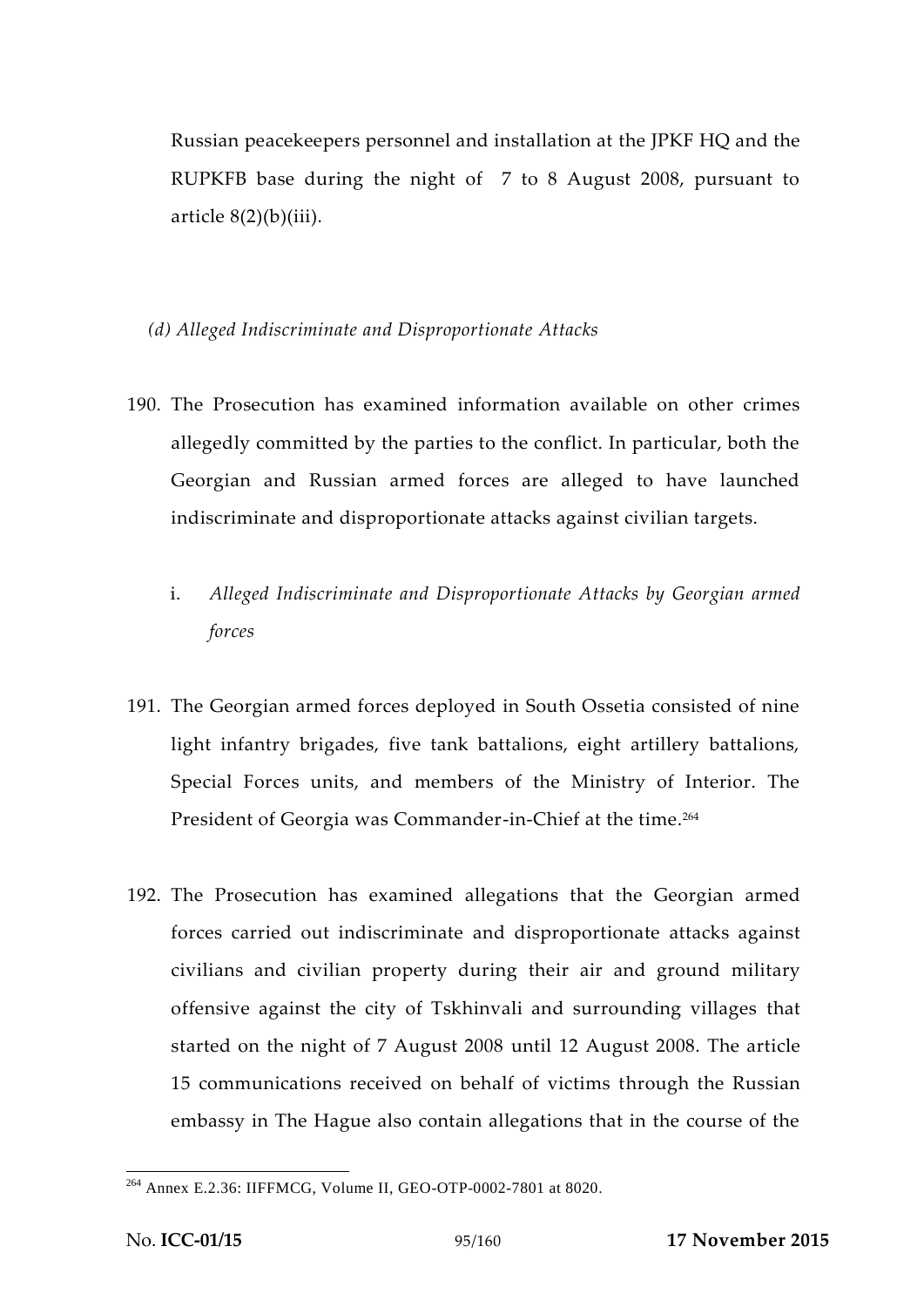Georgian military offensive on the city of Tskhinvali and surrounding villages in South Ossetia on 7-9 August, the armed forces carried out indiscriminate and disproportionate attacks against civilian targets in South Ossetia.

- 193. These attacks reportedly resulted in civilian deaths and injuries and considerable damage to civilian objects or buildings dedicated to education, including schools, hospitals and civilian residences.<sup>265</sup> HRW, for example, documented an 18 hour rocket attack allegedly carried out by Georgian armed forces on the city of Tskhinvali between 7 and 8 August 2008, during which the South Ossetian Central Republican Hospital may have been targeted.<sup>266</sup>
- 194. According to HRW, during aerial and ground offensives the Georgian armed forces used weapons that lacked sufficient precision to be accurately used against military targets in close physical proximity to civilians and civilian property. This included the use of tanks, Grad MLRS and cluster munitions.<sup>267</sup> Similarly, according to AI, on 7 August 2008 Georgian Air Force SU-25 type aircraft are alleged to have dropped bombs on residential areas in the villages of Nogkau, Khetagurovo, and Khetagurovo, resulting in a number of civilian deaths and scores of injury,<sup>268</sup> while over 100 civilian houses were estimated to have been hit

<sup>&</sup>lt;sup>265</sup> Annex E.4.3: AI, Civilians in the line of fire, GEO-OTP-0001-0125 at 0148.<br><sup>266</sup> Annex E.4.10: HRW, Up in Flames, GEO-OTP-0001-0336 at 0383-0384.<br><sup>267</sup> Annex E.4.10: HRW, Up in Flames, GEO-OTP-0001-0336 at 0380.<br><sup>26</sup> should be a priority for all", 01 October 2008, GEO-OTP-0003-1196 at 1198-1199; Annex E.4.3: AI, Civilians in the line of fire, GEO-OTP-0001-0125 at 0149-0150.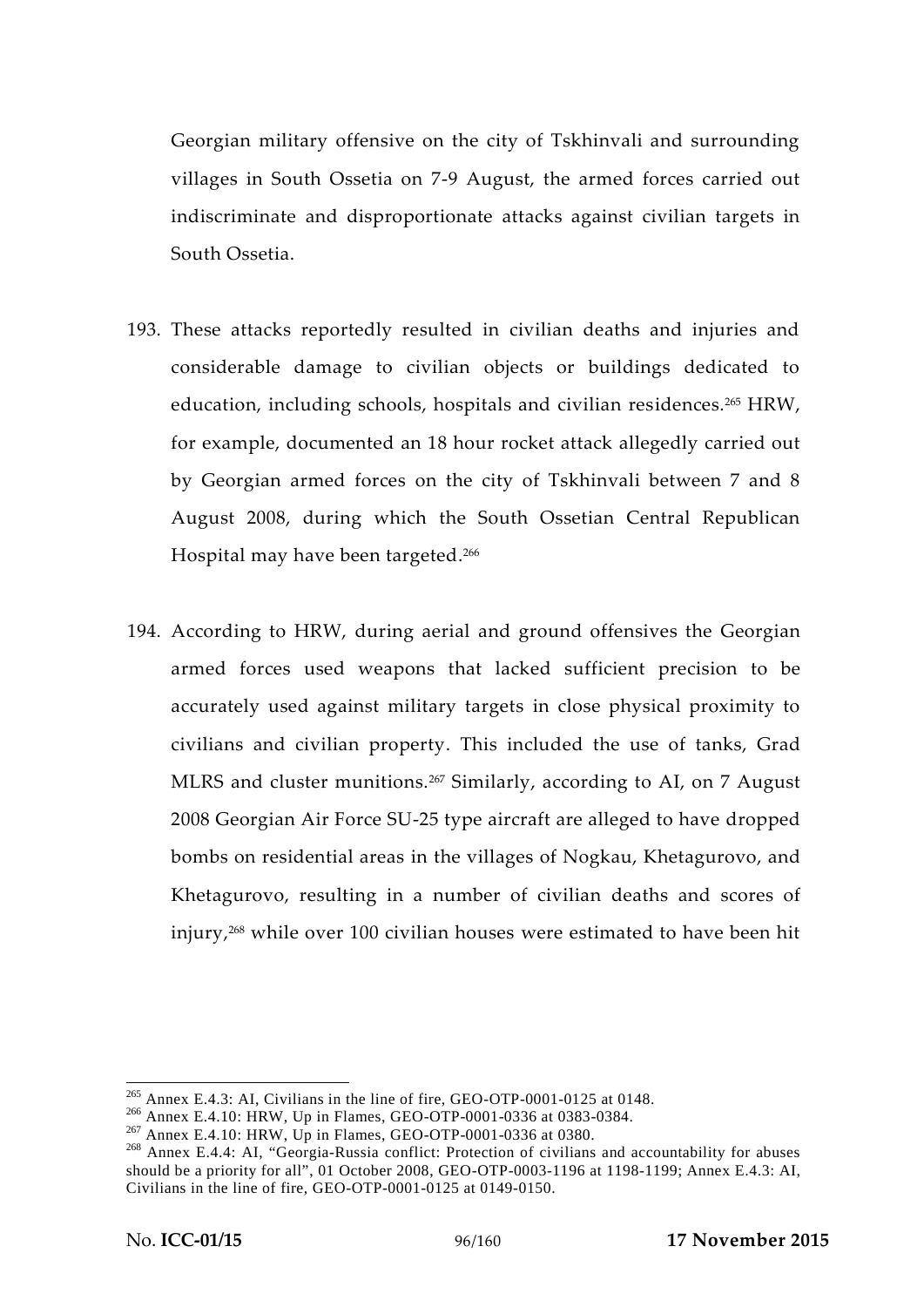in Tskhinvali, many of which were occupied at the time according to eye-witness accounts.<sup>269</sup>

- 195. The information available with regard to the nature of targets, circumstances of attacks, and scale of the damaged caused is limited at this stage. The IIFFMCG, for example, found that South Ossetian forces were responsible for firing at Georgian forces from locations close to civilian areas, or for setting up defensive position or headquarters in civilian infrastructure.<sup>270</sup> In response to these attacks, Georgian armed forces appear to have attacked military objectives that were located near densely populated areas in Tskhinvali and surrounding villages, causing the destruction of civilian objects.<sup>271</sup>
- 196. The type of weaponry used in each incident also remains unclear. For example, the IIFFMCG records that Grad MLRS were used in the south and south-west of Tskhinvali. By their nature, the use of Grad MLRS in urban areas renders them incapable of striking solely military objectives or of avoiding extensive damage to civilian property within the radius of 100-150m from the intended target.<sup>272</sup> As such, their use in civilian areas could amount to the launching on indiscriminate attacks, depending on the facts whether the attack was unlawful within the meaning of article  $8(2)(b)(i)-(ii)$  or disproportionate within the meaning of article  $8(2)(b)(iv)$ . However, this would require an assessment of the

<sup>&</sup>lt;sup>269</sup> Annex E.4.4: AI, "Georgia-Russia conflict: Protection of civilians and accountability for abuses should be a priority for all", 01 October 2008, GEO-OTP-0003-1196 at 1199; Annex E.4.5: AI, "The human cost of war in Georgia", 01 October 2008, GEO-OTP-0003-1397; Annex E.2.37: IIFFMCG, Volume III, GEO-OTP-0002-8247 at 8737; Annex E.4.9: HRW, "Russia/Georgia: All Parties in

<sup>&</sup>lt;sup>270</sup> Annex E.2.36: IIFFMCG, Volume II, GEO-OTP-0002-7801 at 8128, 8132, 8133.<br><sup>271</sup> Annex E.4.10: HRW, Up in Flames, GEO-OTP-0001-0336 at 0392; Annex E.2.38: OSCE-HRAM<br>Report, GEO-OTP-0003-1921 at 1954.

<sup>&</sup>lt;sup>272</sup> Annex E.2.36: IIFFMCG, Volume II, GEO-OTP-0002-7801 at 8145.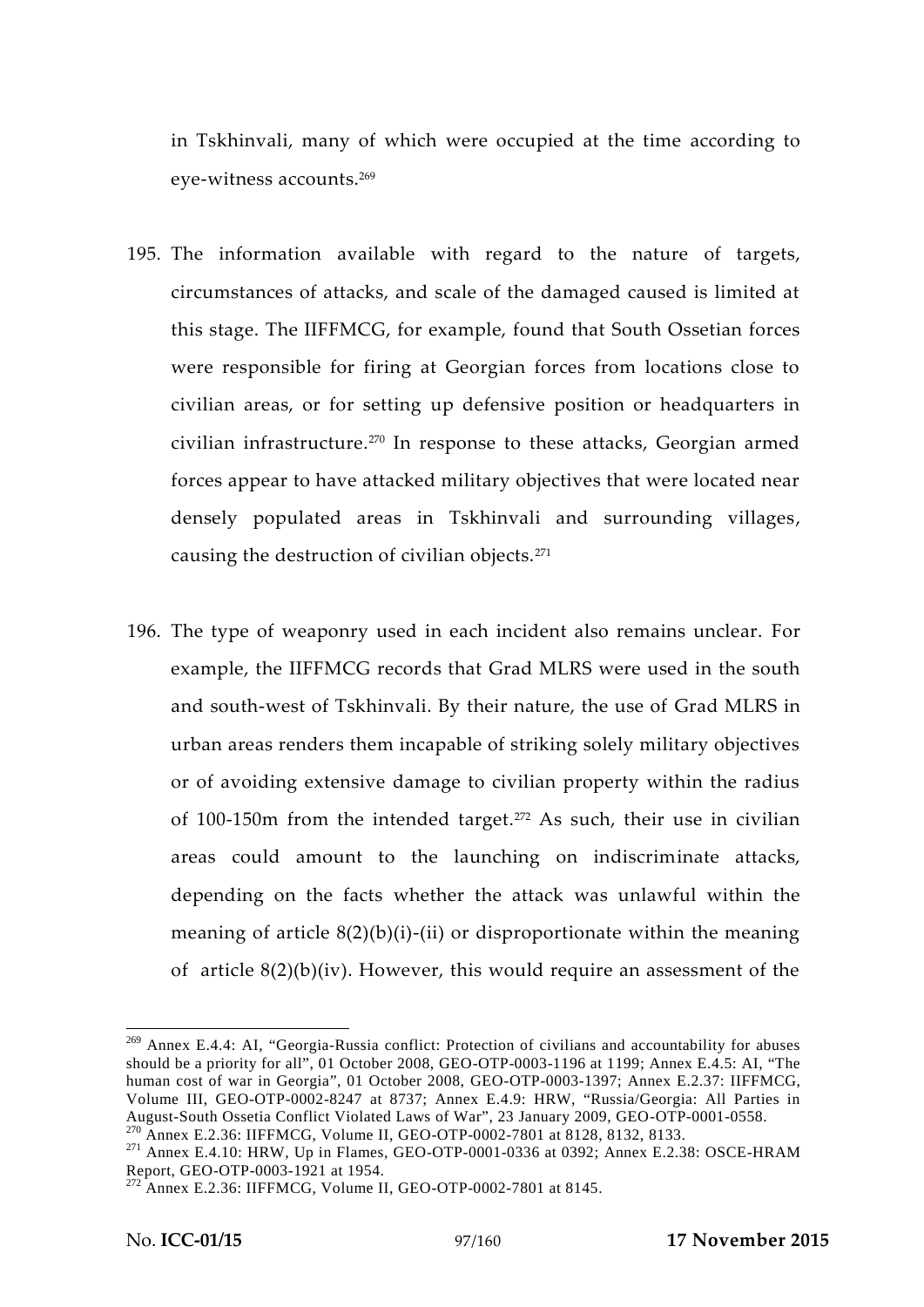exact nature and scale of the used weapons and their effects, the known area of 'spread' of sub-munitions, the character of the targeted area and the physical proximity of residential civilian areas to military objectives, or the availability of alternative weapons, which is unavailable at this stage.

- 197. Thus, owing to the insufficiency of the information available, the Prosecution is unable at this stage to determine whether there is a reasonable basis to believe that the alleged unlawful attacks by the Georgia armed forces amount to a war crime within the jurisdiction of the Court. This conclusion should be without prejudice to other possible findings that may be made during the course of investigations. In particular, an in-depth assessment of these allegations<sup>273</sup> requires further evidence on the context of the attacks to determine whether deaths, injuries or property damage amounted to a war crime within the jurisdiction of the Court.
	- ii. *Alleged Indiscriminate and Disproportionate Attacks by Russian armed forces*
- 198. The Russian armed forces active in Georgia consisted of five regimental tactical groups (reinforced motorized-rifle regiments) from the 19th (North Ossetia) and 42nd (Chechnya) Motorized-Rifle Divisions, deployed under the command and control of the Planning Staff of the North Caucasus Military District during combat operations in South Ossetia. These forces were also supported by five Battalions of the Russian 58th Army (HQ Vladikavkaz) and the Russian 76th Airborne

<sup>273</sup> See William Fenrick, "The prosecution of unlawful attack cases before the ICTY", *Yearbook of IHL*, Vol.7, 2004, p. 159.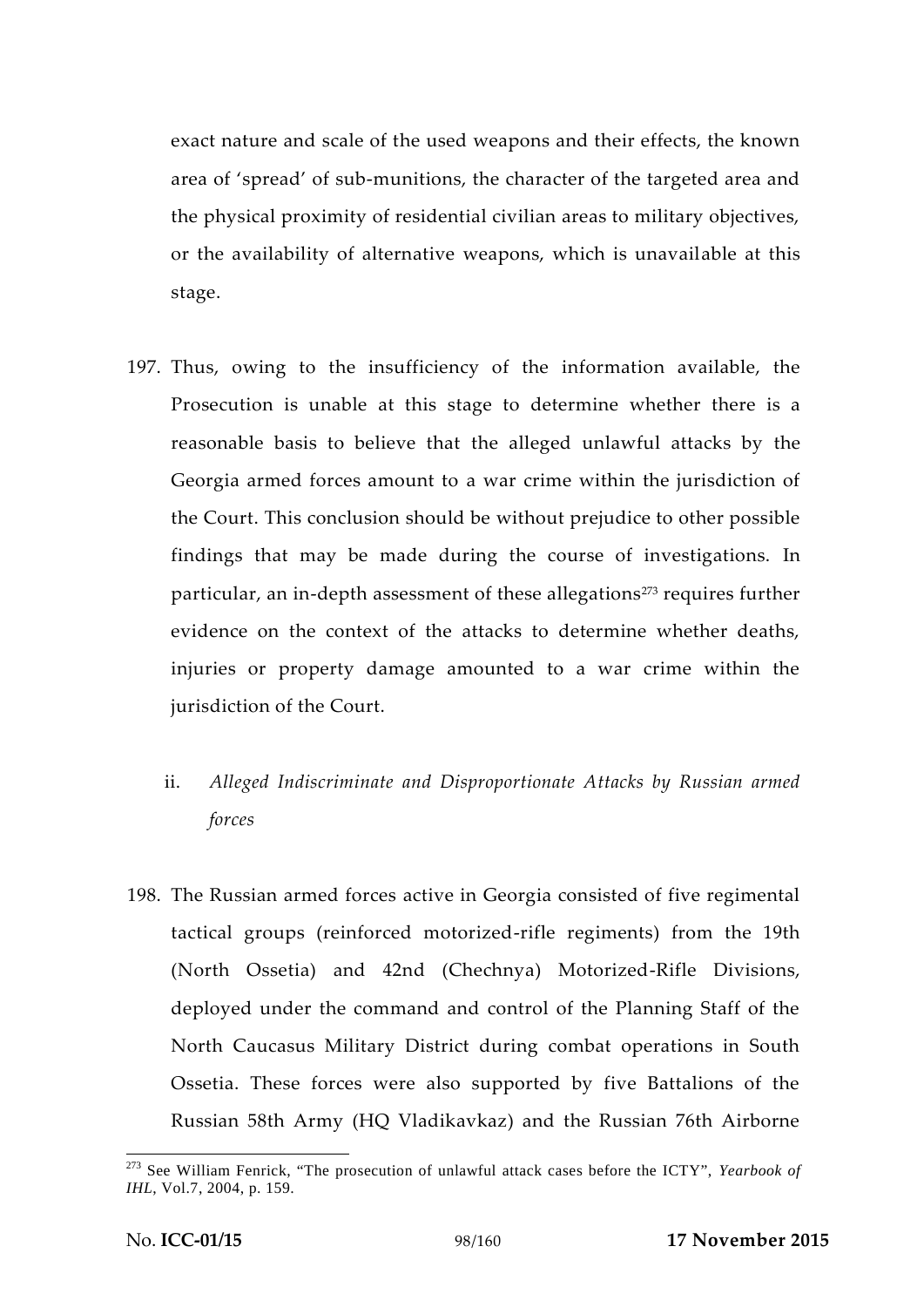Division. The President of Russia was the Supreme Commander-in- Chief of the Armed Forces of the Russian Federation at the time.<sup>274</sup>

- 199. The Prosecution has reviewed allegations relating to alleged unlawful attacks by the Russian armed forces against civilians and civilian property during the air and ground operations between 8 and 12 August 2008. These attacks reportedly resulted in civilian deaths and injuries and considerable damage to civilian objects, including schools, hospitals and civilian dwellings.<sup>275</sup>
- 200. The information available on these alleged attacks, in particular with respect to the circumstances and planning, intended targets, as well as the scale of collateral damage, is insufficient at this stage to provide a reasonable basis to believe that members of the Russian armed forces bear criminal responsibility for the commission of these crimes.
- 201. The Russian armed forces are alleged to have carried out indiscriminate and disproportionate attacks against civilians and civilian property with weapons that cannot be accurately used against military targets in civilian areas, such as the use of Grad MLRS and cluster munitions. These attacks reportedly resulted in civilian deaths and injuries and considerable damage to civilian objects, including schools, hospitals and civilian dwellings.<sup>276</sup>
- 202. The information available indicates that Russian armed forces reportedly carried out air attacks in the areas of Tskhinvali and Eredvi

<sup>&</sup>lt;sup>274</sup> Annex E.2.36: IIFFMCG, Volume II, GEO-OTP-0002-7801 at 8021.<br><sup>275</sup> Annex E.4.3: AI, Civilians in the line of fire, GEO-OTP-0001-0125 at 0148.<br><sup>276</sup> Annex E.4.3: AI, Civilians in the line of fire, GEO-OTP-0001-0125 a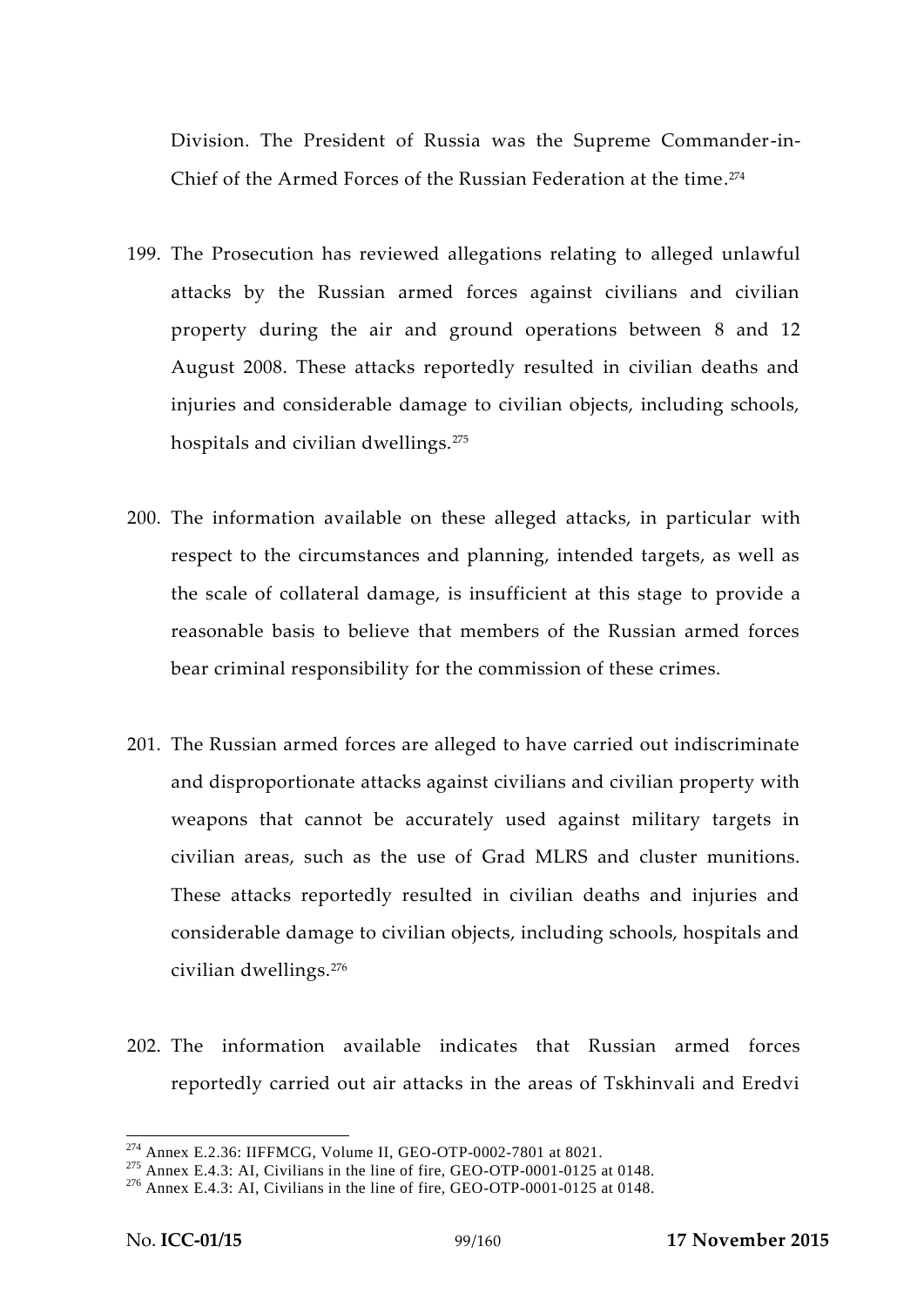in South Ossetia and around Tqviavi and Variani in the Gori municipality. The town of Gori was subject to aerial bombardments in four or five different areas in the period between 8 and 12 August 2008.<sup>277</sup>

- 203. According to the OSCE report of 8 August 2008, the Georgian Ministry of Foreign Affairs reported that Russian aircraft bombed both military and civilian targets in Gori, Kareli and the Georgian administrative villages of Prisi and Tamarasheni.<sup>278</sup> According to the OSCE spot report, on 11 August 2008, Georgian officials reported that although it appeared that attacks by Russian military targeted mainly military installations, they resulted in the destruction of civilian objects in Ajara and Gori<sup>279</sup>
- 204. On the morning of 12 August, for example, the Russian armed forces reportedly carried out a rocket attack on the main square in front of the Gori Municipality Administration building. As a result of the attack, at least eight civilians were killed and some 23-30 injured. Victims of the attack described that they saw numerous small explosions within seconds of each other, suggesting the use of cluster munitions. Although the Russian military initially denied that it used cluster munitions in Gori, Foreign Minister Sergei Lavrov confirmed on 13 August 2008 that Russian forces were active in the area. Eyewitnesses interviewed attested to the absence of military targets in the immediate vicinity.<sup>280</sup>

<sup>&</sup>lt;sup>277</sup> Annex E.2.36: IIFFMCG, Volume II, GEO-OTP-0002-7801 at 8132-8148.<br><sup>278</sup> Annex E.3.16: OSCE Material, GEO-OTP-0005-0849 at 0850.<br><sup>279</sup> Annex E.3.16: OSCE Material, GEO-OTP-0005-0865 at 0866.

 $280$  Annex E.4.810: HRW, Up in Flames, GEO-OTP-0001-0336 at 0452-0454; Annex E.4.3: AI, Civilians in the line of fire, GEO-OTP-0001-0125 at 0154-0155; Annex E.4.4: AI, "Georgia Russia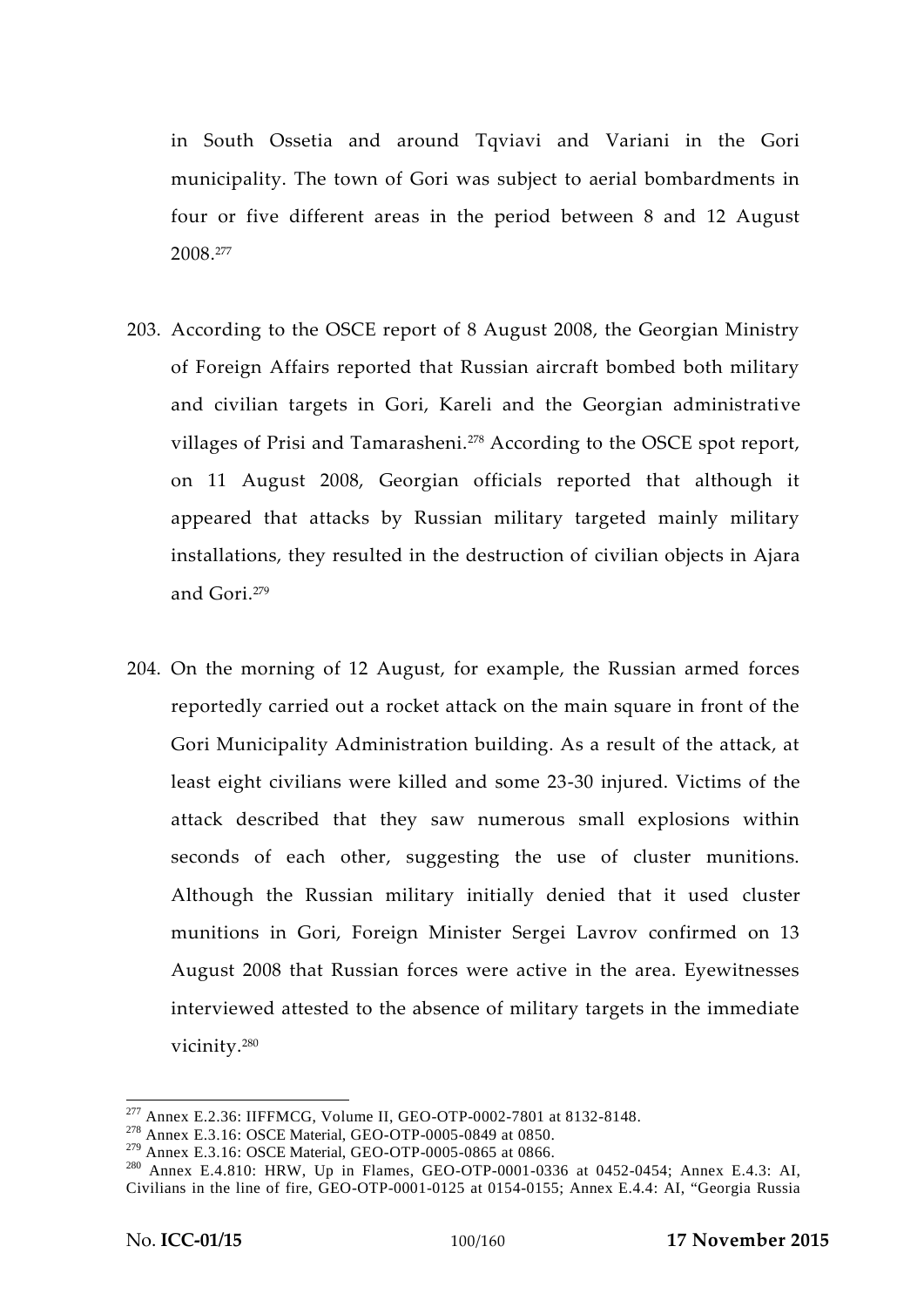- 205. The IIFFMCG could not reach a definite conclusion on the legality of the attacks carried out by the Russian armed forces on administrative, public and residential civilian buildings, and other civilian property in Tskhinvali and surrounding villages as well as in relation to the attacks against cultural property, owing to insufficient information on the facts relating to the circumstances of the military operations in question. <sup>281</sup>
- 206. HRW documented the attack against the military hospital in Gori by Russian armed forces on 13 August 2008.<sup>282</sup> According to this source, a Russian military helicopter fired a rocket at hospital staff members in the hospital yard.<sup>283</sup>
- 207. The information available, however, indicates that most of the Russian air attacks appeared to have targeted Georgian military positions outside built up areas. The proximity of these targets to civilian objects varied. In some cases, the military targets were within meters of civilians and civilian residences. According to HRW, Russian armed forces targeted Georgian military located in the city of Gori, including the military base and the artillery brigade concentrated in the city since mid-July 2008.<sup>284</sup> In addition, some civilian objects hit by Russian armed forces were reportedly used for military purposes by Georgian armed

Conflict: Protection of civilians and accountability for abuses should be a priority for all", 01 October 2008 GEO-OTP-0003-1196 at 1199; Annex E.4.8: HRW, "Russia-Georgia - Investigate Civilian Deaths", 13 August 2008, GEO-OTP-0003-1410 at 1410-1411; Annex E.3.9: ECHR, *Storimans-Verhulst, Akkermans and Yecheskeli v. Russia*, Appl. no. 26302/10, 30 August 2010,

<sup>&</sup>lt;sup>281</sup> Annex E.2.36: IIFFMCG, Volume II, GEO-OTP-0002-7801 at 8133, 8137, and 8142.<br><sup>282</sup> Annex E.4.10: HRW, Up in Flames, GEO-OTP-0001-0336 at 0436.<br><sup>283</sup> *See* Annex E.2.36: IIFFMCG, Volume II, GEO-OTP-0002-7801 at 8135. concluded that "the helicopter fire at the hospital in Gori seems to indicate a deliberate targeting of this protected object" and that "this may amount to a war crime", the Prosecution notes that this assessment is solely based on the same report produced by HRW. <sup>284</sup> Annex E.4.10: HRW, Up in Flames, GEO-OTP-0001-0336 at 0434.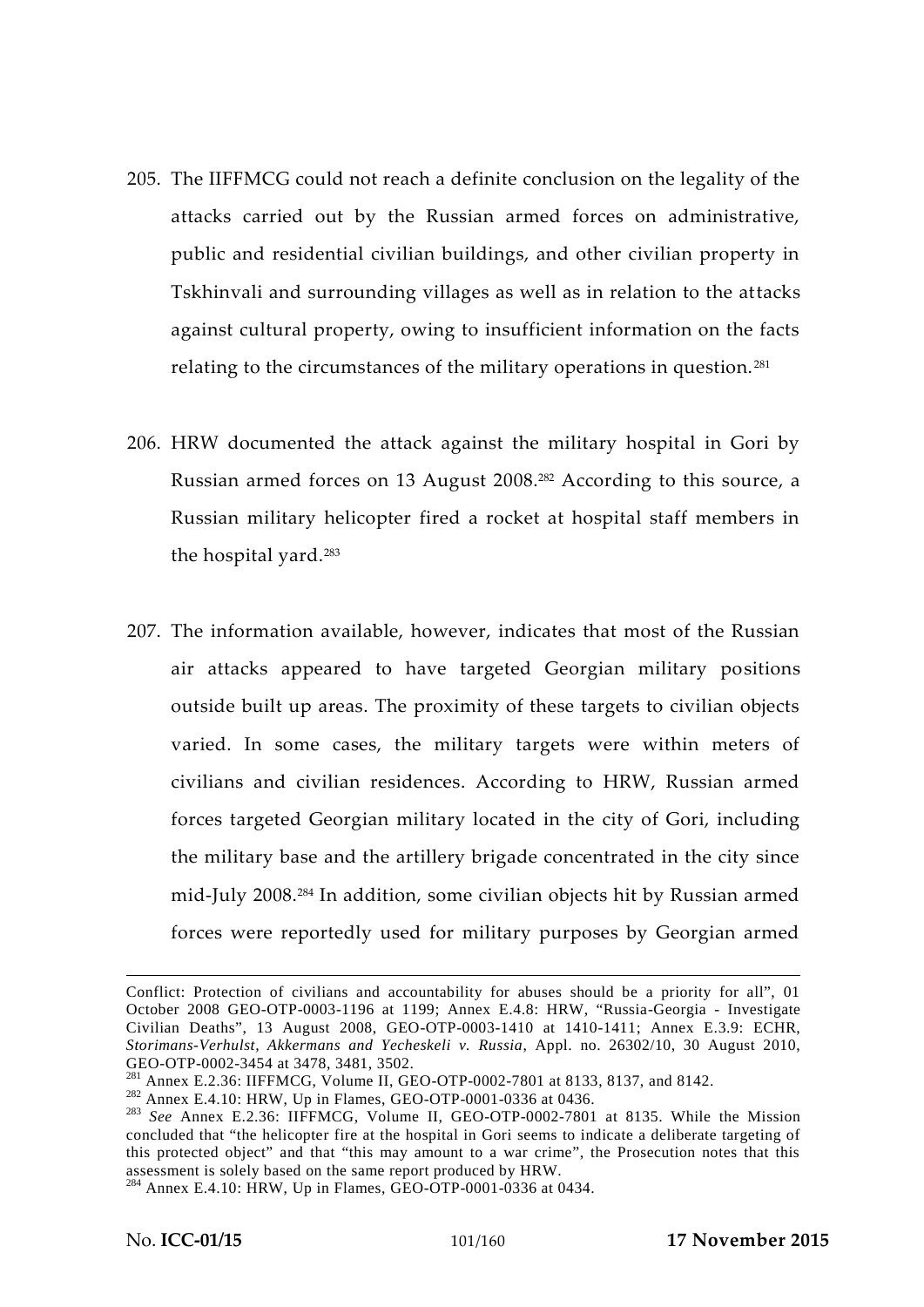forces at the moment of the Russian attack, which rendered them legitimate military targets. For instance, HRW reported that the Russian air forces carried out several attacks on and near School No. 7 in Gori at the moment when around 100 members of the Georgian armed forces were present in the yard of the school.<sup>285</sup>

- 208. As such, the information available at his stage remains insufficient to enable a determination whether there is a reasonable basis to believe that the attacks by Russian armed forces amounted to the war crimes of intentionally directing attacks against civilians and civilian objects under articles  $8(2)(b)(i)$  and  $8(2)(b)(ii)$ , or the war crime of intentionally launching an attack in the knowledge that such attack would cause incidental loss of life or injury to civilians or damage to civilian objects which would be clearly excessive in relation to the concrete and direct overall military advantage anticipated under article 8(2)(b)(iv), or the intentionally directing attacks against hospitals under article 8(2)(b)(ix).
- 209. In relation to the war crime of intentionally directing attacks against civilians and civilian objects as well as the war crime of intentionally directing attacks against hospitals, there is a further lack of sufficient information on the nature of targets, circumstances of attacks, and scale of the damage caused relevant to establishing whether the object of the attack were civilians and/or civilian objects and whether the perpetrator intended such civilians and/or civilian objects to be the object of the attack, as required under the Rome Statute.<sup>286</sup>

<sup>285</sup> Annex E.4.10: HRW, Up in Flames, GEO-OTP-0001-0336 at 0435; *See also* Annex E.2.36: IIFFMCG, Volume II, GEO-OTP-0002-7801 at 8134 (The IIFFMCG concluded that "the Mission has no information indicating that schools not used for military purposes were deliberately

attacked").<br><sup>286</sup> Elements of Crimes, articles  $8(2)(b)(i)$  and  $8(2)(b)(ii)$ .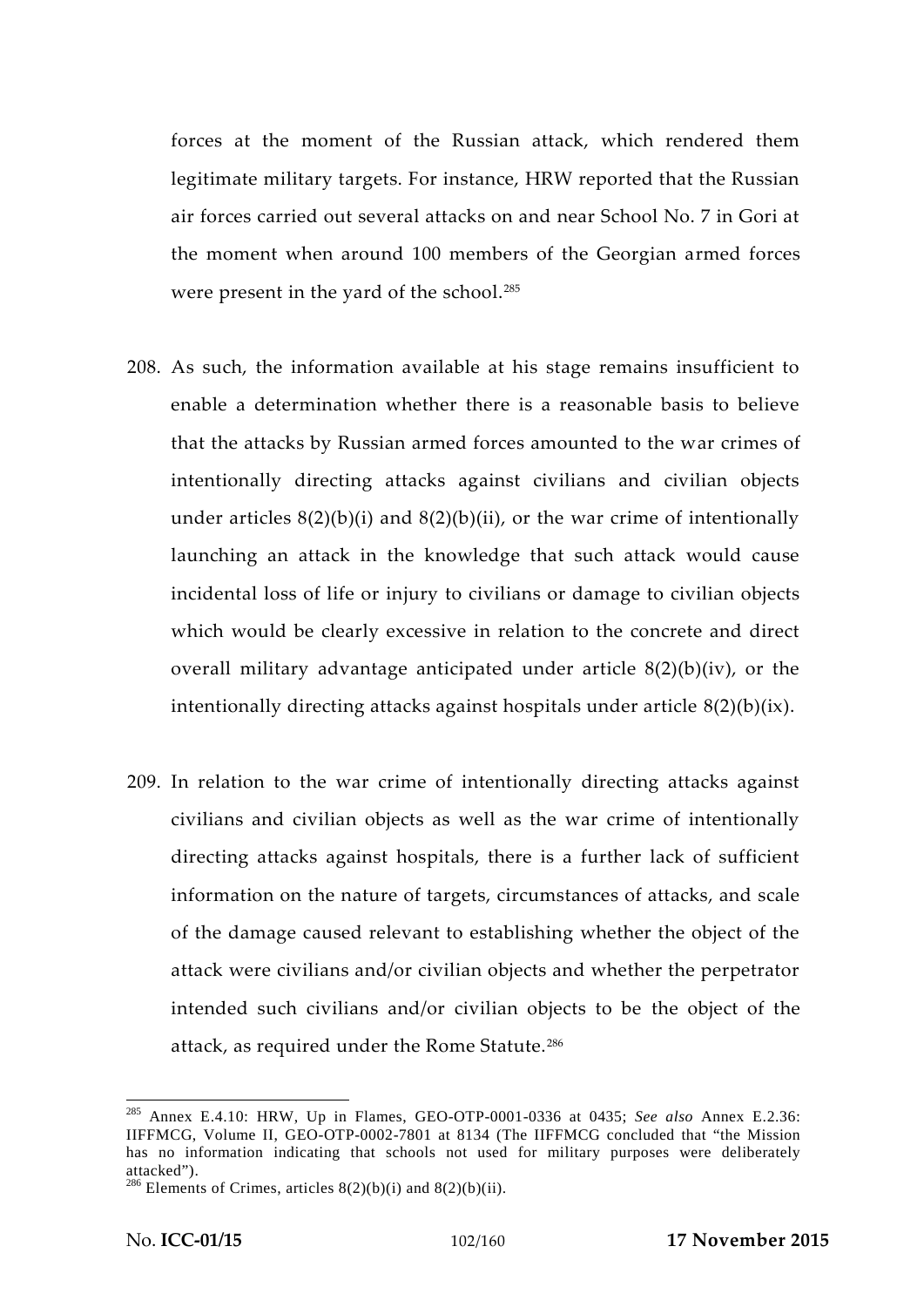- 210. With respect to the war crime of excessive incidental death, injury, or damage, the elements of the crime require that the perpetrator was aware that the attack would cause incidental death, injury, or damage of such an extent as to be clearly excessive in relation to the concrete and direct military advantage anticipated.<sup>287</sup> The information available at this stage in relation to the planning of the attacks in areas where damage occurred, the number and nature of military targets (e.g. barracks, positions of artillery, location of enemy combatants and the scale of collateral damage that the alleged attacks caused) is insufficient to assess the elements of the required proportionality test, and in particular what concrete and direct military advantage was anticipated and actually gained by the Russian armed forces.
- 211. This finding should be without prejudice to other possible findings that may be made during the course of an investigation. In particular, an in depth assessment of these allegations<sup>288</sup> requires further evidence on the context of the attacks to determine whether deaths, injuries or property damage amounted to a war crime within the jurisdiction of the Court.
	- *(e) Nexus between the individual acts and the armed conflict*

 $287$  According to footnote 36 of the Elements of Crimes, the expression "concrete and direct military advantage" refers to a military advantage that is foreseeable by the perpetrator at the relevant time. Such advantage may or may not be temporally or geographically related to the object of the attack; Elements of Crimes, article 8(2)(b)(iv), page 19. Elements of Crimes also clarify that the knowledge element requires that the perpetrator make the value judgement as described therein. An evaluation of that value judgement must be based on the requisite information available to the perpetrator at the time; Elements of Crimes, article 8(2)(b)(iv), footnote 37, page 19.<br><sup>288</sup> See William Fenrick, "The prosecution of unlawful attack cases before the ICTY", *Yearbook of* 

*IHL*, Vol.7, 2004, p. 159.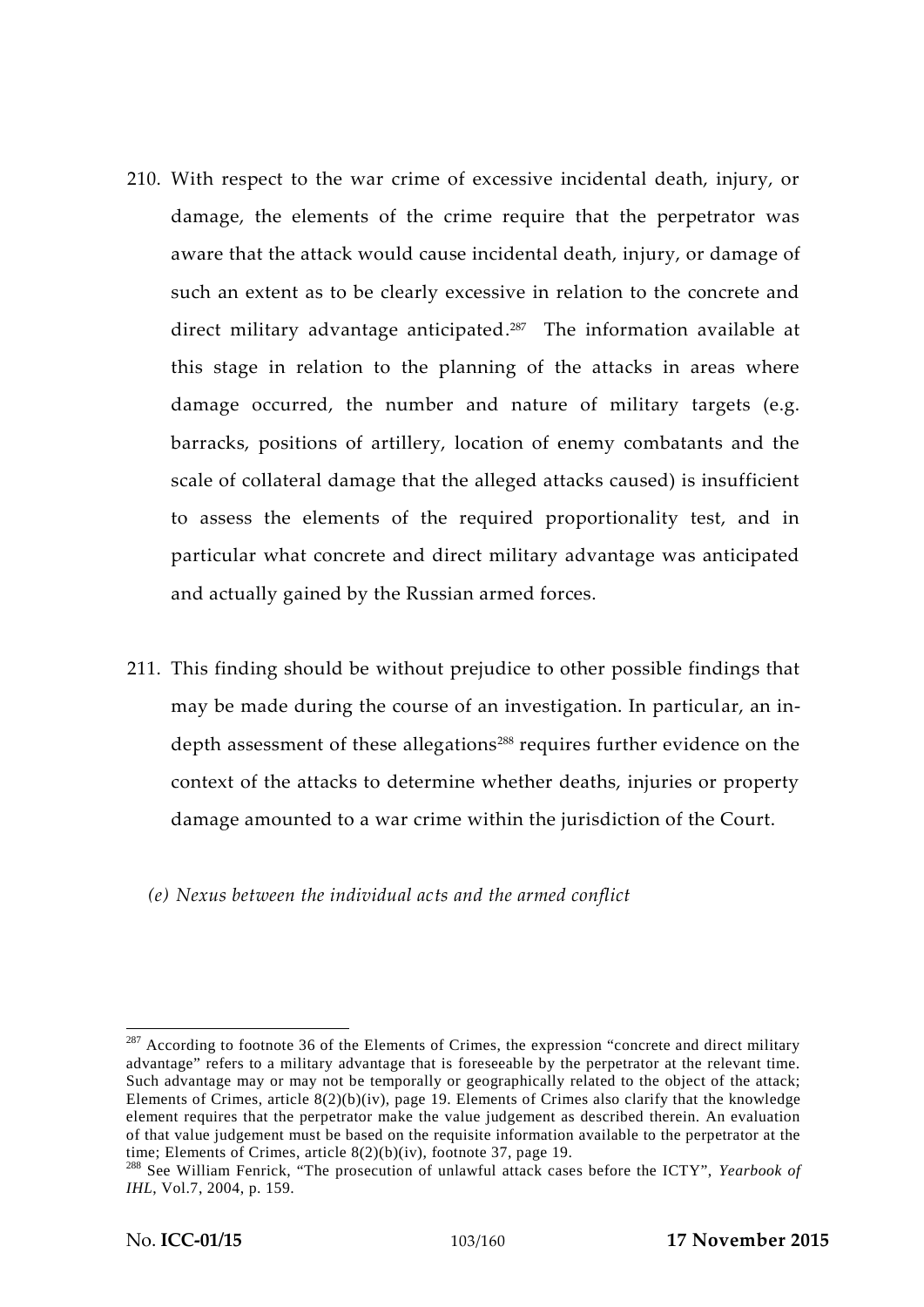- 212. In order for the acts to constitute war crimes, it is necessary that "the conduct took place in the context of and was associated with an armed conflict of an international character."<sup>289</sup> The acts must be closely related to the hostilities, meaning that the armed conflict must play a substantial role in the perpetrator's decision and his ability to commit the crime, and the manner in which the crime was committed.<sup>290</sup> Nonetheless, "the armed conflict need not be considered the ultimate reason for the conduct and the conduct need not have taken place in the midst of the battle."<sup>291</sup>
- 213. In determining whether or not the act in question is sufficiently related to the armed conflict, the Chamber may take into account, *inter alia*, the following factors: the fact that the perpetrator is a combatant; the fact that the victim is a non-combatant; the fact that the victim is a member of the opposing party; the fact that the act may be said to serve the ultimate goal of a military campaign; and the fact that the crime is committed as part of or in the context of the perpetrator's official duties<sup>292</sup>
- 214. The Prosecution has focussed its analysis in this part on the crimes for which it found a reasonable basis to believe occurred, namely the war crimes of wilful killing/murder (articles  $8(2)(a)(i)/8(2)(c)(i)$ ), destroying the enemy's property/the property of an adversary (articles  $8(2)(b)(xiii)/8(2)(e)(xii)$ , and pillage (articles  $8(2)(b)(xvi)/8(2)(e)(v)$ ); and

<sup>&</sup>lt;sup>289</sup> Elements of Crimes under article  $8(2)(a)$  and  $8(2)(b)$ , second last element.

<sup>290</sup> ICC-01/04-01/07-3436, para. 1176; ICC-02/11-14-Corr, para. 150.

<sup>&</sup>lt;sup>291</sup> ICC-02/11-14-Corr, para. 150. See also Situation in the Democratic Republic of Congo, ICC-01/04-01/06-803tEN, paras. 287-288; ICC-01/04-01/07-717, para. 380.

<sup>292</sup> ICC-01/04-01/07-717, para. 382.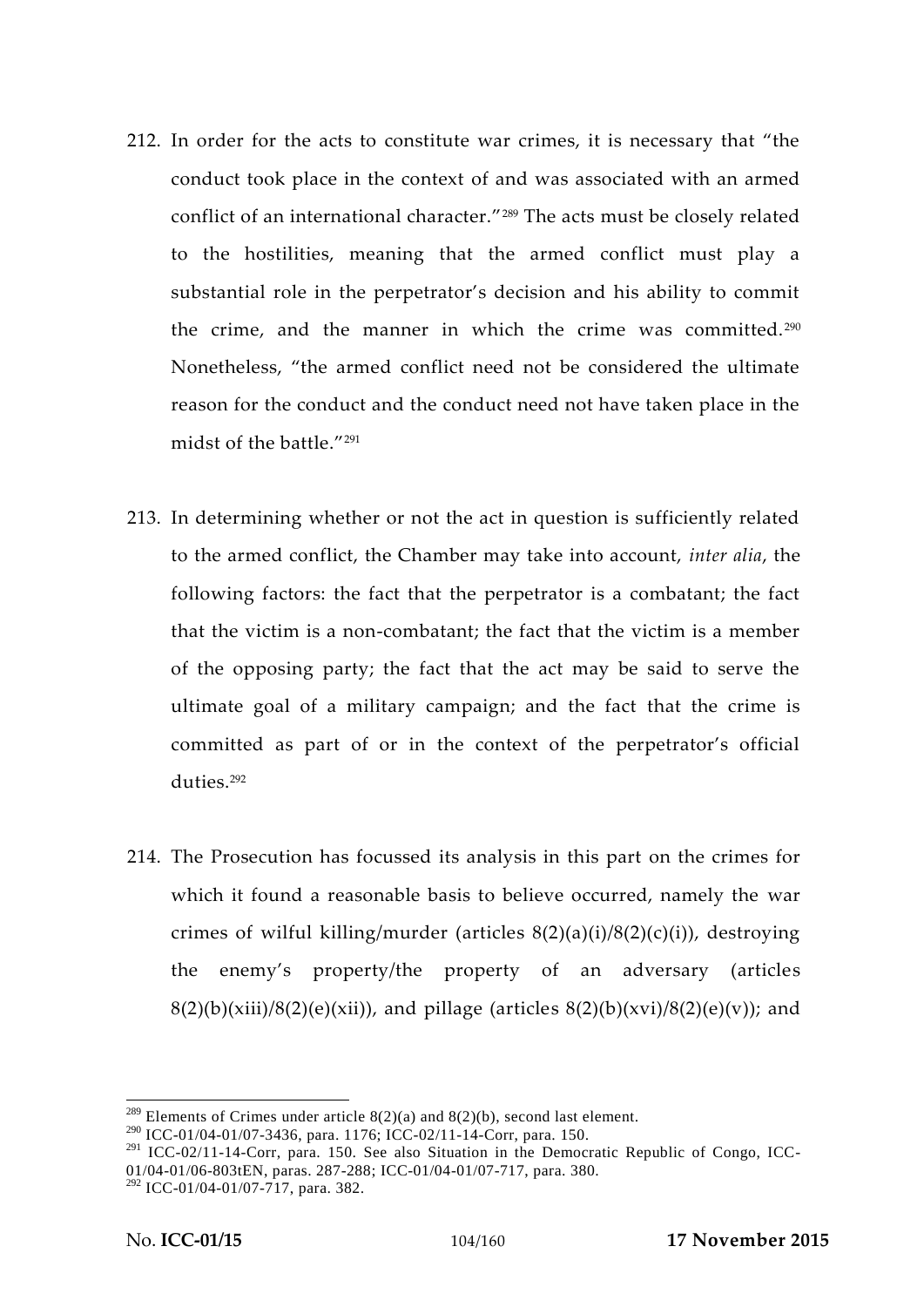intentionally directing attacks against personnel or objects involved in a peacekeeping mission (articles 8(2)(b)(iii)/8(2)(e)(iii)).

- 215. The above acts took place in the context of the armed conflict, irrespective of its classification. Specifically, the alleged crimes were committed in the area or in the vicinity of the places where the fighting between Georgian armed forces, Russian armed forces and South Ossetian forces took place, both during the armed conflict period, as well as in the immediate aftermath of the formal cessation of hostilities while Russian forces maintained their military occupation of Georgian territory.
- 216. The *nexus* between the armed conflict and the crimes is further demonstrated by the fact that the perpetrators of the alleged crimes were members of the parties to the conflict, while the victims of the alleged crimes were civilians associated with an enemy party or were entitled to the protection given to civilians and civilian objects at the time. With respect to the alleged crimes against the ethnic Georgian population, the victims appear to have been targeted in pursuance of a policy of the South Ossetian *de facto* authorities to forcibly expel ethnic Georgians from the territory of South Ossetia in furtherance of the overall objective to sever any remaining links with Georgia and secure full independence. The attacks against personnel and object involved in a peacekeeping mission were launched in the context of allegations that the Georgian and/or Russian peacekeepers had, at the time of each relevant attack, lost their entitlement to protected status.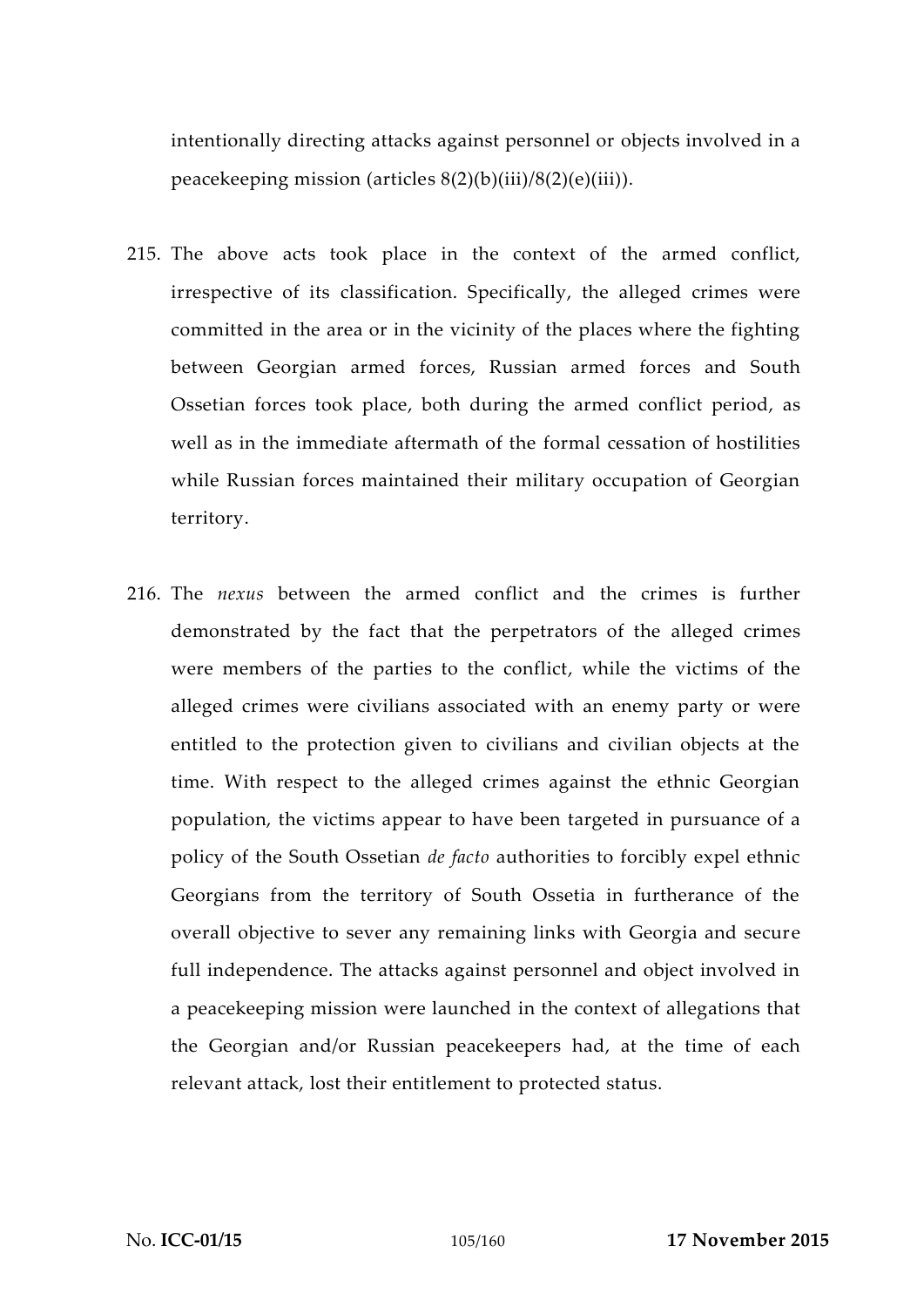217. On the basis of the above, it appears that the armed conflict played a substantial role in the perpetrators' decisions to commit the alleged crimes. Moreover, the armed conflict played a substantial role in the perpetrators' ability to commit the alleged crimes and the manner in which the crimes were committed. Indeed, the perpetrators would not have been able to commit such crimes in the absence of the armed conflict and the ensuing occupation. Because of the armed conflict, the perpetrators were present at the location where the crimes were committed.

## *5. Crimes against humanity*

218. The information available provides a reasonable basis to believe that crimes against humanity were committed during the 2008 armed conflict in Georgia. In particular, there is a reasonable basis to believe that South Ossetian forces committed the crimes against humanity of murder (article 7(1)(a)), deportation or forcible transfer of population (article 7(1)(d)), and persecution against any identifiable group or collectivity on ethnic grounds (article  $7(1)(h)$ ). These crimes were allegedly committed as part of a widespread and/or systematic attack against ethnic Georgian civilians in South Ossetia, involving the multiple commission of the above mentioned acts against the ethnic Georgian civilian population in South Ossetia and the surrounding "buffer zone" and in pursuance of a policy of the South Ossetian *de facto* authorities to forcibly expel ethnic Georgians from the territory of South Ossetia in furtherance of the overall objective to sever any remaining links with Georgia and secure full independence.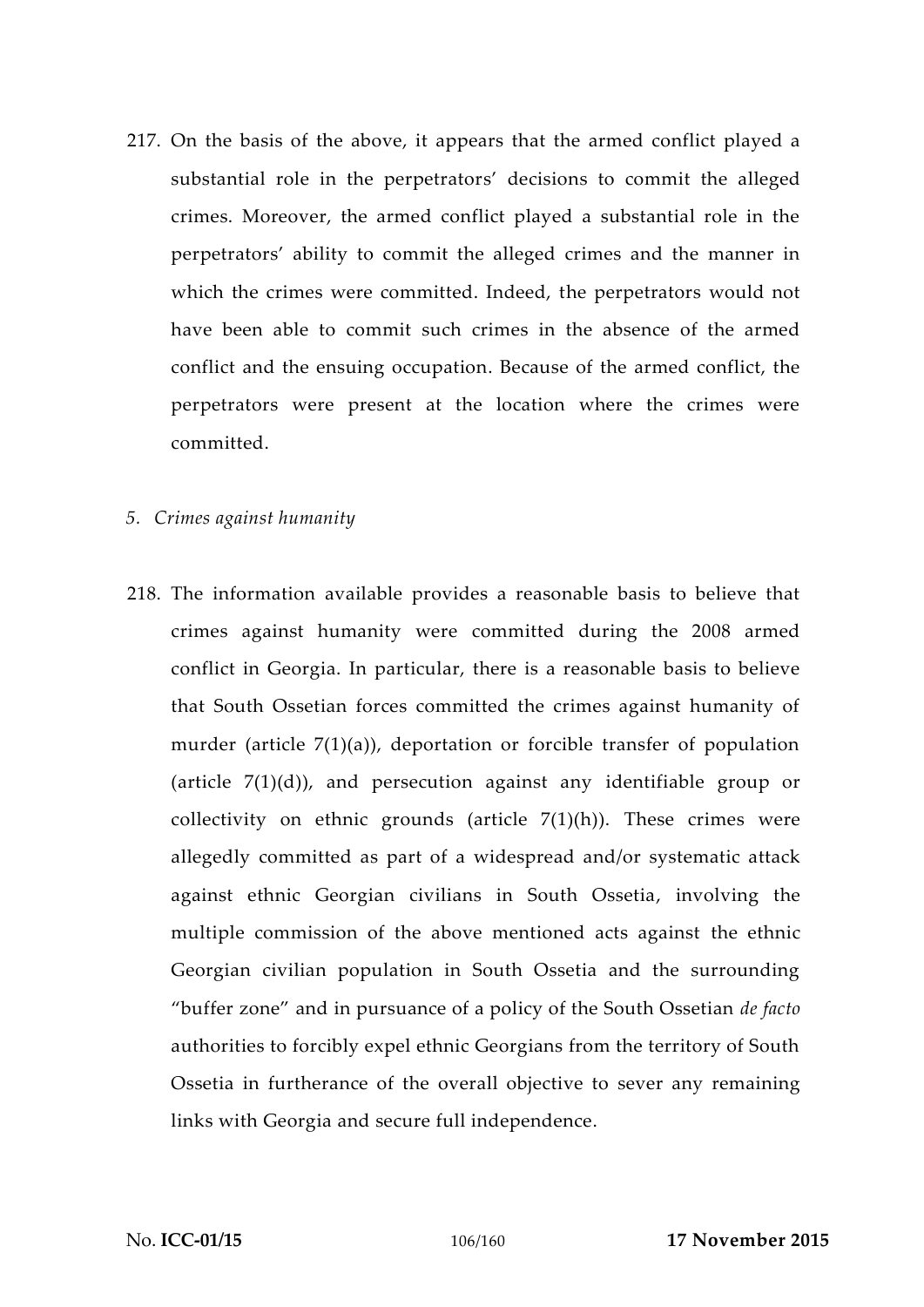# *(f) Contextual elements of crimes against humanity*

- 219. The contextual elements of crimes against humanity require: (i) an attack directed against any civilian population; (ii) a State or organisational policy; (iii) the widespread or systematic nature of the attack; (iv) a nexus between the individual act and the attack; and (v) knowledge of the attack.<sup>293</sup> In light of the nature of the current stage of the proceedings, and bearing in mind that there is presently no suspect before the Court, the last requirement cannot be adequately addressed at this stage, as knowledge is an aspect of the mental element under article  $30(3)$  of the Statute.<sup>294</sup> Thus, the Prosecution limited its analysis to the first four elements.
	- *(g) Acts allegedly committed by South Ossetian forces*
		- i. *Attack directed against any civilian population*
- 220. Article 7(2)(a) defines an attack directed against any civilian population as a course of conduct involving the multiple commission of the acts referred to in article 7(1) of the Statute against a civilian population, pursuant to or in furtherance of a State or organisational policy to commit such attack.<sup>295</sup>

*Course of conduct involving the multiple commission of acts referred to in article 7(1) of the Statute against a civilian population*

<sup>293</sup> ICC-02/11-14-Corr, para. 29.

<sup>294</sup> ICC-02/11-02/11-186, para. 125; ICC-02/11-01/11-656-Red, paras. 208-210; ICC-02/11-14-Corr, para. 29; ICC-01/09-19-Corr, para. 79.

<sup>295</sup> Article 7(2)(a). See also, *e.g*., ICC-02/11-02/11-186, para. 125; ICC-02/11-01/11-656-Red, para. 208; ICC-01/04-02/06-309, para. 23; ICC-02/11-14-Corr, para. 28; ICC-01/04-01/07-717, para. 393.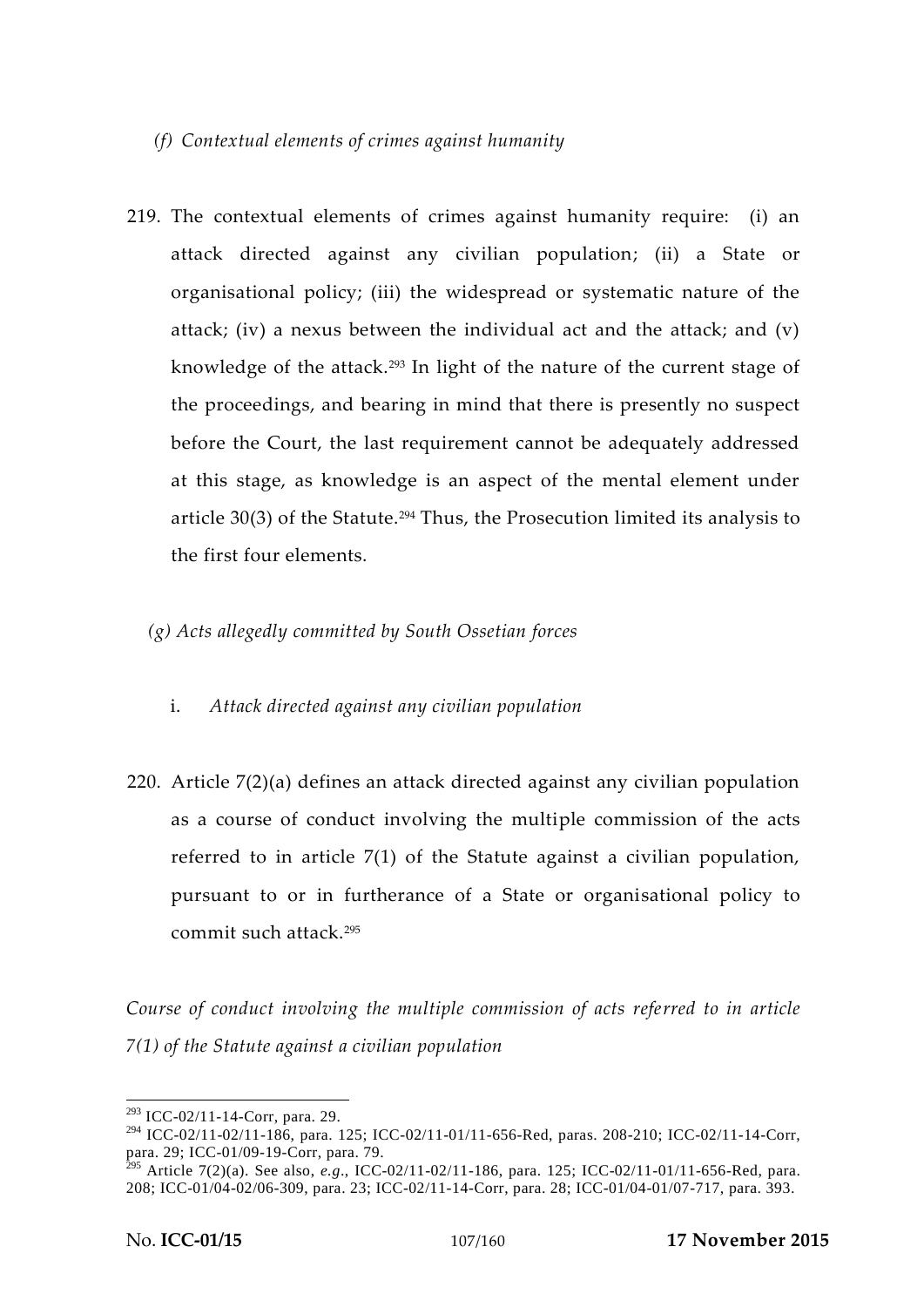- 221. In accordance with article  $7(2)(a)$ , a course of conduct entails the "multiple commission of acts", which means "more than a few isolated incidents or acts as referred to in article 7(1)of the Statute have occurred." $296$  The term is not restricted to a military attack $297$ , but refers to a campaign or operation carried out against the civilian population.<sup>298</sup>
- 222. In the context of an armed conflict, the term "civilian population" refers to persons who are civilians, as opposed to members of the armed forces and other combatants.<sup>299</sup> The civilian population must be the primary object of the attack and not just an incidental victim; <sup>300</sup> however, the presence of certain non-civilians does not necessarily deprive the population of its civilian character.<sup>301</sup> It is also not necessary for the potential civilian victims of a crime under article 7 of the Statute to constitute a group distinguished by nationality, ethnicity or other distinguishing features. Such a distinction is only necessary for a finding of persecution pursuant to article  $7(1)(h)$ .<sup>302</sup>
- 223. According to the available information, South Ossetian forces carried out attacks deliberately targeted at the ethnic Georgian population of villages and entire municipalities in the territory of South Ossetia and

<sup>296</sup> ICC-01/04-01/07-3436, para. 1101; ICC-01/05-01/08-424, para. 81.

 $297$  See Elements of Crimes, Article 7, Introduction, para. 3. See also ICC-01/04-01/07-3436, para. 1101.

<sup>298</sup> ICC-01/04-01/07-3436, paras. 1097, 1101; ICC-02/11-01/11-656-Red, para. 209; ICC-01/09-19- Corr, para. 80. See also ICC-02/11-01/11-9-Conf, para. 30; ICC-01/05-01/08-424, para. 75; ICC- 01/09-01/11-373, para. 164.

 $299$  ICC-01/04-01/07-3436, para. 1102; ICC-02/11-14-Corr, para. 33; ICC-01/09-19-Corr, para. 82; ICC-01/05-01/08-424, para. 78.

 $^{300}$  ICC-01/04-01/07-3436, para. 1104; ICC-02/11-01/11-9-Conf, para. 30; ICC-02/11-14-Corr, para. 33; ICC-01/05-01/08-424, para. 76.

<sup>&</sup>lt;sup>301</sup> ICC-01/04-01/07-3436, para. 1105; ICTY, *Prosecutor v. Tadi*, IT-94-1-T, Judgement, 7 May 1997, para. 638.<br><sup>302</sup> ICC-01/04-01/07-3436, para. 1103; ICC-02/11-14-Corr, para. 32.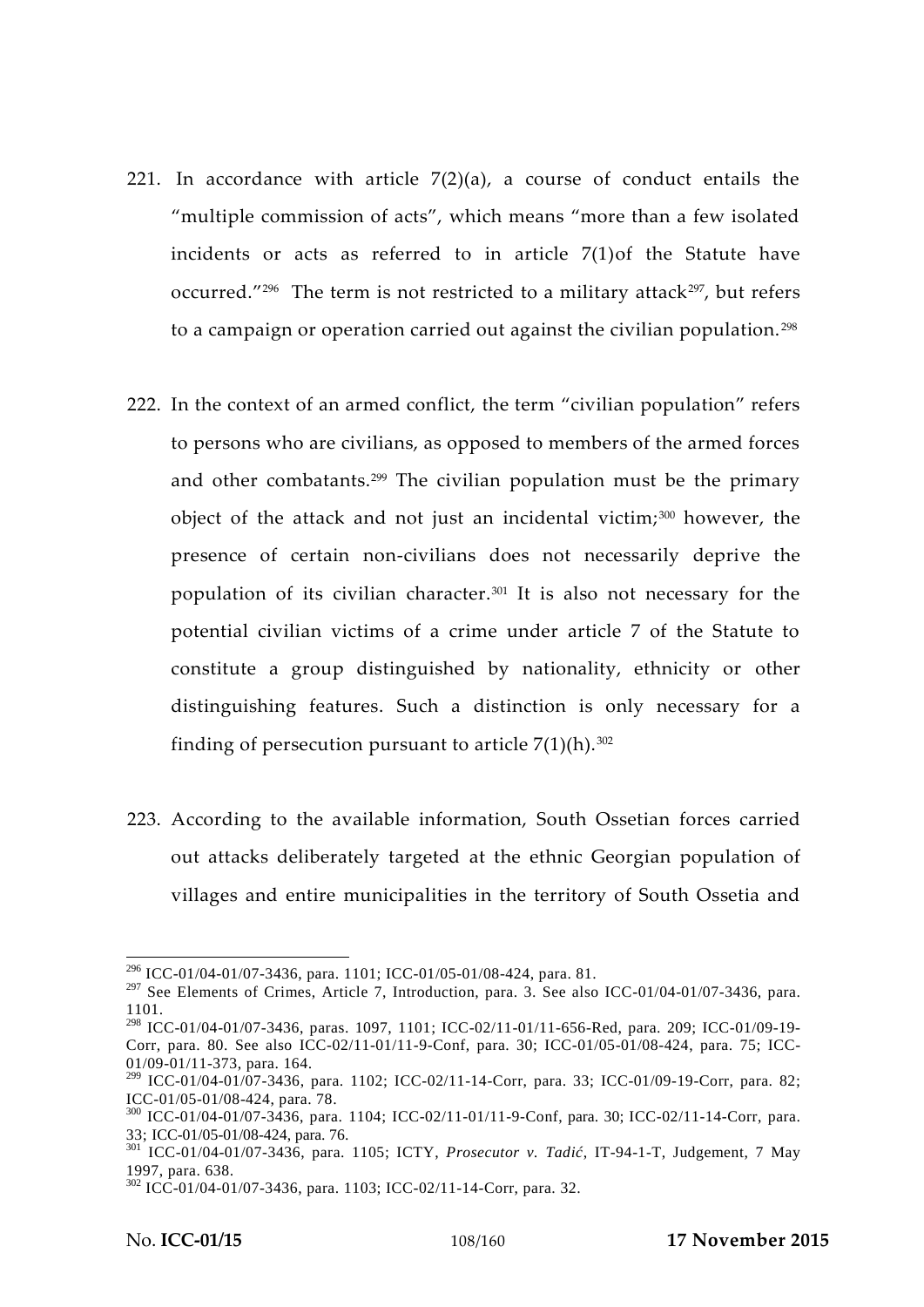along the administrative boundary line between South Ossetia and the rest of Georgia, including within the 20km wide "buffer zone".

- 224. The attacks systematically targeted ethnic Georgians following a consistent pattern of deliberately killing, beating and threatening civilians, and looting and burning their houses and other property on a selective basis. The IIFFMG, OSCE-HRAM, and HRW documented systematic burning and looting of houses belonging to ethnic Georgians in over 21 villages.<sup>303</sup>
- 225. The information available on the nature and manner of commission of the attacks and the profile of civilians targeted shows that these incidents constituted "a campaign or operation carried out against the civilian population"<sup>304</sup> . Upon entering the villages on foot, in cars and trucks, the South Ossetian forces would reportedly loot the property of ethnic Georgians before setting them alight. One witness testified that more than 100 South Ossetian forces entered the village of Achabeli shouting "burn all these houses!" and "don't leave anything!".<sup>305</sup> Some of the remaining inhabitants were forced to watch their houses burning while the perpetrators humiliated them.<sup>306</sup> A direct witness of the alleged crimes said that while burning their houses, South Ossetian

<sup>303</sup> Annex E.2.36: IIFFMCG, Volume II, GEO-OTP-0002-7801 at 8197-8198; Annex E.2.38: OSCE- HRAM Report, GEO-OTP-0003-1921 at 1946-1949; Annex E.4.10: HRW, Up in Flames, GEO-OTP-

<sup>&</sup>lt;sup>304</sup> ICC-01/04-01/07-3436, paras. 1097, 1101; ICC-02/11-01/11-656-Red, para. 209; ICC-01/09-19-Corr, para. 80. See also ICC-02/11-01/11-9-Conf, para. 30; ICC-01/05-01/08-424, para. 75; ICC-01/09-01/11-373, para. 164.

<sup>&</sup>lt;sup>305</sup> Annex E.7.9: Government of Georgia, "Evidence of ethnic cleansing of Georgians in South Ossetia and adjacent areas (Appendix 3)", 10 May 2010, Annex 46, Witness Declaration, GEO-OTP-

<sup>0006-1341.</sup> <sup>306</sup> Annex E.2.36: IIFFMCG, Volume II, GEO-OTP-0002-7801 at 8173.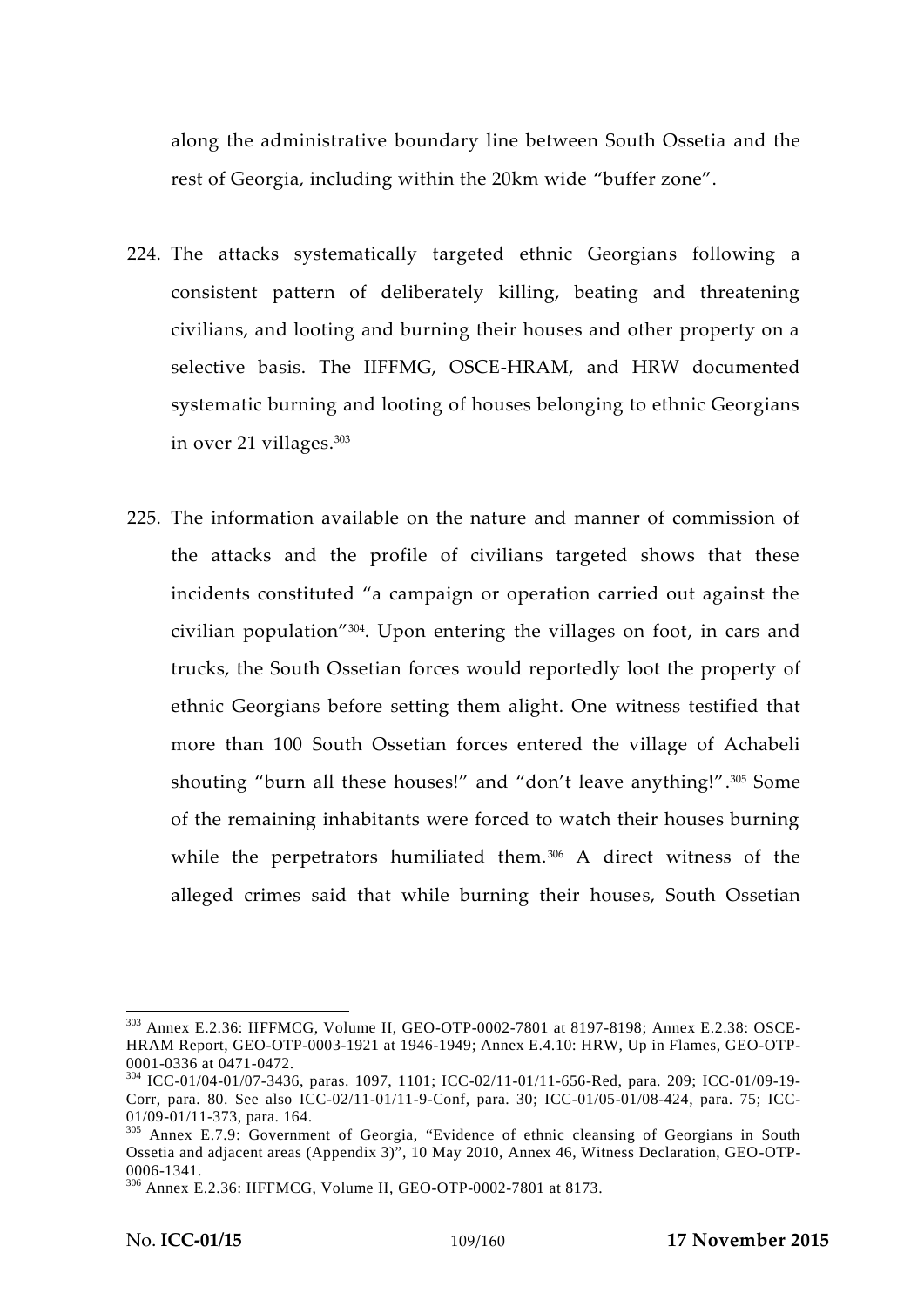forces told the present ethnic Georgians: "you can get warm near the fire from your houses".<sup>307</sup>

- 226. It is reported that in some villages in Patara Liakhvi valley, houses belonging to ethnic Ossetians were marked off so that they were not attacked.<sup>308</sup> In other cases, it is alleged that local South Ossetians guided South Ossetian forces through the villages to identify the houses belonging to ethnic Georgians.<sup>309</sup>
- 227. During the pillage and destruction campaign, HRW and OSCE-HRAM also documented several witness accounts describing summary executions, severe beatings and injury of ethnic Georgians by members of the South Ossetian forces, while civilians were generally threatened to leave on pain of punishment or death.<sup>310</sup> Another witness recounts that members of the South Ossetian forces shouted that they would kill all Georgians and ordered all residents to leave.<sup>311</sup>
- 228. The victims reportedly included women and the elderly who were unable to leave their homes in time. A victim described to HRW that on 12 August 2008 South Ossetian forces entered her house, dragged her husband and brother-in-law to the yard and after having beaten them "mercilessly", shot them dead. These forces also looted her belongings, directed automatic weapon fire against her house and tried to set the

<sup>307</sup> Annex E.5.3: Article 15 communication, GEO-OTP-0004-0939 (GEO original), GEO-OTP-0004- 0953 (Engl. Translation).<br><sup>308</sup> Annex E.4.10: HRW, Up in Flames, GEO-OTP-0001-0336 at 0479.

<sup>309</sup> Annex E.7.9: Government of Georgia, "Evidence of ethnic cleansing of Georgians in South Ossetia and adjacent areas (Appendix 3)", 10 May 2010, Annex 71, GEO-OTP-0006-1478; and Annex 72, GEO-OTP-0006-1483.

 $310$  Annex E.4.10: HRW, Up in Flames, GEO-OTP-0001-0336 at 0481; Annex E.2.38: OSCE-HRAM Report, GEO-OTP-0003-1921 at 1957.

 $\frac{311}{12}$  Annex E.5.3: Article 15 communication, GEO-OTP-0004-1216 (GEO original), GEO-OTP-0004-1232 (Engl. Translation) at 1235.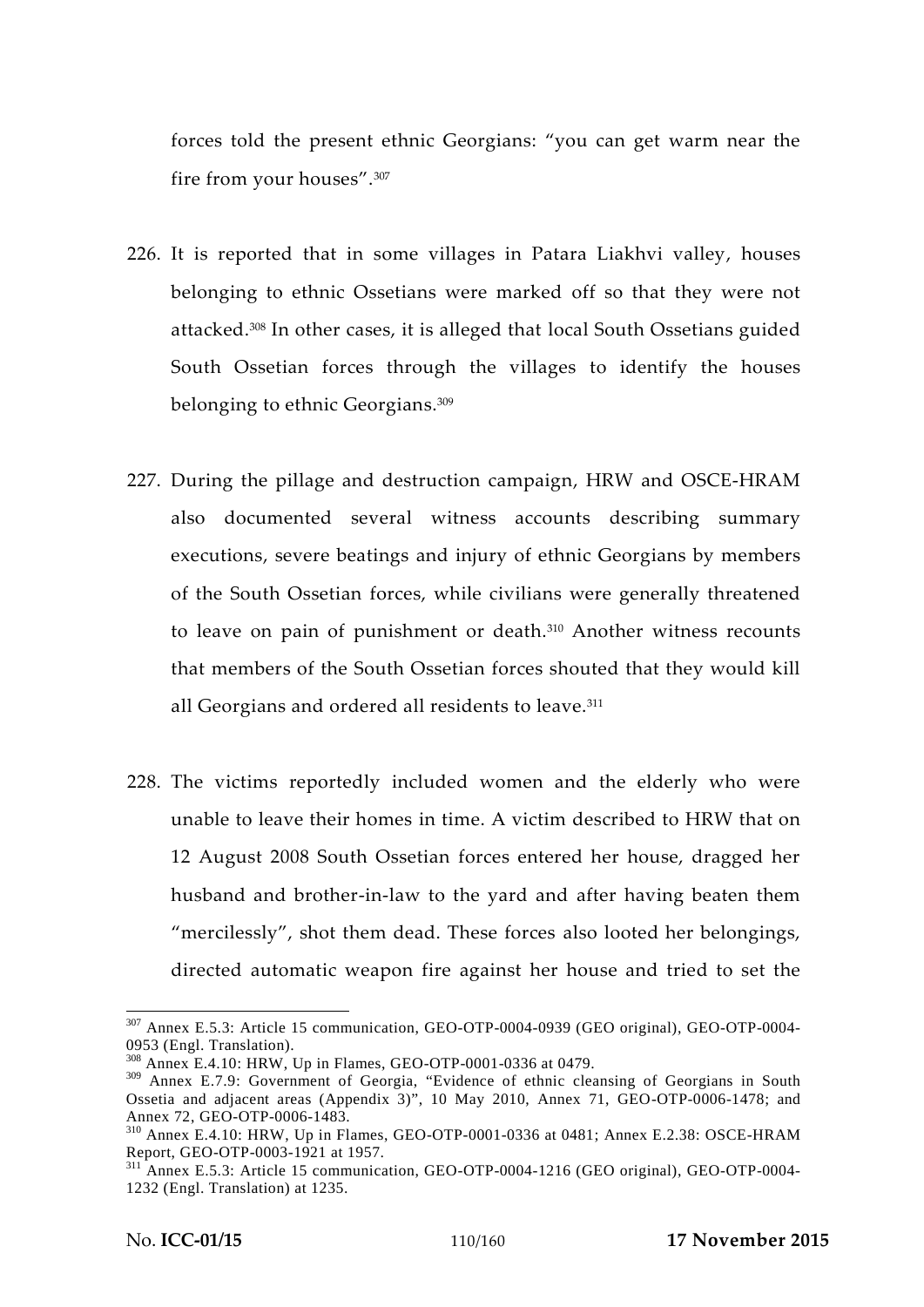house on fire.<sup>312</sup> Another eye-witness also reported the killing of 70 year-old man by South Ossetian forces, after which they set his house alight.<sup>313</sup>

- 229. As described above, there is also information indicating that some members of the Russian armed forces participated in the commission of such crimes, while other members of the Russian armed forces acted passively in the face of such crimes, and still others acted to prevent and punish such crimes.<sup>314</sup>
- 230. The OSCE-HRAM reported that in the period from August through October 2008, primarily South Ossetian forces arbitrarily detained around 345 civilians, of whom many were held in detention facilities in poor conditions.<sup>315</sup> These detention facilities were under the control of South Ossetian forces in various locations in South Ossetia, including the villages of Tamarasheni, Java, Kekhvi and the city of Tskinvali. Civilians were detained for the duration of up to 16 days after which they were released through the ICRC. The factual information on the circumstances of arrests and detentions however is limited at this stage to determine the nexus between the individual cases of arbitrary detention and the attack against the civilian population.
- 231. The Prosecution also gathered information on a limited number of cases of rape related to the armed conflict, including four or five cases that the Government of Georgia reported to the OSCE-HRAM.<sup>316</sup> The

<sup>&</sup>lt;sup>312</sup> Annex E.4.10: HRW, Up in Flames, GEO-OTP-0001-0336 at 0495-0496.<br><sup>313</sup> Annex E.4.10: HRW, Up in Flames, GEO-OTP-0001-0336 at 0484.<br><sup>314</sup> See paragraphs 137-141.<br><sup>315</sup> Annex E.2.38: OSCE-HRAM Report, GEO-OTP-0003-192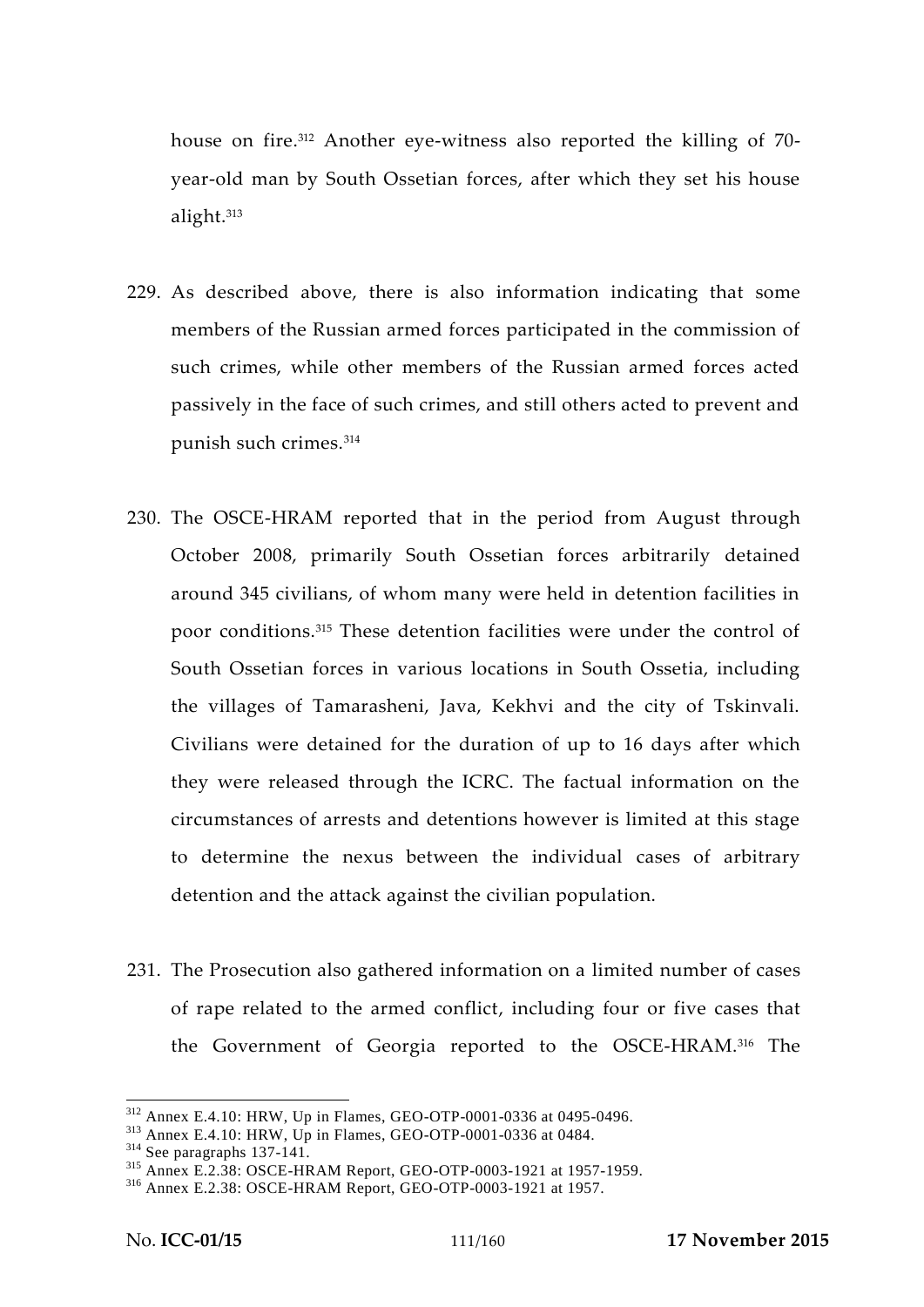Prosecution is mindful that the limited figures could be the result of insecurity and existing social stigma attached to sexual violence in Georgia, which deferred victims from reported alleged crimes of sexual violence.<sup>317</sup> The information available on these alleged crimes is however too limited, in particular with respect to the attribution, and insufficient to determine whether the reported cases were committed as part of the attack against the civilian population; or were isolated and sporadic in nature.

### *Pursuant to or in furtherance of a State or organisational policy*

- 232. Pursuant to article 7(2)(a) of the Statute, the course of conduct involving multiple commission of acts under article 7(1) must be carried out "pursuant to or in furtherance of a State or organisational policy to commit such attack".
- 233. The Elements of Crimes for article 7 provides that a "policy to commit such attack" requires that the State or organisation actively promote or encourage the attack against a civilian population.<sup>318</sup> The footnote to the paragraph states "a policy, which has a civilian population as the object of the attack would be implemented by State or organisational action. Such a policy may, in exceptional circumstances, be implemented by a deliberate failure to take action, which is consciously aimed at encouraging such attack. The existence of such a policy cannot be

<sup>&</sup>lt;sup>317</sup> OSCE-HRAM noted that: "although the issue of SGBV was raised in interviews with individuals, it did not feature prominently, which may well be because the subject is still considered largely taboo in much of Georgia and victims may face a very real potential for social ostracization. In addition, many of the interviews were carried out in circumstances – such as the lack of privacy – which were not conducive to discussing this issue.", Annex E.2.38: OSCE-HRAM Report, GEO-OTP-0003-1921 at 1939.

 $318$  Elements of Crimes, Article 7, Introduction, para. 3. See also ICC-02/11-01/11-656-Red, para. 214.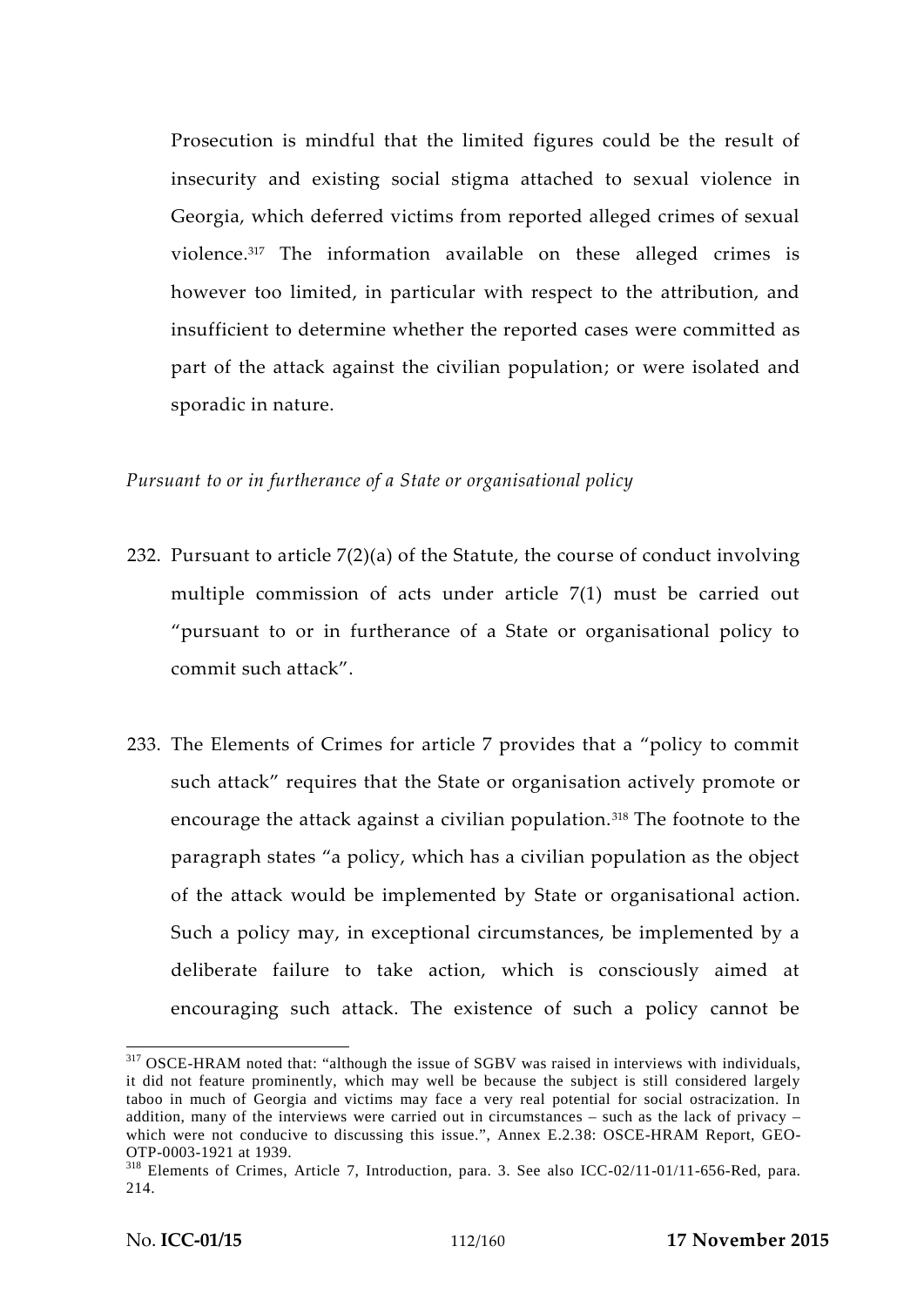inferred solely from the absence of governmental or organisational action."<sup>319</sup>

- 234. The Pre-Trial Chambers have found that the requirement of a State or organisational policy under article 7 "implies that the attack follows a regular pattern".<sup>320</sup> An attack which is planned, directed or organised – as opposed to spontaneous acts of violence – will satisfy this criterion. $321$ However, the policy need not be explicitly defined or formalised by the State or organisational group.<sup>322</sup> The Trial Chamber II has expressed that the existence of a State or organisational policy may, in most cases, be inferred from the repetition of acts performed according to the same logic, the existence of preparatory activities or collective mobilization orchestrated or coordinated by the State or organisation.<sup>323</sup>
- 235. With respect to the term "organisational", "organisations not linked to a State may, for the purposes of the Statute, elaborate and carry out a policy to commit an attack against a civilian population."<sup>324</sup> Pre-Trial Chambers have indicated that the determination of whether a group qualifies as an "organisation" under the Statute must be made on a case by-case basis. In this regard, the Chambers of this Court have identified

<sup>&</sup>lt;sup>319</sup> Elements of Crimes, Article 7(3), footnote 6.<br><sup>320</sup> ICC-01/09-19-Corr, paras. 85-86; ICC-01/05-01/08-424, para. 81. See also ICC-02/11-01/11-9-<br>Conf, para. 37; ICC-02/11-14-Corr, para. 43.

<sup>&</sup>lt;sup>321</sup> ICC-02/11-01/11-656-Red, para. 215; ICC-01/09-01/11-373, para. 210; ICC-01/09-19-Corr, paras. 85-86; ICC-01/05-01/08-424, para. 81; ICC-02/11-14-Corr, para. 43. See also ICC-02/11-<br>01/11-9-Conf, para. 37; ICC-01/04-01/10-465-Red, para. 263; ICC-01/09-01/11-373, para. 210.

<sup>01/11-9-</sup>Conf, para. 37; ICC-01/04-01/10-465-Red, para. 263; ICC-02/11-01/11-9-Conf, para. 37; ICC-02/11-14-Corr, para. 43; ICC-01/09-19-Corr, paras. 85-86; ICC-01/05-01/08-424, para. 81. See also ICC-01/04-  $01/07-3436$ , para. 1108. See also ICC-02/11-01/11-656-Red, para. 215 ("there is no requirement that the policy be formally adopted").

 $t_{\text{323}}$  ICC-01/04-01/07-3436, para. 1109. See also ICC-02/11-02/11-186, para. 128 (referring to considerations such as that preparatory activities were undertaken for the purpose of the possible use of violence against civilians in order to keep Gbagbo in power and that the violence was a planned and coordinated effort of Gbagbo and his inner circle). <sup>324</sup> ICC-01/09-01/11-373, para. 184.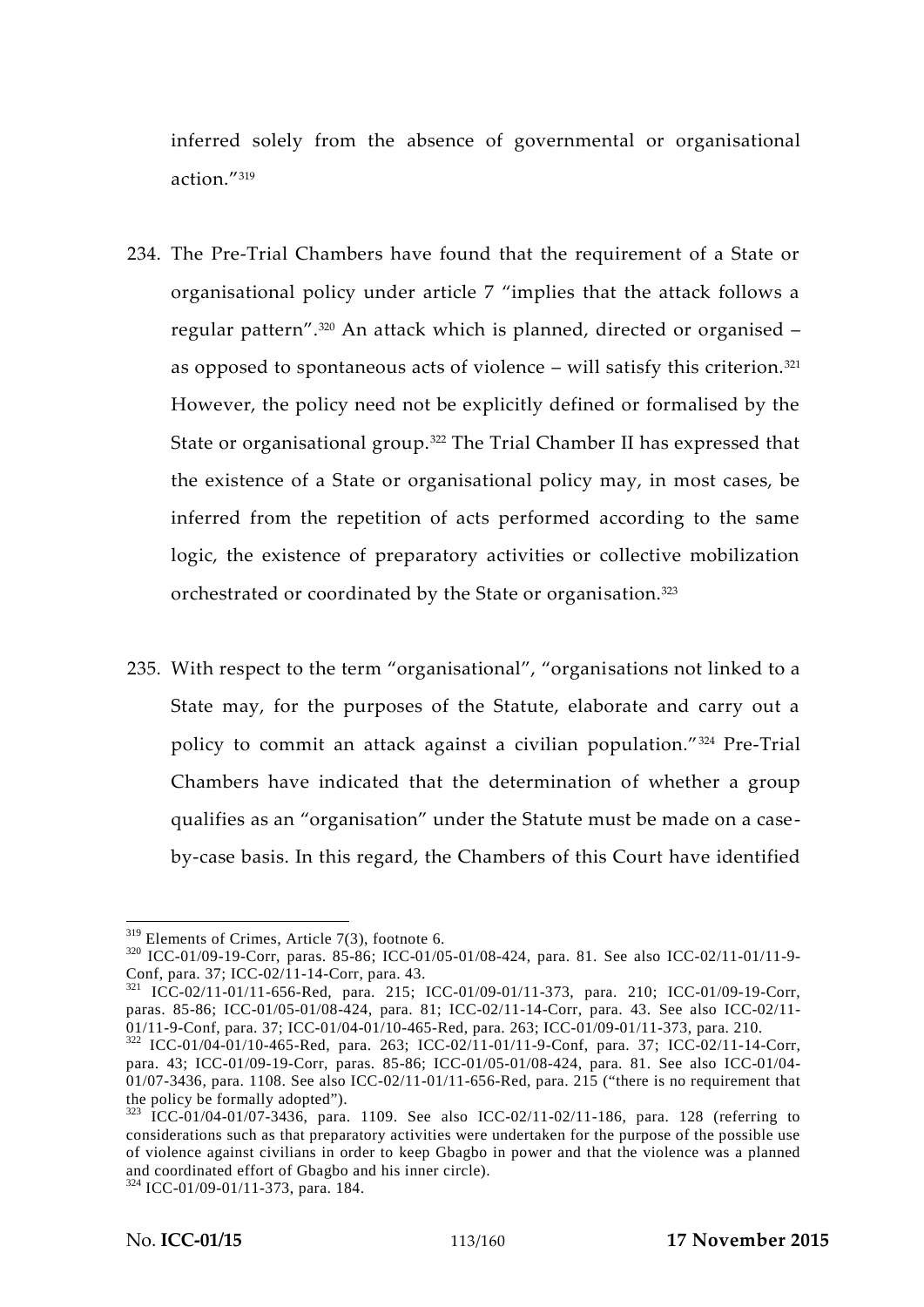several factors that may be taken into account in determining whether a group qualifies as an 'organisation' under article 7 of the Statute, including: a) whether the group is under a responsible command, or has an established hierarchy; $325$  b) whether the group possesses the resources, means, and sufficient capacity (including to act and coordinate) to carry out a widespread or systematic attack against a civilian population; $326$  c) whether the group exercises control over part of the territory of the State; d) whether the group directed its criminal activities against the civilian population as a primary purpose; e) whether the group articulates, explicitly or otherwise, an intention to attack a civilian population; and f) whether the group is part of a larger group, which fulfils some or all of the above-mentioned criteria.<sup>327</sup> However, these factors are not a rigid legal definition, and they do not need to be exhaustively fulfilled.<sup>328</sup> According to Trial Chamber II, the group does not necessarily have to have an elaborate structure (such as that of a State) nor does it have to have the features of a quasi-State but instead what is essential is that it possesses the capacity to realize its objective of attacking a civilian population.<sup>329</sup>

236. In addition to qualifying as an organised armed group for purposes of article 8 of the Statute, the South Ossetian forces under the leadership of the South Ossetian *de facto* authorities also satisfy many of the criteria

 $325$  See also ICC-01/04-02/06-309, paras. 14-15, 18.<br> $326$  See also ICC-01/04-02/06-309, paras. 16-17 (considering that the "UPC/FPLC had an effective system of communication" and its "channels of communication made it possible to inform various levels of the UPC/FPLC of the situation on the ground and to convey instructions from above" as well as that it had the means and capability to carry out military operations over a prolonged period of time such as in relation to funding and weapons supply).

 $^{327}$  ICC-01/04-01/07-3436, paras. 1119-1120; ICC-02/11-14-Corr, para. 46, recalling ICC-01/09-19-Corr, paras. 90-93; ICC-01/09-01/11-373, para. 185. See also ICC-02/11-01/11-656-Red, para. 217; ICC-02/11-01/11-9-Conf, para. 37; ICC-01/05-01/08-424, para. 81; ICC-01/04-01/07-717, para. 396. <sup>328</sup> ICC-02/11-14-Corr, para. 46; ICC-01/09-19-Corr, paras. 90-93. See also ICC-01/09-01/11-373, para. 185.

 $329$  ICC-01/04-01/07-3436, paras. 1119-1121.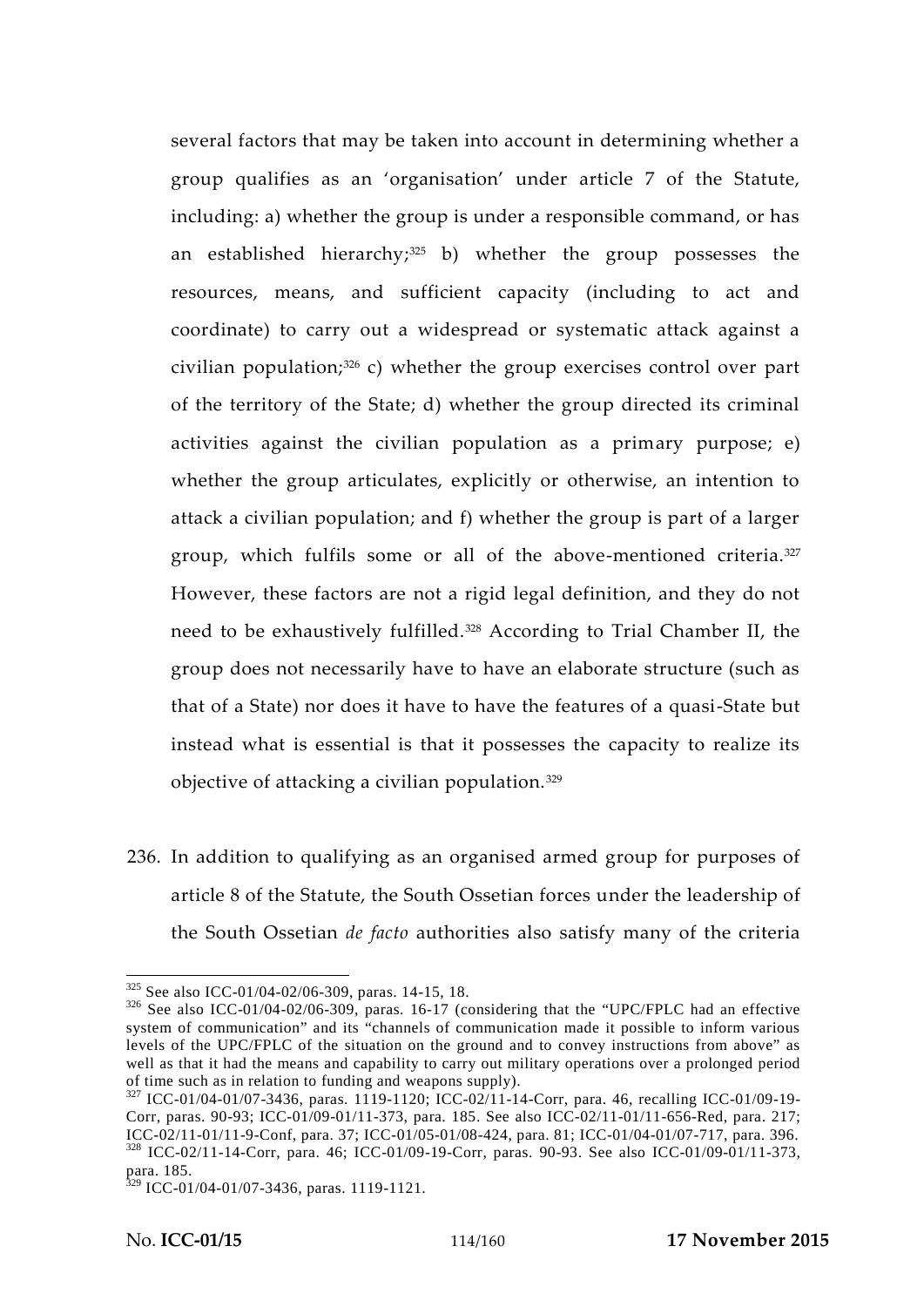for an organisation for the purpose of article 7. This includes the existence of a responsible command, hierarchical structure, and the group's capability to coordinate and carry out a widespread and systematic attack. The South Ossetian *de facto* administration was organised in State-like institutions and reflected a structure of a quasi- State with a President, parliament, government and a judiciary. This administration was in command of around 3,500 members of the South Ossetian *de facto* Ministry of Defence, the South Ossetian *de facto* Ministry of Interior, the Special Purpose Police Squad OMON, irregular militias, and volunteers, all placed under the responsible command of the South Ossetian *de facto* President. The South Ossetian forces were equipped with light armoured vehicles, tanks, automatic weapon, and grenades.

- 237. By August 2008, the South Ossetian *de facto* authorities controlled parts of the territory in South Ossetia, including Java district, substantial parts of Znauri district<sup>330</sup>, with the exception of two Georgian villages (Avnevi and Nuli) forming part of Tighva municipality, substantial parts of Tskhinvali district, except for the areas North and North East of Tskhinvali (i.e. Kurta and Eredvi municipalities) and the western part of Akhalgori municipality.<sup>331</sup>
- 238. The attacks on the civilian population in South Ossetia were not isolated or spontaneous acts of violence, but were committed pursuant to the policy of the South Ossetian leadership. This policy entailed the forcible expulsion of ethnic Georgians from the territory of South Ossetia in furtherance of the overall objective to sever any remaining links with

 $\frac{330}{331}$  Also referred to as Kornisi district.<br> $\frac{331}{331}$  Annex E.7.9: Government of Georgia, 10 May 2010 Report, GEO-OTP-0006-0003 at 0036-0037.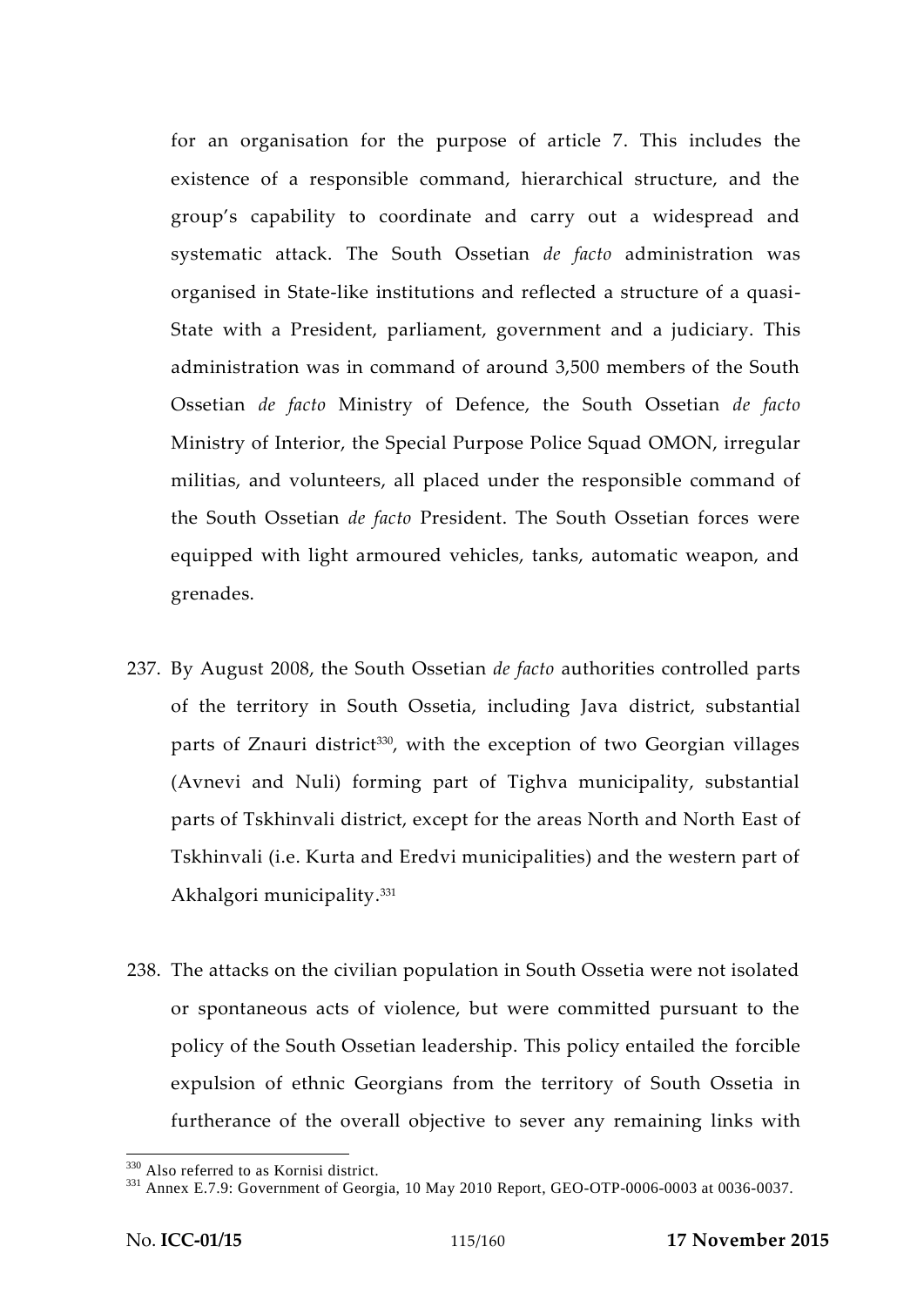Georgia and secure full independence. Specifically, this campaign was primarily directed against the ethnic Georgian villages under Tbilisi's control in the Kurta, Eredvi and Tighva municipalities.

- 239. The South Ossetian leadership acknowledged some aspects of this policy of expulsion in their public statements. On 15 August 2008, the South Ossetian *de facto* President Eduard Kokoity publicly stated that Georgian civilians will not be allowed to go back to South Ossetia, because the South Ossetian *de facto* authorities were in the process of returning South Ossetian refugees to the region.<sup>332</sup> Asked about the situation in the Georgian enclaves in South Ossetia, Kokoity reportedly said: "Nothing special. We have in fact flattened everything there."333 Another South Ossetian official, the *de facto* Chairman of Parliament, Znaur Gasiev, reportedly stated on 22 August 2008: "The war will not start again… We did a nasty thing, I know. But Georgians will not return here anymore – we burnt all their houses in the enclaves. There was no other way to stop this war and cut the knot."<sup>334</sup>
- 240. The periodic publication *The Economist* quoted also a South Ossetian intelligence officer as stating: "We burnt these houses. We want to make sure that they [ethnic Georgians] can't come back, because if they do

<sup>332</sup> Annex E.8.22: Korrospondent.net, "Kokoity: Georgians face no threat of discrimination in South Ossetia [Kokošia | Kokošia | Kokošia | Kokošia | Kokošia | Kokošia | Kokošia | Kokošia | Kokošia | Kokošia | Kokošia | Kokošia | Kokošia | Kokošia | Kokošia | Kokošia | Kokošia | Kokošia | Kokošia | Kokošia | Kokošia | Kok

GEO-OTP-0003-1728 at 1728 (for English translation, see E.9.3: Solemn Declaration II, 13 November 2015).

<sup>333</sup> E.7.8: International Court of Justice, "Application of the International Convention on the Elimination of All Forms of Racial Discrimination" (Georgia v. Russian Federation), Submissions

<sup>&</sup>lt;sup>334</sup> Annex E.8.3: Komsomolskaia Pravda, "They have refused South Ossetia. What will it do next?" ?]", 22 August 2008, GEO-OTP-0003-1384 at

<sup>1387</sup> (for English translation, see E.9.3: Solemn Declaration II, 13 November 2015).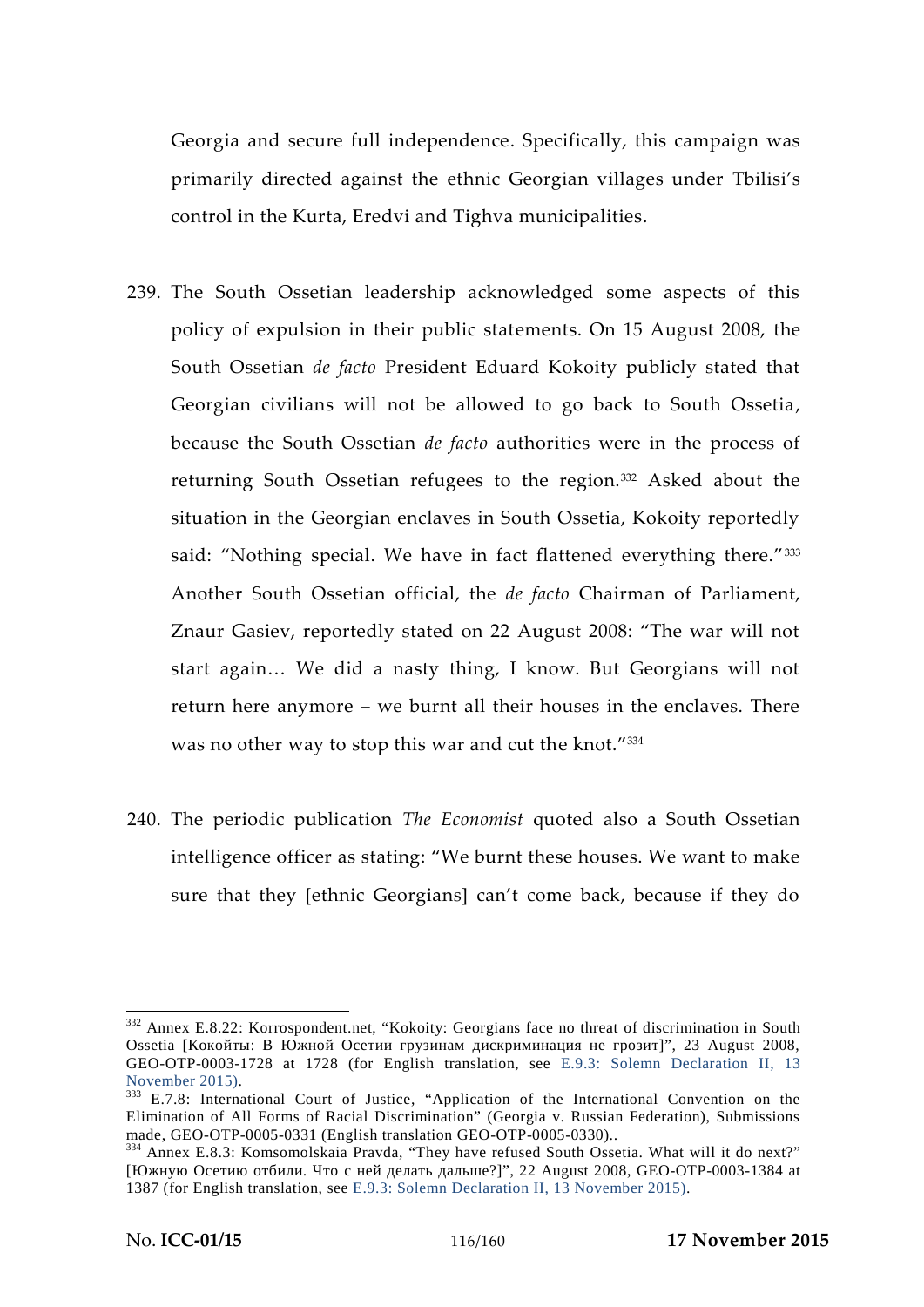come back, this will be a Georgian enclave again and this should not happen."<sup>335</sup>

- 241. The supporting material further indicates that the policy to expel ethnic Georgian residents from South Ossetia was passed from the highest echelons of the South Ossetian leadership to the South Ossetian forces through the chain of command. On 22 August 2008, the Deputy Head of the South Ossetian 7th Battalion of the Ministry of Defence, Arsen Kvezerov, reportedly received an order to set fire to all the property that remained in Kekhvi and Eredvi villages.<sup>336</sup> On 13 August 2008, reportedly Kvezerov stated that the ethnic Georgian villages of Disevi, Eredvi and Koshi had been set on fire.<sup>337</sup> On 19 September 2008, Serzhik Bestaev, member of the Civil Detachment of Muguti, allegedly acknowledged that "there is not a single Georgian left in Ossetia" and that "Avnevi and others are razed to the ground".<sup>338</sup> A claimant before ECHR testified that during his detention by South Ossetian forces in August 2008 at the administrative boarder of Tskhinvali and Tamarasheni, a member of South Ossetian forces told him that President Kokoity issued an order "to physically devastate all Georgians".<sup>339</sup>
- 242. With respect to the irregular militias, the local heads of South Ossetian police stations appear to have relayed orders and served as a channel of

<sup>335</sup> Annex E.8.30: The Economist, "The war in Georgia: A Caucasian journal", 21 August 2008, GEO-OTP-0003-1775.<br><sup>336</sup> Annex E.7.9: Government of Georgia, 10 May 2010 Report, Annex 80, GEO-OTP-0006-0388 at

<sup>0388.</sup> <sup>337</sup> Annex E.7.9: Government of Georgia, 10 May 2010 Report, Annex 63, GEO-OTP-0006-1421 at

<sup>1421.</sup> <sup>338</sup> Annex E.7.9: Government of Georgia, "Evidence of ethnic cleansing of Georgians in South Ossetia and adjacent areas (Appendix 3)", 10 May 2010, Annex 56, Intercepted communication dated 19 September 2008, GEO-OTP-0006-1386.

<sup>339</sup> Annex E.3.4: ECHR, *Lursmanashvili (Otar) v Georgia and Russian Federation,* Appl. no. 10001/11, Witness statement, GEO-OTP-0002-2385 at 2386.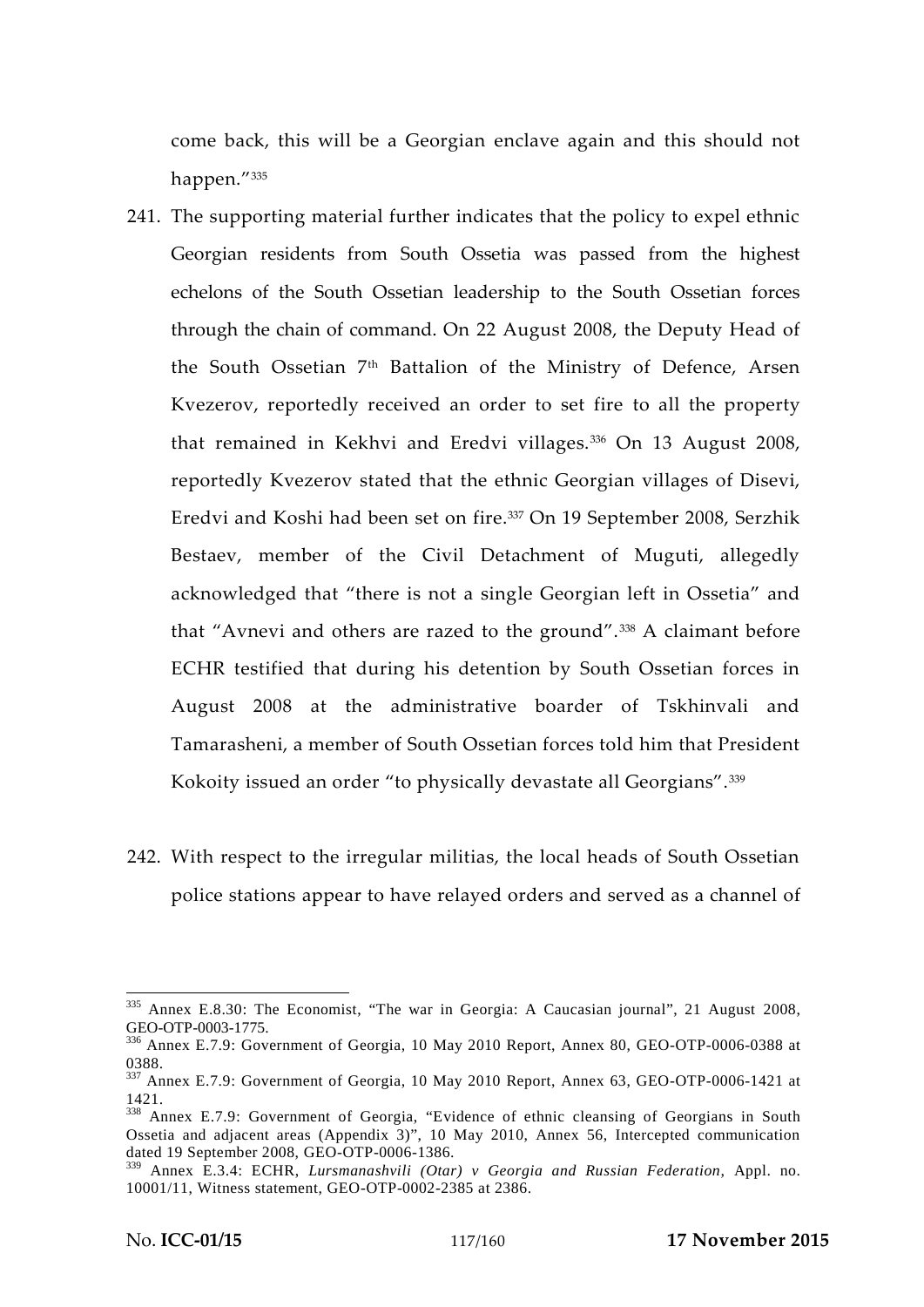communication between commanders of irregular militias and the South Ossetian military command.<sup>340</sup>

- 243. The policy of expulsion can be also inferred from the pattern of attacks against Georgian villages, reflected in the systematic nature of the looting and destruction of property belonging to ethnic Georgians. The intimidation campaign that eventually drove out ethnic Georgians from South Ossetia was implemented on the ground by South Ossetian forces. A witness allegedly heard the South Ossetian forces say that they would "exterminate the whole Georgian ethnicity and kill everybody."<sup>341</sup> AI recorded that the South Ossetian forces shouted at ethnic Georgians: "Get out! We don't want any Georgians here". <sup>342</sup>
- 244. By contrast, the information available at this stage does not indicate the existence of a State or organisational policy of the Russian armed forces or the Russian Federation in relation to the crimes allegedly committed either by those members of the Russian armed forces who participated in the commission of crimes by South Ossetians forces, or in relation to the crimes allegedly committed by South Ossetian forces themselves.
	- ii. *Widespread or systematic nature of the attack*

<sup>340</sup> Annex E.7.2: The investigative material submitted by the Government of Georgia on 5 November 2014, GEO-OTP-0003-0024; for a summary of the material in English see Annex E.7.2.1: "Summary of 'Office of the Chief Prosecutor of Georgia (OCPG), Supporting materials, 6 December 2014".

<sup>&</sup>lt;sup>341</sup> Annex E.7.9: Government of Georgia, "Evidence of ethnic cleansing of Georgians in South Ossetia and adjacent areas (Appendix 3)", 10 May 2010, Annex 50, Protocol of a Victim

 $T<sup>342</sup>$  Annex E.4.3: AI, Civilians in the line of fire, GEO-OTP-0001-0125 at 0168.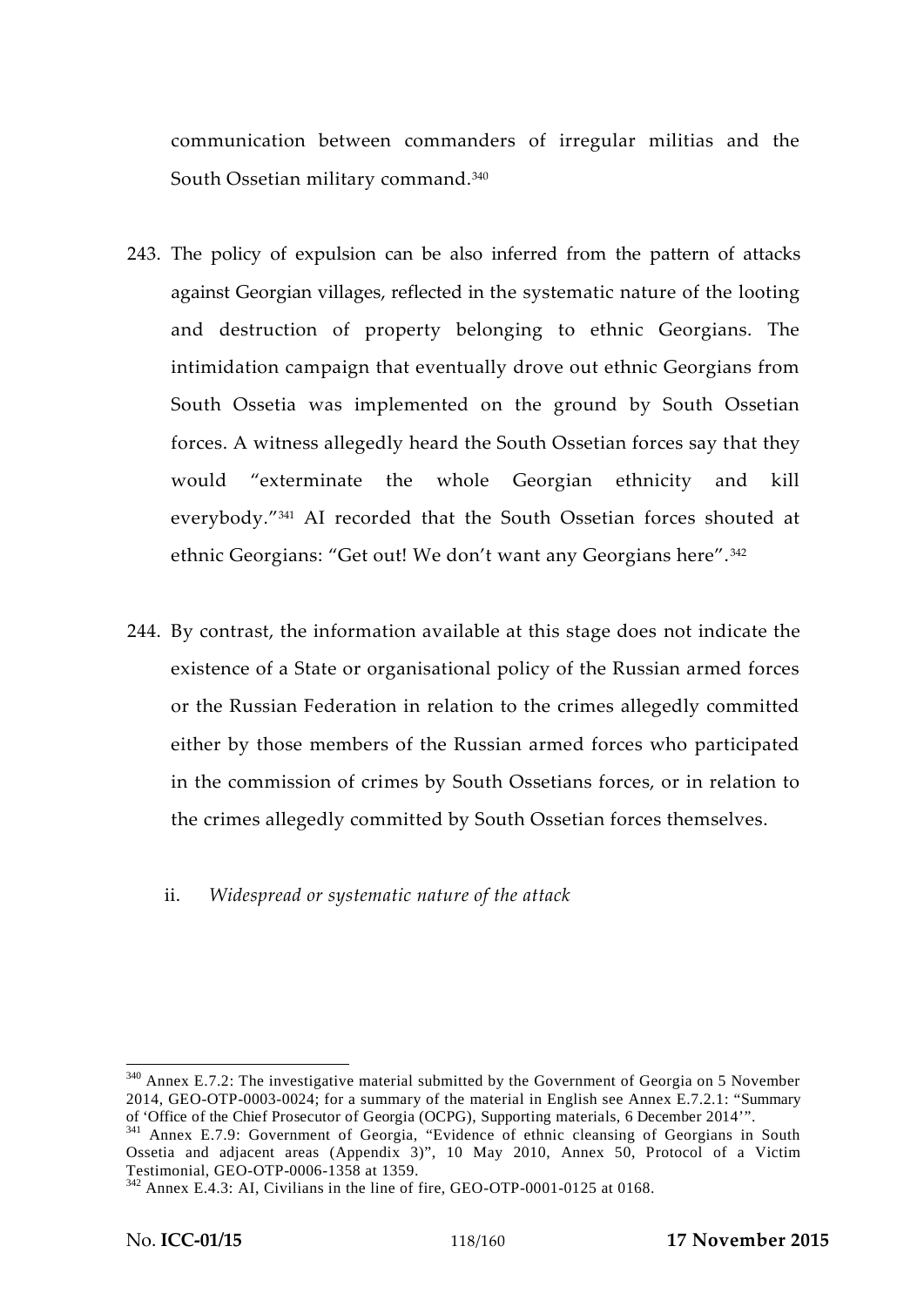- 245. The reference to a widespread or systematic attack excludes isolated or random acts from the concept of crimes against humanity.<sup>343</sup> Only the attack, and not the alleged individual acts are required to be "widespread" or "systematic".<sup>344</sup> In this regard, the adjective "widespread" refers to "the large scale nature of the attack and the number of victims".<sup>345</sup>
- 246. The term "widespread" encompasses "the large-scale nature of the attack, which should be massive, frequent, carried out collectively with considerable seriousness and directed against a multiplicity of victims"<sup>346</sup> and refers both to the large-scale nature of the attack and the number of victims,<sup>347</sup> including "an attack carried out over a large geographical area or an attack in a small geographical area, but directed against a large number of civilians."<sup>348</sup> A widespread attack could also be the "cumulative effect of a series of inhumane acts or the singular effect of an inhuman act of extraordinary magnitude."<sup>349</sup>
- 247. The term "systematic" refers to the "organised nature of the acts of violence and the improbability of their random occurrence"<sup>350</sup> and can

<sup>343</sup> ICC-01/04-01/07-3436, para. 1123; ICC-01/04-01/07-717, para. 394. See also ICC-02/05-01/07- 1, para. 62. <sup>344</sup> ICC-01/09-19-Corr, para. 94*.* ICC-01/05-01/08-424, para. 151. See also ICC-01/04-01/07-717,

para. 395.<br><sup>345</sup> ICC-02/11-14-Corr, para. 53, recalling ICC-01/09-19-Corr, para. 95 (internal footnotes omitted).<br><sup>346</sup> ICC-01/05-01/08-424, para. 83; ICC-02/11-01/11-656-Red, para. 222; ICC-02/11-14-Corr, para.<br>53, recall

 $347$  ICC-02/11-01/11-656-Red, para. 222; ICC-01/04-01/07-3436, para. 1123; ICC-02/11-14-Corr, para. 53, recalling ICC-01/09-19-Corr, para. 95; ICC-02/11-01/11-9-Conf, para. 49. See also ICC- 02/11-02/11-186, para. 131; ICC-02/11-01/11-9-Conf, para. 49; ICC-01/05-01/08-424, para. 83; ICC-02/05-01/07-1, para. 62; ICC-02/05-01/12-1-Red, para. 19. See also ICC-01/04-02/06-309, para. 24.<br><sup>348</sup> ICC-01/04-01/07-717, para. 395; ICC-01/05-01/08-424, para. 83.<br><sup>349</sup> ICC-02/11-01/11-9-Conf, para. 49.

<sup>350</sup> ICC-02/11-01/11-656-Red, paras. 222-223; ICC-01/04-01/07-3436, paras. 1098, 1123; ICC-01/04-01/07-717, para. 394. See also ICC-02/05-01/07-1, para. 62; ICC-01/05-01/08-424, para. 83; ICC-02/05-01/07-1, para. 62; ICC-02/05-01/09-3, para. 81; ICC-01/09-01/11-373, para. 179.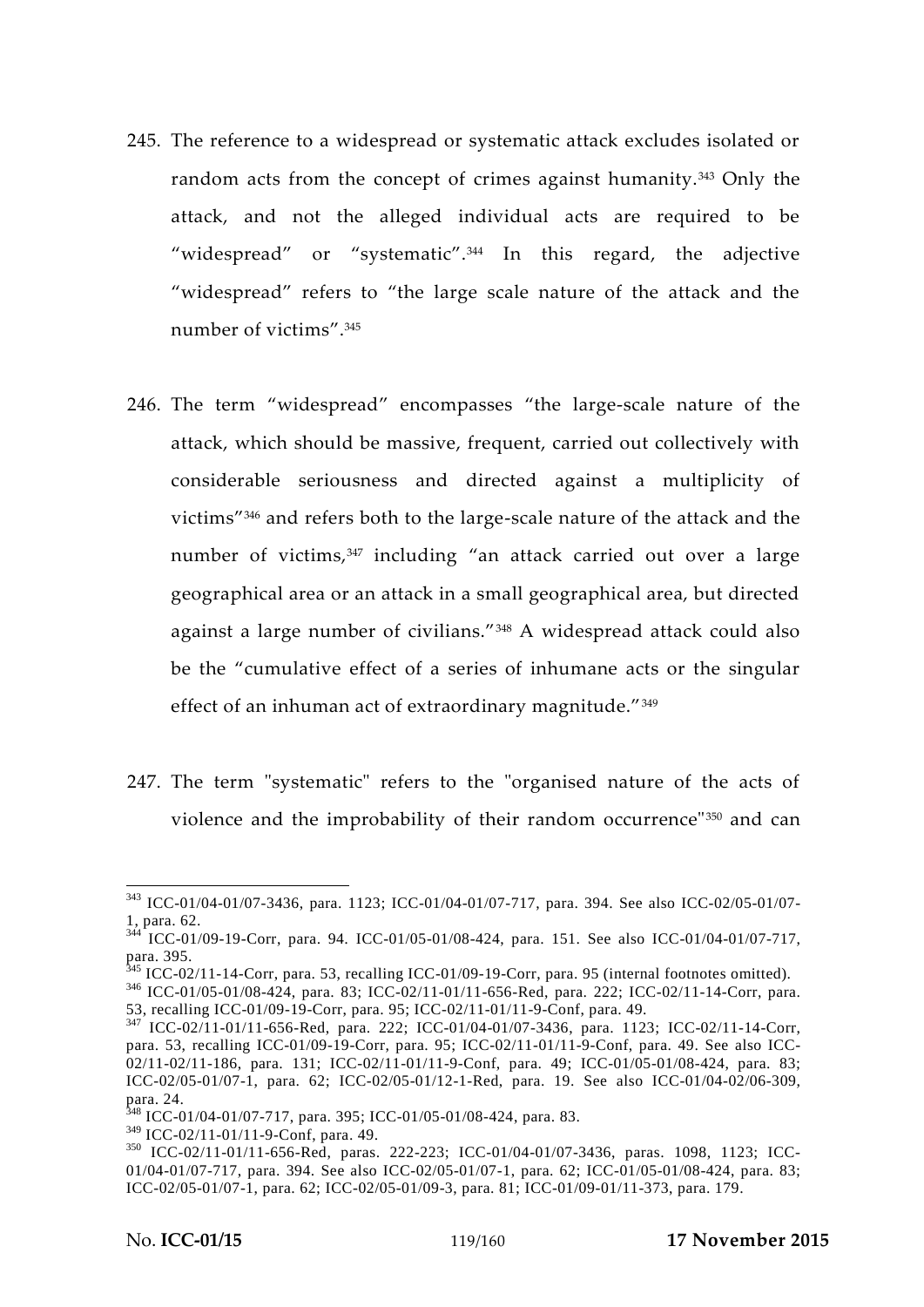"often be expressed through patterns of crimes, in the sense of non accidental repetition of similar criminal conduct on a regular basis."<sup>351</sup>

- 248. Although the requirement is phrased in the alternative, based on the available information, there is a reasonable basis to believe that the attack directed against the civilian population in Georgia was both widespread *and* systematic.
- 249. The attacks took place on a large scale and targeted a large number of civilian victims. Over a period of two months, South Ossetian forces perpetrated large scale crimes against the civilian population of South Ossetia, including killings, beatings, forcible displacement, looting and burning of civilian property. The alleged acts of violence resulted in the forcible displacement of between 13,400 and 18,500 ethnic Georgian inhabitants from South Ossetia and the "buffer zone".
- 250. National investigations in Georgia estimated that over 5,000 dwellings belonging to ethnic Georgians were destroyed, including approximately 3,050 dwellings in Kurta municipality, 1,373 dwellings in Eredvi municipality, and 482 dwellings in Tighva municipality. In the "buffer zone", 270 dwellings were destroyed in Kareli municipality and 267 in Gori municipality.<sup>352</sup> According to the Government of Georgia, a total of 13,400 residents of the villages of Kurta, Eredvi and Tighva municipalities had their dwellings destroyed as a consequence of the attacks.

<sup>351</sup> ICC-02/11-01/11-656-Red, para. 223; ICC-01/04-01/07-3436, para. 1123; ICC-02/11-14-Corr, para. 54, recalling ICC-01/09-19-Corr, para. 96; ICC-02/11-01/11-9-Conf, para. 49. See also ICC-  $01/04-01/07-717$ , para. 397; ICC-02/05-01/07-1, para. 62; ICC-02/05-01/12-1-Red, para. 19. See also ICC-01/04-02/06-309, para. 24.

 $352$  Annex E.7.9: Government of Georgia, 10 May 2010 Report, GEO-OTP-0006-0003 at 0040-0042.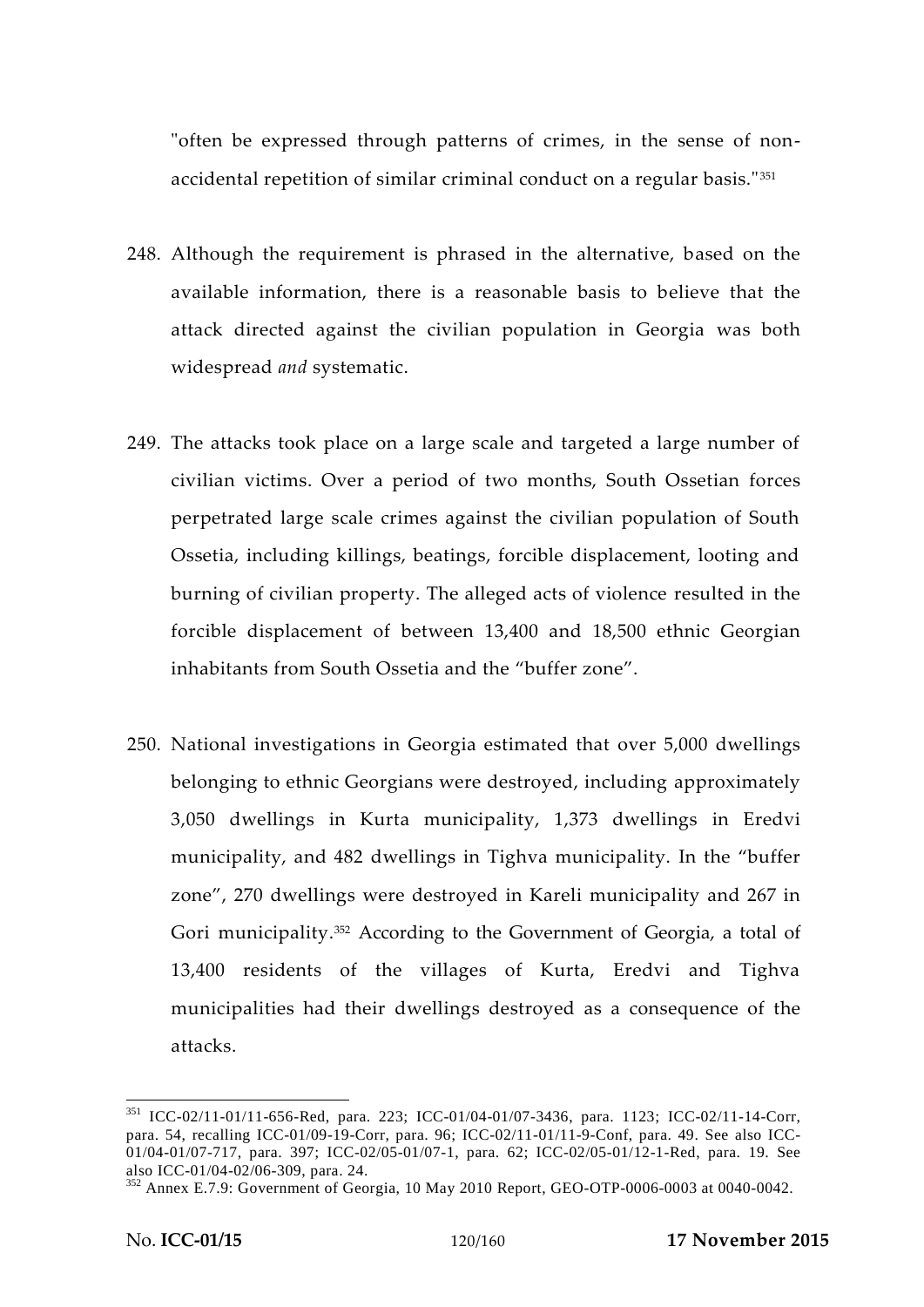- 251. Based on the assessment of UNOSAT satellite imagery, HRW reported that by 22 August 2008 a total of 177 buildings in the village of Tamarasheni were destroyed or severely damaged, 153 in Kekhvi, 144 in Kurta and 115 in the village of Kvemo Achabeti.<sup>353</sup>
- 252. The attack was conducted on a large-scale since it was directed against the great majority of ethnic Georgian villages in South Ossetia in addition to Georgian villages in the "buffer zone", including Argvitsi, Berula, Disevi, Eredvi, Beloti, Ksuisi, Satskheneti and Vanati in Eredvi municipality, Kekhvi, Kemerti, Kheiti, Kurta, Kvemo Achabeti, Zemo Achabeti, Tamarasheni and Dzartsemi in Kurta municipality, Avnevi and Nuli in Tighva municipality and the villages of Dvani, Ergneti, Karaleti, Megvrekisi, Tkviavi and Zemo Nikozi in the "buffer zone".
- 253. The Prosecution further submits that the alleged acts of violence were not isolated or random acts; instead the attack was systematic in nature since it was launched pursuant to the policy of South Ossetian leadership to forcibly displace ethnic Georgians from the territory of South Ossetia, as noted in the previous section. The information available shows that the acts of South Ossetian forces were well planned, organised and followed a pattern of occurrence. As noted above and detailed in annex A.1, upon entering the ethnic Georgian villages, the South Ossetian forces systematically pillaged and burned civilian homes, and killed, severely beat and otherwise threatened the remaining civilian population to force them to leave their villages.

<sup>353</sup> Annex E.4.10: HRW, Up in Flames, GEO-OTP-0001-0336 at 0478.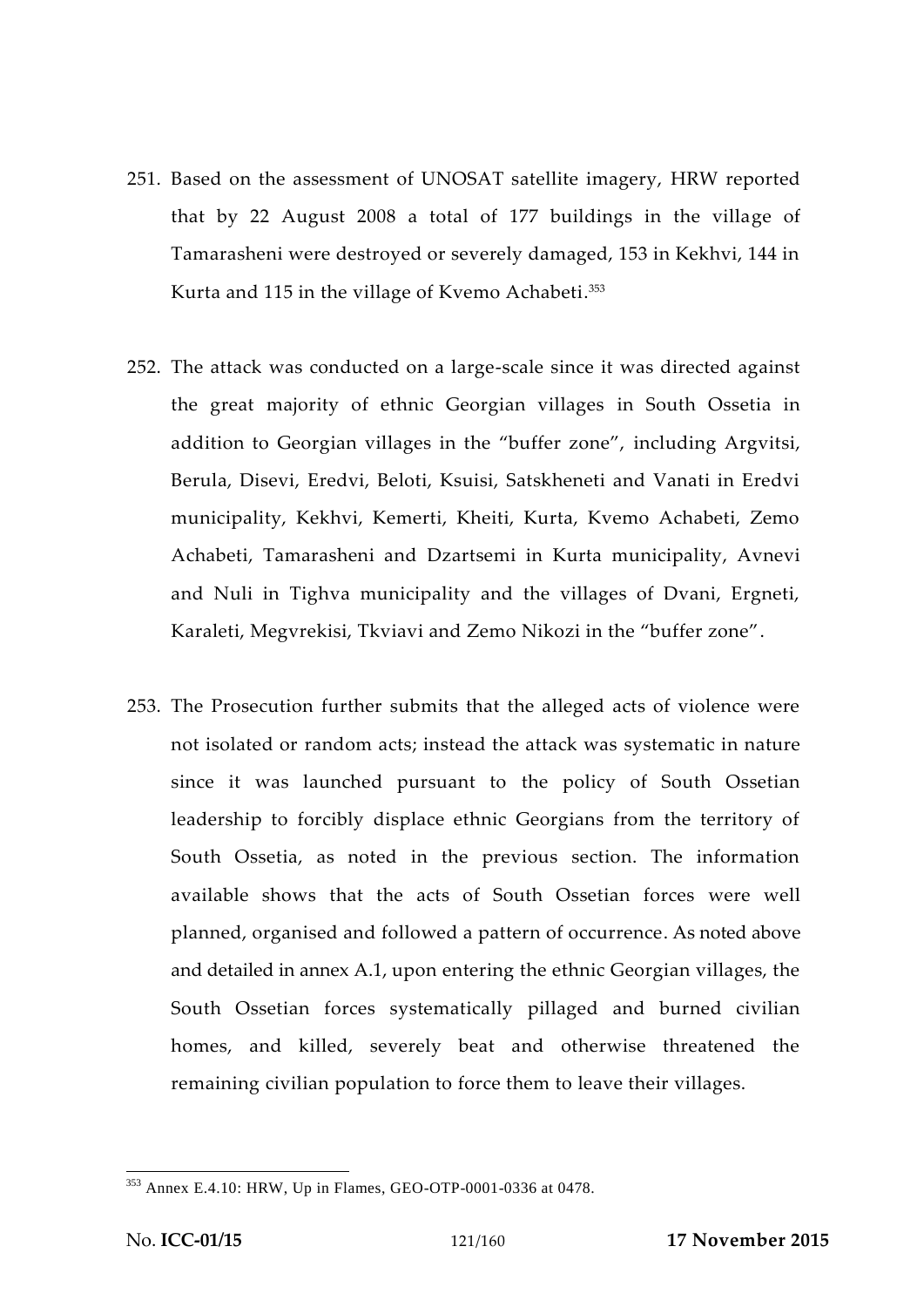- 254. According to the IIFFMCG, the acts of looting appeared to be well organised, as evidenced by the use of trucks to take the looted goods, including the removal of reusable items such as windows and doors.<sup>354</sup> OSCE-HRAM also found that there was "a systematic campaign of arson against homes and other civilian buildings in villages populated predominantly by ethnic Georgians."<sup>355</sup> Further indication of planning is provided by the fact that South Ossetian forces allegedly had bottles of gasoline ready before entering villages to set the houses alight.<sup>356</sup> A victim, for example, reported to HRW that South Ossetian forces were carrying gasoline with them when entering the village of Zemo Achabeti on 11 August 2008, and having looted his and his neighbours' houses, they their houses alight.<sup>357</sup>
- 255. In the context of the forcible displacement campaign conducted by South Ossetian forces, between 51 and 113 ethnic Georgian civilians were killed while a reported over 5,000 dwellings belonging to ethnic Georgians were destroyed. A further estimated 13,400 to 18,500 ethnic Georgians were forcibly displaced from South Ossetia and the 20km "buffer zone" created alongside the administrative boundary line between South Ossetia and the rest of Georgia.

#### iii. *Nexus between individual acts and the attack*

256. To establish individual criminal responsibility, a nexus must be established between the above acts and the attack against a civilian

<sup>&</sup>lt;sup>354</sup> Annex E.2.36: IIFFMCG, Volume II, GEO-OTP-0002-7801 at 8168.<br><sup>355</sup> Annex E.2.38: OSCE-HRAM Report, GEO-OTP-0003-1921 at 1962.<br><sup>356</sup> Annex E.4.10: HRW, Up in Flames, GEO-OTP-0001-0336 at 0479.<br><sup>357</sup> Annex E.4.10: HRW,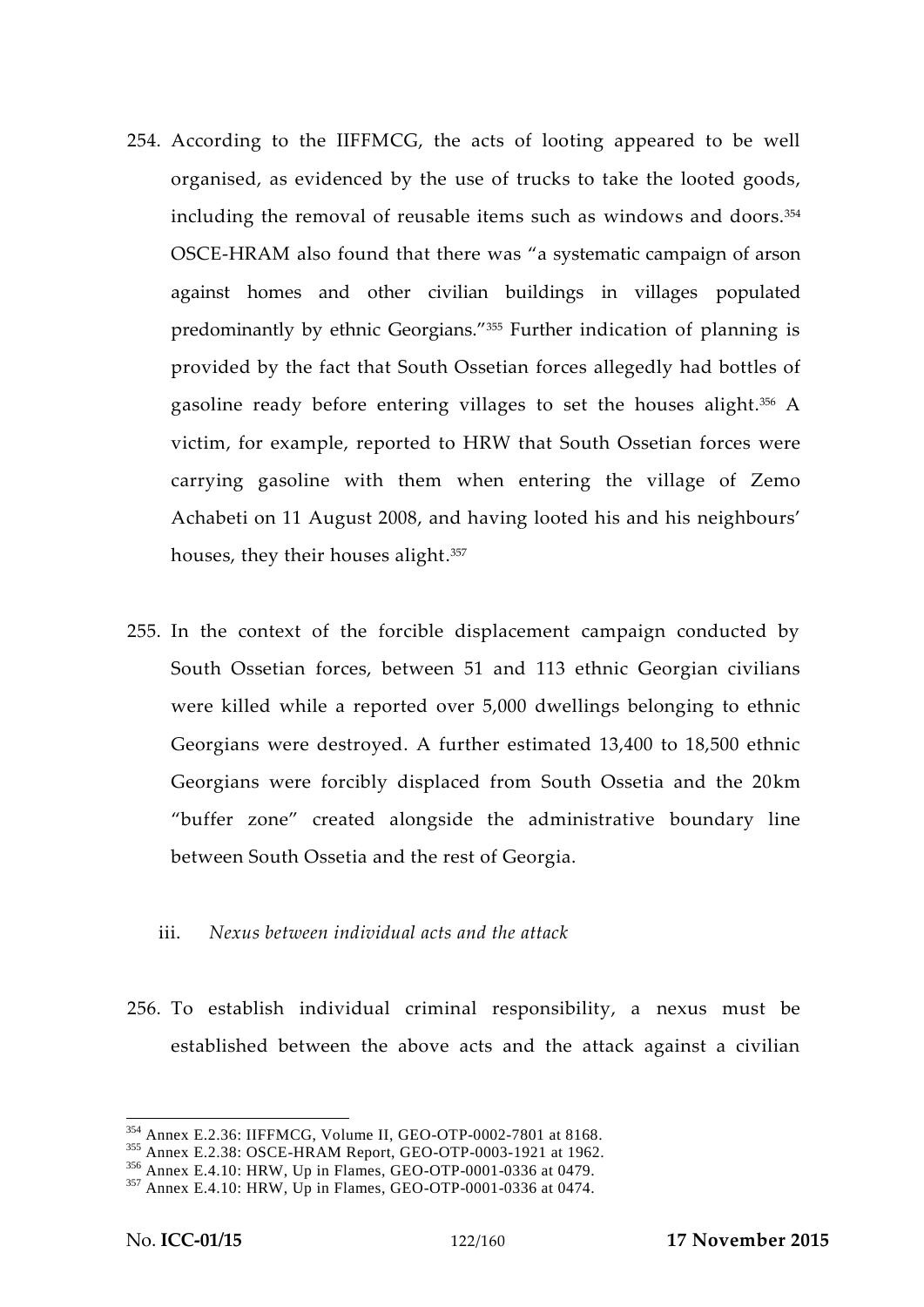population in order for crimes against humanity to be established. <sup>358</sup> This requires consideration as to the characteristics, aims, nature or consequences of the act in question.<sup>359</sup> Accordingly, this analysis needs to be carried out on a case-by-case basis with regard to each particular act.<sup>360</sup> Nonetheless, given the nature of article 15 proceedings, the object of such consideration should be directed towards the situation as a whole without focusing on specific criminal acts beyond what is necessary for the purpose of present procedure.<sup>361</sup>

- 257. The nexus can, in many instances, be deduced in part from the common features of the acts committed (in terms of their characteristics, nature, aims, targets, alleged perpetrators, and times and locations).<sup>362</sup>
- 258. For the purpose of the present proceedings, a *nexus* between individual criminal acts and the attack can be inferred from: (i) the geographical and temporal overlap between the attack and the crimes; (ii) the fact that the same perpetrators were responsible for both the attack against the civilian population and individual criminal acts; (iii) the ethnicity of the victims, which corresponds with the organisational policy described above; (iv) the multiple and recurrent occurrence of the prohibited acts over a protracted period of time, which demonstrates a consistent pattern of conduct, constituting the use of firearms to kill, maim and intimidate ethnic Georgians, accompanied by looting and destruction of their property, in order to forcibly expel them from the area.

<sup>&</sup>lt;sup>358</sup> ICC-01/04-01/07-3436, para. 1124; ICC-01/09-19-Corr, para. 97.<br><sup>359</sup> ICC-01/05-01/08-424, para. 86.

<sup>&</sup>lt;sup>360</sup> ICC-01/09-19-Corr, para. 135.<br><sup>361</sup> ICC-01/09-19-Corr, para. 135.<br><sup>362</sup> ICC-02/11-01/11-656-Red, para. 212. See also ICC-01/09-19-Corr, para. 135.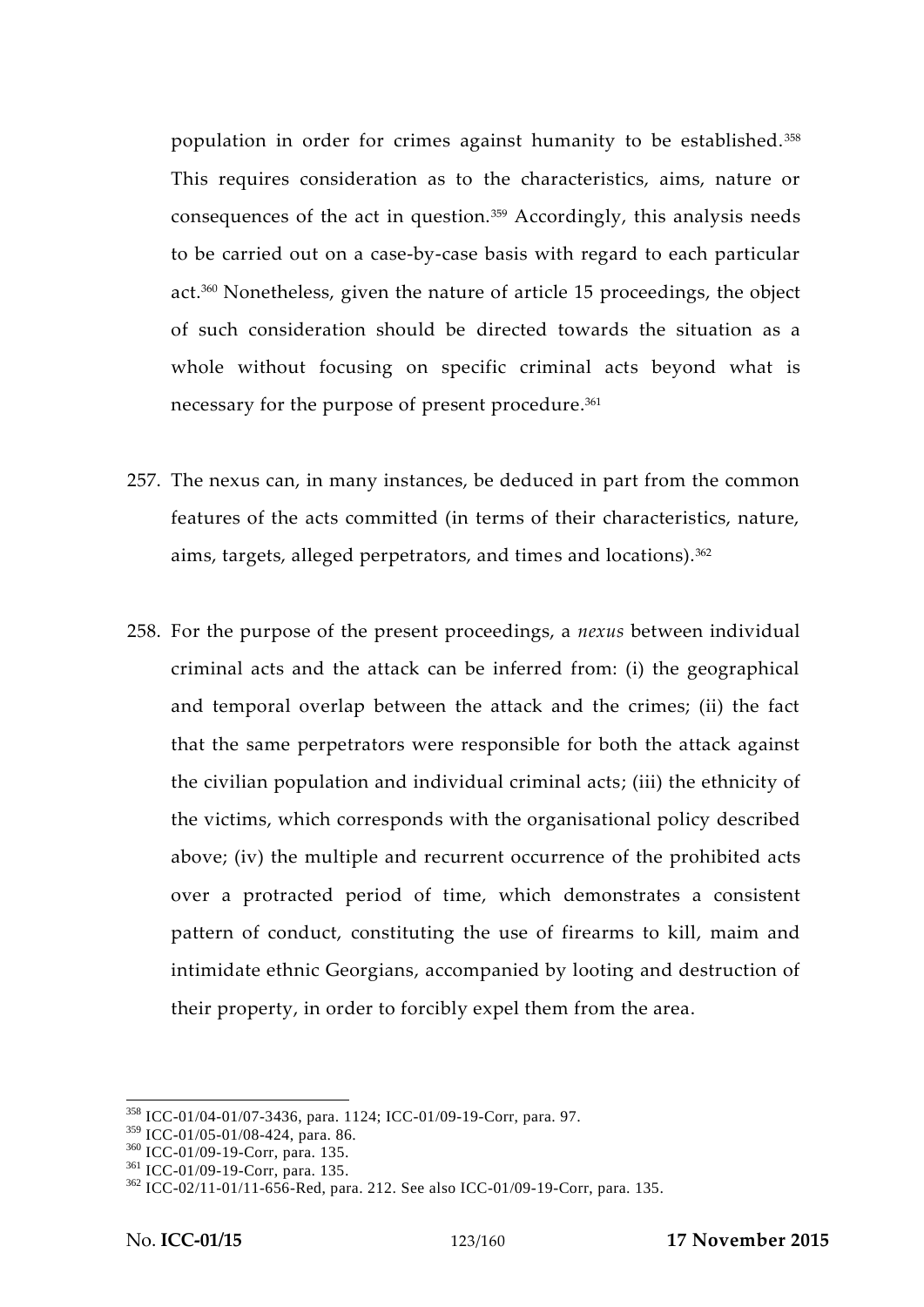### *(h) Alleged crimes against humanity*

- 259. On the basis of the available information, the Prosecution submits that there is a reasonable basis to believe that the following crimes under the Statute have been committed in the context of the Situation:
	- a. Murder under article 7(1)(a);
	- b. deportation or forcible transfer of population under article  $7(1)(d)$ ; and
	- c. persecution against any identifiable group or collectivity on ethnic grounds under article 7(1)(h).
	- i. *Murder*
- 260. The *actus reus* of the crime of murder requires that the perpetrator killed one or more persons.<sup>363</sup>
- 261. To date, the Prosecution received information on between 51 and 113 cases of deliberate killings of ethnic Georgians in South Ossetia and areas along the administrative boundary line committed in the context of the forcible displacement of ethnic Georgians from South Ossetia. As noted above in paragraphs 223-255, these killings allegedly took place during the systematic campaign of expulsion of ethnic Georgians by South Ossetian forces and the attendant looting and destruction of

 $363$  Elements of Crimes, article 7(1)(a)(1). The term "killed" is interchangeable with "caused death", according to the footnote to this article of the Elements of Crimes (footnote 7, page 5). ,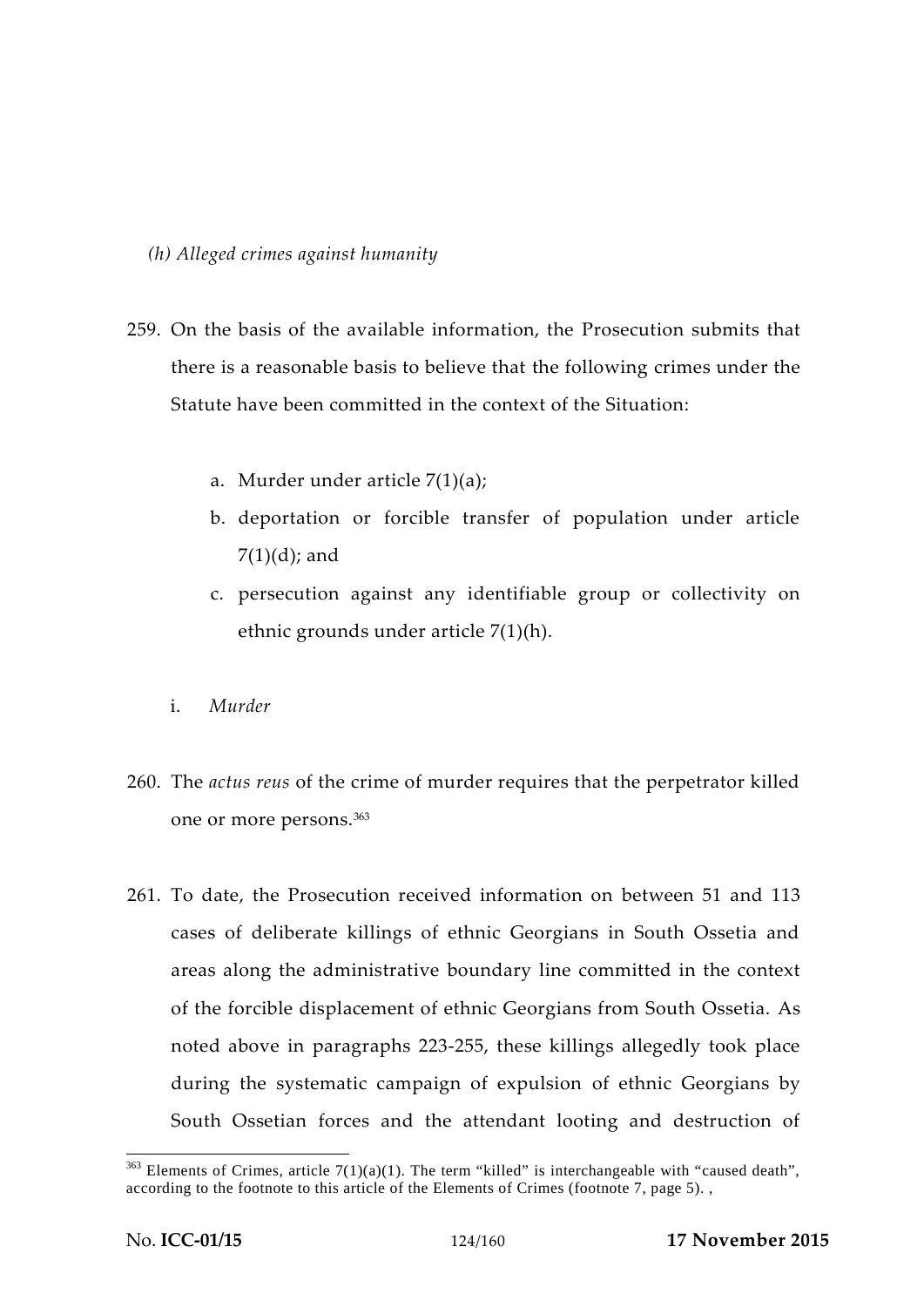property belonging to ethnic Georgians in South Ossetia and the "buffer zone".<sup>364</sup> It is alleged that the murder victims were shot, beaten and/or burned inside their homes.

### ii. *Deportation or forcible transfer of population*

- 262. The *actus reus* of the crime of deportation or forcible transfer<sup>365</sup> of population requires that the perpetrator deported or forcibly transferred without grounds permitted under international law, one or more persons to another State or location, by expulsion or other coercive acts. Such person or persons must have been lawfully present in the area from which they were so deported or transferred.<sup>366</sup>
- 263. As the Elements of Crimes set out, "[t]he term 'forcibly' is not restricted to physical force, but may include threat of force or coercion, such as that caused by fear of violence, duress, detention, psychological oppression or abuse of power against such person or persons or another person, or by taking advantage of a coercive environment."<sup>367</sup>
- 264. From 7 August 2008 onwards, South Ossetian forces intentionally targeted and deported lawful residents of ethnic Georgian origin from South Ossetia and the "buffer zone". The forcible displacement took place in two main phases: 1) during the active hostilities phase from 7-

<sup>&</sup>lt;sup>364</sup> See paragraphs 126-128.<br><sup>365</sup> Article 7(2)(d) of the Statute defines "deportation or forcible transfer of population" to mean "forced displacement of the persons concerned by expulsion or other coercive acts from the area in which they are lawfully present, without grounds permitted under international law". "Deported or forcibly transferred" is interchangeable with "forcibly displaced", Elements of Crimes, ft. 13. <sup>366</sup> Elements of Crimes, article 7(1)(d), ft. 12.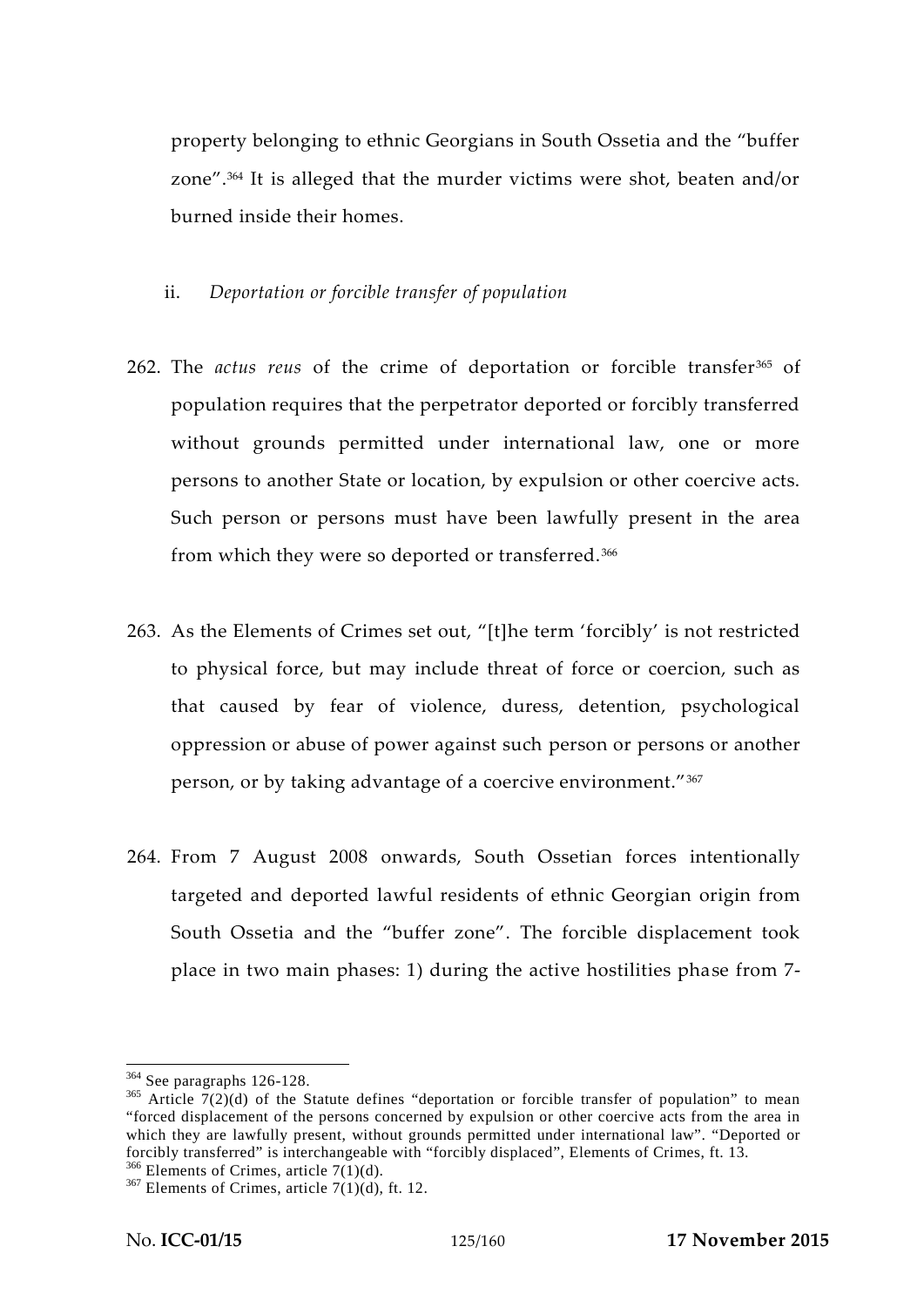12 August 2008, and 2) after the end of active hostilities, from 12 August 2008 onwards.

- 265. Coercive acts that the South Ossetian forces used to create an atmosphere of fear, terrorise the local population and force the ethnic Georgians to leave their homes reportedly included killings, severe beatings, insults, threats, looting and destruction of property.<sup>368</sup> More than 24 villages of the Kurta, Tighva and Eredvi municipalities in South Ossetia as well in the Gori municipality in the "buffer zone" were reportedly entirely or partly destroyed in order to forcible expel ethnic Georgians, including the villages of Argvitsi, Berula, Disevi, Eredvi, Beloti, Ksuisi, Satskheneti and Vanati in Eredvi municipality, Kekhvi, Kemerti, Kheiti, Kurta, Kvemo Achabeti, Zemo Achabeti, Tamarasheni and Dzartsemi in Kurta municipality, Avnevi and Nuli in Tighva municipality and the villages of Dvani, Ergneti, Karaleti, Megvrekisi, Tkviavi, Zemo Nikozi in the "buffer zone".<sup>369</sup>
- 266. Furthermore, the OSCE reported in September 2008 the burning of houses in the villages of Tirdznisi<sup>370</sup>, Tseronisi and Avlevi<sup>371</sup> and Kordi and Ditsi.<sup>372</sup> On 24 November 2008, HRW found the village of Disevi, which consisted of approximately 300 ethnic Georgian families before the conflict, completely destroyed and deserted. The families were reportedly driven out by the torching and looting campaign that the

<sup>368</sup> See Annex E.2.36: IIFFMCG, Volume II, GEO-OTP-0002-7801 at 8196-8197; Annex E.5.1: August Ruins, GEO-OTP-0001-0999 at 1055.

<sup>&</sup>lt;sup>369</sup> See Annex E.4.10: HRW, Up in Flames, GEO-OTP-0001-0336 at 0472-0483; Annex E.4.3: AI, Civilians in the line of fire, GEO-OTP-0001-0125 at 0159-0170; Annex E.2.38: OSCE-HRAM Report, GEO-OTP-0003-1921 at 1961-1966; Annex E.5.1: August Ruins, GEO-OTP-0001-0999 at 1121-1200; Annex E.3.16: GEO-OTP-0005-0937 at 0944; GEO-OTP-0005-0953 at 0955, 0956, 0958; GEO-OTP-0005-1017 at 1022. See also Annex A.1, List of Incidents.

 $^{370}$  Annex E.2.38: OSCE-HRAM Report, GEO-OTP-0003-1921 at 1947l; Annex E.3.16: OSCE Material, GEO-OTP-0005-0937 at 0940.

 $^{371}$  Annex E.3.16: OSCE Material, GEO-OTP-0005-0937 at 0942.<br> $^{372}$  Annex E.3.16: GEO-OTP-0005-0937 at 0941.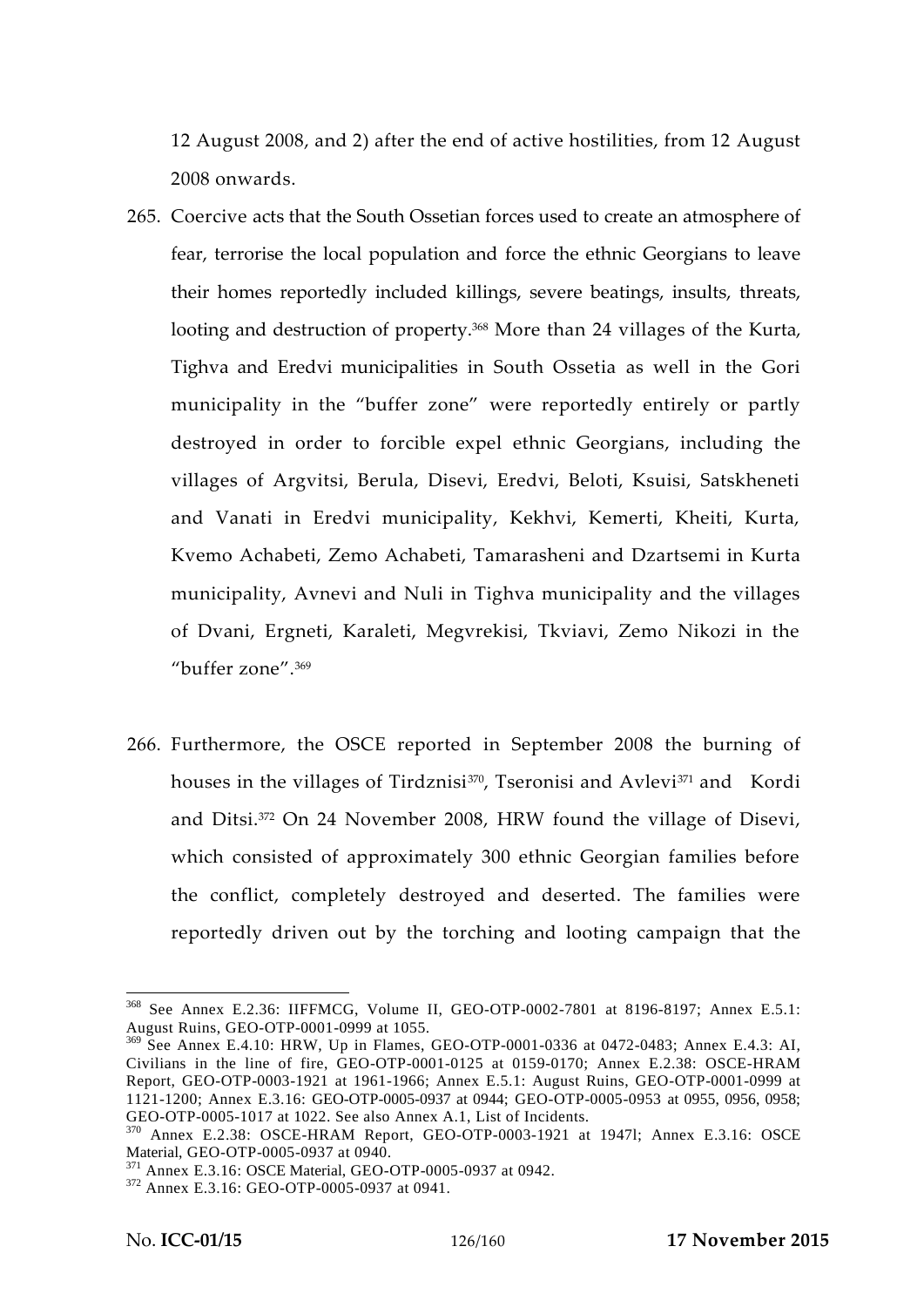South Ossetian forces started around 11 August 2008 and continued throughout October.<sup>373</sup> The IIFFMCG field missions conducted in March and June 2009 also observed that ethnic Georgian villages to the north of Tskhinvali, from Tamarasheni to Kekhvi, were still completely empty.<sup>374</sup>

- 267. UNOSAT maps of relevant areas also show active fires in the villages around Tskhinvali on 12, 13, 17, and 19 August 2008, after the ceasefire agreement of 12 August 2008.<sup>375</sup> Thus, this satellite imagery indicates that the destruction occurred as a result of a deliberate policy to torch these villages, rather than from the exchange of hostilities.
- 268. The fact that the destruction and looting of ethnic Georgians property continued after the signing of the ceasefire agreement implies that the objective of acts of violence was not only to halt Georgian troops, but to gain control of the South Ossetian villages and to expel ethnic Georgians or to prevent them from returning to their homes. $376$  A witness testified that South Ossetian forces told him they would "root out Georgians from the area so that we [the Georgians] would never be able to come back again".<sup>377</sup>
- 269. By May 2009, the UNHCR and the Commissioner for Human Rights of the Council of Europe reported that the armed conflict caused the internal displacement of approximately 138,000 persons who fled from

 $^{373}$  Annex E.4.10: HRW, Up in Flames, GEO-OTP-0001-0336 at 0479-0480.<br> $^{374}$  Annex E.2.36: IIFFMCG, Volume II, GEO-OTP-0002-7801 at 8192.<br> $^{375}$  Annex E.2.13: UNOSAT, Update 1: Active fire locations for Tskhinvali, S (7-20 August 2008), dated 20 August 2008, GEO-OTP-0008-0614.

<sup>376</sup>

<sup>&</sup>lt;sup>377</sup> Annex E.7.9: Government of Georgia, 10 May 2010 Report, Annex 51: Protocol of Victim Testimonial, 21 August 2008, GEO-OTP-0006-1365 at 1366.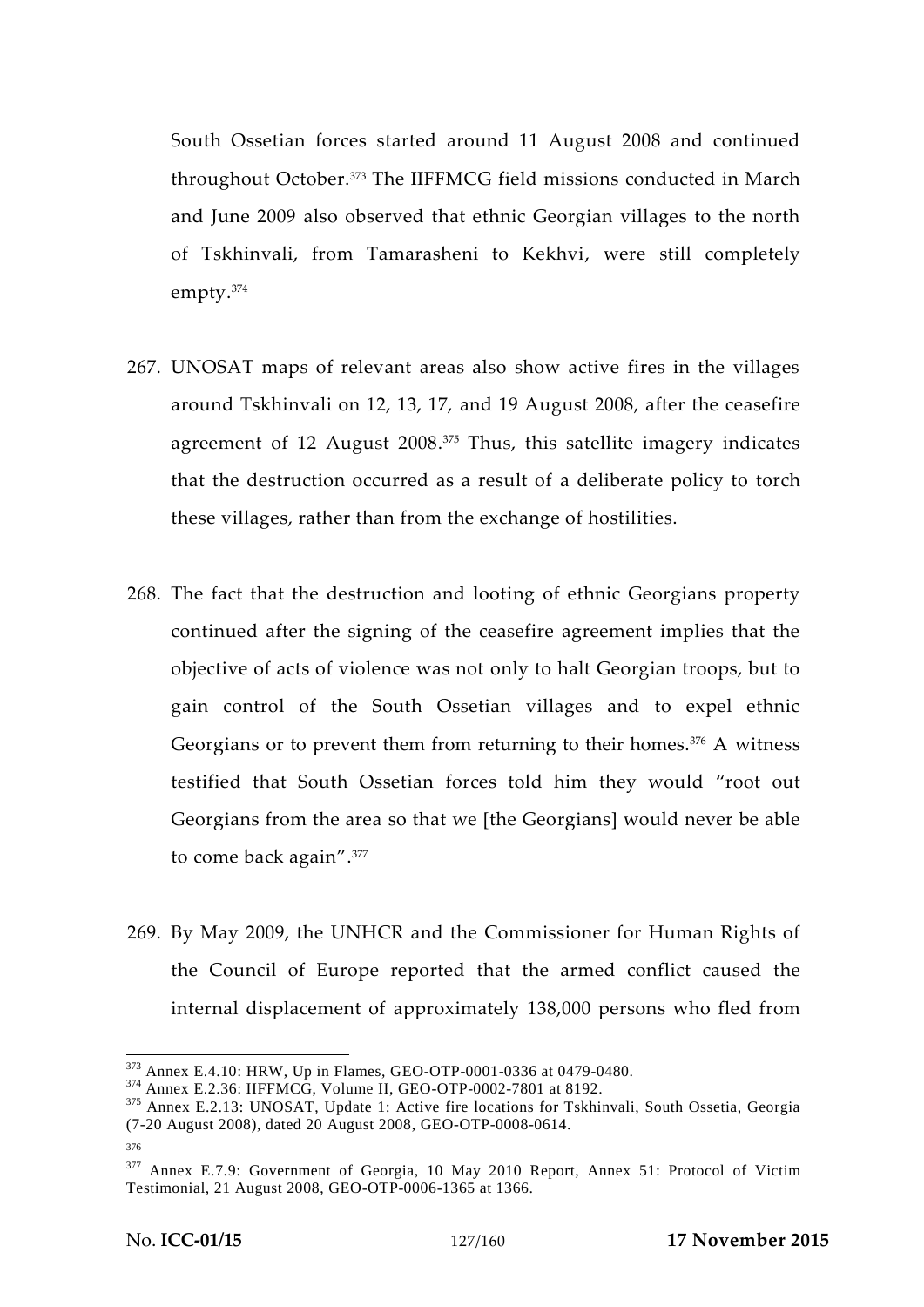South Ossetia and other conflict affected areas within Georgia while additional 36,000 persons fled from South Ossetia to the Russian Federation.<sup>378</sup> The UNHCR further reported that over 100,000 out of an estimated 138,000 internally displaced persons (IDPs) had been able to return to their homes in the Shida Kartli region, including in Gori, Senaki, Kareli, Kaspi, and Samegrelo-Zemo Svaneti regions as the Georgian authorities regained control over these areas.<sup>379</sup> This includes 28,800 IDPs who returned to the villages of the former "buffer zone". <sup>380</sup> According to the UNHCR and the Government of Georgia, some 30,000 persons remained displaced at the time.<sup>381</sup> Of these 30,000, UNHCR estimated that some 18,500 displaced people from South Ossetia were unlikely to return in the short term,<sup>382</sup> because their villages and houses had been destroyed or damaged.<sup>383</sup> In addition, the South Ossetian *de facto* authorities openly opposed their return in public declarations.<sup>384</sup> This number includes 13,400 residents of Kurta, Eredvi and Tighva municipalities, whose houses were destroyed to prevent their return.<sup>385</sup> According to OCHA, Georgia's Ministry of Foreign Affairs reported in September 2008 that the total population in some 21 majority ethnic-

<sup>378</sup> Annex E.2.20: UNHCR, "Protection of Internally Displaced Persons in Georgia: A Gap Analysis", July 2009, GEO-OTP-0010-0055 at 0087; Annex E.2.26: Thomas Hammarberg, Commissioner for Human Rights of the Council of Europe, "Report on human Rights Issues Following the August 2008 Armed conflict", 15 May 2009, GEO-OTP-0001-0883 at 0887.

<sup>&</sup>lt;sup>379</sup> Annex E.2.20: UNHCR, "Protection of Internally Displaced Persons in Georgia: A Gap Analysis", July 2009, GEO-OTP-0010-0055 at 0087; Annex E.3.16: OSCE Material, GEO-OTP- 0005-0937; GEO-OTP-0005-1037; GEO-OTP-0005-1042; GEO-OTP-0005-1045; GEO-OTP-0005-

<sup>1054;</sup> GEO-OTP-0005-1076.<br><sup>380</sup> Annex E.2.20: UNHCR, "Protection of Internally Displaced Persons in Georgia: A Gap Analysis", July 2009, GEO-OTP-0010-0055 at 0087.

<sup>&</sup>lt;sup>381</sup> Annex E.2.20: UNHCR, "Protection of Internally Displaced Persons in Georgia: A Gap Analysis", July 2009, GEO-OTP-0010-0055 at 0087; Annex E.2.26: Thomas Hammarberg, Commissioner for Human Rights of the Council of Europe, "Report on human Rights Issues<br>Following the August 2008 Armed conflict", 15 May 2009, GEO-OTP-0001-0883 at 0887.

 $F<sup>382</sup>$  Annex E.4.6: AI, Civilians in the Aftermath of War, GEO-OTP-0001-0197 at 0203 (referring to UNHCR, "Displacement Figures and Estimates - August 2008 Conflict" updated in May 2009).

<sup>&</sup>lt;sup>383</sup> Annex E.2.20: UNHCR, "Protection of Internally Displaced Persons in Georgia: A Gap Analysis", July 2009, GEO-OTP-0010-0055 at 0087.

<sup>&</sup>lt;sup>384</sup> Annex E.5.2: Memorial and Demos, Humanitarian consequences of the armed conflict in the South Caucasus, GEO-OTP-0001-1314 at 1321.<br><sup>385</sup> Annex E.7.9: Government of Georgia, 10 May 2010 Report, GEO-OTP-0006-0003 at 0039.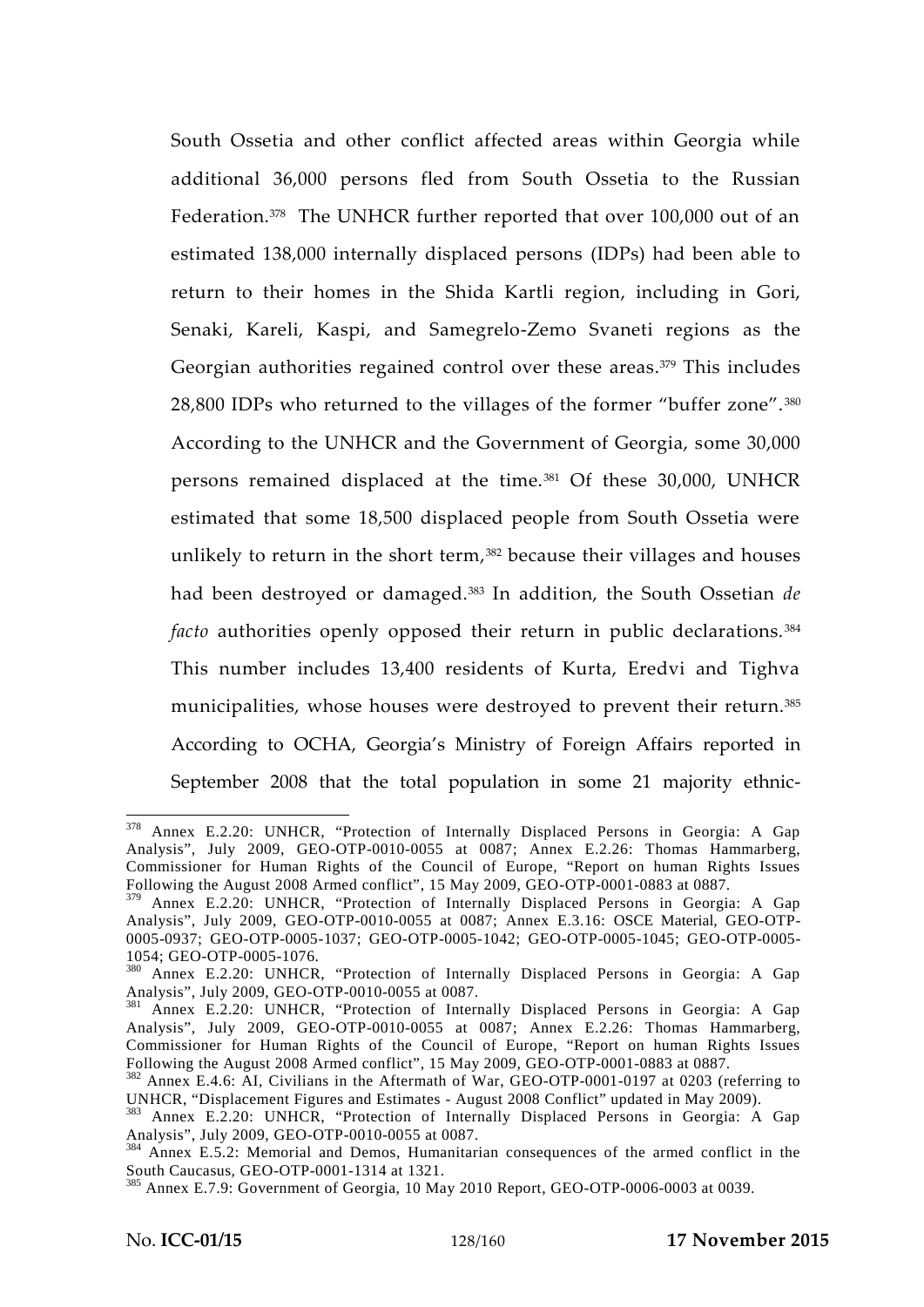Georgian villages in the area of Tskhinvali which were under the control of the Government of Georgia prior to August 2008, comprised 14,500 persons, of whom some 13,260 had been registered as internally displaced by 8 September 2008.<sup>386</sup> In December 2014, the Georgian Ministry of Internally Displaced Persons from the Occupied Territories and Refugees reported that around 15,000 persons remain permanently displaced from South Ossetia as the result of the 2008 armed conflict, including 7,676 persons from Kurta municipality, 5,242 from Eredvi municipality, and 2,059 from Tighva municipality.<sup>387</sup>

270. Since the ethnic Georgian population in South Ossetia prior to the conflict can be estimated around 20,000 person (excluding Akhalgori municipality388), and today, 15,000 persons from Kurta, Eredvi and Tighva municipalities remain permanently displaced, the Prosecution submits that the ethnic Georgian population living in the conflict zone has been reduced by at least 75 per cent.<sup>389</sup>

### iii. *Persecution*

271. In addition to the contextual elements mentioned above, the crime against humanity of persecution is defined by article  $7(2)(g)$  of the Statute as "the intentional and severe deprivation of fundamental rights

<sup>&</sup>lt;sup>386</sup> Annex E.2.3: OCHA, Inter-Agency Humanitarian Assessment Mission to South Ossetia, "Mission Report", 16-20 September 2008, GEO-OTP-0001-0846 at 0852.

<sup>&</sup>lt;sup>387</sup> Numbers reported in: Annex E.7.4: Government of Georgia, 13 March 2015 Report, GEO-OTP-0003-1172 at 1177. This excludes displaced from Akhalgori municipality. <sup>388</sup> See above paragraph 20 and footnote 6.

<sup>&</sup>lt;sup>389</sup> The significant decrease of the number of ethnic Georgians in South Ossetia seems to be confirmed by statistics provided on the webpage of the Russian Ministry of Foreign Affairs citing the South Ossetian State Department of Statistics. According to these statistics for the year 2012, South Ossetia had a total population of 51,572 out of which 45,950 (89,1%) are ethnic Ossetians and 4,590 (8,9%) ethnic Georgians, Annex E.7.34: Ministry of Foreign Affairs of the Russian Federation, "Republic of South Ossetia", 22 May 2014, GEO-OTP-0008-0684 at 0684 (English translation: Annex E.7.34.1).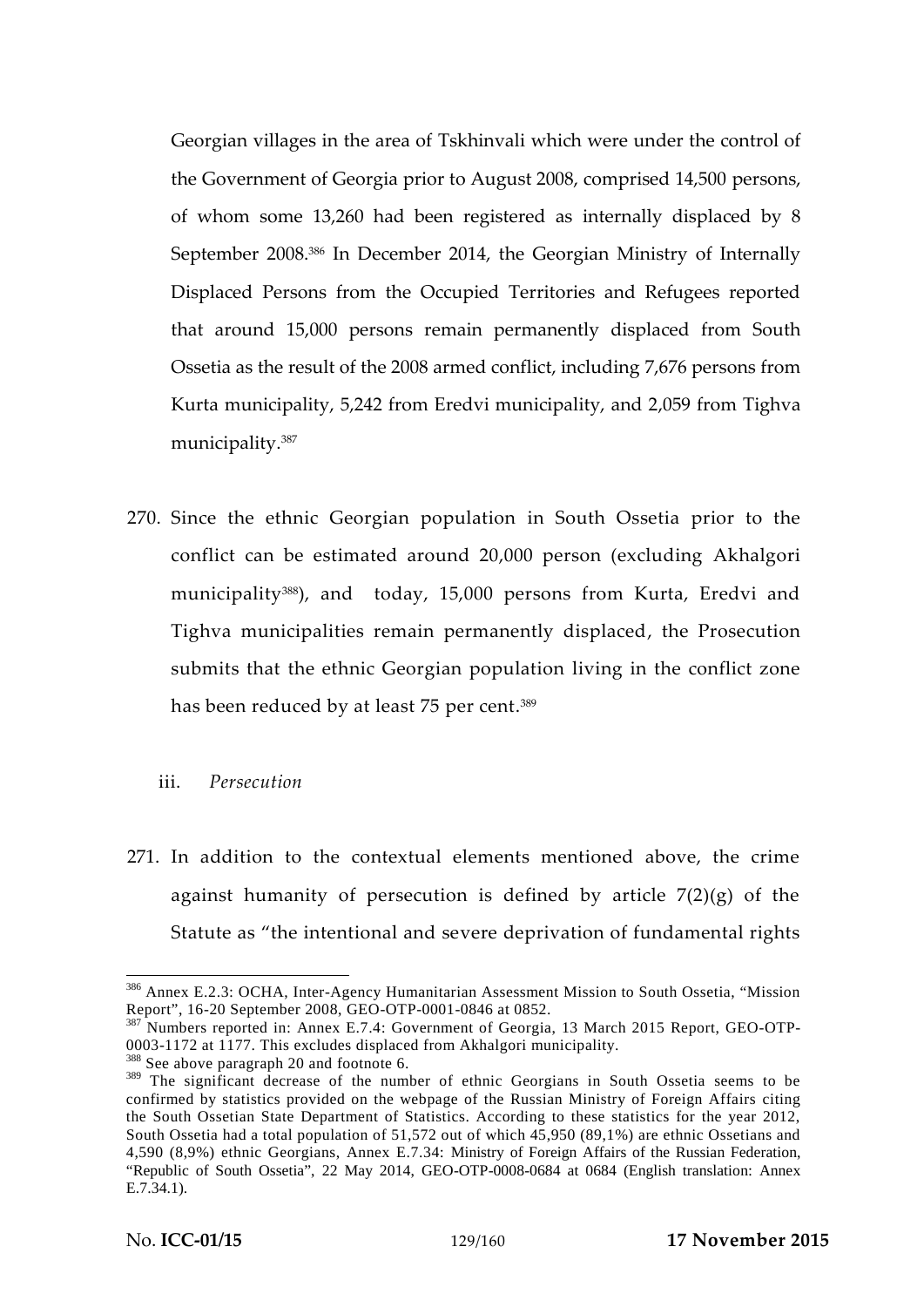contrary to international law by reason of the identity of the group or collectivity".<sup>390</sup> Article 7(1)(h) specifies that it must be committed against "any identifiable group or collectivity on political, racial, national, ethnic, cultural, religious, gender as defined by paragraph 3, or other grounds that are universally recognized as impermissible under international law, in connection with any act referred to in this paragraph or any crime within the jurisdiction of the Court."

- 272. As previously addressed, there is a reasonable basis to believe that South Ossetian forces have committed acts of murder, deportation or forcible transfer of population as a crime against humanity (under articles  $7(1)(a)$ ,  $7(1)(d)$  and wilful killing, destruction of property and pillage as war crimes (pursuant to articles 8(2)(a)(i), 8(2)(b)(xiii),  $8(2)(b)(xvi)$ . These alleged crimes constitute severe deprivations of fundamental rights of the victims, contrary to international law, including the right to life and the right to private property. The information available further shows that South Ossetian forces targeted the victims of these acts by reason of their identity as ethnic Georgians, within the meaning of article  $7(1)(h)$  of the Statute.
- 273. As noted above, direct witnesses of these crimes heard South Ossetian forces shouting to the victims that they would exterminate all Georgians and set their houses on fire.<sup>391</sup> These forces deliberately killed and injured victims belonging to the Georgian ethnic group, threatened

<sup>&</sup>lt;sup>390</sup> The Chambers referred to the persecutory acts as "severe deprivations of fundamental rights". In the *Muthaura et al.* Confirmation of Charges Decision, Pre-Trial Chamber II, applied its findings in relation to the separately charged killings, displacement, rape, serious physical injuries, causing of serious mental suffering to constitute severe deprivations of fundamental rights, These findings, combined with the intentional and discriminatory targeting of civilians based on their political affiliation, satisfied the objective elements of persecution.; *Muthaura et al.* Confirmation of Charges*,* para. 283; See also ICC-01/04-02/06, para. 58.

<sup>391</sup> Annex E.5.1: August Ruins, GEO-OTP-0001-0999 at 1180.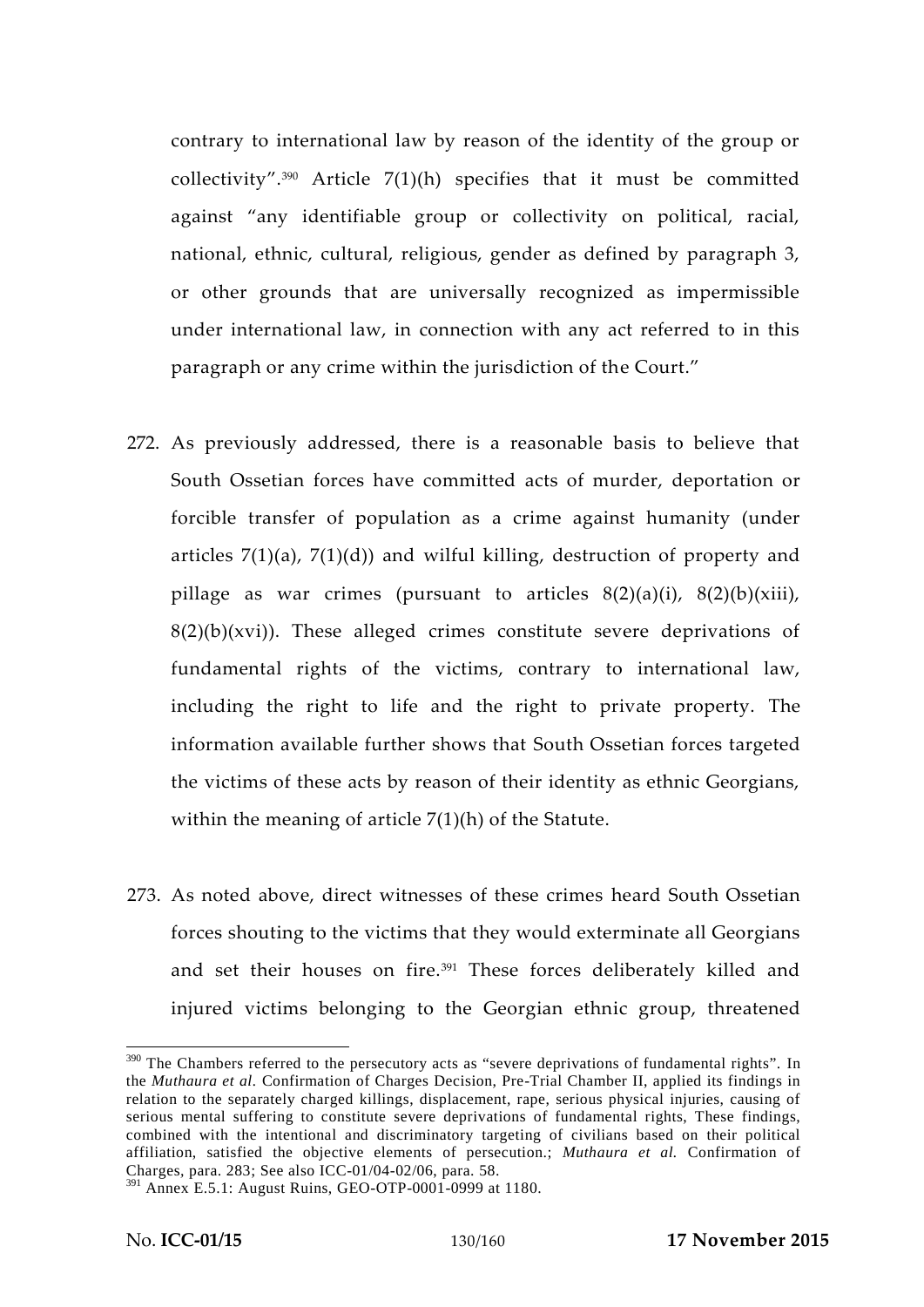them to leave their homes in South Ossetia, and systematically burnt and looted their houses and households. These persecutory acts of resulted in an estimated 51 to 113 cases of deliberate killings of ethnic Georgians and a destruction of over 5,000 dwellings belonging to ethnic Georgians.

# **V. Admissibility**

- 274. Article 53(1)(b) provides that in determining whether there is a reasonable basis to proceed, the Prosecutor shall consider whether "the case is or would be admissible under Article 17".
- 275. Previous decisions on article 15 applications have held that admissibility at the article 15 stage should be assessed against certain criteria defining a 'potential case' such as: (i) the groups of persons involved that are likely to be the focus of an investigation for the purpose of shaping the future case(s); and (ii) the crimes within the jurisdiction of the Court allegedly committed during the incidents that are likely to be the focus of an investigation for the purpose of shaping the future case(s). $392$
- 276. Accordingly, the Prosecution has attached to this Application two confidential, *ex-parte*, annexes. Annex A.1 presents an indicative list of crimes within the jurisdiction of the Court allegedly committed during the most serious incidents within the situation based on the available information. Annex B.1 presents a preliminary list of persons or groups

<sup>392</sup> ICC-01/09-19-Corr, para. 59 ; ICC-02/11-14, paras. 190-191.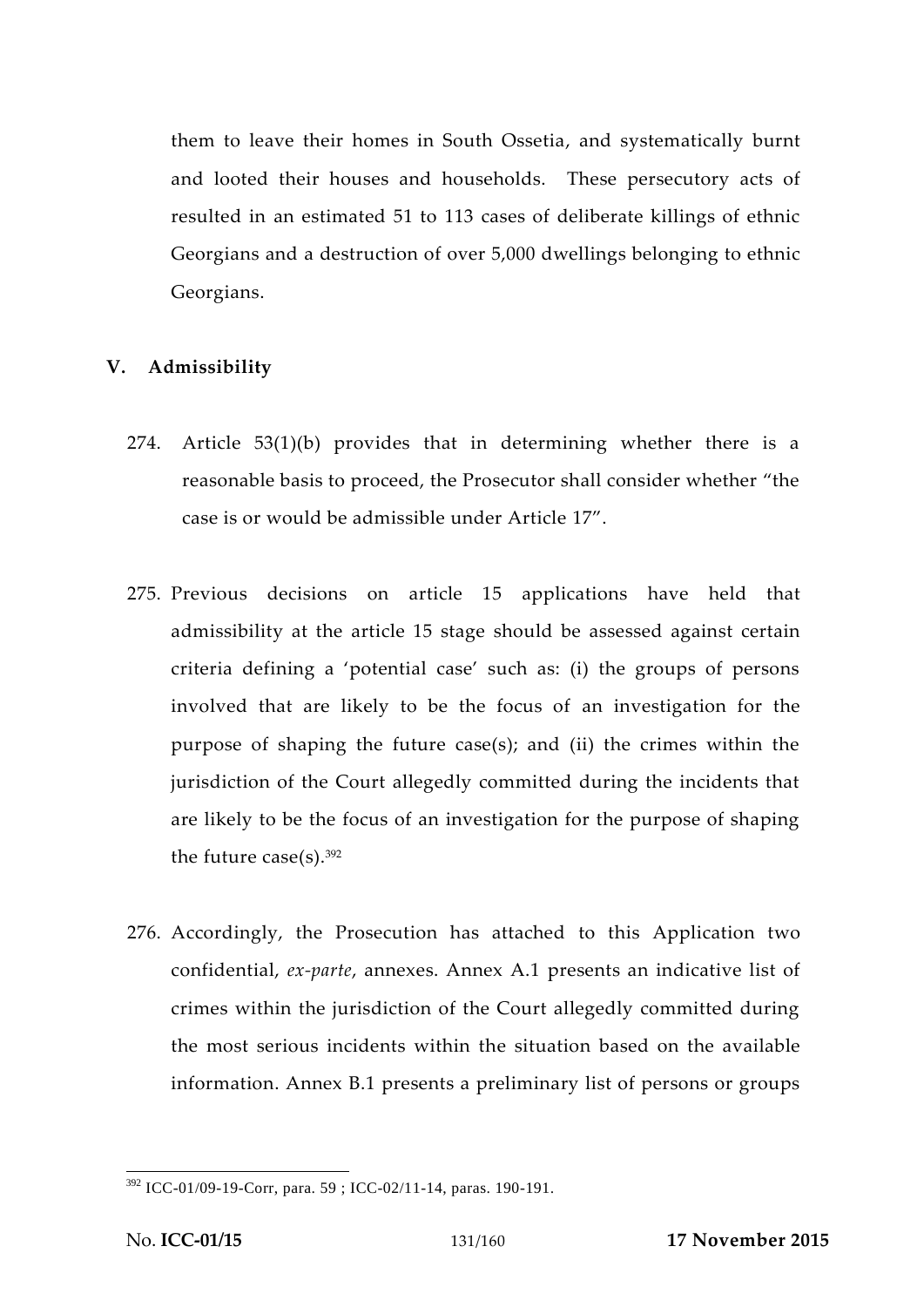that appear to be the most responsible for the most serious crimes, with an indication of their specific role.

277. For the reasons set out above, the Prosecution's identification of the incidents or groups of persons that are likely to shape future case(s) is preliminary in nature and should not be considered binding for future admissibility assessments.<sup>393</sup> Should an investigation be authorised, the Prosecution should be permitted to expand or modify its investigation with respect to these or other alleged acts, incidents, groups or persons and/or adopt different legal qualifications, so long as the cases brought forward for prosecution are sufficiently linked to the authorised situation.<sup>394</sup>

# *C. Complementarity*

278. As the Appeals Chamber has set out, article 17(1)(a) and (b) involves a twofold test: (i) whether, at the time of the proceedings in respect of an admissibility challenge, there is an on-going investigation or prosecution of the case at the national level (first limb); and, if this is answered in the affirmative, (ii) whether the State is unwilling or unable genuinely to carry out such investigations or prosecutions (second limb).<sup>395</sup> Inaction by a State under the first limb renders a case admissible before the Court, subject to an assessment of gravity under article  $17(1)(d)$ .<sup>396</sup> As set out above, this assessment is carried out in

<sup>393</sup> ICC-01/09-19-Corr, para. 60.

<sup>394</sup> ICC-01/09-19-Corr, paras. 74-75 ; ICC-01/04-01/10-451, paras. 21, 27.

<sup>395</sup> ICC-01/04-01/07-1497, paras. 1 and 75-79; ICC-01/11-01/11-466-Red, para. 26; ICC-01/11— 01/11-239, para. 6; ICC-01/05/01/08-962-Corr, paras. 107-109.

 $396$  ICC-01/04-01/07-1497, para. 78.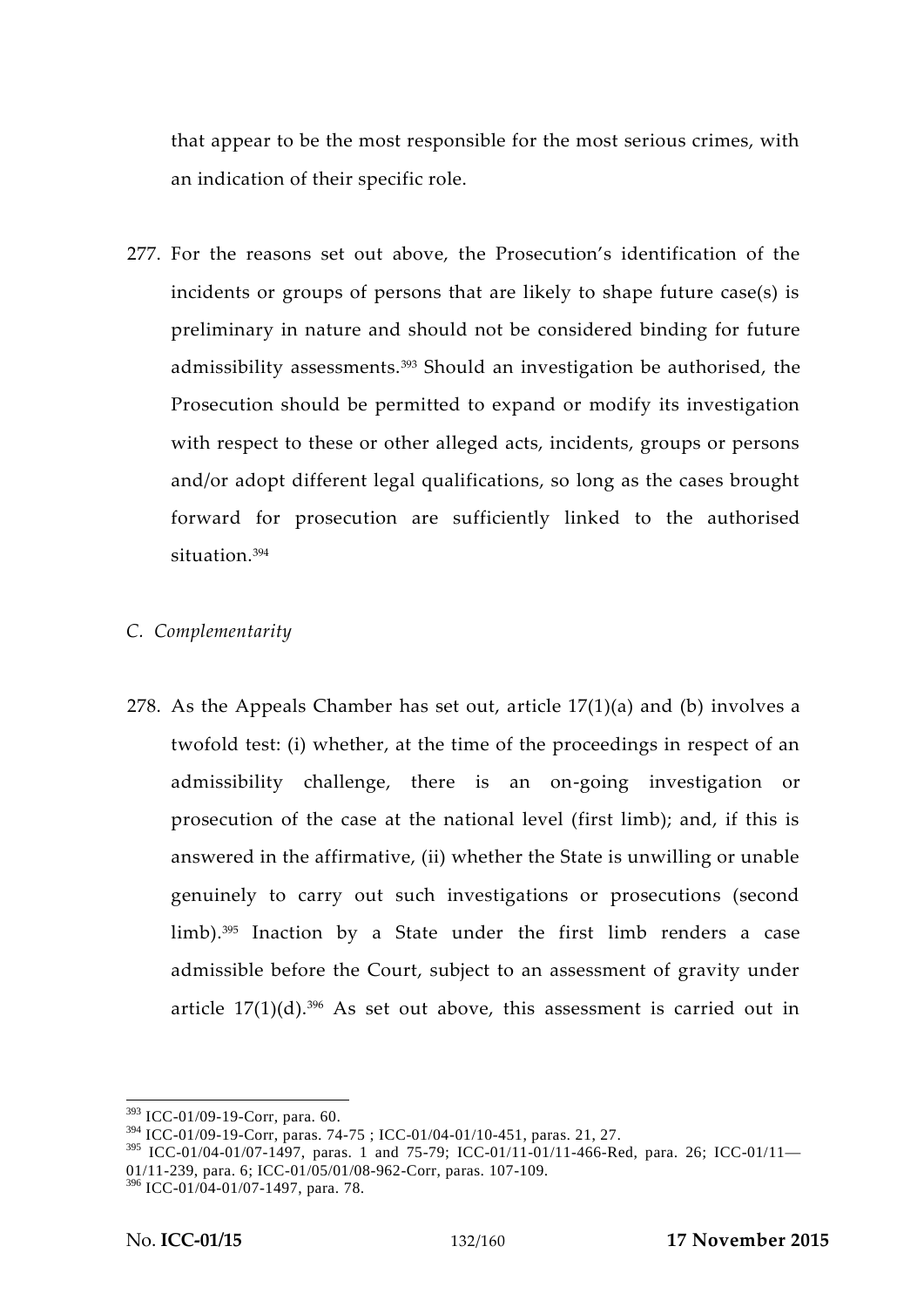relation to the potential cases that are likely to be the focus of an investigation by the Prosecution.

- *1. National proceedings in Georgia*
- 279. The Office of the Chief Prosecutor of Georgia (OCPG) has been the principle body responsible for conducting the investigation into alleged crimes arising from the 2008 conflict, under the criminal case no. 074088079.<sup>397</sup>
- 280. The investigative activities of the OCPG can be divided into three different periods: 1) activities carried out as of the commencement of the investigation in August 2008 until December 2011; 2) activities conducted around the change of government in Georgia and the subsequent restructuring of the OCPG in the period from January 2012- January 2014; and 3) the most recent activities conducted during the period from January 2014 to date.
- 281. While the investigative steps taken in 2008-2011 were related to identifying crime-base evidence, mainly through witness statements and forensic examination, the 2014 investigative activities were focused on identifying individuals allegedly responsible for the destruction and pillaging of protected property belonging to ethnic Georgians.
- 282. The investigation covered the time period from 8 August 2008 to 10 October 2008, the date of Russia's withdrawal from areas adjacent to South Ossetia. The crime scene was divided into two areas: (i) the

 $397$  Meeting with Georgian authorities on 23 September 2013 in Tbilisi, Georgia.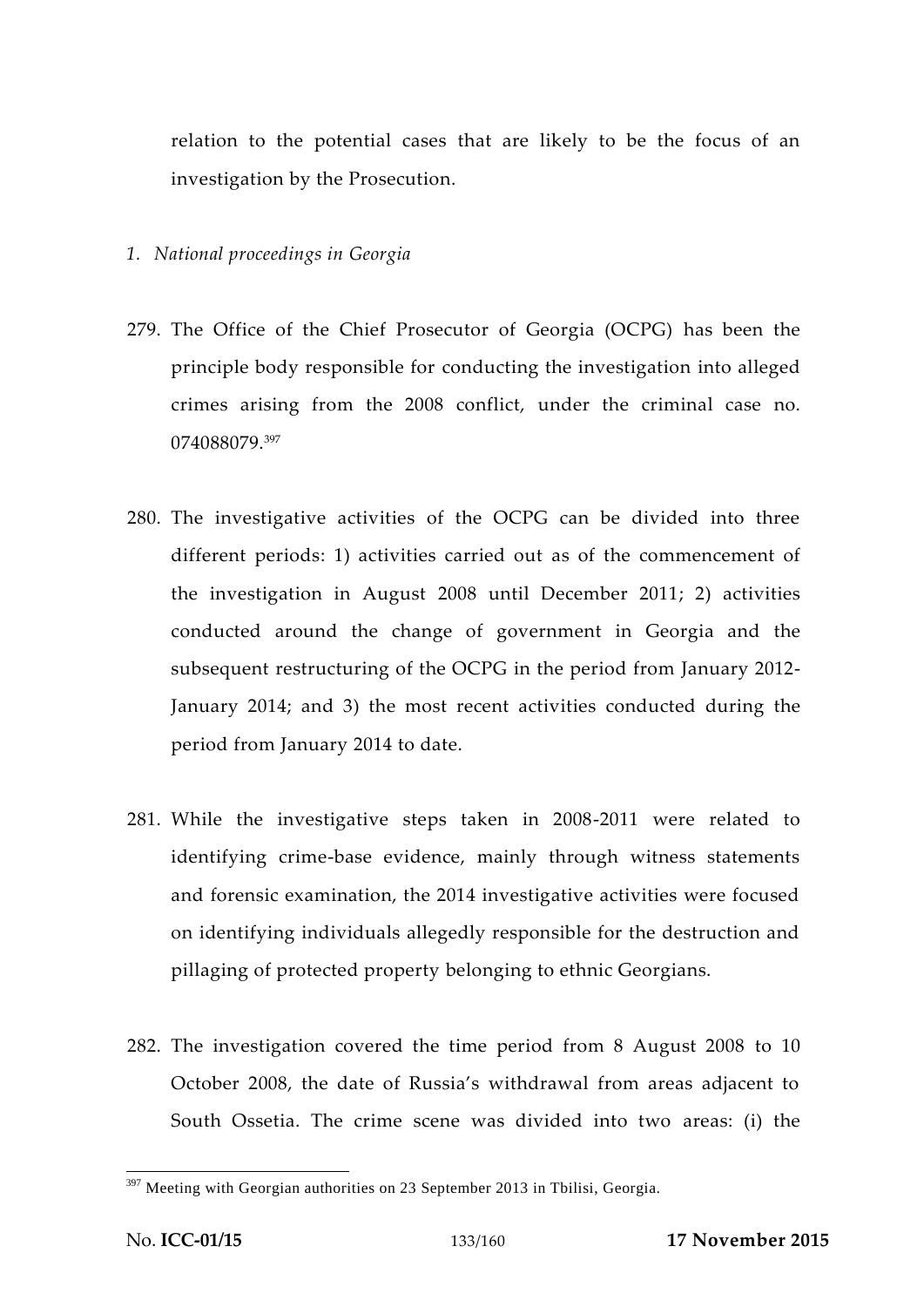Eastern sector that included the Tskhinvali region/South Ossetia and the adjacent municipalities of Gori and Kareli; and (ii) the Western sector that included the Kodori Gorge as well as districts immediately bordering Abkhazia.

- 283. Immediately following the break-up of hostilities in 12 August 2008, the Georgian government launched two preliminary investigations<sup>398</sup> into the alleged crimes against Georgian civilians committed in west Georgia and in South Ossetia.
- 284. The first investigation was opened on 9 August 2008 in relation to crimes under article 407 (genocide) and article 411(1)-(2) (intentional violation of the norms of humanitarian law in the course of international or internal armed conflicts) of the Criminal Code of Georgia. The second investigation was launched on 11 August 2008 in relation to the crime defined in article  $413(a)$  (looting as a war crime).<sup>399</sup>
- 285. At the instruction of the Chief Prosecutor of Georgia, by 2009 the two preliminary investigations were transmitted to the Investigative Division of the OCPG, for consolidation into a unified investigation with respect to all crimes alleged to have been committed during the August 2008 armed conflict and its aftermath. The part of the investigation relating to genocide was dropped because it appeared manifestly ill-founded.

<sup>&</sup>lt;sup>398</sup> Upon receipt of notification that a crime may have been committed, a preliminary investigation phase of the national proceedings is started in accordance with the article 66 of the Criminal Procedure Code. The preliminary investigation is focused on the situation in which the crime was allegedly committed and not on specific persons.

<sup>399</sup> Annex E.7.9: Government of Georgia, 10 May 2010 Report, GEO-OTP-0006-0003 at 0012.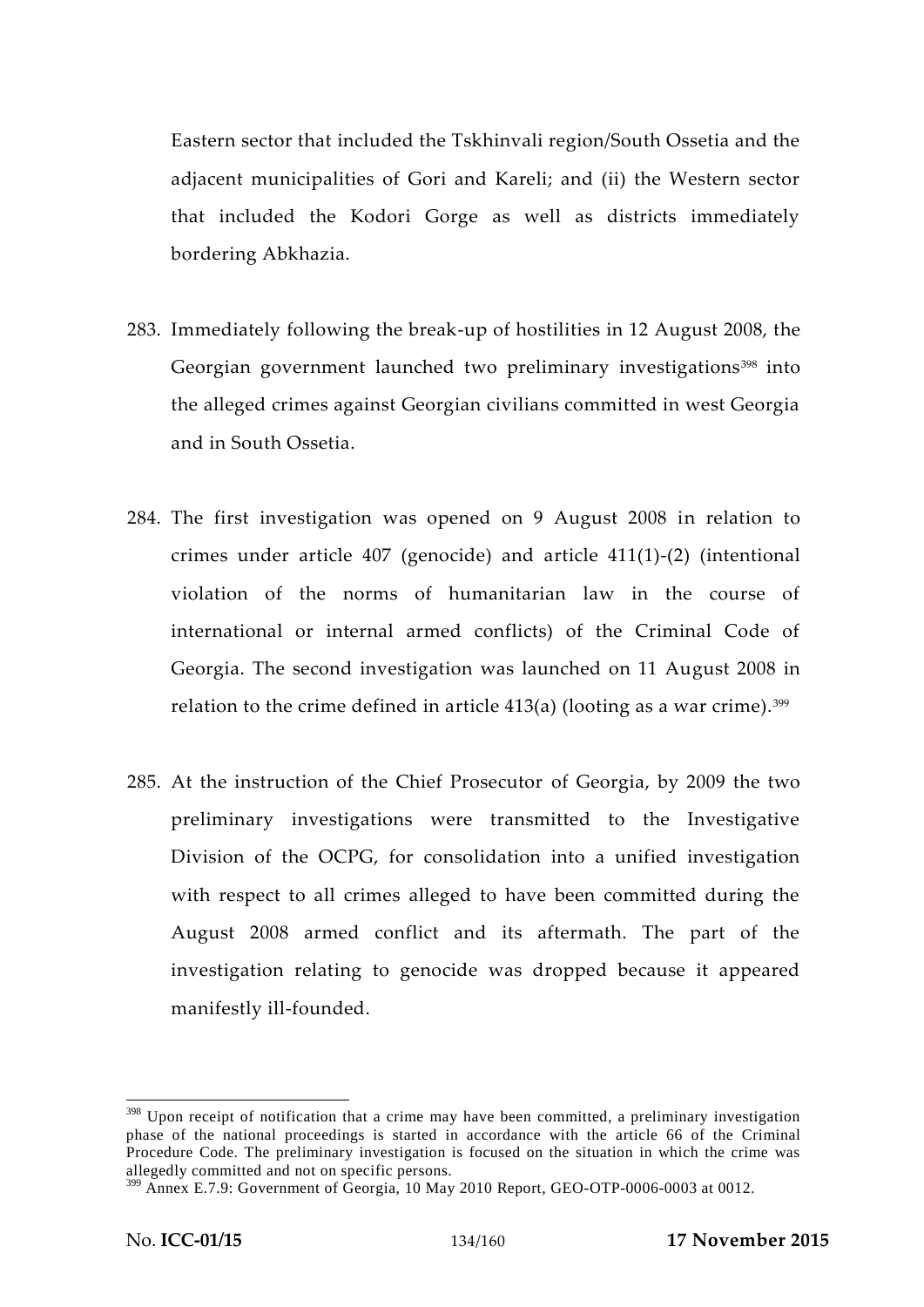- 286. The OCPG divided the investigation into five lines of inquiry or so called "clusters": 1) "ethnic cleansing" encompassing the forcible displacement of ethnic Georgians from South Ossetia; 2) "unlawful attacks on civilian population" attributed to both Georgian and Russian armed forces; 3) "attacks on peacekeeping forces", including the alleged attack against the Russian peacekeepers carried out by Georgian armed forces; 4) "enforced disappearance and torture incidents" allegedly committed by Russian, South Ossetian and Georgian forces; and 5) "non-organized acts of war crimes and other allegations" that appear to be isolated and sporadic in nature.<sup>400</sup>
- 287. The line of inquiry into alleged crimes of forcible transfer of ethnic Georgians from South Ossetia included incidents of destruction, burning and pillaging of protected property belonging to ethnic Georgians, as well as aerial bombardment, shelling and killing of ethnic Georgian civilians during the August 2008 armed conflict.<sup>401</sup>
- 288. In the course of the investigation, the OCPG reported to have interviewed over 7000 witnesses;<sup>402</sup> led on-site investigations in over 30 affected areas, including the villages of Gori and Kareli districts;<sup>403</sup> conducted various forensic expertise and reached over 200 conclusions of forensic medical expertise, and undertook a forensic analysis to assess damage to property which resulted in 43 expert reports, each

<sup>400</sup> Annex E.7.1: Government of Georgia, "Update Report Concerning the National Criminal Proceedings of Georgia over the Crimes against Humanity and War Crimes related to the August 2008 Armed Conflict", November 2014, GEO-OTP-0003-0003 at 0004--0005. ("November 2014 Update Report")<br><sup>401</sup> Annex E.7.1: November 2014 Update Report, GEO-OTP-0003-0003 at 0005.

<sup>402</sup> Annex G: Government of Georgia, Letter dated 17 March 2015, GEO-OTP-0003-1169 at 1169.<br><sup>403</sup> Annex G: Government of Georgia, Letter dated 17 March 2015, GEO-OTP-0003-1169 at 1169. These include: Gori, Poti, Region of Samegrelo, Ganmukhuri, Kaspi District, Kakheti District, Arkevani Village in Bolnisi District, Kharagauli District, and the City of Oni, Annex E.7.7: Government of Georgia, December 2011 Update Report, GEO-OTP-0003-1836.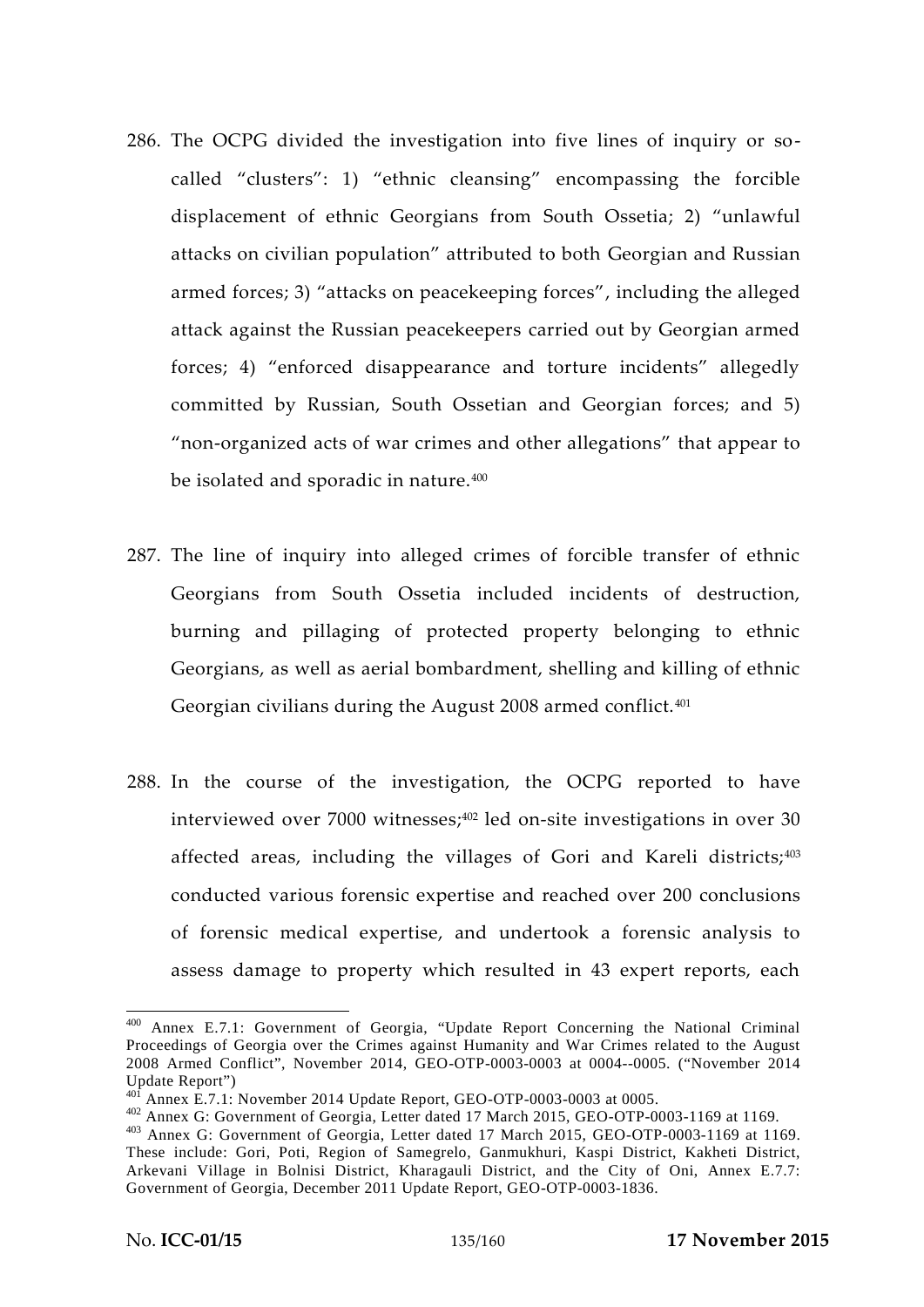covering a number of damaged objects; and collected telephone intercepts404, public statements made by the South Ossetian *de facto* authorities, media reports, intelligence reports, and satellite images. The OCPG also sought to access the satellite imagery published by the UNOSAT in consultations with the UN Institute for Training and Research (UNITAR) with the aim of identifying destroyed property in South Ossetia<sup>405</sup>

- 289. The investigative teams also took into consideration reports of monitoring missions from the Council of Europe, UN and OSCE-ODIHR as well as international and local non-governmental organisations such as the HRW, AI, Georgian civil society and Russian NGO *Memorial*. In addition, the OCPG received applications that South Ossetian claimants submitted to the ECtHR through the Georgian State Representative, alleging violations of human rights by the Georgian armed forces. Georgian investigators reviewed this material and included it in the investigation case files.
- 290. Since its commencement, however, the national investigation appears to have faced two main obstacles, (i) the lack of access to the territory of South Ossetia, and (ii) the reported absence of cooperation from the Russian Federation.

<sup>&</sup>lt;sup>404</sup> The Government of Georgia submitted 10 telephone intercepts (with transcripts) between representatives of the North Ossetian peacekeeping battalion and *de facto* authorities as well as a telephone intercept (with transcript) between Senior Commander of Georgian Peacekeepers Mamuka Kurashvili and the Commander of JPKF Marat Kulakhmetov, dated 8 August 2008, Annex E.7.9: Government of Georgia, Response of the Republic of Georgia to Preliminary Questions from the Office of the Prosecutor of the International Criminal Court, 10 May 2010, the Annex to the 1<sup>st</sup> Memorandum, GEO-OTP-0006-0219 at 0220.<br><sup>405</sup> Annex E.7.7: December 2011 Update Report, GEO-OTP-0003-1836 at 1843-1844, 1874-1875.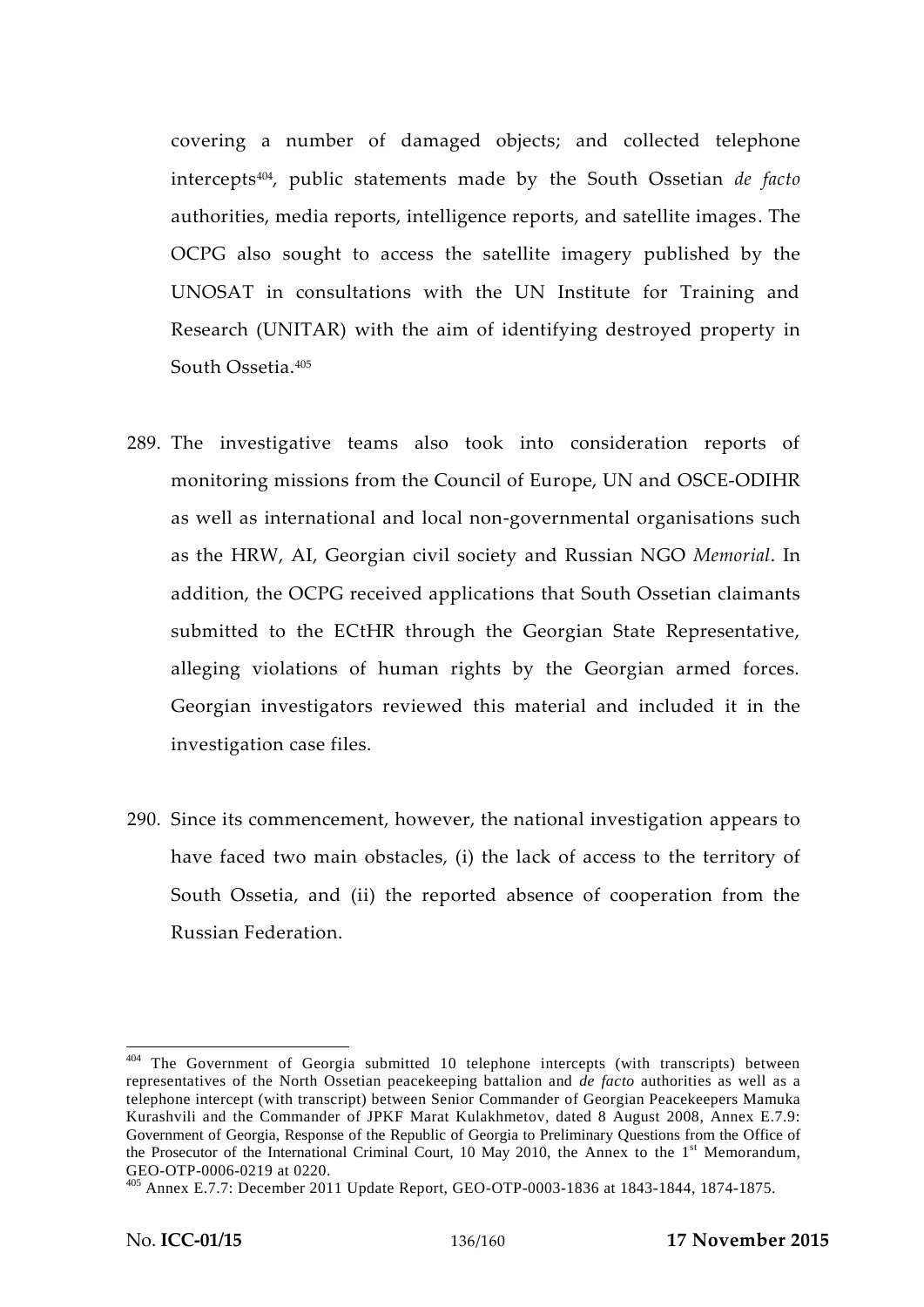- 291. Until December 2011, the Georgian authorities appeared to have attempted to overcome the lack of access to the territory of South Ossetia and fill in the gaps in the investigation. First, the OCPG initiated the process of accessing the satellite imagery analyses available from open sources<sup>406</sup> and, where unavailable through open sources, approached private companies in order to retain relevant satellite imagery.<sup>407</sup> This process also took into consideration the fact-finding work conducted by NGOs such as HRW, AI and the Coalition of Georgian NGOs.
- 292. Second, the Georgian Government attempted to bring victims and witnesses before the OCPG in order to hear testimonies regarding allegations committed by Georgian nationals. Since only a few cases were successful, the OCPG requested assistance from the EU facilitated Incident Prevention and Response Mechanism, where a number of requests are still pending. Moreover, the OCPG approached the legal counsels of victims located in the region of South Ossetia to invite these victims to undertake formal questioning under legal and security guarantees and reimbursement for their expenses.<sup>408</sup>

<sup>406</sup> Annex E.7.39: Government of Georgia, Annex 17, Google Maps satellite imagery of the Verkhniy Gorodok and Tskhinvali areas, as well as of the sites visited by the Georgian investigators, GEO- OTP-0005-0600 through GEO-OTP-0005-0601; Annex E.7.40: Government of Georgia, Annex 18, Google Maps satellite imagery of the Zemo Nikozi and surrounding areas, GEO-OTP-0005-0602 through GEO-OTP-0005-0603; Annex E.7.41: Government of Georgia, Annex 19, Google Maps satellite imagery of the Verkhniy Gorodok and Tskhinvali areas where the Russian and Georgian peacekeeping forces were positioned, GEO-OTP-0005-0604 through GEO-OTP-0005-0605; Annex E.7.42: Government of Georgia, Annex 23, Google Maps satellite imagery of the HQ location of the<br>Georgian peacekeeping forces, GEO-OTP-0005-0637 through GEO-OTP-0005-0638.

<sup>&</sup>lt;sup>407</sup> Annex E.7.7: Government of Georgia, December 2011 Update Report, GEO-OTP-0003-1836 at

<sup>1873.</sup> <sup>408</sup> Annex E.7.7: Government of Georgia, December 2011 Update Report, GEO-OTP-0003-1836 at 1873. See Annex E.7.43: Government of Georgia, Annex 31, E-mail sent by the Prosecution Service of Georgia to the legal representatives of victims before the ECtHR, asking them to convey the invitation for the formal interview, GEO-OTP-0005-0728 through GEO-OTP-0005-0729 (English translation: Annex E.7.43.1).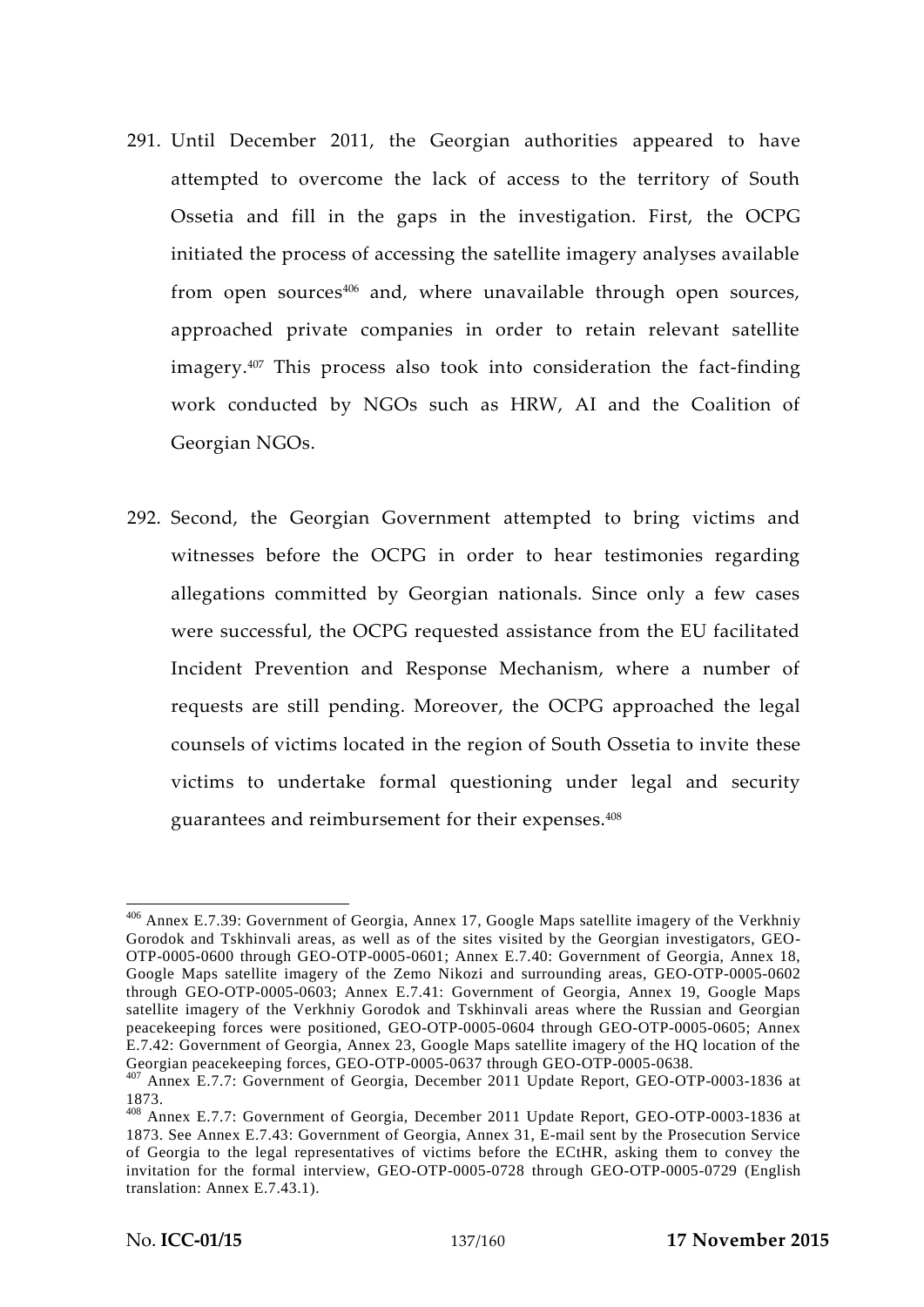- 293. The OCPG also sought, without success, to summon for questioning a number of reportedly crucial witnesses who have Russian nationality through judicial assistance requests for service by the Russian authorities.<sup>409</sup>
- 294. Finally, the OCPG obtained some of the material generated by the Russian investigation through access to individual applications before the ECtHR, alleging violations by the Georgian military.<sup>410</sup> Particularly, Georgian authorities have obtained access to the *Shmiganovskaya v. Georgia* case before the ECtHR.<sup>411</sup>
- 295. Although the national investigation had reportedly collected sufficient evidence to identify suspects by 2010, in December 2011 the OCPG informed the Prosecution that it "still require[d] certain verifications and corroborations for some fragments of allegations to attain charges"<sup>412</sup> without indicating a timeframe when this process would be finished.
- 296. The investigation was however delayed at the end of 2012 and during the first half of 2013 following the appointment of Archil Kbilashvili as new Chief Prosecutor on 25 October 2012 who required time for restructuring and reorganizing the work of his office. In addition to

<sup>&</sup>lt;sup>409</sup> According to the Georgian authorities, in December 2010, requests were issued to serve summonses for the taking of statement from two alleged victims of one incident. These two requests were denied by Russian Prosecutor's Office. In March 2011, the OCPG sent modified requests taking into account grounds for denial of the earlier requests. Apparently, these two requests have not been replied to. Annex E.7.7: Government of Georgia, December 2011 Update Report, GEO-

<sup>&</sup>lt;sup>410</sup> Annex E.7.7: Government of Georgia, December 2011 Update Report, GEO-OTP-0003-1836 at

<sup>1844, 1874.</sup> <sup>411</sup> Annex E.7.7: Government of Georgia, December 2011 Update Report, GEO-OTP-0003-1836 at

<sup>1844.</sup> <sup>412</sup> Annex E.7.7: Government of Georgia, December 2011 Update Report, GEO-OTP-0003-1836 at 1875.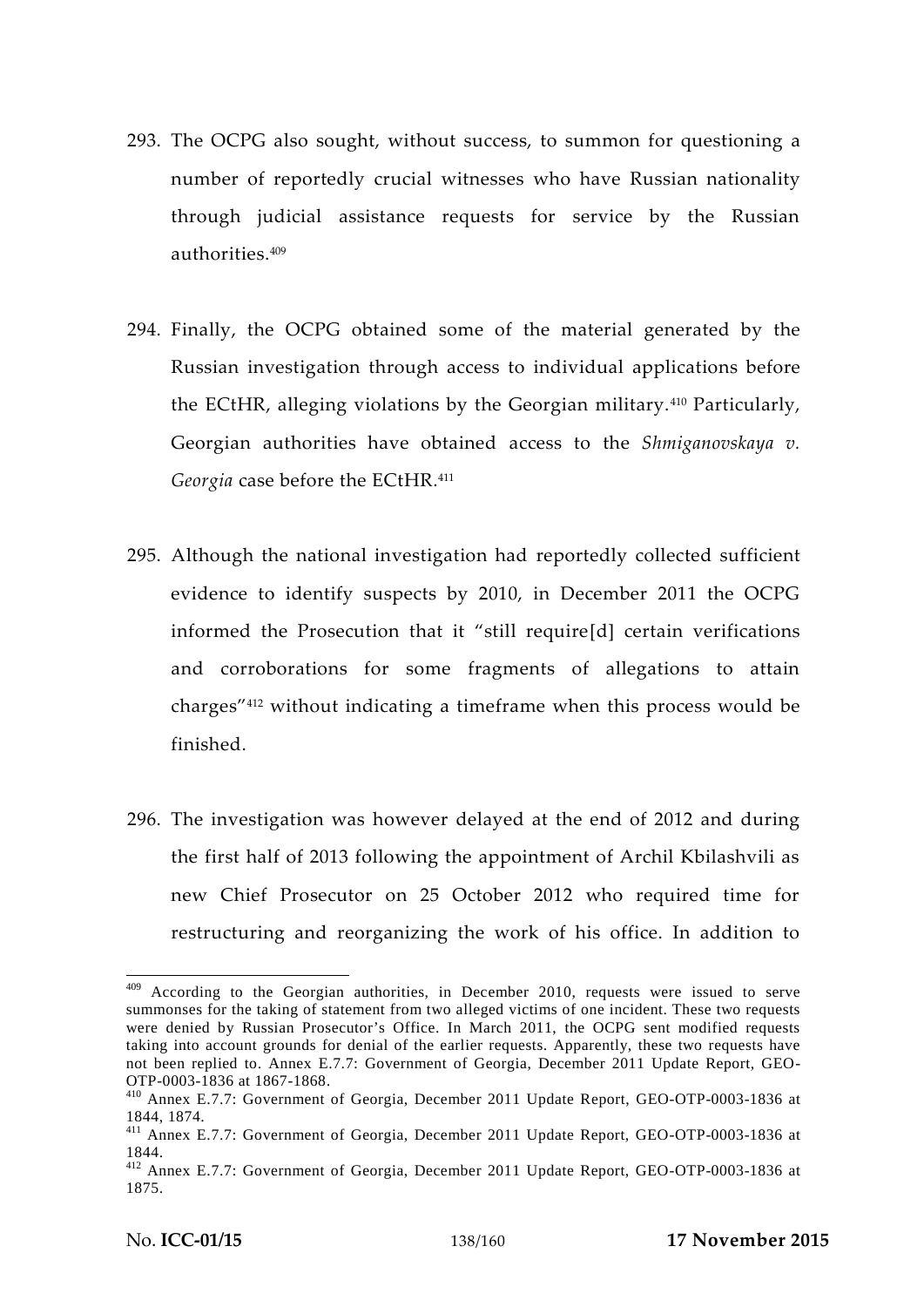restructuring his office, the new Chief Prosecutor reportedly prioritized the investigation of financial crimes allegedly committed by former government officials and addressed over 18,000 human rights complaints against the former government administration.

- 297. In March 2013, the OCPG started reviewing files comprising approximately 150 volumes of documents related to alleged crimes committed in the context of the August 2012 conflict. This included over 7,000 witness statements, as well as forensic and medical reports. On 10 May 2013 the Chief Prosecutor set up an eight-member investigative group with the aim of expediting the investigation process and move cases towards prosecution. Five days later, on 15 May 2013, the Chief Prosecutor publicly announced the re-launching of investigations into the alleged crimes committed during the August 2008 armed conflict. <sup>413</sup>
- 298. In September 2013, the OCPG informed the Prosecution that it was in the process of verifying and analysing allegations received directly from victims or collected through intelligence activities for the purposes of identifying potential suspects. The OCPG further informed the Prosecution that a comprehensive update report on concrete and progressive investigative steps and planned activities with respect to specific cases was to be submitted to the Prosecution by November 2013.
- 299. Between November 2013 and January 2014 the position of the Chief Prosecutor changed twice which created a vacuum in the decision making process and postponed the submission of the update report. In

<sup>413</sup> Annex E.8.4: Global Times, "Georgia to investigate war crime allegations related to conflicts in Ossetia", 15 May 2013, GEO-OTP-0003-1389 at 1389.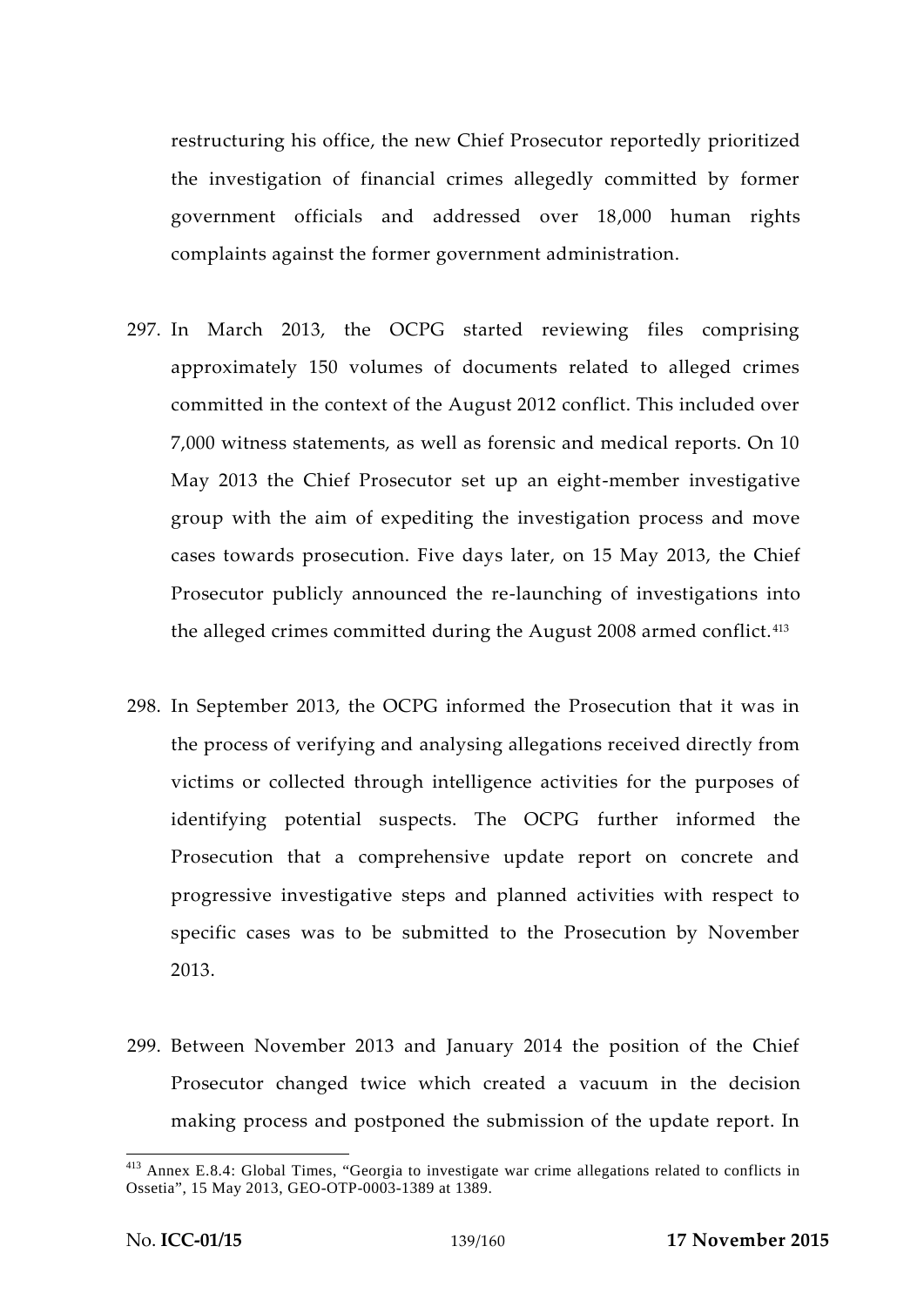addition, the three different Chief Prosecutors in that period applied different policies with respect to the cooperation with the Court and the investigation into August 2008 events.

- 300. Following the resignation of Chief Prosecutor Archil Kbilashvili on 7 November 2013, the new Chief Prosecutor, Otar Partskhaladze, took office in late November 2013 but resigned two months later.
- 301. On 20 January 2014, the Prime Minister of Georgia appointed a new Chief Prosecutor, Giorgi Bagashvili. In its letter of 10 June 2014, the Prosecution requested the OCPG to provide updated information on the national proceedings in Georgia no later than October 2014, supported by concrete, tangible and pertinent evidence that genuine national investigations or prosecutions have been ongoing against those who appear to bear the greatest responsibility for the most serious crimes arising from the armed conflict of August 2008. The Prosecution further informed the OCPG that short of this information, it would proceed in accordance with the Prosecutor's statutory obligations to submit an application to the Pre-Trial Chamber of the Court, seeking authorisation to open an investigation into the situation in Georgia due to an absence of relevant national proceedings.<sup>414</sup> Following this process of consultations between the OCPG and the Prosecution, the OCPG submitted an update report on national proceedings on 5 November 2014<sup>415</sup> and relevant supporting material on 8 December 2014.<sup>416</sup> This

<sup>&</sup>lt;sup>414</sup> Annex E.9.1: Office of the Prosecutor of the International Criminal Court, Letter to the Chief Prosecutor of Georgia, 10 June 2014, GEO-OTP-0010-0012.

<sup>&</sup>lt;sup>415</sup> Annex E.7.1: Government of Georgia, "Update Report Concerning the National Criminal Proceedings of Georgia over the Crimes against Humanity and War Crimes related to the August 2008 Armed Conflict", November 2014, GEO-OTP-0003-0003.

<sup>&</sup>lt;sup>416</sup> Annex E.7.2: Office of the Chief Prosecutor of Georgia (OCPG), Supporting materials, 6 December 2014, GEO-OTP-0003-0024 through GEO-OTP-0003-1150; for a summary of the material in English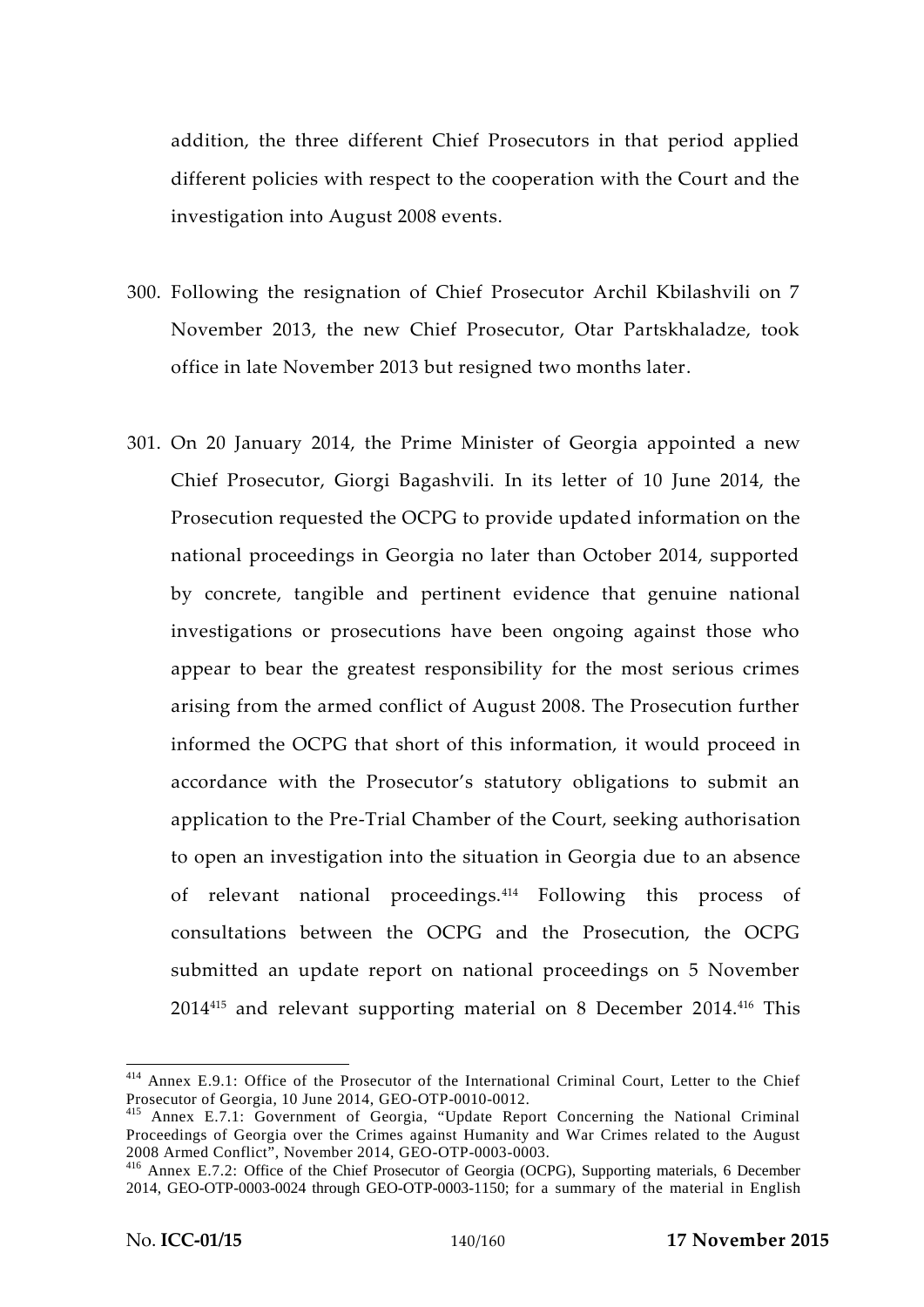update provided information on the investigative steps that the OCPG carried out until November 2014 with the aim of identifying and prosecuting the alleged perpetrators.

302. However, in its letter dated 17 March 2015, the Government of Georgia informed the Prosecution that further progress of relevant national proceedings related to the alleged crimes subject of this Application is prevented by "a fragile security situation in the occupied territories in Georgia and in the areas adjacent thereto, where violence against civilians is still widespread". As an example, the Government of Georgia referred to 393 cases of abductions of civilians across the conflict lines in the period from 2012 through 2014. According to the Georgian authorities, a commencement of prosecutions of crimes related to the 2008 armed conflict could trigger "aggressive and unlawful reactions by the occupying forces" and would "prompt certain backlash from the groups engaged in the violence across the conflict lines". The security and safety of witnesses of alleged crimes committed during the 2008 armed conflict was also stated to be of a particular concern, since these witnesses are said to be located close to South Ossetia and are at high risk of being subjected to threats and arbitrary detention by the South Ossetian *de facto* authorities. According to the Georgian authorities, 27 such detentions took place in the Tskhinvali region from 9 December 2014 to 13 March 2015.<sup>417</sup> The 17 March 2015 letter goes on to state that there is no prospect of further progress domestically on the cases related to the 2008 armed conflict "until the threats disappear".<sup>418</sup> Further to clarification sought from the Georgian authorities by the

see Annex E.7.2.1: "Summary of 'Office of the Chief Prosecutor of Georgia (OCPG), Supporting

materials, 6 December 2014'". .<br><sup>417</sup> Annex G: Government of Georgia, Letter dated 17 March 2015, GEO-OTP-0003-1169 at 1170.<br><sup>418</sup> Annex G: Government of Georgia, Letter dated 17 March 2015, GEO-OTP-0003-1169 at 1170.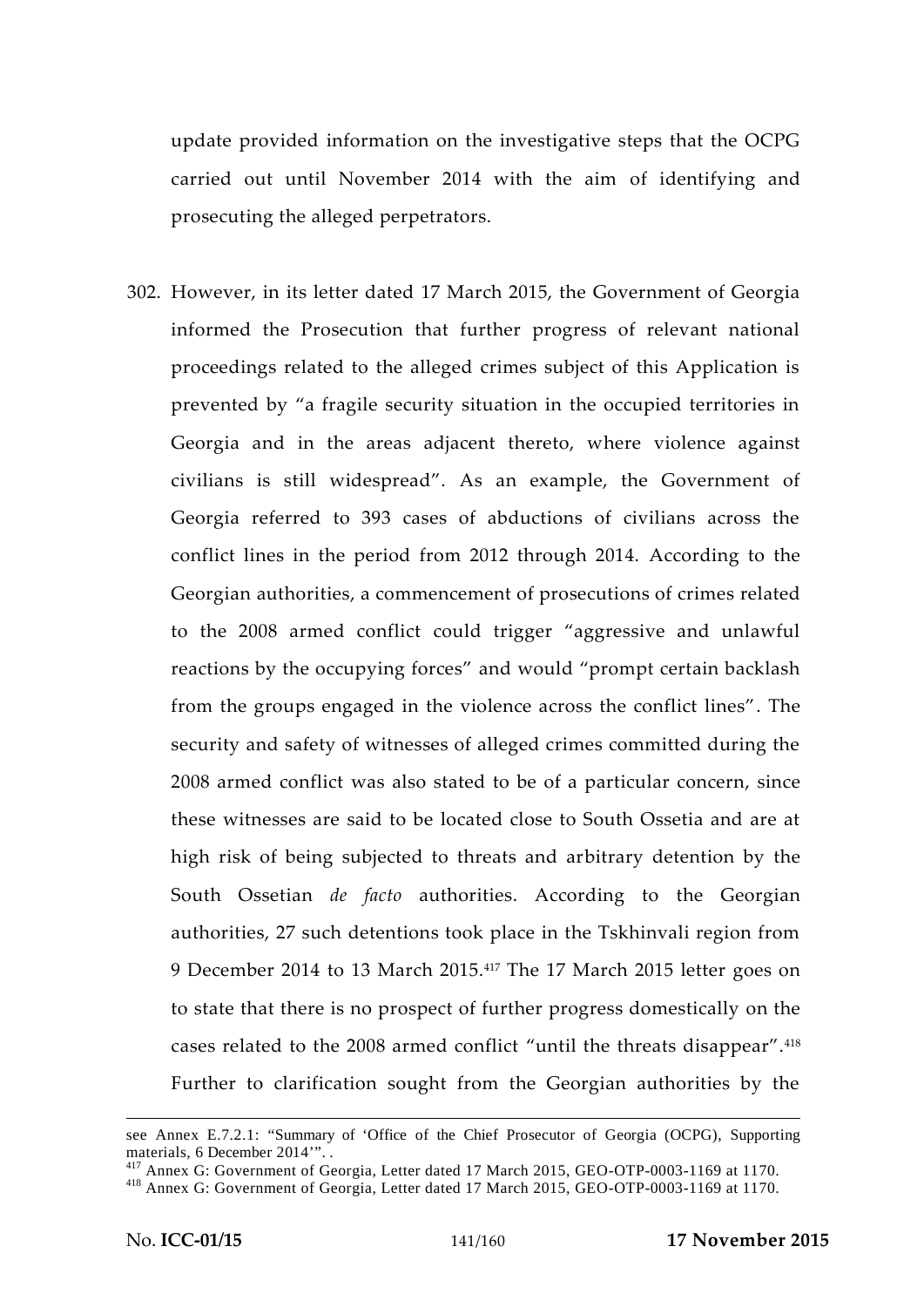Prosecution, this suspension of domestic proceedings relates to both: (i) the forcible transfer and persecution of the ethnic Georgian population of South Ossetia and the "buffer zone" by South Ossetian forces, including acts of wilful killing/murder, pillage and destruction of enemy's property; as well as (ii) the attack by South Ossetian forces against the Georgian peacekeepers stationed at Avnevi checkpoint.

303. Accordingly, the Prosecution submits that, despite the intermittent progress made over a number of years, the domestic proceedings have come to a standstill, meaning that the national authorities are currently inactive. Moreover, no further concrete and progressive steps are being taken, or are envisaged to being taken, domestically to ascertain the criminal responsibility of those involved in the alleged crimes. The Prosecution emphasises that no decision within the meaning of article  $17(1)(b)$  has been taken by the national authorities – rather, domestic proceedings falling within the scope of article 17(1)(a) have been indefinitely suspended, as denoted by their communication that there is no prospect of further progress domestically "until the threats disappear".<sup>419</sup> In line with the case law of this Court, the Prosecution submits that admissibility must be determined on the basis of the facts as they exist at the time of the determination, and that the conditioning of national proceedings on future and hypothetical factors, in particular those that are external to the control of competent authorities, would be too abstract and remote to control the outcome of this Application.<sup>420</sup>

<sup>&</sup>lt;sup>419</sup> Annex G: Government of Georgia, Letter dated 17 March 2015, GEO-OTP-0003-1169 at 1170.<br><sup>420</sup> The Appeals Chamber has previously held that admissibility must be determined on the basis of the facts as they exist at the national level at the time of the admissibility proceedings, ICC-01/04- 01/07-1497, para. 56. Pre-Trial Chamber II has also held that the assessment cannot be made in the light of possible, hypothetical proceedings that may or may not take place in the future, stating that the conditioning of admissibility determinations on the basis of possible future changes of circumstances "would be tantamount to engaging in hypothetical judicial determination", ICC-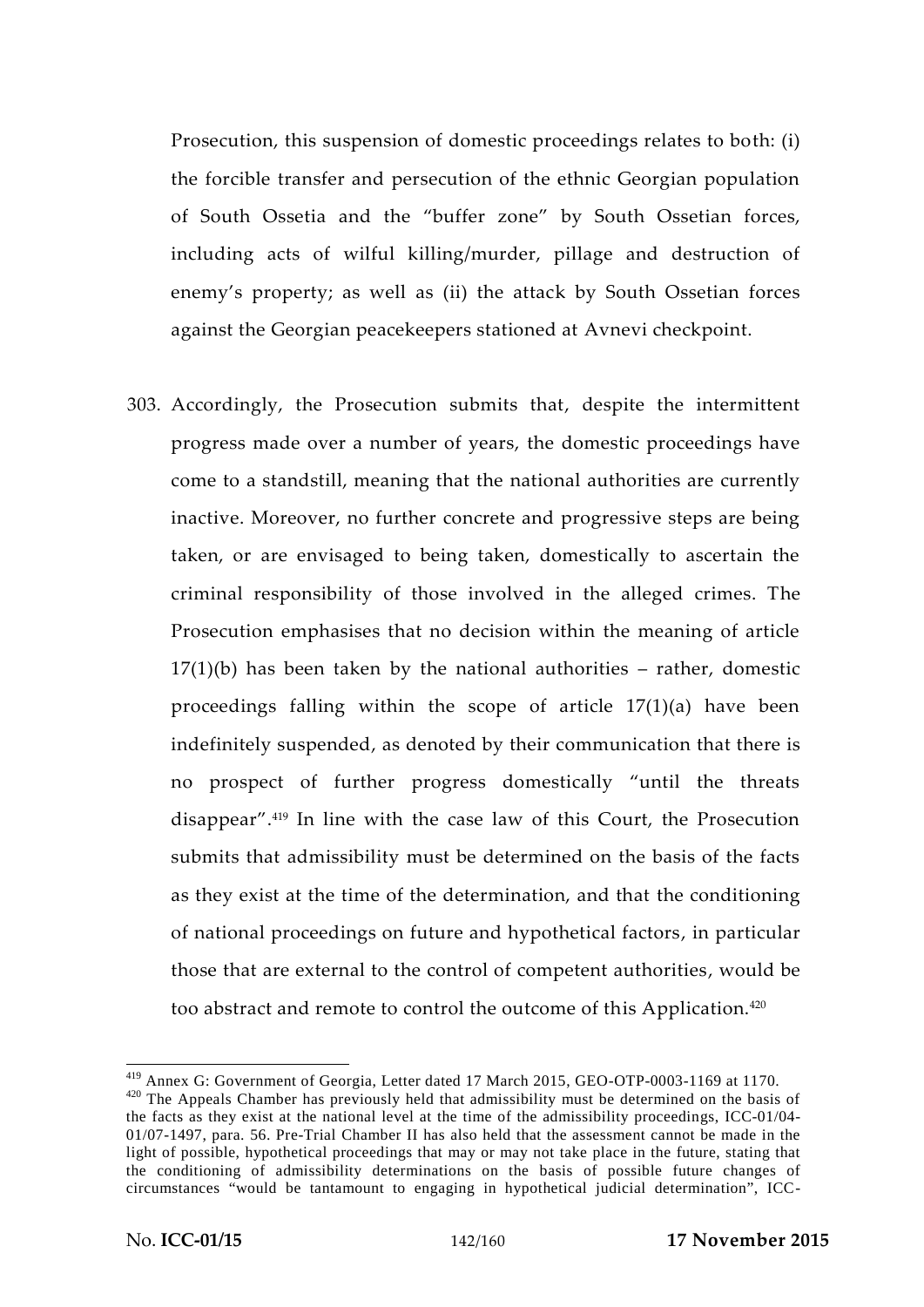- 304. The Russian authorities initiated an investigation of alleged crimes related to the armed conflict on 8 August 2008. The national investigation falls exclusively under the mandate of the Investigative Committee of the Russian Federation.<sup>421</sup>
	- *(a) National proceedings in relation to the alleged forcible displacement campaign*
- 305. In relation to the potential case identified in this Application related to the campaign to forcibly expel ethnic Georgians from South Ossetia and the "buffer zone", the Investigative Committee informed the Prosecution that in the course of the investigation, mainly in the period 2010-2014, it verified allegations against Russian servicemen that Georgian NGOs had submitted to Russian authorities on behalf of Georgian victims. The submissions included 88 complaints containing 575 allegations brought by 600 Georgian victims through the Georgian Young Lawyers Association (GYLA).<sup>422</sup> The allegations included murder and attempted murder, destruction of property, and pillage.<sup>423</sup>

<sup>02/04-01/05-377,</sup> para. 51. In the *Banda & Jerbo* case, Trial Chamber IV also rejected a defence request for a temporary stay of proceeding for an indefinite period due to "the current security situation and the active obstruction of the GoS", holding, *inter alia*, that the alleged infringement on accused person's rights were too hypothetical and abstract to warrant the remedy sought, ICC-02/05-

<sup>03/09-410,</sup> paras. 7, 158.<br> $421$  In 2007, the Investigative Committee was created as a part of the Prosecutor General's Office under the name "The Investigative Committee of the Prosecutor's Office of the Russian Federation". Following an adoption of the federal law on 27 September 2010, the Investigative Committee changed its name to "The Investigative Committee of the Russian Federation" because it became separated from the Prosecutor General's Office; Annex E.8.39: Interfax,

<sup>, 27</sup> September 2010, GEO-OTP-0010-0009 at 0009 (for English translation, see<br>E.9.3: Solemn Declaration II, 13 November 2015).

<sup>&</sup>lt;sup>422</sup> Meeting with the Russian authorities on 24 January 2014 in Moscow, Russia.  $423$  Meeting with the Russian authorities on 24 January 2014 in Moscow, Russia.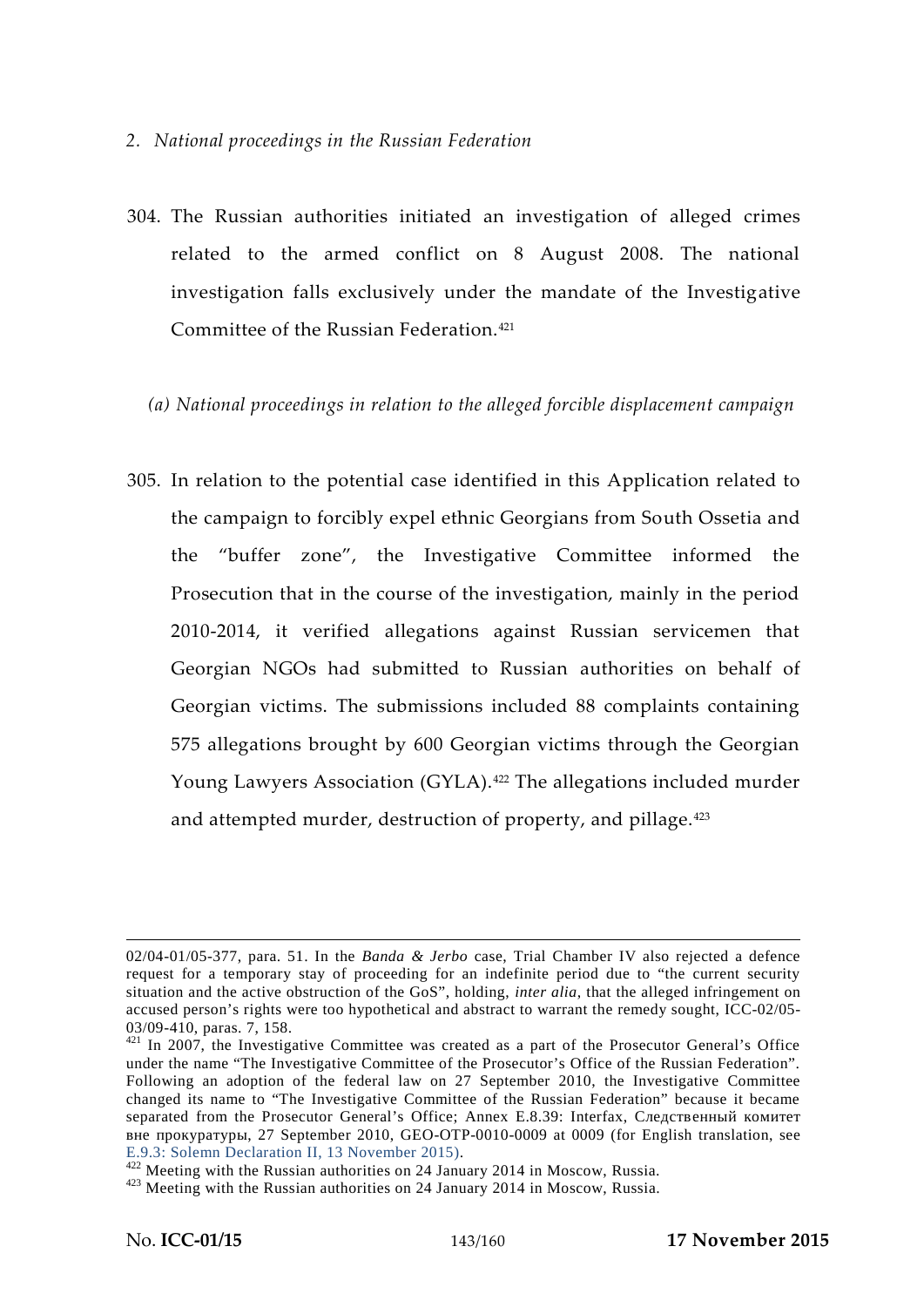- 306. The Investigative Committee informed the Prosecution repeatedly that it found no evidence of the involvement of Russian servicemen in the commission of alleged crimes committed in the context of the August 2008 armed conflict. In particular, the Investigative Committee stated that "the investigation has established that the command of the Armed Forces of the Russian Federation had taken exhaustive measures to prevent pillage, violence, indiscriminate use of force against civilians during the entire period of the Russian military contingent's presence" during the armed conflict.<sup>424</sup>
- 307. This conclusion was based on interviews with more than 2000 Russian servicemen from 50 Russian military units deployed during the August 2008 armed conflict<sup>425</sup>, members of South Ossetia forces as well as ethnic Georgian civilians. The Investigative Committee also compared satellite imagery of the territory of South Ossetia from before 7 August 2008 and after 31 August 2008 in order to assess the alleged destruction of civilian buildings. Investigators working in the conflict zone documented in detail the destruction of buildings, installations, and homes, and found that ethnic Georgian villages were indeed set on fire, but were not destroyed as a consequence of shelling or other types of bombardment.<sup>426</sup>

 $424$  Annex E.7.22: Government of the Russian Federation, Embassy of The Russian Federation in the Netherlands, 18 June 2012, GEO-OTP-0001-1332 at 1334.

<sup>&</sup>lt;sup>425</sup> Annex E.7.22: Government of the Russian Federation, Embassy of The Russian Federation in the Netherlands, 18 June 2012, GEO-OTP-0001-1332 at 1333.

 $^{426}$  Annex E.7.31: Government of the Russian Federation, "Memorandum on materials of criminal case no. 201/374108-08, For presentation in the Ministry of Foreign Affairs of Russia in accordance with questions prepared by representatives of the International Criminal Court", 8-10 March 2010, GEO-OTP-0008-0485 (English translation: Annex E.7.33, GEO-OTP-0008-0575) ("March 2010 Memorandum").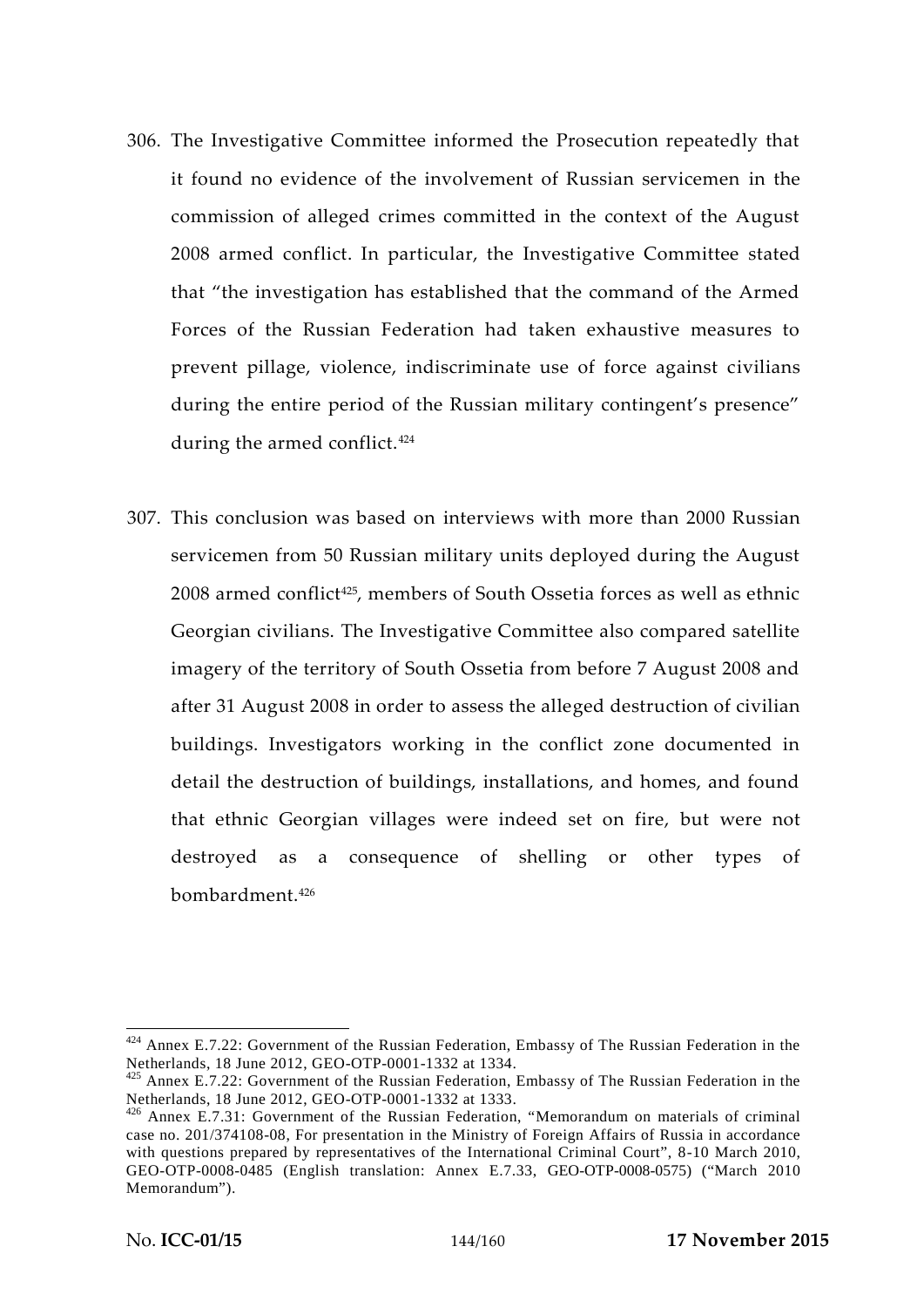- 308. As described earlier, these findings that the Russian armed forces acted to prevent or punish crimes were partially confirmed by information that has been deemed credible by the Prosecution, while other credible information suggests that Russian soldiers either participated in, or were passive in the face of, crimes committed by South Ossetian forces.
- 309. The verification process by the Russian investigative authorities was reportedly hampered by its inability to access Georgian victims for statement taking. The Investigative Committee, however, has reportedly explored with representatives of Georgians victims the possibility of receiving victims' statements in the territory of third States.
- 310. According to the Russian authorities, the Investigative Committee has submitted six requests for legal assistance to the Georgian authorities requesting access to 570 individuals who submitted allegations against Russian servicemen, as well as to access information on alleged perpetrators and the evidence collected by the Georgian investigative authorities.<sup>427</sup>
- 311. The Russian investigative team did not address allegations against South Ossetian forces. Russia recognised South Ossetia as an independent State in August 2008 and considers the South Ossetian *de facto* authorities as the competent authorities to investigate alleged crimes committed by South Ossetians in South Ossetia.<sup>428</sup> According to the Russian authorities, South Ossetia has its own judicial authorities, including law enforcement agencies, judiciary and prosecution service

<sup>&</sup>lt;sup>427</sup> Meetings with Russian authorities on 23 and 24 January 2014 in Moscow, Russia.<br><sup>428</sup> Meetings with Russian authorities on 3 February 2011 and 23 January 2014 in Moscow, Russia.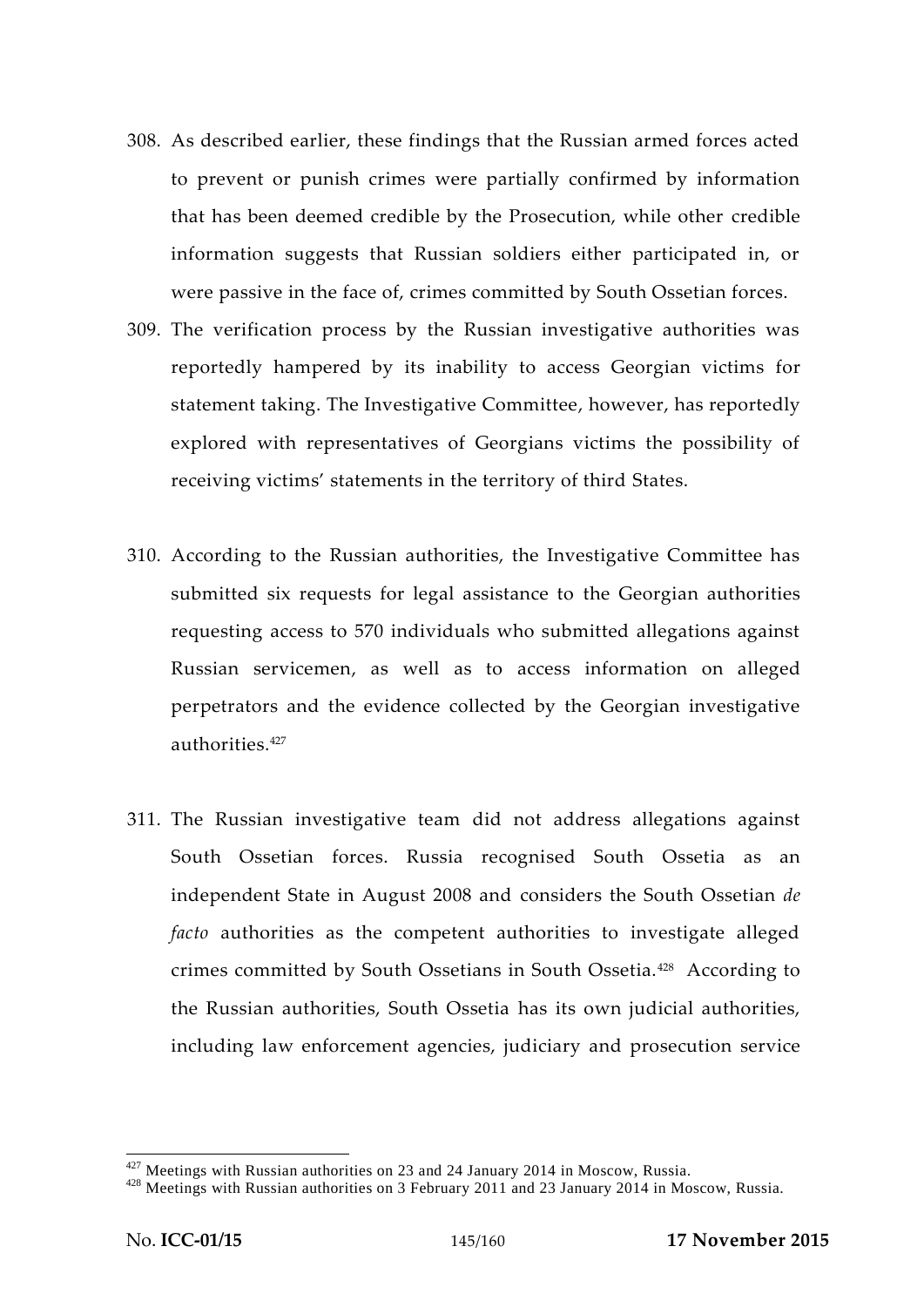responsible for conducting investigations into crimes allegedly committed in South Ossetia.<sup>429</sup>

- 312. Accordingly, the Prosecution has determined that, despite a number of reported verification efforts, no concrete and progressive steps have been taken in Russia to ascertain the criminal responsibility of those involved in the alleged crimes related to the potential case(s) identified in this Application, as further described in Annexes A.1 and B.1.
	- *(b) National proceedings in relation to the alleged attack against Russian peacekeepers*
- 313. The Investigative Committee had initially started two lines of inquiry as part of the national investigation in relation to allegations against Georgian armed forces. The first line of inquiry was opened on 8 August 2008 (criminal case no. 14/00/0051-08d) related to the killing of Russian peacekeepers by Georgian armed forces under the crime of murder pursuant to article 105 of the Criminal Code.<sup>430</sup> The second case was opened on 9 August 2008 in relation to charges of attempted murder and murder of civilians who were nationals of the Russian Federation residing in South Ossetia, committed by Georgian forces.<sup>431</sup>

<sup>&</sup>lt;sup>429</sup> Meetings with Russian authorities on 23 January 2014 in Moscow, Russia.<br><sup>430</sup> Article 105 of the Criminal Code of Russia concerns the crime of murder and provides that "1. The murder:

a) of two or more persons;

b) of a person or his relatives in connection with the official activity by this person or the discharge of his public duty;

f) committed by a generally dangerous method;

m) committed repeatedly -

shall be punishable with deprivation of liberty for a term of eight to 20 years, or by death penalty or deprivation of liberty for life. Annex E.7.37: Article 105 of the Criminal Code of the Russian Federation - English translation, GEO-OTP-0009-4948.

<sup>&</sup>lt;sup>431</sup> Annex E.7.31: Government of the Russian Federation, March 2010 Memorandum, GEO-OTP-0008-0485 (English translation: Annex E.7.33, GEO-OTP-0008-0575).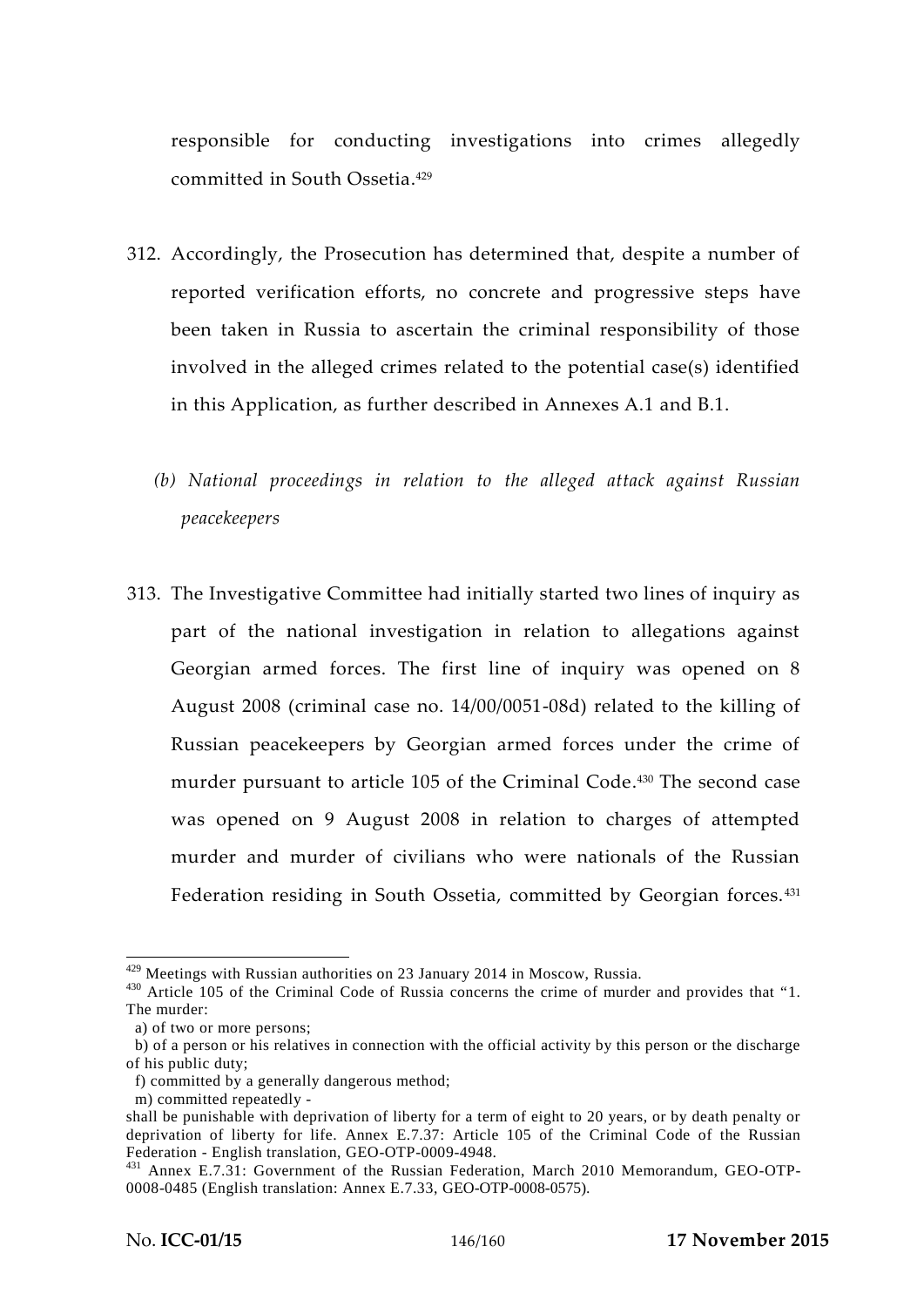In addition, on 12 August 2008, Russian authorities opened a further case (criminal case no. 201/374108-08) under the charge of genocide for crimes allegedly committed by the Georgian military based on the information gathered during initial investigations in South Ossetia.<sup>432</sup>

- 314. The investigative authorities have reportedly collected 400 volumes of material in relation to the alleged crimes since August 2008. The investigation reportedly identified over 3,000 items as material evidence and examined over 1,000 incident scenes such as civilian residences, office buildings, power facilities, communications and social infrastructure, and the positions of the peacekeeping battalion stationed in Tskhinvali in South Ossetia. More than 1,000 witnesses who were identified as victims of the alleged attack against civilians holding Russian nationality and peacekeepers were interviewed in relation to the alleged crimes.<sup>433</sup> The investigation further conducted around 900 forensic examinations of handwriting samples, satellite imagery, military equipment and medical records.
- 315. The information available indicates that the alleged Georgian military offensive against the Russian peacekeepers has been a main focus of the national investigation and considerable investigative efforts have been made to collect comprehensive evidence with respect to this incident since August 2008. The Investigative Committee collected and submitted to the Prosecution 28 volumes of material relevant to the peacekeeping incident. These volumes indicated that the Russian investigative authorities collected a vast amount of evidentiary

 $432$  Annex E.7.31: Government of the Russian Federation, March 2010 Memorandum, GEO-OTP-0008-0485 (English translation: Annex E.7.33, GEO-OTP-0008-0575).

<sup>&</sup>lt;sup>433</sup> Annex E.7.31: Government of the Russian Federation, March 2010 Memorandum, GEO-OTP-0008-0485 (English translation: Annex E.7.33, GEO-OTP-0008-0575).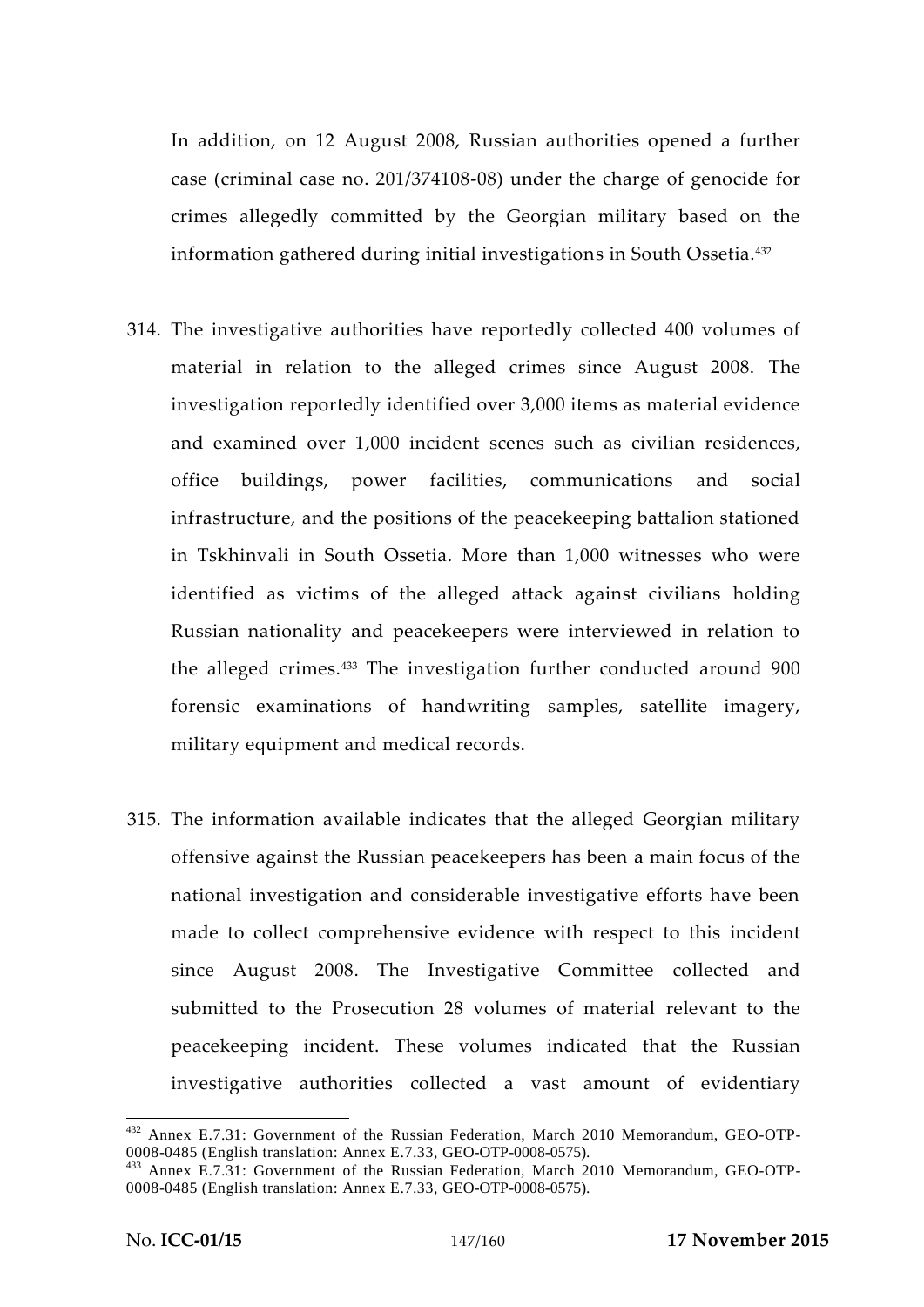material, including witness statements, photo and video material, forensic evidence, expert reports, etc.

- 316. Based on the gathered evidence, the Investigative Committee has been able to identify potential suspects allegedly responsible for the attack against the Russian peacekeepers on 7 and 8 August 2008. The Russian authorities, however, informed the Prosecution that the prospects of further national proceedings were hampered by certain obstacles that the Russian authorities encountered in the course of their investigation.<sup>434</sup>
- 317. On 18 October 2011, the Russian Federation informed the Prosecution that the lack of cooperation of the Government of Georgia and the immunity enjoyed by senior officials of foreign states including those of Georgia were an obstacle to genuine advancements in the national investigation.<sup>435</sup> On 18 June 2012, however, after clarification was sought to ascertain whether national proceedings had been effectively suspended, consisting State inaction, or if the work of the Investigative Committee had been rendered genuinely unable to proceed, the Russian authorities specified that "refusal of Georgia to provide legal assistance and immunity of senior officials of foreign States, do not – in accordance with the rules of criminal procedure of the Russian Federation – constitute grounds for termination of the said criminal case. Thus, the national proceedings with respect to this criminal case are carried on."<sup>436</sup>

<sup>&</sup>lt;sup>434</sup> Meetings with Russian authorities on 23 January 2014 in Moscow, Russia.<br><sup>435</sup> Annex E.7.38: Response of the Russian Federation to OTP letter No. OTP/RUS/150911/PM-er of<br>15 September 2011, 18 October 2011, GEO-OTP-001

 $136$  E.7.22: Government of the Russian Federation, Letter to the Office of the Prosecutor of the International Criminal Court, 18 June 2012, GEO-OTP-0001-1332.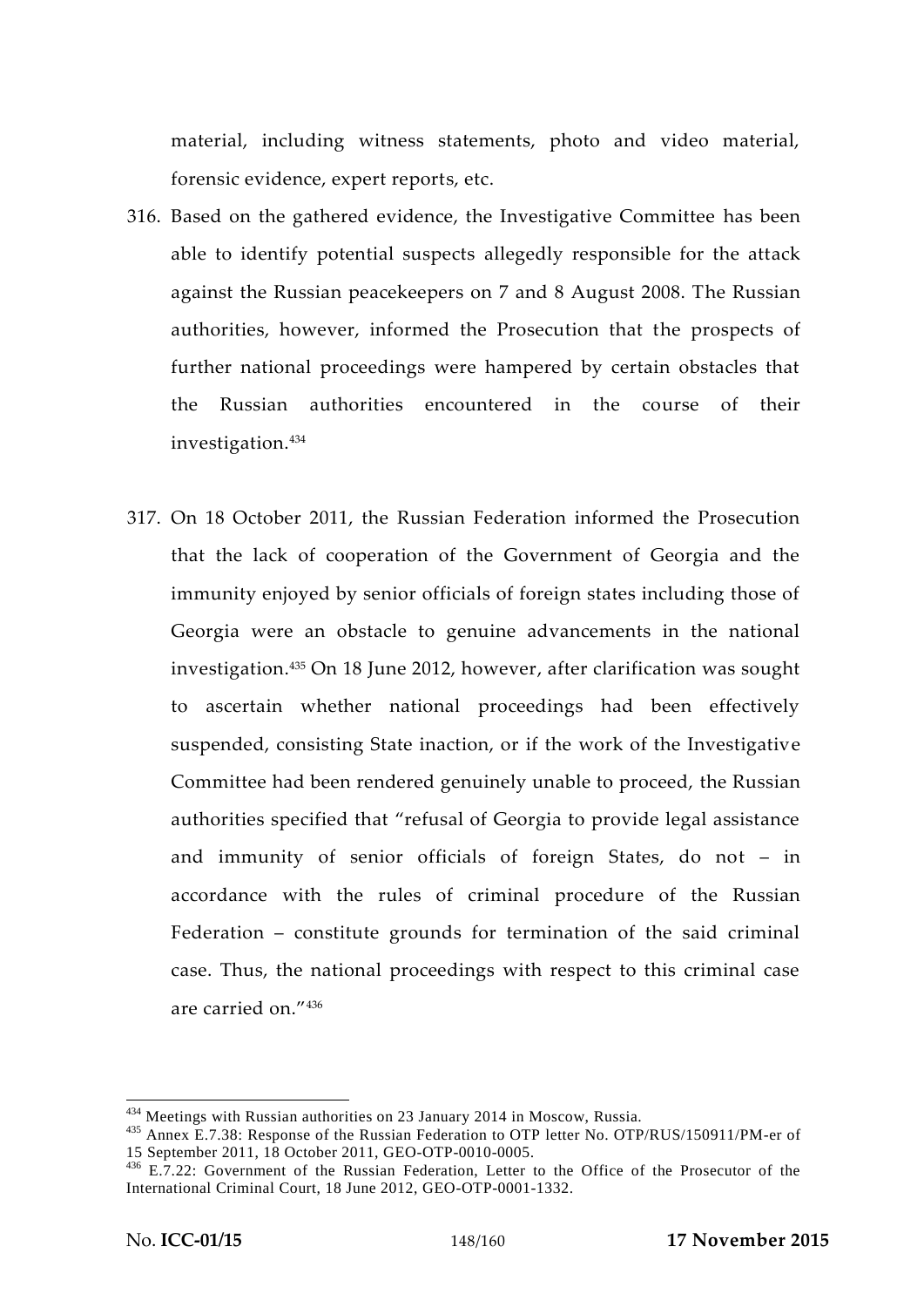- 318. On 23 January 2014, following the change of government in Georgia, the Russian authorities further informed the Prosecution that these obstacles ceased to exist and no longer hamper the progress of the national investigation.
- 319. Since then, the Investigative Committee has been conducting a twofold work with respect to the attack against the Russian peacekeepers: (i) eye-witnesses and victims of the attack are being re-interviewed; (ii) additional expertise in relation to the circumstances of the attack such as forensic analysis has been assigned to the investigative teams. The Prosecution has been informed that the activities of the Investigative Committee have been extended until at least 8 February 2016.
- 320. The Prosecution notes that according to the Russian authorities this incident is still the subject of on-going investigative activities at the national level. At this stage, the information available does not indicate that the proceedings have been or are being undertaken for the purpose of shielding the person(s) concerned from criminal responsibility, or are conducted in a manner that is inconsistent with an intent to bring the person(s) concerned to justice, whether due to unjustified delay or lack of independence of impartiality. Further, the factors that may have made the Russian authorities unable to obtain the accused or the necessary evidence do not appear to constitute a bar to domestic proceedings. The Prosecution intends to keep this assessment under review in the context of any authorised investigation.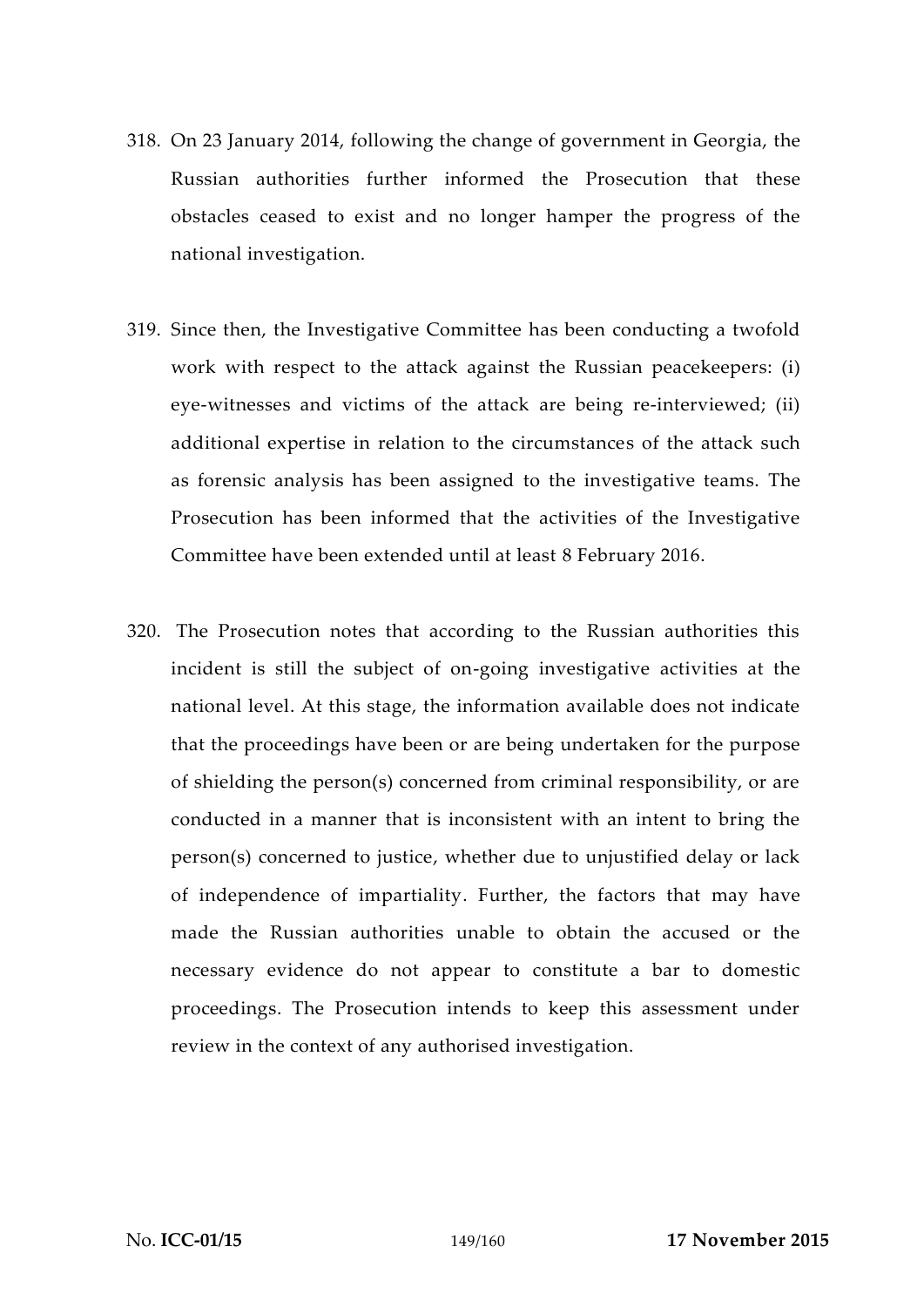### *3. National proceedings in third States*

- 321. The available information does not indicate any national proceedings in any other States with jurisdiction in relation to crimes alleged to have been committed in the context of the Situation.
- 322. In this regard, the Prosecution observes that it considers South Ossetia to be part of the territory of Georgia and not a State within the meaning of article 17. Since article 17 is premised on national investigations or prosecutions "by a State which has jurisdiction", the Prosecution does not consider that the South Ossetian *de facto* authorities would have standing before this Court to lodge an admissibility challenge pursuant to article 19(2)(b). Nonetheless, for sake of completeness, the Prosecution observes that according to the information available, the only proceedings conducted by the South Ossetian *de facto* authorities in relation to the period under consideration concerns the arrested of 86 individuals for the charge of looting, out of which 46 suspects received administrative penalties or fines for insult, petty theft and similar non criminal charges while the rest were reportedly awaiting trial.<sup>437</sup> The information available indicates that no individuals have faced criminal proceedings in South Ossetia for conduct which constitutes a crime within the jurisdiction of the Court.

## *4. Conclusion on complementarity*

<sup>437</sup> Annex E.2.38: OSCE-HRAM Report, GEO-OTP-0003-1921 at 1994.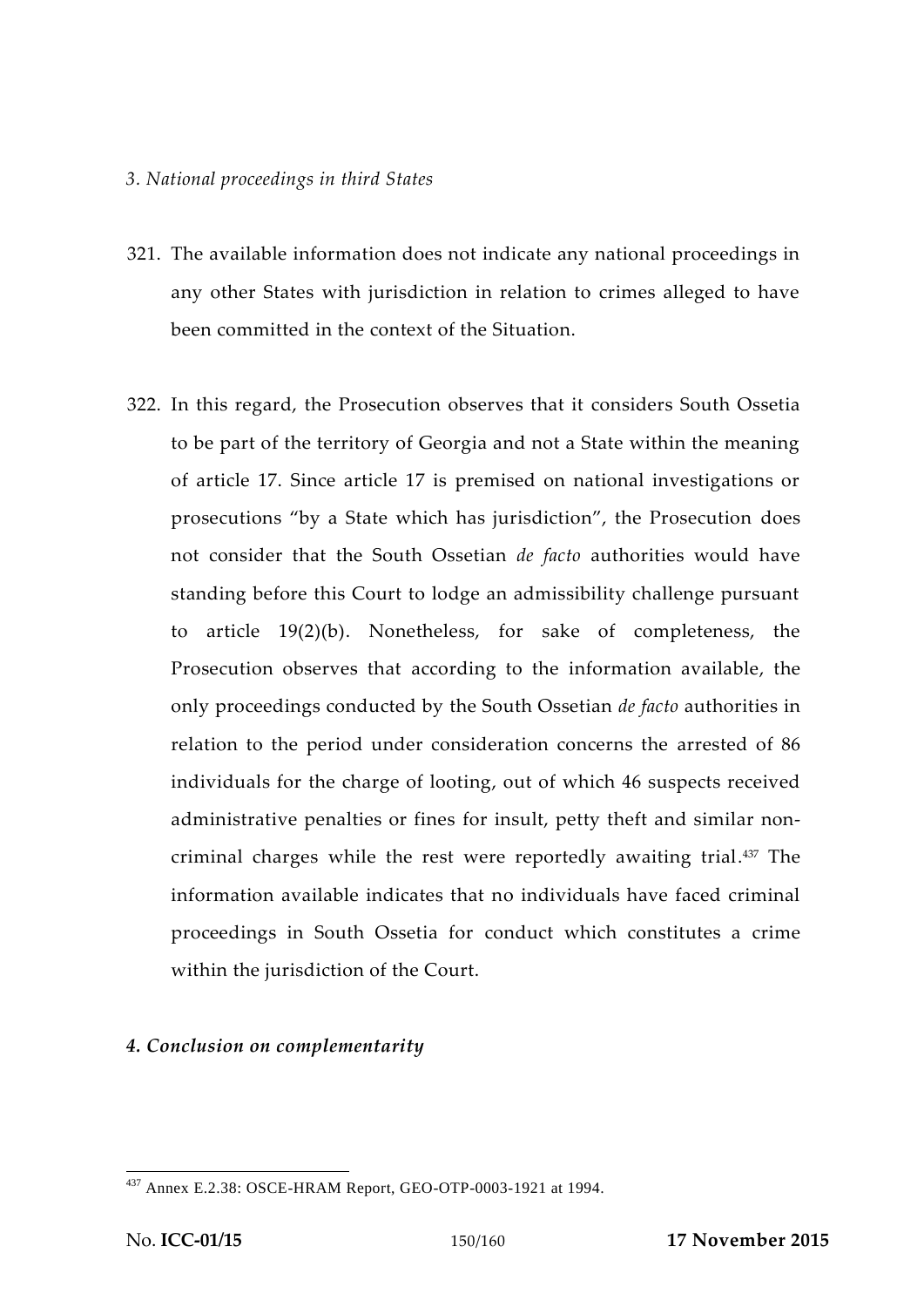- 323. In the light of the indefinite suspension of national proceedings in Georgia, the Prosecution has concluded that the potential case of the forcible transfer of ethnic Georgians identified in this Application would be currently admissible. The potential case relating to the intentional directing of attacks against peacekeepers and peacekeeping facilities would be partially admissible at this stage. In relation to the attack against Georgian peacekeepers, the Georgian authorities have similarly indefinitely suspended their domestic proceedings, constituting State inaction. In relation to the attack against Russian peacekeepers, the competent Russian authorities are continuing to progress with their domestic investigations and these investigations do not appear vitiated at this stage by a lack of willingness or inability to do so genuinely. This assessment will be kept under review should an investigation be authorised. In relation to other alleged crimes for which it has been unable to arrive at a determination due to the insufficiency of the information available, the Prosecution will continue to assess the existence and genuineness of relevant national proceedings relating to such alleged conduct for as long as the situation remains under investigation, should an investigation into the situation be authorised.
- 324. The Prosecution has communicated its position on admissibility to both the Georgian and Russian authorities. No prejudice to either State is caused by the opening of investigations since both may, under article 18 or article 19, bring forward any change in circumstance. The Prosecution will also seek the cooperation of the competent authorities of the Russian Federation and Georgia and will be able to continually assess admissibility as it proceeds.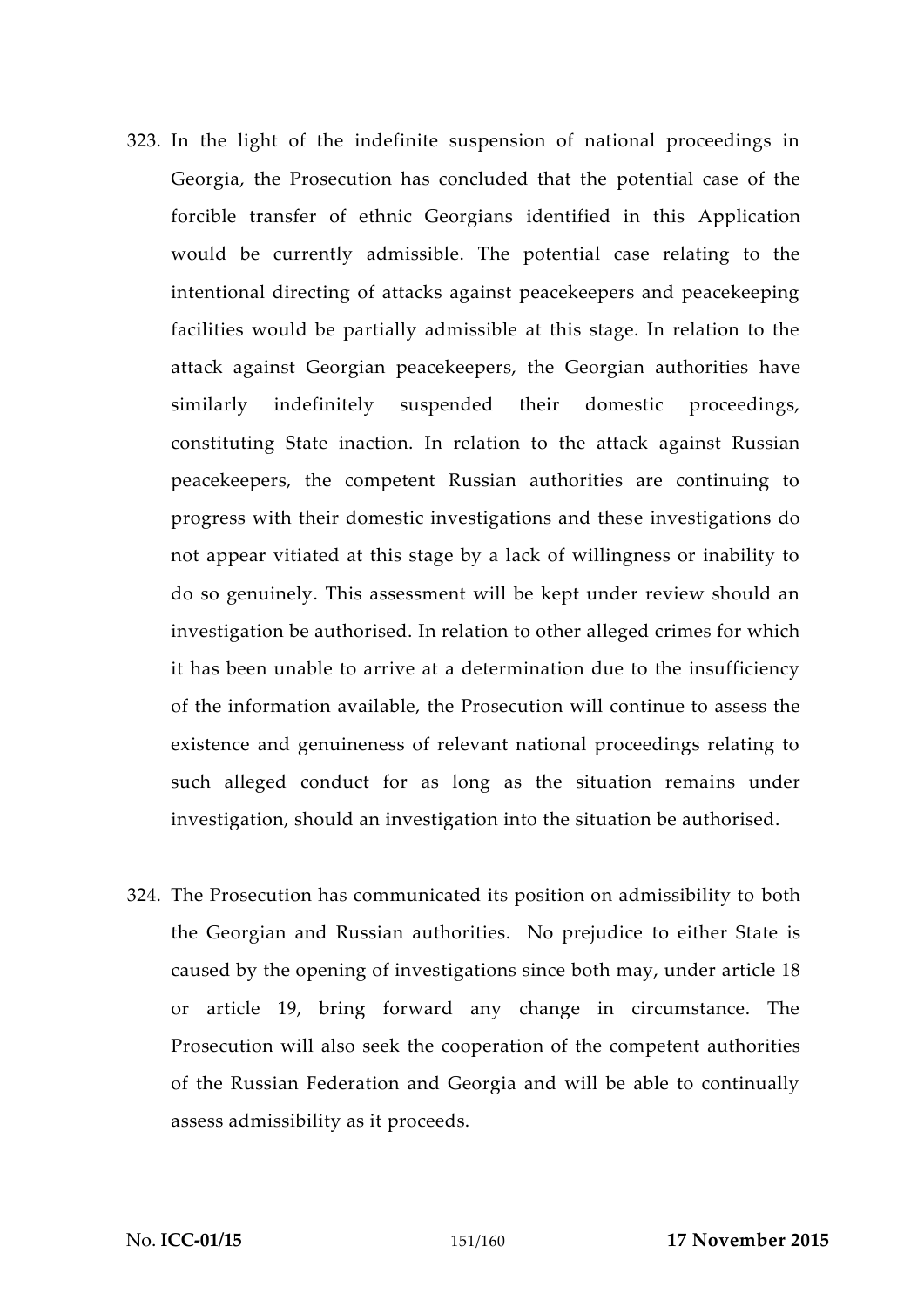### *D. Gravity*

- 325. The gravity assessment under article 17(1)(d) has been conducted against the backdrop of a potential case that are likely to arise from an investigation into the situation.<sup>438</sup>
- 326. The assessment of gravity includes both quantitative and qualitative considerations based on the prevailing facts and circumstances. The non-exhaustive factors that guide this assessment include the scale, nature, manner of commission of the crimes, and their impact. <sup>439</sup>
- 327. As set out earlier, the Prosecution has attached to this Application two confidential, *ex-parte*, annexes presenting an indicative list of crimes within the jurisdiction of the Court allegedly committed during the most serious incidents within the situation based on the available information (Annex A.1) and a preliminary list of persons or groups that appear to be the most responsible for the most serious crimes, with an indication of their specific role (Annex B.1).
- 328. Based on the information available, the potential cases that are likely to arise from an investigation into the situation would be of sufficient gravity to justify further action by the Court.
- 329. With respect to the crimes allegedly committed within the incidents that are likely to be the object of the Prosecution's investigation, as listed in

<sup>438</sup> ICC-01/09-19-Corr, paras. 50, 58 and 188; ICC-02/11-14, para. 202.

<sup>439</sup> ICC-02/05-02/09-243-Red, para. 31; ICC-01/09-19-Corr, para. 188; ICC-02/11-14, paras. 203- 204. See also regulation 29(2) of the Regulations of the Office of the Prosecutor.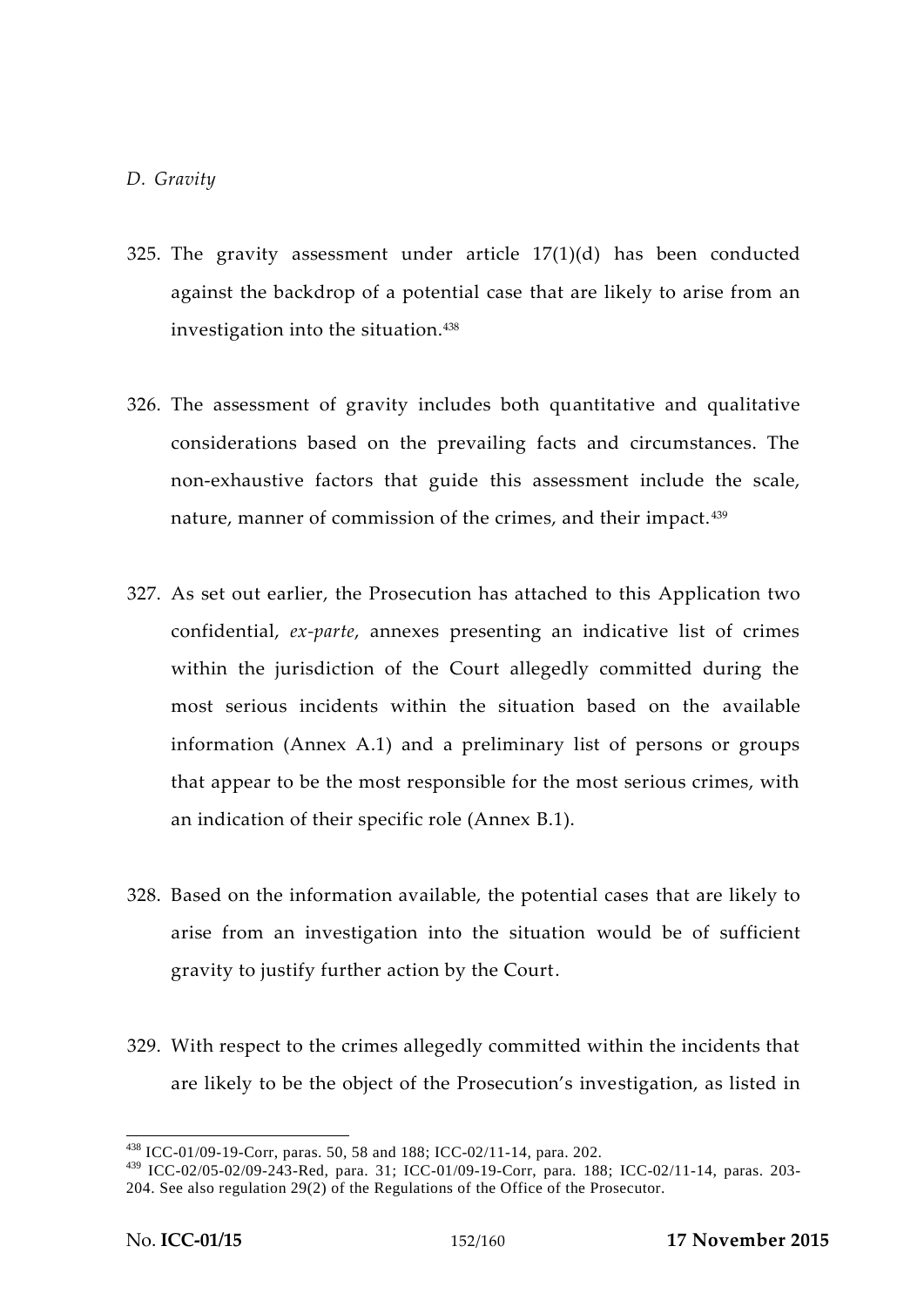Annex A.1, these include the war crimes of wilful killing/murder under articles  $8(2)(a)(i)$  or  $8(2)(c)(i)$ , as well as the crimes against humanity of murder, forcible displacement of civilian population and persecution under articles  $7(1)(a)$ ,  $7(1)(d)$  and  $7(1)(h)$ . These offences, together attendant crimes of destruction of civilian property and pillaging under articles  $8(2)(b)(xiii)$  or  $8(2)(e)(xi)$  and  $8(2)(b)(xv)$  or  $8(2)(e)(v)$ , were committed on a large scale as part of a plan and in furtherance of a policy to expel ethnic Georgian from the territory in South Ossetia.

- 330. The crimes allegedly committed by South Ossetian forces caused a high number of direct and indirect victims, with an estimated 51 to 113 persons killed, over 5,000 dwellings deliberately destroyed, and somewhere in the range of 13,400 - 18,500 ethnic Georgians forcibly displaced from South Ossetia and the "buffer zone".
- 331. The information available suggests that the crimes were committed with particular cruelty and on discriminatory grounds, as evidenced by patterns of close range killings and executions as well as the infliction of serious bodily injuries, together with the widespread and systematic destruction and looting of ethnic Georgian property. The victims were typically intimidated and humiliated, and forced to watch their homes being razed to the ground.
- 332. The expulsion campaign had a severe impact on the large number of direct victims whose homes and way of life has been destroyed, those who suffered injuries, and on those who have lost family members. The information available suggests that the victims were "deeply affected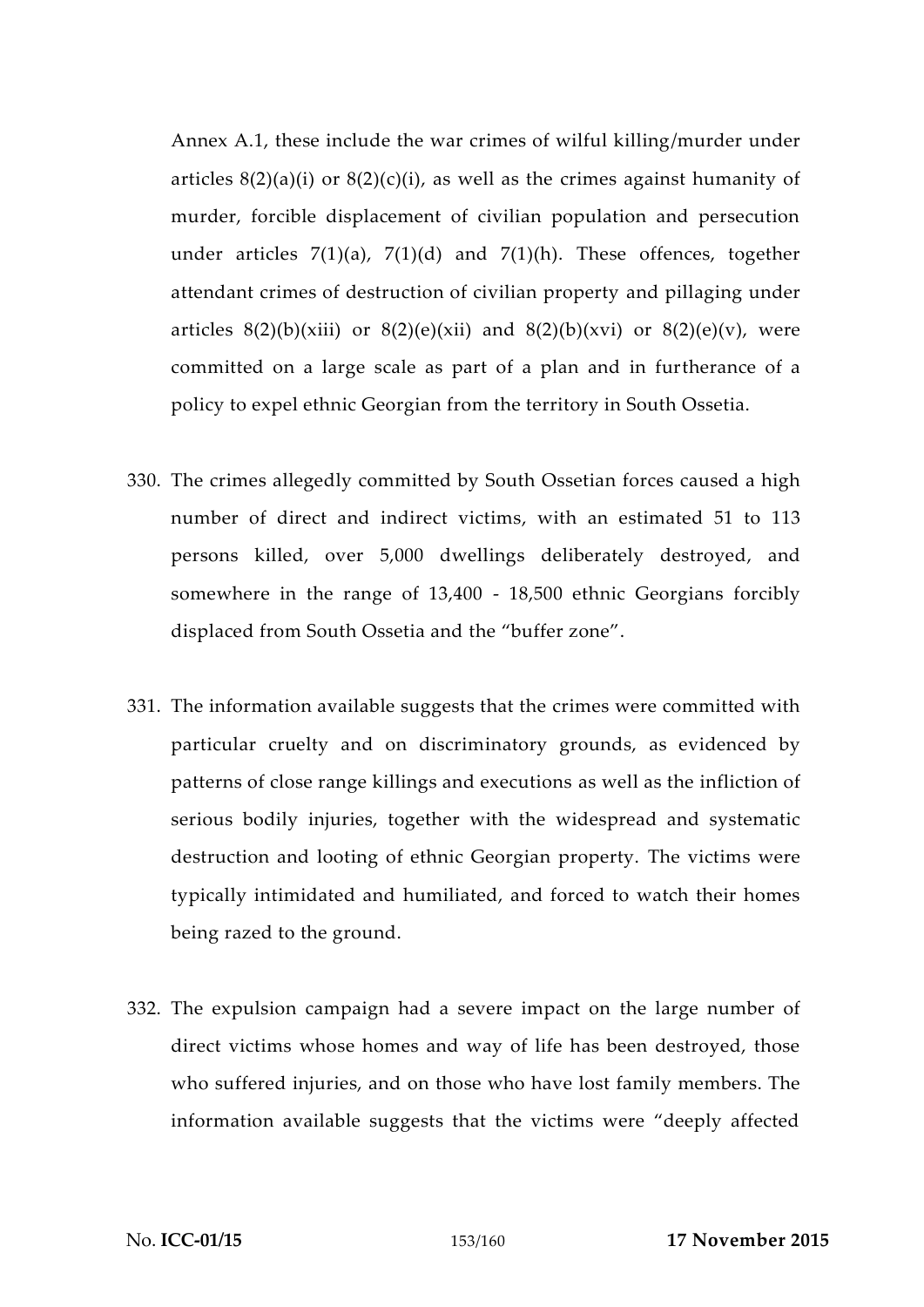and traumatized by their experience during the conflict". <sup>440</sup> As a result of this campaign of violence, the civilian population of ethnic Georgians in South Ossetia was substantially reduced.<sup>441</sup> As noted above, the Prosecution estimates that the ethnic Georgian population living in the conflict zone was reduced by at least 75%.<sup>442</sup>

- 333. The victims remain displaced to this date due to the destruction of their homes and administrative measures taken by the South Ossetian *de facto* authorities to prevent their return and continue to face a fragile security situation.<sup>443</sup>
- 334. With respect to the potential case relating to the intentional directing of attacks against peacekeepers and peacekeeping facilities, both the attack against the Georgian peacekeepers by South Ossetian forces and the attack against Russian peacekeepers by Georgian armed forces would meet the gravity threshold. According to Georgian authorities, Georgian peacekeepers who manned a checkpoint in Avnevi were heavily shelled from South Ossetian positions, resulting in the killing of two Georgian peacekeepers and the injury of five to eight others, and the destruction of vehicles involved in a peacekeeping mission. According to the Russian authorities 10 Russian peacekeepers were killed while 30 of them were wounded as a result of the attack against their facility, while the RUPKFB compound was destroyed, including a medical facility within the compound and peacekeepers armoured vehicles which

<sup>440</sup> Annex E.2.38: OSCE-HRAM Report, GEO-OTP-0003-1921 at 1927. <sup>441</sup> Based on the demographic data published by the South Ossetian *de facto* State Department of Statistics in 2012, out of 28,544 (30% of the total population in South Ossetia) ethnic Georgians in South Ossetia recorded in 1989, there were 4,590 (8,9% of the total population in South Ossetia) of ethnic Georgians in South Ossetia recorded in 2012.<br><sup>442</sup> See paragraph 270.<br><sup>443</sup> Meeting with the Georgian authorities on 27 March 2013 in Tbilisi, Georgia.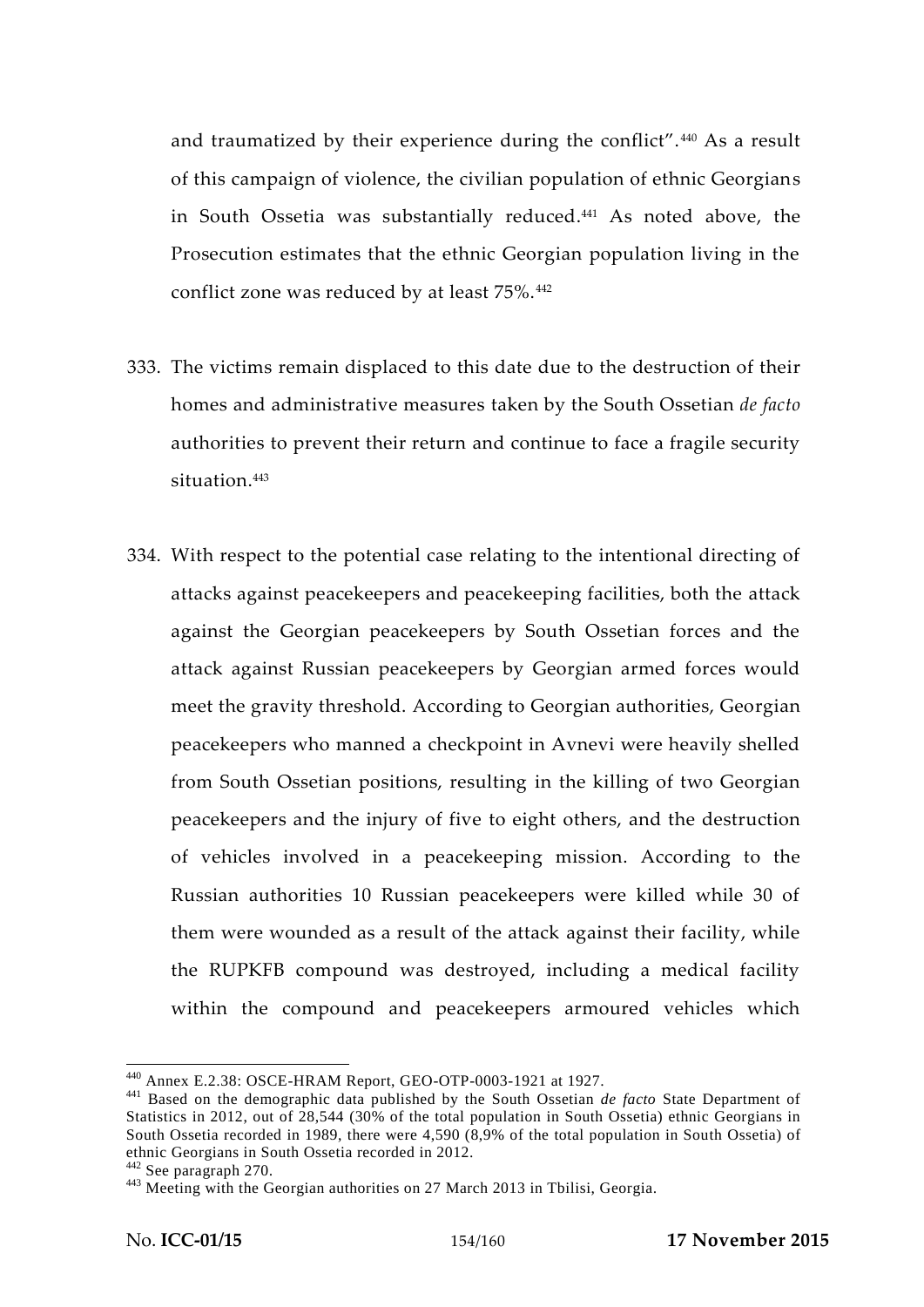served as a separation line between the Georgian military and South Ossetian civilians.

- 335. The Pre-Trial Chamber I in the *Abu Garda* case established that the attack on peacekeepers had a grave impact on members of the peacekeeping mission as victims of the attack as well as on their families. Moreover, the attack had a grave impact on the local population whose conditions of life depended on the implementation of the mission.<sup>444</sup>
- 336. Since the JPKF tasks included the implementation of the ceasefire agreement and maintenance of the regime of security in South Ossetia, the alleged attack on their personnel and premises could have had a grave impact both on victims of the attack and their families as well as on the local civilian population of South Ossetia.
- 337. With respect to the groups of persons likely to be the focus of the Prosecution's future investigation listed in Annex B.1, the information available indicates their rank in political or command positions and their alleged role in the violence in ordering, facilitating or otherwise contributing to the commission of alleged crimes.

# **VI. Interests of justice**

338. Under article 53(1) of the statute, while jurisdiction and admissibility are positive requirements that must be satisfied, the 'interests of justice' is a potential countervailing consideration that may produce a reason not to proceed. As such, the Prosecutor is not required to establish that

<sup>444</sup> ICC-02/05-02/09-243-Red, paras. 33-34.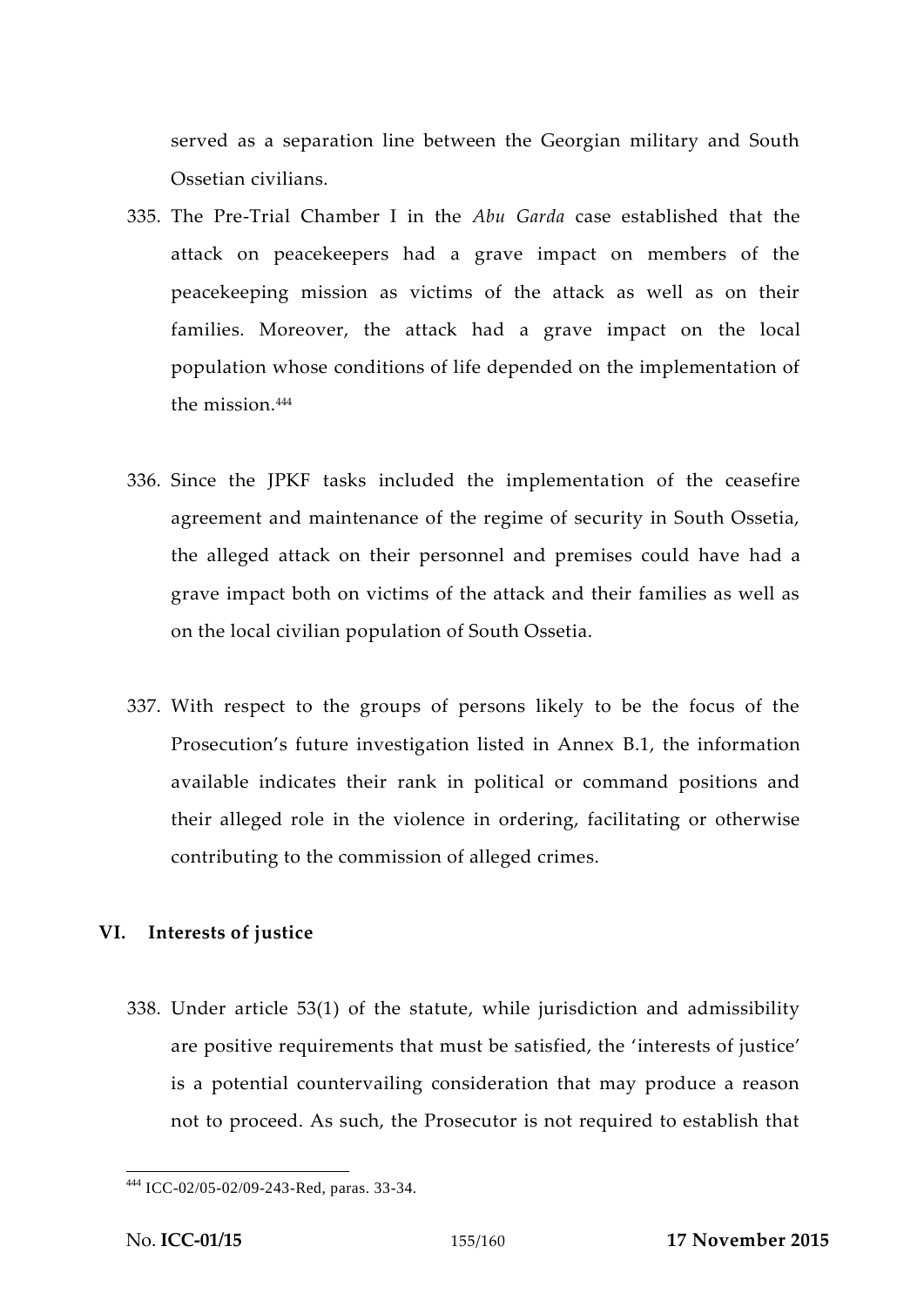an investigation is in the interests of justice, but rather, whether there are specific circumstances which provide substantial reasons to believe it is not in the interests of justice to conduct an investigation at this time.<sup>445</sup>

- 339. Victims of alleged crimes within the context of the situation have manifested their interests in seeing justice done in various ways. The Prosecution has sought to ascertain the interests of victims, through direct consultations with organisations representing victims in Georgia as well as through an examination of communications and publicly available information.
- 340. For instance, the Prosecution received 93 individual communications from ethnic Georgians who allege to be victims of, and/or witness to, forcible displacement and inhumane treatment committed in South Ossetia or Gori and Kareli municipalities. These communications were submitted by an NGO that was approached by persons claiming to be victims of torture and inhuman, degrading treatment and ethnic cleansing in the context of the August 2008 conflict and agreed to submit applications to the ICC.<sup>446</sup>
- 341. Georgian human rights organisations representing victims have in consultations with, communications to the Prosecution and public reports repeatedly stressed the desire of victims who have survived the August 2008 conflict to restore justice.<sup>447</sup> In an open letter to the

<sup>&</sup>lt;sup>445</sup> Office of the Prosecutor, "Policy Paper on Preliminary Examinations", November 2013, paras. 67-71. <sup>446</sup> Annex E.5.3: Article 15 communication, dated 21 November 2011, GEO-OTP-0004-0090 at

<sup>0090.&</sup>lt;br><sup>447</sup> See for example Annex E.5.1: August Ruins, GEO-OTP-0001-0999 at 1007.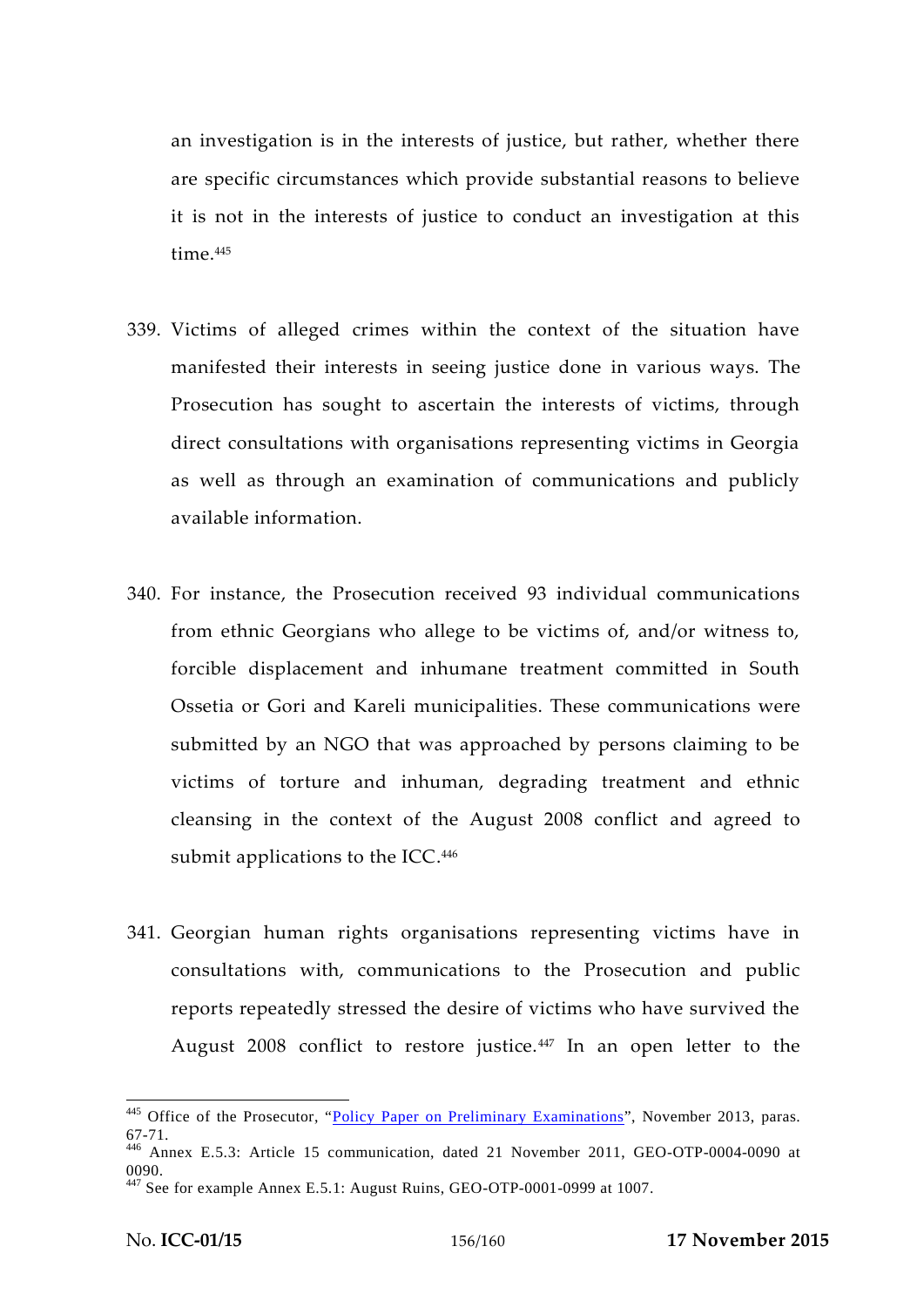Prosecutor, dated 24 April 2012, seven Georgian and international human rights organisations manifested that they "believe that the victims of the Georgian-Russian war deserve to see justice done, that these serious crimes do not go unpunished, and that there should be no impunity […]", stressing the "undeniable role" the ICC has to play in ensuring that "justice is delivered to victims".<sup>448</sup>

- 342. In meetings with the Office of the Public Defender/Ombudsman of Georgia the need for an independent investigation by the ICC into the August 2008 conflict was repeatedly stressed and the high public demand for justice confirmed.<sup>449</sup> The Prosecution took furthermore into consideration views expressed by the Parliamentary Assembly of the Council of Europe, which has recurrently called for independent investigations into allegations of war crimes and violations of international human rights and humanitarian law in its resolutions and whose Co-Rapporteurs for Georgia and Russia have expressed support for an international investigation crimes committed in the context of the August 2008 conflict which would be in the basic interest of the people if conducted in a transparent manner.<sup>450</sup>
- 343. Neither in communications from victims nor in any of the consultations with organisations representing victims or knowledgeable of the interests of victims, the Prosecution received views that the interests of

<sup>448</sup> Annex E.4.16: International Federation for Human Rights (FIDH), "ICC: A formal investigation must be opened on the 2008 conflict in Georgia", 24 April 2012, GEO-OTP-0008-0658 at 0659. The letter is signed by the Georgian Young Lawyers' Association (GYLA), Human Rights Centre (HRC), Article 42 of the Constitution, Organization "Public Defender", International Centre on Conflict and Negotiations (ICCN), Norwegian Helsinki Committee (NHC) and the International Federation for Human Rights (FIDH).

 $^{449}$  Meetings at the Office of the Public Defender on 27 March 2013 in Tbilisi, Georgia and on 12 June 2015 at the ICC.

 $450$  PACE Resolutions 1683 (2009), 1633 (2008) and 1647 (2009) and meeting with the PACE Co-Rapporteurs for Georgia and Russia on 6 November 2013 in Paris, France.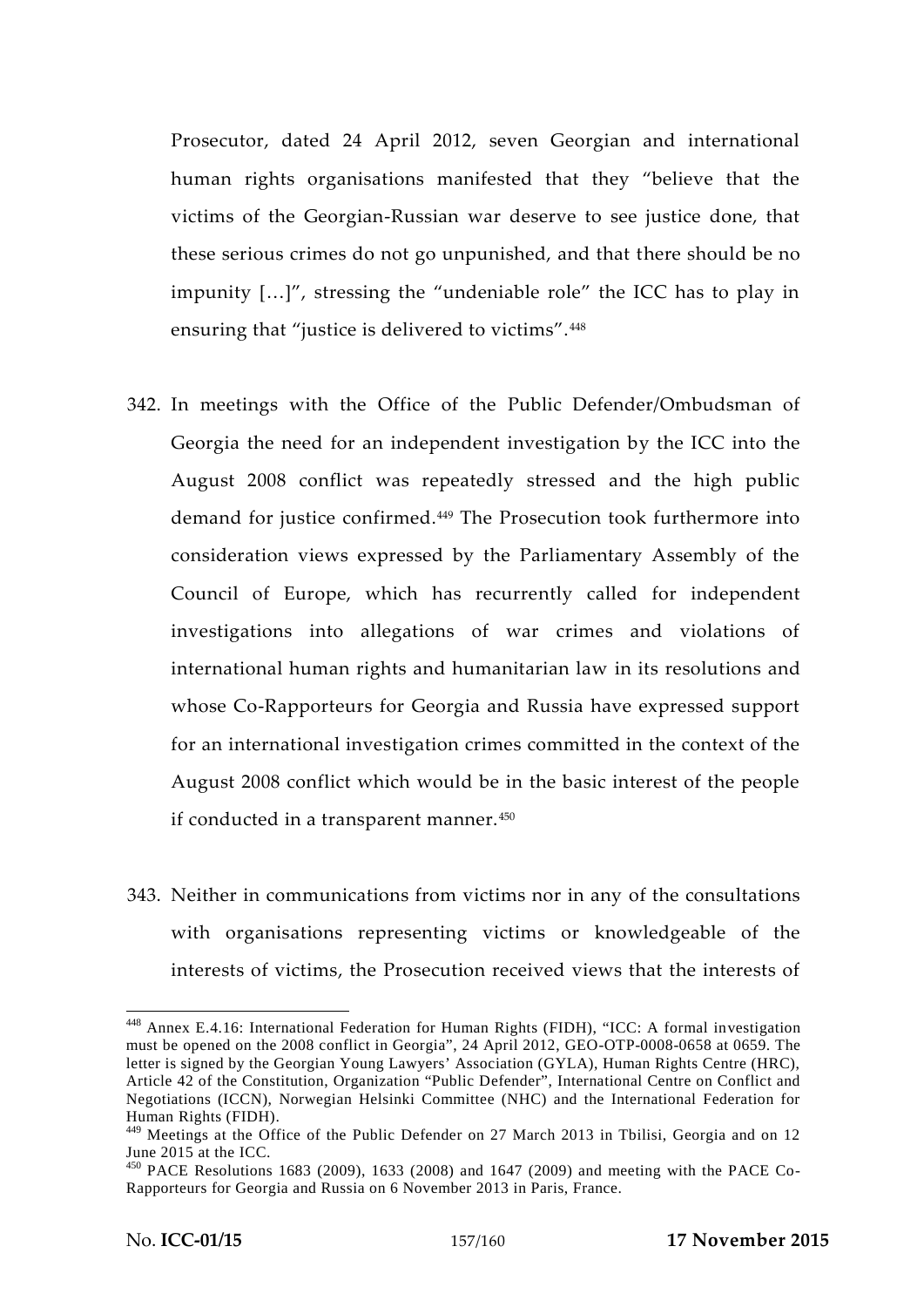justice would not be served by an investigation into the situation in Georgia.

344. The Prosecution notes the ongoing tense relationship between Georgia and the Russian Federation, and has considered the security concerns raised by the Georgian authorities with regard to their pursuing national proceedings. However, while a tense security and political environment might pose a challenge to Georgia's national investigations, in light of the mandate of the Prosecution, as well as the object and purpose of the Statute, and taking into account the gravity of the crimes and the interests of victims, based on the information available the Prosecution has not identified substantial reasons to believe that the opening of an ICC investigation into the situation would not be in the interests of justice.

#### **VII. Procedural issues**

- 345. The Prosecution informs the Chamber that, in compliance with rule 50, on 13 October 2015, the Prosecutor will provide notice to victims or their legal representatives of her intention to request authorisation and informed them that pursuant to regulation 50(1) of the Regulations of the Court, they have 30 days to make representations to the Chamber.
- 346. The Prosecution will publicise a notice pursuant to regulation  $50(1)$  in both Georgian and Russian language. It will be posted on ICC website, and sent to ICC's media contact database of about 4,000 entries worldwide, including about 70 Georgian and Russian media outlets, equally divided between them. These include the main national TV and radio stations, news agencies, news sites, online and print media,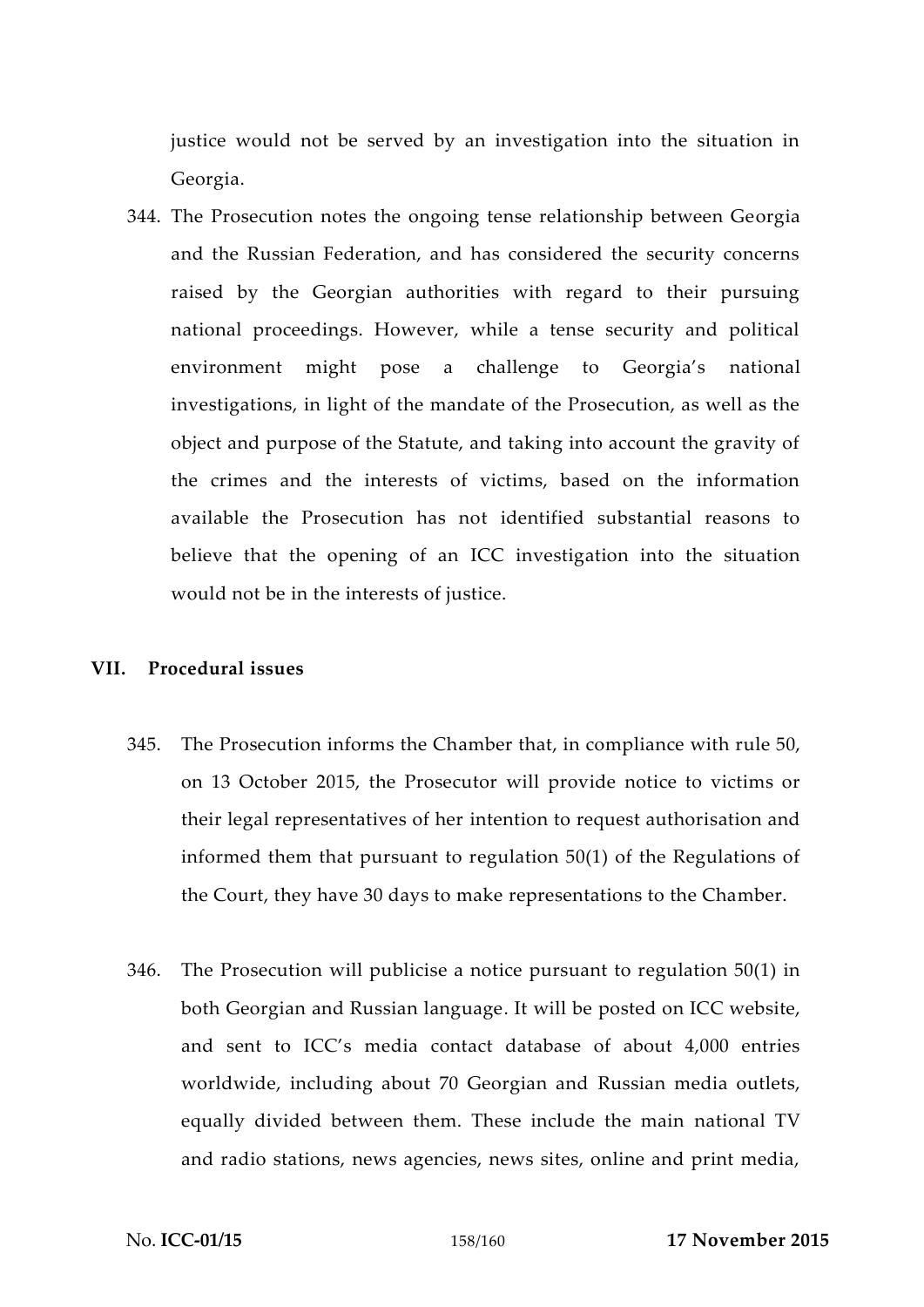which it is anticipated will make prominent reference to the notice or publish in its entirety in their 13 or 14 October editions. Additionally, a notice will be sent to about 50 individual recipients (Georgian and Russian civil society actors, NGO representatives and senders of article 15 communications) together with a summary of the Prosecution's Application in Georgian and Russian languages.<sup>451</sup>

- 347. The Prosecution respectfully suggests that the procedure that Pre-Trial Chamber III established in the Côte d'Ivoire situation concerning the victims' representations pursuant to article 15(3) of the Statute could be applied in the situation in Georgia in order to ensure that proceedings are carried out in an expeditious manner and that the victims who intend to make representations pursuant to rule 50(3) or intermediaries assisting the victims are not at risk on account of the activities of the Court. PTC III then ordered that: (i) all the victims' representations received by the Court in relation to the Prosecution's Request for authorisation of an investigation were to be provided forthwith to the Victim Participation and Reparation Section (VPRS) of the Registry, and (ii) the VPRS would provide a single, consolidated reported on the collective and individual representations, to be submitted to the Chamber in due time.<sup>452</sup>
- 348. The Prosecution also informs the Chamber that it will provide the notice foreseen in article 18(1) of the Statute upon a decision of the Chamber to authorise an investigation into the situation in Georgia. As provided for

<sup>&</sup>lt;sup>451</sup> Full lists of recipients and samples of media coverage are provided in Annex H.2.<br><sup>452</sup> Situation in the Republic of Côte d'Ivoire, "Order to the Victims Participation and Reparations Section Concerning Victims' Representations Pursuant to Article 15(3) of the Statute", ICC-02/11-6, 6 July 2011, page 6. See also Situation in the Republic of Côte d'Ivoire, "Request for authorisation of an investigation pursuant to article 15", ICC-02/11, 23 June 2011, paras. 177-179.